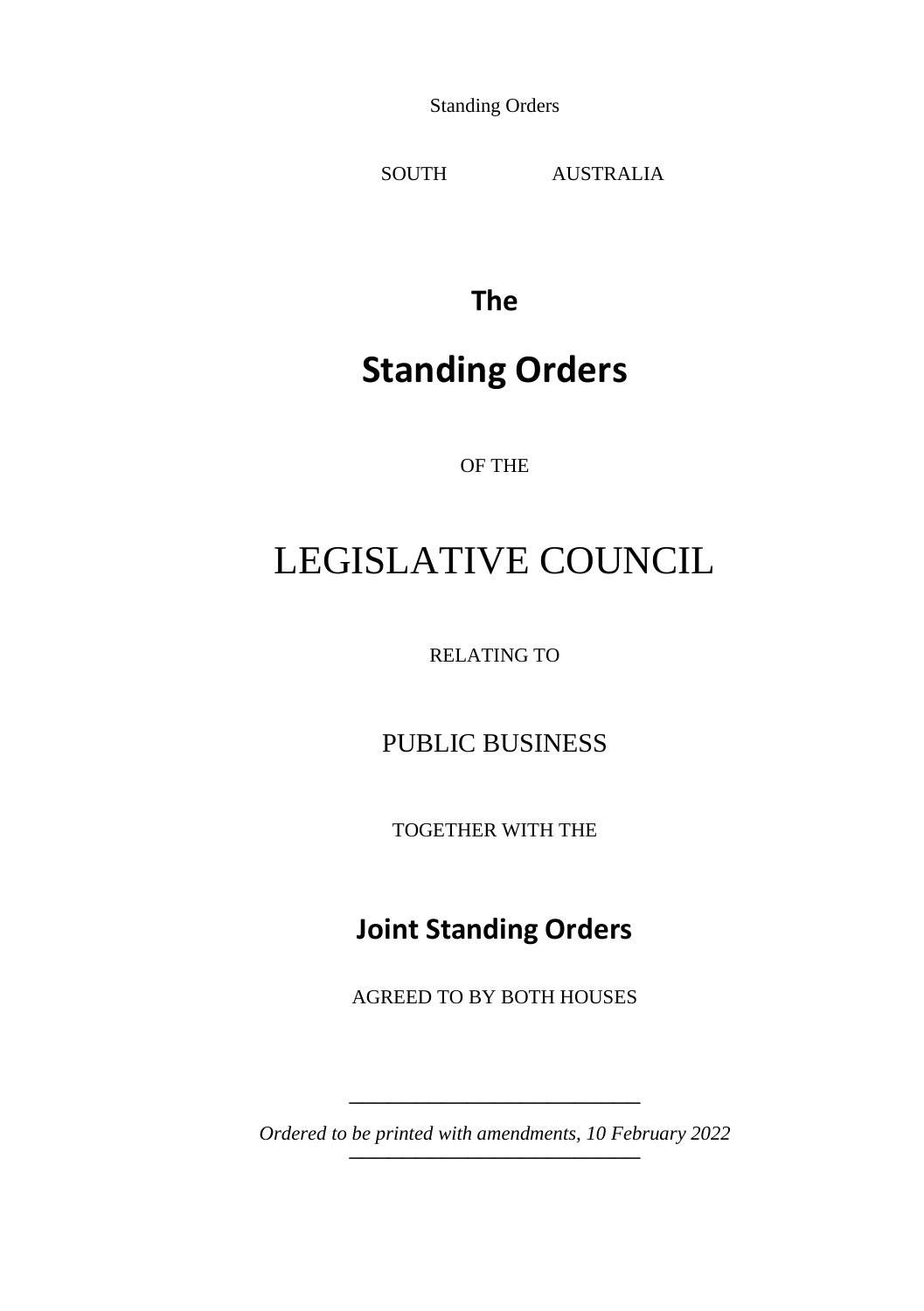## Table of Contents \_\_\_\_\_\_\_\_\_\_\_

## STANDING ORDERS

| <b>CHAPTER</b>   |                                                     | PAGE           |
|------------------|-----------------------------------------------------|----------------|
| L.               | <b>INTRODUCTORY</b>                                 | 1              |
| II.              | PROCEEDINGS ON THE OPENING OF PARLIAMENT            | 2              |
| III.             |                                                     | $\overline{4}$ |
| $IV_{-}$         | ABSENCE OF PRESIDENT AND VACANCY DURING SESSION.    | 6              |
| V.               |                                                     | 7              |
| VI.              | ATTENDANCE OF MEMBERS AND LEAVE OF ABSENCE          | 8              |
| VII.             |                                                     | 9              |
| VIII.            |                                                     | 10             |
| IX.              | SITTING AND ADJOURNMENT OF COUNCIL. WANT OF QUORUM. | 11             |
| $\mathbf{X}_{-}$ |                                                     | 15             |
| XI.              |                                                     | 19             |
| XII.             |                                                     | 22             |
| XIII.            |                                                     | 24             |
| XIV.             | MOTIONS.<br>QUESTIONS FROM THE CHAIR. AMENDMENTS.   | 25             |
| XV.              |                                                     | 33             |
| XVI.             |                                                     | 34             |
| XVII.            | CONDUCT OF MEMBERS AND ORDER IN DEBATE              | 35             |
| XVIII.           |                                                     | 44             |
| XIX.             |                                                     | 47             |
| XX.              |                                                     | 50             |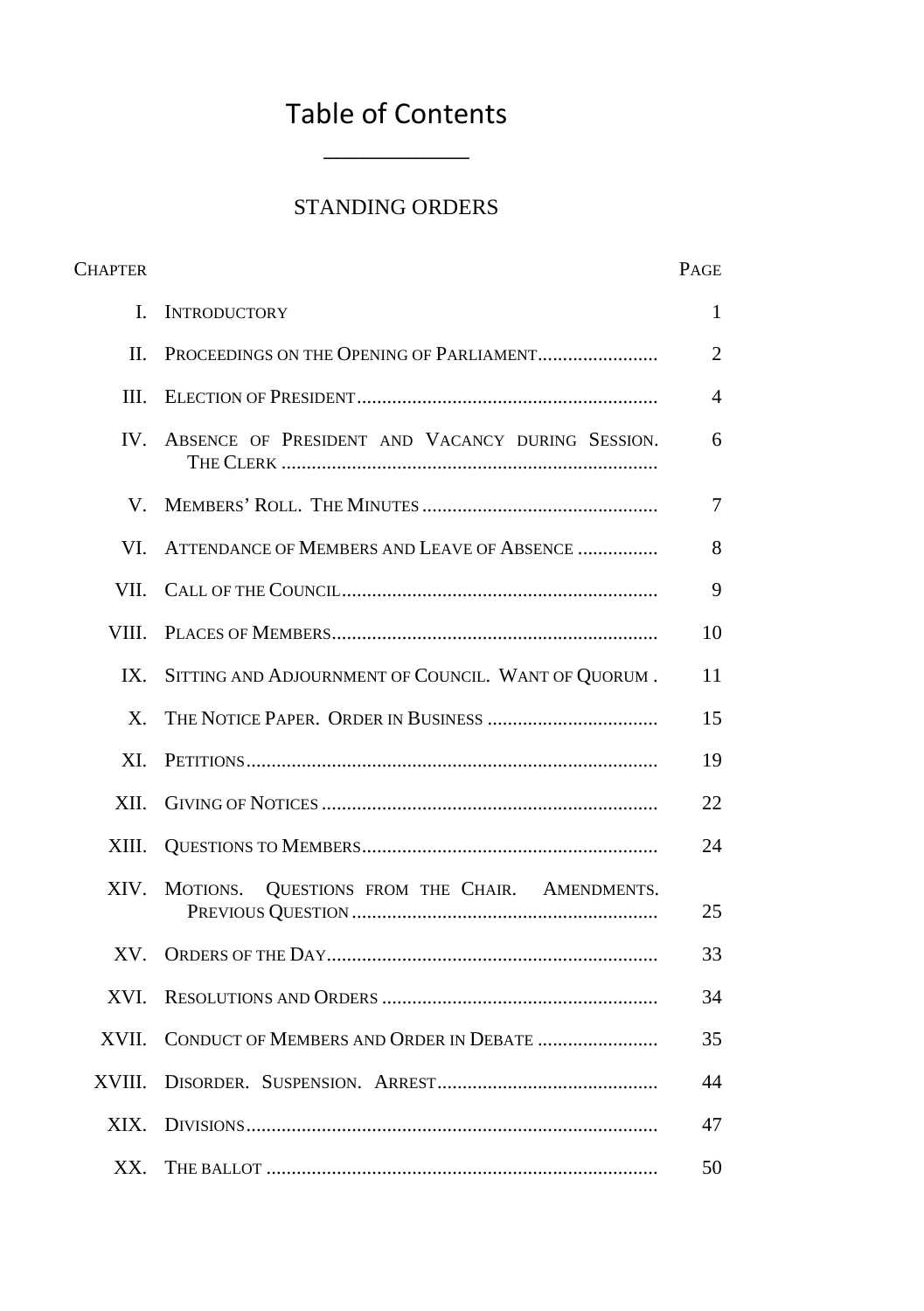## Table of Contents - *continued*

| <b>CHAPTER</b> |                                                   | PAGE |
|----------------|---------------------------------------------------|------|
| XXI.           |                                                   | 51   |
| XXII.          |                                                   | 53   |
| XXIII.         | COMMUNICATION BETWEEN THE TWO HOUSES BY MESSAGES. | 54   |
|                |                                                   | 59   |
|                |                                                   | 82   |
| XXVI.          |                                                   | 87   |
| XXVII.         |                                                   | 96   |
| XXVIII.        |                                                   | 98   |
| XXIX.          |                                                   | 101  |
| XXX.           |                                                   | 102  |
|                | XXXA Citizens Right of Reply                      | 105  |
| <b>XXXB</b>    | Code of Conduct Members of Parliament             | 107  |
| XXXI.          |                                                   | 110  |
|                |                                                   | 111  |

 $\overline{\phantom{a}}$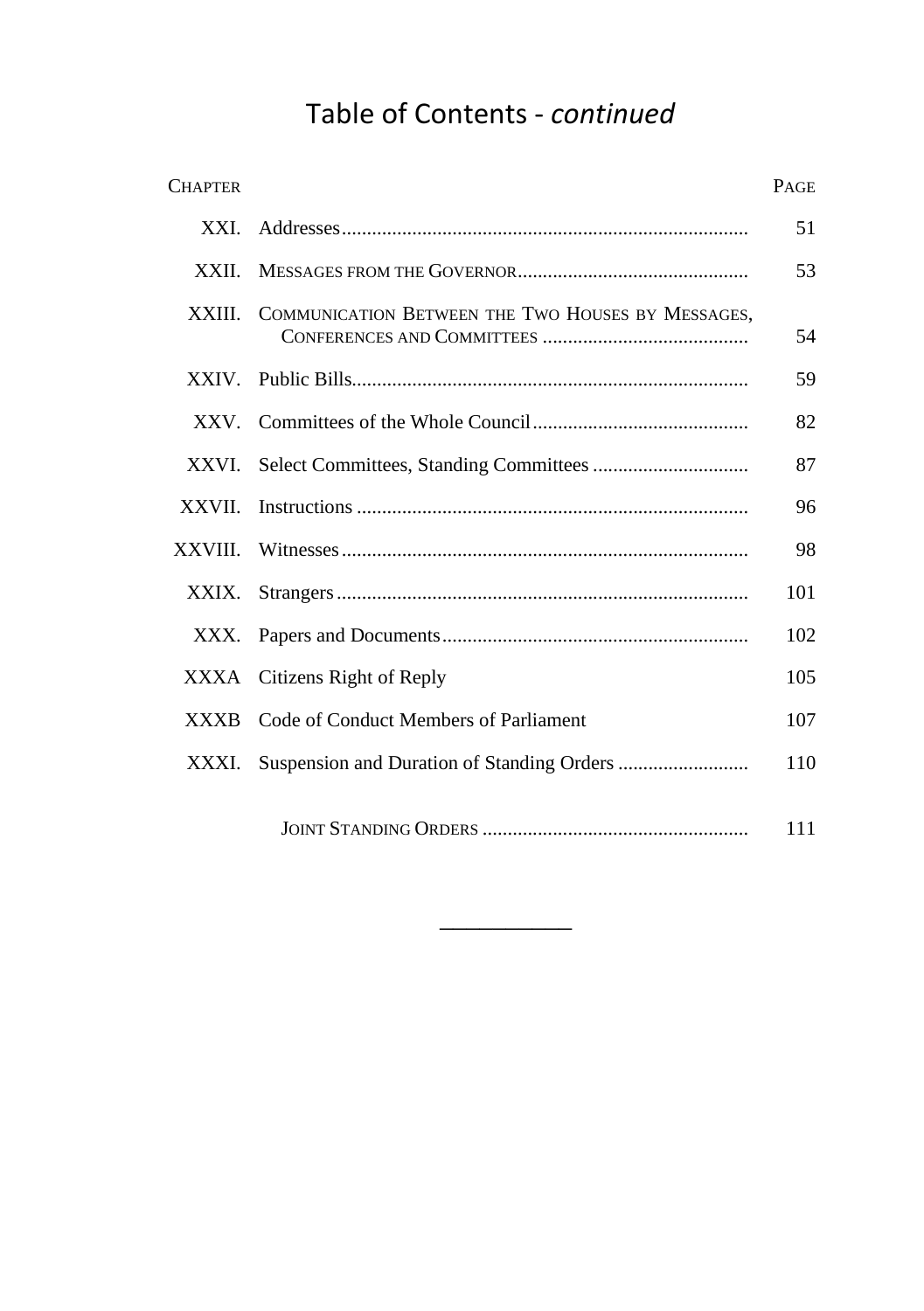## **The Standing Orders**

OF THE

## **Legislative Council**

## RELATING TO

## PUBLIC BUSINESS \_\_\_\_\_\_\_\_\_\_\_

Amended and amendments adopted by the Council, 6th and 22nd October, 1903, and approved by the Governor, 30th October, 1903.

Amended and amendments adopted by the Council, 4th August, 1914, and approved by the Governor, 13th August, 1914.

Further amended and amendment adopted by the Council, 19th November, 1918, and approved by the Governor, 10th July, 1919.

Further amended and amendments adopted by the Council, 2nd October, 1924, and approved by the Governor, 23rd October, 1924.

Further amended and amendment adopted by the Council, 6th December, 1939, and approved by the Governor, 11th January, 1940.

Further amended and amendments adopted by the Council, 22nd September, 1953, and approved by the Governor, 24th September, 1953.

Further amended and amendments adopted by the Council, 6th October, 1953, and approved by the Governor, 8th October, 1953.

Further amended and amendment adopted by the Council, 4th October, 1956, and approved by the Governor, 11th October, 1956.

Further amended and amendments adopted by the Council, 31st October, 1961, and approved by the Governor, 16th November, 1961.

Further amended and amendments adopted by the Council, 5th February, 1976, and approved by the Governor, 19th February, 1976.

Further amended and amendment adopted by the Council, 31st July, 1986, and approved by the Governor, 7th August, 1986.

Further amended and amendments adopted by the Council, 14th April, 1987, and approved by the Governor, 7th May, 1987.

Further amended and amendments adopted by the Council, 5th August, 1999, and approved by the Governor, 9th September, 1999.

Further amended and amendments adopted by the Council, 12 October 2021 and 18 November, 2021, and approved by the Governor, 3 February 2022.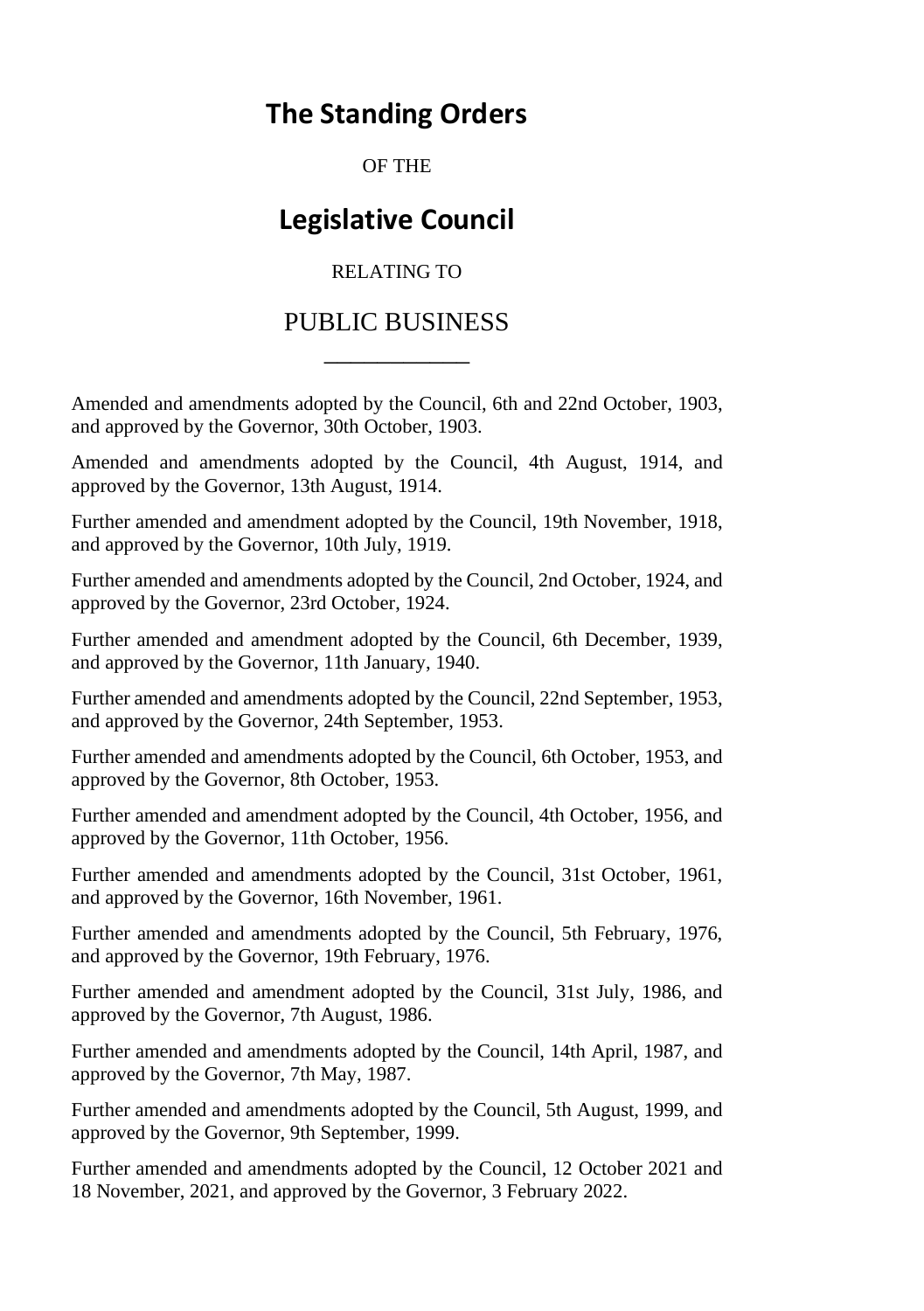## CHAPTER I

#### **INTRODUCTORY**

**1.** In all cases not provided for hereinafter or by Sessional or other Orders, the President shall decide, taking Commons to as the guide the rules, forms and usages of the House of Commons of the Parliament of the United Kingdom of provision is Great Britain and Northern Ireland in force from time to time so far as the same can be applied to the proceedings of the Council or any Committee thereof.

Usages of House of be observed, unless other made.

**2**. Except so far as is expressly provided herein, these Standing Orders shall in no way restrict the mode in which etc. the Council may exercise and uphold its powers, privileges, and immunities.

**3.** The words and phrases following shall in these Orders have and include the meanings hereby respectively assigned to them, viz:-

- "Council" The Legislative Council of South Australia; or the said Council sitting as a House and not in Committee:
- "Clerk" The Clerk of the Legislative Council and Clerk of the Parliaments:
- "Black Rod" The Usher of the Black Rod:
- "Minutes" The Minutes of the Proceedings of the Legislative Council:
- "Leave of the Council" Leave granted without dissentient voice:
- "Written" and "in writing" Written by hand or printed, or partly the one and partly the other.

**4.** All previous Standing Rules and Orders of this Council relating to Public Business are hereby repealed. Repeal.

Definition.

Reservation of powers,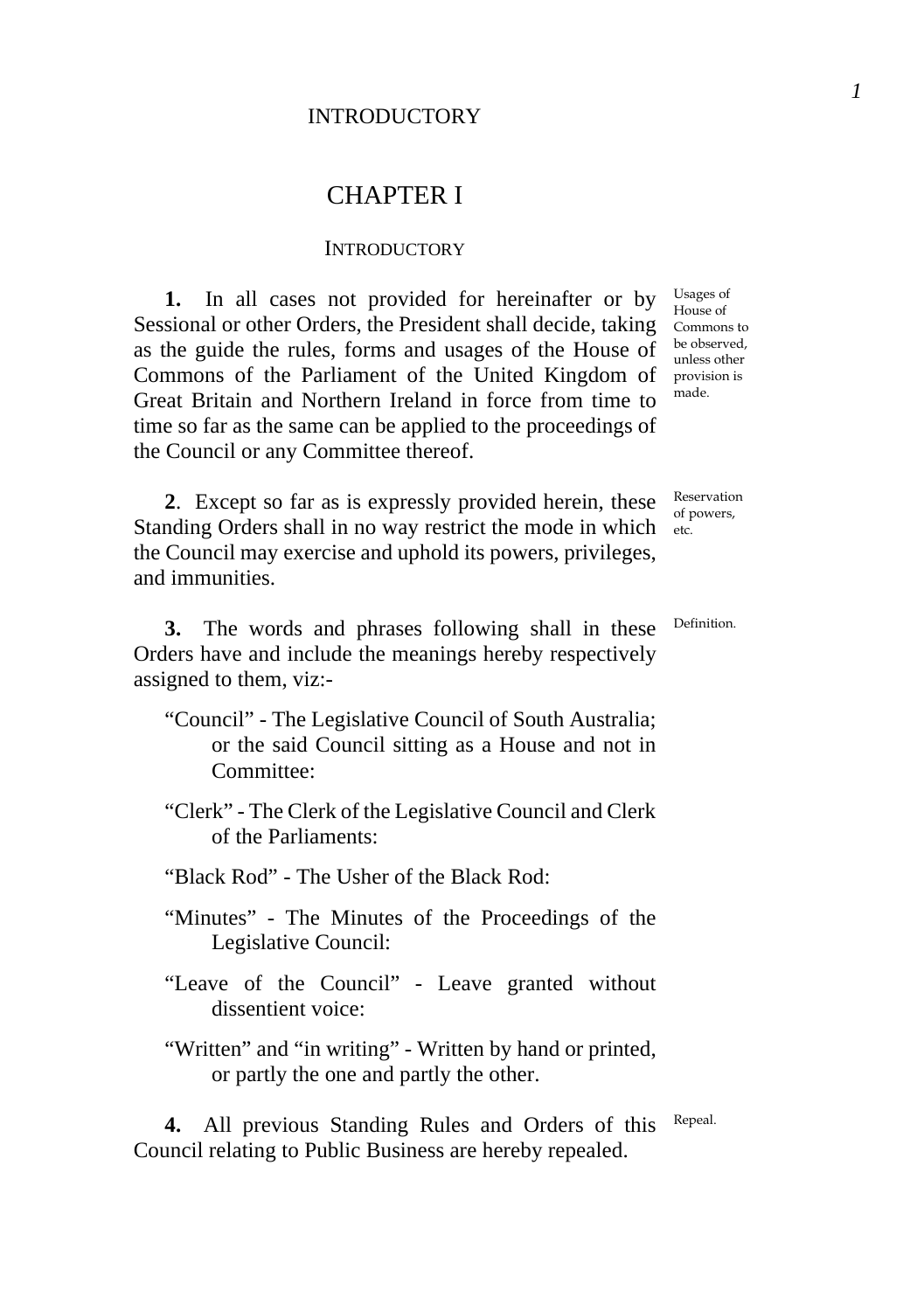## OPENING OF PARLIAMENT

## CHAPTER II

### PROCEEDINGS ON THE OPENING OF PARLIAMENT

Proclamation Proclamation 5. On the Council assembling pursuant to the Proclamation convening the Parliament for the dispatch of business, the Clerk shall read the Proclamation, and the Council shall then await the arrival of the Governor or the Commission representing the Governor**.** 

Governor,<br>how received. **6.** The Governor on arrival shall be announced by Black Rod, and shall be conducted to the Chair by the President, who shall take the chair on the right hand of the Governor.

Commissioners,<br>how received.

Message to House of Assembly, how delivered.

Governor,

**7.** The Commissioners of the Governor shall be announced and introduced to the Chamber by Black Rod. The Commission shall be read by the Clerk.

**8.** The Message to the House of Assembly from the Governor or Commissioner, requiring the attendance of that House in the Council Chamber shall be delivered by Black Rod. When the Members of the Assembly have come with their Speaker into the Chamber, the Bar shall be drawn until the departure of the Governor or the Commissioners.

See also Order No. 15.

**9.** New Members present shall be admitted within the Bar and take and subscribe the Oath or Affirmation provided by the Constitution, the Writ of Election of each Member, with the Return duly endorsed thereon, having been previously received and laid upon the Table.

President to **10.** If the office of President be vacant, the Council shall proceed to the election of a President, in manner hereinafter provided, so soon as the Commissioners shall have withdrawn.

See Orders Nos. 16-23.

Members to be sworn.

Writs.

President to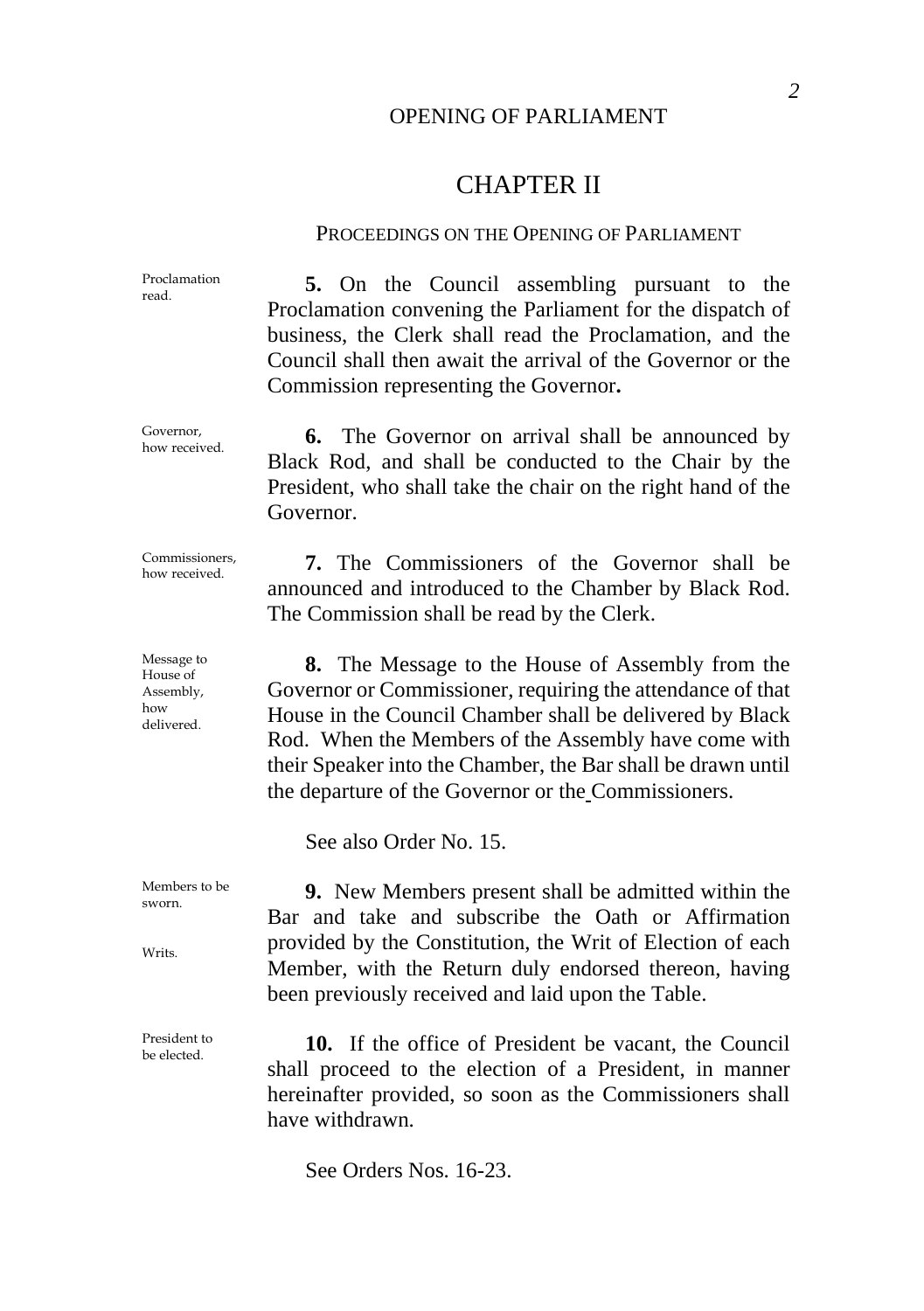#### OPENING OF PARLIAMENT

**11.** Standing Committees shall be appointed. See Order No. 414.

**12.** The President shall lay on the Table a copy of the Governor's Opening Speech, and a Committee to prepare a draft Address in Reply thereto shall be nominated, to whom the said Speech shall stand referred.

See Order No. 377.

**13.** The Address, when reported by the Committee, shall be considered by the Council, and, when adopted, shall be presented to the Governor by the President, accompanied by any Members of the Council who may think fit to attend.

See also *(Addresses)* Orders Nos. 239-241.

**14.** *Standing Order repealed.*

**15.** When the Opening Speech is delivered by the Sovereign in person:-

- *(a)* The Message to the House of Assembly mentioned in Standing Order No. 8 need not be sent and the Speaker and Members of the House of Assembly may be admitted to the Legislative Council Chamber without any such message;
- *(b)* Standing Order No. 5 shall apply as if the words "the Sovereign" were substituted for the words "the Governor or the Commission representing the Governor";
- *(c)* Standing Order No. 6 shall apply as if the words "the Sovereign" were substituted for the words "The Governor";
- *(d)* Standing Orders Nos. 12 and 14 shall apply as if the words "Speech of the Sovereign" were substituted for the words "Governor's Opening Speech";
- *(e)* Subject to the preceding paragraphs, the procedure set out in these Orders shall apply as when the Opening Speech is delivered by the Governor.

Committees appointed.

Address in Reply, **Committee** appointed.

Address adopted and presented to Governor.

Opening by Sovereign in person.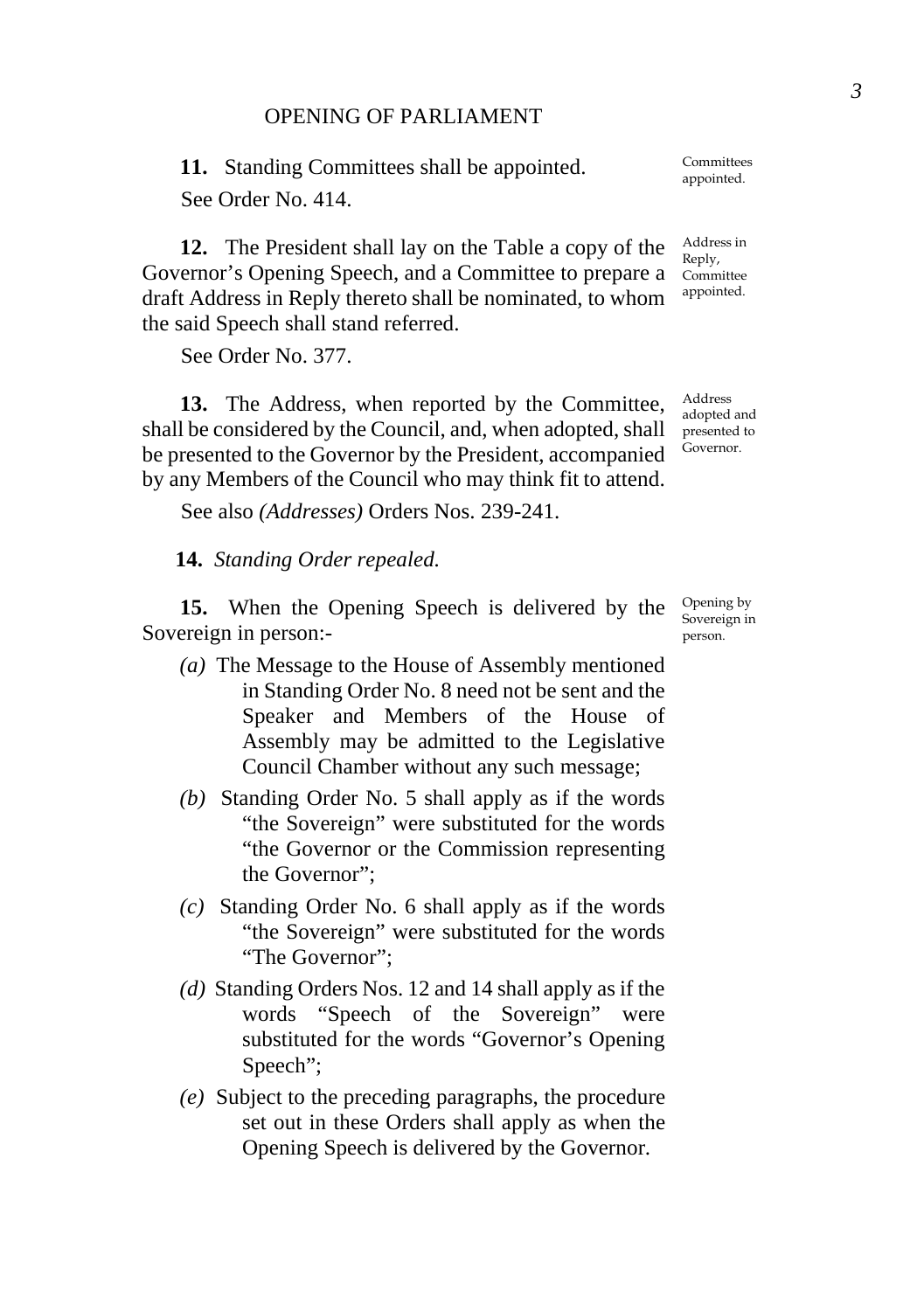## CHAPTER III

## ELECTION OF PRESIDENT

**16.** At the time for election of a President a Member, addressing the Clerk, shall propose another Member then present to the Council for their President, and move that such Member be President of the Council.

See Order No. 10.

**17.** Such motion having been seconded, if no other Member is proposed as President, the Member so proposed, being called to the Chair without question put, shall submit to the House; and being again called upon shall be conducted by the Mover and Seconder to the Chair.

**18.** In the event of there being two Members proposed and seconded for the office of President, the votes shall be taken by each Member of the Council then present delivering to the Clerk in writing the name of the Member whom the Member considers most fit and proper to be the President of the Council; and the Member obtaining the greater number of votes shall be declared elected, and conducted to the Chair as aforesaid.

**19.** If more than two Members have been so proposed and seconded the votes shall be taken in like manner, and the Member having the greatest number of votes shall be the President, provided that the Member has also a majority of the votes of the Members present; but if no candidate has such majority the name of the Member who has the smallest number of votes shall be withdrawn, and the votes shall be taken for the remaining candidates in like manner until the number is reduced to two; and of such two the Member in like manner obtaining the greater number of votes shall be the President, and shall be conducted to the Chair in manner aforesaid.

A Member proposed as President.

When unopposed, such Member conducted to the Chair.

When two Members proposed, mode of voting.

When more than two Members proposed, mode of voting.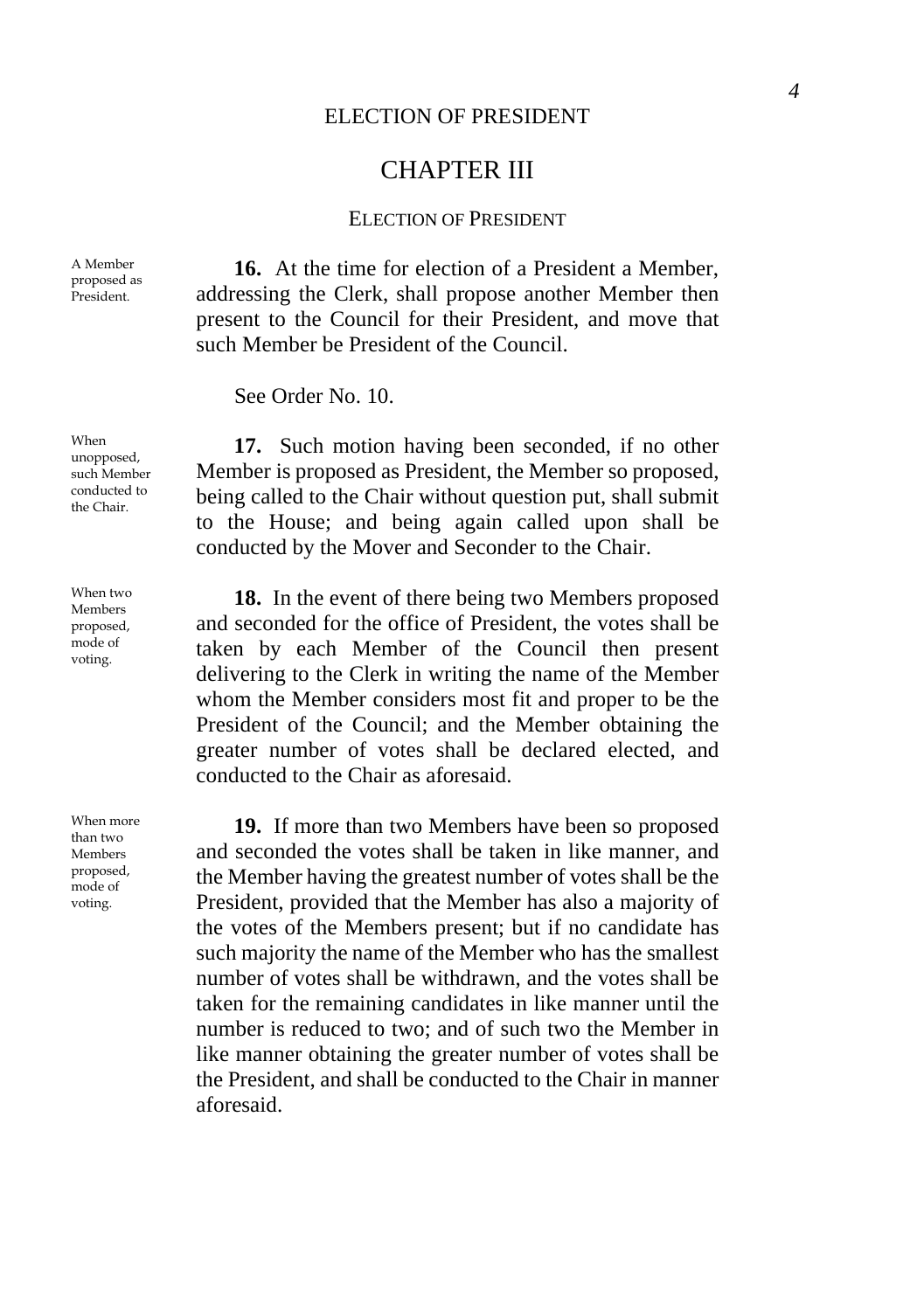## ELECTION OF PRESIDENT

**20.** In the event of there being an equality of votes between candidates having the smaller number, or when the number of candidates is, or has been reduced to, two, the Clerk shall declare such to be the case, and the votes shall be again taken; when, if again there shall be an equality of votes, the Clerk shall determine by lot which name of such candidates shall be withdrawn, or which shall be deemed to have obtained the greater number of votes, as the case may be.

**21.** Prior to the President assuming the Chair, the Clerk shall act as Chairperson of the Council.

**22.** The President having assumed the Chair, and having received and acknowledged the congratulations of the Council, the Council shall notify such election to the Governor, by a Deputation of the said Council, at such time as the Governor shall be pleased to appoint.

**23.** In presentation to the Governor, the President shall, in the name and on behalf of the Council, lay claim to the right of free access to and communication with the Governor, and that the most favourable construction may be placed upon all the proceedings of the Council; and, being returned to the Chamber, the President shall report the to Council. circumstances of the presentation, and the reply of the Governor to the Deputation.

\_\_\_\_\_\_\_\_\_\_\_\_\_\_

In case of tie.

Clerk acts as Chairperson till President elected.

Election of President to be notified to Governor.

President to make certain claims.

And report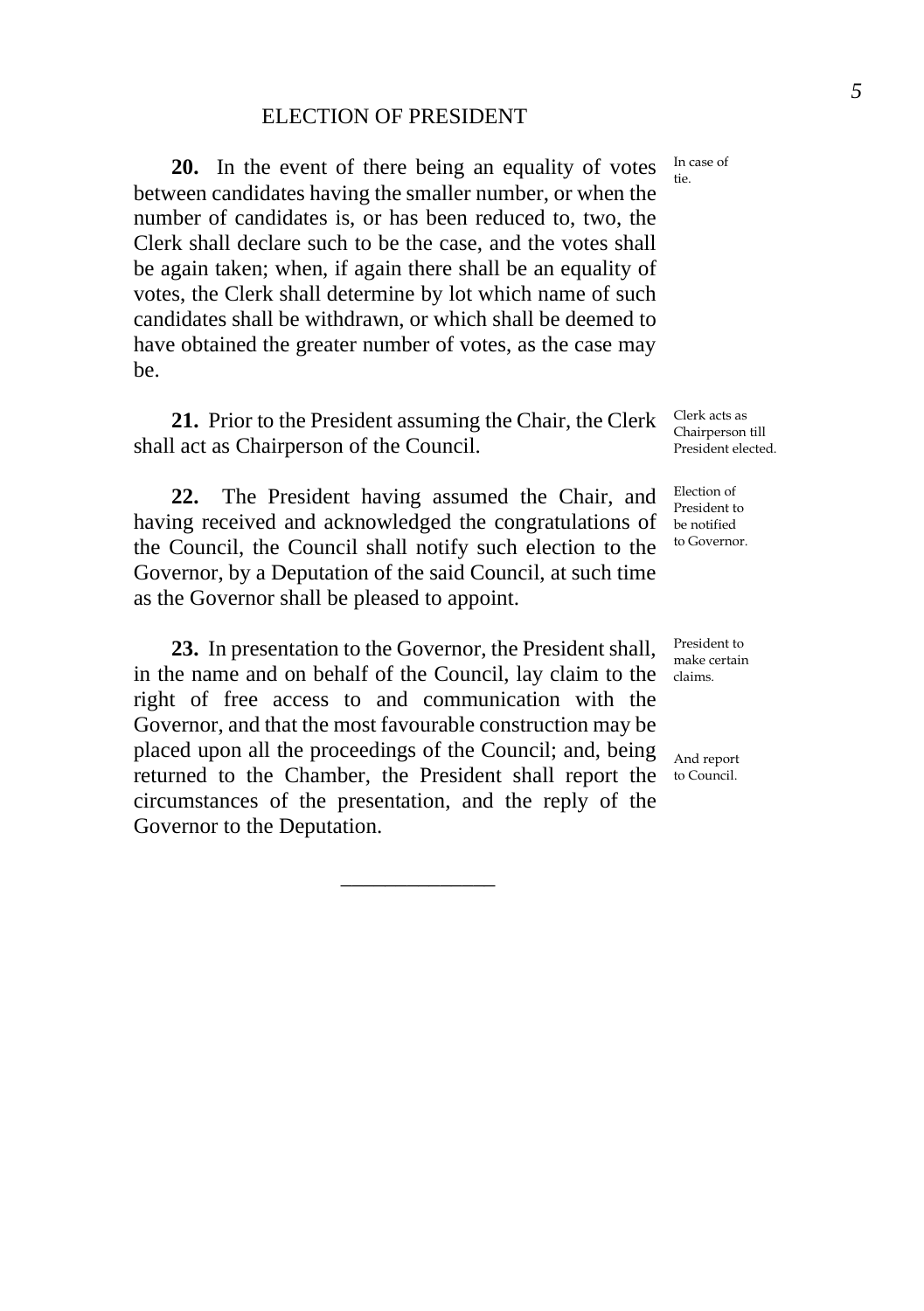## CHAPTER IV

## ABSENCE OF PRESIDENT AND VACANCY DURING SESSION - THE CLERK

Unavoidable absence of the President.

**24.** Whenever the Council shall be informed by the Clerk at the Table of the unavoidable absence of the President, the Council shall choose some other Member who shall fill the office and perform the duties of President in relation to all proceedings of the Council as Deputy President until the next meeting of the Council, the question being put to the Council by the Clerk; and so on from day to day, on the like information being given to the Council, until the Council shall otherwise order: Provided that, if the Council shall adjourn for more than twenty-four hours, the Deputy President shall continue to perform the duties and exercise the authority of President for twenty-four hours only after such adjournment.

**25.** In case of the absence of the President in consequence of leave granted to the President by the Council, the Council shall, in like manner, choose some other Member to fill the office and perform the duties of the President as Deputy President, and such other Member shall have all the powers and authorities of the President during such absence.

**26.** When a vacancy occurs in the office of President during a Session, the Clerk shall report the same to the Council on its next meeting, and the Council shall forthwith proceed to the election of a new President in the manner hereinbefore provided.

See Orders Nos. 16-23.

 $\frac{\text{Absence of}}{\text{Clerk}}$  **27.** In the case of the unavoidable absence or the illness of the Clerk, the Clerk's duties shall be performed by the Deputy Clerk.

\_\_\_\_\_\_\_\_\_\_\_\_\_\_

Absence of the President on leave.

President's Office vacated during Session.

Absence of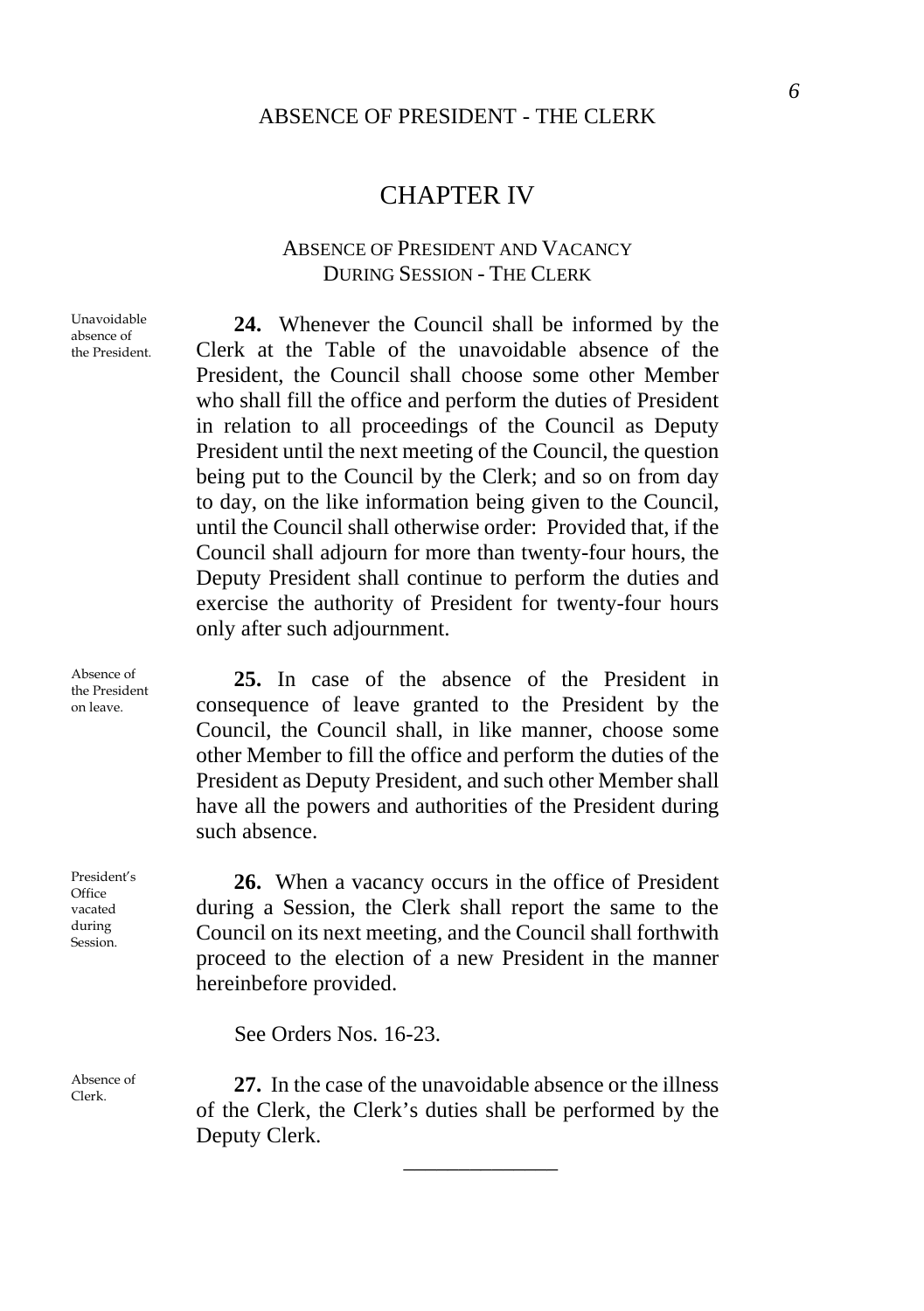## CHAPTER V

### MEMBERS' ROLL - THE MINUTES

**28.** A Members' Roll shall be kept by the Clerk, showing the names of the Members elected, the date on kept by Clerk. which each Member was elected and takes the Oath or Affirmation, and the date of each Member's ceasing to be a Member and the cause thereof. The name of each Member shall be written in the Member's own handwriting on the said Roll, on the day on which such Member takes the Oath or Affirmation.

**29.** All proceedings in the Council and in Committee shall be noted by the Clerk, and, being printed, shall be signed by the Clerk, and shall constitute the "Minutes of the Proceedings of the Legislative Council".

**30.** The Clerk shall keep a record of the names of all Members present during any part of each day's proceedings, be recorded. such record to be appended to each day's Minutes.

**31.** The custody of all Documents and Papers belonging to the Council shall be in the Clerk who shall not permit any to be removed from the offices or produced in evidence without the express leave or order of the President or Council.

\_\_\_\_\_\_\_\_\_\_\_\_\_\_

See also Orders Nos. 400, 444.

Members' Roll to be

Names inscribed by Members.

> Minutes of Proceedings.

Members present to

Custody of documents in the Clerk.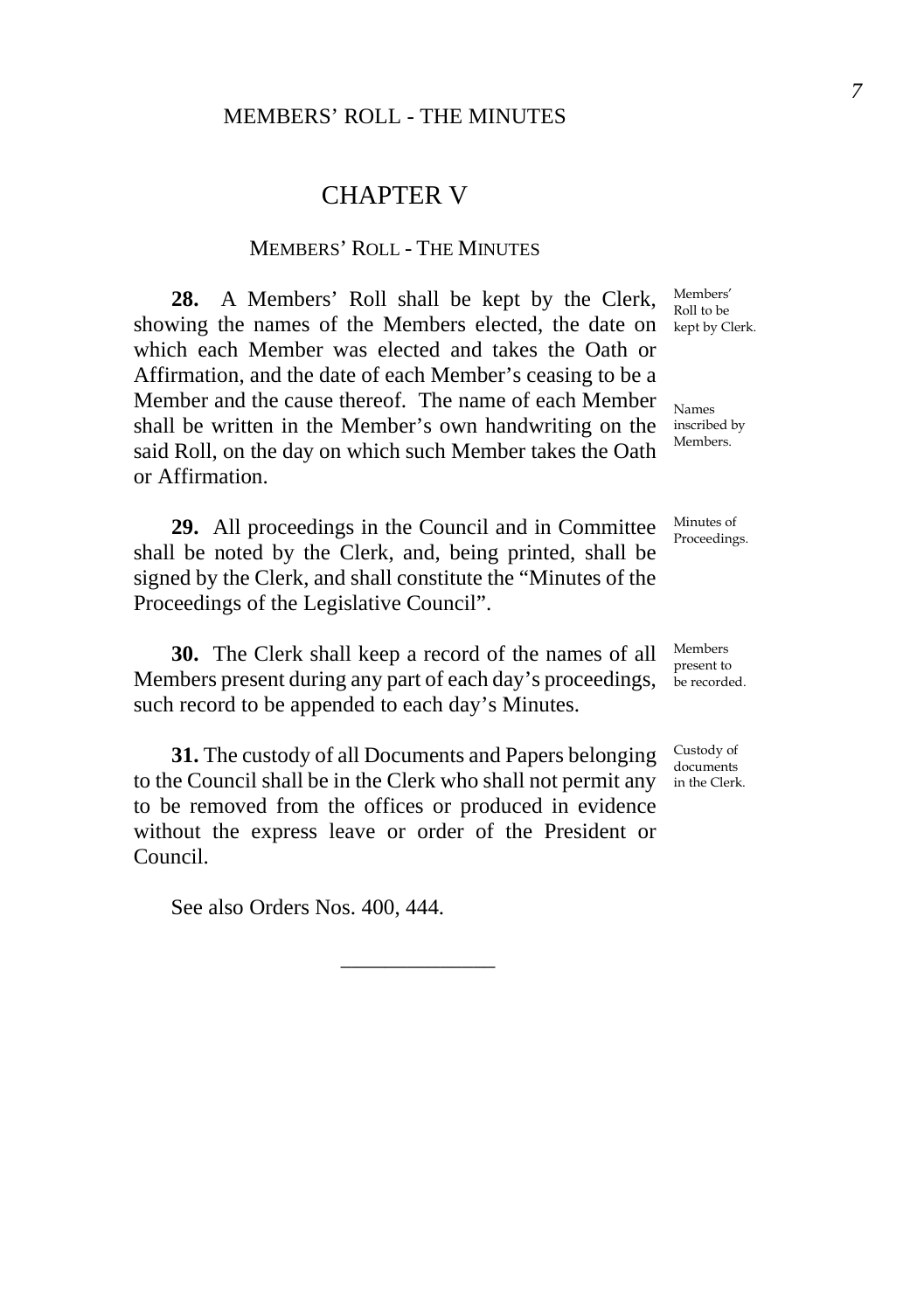## ATTENDANCE AND LEAVE OF ABSENCE

## CHAPTER VI

#### ATTENDANCE OF MEMBERS AND LEAVE OF ABSENCE

Members to attend the service of the Council.

**32.** Every Member shall attend the service of the Council, unless leave of absence be given to the Member by the Council.

## See *Constitution Act, section 17, regarding absence of Members for 12 consecutive sitting days without leave.*

**33.** Leave of absence may be given by the Council to any Member for any sufficient cause to be stated to the Council. With the exception that a Member who is pregnant shall be entitled, without vote of the Council, to twenty weeks maternity leave of absence, and that leave shall commence at a time notified by the President.

**34.** Notice shall be given of a motion for giving leave of absence except for a period of maternity leave, to any Member, stating the cause and period of absence.

See *(Priority on Notice Paper)* Order No. 64.

**35.** A Member shall be excused from service in the Council or on any Committee so long as the Member has leave of absence.

**36.** Any Member, having leave of absence, shall forfeit the same by attending the service of the Council before the expiration of such leave except for a period of maternity leave.

\_\_\_\_\_\_\_\_\_\_\_\_\_\_

Leave of absence may be given.

Motion for leave requires notice.

Leave excuses from service.

Leave<br>forfeited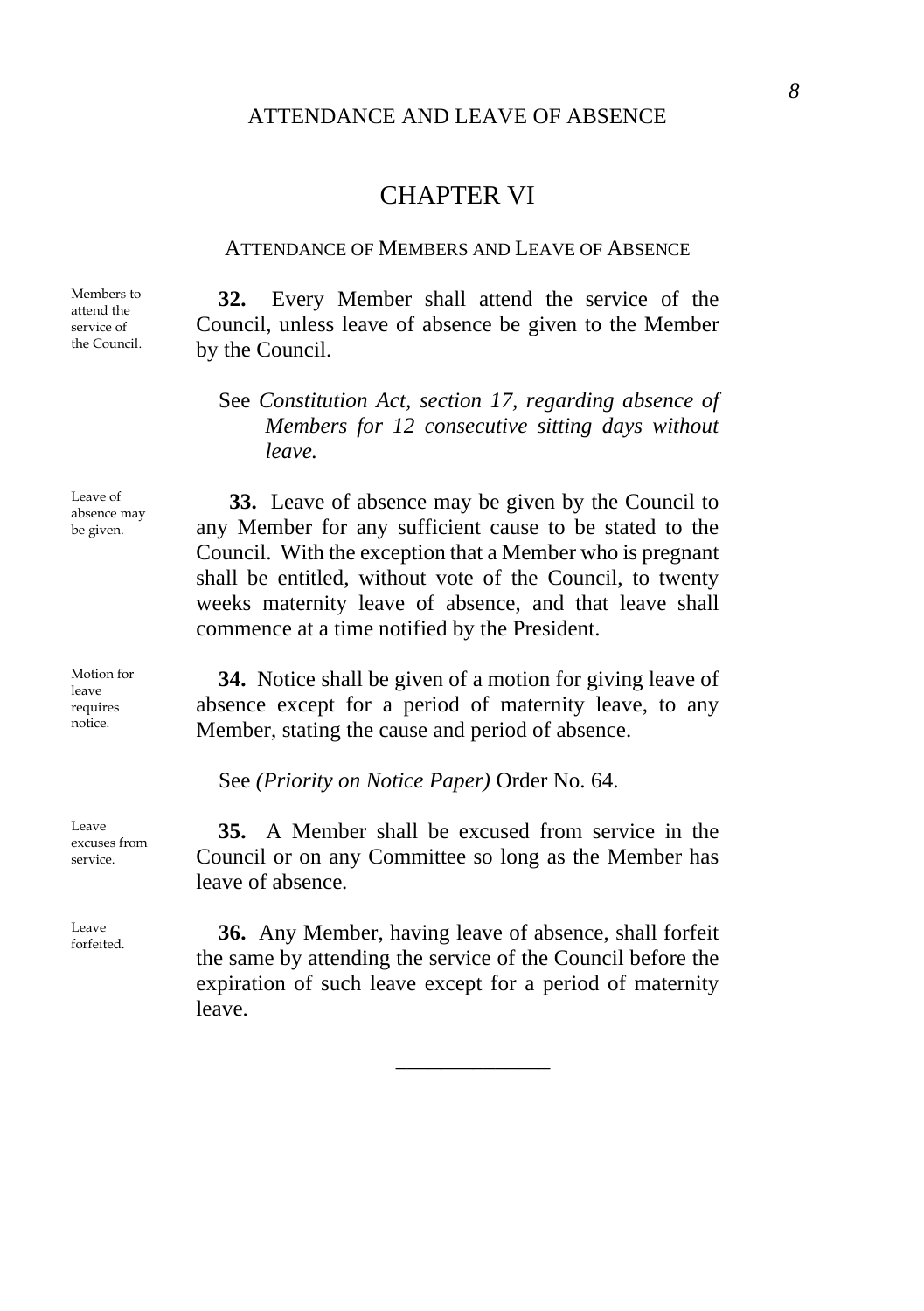## CALL OF THE COUNCIL

## CHAPTER VII

#### CALL OF THE COUNCIL.

**37.** No order for a Call of the Council shall be made for any day earlier than seven days from the day on which such order shall have been made.

**38.** A notice of the order for a Call of the Council, signed by the Clerk, shall be forwarded to each Member of the Council.

**39.** For the purpose of enabling such notice to be given, Members shall, at the commencement of each Session, or so soon as they shall have taken their seats, enter their names and addresses in a book to be kept by the Clerk.

**40.** The order for calling over the Council on a future day shall be set down as the first Order of the Day for the day so appointed.

**41.** When the Order of the Day for calling over the Council is read, unless the same be postponed or discharged, the names of the Members shall be called over by the Clerk alphabetically.

**42.** The names of all Members who do not answer when called shall be taken down by the Clerk, and subsequently called over a second time; when those who answer, or afterwards attend in their places on the same day, may be excused.

**43.** Members not attending in their places on the day of a Call of the Council may be ordered to attend on a future day.

\_\_\_\_\_\_\_\_\_\_\_\_\_\_

Call of Council not earlier than seven days.

Notice of call.

Members to give their addresses.

First Order of the Day.

Order of calling the names.

Members not present but subsequently attending.

Members ordered to attend.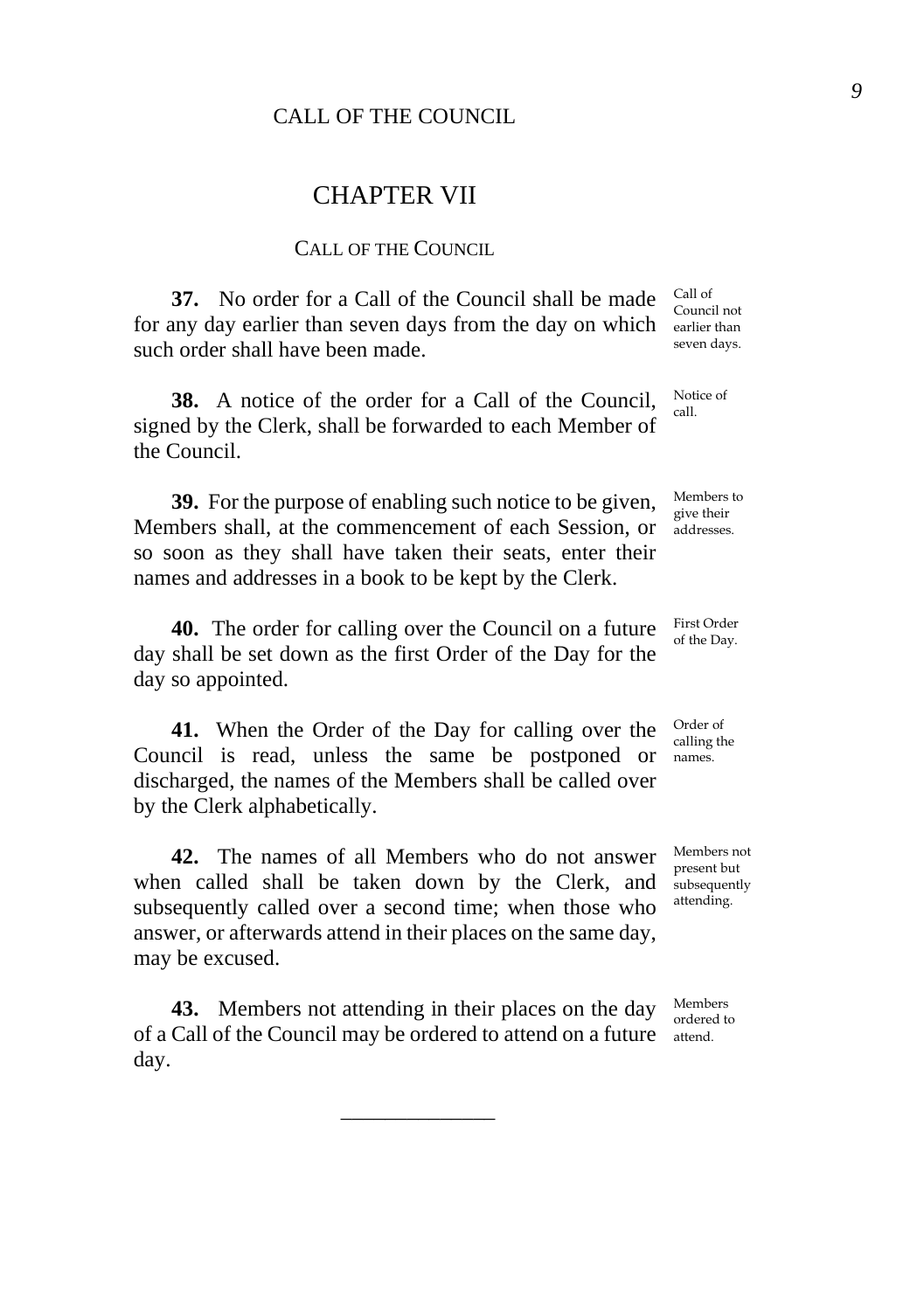## PLACES OF MEMBERS

## CHAPTER VIII

## PLACES OF MEMBERS

Places reserved for Ministers of the Crown.

**44.** The seats nearest to the right hand of the President shall be reserved for Members holding office under the Crown.

45. Whenever a change of a Minister holding office under the Crown takes place, the outgoing Minister shall be entitled to take the seat vacated by the Minister's successor.

Of New

Seat of<br>ex-Minister.

Tenure of seats.

Of New **46.** Any question with regard to the seats to be occupied by new Members shall be determined by the President.

> **47.** Members shall be entitled to retain the seats occupied by them at the time of their taking their seats for the first time after their election, so long as they may continue Members of the Council without re-election.

> > \_\_\_\_\_\_\_\_\_\_\_\_\_\_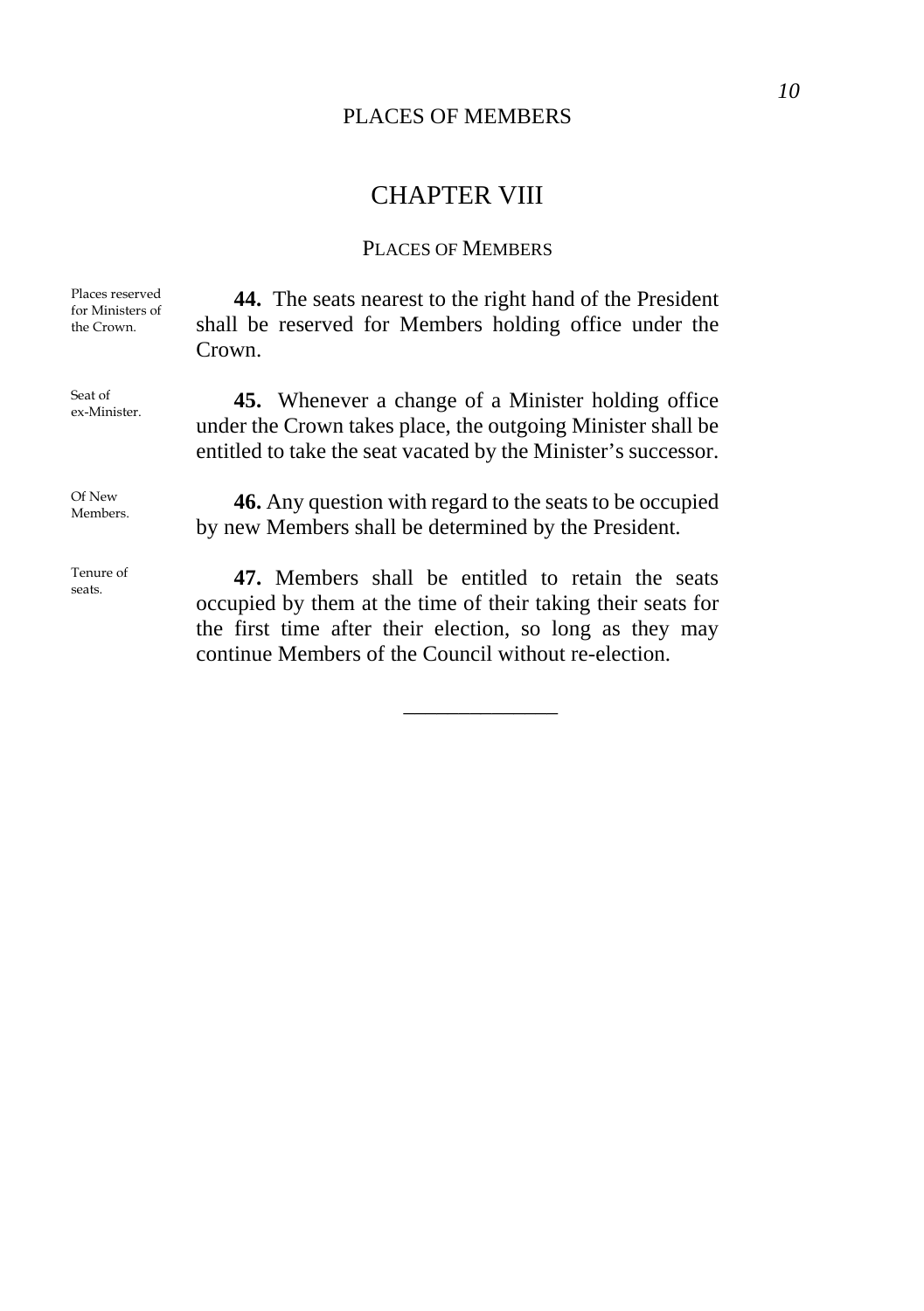#### SITTING AND ADJOURNMENT - QUORUM

## CHAPTER IX

## SITTING AND ADJOURNMENT OF COUNCIL - WANT OF QUORUM

Days of meeting.

**48.** The Council shall, unless otherwise ordered, meet for the dispatch of business on Tuesday, Wednesday, and Thursday in each week of the Session, at the hour of fifteen minutes past two o'clock in the afternoon.

**49.** The bells shall be rung for five minutes prior to the time appointed for the meeting of the Council.

**50.** The President shall take the Chair at the time appointed for the meeting of the Council; and if a *[\\*](#page-14-0)*Quorum be not present before the expiration of ten minutes after that time, the President shall declare the Council adjourned to the next sitting day.

**51.** Upon the President taking the Chair each day, the President, or the President's delegate, shall read the following Prayers and acknowledgement of country and traditional owners:

- Almighty God, we humbly beseech Thee to vouchsafe Thy blessing upon this Parliament. We pray Thee to direct and prosper our deliberations to the advancement of Thy Glory and the true Welfare of the people of this State.
- Our Father, which art in Heaven, Hallowed by Thy Name. Thy Kingdom come. Thy will be done in earth, as it is in Heaven. Give us this day our daily bread. And forgive us our trespasses, as we forgive them that trespass against us. And lead us not into temptation; but deliver us from evil: For thine is the Kingdom, and the power, and the glory, for ever and ever. Amen.

Bells rung for five minutes.

President shall take Chair.

Quorum not present.

Opening proceedings with Prayers and Acknowledgement of Country and Traditional Owners

<span id="page-14-0"></span>*<sup>\*</sup>* By the *Constitution Act*, section 26, a quorum of the Council consists of at least 10 Members, including the President, or the person chosen to preside in the President's absence.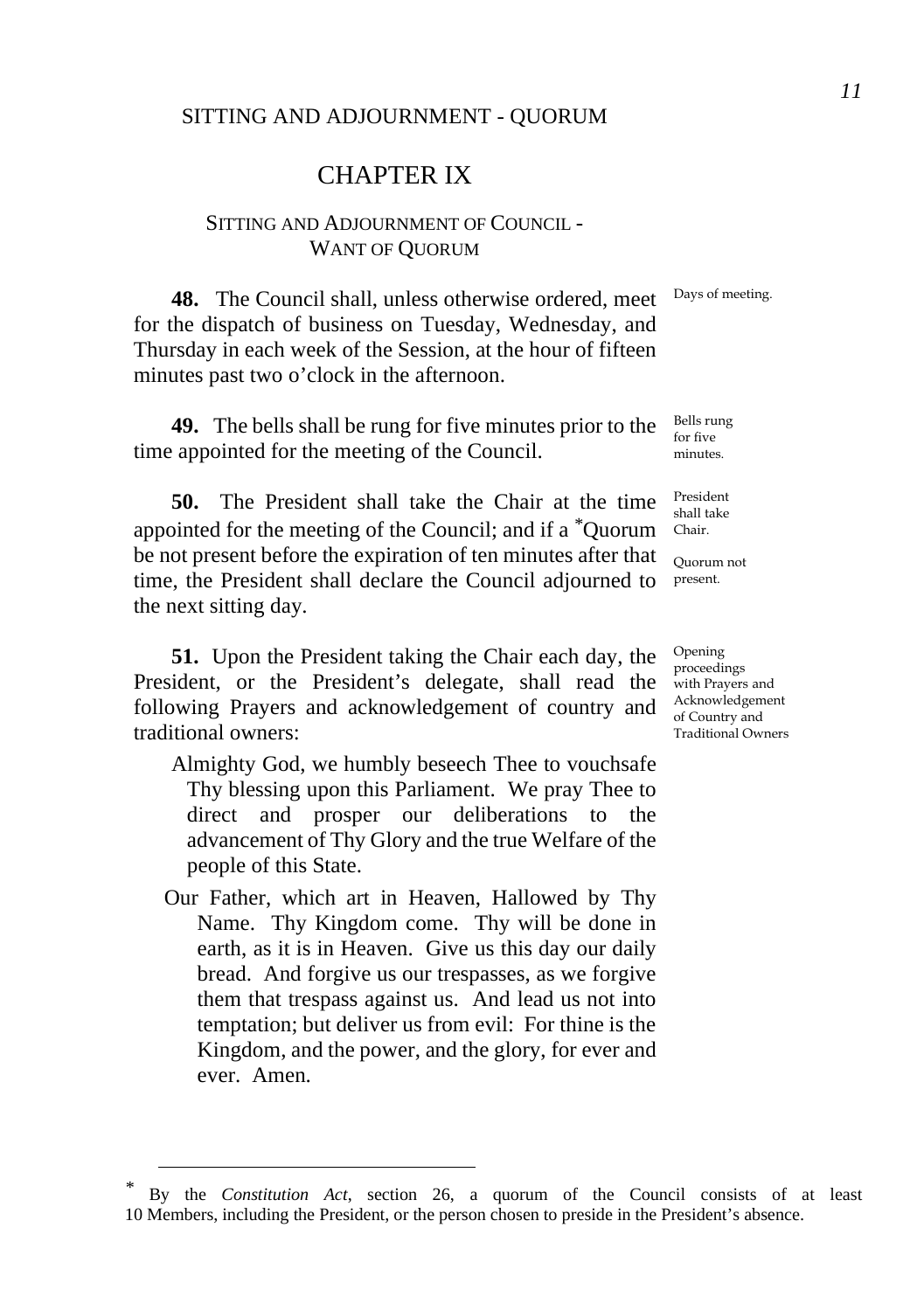- We acknowledge Aboriginal and Torres Strait Islander peoples as the traditional owners of this country throughout Australia, and their connection to land and community.
- We pay our respects to them and their cultures, and to Elders both past and present.

Whilst prayers and acknowledgment of country and traditional owners are being read, Members shall stand in their places, the Bar being drawn.

**52.** A Member, having entered the Chamber after the time appointed for the meeting of the Council, shall not be permitted to withdraw until a Quorum be made up or the Council adjourn.

**53.** If it shall appear, on the report of a Division of the Council by the Tellers, or upon the report of the Chairperson of Committees, that a Quorum is not present, the President shall forthwith adjourn the Council to the next sitting day. No decision shall be considered to have been arrived at by such Division.

See *(in Committee)* Orders Nos. 368, 369.

**54.** If a Member shall, at any time after the commencement of business, take notice that a Quorum is not present, the President shall count the Council; whereupon, if a Quorum be not present, the bells shall be rung as for a Division, and if a quorum be not made up before the expiration of two minutes, the President shall then forthwith adjourn the Council to the next sitting day.

See *(Taking Notice)* Order No. 182; *(Divisions)* Order No. 222.

**55.** When the President so proceeds to count the Council, no Member shall leave the Chamber until a Quorum be made up or the Council adjourn.

Members present to remain.

Tellers or Chairperson reporting want of a quorum, Council is adjourned.

When want of a quorum is noticed, the Council is counted.

Adjournment.

Members present to remain.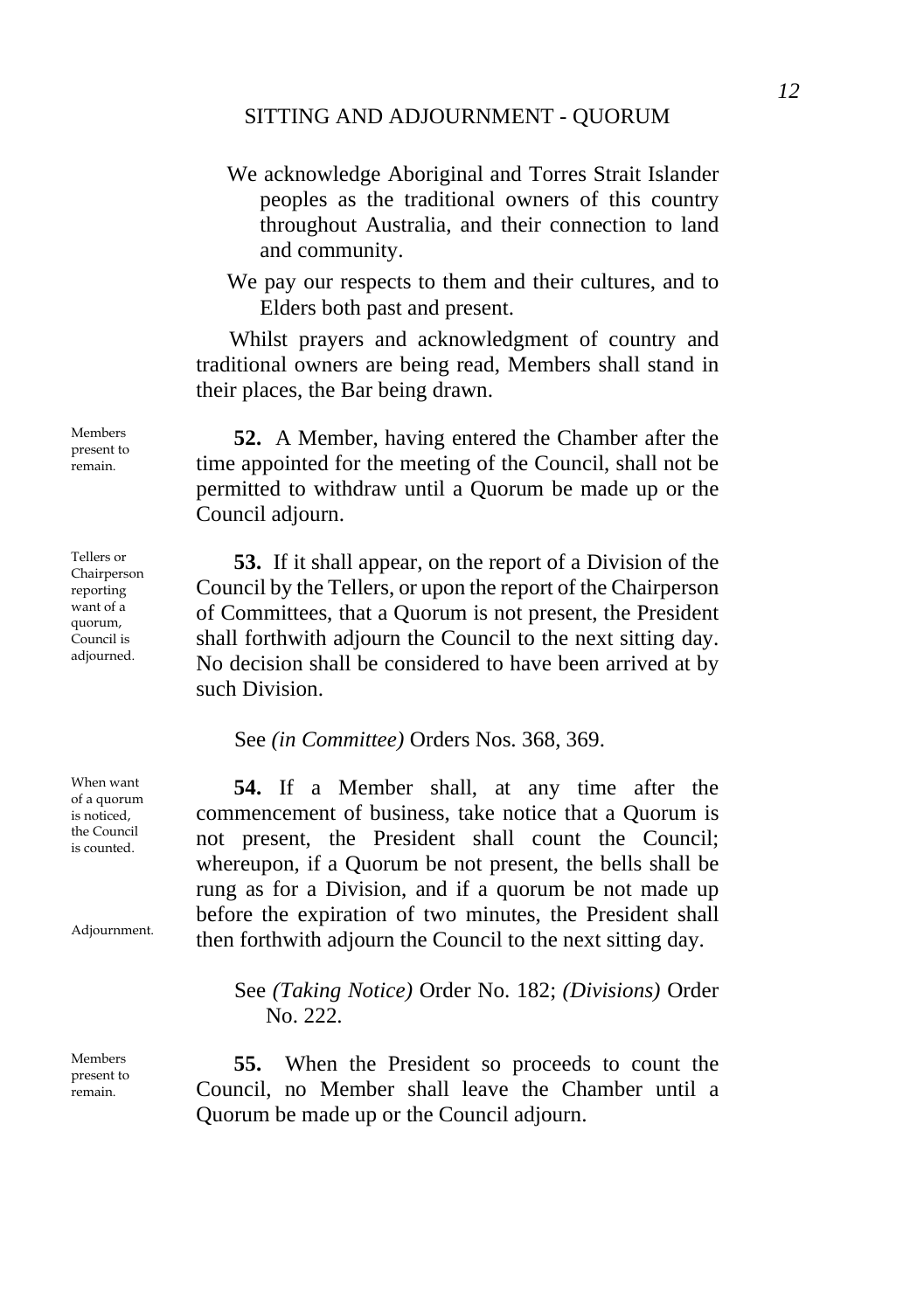#### SITTING AND ADJOURNMENT - QUORUM

**56.** Whenever the Council is adjourned for want of a Quorum, the hour of adjournment and the names of the Members then present shall be entered in the Minutes.

**57.** Whenever the Council is adjourned for want of a Quorum to the next sitting day, and the same shall prove to be a public holiday proclaimed by the authority of the Government, then the Council shall stand adjourned to the next succeeding sitting day.

**58.** Except in the cases provided for in Orders Nos. 50, 53, 54 and 213, the Council can only be adjourned by its own resolution.

**59.** A motion "That the Council do now adjourn" may be made without notice at any time when no other Member is speaking or in possession of the House, and shall be moved and seconded without discussion and be immediately determined; but, if it be negatived, no such If negatived. motion shall be again made within the next fifteen minutes, except by a Minister of the Crown.

This motion shall not be made or seconded during a Restrictions. debate by any Member who has already spoken in the debate, nor may the Mover of this Motion during the same debate either move it a second time or second it if moved by another Member; and similarly, a Seconder of this motion shall not subsequently move or again second it; but Members so moving or seconding shall not be held to have spoken in the debate.

See *(Possession of House)* Order No. 166; and *(Other Summary Motions)* Orders Nos. 127, 195.

Names of Members present recorded.

Provision when next sitting day a holiday.

Council adjourns by resolution, exceptions.

Motion to adjourn Council.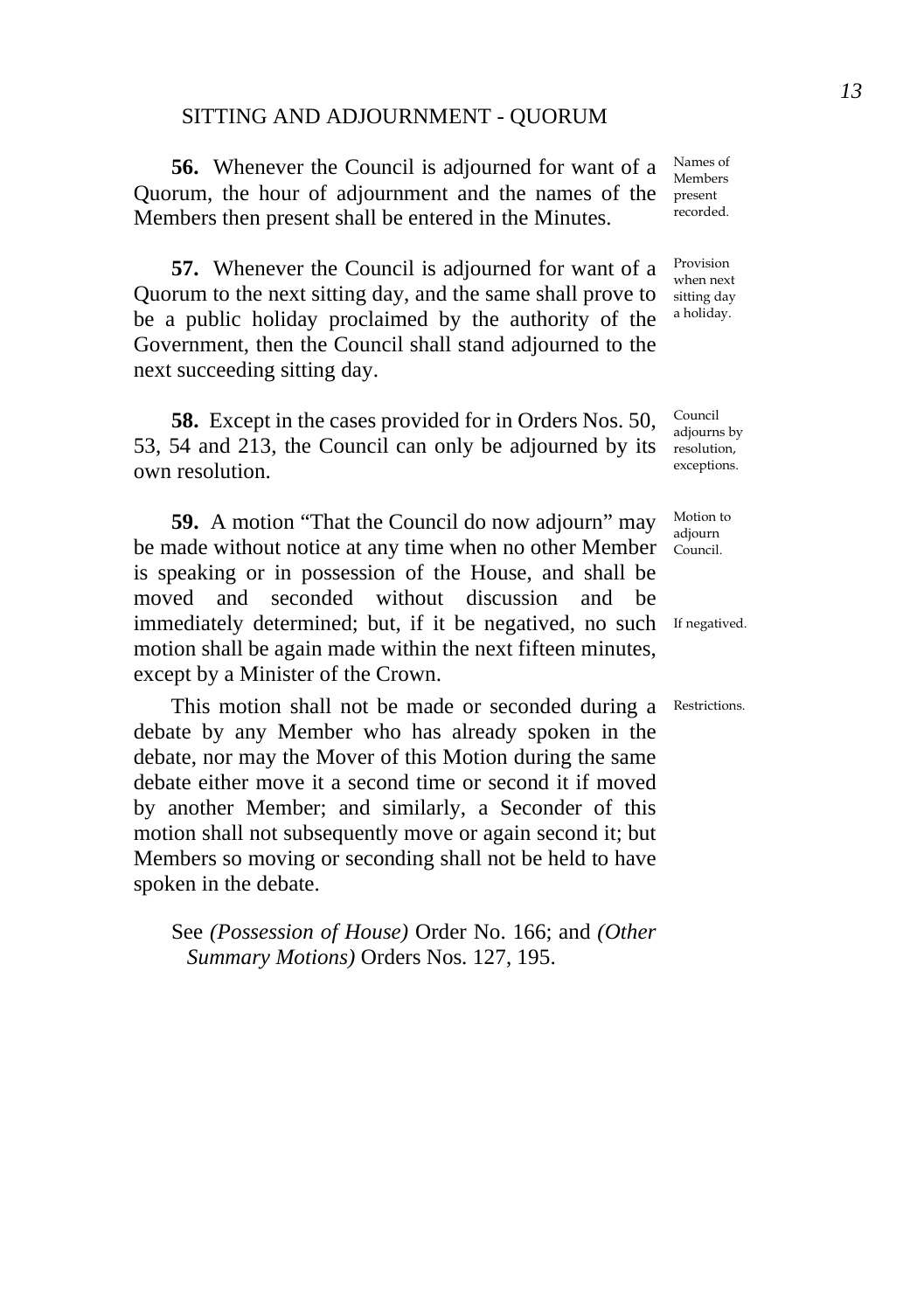Half-past six o'clock suspension of sitting.

**60.** If at half-past six of the clock the Council or a Committee of the Whole be sitting, the sitting of the Council or Committee shall be suspended for one hour, unless otherwise ordered: Provided that, if at the said time a Ballot or a Division shall have been ordered, the President, or the Chairperson of Committees, as the case may be, shall not leave the Chair until such Ballot or Division shall have been taken and any formal business immediately consequent thereon shall have been completed; after which it shall be in order on motion, without discussion or amendment -

- I. To adjourn any question still pending, and any business remaining on the Notice Paper, to a future day;
	- and
- II. To adjourn the Council,

but if any one of these motions be negatived, the sitting shall be forthwith suspended for one hour.

**61.** A sitting of the Council may be temporarily suspended at any time on the motion of a Minister of the Crown.

*Order in Business,* see Orders Nos. 67-78; *Resumption of Business,* see Orders Nos. 76, 77; and *Suspension and Adjournment by President,* see Order No. 213.

\_\_\_\_\_\_\_\_\_\_\_\_\_\_

Suspension of sitting at other times.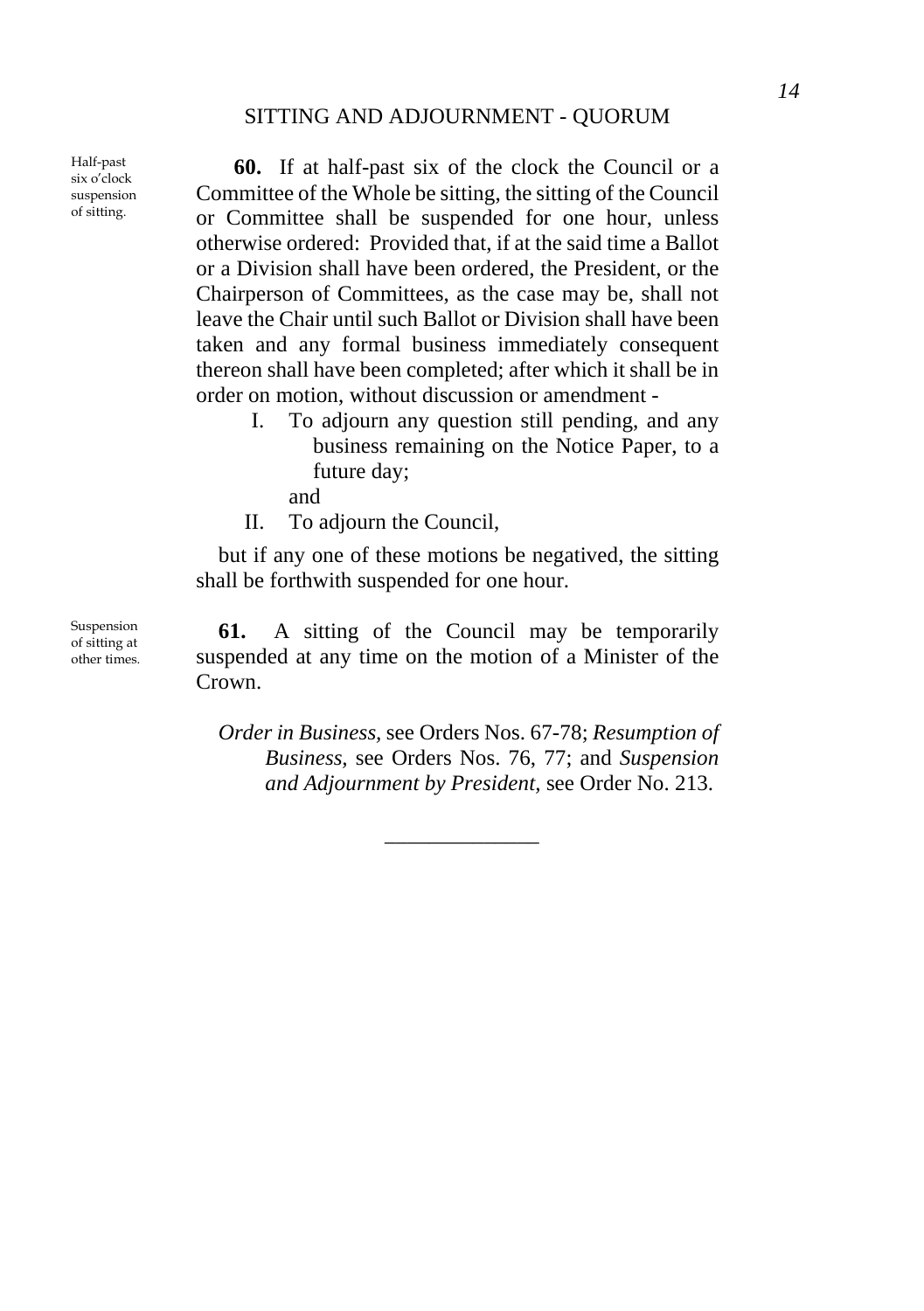## CHAPTER X

## THE NOTICE PAPER - ORDER IN BUSINESS

## THE NOTICE PAPER

**62.** A Notice Paper showing all business of which Notice Notice has been given or respecting which Order has been made by the Council, and the respective days for which such business is set, shall be prepared each sitting day by the Clerk, and, being signed by the Clerk, shall be printed, circulated amongst Members, and published and be appended to the Minutes.

#### **63.** *Standing Order repealed.*

**64.** Unless otherwise ordered, Government Business shall on Tuesdays and Thursdays be entitled to take on certain precedence on the Notice Paper of all other business, and Private Business on Wednesdays to the like precedence of Government Business:

Provided that priority on the Notice Paper may, if so desired by the Member in charge, be given to Notices of Motion for the production or printing of Papers, for leave of absence to a Member, or for leave to introduce a Bill, and to Orders of the Day for the third reading of Bills; but if debate arise thereon the question shall either stand adjourned to a day to be fixed, or the determination thereof shall be postponed until the other business of the day has been disposed of, according as the Member in charge of the same may elect.

See also *(Private Business)* Order No. 70.

**65.** Notices of Motion shall, as a rule, have priority on the Notice Paper over Orders of the Day; but a Minister may Motion. arrange the order of Government Business as the Minister  $\frac{\text{Government}}{\text{Business}}$ thinks fit.

Paper

Precedence of business days.

Priority of unopposed business.

Precedence of Notices of Government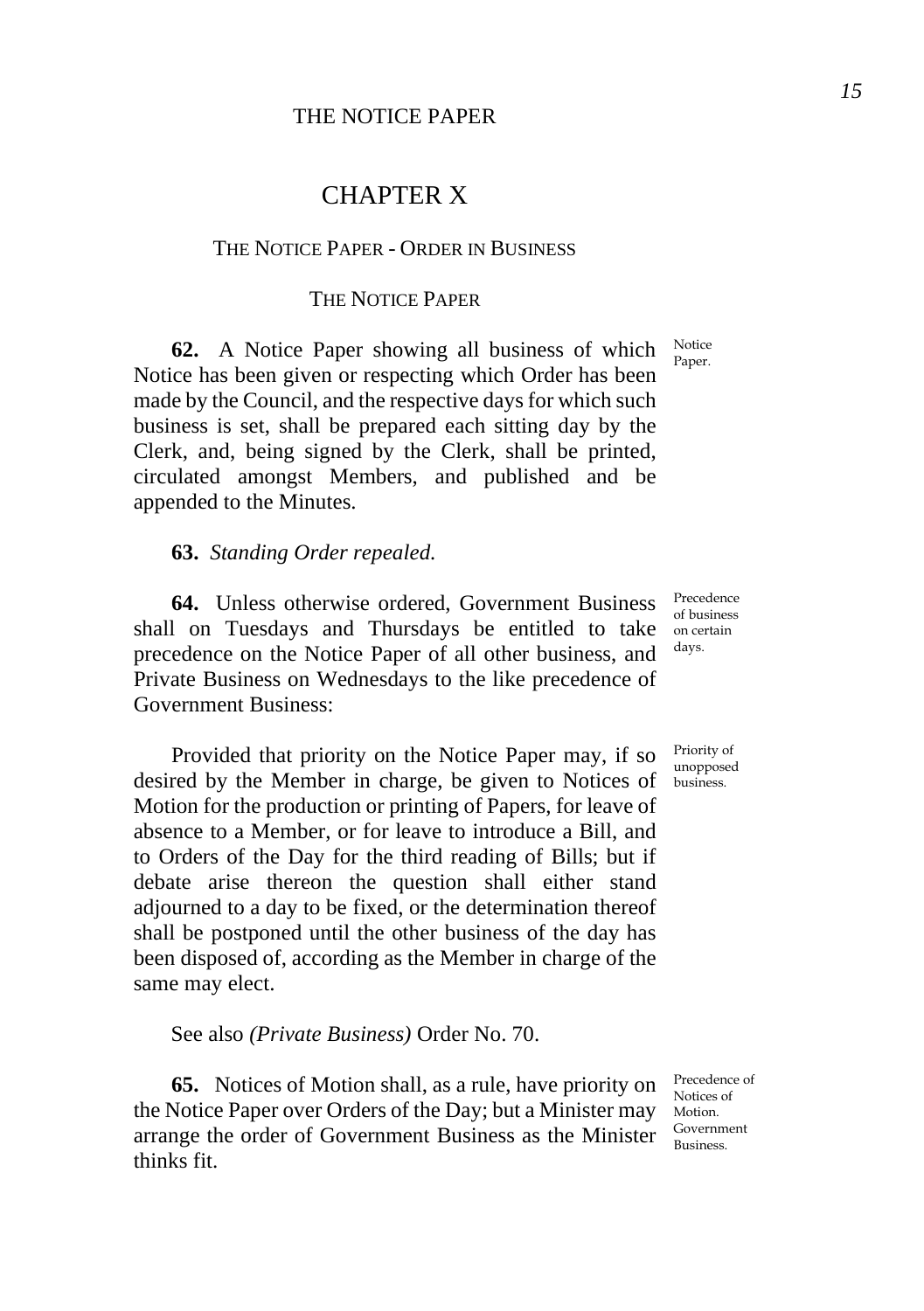## NOTICE PAPER - ORDER IN BUSINESS

Order of Notices and Orders of the Day.

Ordinary routine of business.

Ministerial

Matters of

Orders of the Day postponed, discharged, and revived without notice.

**66.** Subject to preceding Standing Orders, Notices shall be entered on the Notice Paper in the order in which they were delivered at the Table and Orders of the Day according to priority of appointment.

*Questions of Order or Privilege* see Order No. 201. *Objections to President's Ruling* see Order No. 205.

## ORDER IN BUSINESS

**67.** The Council shall, unless it otherwise directs, proceed each day with its ordinary business in the following order -

1. Presentation of Petitions. 2. Replies to Questions on Notice. 3. Tabling of Papers and Committee Reports. 4. Ministerial Statements. 5. Asking Questions without Notice and giving Notices of Motion. 6. The Business of the Day as set down on the Notice Paper.

See also *(Prayers)* Order No. 51.

Ministerial **67a.** In addition to Ministerial Statements being made in accordance with Order No. 67, Ministerial Statements may be made at any other time, by leave of the Council.

Matters of **67b.** At the conclusion of the period for Questions without Notice on Wednesdays, Members may make statements on matters of interest. Up to seven Members may speak for a maximum of five minutes each. The President may order the Member to be seated if, in the opinion of the President, the Member infringes Standing Orders governing the rules of debate.

> **68.** When the Business of the Day is called on by the Clerk, any Member in charge of any Order of the Day which appears on the Notice Paper or which may have lapsed therefrom, may move, without notice, that such Order be postponed, discharged, or revived for a future day, as the case may be; but no discussion or amendment shall be allowed on such motions.

See also *(Notices of Motion)* Orders Nos. 101, 120; *(Orders of the Day)* Orders Nos. 73, 155-157; *(Bills)* Order No. 281; and *(Committees)* Orders Nos. 372, 374.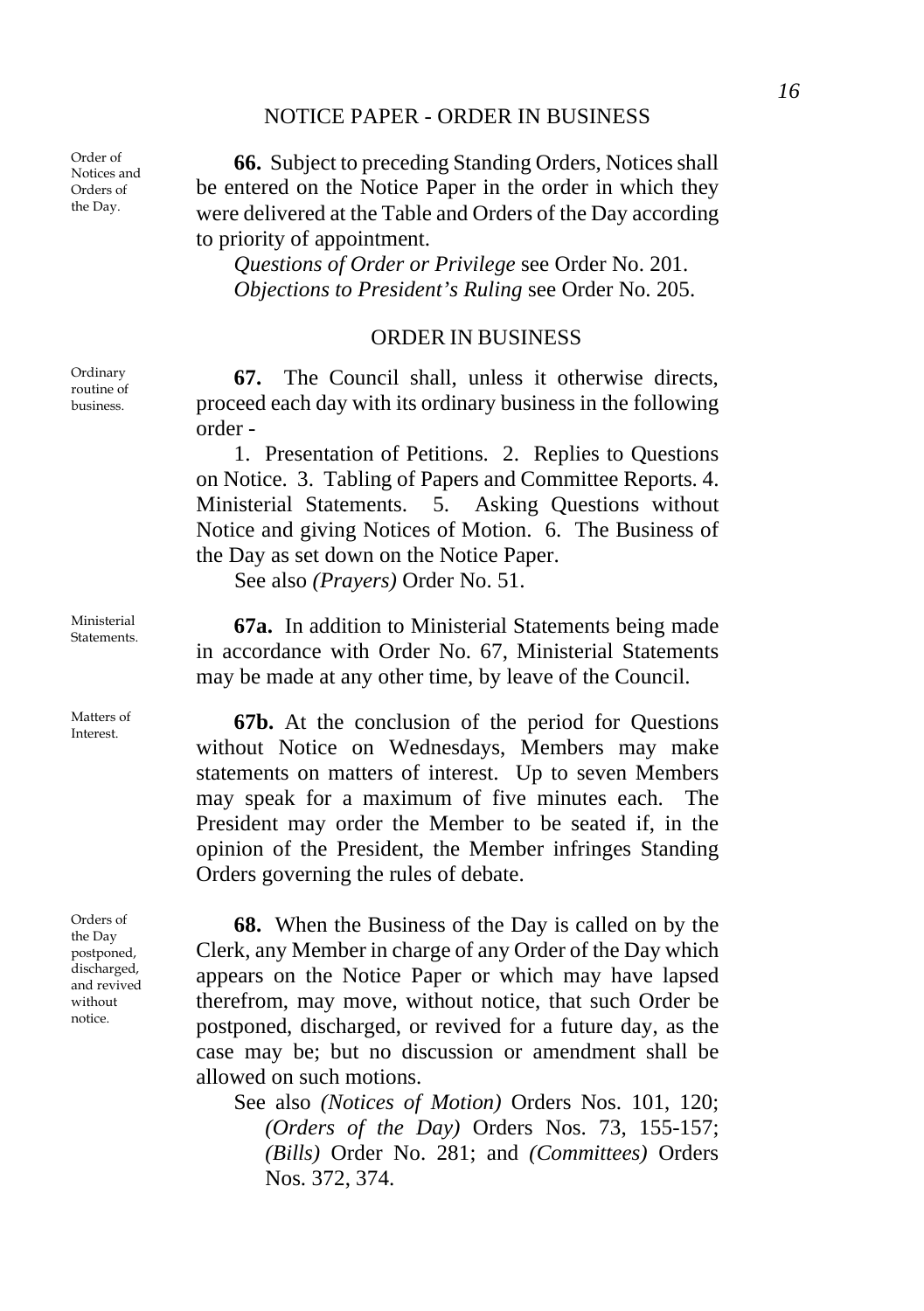## ORDER IN BUSINESS

**69.** Unless otherwise ordered, the period for asking Questions without Notice and giving Notices of Motion may not exceed one hour. If, however, before the expiration of one hour, a Question is in the process of being asked or answered, then that Question may be asked and/or answered even though the period of one hour has expired.

**70.** The Business of the Day, when called on, shall, unless it be otherwise ordered, be proceeded with, and be disposed of in rotation, each Notice of Motion or Order being read by the Clerk at the Table: Provided that, on days on which Private Business has precedence, Government Business of the Day shall stand postponed to any Private Business which may have been previously interrupted and which the Council may order to be resumed.

See *(Precedence of Private Business)* Order No. 64.

**71.** *Standing Order repealed.* 

**72.** A Notice of Motion called on in its order and not moved shall lapse.

See *(Revival)* Order No. 120.

**73.** Orders of the Day which have been read and not moved or disposed of prior to the adjournment of the Council shall lapse; but they may be revived on Motion after notice, or as provided in Order No. 68.

**74.** If, at the adjournment of the Council, any Notices of Motion or Orders of the Day have not been called on or read, such Notices and Orders of the Day shall be set down on the Notice Paper for the next sitting day, at the end of the business already appointed for that day.

Period for Questions without Notice and giving Notices of Motion.

Business of the Day disposed of without interruption except on Wednesdays.

Notices called and not moved lapse.

Orders of the Day read and not disposed of lapse. Revival.

Business not called on.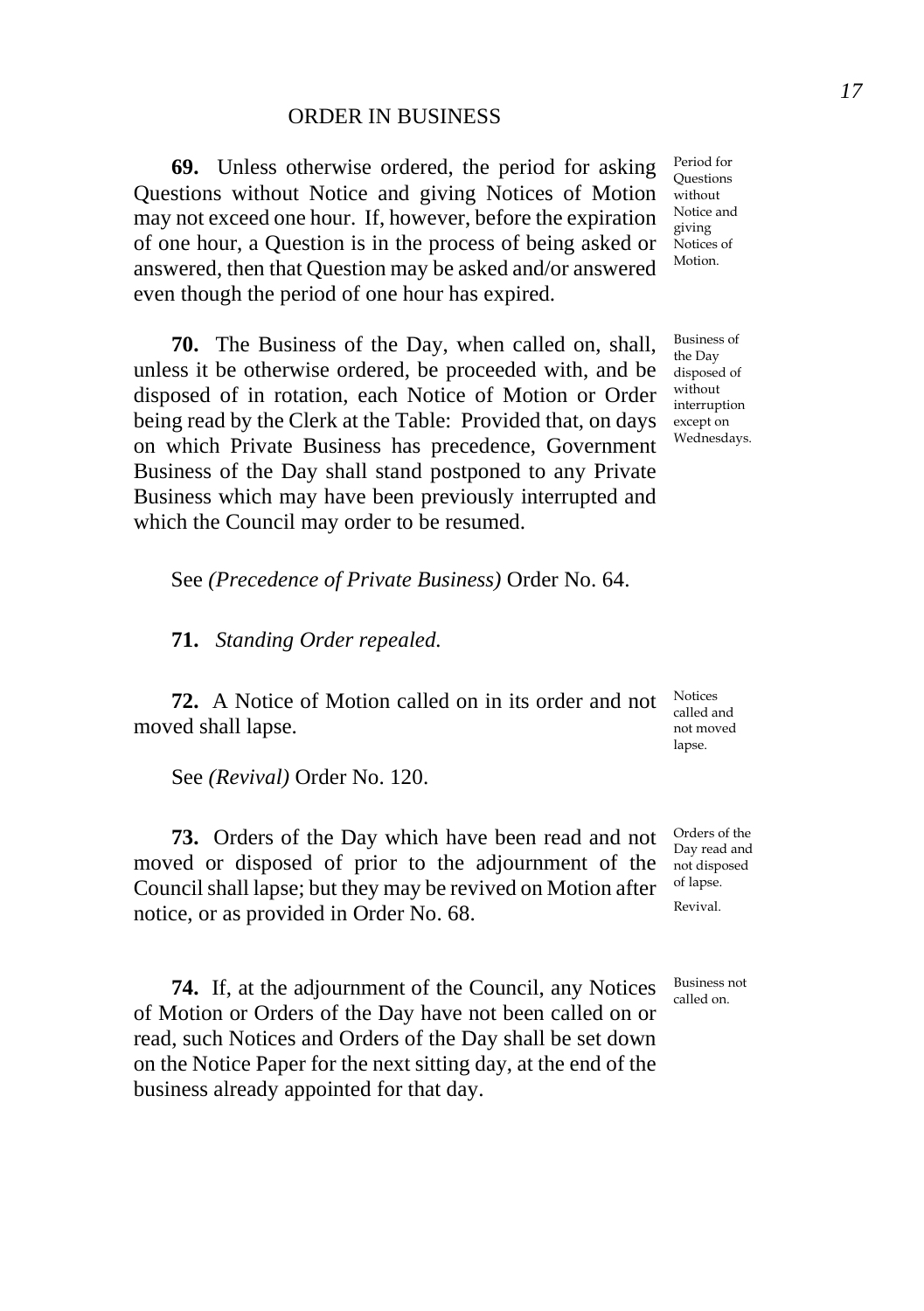## ORDER IN BUSINESS

Business set for day over which Council adjourns.

Resumption of interrupted business.

Business interrupted by adjournment.

Liberty to Minister to move.

**75.** If the Council adjourns over a day for which business has been appointed, such business shall be placed on the Notice Paper for the next sitting day, at the end of the business already appointed for that day, unless otherwise ordered.

**76.** Whenever the business before the Council shall have been interrupted by the receipt of a Message from the Governor or the House of Assembly and by the consequent dealing therewith, or by the holding of a Conference, or by any proceeding other than the calling on of the Business of the Day, the said business shall, so soon as the cause of such interruption has been disposed of, the Council not being adjourned, be resumed at the point where it was so interrupted.

See Orders Nos. 242, 250, 254, 60, etc.; *(in Committee)* Orders Nos. 372-374; and *(Orders of the Day)* Order No. 71.

**77.** Any business interrupted by adjournment of the Council may be ordered to be resumed at the point where it was so interrupted, on Motion after Notice, or as provided in Order No. 68.

See *(in Committee)* Order No. 372.

**78.** Any motion connected with the ordering of the business of the Council may be moved by a Minister of the Crown at any time without notice.

*Giving of Notices* see Orders Nos. 98-106. *Questions to Members* see Orders Nos. 107-113. *Debates on Matters of Urgency* see Order No. 116. *Motions, etc.* see Orders Nos. 114-120. *Orders of the Day* see Orders Nos. 153-157. *Half-past Six O'clock Rule* see Order No. 60. *Questions of Privilege and Order* see Order No. 201. *Limit to Suspending Standing Orders* see Order No. 460. *Unopposed Business* see Order No. 64.

\_\_\_\_\_\_\_\_\_\_\_\_\_\_\_\_\_\_\_\_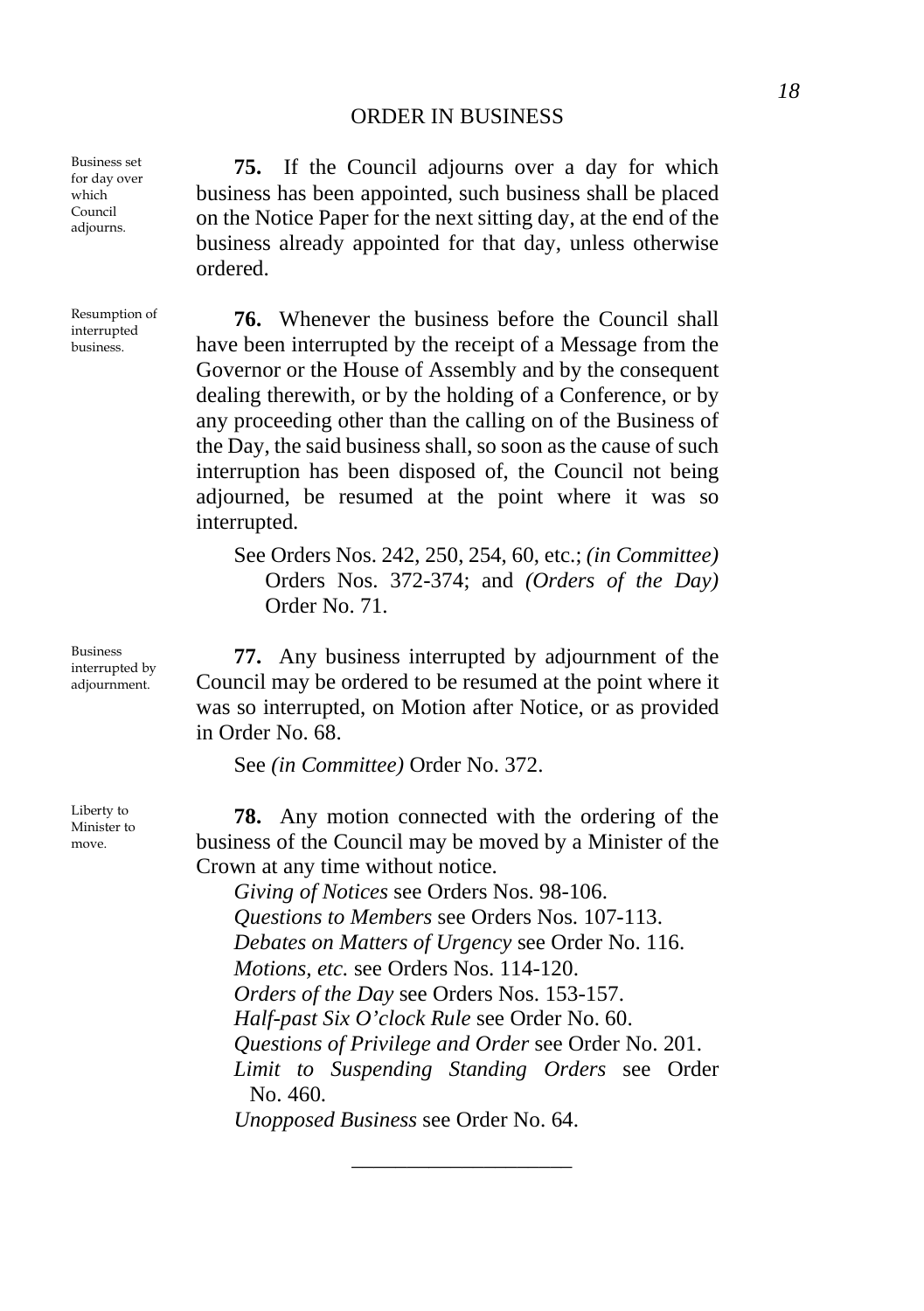## **PETITIONS**

## CHAPTER XI

#### **PETITIONS**

**79.** Every Petition shall be lodged with the Clerk at least two hours previously to the meeting of the Council at which it is proposed to present the same; and no Petition shall be presented to the Council unless it bears the Clerk's certificate that it is in conformity with the Standing Orders.

**80.** No Petition shall be presented after the Council shall have proceeded to the giving of Notices, unless such Petition refer to the question before the Chair, when it may be presented at the time the Notice of Motion or Order of the Day is called on.

See *(Order in Business)* Order No. 67.

**81.** Every Petition shall be fairly written, and contain To be fairly a request at the end thereof.

See *(Definition of "Written")* Order No. 3.

**82.** Every Petition shall be in the English language, or be accompanied by an English translation certified by the by translation. Member who presents it to be correct.

**83.** Every Petition must be signed by at least one person upon the same sheet as that upon which the request has been as request. inscribed.

**84.** Every Petition shall be signed personally by the parties thereto, with their names and addresses, and shall not be signed by deputy, except under power of attorney or in cases of incapacity by sickness; and in all such instances the person actually signing shall affix their own name and address as well as those of the person for whom the person signs. Persons not knowing how to write shall affix their marks in the presence of a witness, who, shall, as such, affix their own name and address.

Petition to be lodged with and certified by Clerk.

Time for presenting.

written, and to contain a request.

To be in English, or accompanied

To be signed on same sheet

By whom to be signed.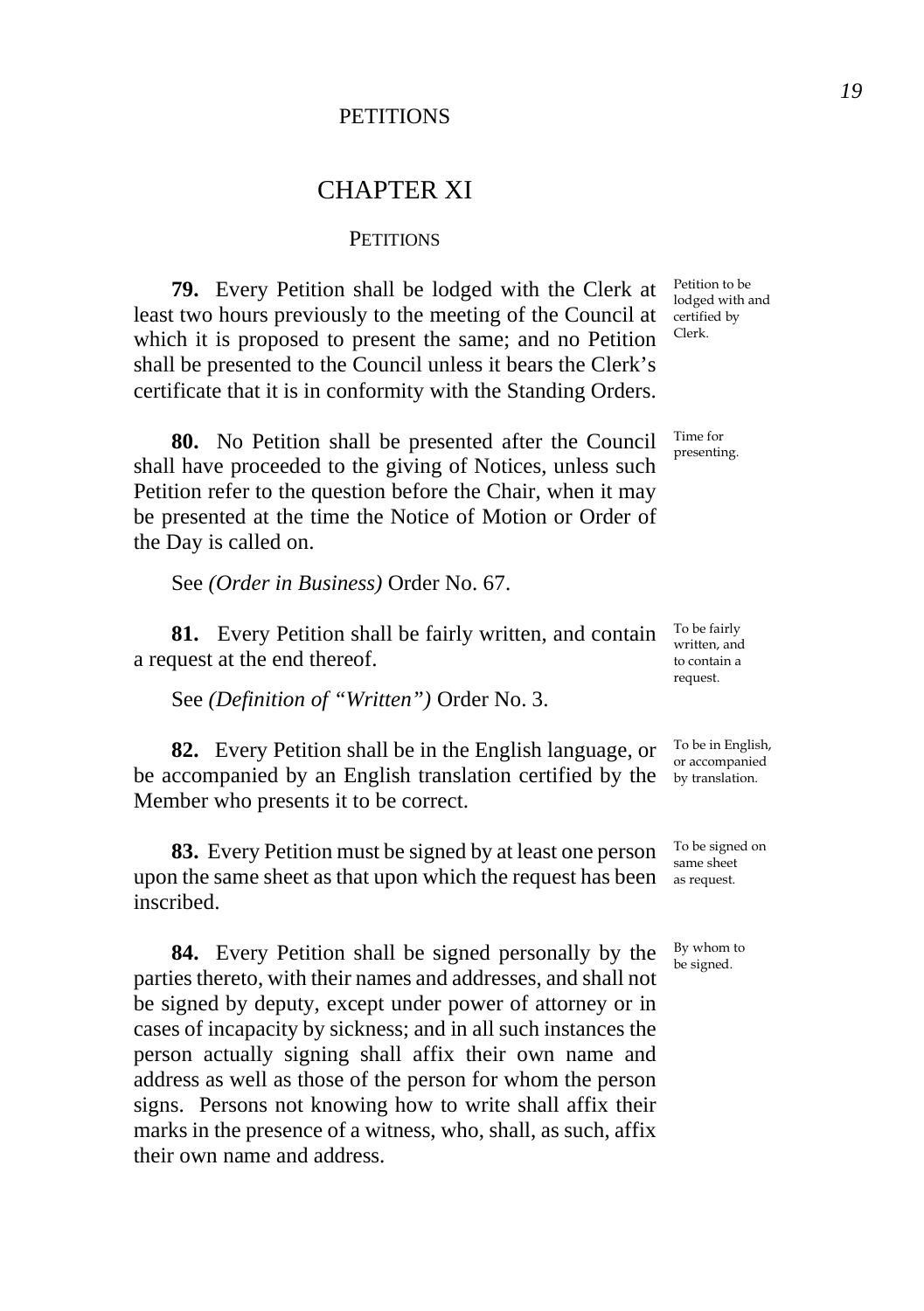## **PETITIONS**

| Signatures                                      | 85. Every signature shall be upon the sheets bearing,                                                                                    |
|-------------------------------------------------|------------------------------------------------------------------------------------------------------------------------------------------|
| not to be                                       | or attached to the Petition itself, and not be pasted thereon                                                                            |
| transferred.                                    | or otherwise transferred thereto.                                                                                                        |
| As from<br>persons<br>signing.                  | <b>86.</b> All Petitions shall be received only as the petitions<br>of the parties signing the same.                                     |
| From                                            | 87. Petitions of Corporations aggregate shall be under                                                                                   |
| Corporations.                                   | their common seal.                                                                                                                       |
| No document<br>to be<br>attached,<br>exception. | 88. No letters, affidavits, or other documents shall be<br>attached to any Petition, not being a Petition for a Private<br>Bill.         |
| Must be<br>respectful.                          | <b>89.</b> Every Petition shall be decorous and temperate in<br>its language, and not disrespectful to any branch of the<br>Legislature. |
| By whom                                         | <b>90.</b> Petitions can only be presented to the Council by a                                                                           |
| presented.                                      | Member.                                                                                                                                  |
| Not from                                        | 91.                                                                                                                                      |
| Member                                          | A Member cannot present a Petition on the                                                                                                |
| presenting.                                     | Member's behalf.                                                                                                                         |
| Member to affix                                 | <b>92.</b> The name of a Member presenting a Petition shall                                                                              |
| name and number                                 | be affixed at the beginning thereof, with the number of                                                                                  |
| of signatures.                                  | signatures.                                                                                                                              |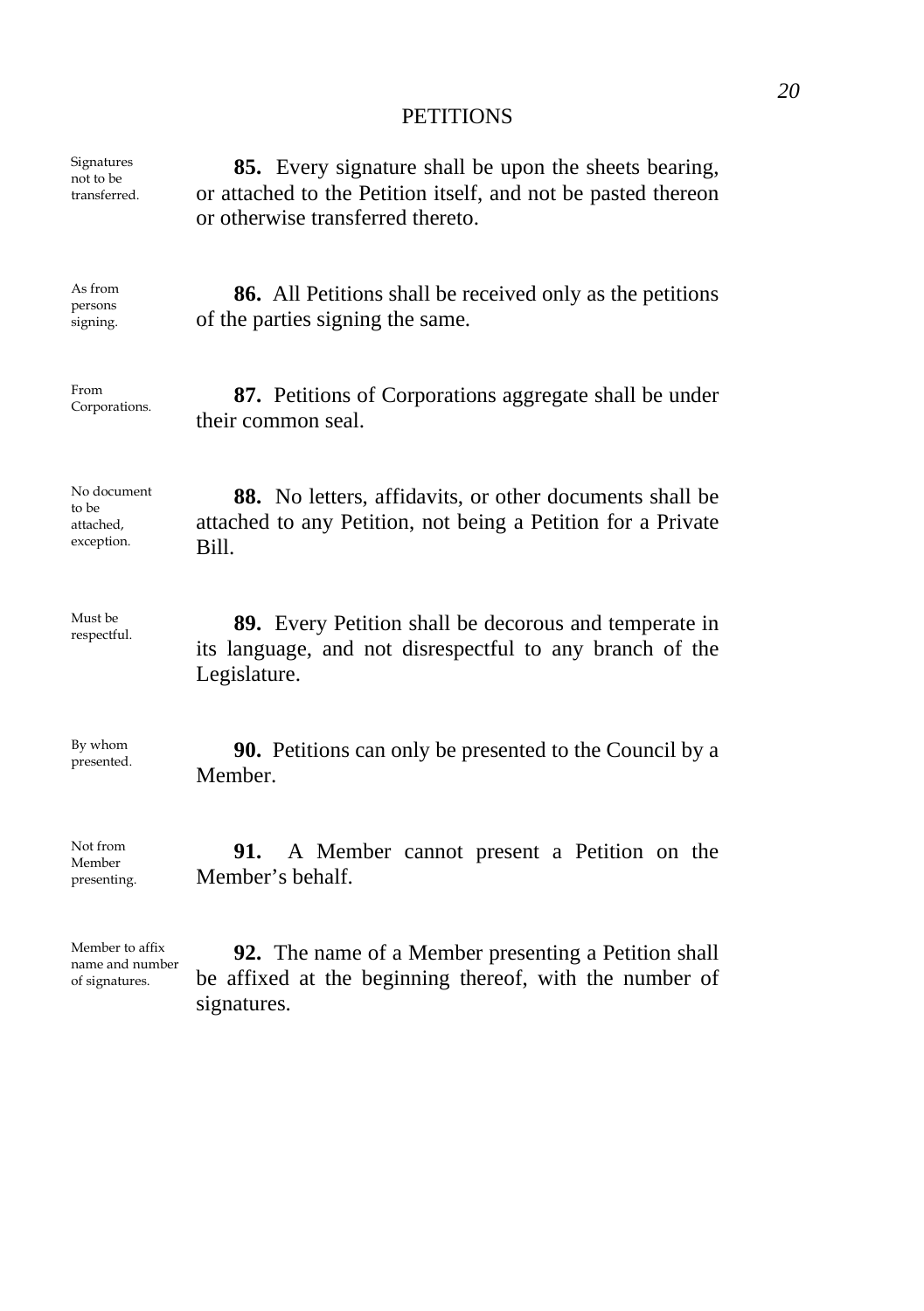## **PETITIONS**

**93.** The Clerk shall make an announcement to the Council as to the Petitions lodged with the Clerk for Petitions lodged. presentation to the Council (except a Petition for a Private Bill or relating to a Private Bill before the Council), indicating in the case of each Petition, the Member who lodged it, the identity of the petitioners and the subject matter of the Petition. A Member may, however, present a Petition personally, indicating the identity of the petitioners, and the subject matter of the Petition before bringing it to the Table. No discussion on the subject matter of a Petition shall be allowed and every Petition so presented shall be deemed to have been received by the Council: Provided that in the case of a Petition complaining of some present personal grievance, for which there may be an urgent necessity for providing an immediate remedy, the matters contained in such Petition may be brought into discussion on the presentation thereof.

**94.** *Standing Order repealed.*

**95.** *Standing Order repealed.*

**96.** No Member shall move that a Petition be printed unless the Member shall state it to be their intention to make a motion upon the subject to which the Petition relates.

See *(Printing of Petitions)* Orders Nos. 418-419.

**97.** No Petition, the prayer of which is for a distinct grant of money, shall be received by the Council.

\_\_\_\_\_\_\_\_\_\_\_\_\_\_

Clerk to announce particulars of

Provision for urgency.

Motion for printing.

Not received for grant of money.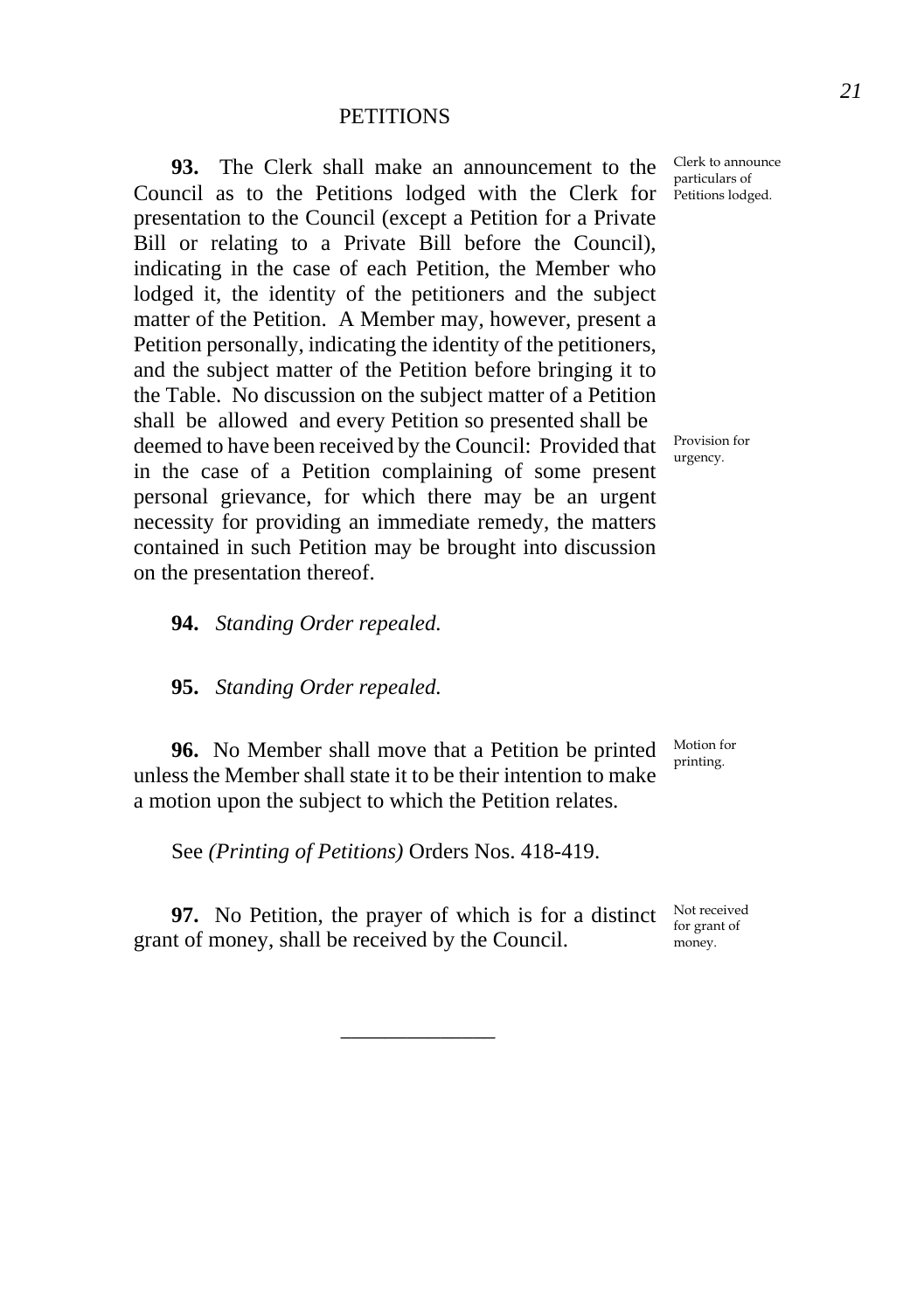## GIVING OF NOTICES

## CHAPTER XII

## GIVING OF NOTICES

**98.** Notice of Motion shall be given at the time of giving Notices, unless otherwise provided, by a Member reading it aloud, and delivering at the Table a copy thereof fairly written, signed by the Member, and showing the day proposed for bringing on such motion.

See *(Order in Business)* Order No. 67; *(Period for Questions without Notice giving Notices of Motion)* Order No. 69; *(On a previous day)* Order No. 114; and *(Exceptions as to time)* Orders Nos. 310, 411, 419.

**98a.** A Member may give Notice of Question by delivering a written copy of such Question to the Clerk not less than two hours before the time appointed for the meeting of the Council.

When entered on **98b.** When Notice of Question is given pursuant to Notice Paper. Order 98a, the Clerk shall place the same on the Notice Paper and shall show on the Notice Paper the day on which such Question was first printed.

> **98c.** The Answer to a Question on Notice pursuant to Order 98a shall be given by delivering the Answer in writing to the Clerk not less than two hours before the time appointed for the meeting of the Council on any day. After presentation of Petitions on each day, the President shall direct that a copy of such Answer be provided by the Clerk forthwith to the Member who asked the Question, the subject of the Answer. The President shall further direct that such Question and Answer be printed in *Hansard* as part of the proceedings of that day.

> **99.** No Notice of a Question addressed to the President shall be given for entry on the Notice Paper.

Notice of Motion, how given.

Notice of Question, how given.

When entered on

Answers to Questions on Notice.

Question to President not entered.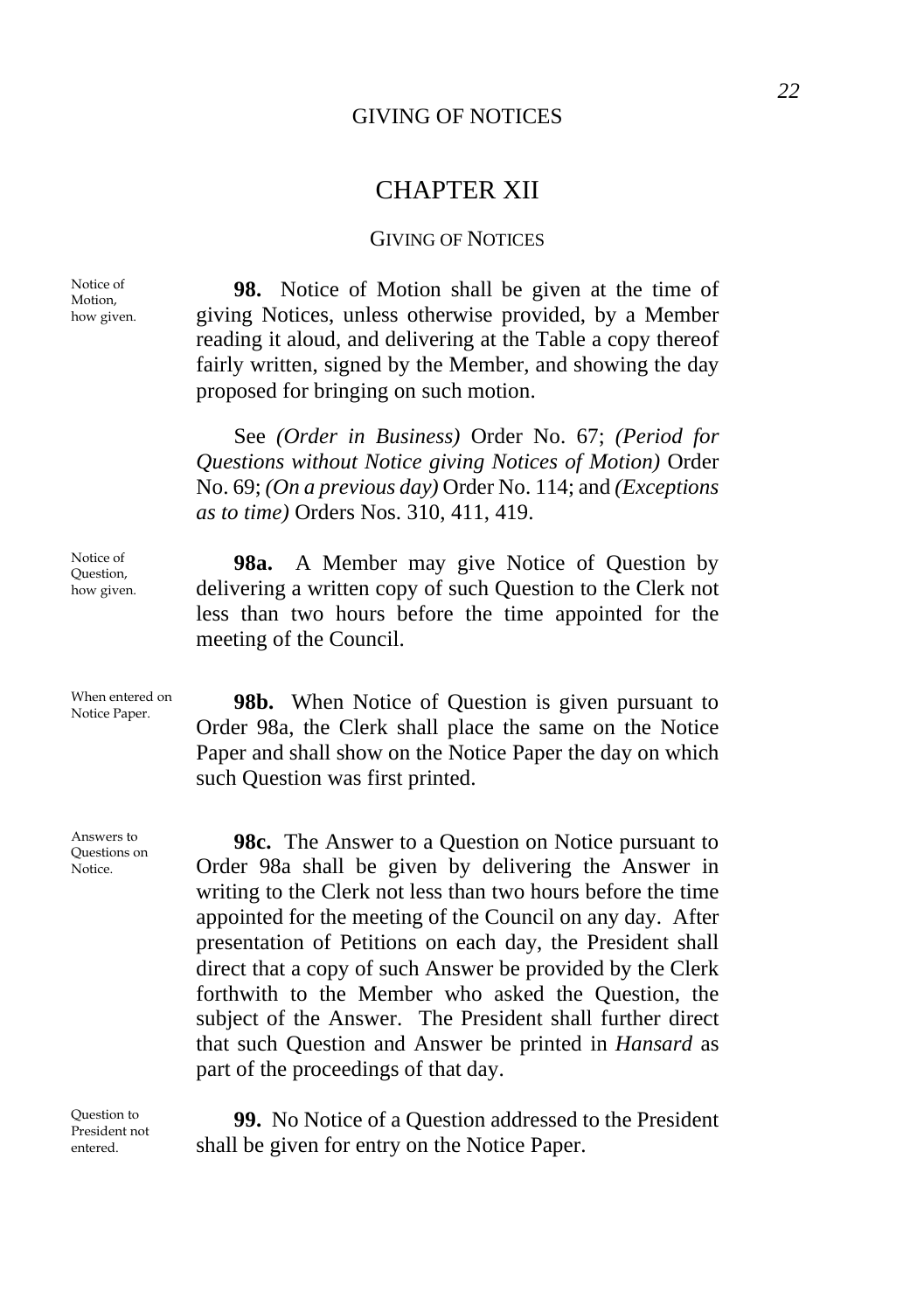**100.** A Member may give notice for another Member not then present. The names of both Members must appear Member. on the Notice.

**101.** A Member desiring to change the day for bringing on a Motion, may give fresh Notice for any day subsequent to that first named.

**102.** After a Notice has been given, the terms thereof may be altered by the Member reading aloud and delivering at the Table, at the usual time of giving Notices, an amended Notice, any day prior to that appointed for proceeding with the motion; but such amended Notice must not exceed the scope of the original Notice.

**103.** No Notice shall be received after the Council shall have proceeded to the Business of the Day.

See *(Business of the Day)* Order No. 67.

**104.** If any Notice contains unbecoming expressions, or offends against any Standing or other Order of the orexpunged. Council, the President shall amend the same or order that it be not printed; or it may be expunged from the Notice Paper by order of the Council.

**105.** If a Notice of Motion be given which contains matter not relevant to each other, the President may instruct divided. the Clerk to divide such Notice into two or more Notices.

\_\_\_\_\_\_\_\_\_\_\_\_\_\_

**106.** *Standing Order Repealed* 

Given for an absent

Postponement of Motion.

Terms altered.

Limitation.

Not received after commencement of Business of the Day.

If out of order, amended,

If of irrelevant matter, may be *23*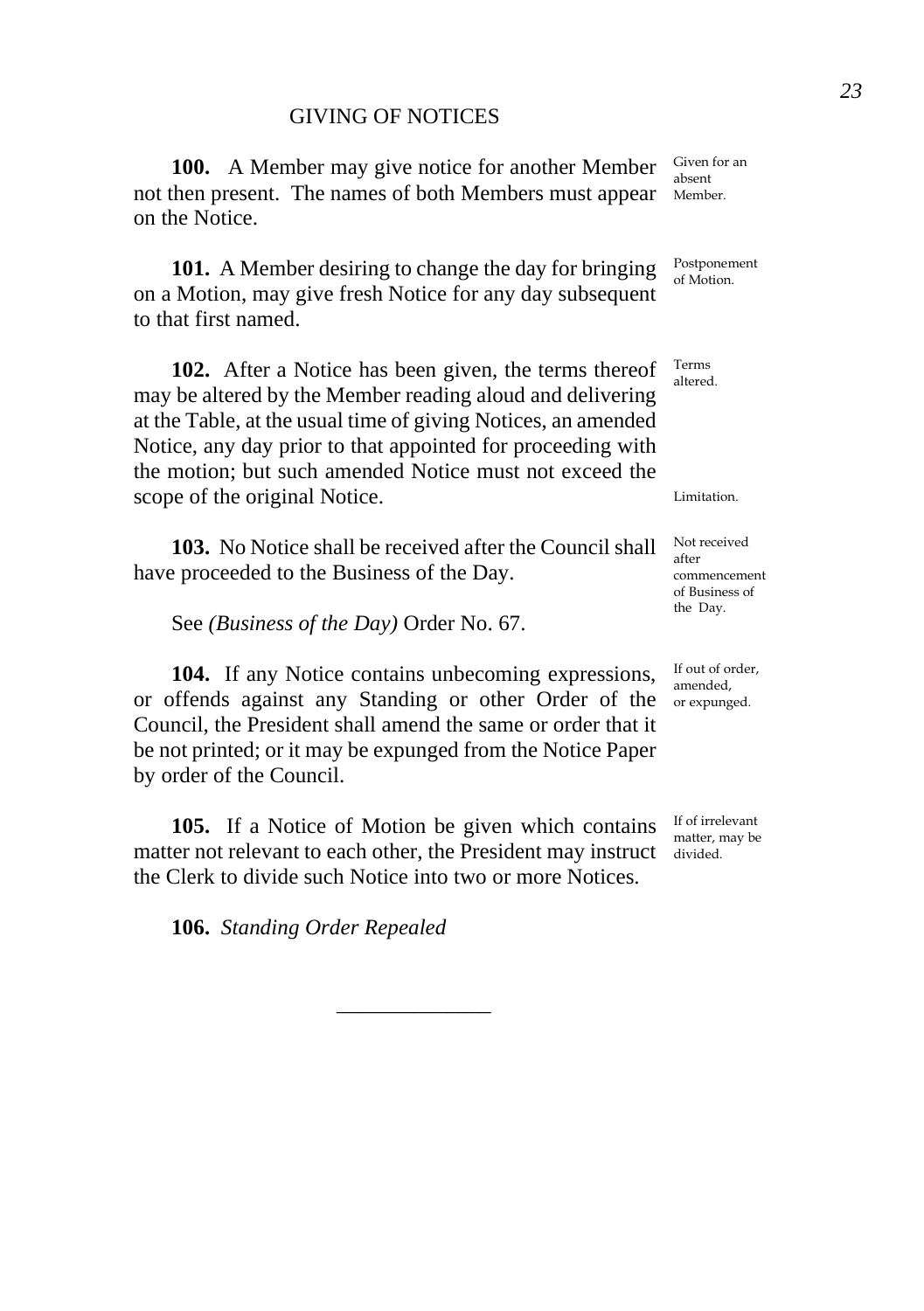#### QUESTIONS TO MEMBERS

## CHAPTER XIII

#### QUESTIONS TO MEMBERS

**107.** At the time of giving Notices, Questions may be put to a Minister of the Crown relating to public affairs; and to other Members, relating to any Bill, Motion, or other public matter connected with the business of the Council, in which such Members may be specially concerned.

**108.** Whenever a Question is answered after Notice, it shall be open to any Member to put further Questions arising out of and relevant to the answer given.

**109.** In putting any Question, no argument, opinion or hypothetical case shall be offered, nor inference or imputation made, nor shall any facts be stated or quotations made including quotations from *Hansard* of the debates in the other House, except by leave of the Council and so far only as may be necessary to explain such Question.

No debate<br>allowed in reply. **110.** In answering any Question, a Member shall not debate the matter to which the same refers.

> **111.** A Minister of the Crown may, on the ground of public interest, decline to answer a Question; and may, for the same reason, give a reply to a Question which, when called on, is not asked.

**112.** *Standing Order repealed.*

**113.** *Standing Order repealed.* 

*Order in Business* see Order No. 67.

*Questions to President* see Order No. 99.

\_\_\_\_\_\_\_\_\_\_\_\_\_\_

**Questions** respecting public business.

Members may ask further Questions.

Not to involve argument, inference, etc.

No debate

Minister may decline to reply, and may answer an unasked Question.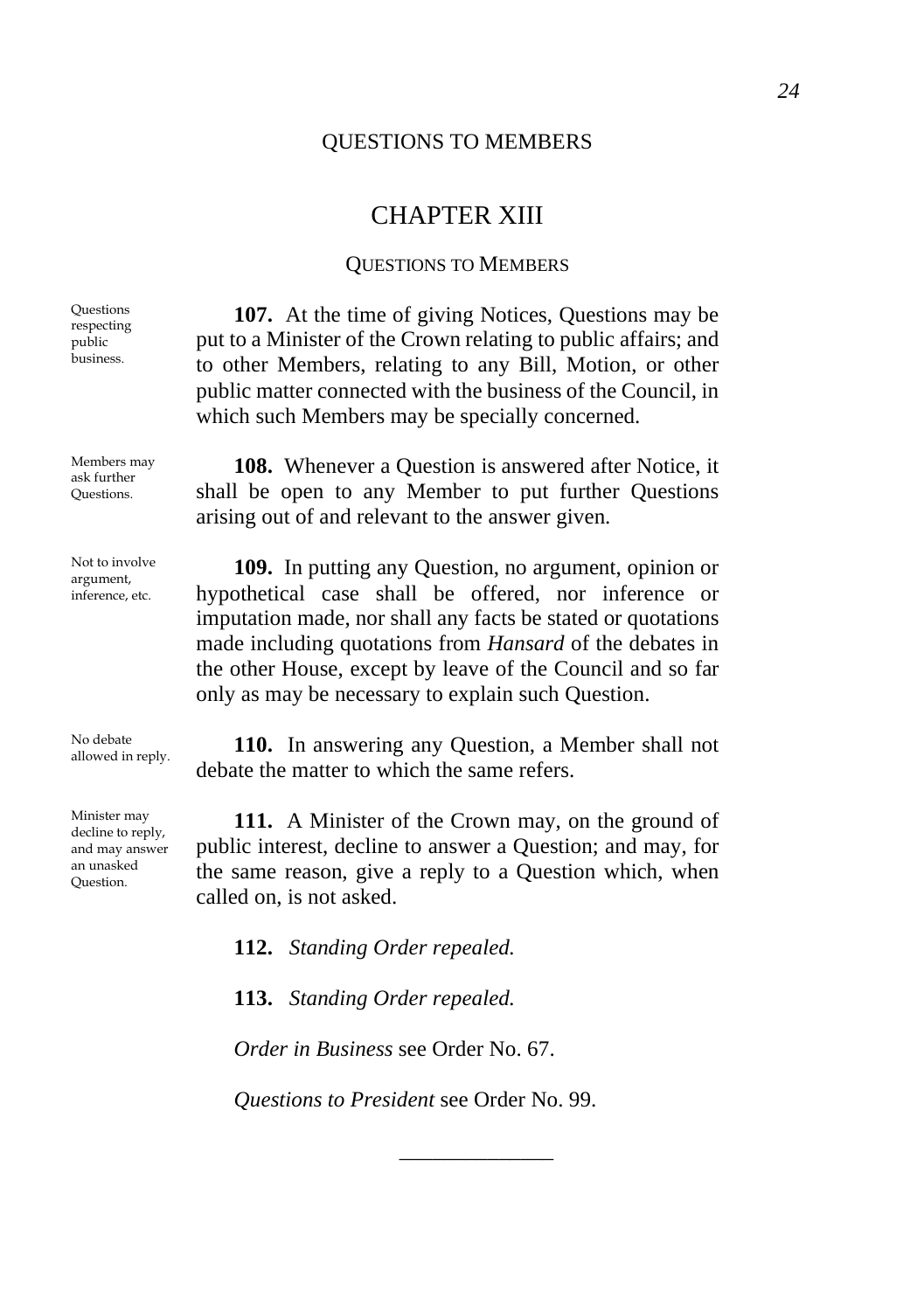## **MOTIONS**

## CHAPTER XIV

## MOTIONS - QUESTIONS FROM THE CHAIR - AMENDMENTS - PREVIOUS QUESTION

#### **MOTIONS**

**114.** No substantive Motion shall, unless by leave of the Council, or in pursuance of these Orders, be moved except after Notice openly given at a previous sitting of the Council and duly entered on the Notice Paper.

See *(Giving of Notices)* Orders Nos. 98-106.

**115.** In the absence of a Member who has given Notice of a Motion, the same may not, except by leave of the another Council and at the request of such Member, be moved by another Member.

See also *(Order of the Day)* Order No. 156; *(Reply)* Order No. 177.

**116.** A Debate on any definite matter of urgent public importance, the nature of which shall be stated in writing to the President - and of which urgency the rising in their places of three Members shall be sufficient evidence - may be allowed on a Motion, without notice, that the Council at its rising adjourn to some irregular day or hour, provided that it be moved after the giving of Notices and before the Business of the Day has been proceeded with.

Any such Motion shall be in lieu of Questions without Notice for that day and shall be limited to one hour's duration unless otherwise ordered. Not more than one Motion under this Order shall be allowed during a sitting of the Council, nor may more than one such matter be raised upon the same motion.

See *(Order in Business)* Order No. 67.

No Motion to be made without a previous day's Notice.

May not be moved by Member except by leave.

Matters of urgent public importance.

Restrictions.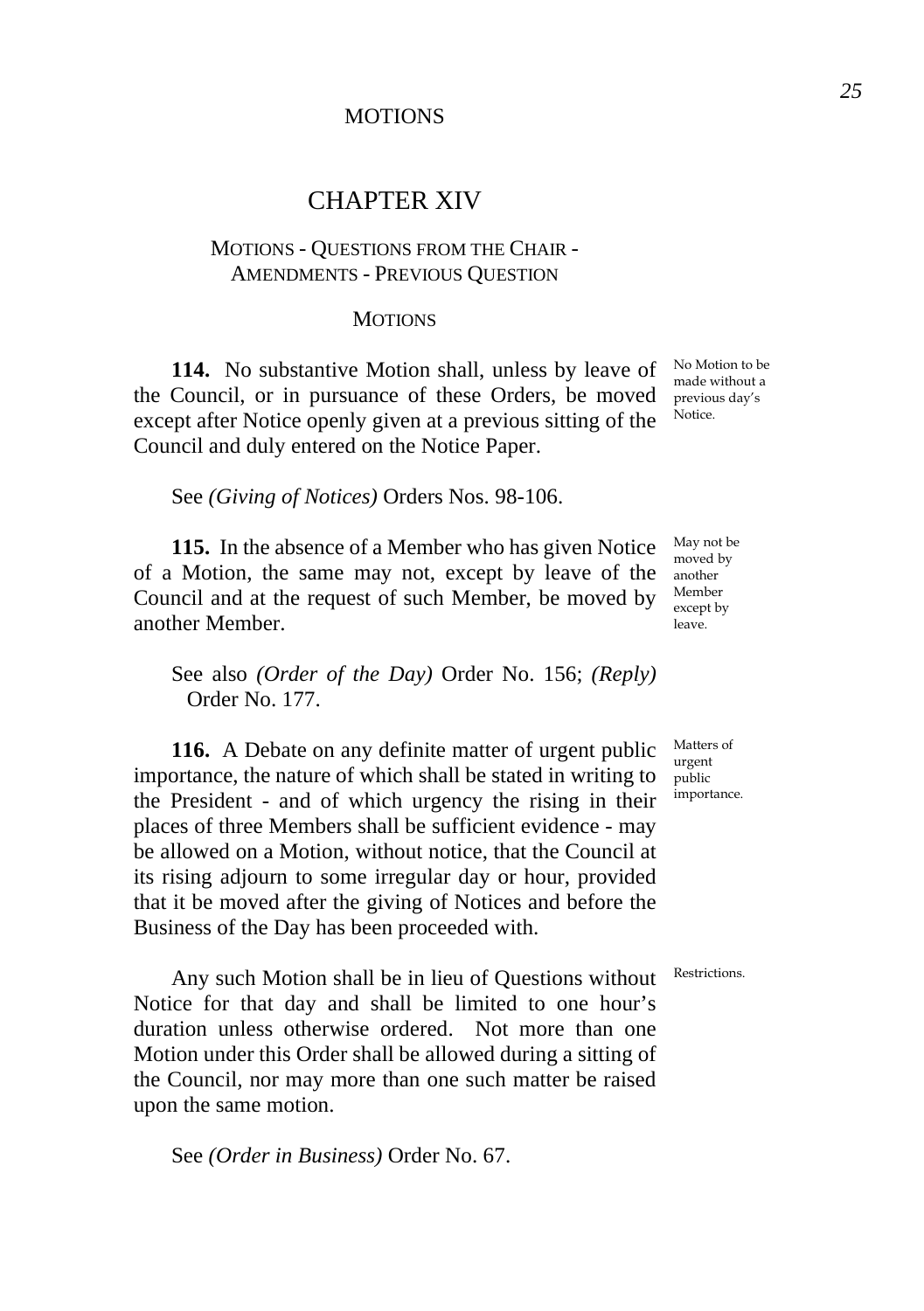#### MOTIONS - QUESTIONS FROM THE CHAIR

Not to anticipate business on the Paper.

Vote of<br>Thanks

Motion not<br>seconded

Motions withdrawn, etc. again brought on.

**117.** No Motion under the next preceding Order, or otherwise, shall seek to anticipate Debate upon any matter which appears upon the Notice Paper.

See *(Anticipating Debate)* Order No. 185.

118. A Motion for a Vote of Thanks of the Council may be moved, without notice, by a Minister of the Crown.

See also *(Addresses)* Order No. 235.

119. A Motion, not being an Order of the Day, if not seconded, may not be further debated, and no entry thereof shall be made in the Minutes.

See *(in Committee)* Order No. 363; *(Order of the Day)* Order No. 154; and *(Amendments)* Order No. 133.

**120.** A Motion which has lapsed, or has been withdrawn or superseded, or which has not been seconded, may be again made after notice.

See Orders Nos. 72, 123, 122, 119, and Nos. 140 and 152.

\_\_\_\_\_\_\_\_\_\_\_\_\_\_

*Same Question* see Order No. 124.

*Order in Business* see Orders Nos. 67-78.

## QUESTIONS FROM THE CHAIR

**121.** When a motion has been made and seconded, a Question thereon shall be "proposed" to the Council by the President.

- superseded. **122.** A Question is superseded
	- I. By adjournment of the Council;
	- II. By the Previous Question being resolved in the affirmative;
	- III. By amendment.

See *(Revival)* Orders Nos. 73, 77, 145, 120.

**Question** proposed by President.

How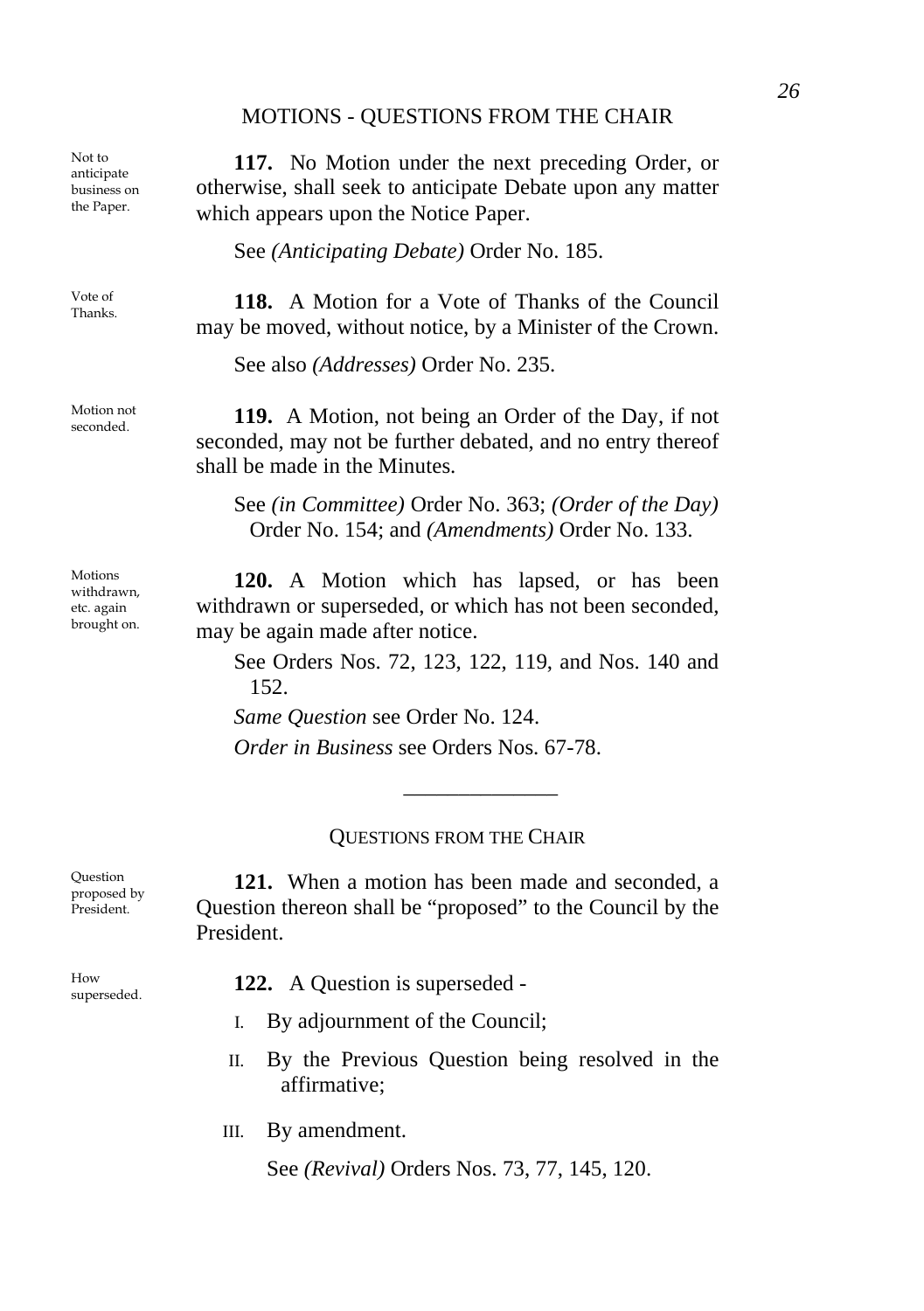#### QUESTIONS FROM THE CHAIR

**123.** A motion shall, after a Question has been proposed thereon, be deemed to be in possession of the House, but, by leave of the Council, it may be withdrawn by the mover, provided that, if an amendment has been moved thereto, such amendment has been first disposed of.

See *(Revival)* Order No. 120; and *(Amendment)* Order No. 140.

**124.** No Question shall be proposed which is the same in substance as any question or amendment which during the same Session has been resolved in the affirmative or negative, unless the resolution of the Council on such question or amendment shall have been first read and rescinded. This Standing Order shall not be suspended.

See *(Amendment)* Order No. 139; *(Bills)* Orders Nos. 281, 282, 295, 300; *(Instructions)* Order No. 425, and *(Rescinding of Resolutions)* Order No. 159.

**125.** The President may divide a complicated Question if the President thinks fit.

**126.** So soon as the debate upon a Question is concluded, the President shall "put" the Question to the Council.

See *(Debate Closed)* Order No. 178.

**127.** A motion "That the Question be now put" may be made without notice at any time during a debate by a Member who has not already spoken in the debate, if so made as not to interrupt a Member speaking, and shall be moved and seconded without discussion and be immediately determined; but if it be negatived, no such If negatived. motion shall be again made within the next fifteen minutes, except by the Member in charge of the Bill or other matter which is in question.

How withdrawn.

Question.

Same

Order not to be suspended.

Complicated Questions.

Question when put.

Closure.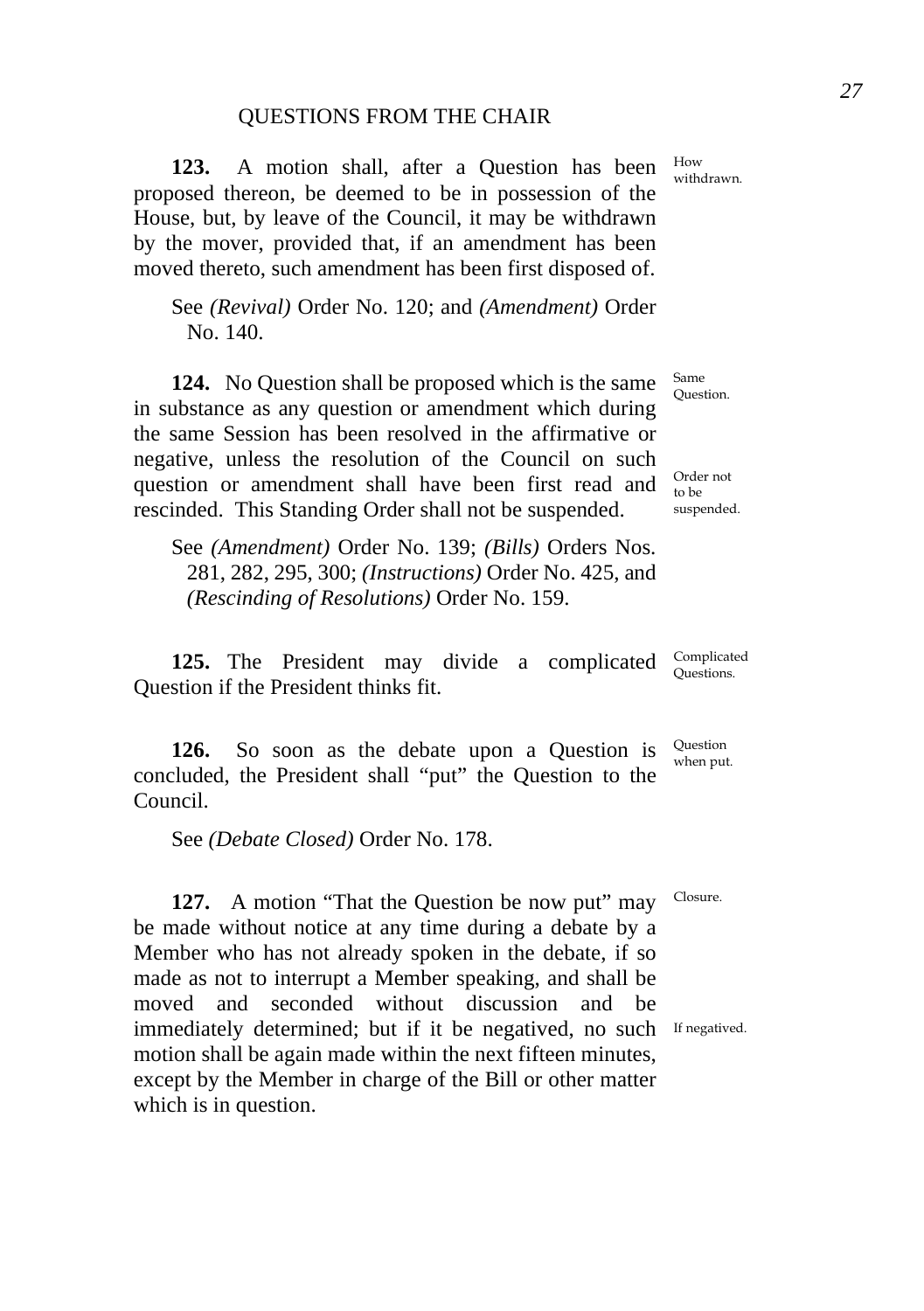## QUESTIONS FROM CHAIR - AMENDMENTS TO **OUESTIONS**

Restrictions. The mover of this motion cannot during the same debate either move it a second time or second it if moved by another Member; and similarly, a seconder of this motion shall not subsequently move or again second it; but Members so moving and seconding shall not be held to have spoken in the debate.

See *(Other Summary Motions)* Orders Nos. 59, 195.

**128.** If the Motion "That the Question be now put" be carried, the Council shall without further debate or amendment, vote on the Question immediately before it, and, subject to the discretion of the President, on any other Question already proposed from the Chair and still pending; but if such motion be negatived, the debate on the Question shall be resumed.

**129.** A Question when put shall, except as provided in Orders Nos. 159 and 457, be resolved in the affirmative or negative by the majority of voices "Aye" or "No".

The President shall state whether, in the President's opinion, the "Ayes" or the "Noes" have it; and if the President's opinion be not acquiesced in, a Division may be called for by one of the minority.

*Divisions* see Orders Nos. 219-232.

*Previous Question* see Orders Nos. 144-152.

#### AMENDMENTS TO QUESTIONS

\_\_\_\_\_\_\_\_\_\_\_\_\_\_

**130.** A Question having been proposed may be amended -

I. By leaving out certain words;

II. By leaving out certain words in order to insert or add other words;

III. By inserting or adding words.

See *(Exception)* Order No. 147.

If closure carried, Question put.

Pending Question.

Determined by majority of voices.

President gives opinion on voices. Call for Division.

Different forms of Amendments.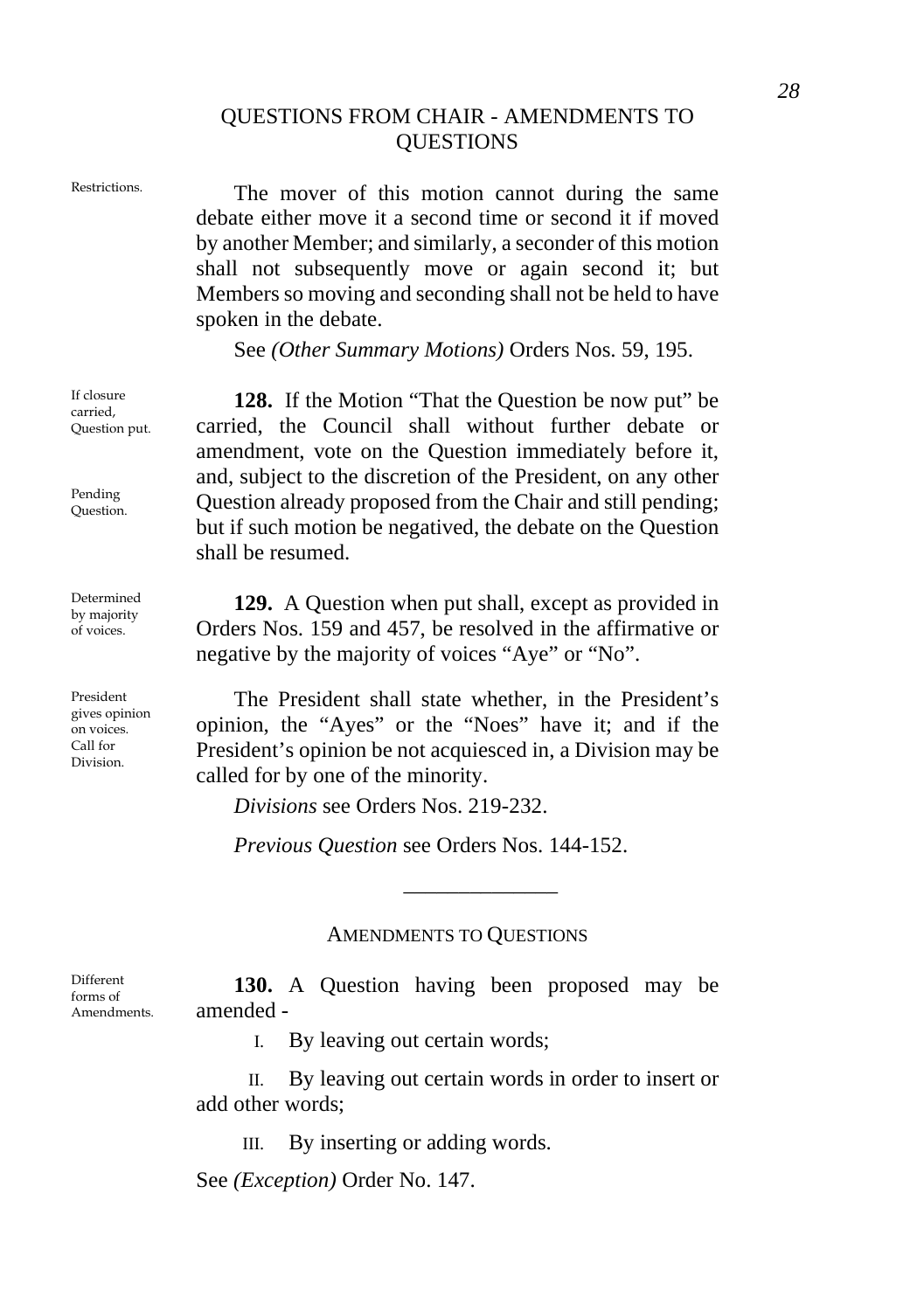**131.** Every Amendment must be in writing and in the name of the mover.

**132.** Every Amendment must be relevant to the question to which it is moved.

See *(in Bills)* Orders Nos. 287, 293, 328, 329, *(Instructions)* Order No. 422.

**133.** An Amendment moved but not seconded, shall not be further proceeded with, nor shall it be entered in the Minutes.

See (Exception) Order No. 363.

**134.** When the proposed Amendment is to leave out certain words, the President shall put a question, "That the words proposed to be left out stand part of the question."

**135.** When the proposed Amendment is to leave out certain words in order to insert or add other words, the President shall first put a question, "That the words proposed to be left out stand part of the question", which, if resolved in the affirmative, shall dispose of the Amendment; but if in the negative, another question shall be put, "That the words of the Amendment be inserted (*or* added) in lieu of the words left out." No Amendment to the words proposed to be inserted or added can be entertained until the amendment to leave out certain words has been determined. However, if the President considers the amendment to be uncomplicated, the President may put the question "That the amendment be agreed to."

**136.** When the proposed Amendment is to insert or add certain words, the President shall put a question, "That the words proposed to be inserted (*or* added) be so inserted (*or* added)".

**137.** No Amendment shall be proposed to any prior part of a question after an Amendment has been made or has been proposed from the Chair to a later part, unless such last-named Amendment has been, by leave of the Council, amended. withdrawn.

Must be in writing and in the name of the mover. Must be relevant.

Must be seconded.

To leave out words.

To leave out words, and insert or add others.

Restriction.

Uncomplicated amendment.

To insert or add words.

Not admissible when later part of a question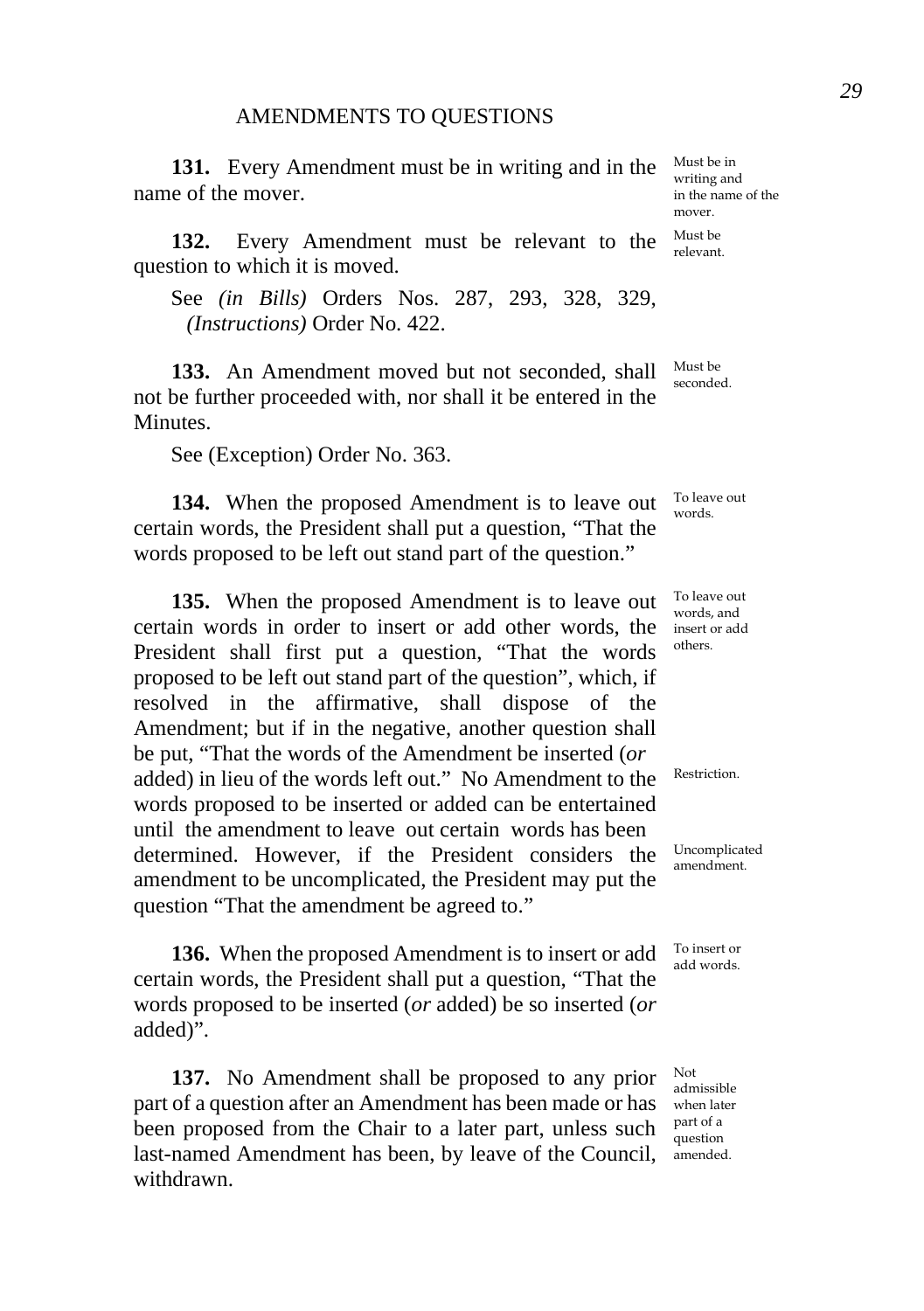## AMENDMENTS TO QUESTIONS - PREVIOUS **OUESTION**

**138.** No Amendment shall be proposed to be made to any words which the Council has resolved shall stand part of the question or which have been inserted in or added to a question, except it be the addition of other words thereto.

<sup>Same</sup> **139.** No Amendment shall be proposed which is the same in substance as any Question or Amendment which during the same Session has been resolved in the affirmative or negative unless the resolution of the Council on such Question or Amendment shall have been first read and rescinded. This Standing Order shall not be suspended.

How How **140.** A proposed Amendment may, by leave of the Council, be withdrawn by the Mover; and may be again moved.

Amendments. **141.** Amendments may be proposed to a proposed Amendment, as if such proposed Amendment were a main question.

See *(Exception)* Order No. 287.

**142.** When Amendments have been made, the main question, as amended, shall be put.

**143.** When Amendments have been proposed but not made, the question shall be put as originally proposed.

*To Bills* see Orders Nos. 324, *sqq.; (in Committee)*  Orders Nos. 293, *sqq.,* and *(Instructions)* Orders Nos. 422- 425.

\_\_\_\_\_\_\_\_\_\_\_\_\_\_

## PREVIOUS QUESTION

**144.** The Previous Question may be moved without notice, and shall be put in the form "That the original question (*or* the original question as amended) be not now put."

Form of Previous Question.

words already agreed to. Exception.

Nor to

Same

 $H_{\alpha\alpha\gamma}$ 

To proposed

Question, when Amendments made.

Question, when Amendments not made.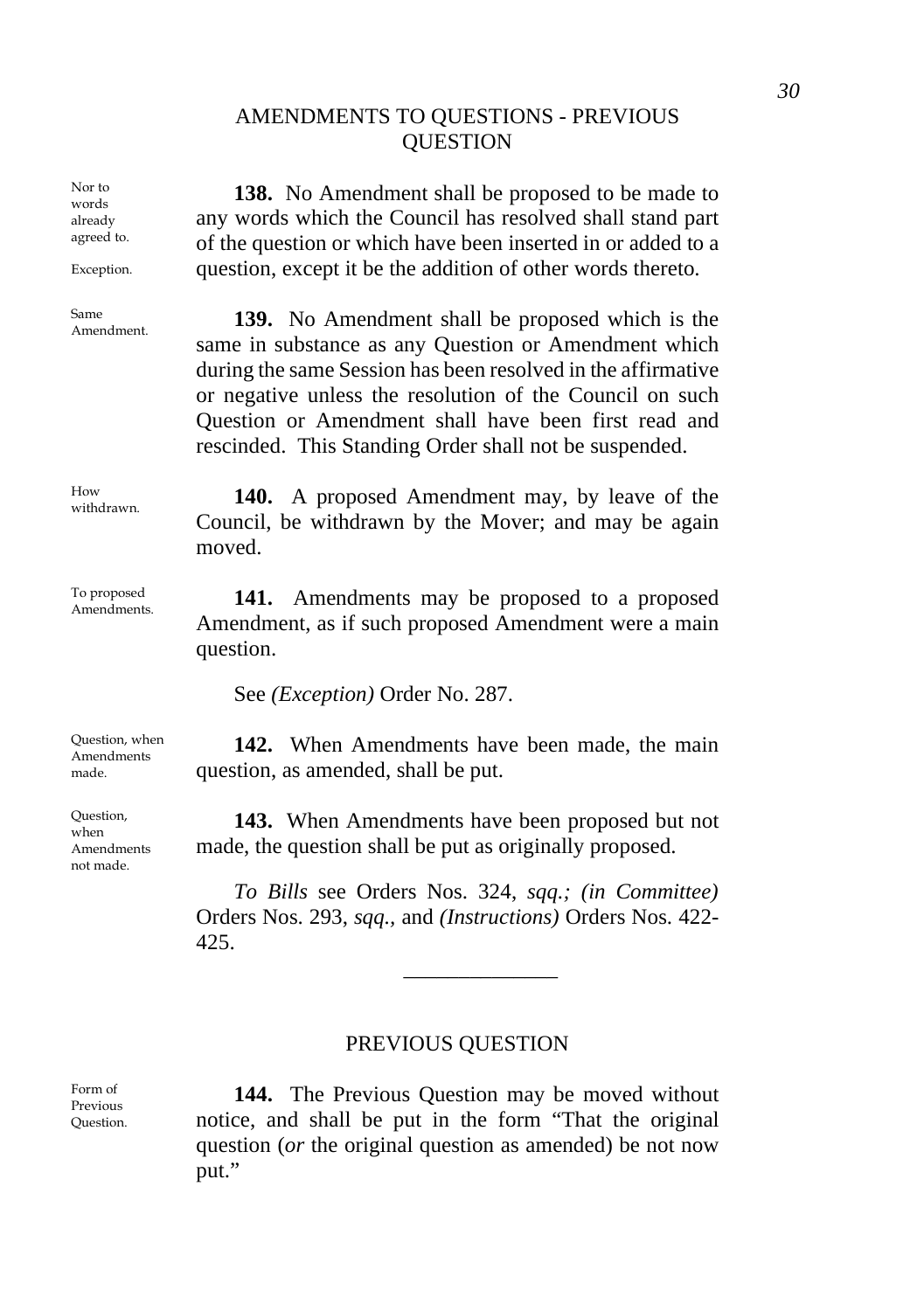#### PREVIOUS QUESTION

**145.** If it be resolved in the affirmative, the Council shall proceed to the next business on the Notice Paper; but the original motion may be revived on Motion after Notice, or as provided in Order No. 68.

**146.** If it be resolved in the negative, the original question, amended or otherwise, shall be put forthwith without any further amendment or debate.

**147.** The Previous Question cannot be moved upon an amendment, nor can it be itself amended.

**148.** The Previous Question cannot be moved after an amendment to the original question has been proposed from the Chair, until such amendment has been disposed of; nor can any such amendment be moved after the Previous Question has been proposed from the Chair, unless the Previous Question be first withdrawn.

**149.** The Previous Question cannot be moved or debated by a Member who has already spoken in the debate.

**150.** Whenever the Previous Question shall be moved upon any question consisting of a series of propositions which have been brought under discussion or debate as one motion, with the understanding that the question be put on such propositions *seriatim*, the decision of the Previous Question, before putting the question on the first of such propositions, shall be taken and held to be conclusive, whether in the affirmative or negative, as regards the whole of such propositions.

**151.** In debating the Previous Question, Members may debate the original question, whether amended or not, and the whole debate is open to adjournment.

If affirmed.

Revival of original motion.

If negatived.

Not moved on amendments, etc.

Relation to amendments.

Not moved by Member who has spoken.

With regard to series of propositions.

Relation to debate.

Adjournment.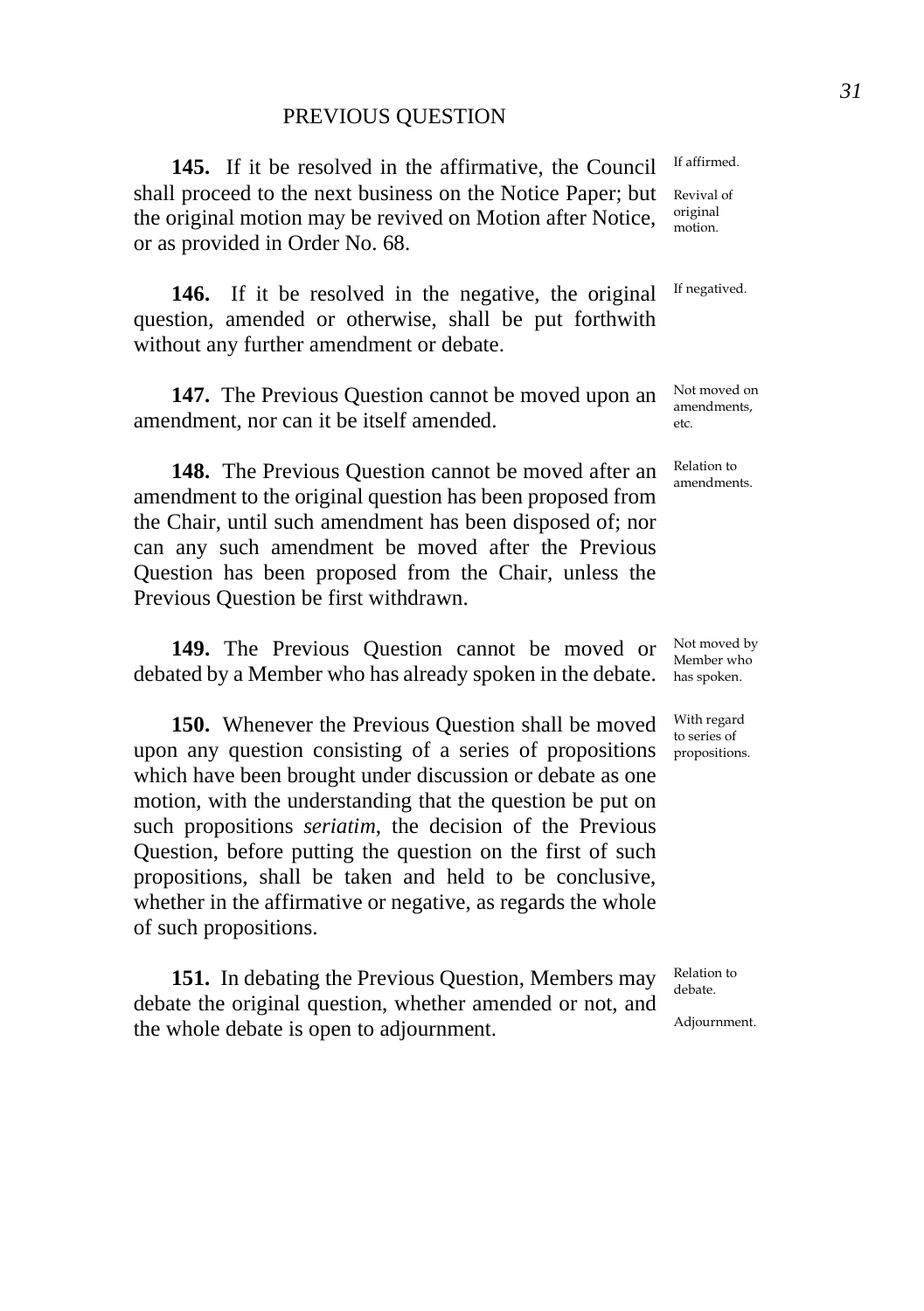## PREVIOUS QUESTION

May be withdrawn and again moved.

**152.** The Previous Question may, be leave of the Council, be withdrawn by the Mover; and may be again moved during the same debate.

*Rule in Committee* see Order No. 365.

*No Reply* see Order No. 176. *How superseded* see Order No. 122(I).

\_\_\_\_\_\_\_\_\_\_\_\_\_\_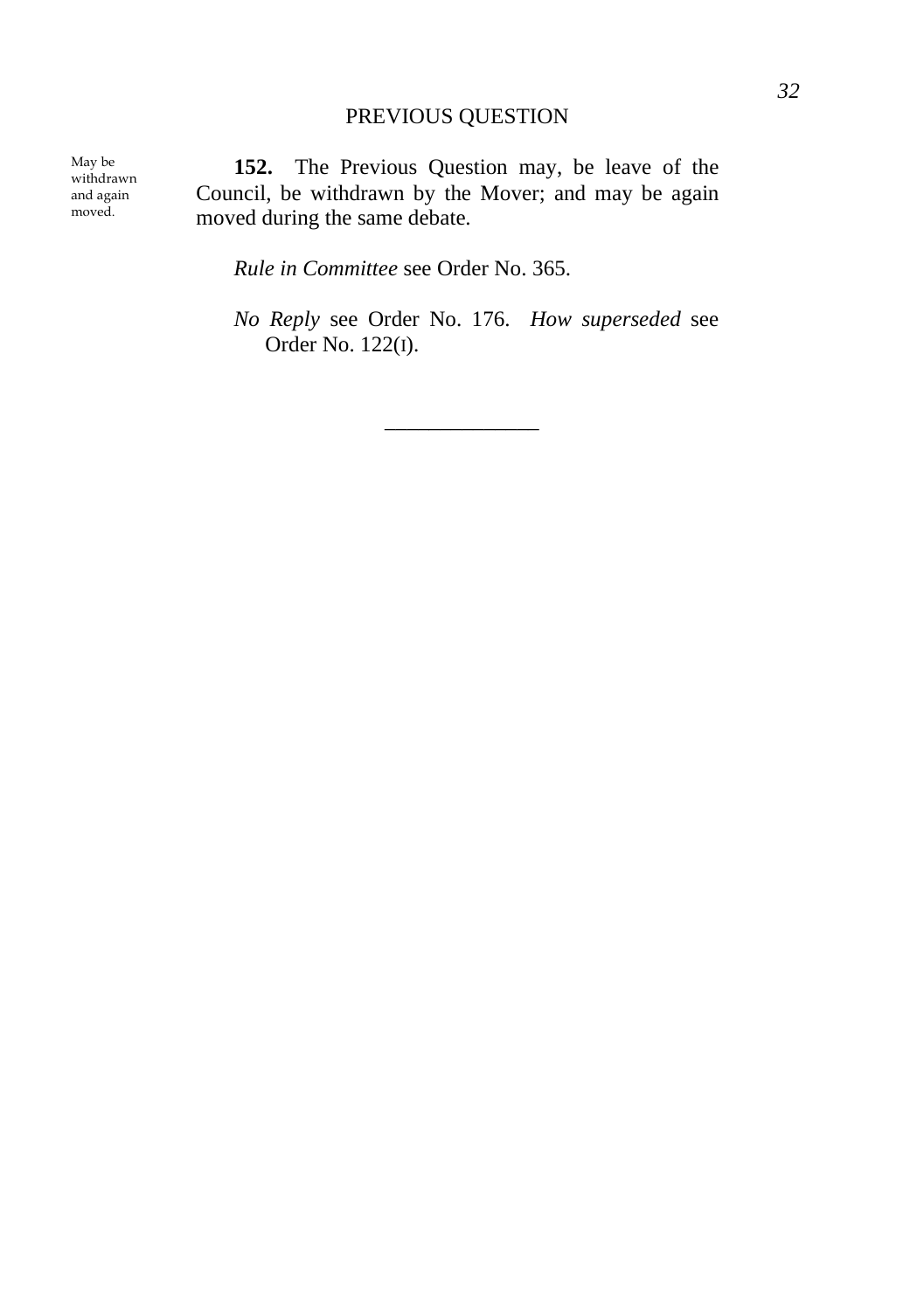# CHAPTER XV

## ORDERS OF THE DAY

**153.** An Order of the Day is a Bill or other matter which the House has ordered to be taken into consideration on a particular day.

**154.** An Order of the Day does not require a seconder.

See Order No. 119.

**155.** An Order of the Day may, on the motion of the Member in charge thereof, be discharged on being read or after it has been debated, or as provided in Order No. 68.

**156.** In the absence of the Member in charge thereof an Order of the Day may be moved or postponed by any other in charge. Member, but may not be discharged except on Motion after Notice.

**157.** When postponing an Order of the Day it shall not be competent to propose, by way of amendment, a time postponement. beyond the probable duration of the Session, except after Notice.

See also *(Adjournment of Debate)* Order No. 196.

*Order on Notice Paper* and *Order in Business* see Orders Nos. 64-66 and 67-78.

*Revival, when not read or lapsed* see Orders Nos. 73, 74.

*Postponement and Revival at Commencement of Business* see Order No. 68.

\_\_\_\_\_\_\_\_\_\_\_\_\_\_

Order of the Day defined.

Need not be seconded.

How discharged.

In absence of Member

Restriction on period of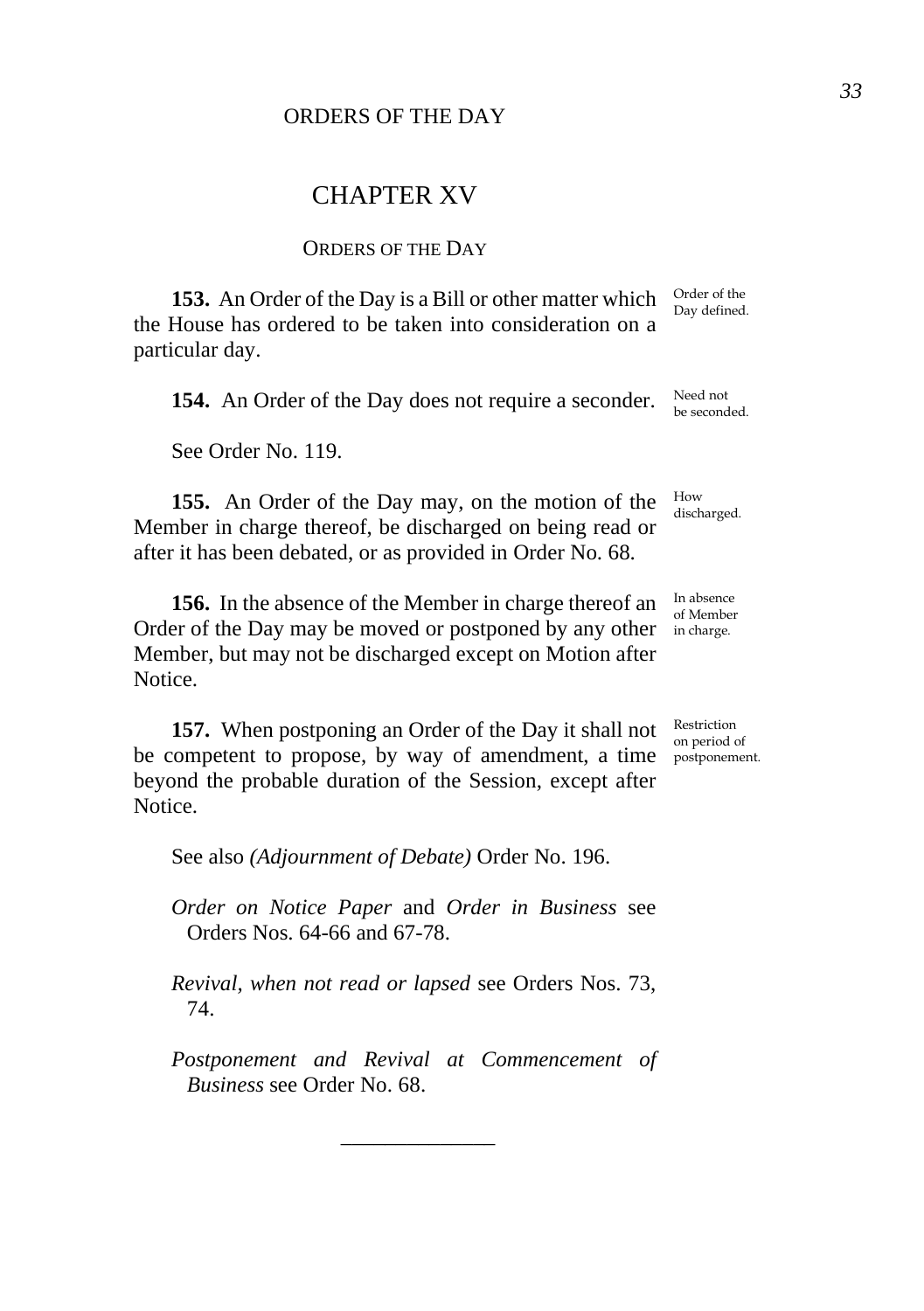### RESOLUTIONS AND ORDERS

# CHAPTER XVI

#### RESOLUTIONS AND ORDERS

Definition. **158.** By Resolution the Council declares its opinions and purposes; and by Orders it directs its Committees, Members, and Officers, and other persons, and the order of its own proceedings.

See *(Instructions)* Orders Nos. 421-428.

Resolution<br>rescinded.

159. A Resolution of the Council may be read and rescinded; but no such Resolution may be rescinded during the same Session, except with the concurrence of an absolute majority of the whole number of Members of the Council upon Motion after at least seven days' Notice: Provided that to correct irregularities or mistakes one day's Notice only shall be sufficient.

Order

Order of the Council may be read and discharged. **160.** An Order of the Council may be read and discharged, or the proceedings thereon may be declared to be null and void, on Motion after Notice.

\_\_\_\_\_\_\_\_\_\_\_\_\_\_

*Orders of the Day* see Orders Nos. 153-157.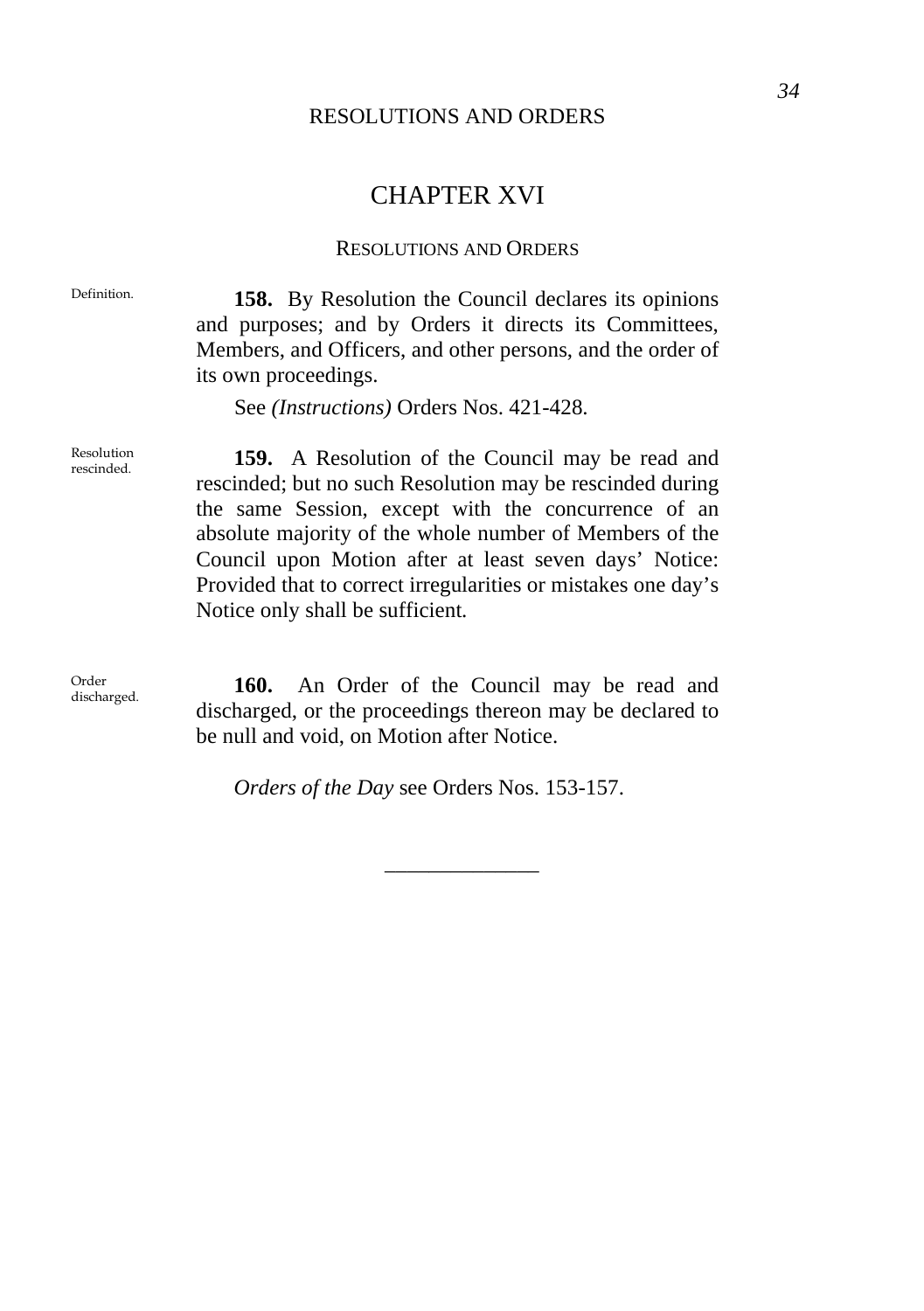# CONDUCT IN HOUSE

# CHAPTER XVII

## CONDUCT OF MEMBERS AND ORDER IN DEBATE

### CONDUCT IN HOUSE

**161.** Whenever the President rises during a debate, any Member then speaking or offering to speak shall sit down, rises. and the Council shall be silent, so that the President may be heard without interruption. When the President

**162.** When the President is putting a question, no Member shall walk out of or across the Chamber. Or puts a question.

**163.** Members shall make obeisance to the Chair on entering or leaving the Chamber. When Members enter or leave

See also *(Message from Governor)* Order No. 243.

**164.** No Member shall pass between the President and the Member who is speaking.

**165.** Members shall take their places when they come Members to into the Chamber, and shall not at any time stand in any of places. the passages or gangways when attention is called thereto by the President.

\_\_\_\_\_\_\_\_\_\_\_\_\_\_

See *(Places)* Orders Nos. 44-47.

Chamber. When

passing about the Chamber.

take their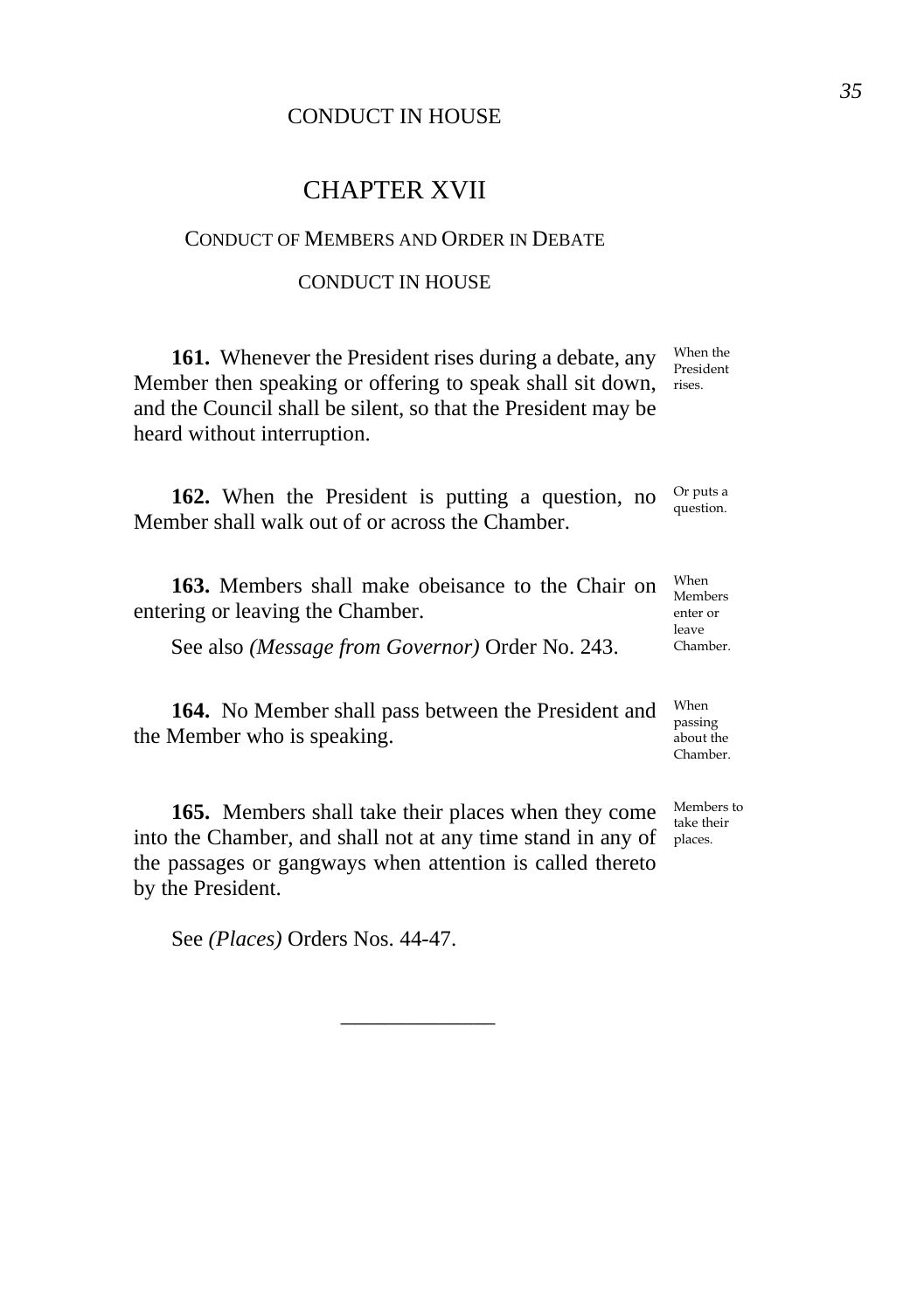## ORDER IN DEBATE - RIGHT OF SPEECH

### ORDER IN DEBATE

# *Right of Speech*

**166.** Whenever a Notice of Motion is called on, or an Order of the Day is read, the Member in charge of the business in question, or entitled to preaudience thereon, shall be held to be in possession of the House, if the Member desires to speak.

See also Orders Nos. 59 and 182; and *(Preaudience)* Orders Nos. 197, 198.

**167.** Every Member desiring to speak shall rise in their place or in the place of some other Member who does not object thereto, and address the President; and may advance to the Table for the purpose of continuing the address.

See *(Places)* Orders Nos. 44-47.

**168.** By the indulgence of the Council, a Member unable conveniently to stand, by reason of sickness or infirmity, may speak sitting.

**169.** If two or more Members rise to speak at the same time, the President shall name the Member whom the President first saw rising to speak; which Member shall be entitled to preaudience.

Speeches not **170.** Speeches must not be read, but Members may refer to notes.

**171.** A Member may only speak -

Upon a Motion or Amendment to be moved or seconded by the Member:

Upon a Question from the Chair:

Upon a Question of Order:

Upon a Question of Privilege.

Right of Member to speak when Member's business called on.

Place whence Members may speak.

To address President.

Indulgence to Members unable to stand.

President names a Member to be heard.

Speeches not

When Member may speak.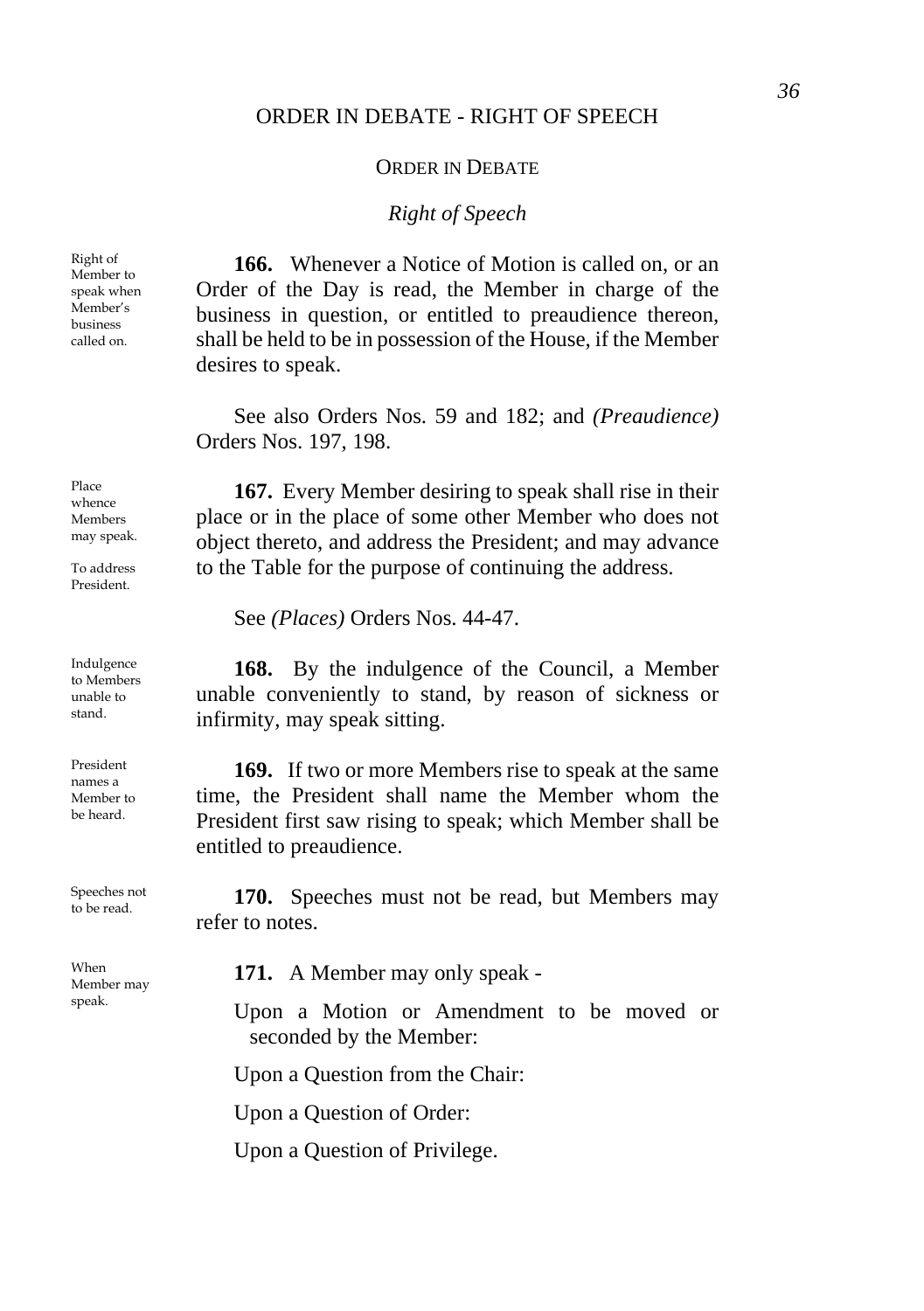# ORDER IN DEBATE - RIGHT OF SPEECH

**172.** If a Member, having risen and being called upon by the President, fails to begin (or to proceed) speaking, the not speaking. President may direct such Member to be seated, and may call upon some other Member.

**173.** By the indulgence of the Council, a Member may explain matters of a personal nature although there be no question before the Council; but such matters may not be debated.

**174.** No Member may speak more than once during a debate, except in explanation or reply or to a Point of Order twice in or Privilege suddenly arising:

 Provided that when a lapsed Bill has been restored to the Notice Paper pursuant to Section 57 of the *Constitution Act 1934*, as amended from time to time, and the debate on any motion relating to that Bill has been resumed, any Minister or other Member who had spoken on that motion before the restoration of the Bill, shall have the same rights to speak in the debate after such restoration, as if the Minister or other Member had not spoken before such restoration.

See *(other Exceptions)* Orders Nos. 175, 176, 200.

**175.** A Member who has spoken may again be heard, to explain in regard to some material part of the speech on which the Member has been misquoted or misunderstood, but shall not introduce any new matter or interrupt any Member in possession of the Chair.

**176.** Reply shall be allowed to a Member who has made a substantive Motion, but not to any Member who has moved an amendment, the Previous Question or an Instruction to a Committee.

Member rising, but

Personal explanation when no debate.

Member not to speak same debate.

Exceptions.

Explanation.

Reply.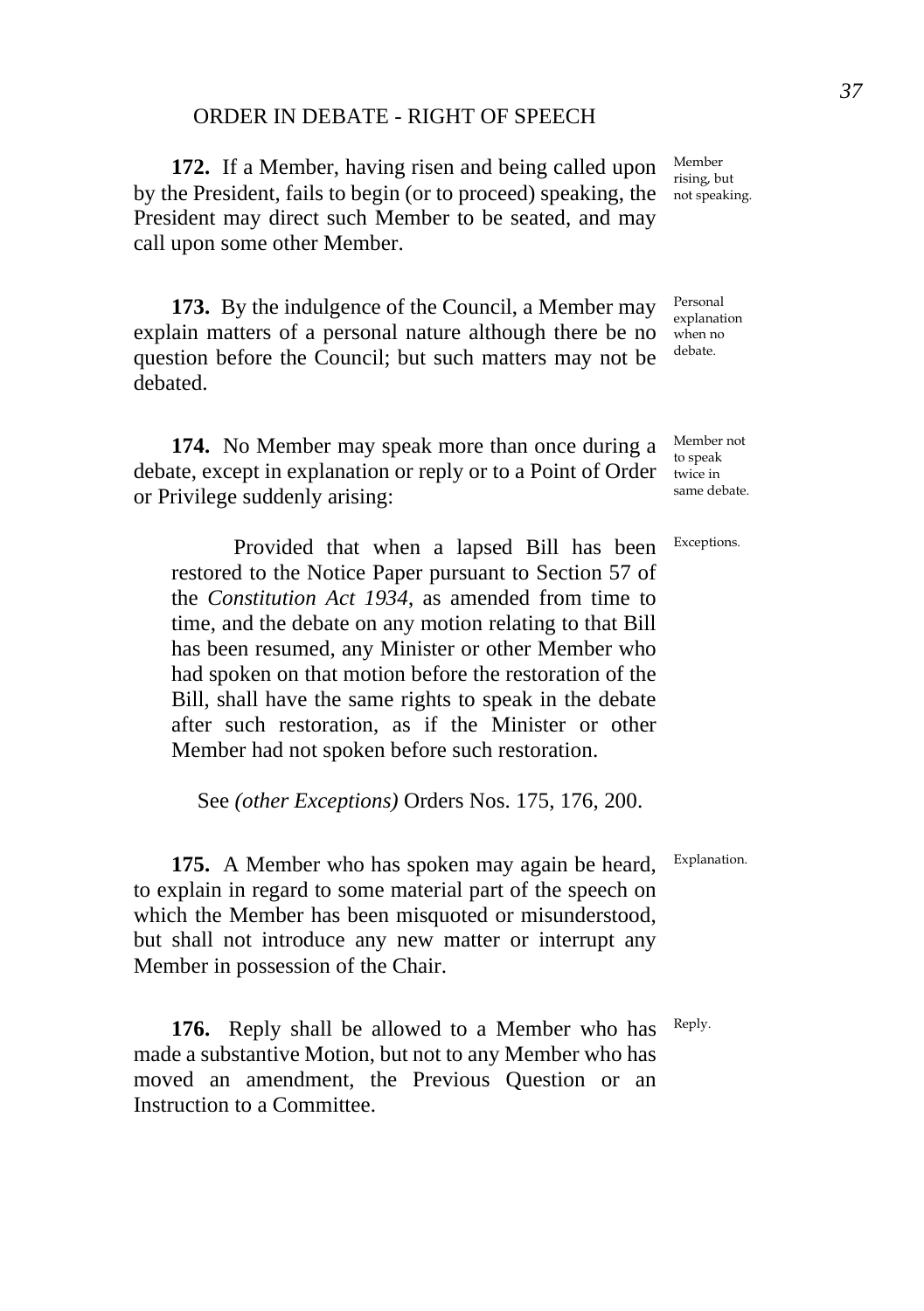## ORDER IN DEBATE - RIGHT OF SPEECH

**177.** Where a Member has, by leave of the Council, moved a Motion, Notice of which was given by another Member, the right of Reply shall belong to the former, but may be waived by that Member in favour of the other **Member** 

See Order No. 115.

Reply closes **178.** The Reply of the Mover of the original Motion closes the debate.

> **179.** It shall be competent to a Member when seconding a Motion or Amendment without speaking to it, to address the Council on the subject of such Motion or Amendment at some subsequent period of the debate.

**180.** Upon a Motion for the printing of a Paper, made by a Minister of the Crown without Notice when laying the same on the Table, no discussion shall arise unless the Motion has been moved for the purpose of making a Ministerial Statement.

See also Orders Nos. 450, 418, 419; and (Printing) Order No. 451.

**181.** No Members shall converse aloud or make repeated interjections or other disturbance whilst any other Member is orderly debating, or whilst any Bill, Order, or other matter is being read or opened.

See (When President rises) Order No. 161.

**182.** No Member shall interrupt another Member whilst speaking, unless (I.) the words of the Member speaking be taken down: (II.) to call attention to a point of Order or Privilege suddenly arising: or (III.) to call attention to the want of a Quorum.

See *(Exceptions)* Orders Nos. 207, 200, 54.

**183.** No Member may speak to any Question after the same has been put by the President and the voices have been given in the affirmative and negative thereon.

See *(Questions put)* Orders Nos. 126, 129.

Reply where Motion moved by one Member for another.

Reply closes

Seconder of Motion may reserve speech.

Motion without Notice to print Paper not debated, unless covering Ministerial **Statement** 

Loud conversation or repeated interjections not allowed.

Member not to be interrupted.

Exceptions.

No Member to speak after Question put.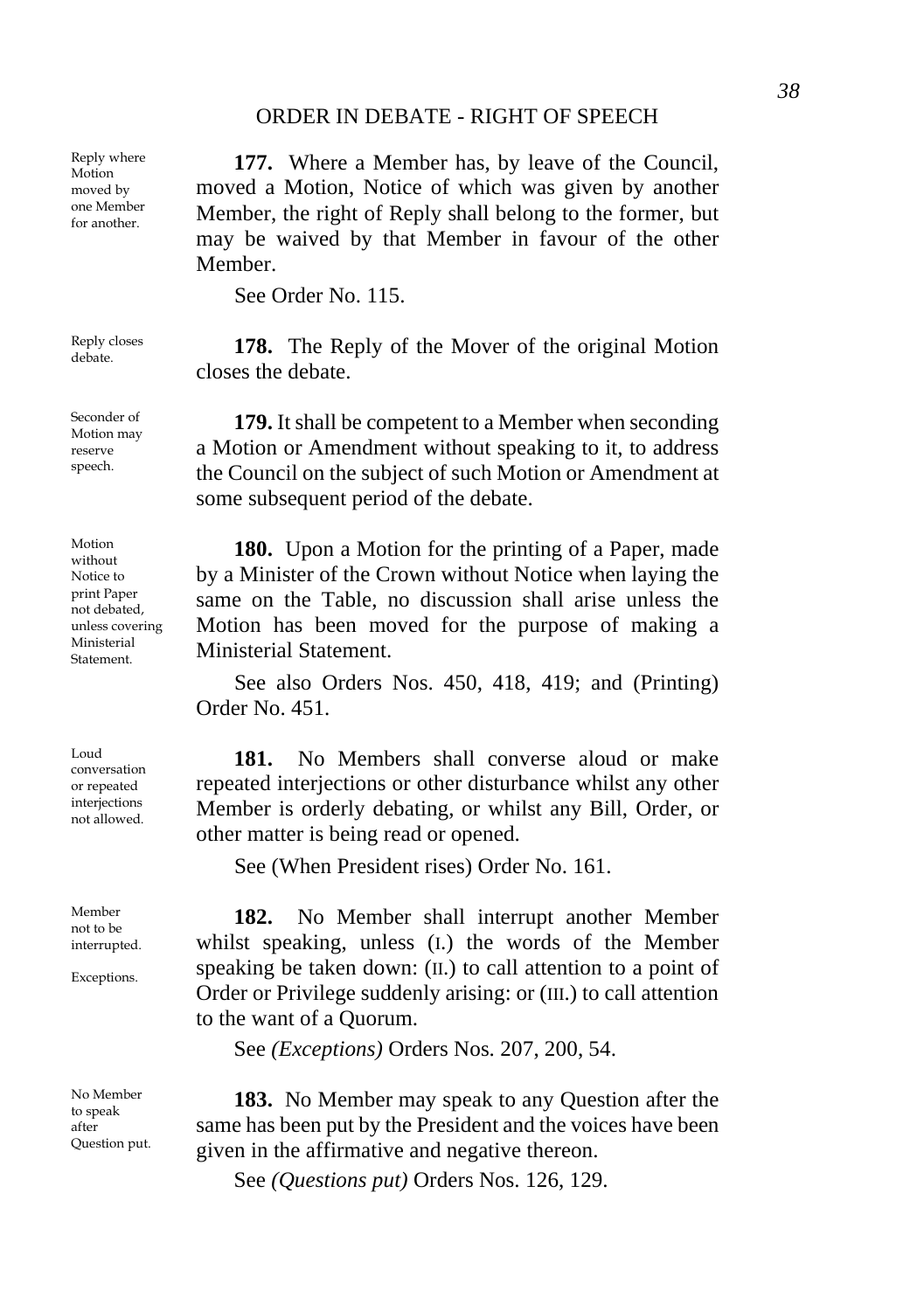# ORDER IN DEBATE - MATTER OF SPEECH

**184.** Every Member may of right require the original Question, or any Amendment proposed thereto, to be read Clerk. by the Clerk for the Member's information at any time during a debate, but not so as to interrupt a Member speaking.

*Matter of Speech* 

**185.** No Member shall digress from the subject matter of the Question under discussion, or anticipate debate on any matter which appears on the Notice Paper.

See *(Anticipatory Motions)* Order No. 117; and *(in Committee)* Orders Nos. 299, 366.

**186.** The President may call attention to the conduct of a Member who persists in continued irrelevance, prolixity, or tedious repetition, and may direct such Member to discontinue speaking and to be seated. The Member so directed shall not be again heard during the same debate.

See (in Committee) Order No. 367.

**187.** No Member shall allude to any debate of the same Session upon a Question or Bill not being then under discussion nor to any speech made in Committee, except by the indulgence of the Council for personal explanation.

**188.** No Member shall quote from any debate of the current Session in the other House of Parliament or comment on any measure pending therein unless such quotation be relevant to the matter then under discussion.

**189.** No Member shall read extracts from newspapers or other documents, referring to debates in the Council during the same Session, excepting *Hansard*.

**190.** No reference shall be made to any proceedings of a Committee of the whole Council or of a Select Committee, until such proceedings have been reported except for evidence that has been given to a Select Committee in public and authorised to be published.

Question read by

Members not to digress or anticipate.

Irrelevance, prolixity, or tedious repetition.

Debates of same Session and Committee speeches not to be alluded to.

Quotation from, and comment on, debate in the other House.

Extracts referring to debates not to be read, except *Hansard*.

Proceedings of Committees not to be noticed till reported.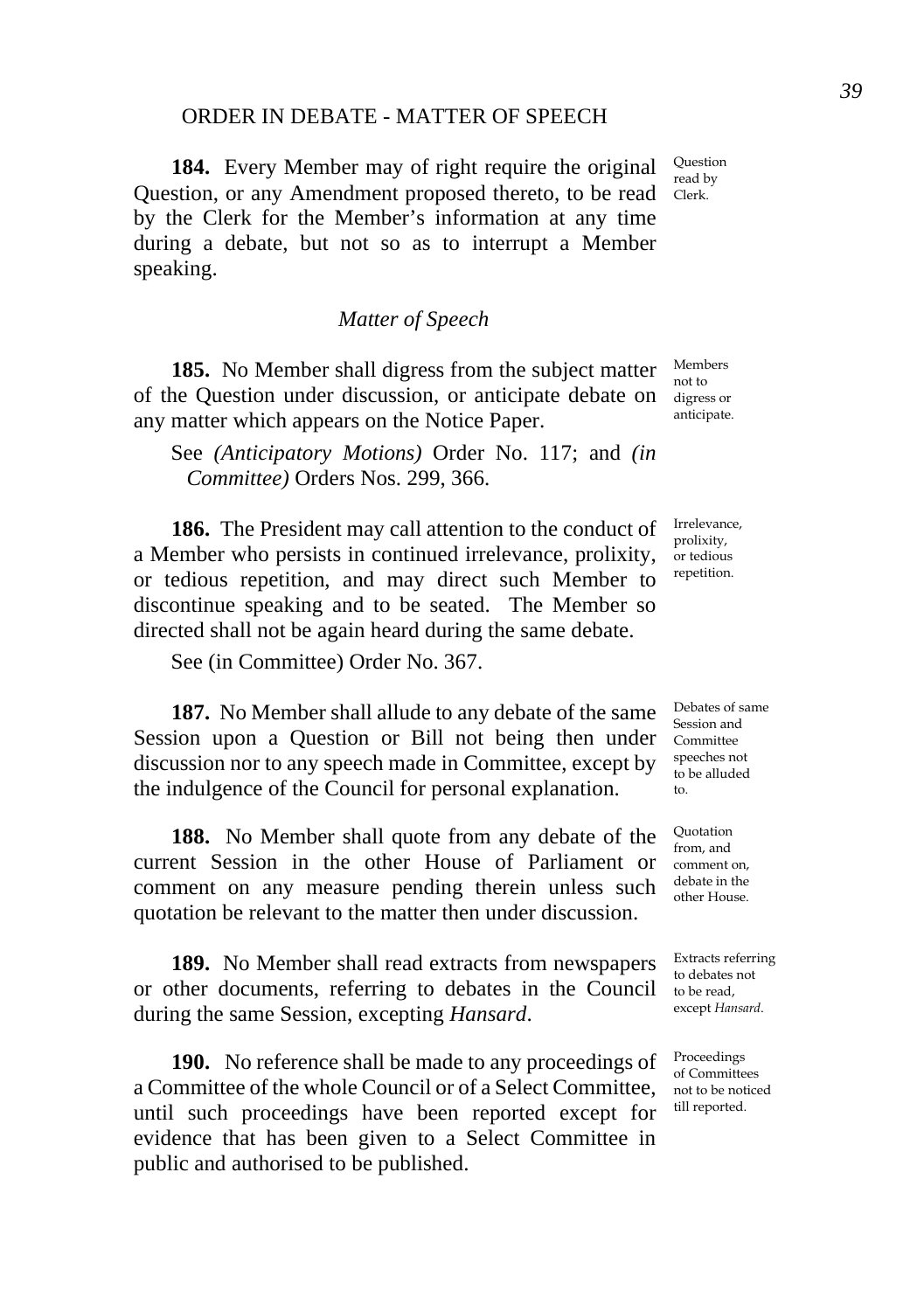# ORDER IN DEBATE - MATTER OF SPEECH - ADJOURNMENT OF DEBATE

Use of the Sovereign's or Governor's name.

Reflections on votes or Statutes.

Objectionable words and injurious reflections.

**191.** No Member shall use the Sovereign's name or the name of the Governor irreverently or to influence a debate.

**192.** No Member shall reflect upon any vote of the Council or upon any Statute, except upon a Motion for rescinding or repealing the same.

**193.** The use of objectionable or offensive words shall be considered highly disorderly; and no injurious reflections shall be permitted upon the Governor or the Parliament of this State, or of the Commonwealth, or any Member thereof, nor upon any of the Judges or Courts of Law, unless it be upon a specific charge on a substantive Motion after Notice.

See also *(Disorder, etc.)* Orders Nos. 208-218; *(Objection taken)* Order No. 207; and *(in Committee)* Order No. 359.

On Presenting Petitions, Papers, and Reports, see Orders Nos. 95; 180, 419, 450, 451: 13, 306, 310, 376, 410.

*On Urgent Public Matter* see Order No. 116.

*On Previous Question* see Orders Nos. 149, 151.

*On Privilege and Order* see Orders Nos. 200, 201.

*On Suspending Standing Orders* see Order No. 458.

*Paper Quoted in Debate* see Order No. 452.

Closure and Adjournment see Orders Nos. 127, 128; 59; 195-197.

### *Adjournment of Debate*

Adjournment

**194.** A Debate may be adjourned either to a later hour of the same day or to any other sitting day.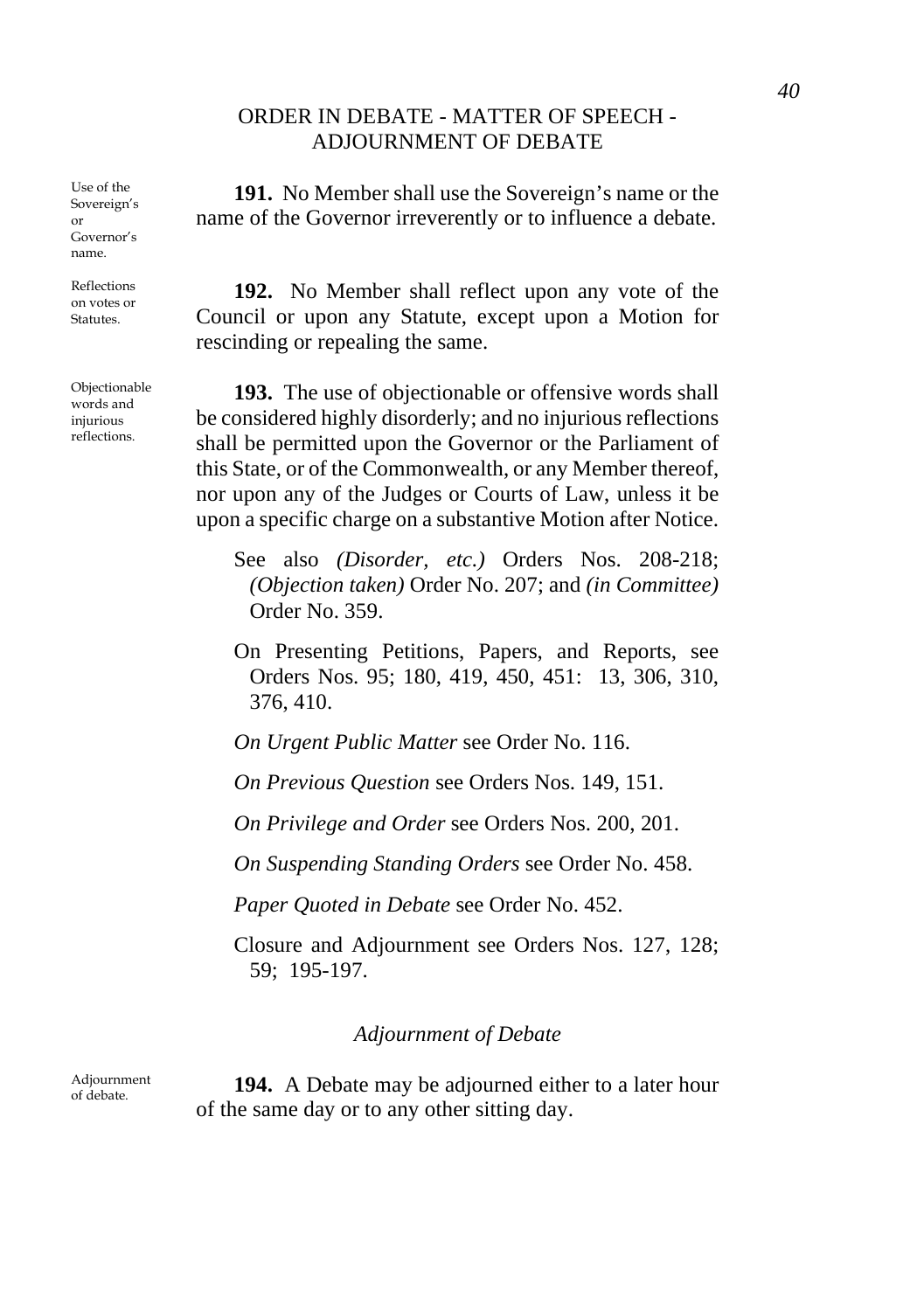**195.** A Motion - "That this Debate be now adjourned" - may be moved without Notice at any time of debate. during a debate by a Member who has not already spoken in the debate, if so made as not to interrupt a Member speaking, and shall be moved and seconded without discussion, and be immediately determined; but if If negatived. negatived, no such Motion shall be again entertained within the next fifteen minutes, unless moved by the Member in charge of the Bill or other matter which is in debate.

Members moving or seconding this Motion shall not be held to have spoken in the debate.

See *(Other Summary Motions)* Orders Nos. 59, 127.

**196.** Upon a Debate being adjourned, a Motion shall be made to appoint a time for its resumption, the debate resumption. whereupon shall be strictly limited to the choice of date; nor shall a day beyond the probable duration of the Session be debate and proposed by way of amendment thereto except after Notice.

See also *(Orders of the Day)* Order No. 157.

**197.** It is not competent for a Member to move, while speaking to a Question, the adjournment of the Debate; but whilst at the unanimous pleasure of the Council leave may be obtained for the Member's speech to be concluded at a future time, and the Debate shall be thereby adjourned.

**198.** The Member, upon whose Motion any Debate shall be adjourned, shall be entitled to preaudience on the resumption of the Debate; but a Member who is granted leave to continue speaking and fails so to continue immediately on resumption of the Debate, shall not speak again at any subsequent stage of the debate.

See also Order No. 166.

*Resumption of Interrupted Business,* see Orders Nos. 71, 76, 77, 128, 372-374.

Motion for adjournment

Time fixed for

Limit to to date.

Adjournment of debate speaking to Question.

Preaudience.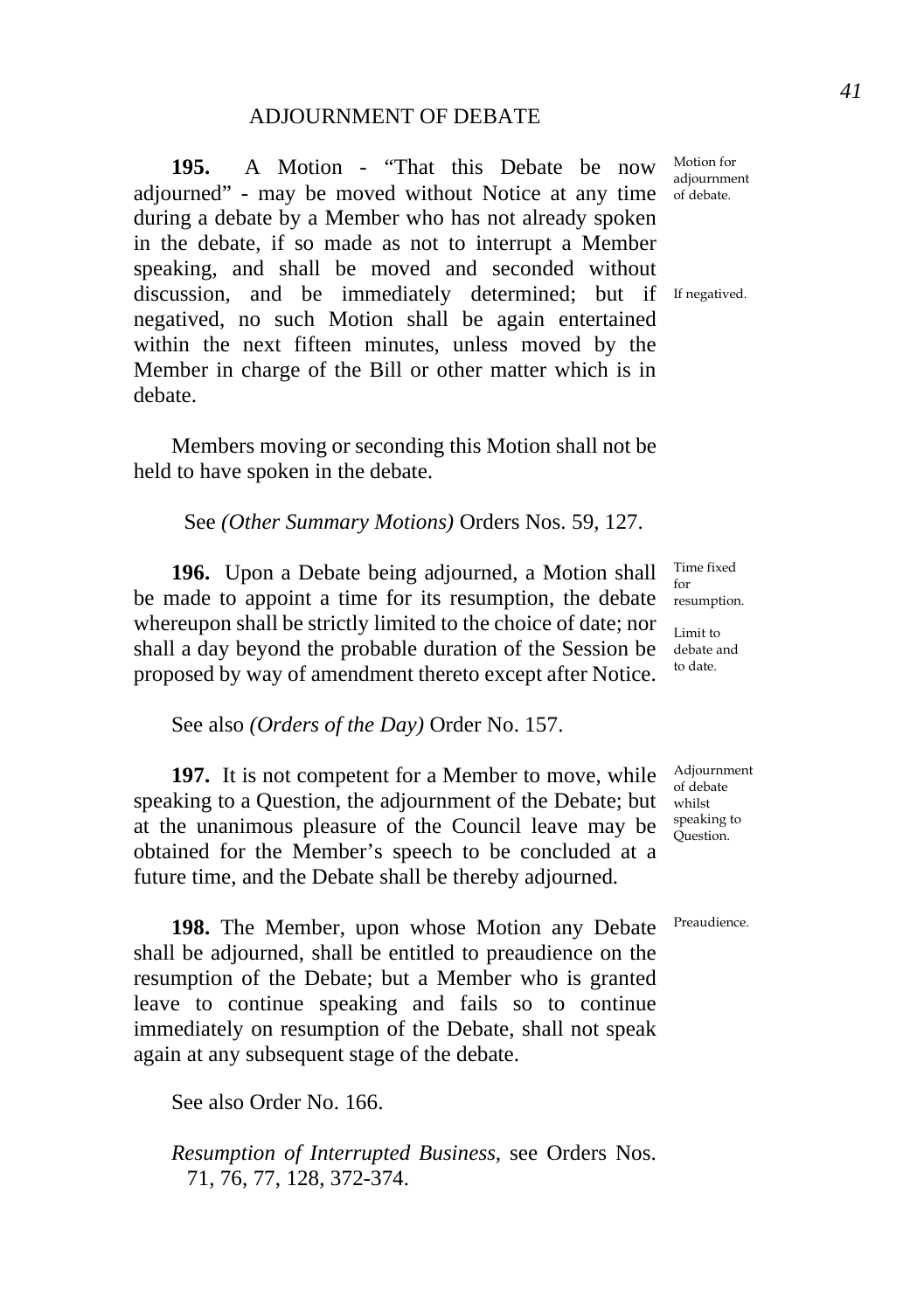## ORDER IN DEBATE - ORDER AND PRIVILEGE

*Order and Privilege*

**199.** Order shall be maintained in the Council by the President.

See *(in Committee)* Order No. 357.

**200.** Members may rise at any time to speak "to Order" or upon a matter of Privilege suddenly arising, except that while the Council is dividing, a Member can only speak to a point of Order by permission of the President and while covered and seated.

**201.** All Questions of Order or Privilege shall temporarily suspend the consideration and decision of every other Question; but an adjourned debate on such Questions shall not be entitled to precedence unless so ordered.

**202.** All Questions of Privilege, except a Question arising out of the relations between the two Houses of Parliament, shall be at once referred without debate to a Committee of Privilege for inquiry and report, if a Minister of the Crown so claims or the Council so resolves; and on the report of the Committee being received, the Council may take such action as shall appear expedient.

**203.** Any Member, complaining to the Council of a statement published in the media as a Breach of Privilege, shall produce a record of the media containing the statement in question, and be prepared to give the name of the printer or publisher.

**204.** Upon a Point of Order being raised, the Member called to Order shall be seated, and after the Question of Order has been stated to the President by the Member rising thereto, the President shall give a ruling or decision thereon.

Order maintained by President.

Speaking "to Order" or Privilege.

During Division.

Precedence to Question of Order or Privilege.

**Ouestions** of Privilege referred to Committee.

Complaint against Media.

Proceedings on Question of Order.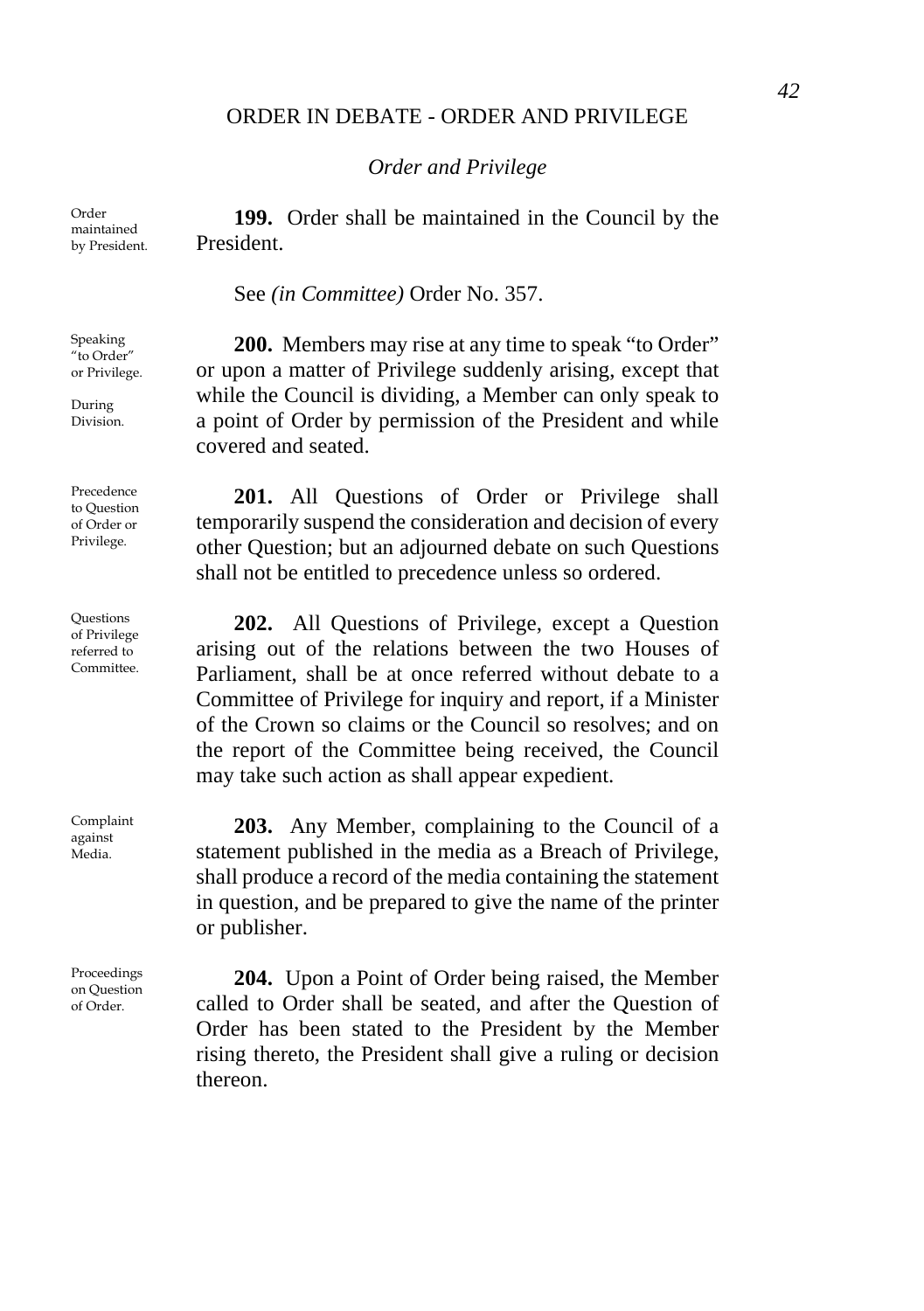## ORDER IN DEBATE - ORDER AND PRIVILEGE

**205.** If any objection be taken to a Ruling or decision of the President, such objection shall, except during a President. Division, be taken at once and not otherwise; and having been stated in writing, a Motion shall be made, which, if seconded, shall be proposed to the Council and debate thereon shall stand adjourned and be the first Order of the Day for the next sitting day, unless the Council decides that the matter requires immediate determination.

See *(Chairperson)* Order No. 360.

**206.** If any question arise on any Point of Order during  $\frac{\text{Decision on}}{\text{Point of}}$ a Division, the President shall decide it, and no exception Order during shall be taken to such decision until the Division is concluded.

See also Order No. 200.

**207.** When any Member objects to words used in Objectionable debate, and stating them, desires that they should be taken taken down. down, the President, if it appears to be the pleasure of the Council, shall direct them to be taken down by the Clerk accordingly.

Every such objection must be taken at the time when  $\frac{\text{Objection to}}{\text{bestion of}}$ such words are used, and shall not be afterwards once. entertained.

See also Order No. 193 and *(in Committee)* Order No. 359.

\_\_\_\_\_\_\_\_\_\_\_\_\_\_

*Rules as to Disorder, etc.,* see Orders Nos. 208-218.

*Strangers* see Orders Nos. 445-447.

Objection to Ruling of the

Division.

words

be taken at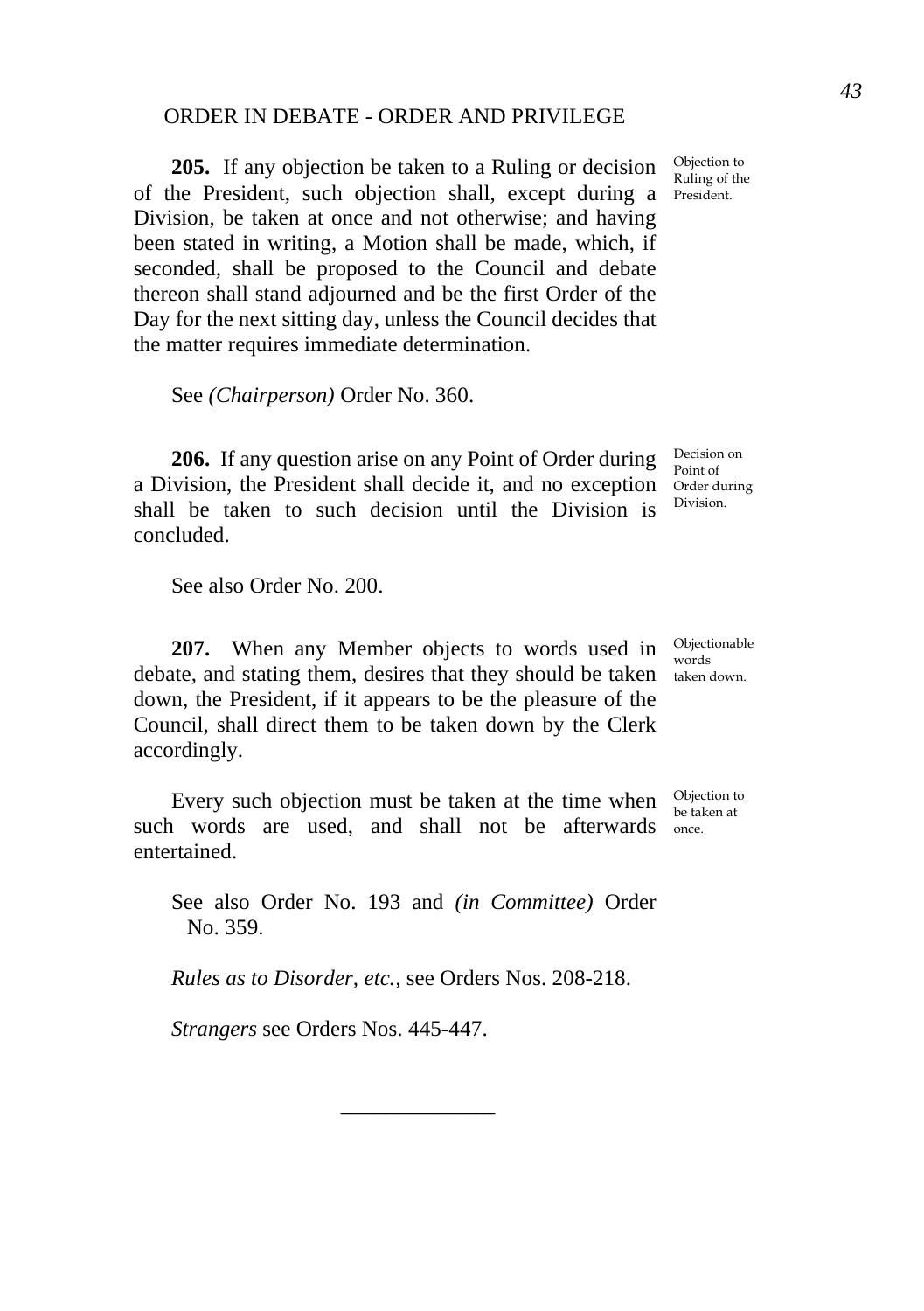# DISORDER, SUSPENSION, ARREST

# CHAPTER XVIII

# DISORDER - SUSPENSION - ARREST

| Disorderly<br>conduct<br>stated. | 208. If any Member persistently and wilfully -                                                                                                                                                                                                                                                         |
|----------------------------------|--------------------------------------------------------------------------------------------------------------------------------------------------------------------------------------------------------------------------------------------------------------------------------------------------------|
|                                  | $(a)$ obstructs the business of the Council;                                                                                                                                                                                                                                                           |
|                                  | <sub>or</sub>                                                                                                                                                                                                                                                                                          |
|                                  | $(b)$ refuses to conform to any Standing or other Order<br>of the Council, or to regard the authority of the<br>Chair,                                                                                                                                                                                 |
| Procedure.                       | or if any Member, having used objectionable words, refuses<br>either to explain the same to the satisfaction of the<br>President, or to withdraw them and apologise for their use;<br>the President shall name such Member and report the<br>offence to the Council.                                   |
|                                  | See (Conduct of Members and Order in Debate)<br>Orders Nos. 161-207.                                                                                                                                                                                                                                   |
| If occurring<br>in Committee.    | 209. The President shall similarly report to the<br>Council any Member whom the Chairperson of Committees<br>shall have reported as having committed any of the<br>foregoing offences in a Committee of the whole Council.                                                                             |
|                                  | See (in Committee) Orders Nos. 357-359.                                                                                                                                                                                                                                                                |
| Suspension.                      | 210. When any Member shall be so reported by the<br>President, a Motion may forthwith be made - "That such<br>Member be suspended from the service of the Council" -<br>and such Motion shall be moved and seconded without<br>discussion and be immediately determined.                               |
| Period of<br>suspension.         | 211. If a Member be suspended, the Suspension shall,<br>unless otherwise ordered, be on the first occasion for the<br>remainder of that day's sitting; on the second occasion of<br>the same Session, for one week; and on the third or any<br>subsequent occasion of the same Session, for one month. |

*44*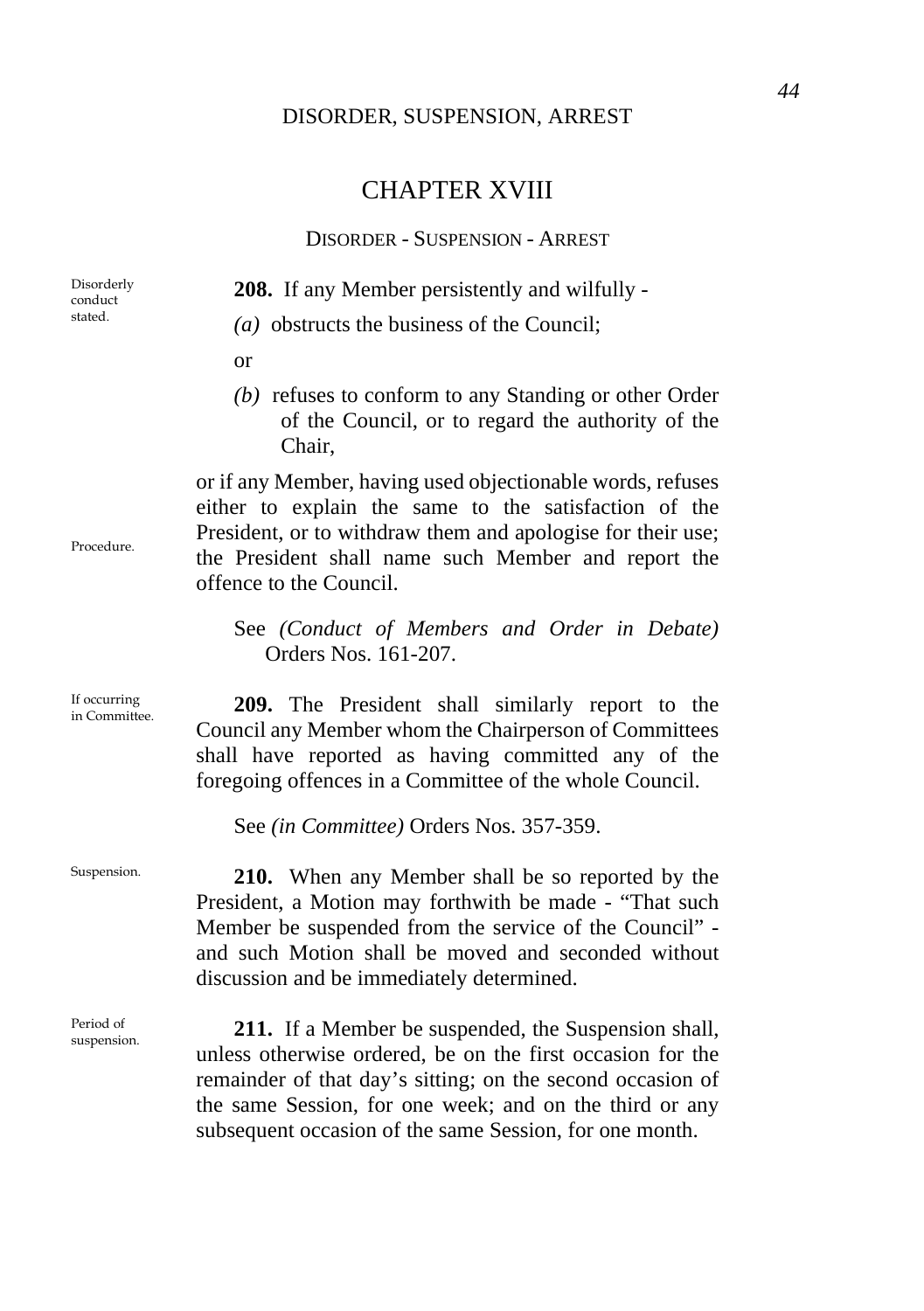#### DISORDER, SUSPENSION, ARREST

**212.** A Member who has been suspended shall immediately withdraw from the precincts of the Council, and shall not presume to re-enter the Chamber during the period of the suspension. Black Rod shall act upon such orders as may be received from the Chair in pursuance of this Order.

**213.** In cases of very grave disorder the President may, if the President thinks it necessary so to do, adjourn the adjourn Council without question put, or suspend the sitting for a time to be named by the President.

**214.** Whenever a Charge is made against a Member upon any matter which has been reported from a Committee or has otherwise arisen, the Charge must be raised upon a substantive Motion after Notice, and shall be stated before the Member accused shall withdraw. Such Member shall then be allowed the opportunity of explaining to the Council the motives of the conduct in the matter alleged against the Member; after which the Member shall withdraw, and the Council shall at once take the case into consideration.

See *(Charge in Select Committee)* Order No. 399; and *(Objectionable Words and Charges against Persons)* Order No. 193.

**215.** If any Member shall wilfully disobey any Order of the Council, the Member may be ordered to attend in the Member's place, or, if the Member be under suspension, at the Bar, to answer for the conduct; and, in default, or if the Member's excuses be deemed unsatisfactory, the Member may be suspended or otherwise dealt with, at the pleasure of the Council.

**216.** Black Rod shall, on being directed by the President, deliver into custody any Stranger whom the President may see, or who may be reported to the President to be in any part of the Chamber appropriated to the Members of the Council; and also, any Stranger who, having been admitted into any other part of the

Member suspended to withdraw from precincts. Black Rod.

Power to President to Council or suspend sitting.

When Charge made against a Member.

When Orders of Council disobeyed.

Arrest of Strangers in the Chamber or Gallery.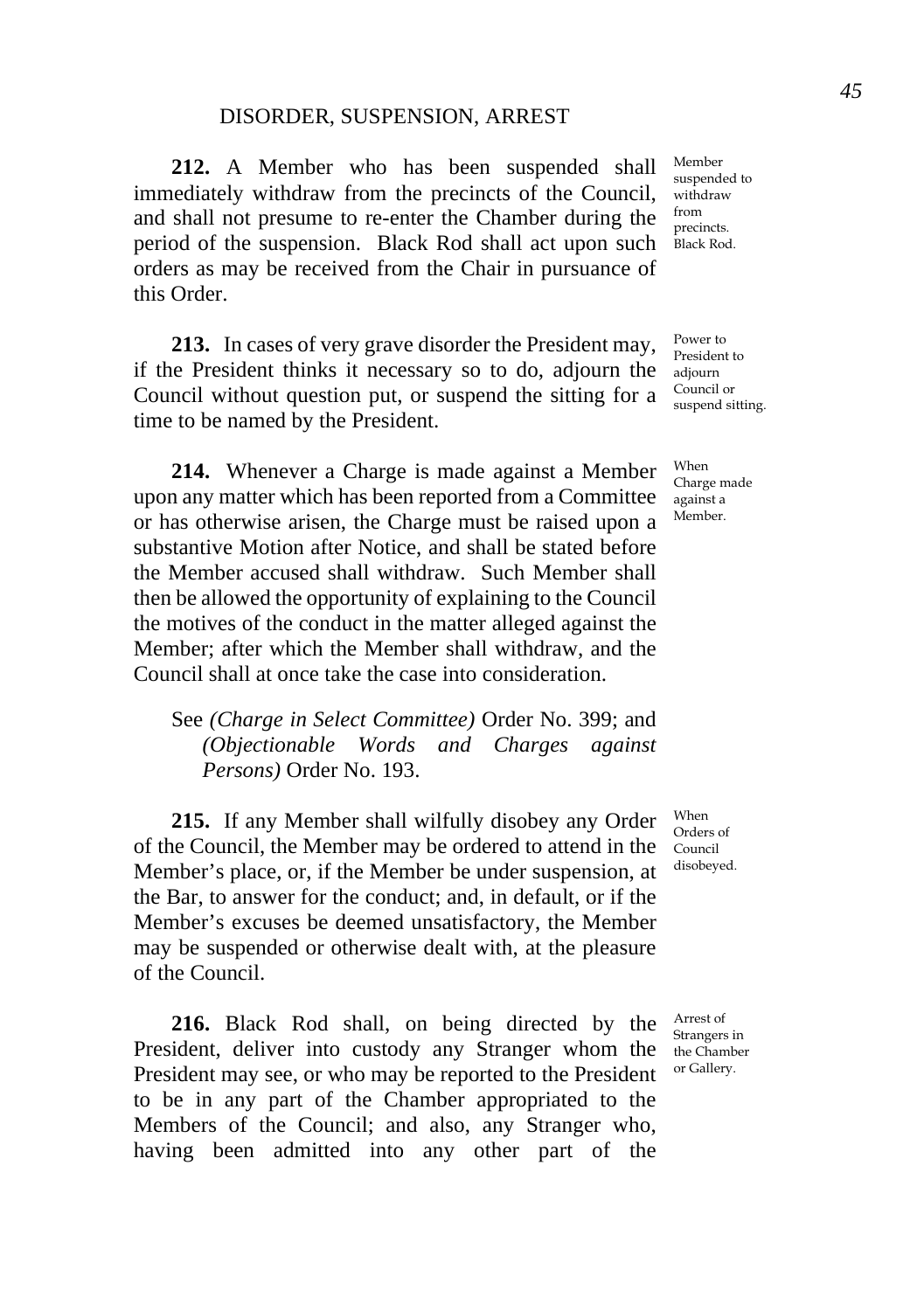Chamber or Gallery, shall display improper conduct or shall not withdraw when Strangers are ordered to withdraw, or who shall obstruct the approaches to the Chamber or occasion a disturbance within the precincts thereof.

Arrests to be reported and time fixed for further procedure.

Period of custody.

Council will not permit quarrels.

**217.** If a Member or other person be ordered into custody, the arrest shall be reported to the Council by the President without delay; and a time shall be fixed for such Member or other person to be brought to the Bar to be censured, fined, committed, or otherwise dealt with by the Council. The Member or person so committed shall remain in custody for the period directed, unless sooner discharged by Order of the Council, or the fine be paid, or the Session of Parliament be concluded.

**218.** The Council shall interfere to prevent the prosecution of any quarrel between Members arising out of debates or proceedings of the Council or any Committee thereof.

\_\_\_\_\_\_\_\_\_\_\_\_\_\_

*Witnesses,* see Order No. 432.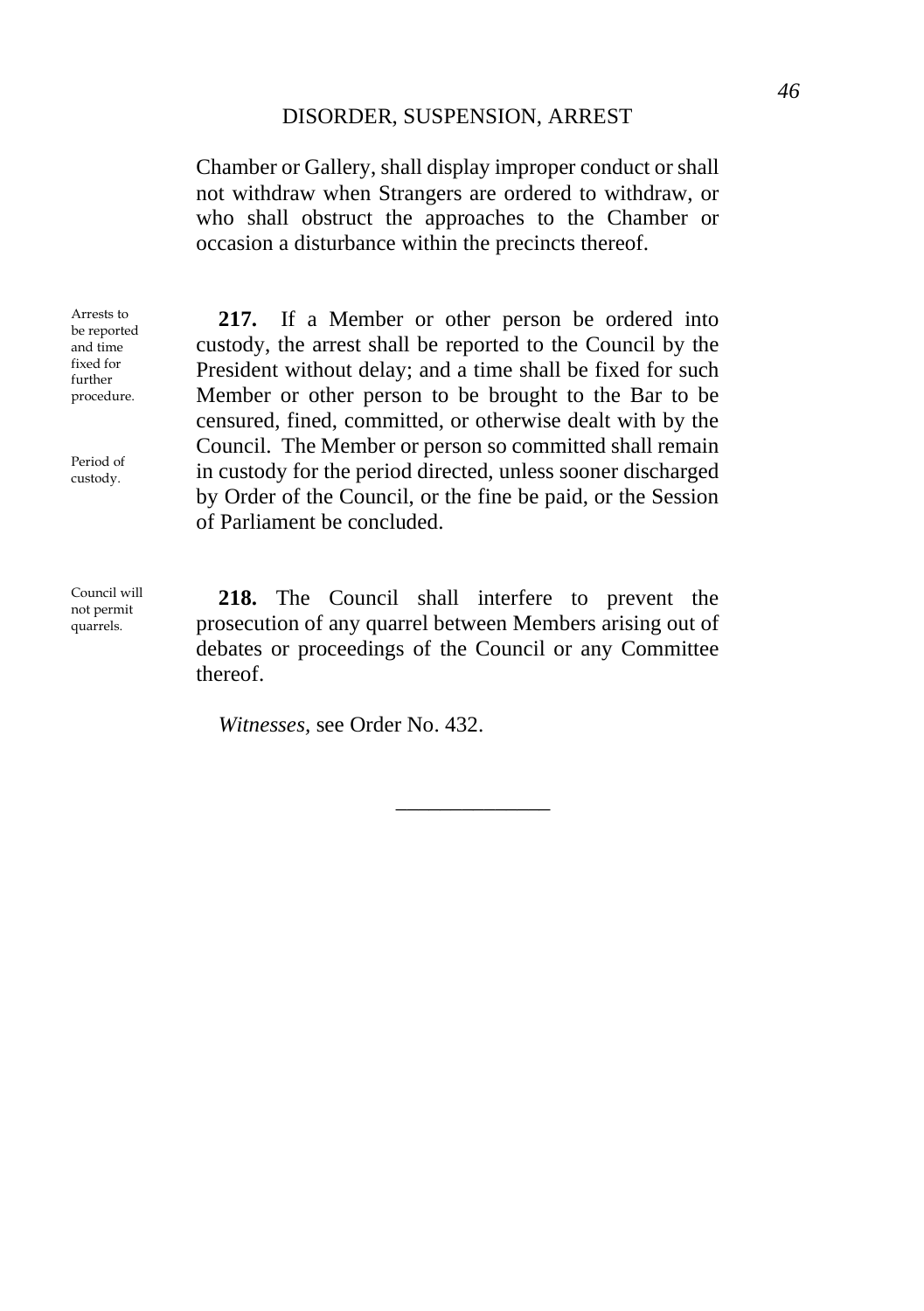# DIVISIONS

# CHAPTER XIX

#### **DIVISIONS**

**219.** The Council shall not proceed to a Division if only one voice has been given for the Ayes or for the Noes.

See *Call for Division* Order No. 129.

**220.** A Member calling for a Division shall not leave the Chamber until the Division is concluded, and shall vote with those whose voices, in the opinion of the President, were in the minority.

See Order No. 129.

**221.** A call for a Division may, by leave of the Council, be withdrawn, at any time before the Tellers are appointed, and the Division shall not be proceeded with.

**222.** Before the Division is proceeded with, the Clerk shall ring the Division bells and, so soon after the lapse of two minutes as the President shall direct, the doors shall be closed and locked, and so remain until the Division is concluded, so that no Member may enter or leave the Chamber.

**223.** When the doors have been locked and the Bar drawn, and all the Members are in their places, the President shall again put the question to the Council, and direct the "Ayes" to proceed to the right side of the Chair, and the "Noes" to the left side, and shall appoint one Teller for each party.

**224.** Every Member, except the President, present within the Bar when the Question is so put, and qualified to vote, shall be required to vote.

See also *(in Select Committee)* Order No. 394.

If only one voice on either side, no Division.

Member calling must vote with minority of voices.

Call may be withdrawn.

Bells rung,

Doors locked after two minutes.

Question put and Members divide to right and left.

All present, except the President, must vote.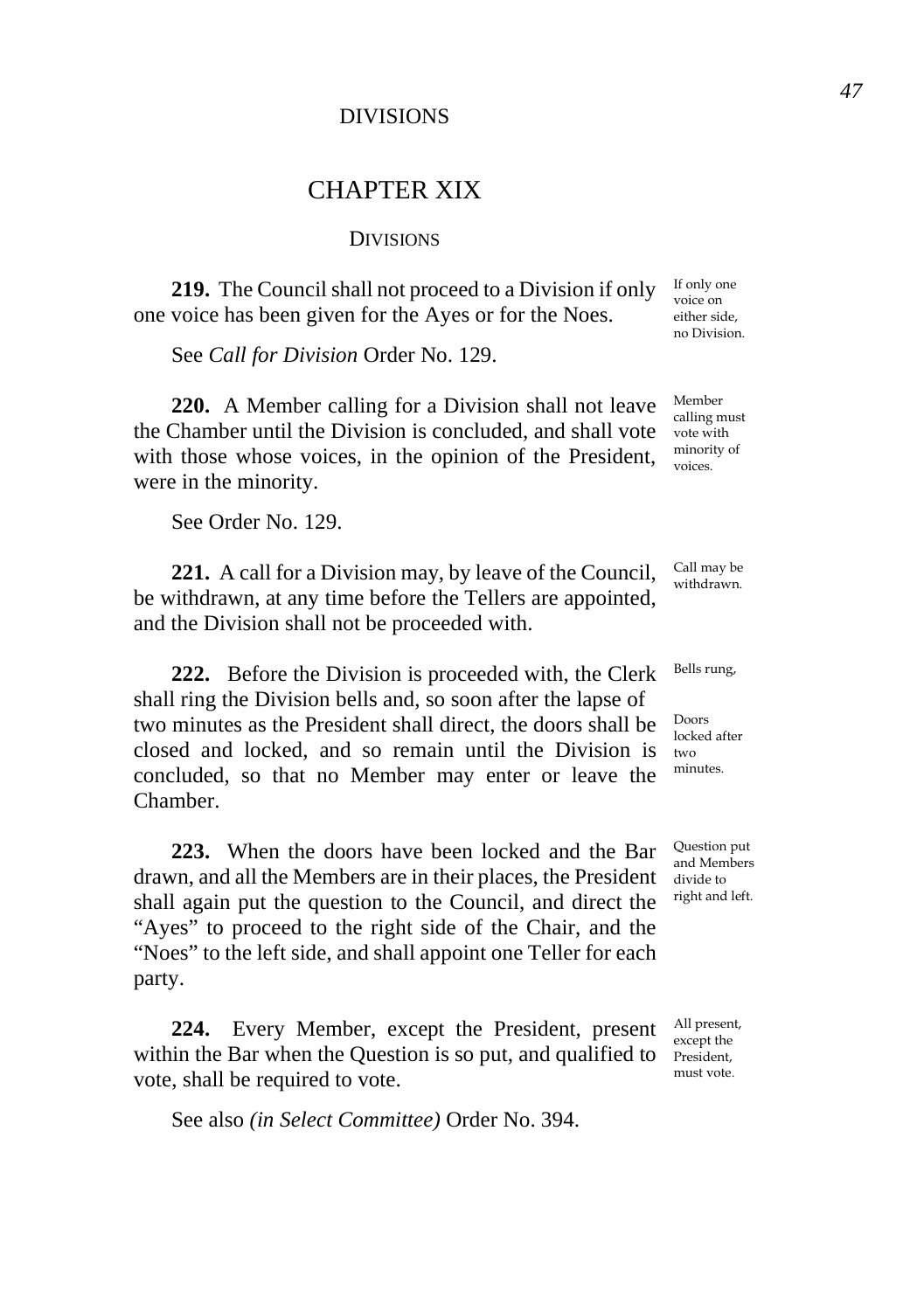### DIVISIONS

Pecuniary **225.** No Member shall be entitled to vote upon any question in which the Member has a direct pecuniary interest not held in common with the rest of the subjects of the Crown, and the vote of any Member so interested may, on Motion, be disallowed by the Council; but this Order shall not apply to Motions or Public Bills which involve questions of State policy.

> See *(in Committee of the Whole)* Order No. 362; and *(Select Committee)* Order No. 379.

**226.** No Member shall be entitled to vote unless the Member was present within the Bar when the Question was put with the doors locked, and the vote of any Member not so present shall be disallowed by the President.

**227.** Members having taken their sides, every Member shall then be counted and the Member's name taken down by the Teller for the respective side, who shall sign the list and present the same to the President, who will declare the result to the Council.

**228.** If there shall be only a single Member on one of the sides, the Division shall not further proceed; and the President shall declare for the "Ayes" or "Noes" as the case may be.

**229.** In the case of confusion or error concerning the names or the numbers reported, unless the same can be otherwise corrected, the Council shall proceed to another Division.

**230.** If it shall afterwards appear that the names or numbers have been inaccurately recorded, the President shall order the Minutes to be corrected.

Pecuniary

Vote disallowed. Exception.

No Member to vote unless present when the Question is put.

Members counted, and names taken down.

If only one Member on one side.

In case of error Council again to divide.

Mistakes corrected in Minutes.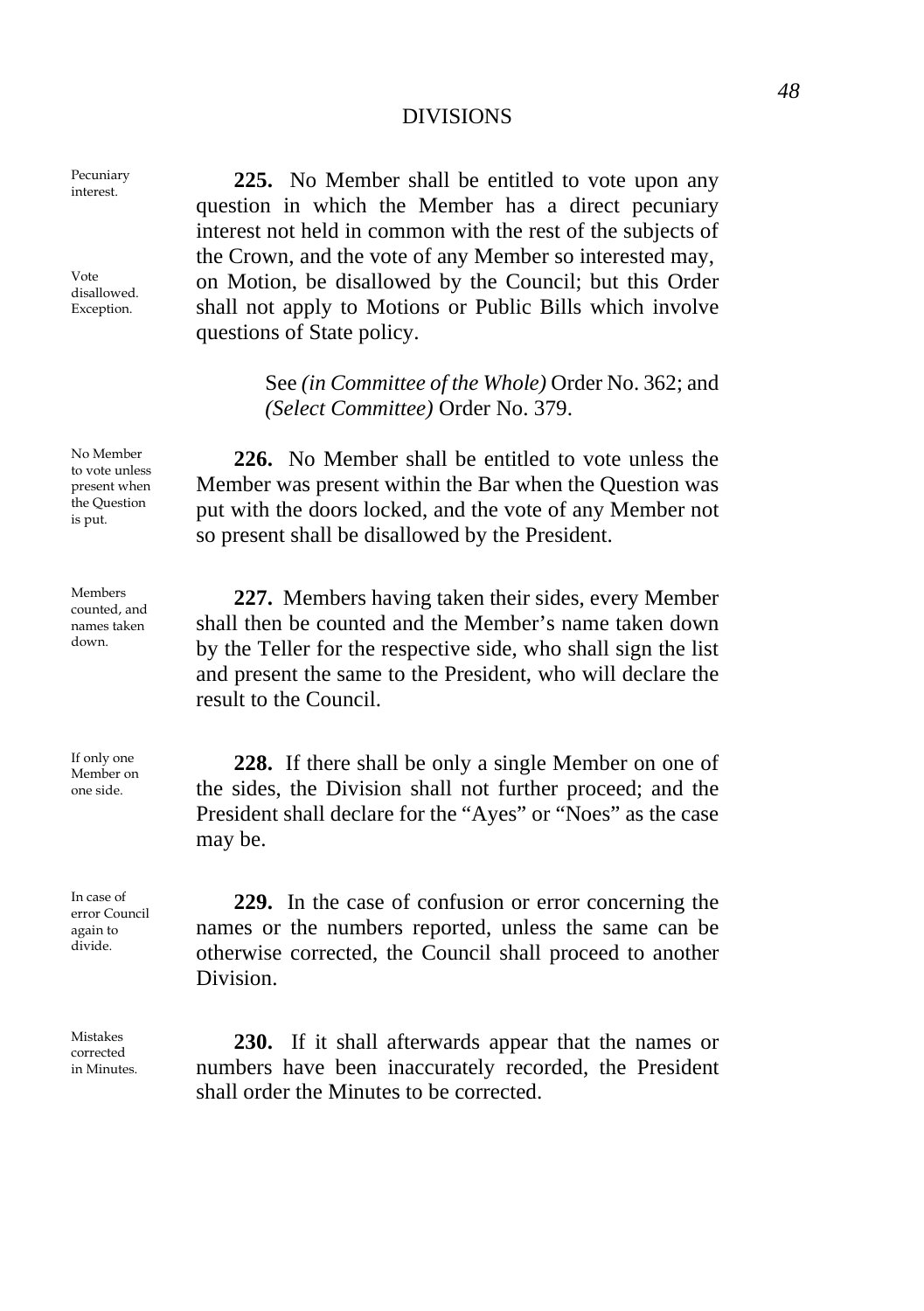# DIVISIONS

**231.** In the case of an equality of votes, the President President shall give a <sup>[\\*](#page-52-0)</sup>Casting Voice, and any reason given by the voice. President shall be entered in the Minutes.

Where the casting voice of the President has not been exercised, the concurrence or non-concurrence in the passing of the second or third reading of any Bill may be indicated by the President.

See *(in Committees)* Orders Nos. 361, 389 and Joint Standing Order No. 6.

**232.** The Division lists shall be entered by the Clerk in  $\frac{\text{Lists entered}}{\text{in Minnesota}}$ the Minutes.

gives casting

*Speaking to Order during Division* see Order No. 200.

*President's Ruling during Division* see Order No. 206.

*Divisions not to be interrupted* see Orders Nos. 60, 69.

\_\_\_\_\_\_\_\_\_\_\_\_\_\_

<span id="page-52-0"></span>*<sup>\*</sup>* See *Constitution Act*, Sec. 26.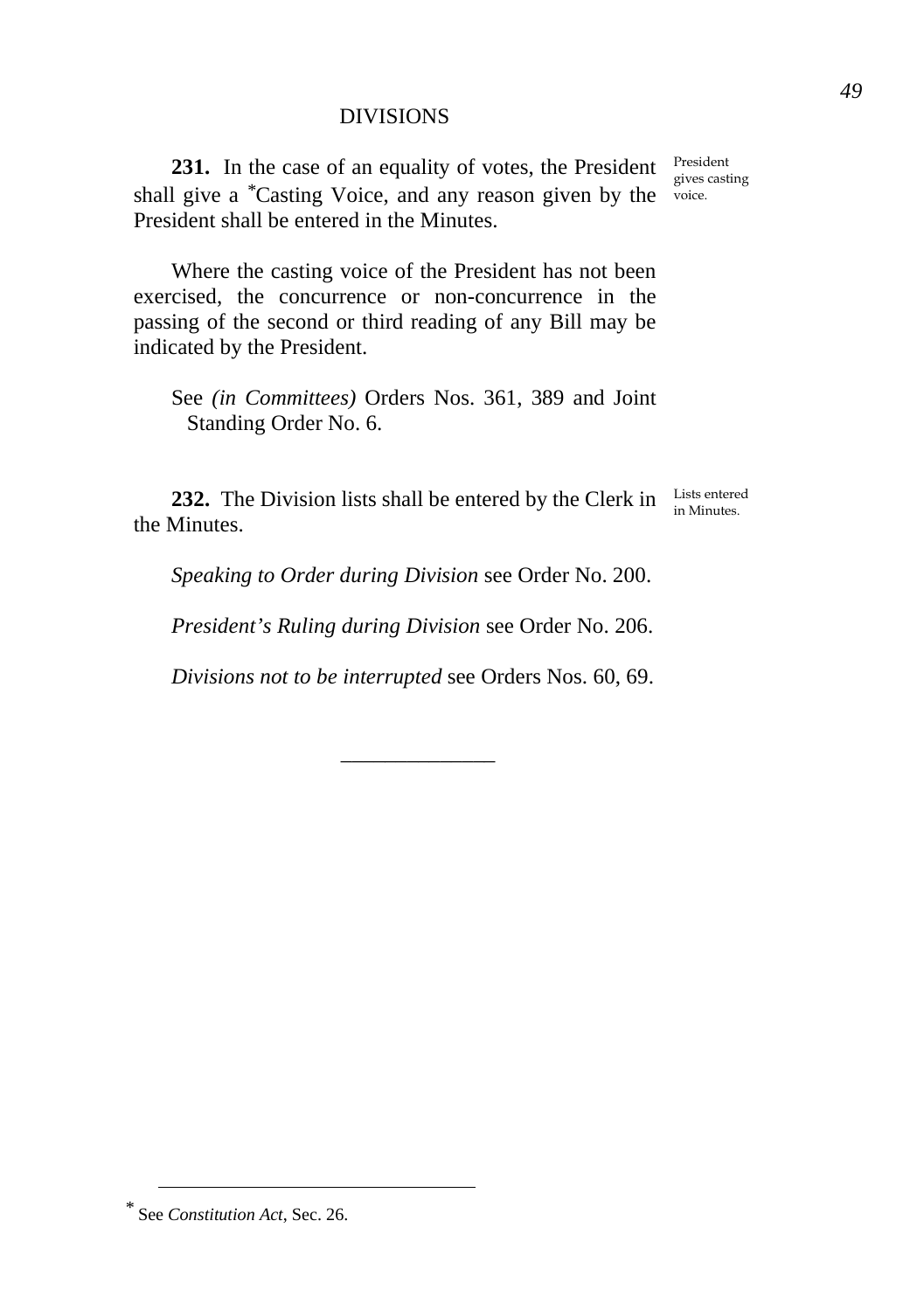# THE BALLOT

# CHAPTER XX

# THE BALLOT

Bells first rung.

Ballot, how

**233.** Before the Council proceeds to Ballot, the bells shall be rung for two minutes as for a Division.

See Order No. 222.

Eallot, how **234.** The Ballot shall be taken in the following manner:-

> A list of the Members, initialled by the Clerk, shall be handed to each Member present, who shall strike out thereon the names of so many Members as are required to be elected whom the Member may think fit and proper to be chosen; and when all the lists are collected, the Clerk, together with two Members to be named by the President, shall ascertain and report to the President the names of the required number of Members having the greatest number of votes; which Members shall be declared to be duly elected. In case of a tie between two or more Members, the President shall determine by lot which shall be chosen. If any list contains a larger or lesser number of names than is required it shall be void and rejected.

*Voting for President* see Orders Nos. 18-20.

*Ballots not to be interrupted* see Orders Nos. 60, 69.

\_\_\_\_\_\_\_\_\_\_\_\_\_\_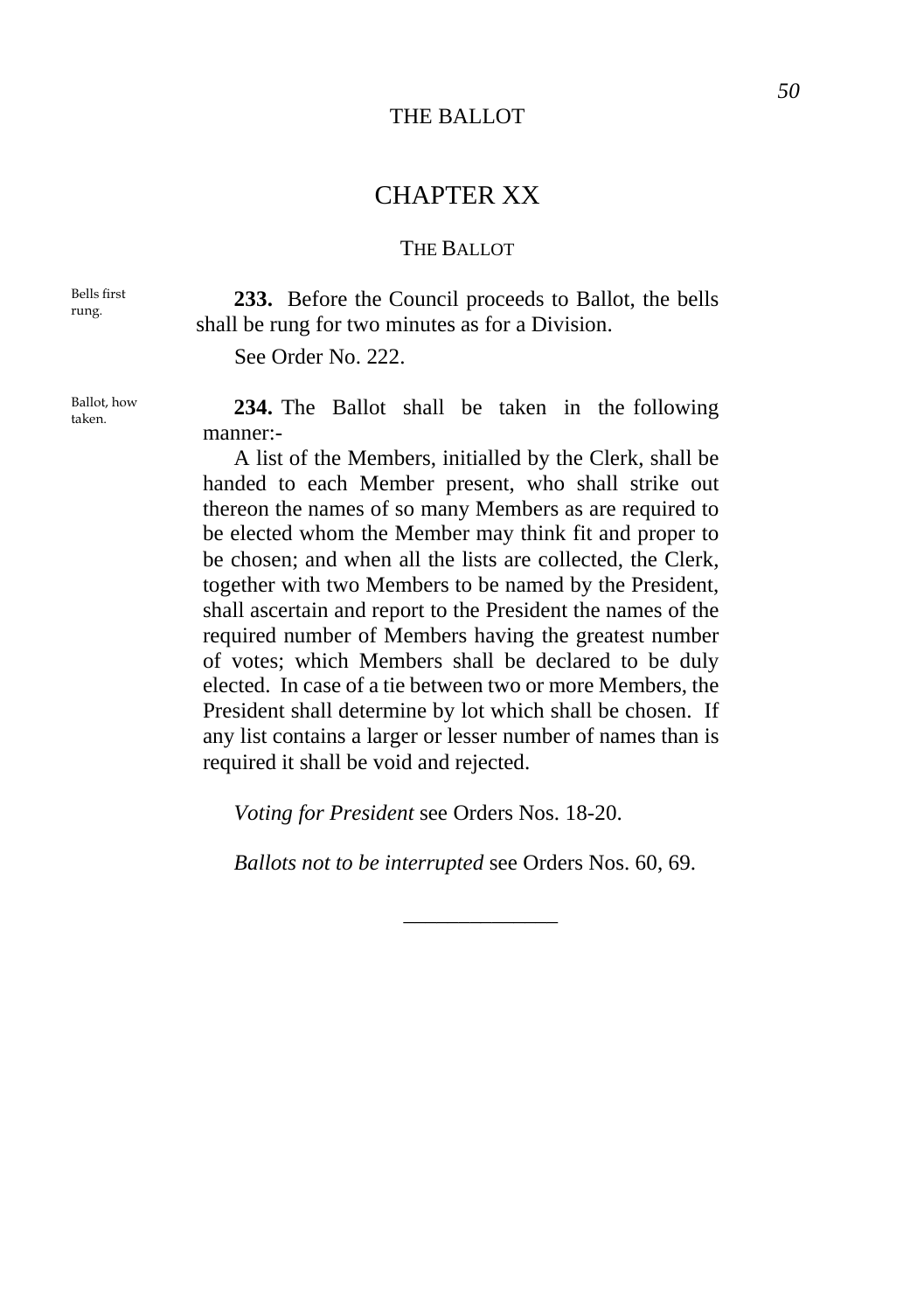# **ADDRESSES**

# CHAPTER XXI

#### **ADDRESSES**

**235.** Addresses to the Sovereign, to either House of the Imperial or the Commonwealth Parliament, or to the Governor, shall be proposed on Motion after Notice, except in cases of urgency, and when agreed to shall be signed by the President.

**236.** Addresses of congratulation and of condolence to Members of the Royal Family, and to other persons, shall be proposed and signed in a similar manner.

**237.** Addresses to the Sovereign, or any Members of the Royal Family, and to other persons, shall be transmitted to the Governor by the President, requesting the Governor to cause the same to be forwarded for presentation.

**238.** Addresses to either House of the Imperial or Commonwealth Parliament shall be forwarded in a similar manner for presentation, or, by vote of the Council, be transmitted for that purpose by the President to some Peer or Member of the said Parliaments.

**239.** Addresses to the Governor shall be presented by the President, unless ordered to be presented by the Council in a body or by a deputation of Members named for that purpose.

**240.** When an Address is ordered to be presented by the whole Council, the President, with the Council, shall proceed to Government House, and being admitted to the Governor's presence, the President shall read the Address to the Governor, the Members who moved and seconded such Address being on the President's left hand.

Address to the Sovereign, Imperial or Commonwealth Parliament, and Governor.

To Members of Royal Family and others.

How presented to Sovereign, etc.

How presented to Imperial or Commonwealth Parliament.

How presented to Governor.

When presented by the whole Council.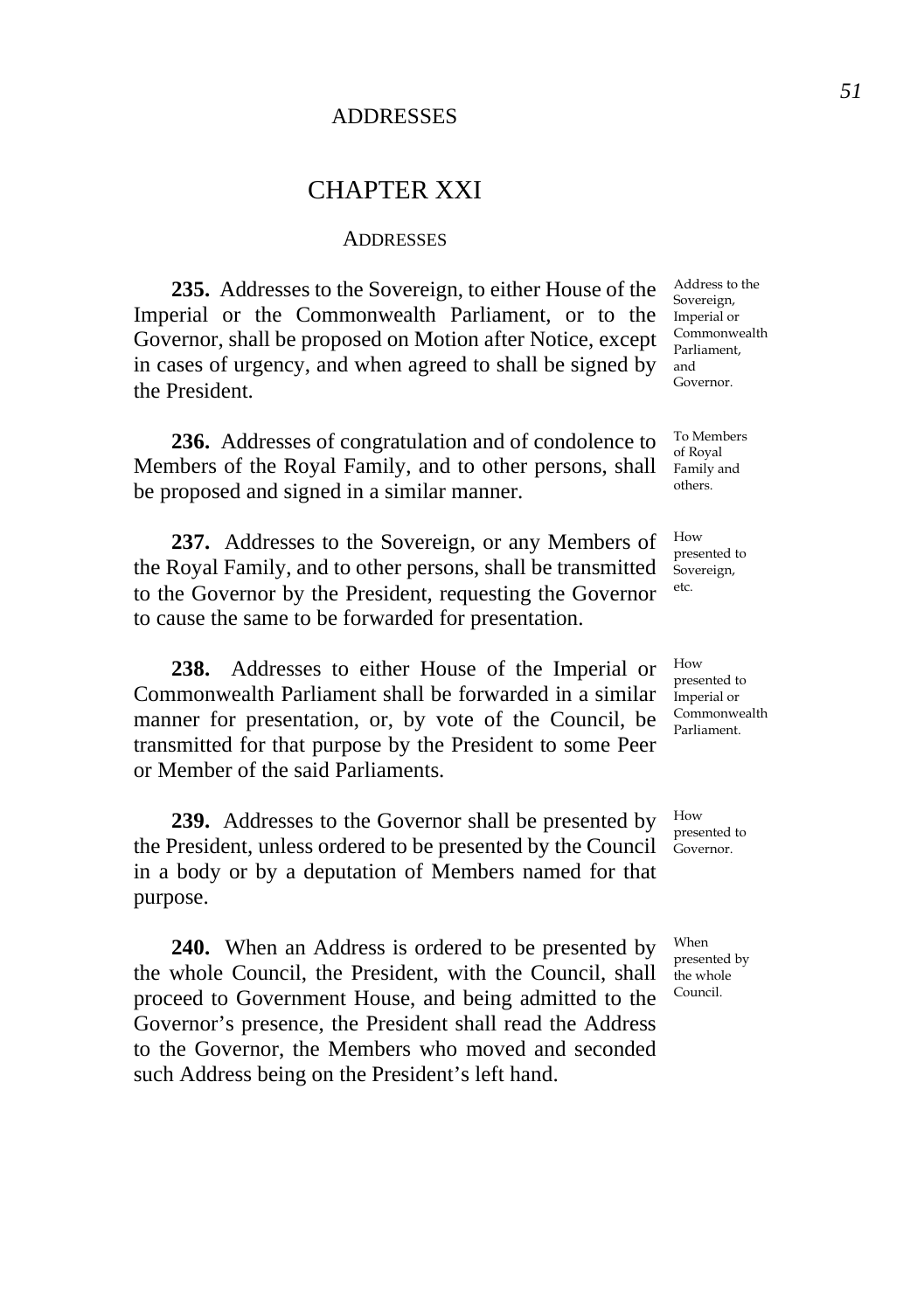# ADDRESSES

Governor's reply, how reported.

**241.** When an Address has been presented to the Governor by the whole Council, the Governor's reply shall be reported to the Council by the President; but if by a deputation, then by the Member first named thereon.

*Address in Reply* see Orders Nos. 12, 13, 15.

*Addresses for Papers* see Order No. 449.

*Joint Addresses* see Joint Standing Orders Nos. 10-13.

\_\_\_\_\_\_\_\_\_\_\_\_\_\_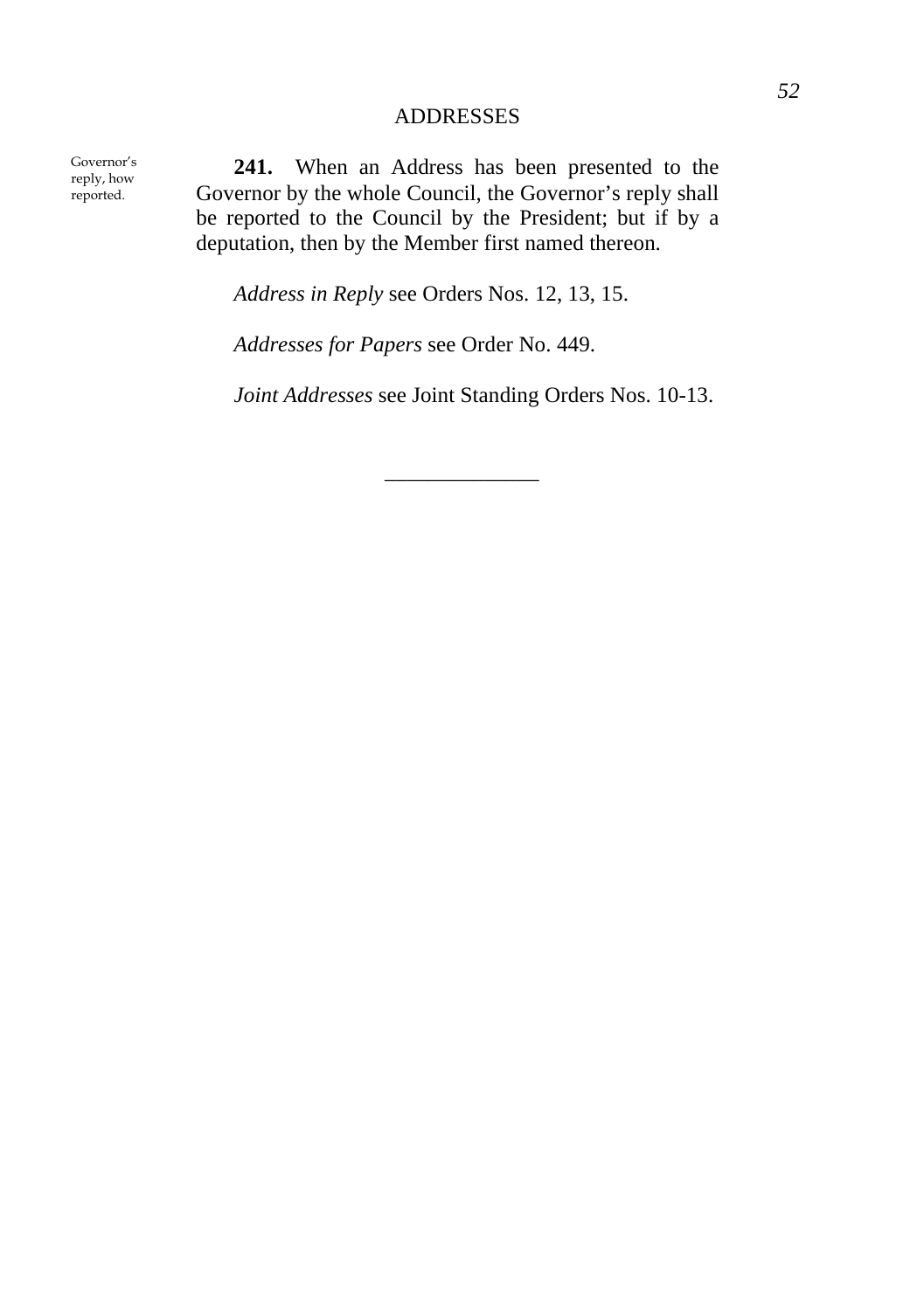## MESSAGES FROM THE GOVERNOR

# CHAPTER XXII

#### MESSAGES FROM THE GOVERNOR

**242.** Whenever a Message from the Governor shall be announced by Black Rod, the business of the Council shall be immediately suspended, and the bearer of the Message shall be introduced to deliver the same to the President in the Chair.

See *(Interrupted Business)* Orders Nos. 76, 373.

**243.** The President shall immediately read the Message to the Council.

**244.** So soon as the Message has been read, the bearer Messenger of the Message shall withdraw.

**245.** The Message may, if necessary, be at once Message, considered, or may be ordered to be printed and a future considered. time fixed for its consideration. when

**246.** A Message from the Governor may be communicated to the Council by a Minister of the Crown from the Minister's place in the Council.

*When Council in Committee* see Order No. 373.

*Recommending Amendments to Bills* see Order No. 342.

\_\_\_\_\_\_\_\_\_\_\_\_\_\_

Communicated by Minister.

received.

How

How read.

withdraws.

*53*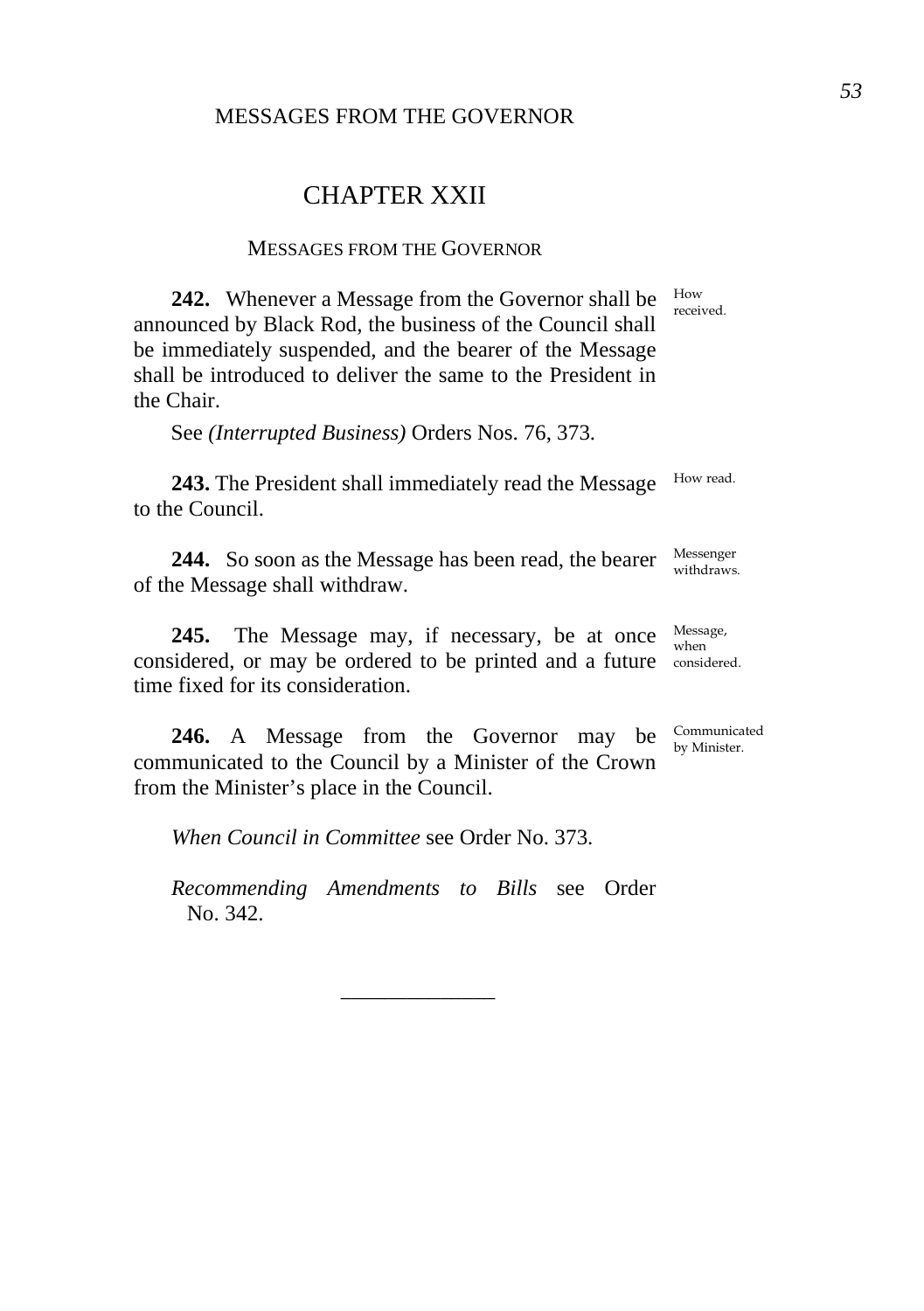### COMMUNICATION BETWEEN THE TWO HOUSES

# CHAPTER XXIII

### COMMUNICATION BETWEEN THE TWO HOUSES

Modes of communication.

Messages moved for without Notice.

**247.** Communication with the House of Assembly shall be by Message, by Conference, or by Committees conferring with each other.

#### BY MESSAGE

**248.** A Motion to communicate any Resolution of the Council to the House of Assembly by Message may be moved without Notice.

**249.** Every Message from the Council to the House of Assembly shall be in writing and signed by the President, and shall be delivered to the House of Assembly by the Clerk, the Deputy Clerk, or a Clerk-Assistant, or to the Speaker if the House of Assembly is not sitting.

See *(in Writing)* Order No. 3.

**250.** Every Message from the House of Assembly to the Council shall be received without delay by the Deputy Clerk, or a Clerk-Assistant, at the Bar, and be reported by the President as early as may be convenient. A future time shall then be appointed for its consideration unless the Council orders it to be dealt with forthwith.

See *(Interrupted Business)* Order No. 76; and *(on Bills)* Order No. 327.

\_\_\_\_\_\_\_\_\_\_\_\_\_\_

#### BY CONFERENCE

**251.** Conferences desired by the Council with the House of Assembly shall in all cases be requested by Message.

To be signed by President and delivered by Clerk.

From the House of Assembly, how received.

Conference requested by Message.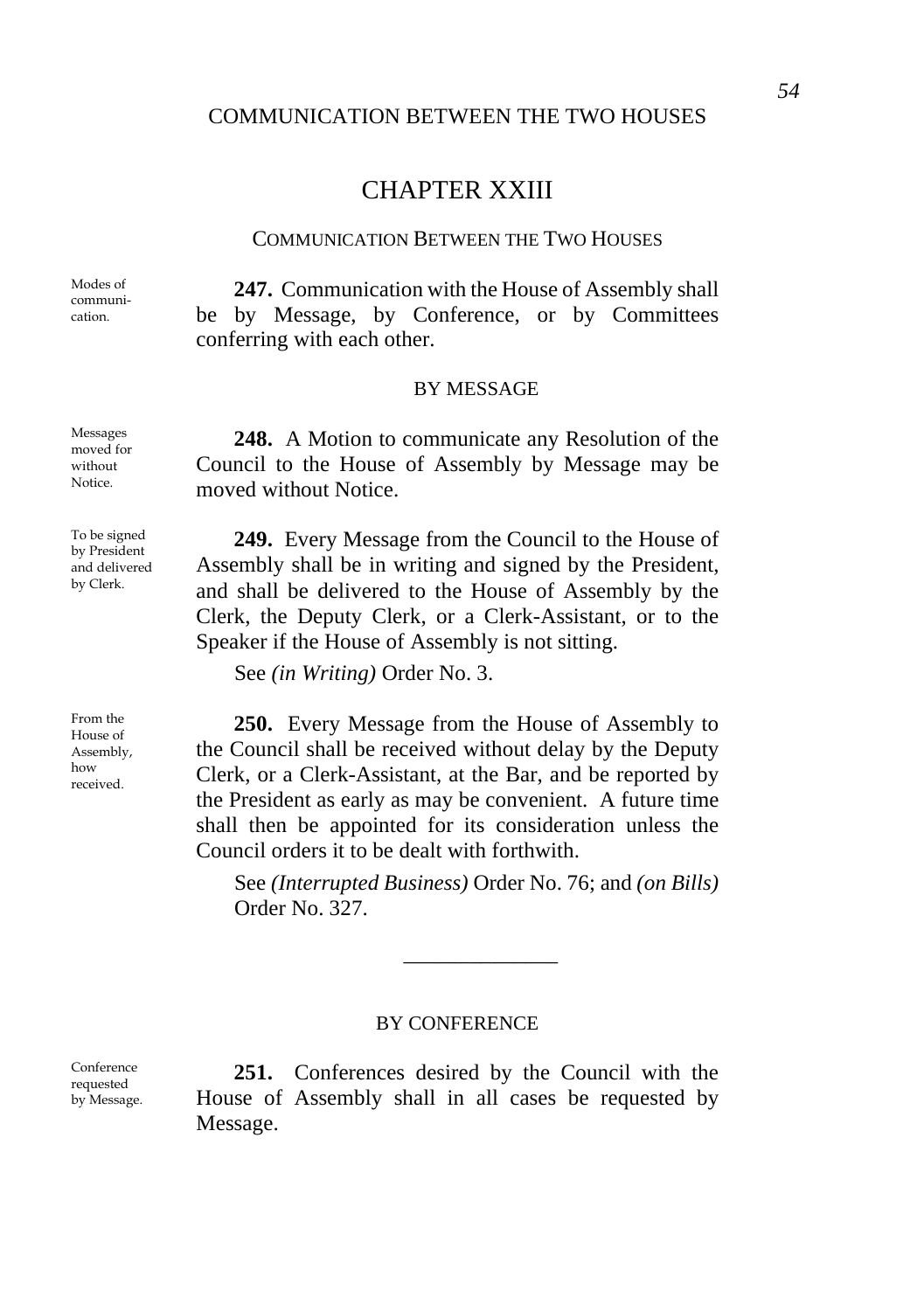**252.** In requesting a Conference, the Message from the Council shall state in general terms the object for which the Conference is desired, and the number of Managers proposed to serve thereon, which shall, unless otherwise ordered, be not less than five.

**253.** Every Motion for requesting a Conference shall contain the names of the Members proposed by the Mover to be the Managers for the Council, but if, upon such Motion, any one Member shall so require, the Managers for the Council shall be selected by ballot.

See *(Ballot)* Orders Nos. 233, 234.

**254.** Conferences may be held during any adjournment of the Council, but when held during a sitting, the business Conference. of the Council shall be suspended, unless otherwise ordered by the Council.

See *(Interrupted Business)* Order No. 76; and *(in Committee)* Order No. 373.

**255.** No Conference shall be requested by the Council upon the subject of any Bill or Motion of which the House requested. of Assembly is at the time in possession.

**256.** The number of Managers to represent the Council in a Conference requested by the House of Assembly shall be the same as that of the Managers for the House of Assembly.

**257.** In respect of a Conference requested by the House of Assembly, the time and place for holding the same shall be appointed by the Council; and when the Council requests a Conference, it shall agree to its being held at such time and place as shall be appointed by the House of Assembly. Such appointment or agreement shall be communicated by Message.

Object of Conference and number of Managers to be stated.

Managers nominated, but may be appointed by ballot.

Time for holding

By whom Conference

If by House of Assembly, number of Managers.

House agreeing to Conference to name time and place.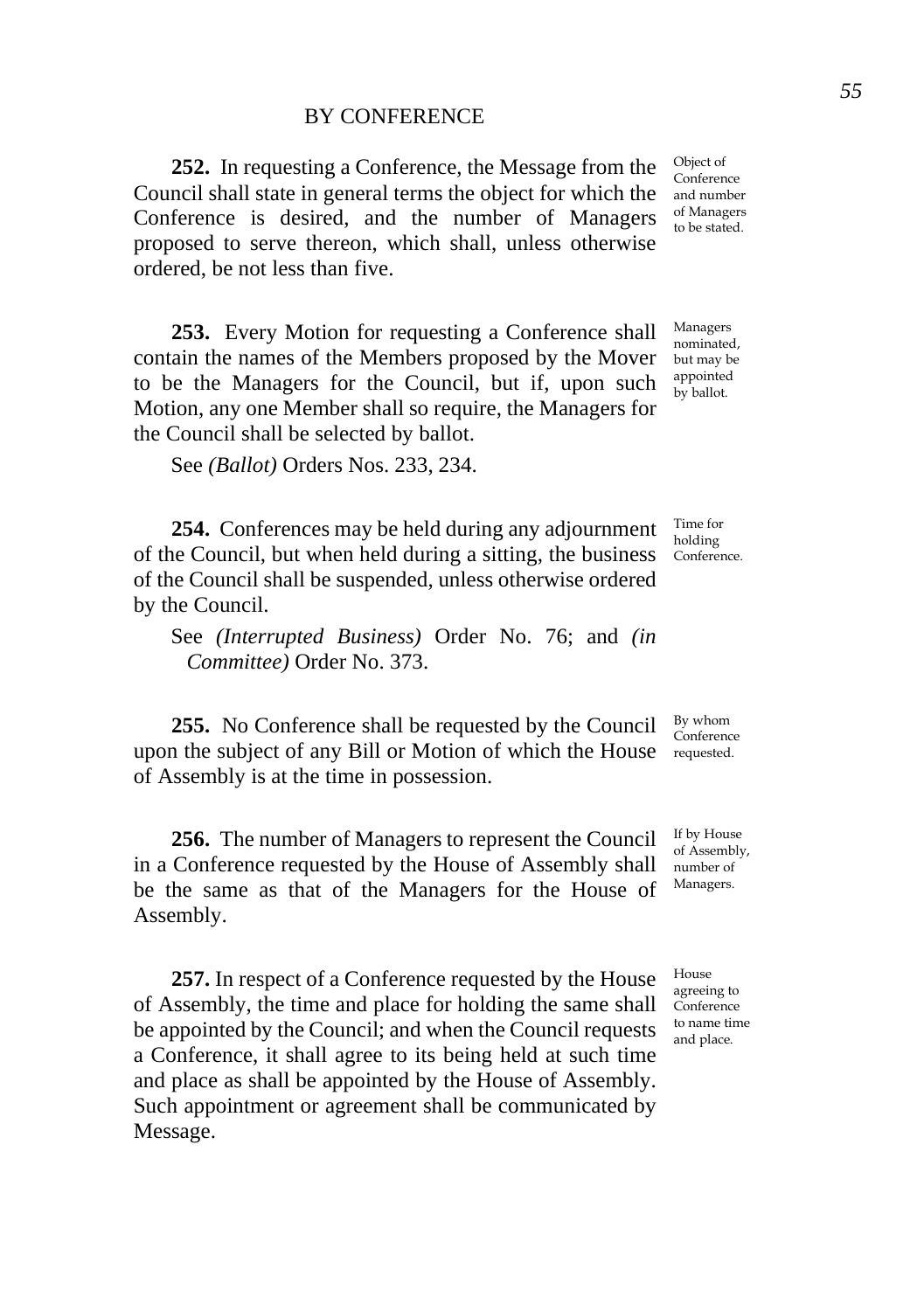### BY CONFERENCE

**258.** At all Conferences requested by the House of Assembly, the Managers for the Council shall assemble at the time and place appointed, and receive the Managers for the House of Assembly.

**259.** The Resolutions to be communicated by the Managers for the Council shall be in writing; and the Managers for the Council shall not receive any communication from the Managers for the House of Assembly unless the same be in writing.

See *(in Writing)* Order No. 3.

Proceedings

When Council receives Assembly Managers.

Communications to be in writing.

To confer by word of mouth.

Duty of Managers for Council in case of Bills.

Proceedings 260. It shall be the duty of the Managers for the Council -

- *(a)* when the Conference is requested by the Council to read to the Managers for the House of Assembly any Resolution adopted by the Council, and to deliver to them the same, together with the Bill (whenever Amendments to a Bill are the subject of the Conference);
- *(b)* when the Conference is requested by the House of Assembly - to hear and receive from the Managers for that House the like matter which they may have to communicate,

and thereupon the Managers for the Council shall be at liberty to confer freely by word of mouth with the Managers for the House of Assembly.

Where a Bill is concerned:

In the case of *(a)*, except where otherwise ordered, it shall then be the endeavour of the Managers for the Council to obtain a withdrawal of the point in dispute between the Houses, and failing this, a modification of the same by way of further amendment;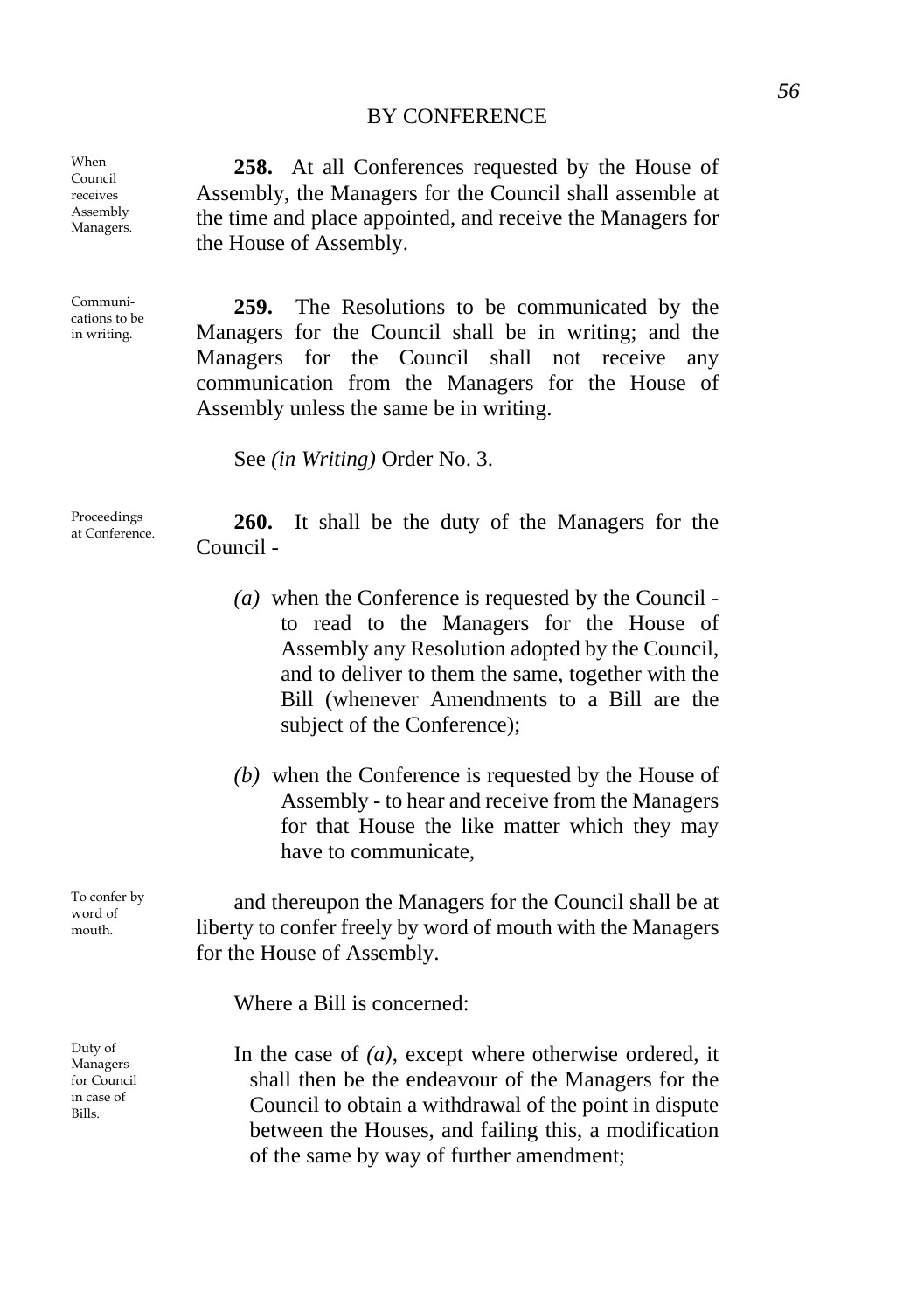# BY CONFERENCE - BY COMMITTEES

- And in the case of (b) it shall be competent to the majority of the Managers for the Council to agree to recommend to their House such solution of the question as shall seem to such majority, after conference, most likely to secure the final agreement of the two Houses.
- but no Amendment shall be proposed or agreed to by them in any words to which both Houses have so far agreed, unless these be immediately affected by the disagreement in question.

See *(Amendments to Bills)* Order No. 329; and (*in case of Money Bills*) Order No. 341.

**261.** When the Conference has terminated, the Managers for the Council shall report the result to the Council in writing forthwith or at such time as the Council has otherwise ordered.

**262.** There shall be only one Conference on any Bill or other matter.

*Conference on Bills* see Orders Nos. 334, 338; and *Money Bills* Order No. 341.

\_\_\_\_\_\_\_\_\_\_\_\_\_\_

#### BY COMMITTEES

**263.** Any Select Committee of the Council may be granted leave or ordered to confer with a similar Committee to confer by of the House of Assembly; but may not otherwise so confer. Select Committee order only.

See *(Standing Committees)* Order No. 416.

**264.** When any such leave has been granted or order  $\frac{\text{Confference}}{\text{desired by }}$ made, it shall be communicated by Message to the House of Message. Assembly, with a request that leave may be given to the similar Committee of that House to confer with the Committee of the Council.

desired by

Not more than one Conference.

Result to be reported.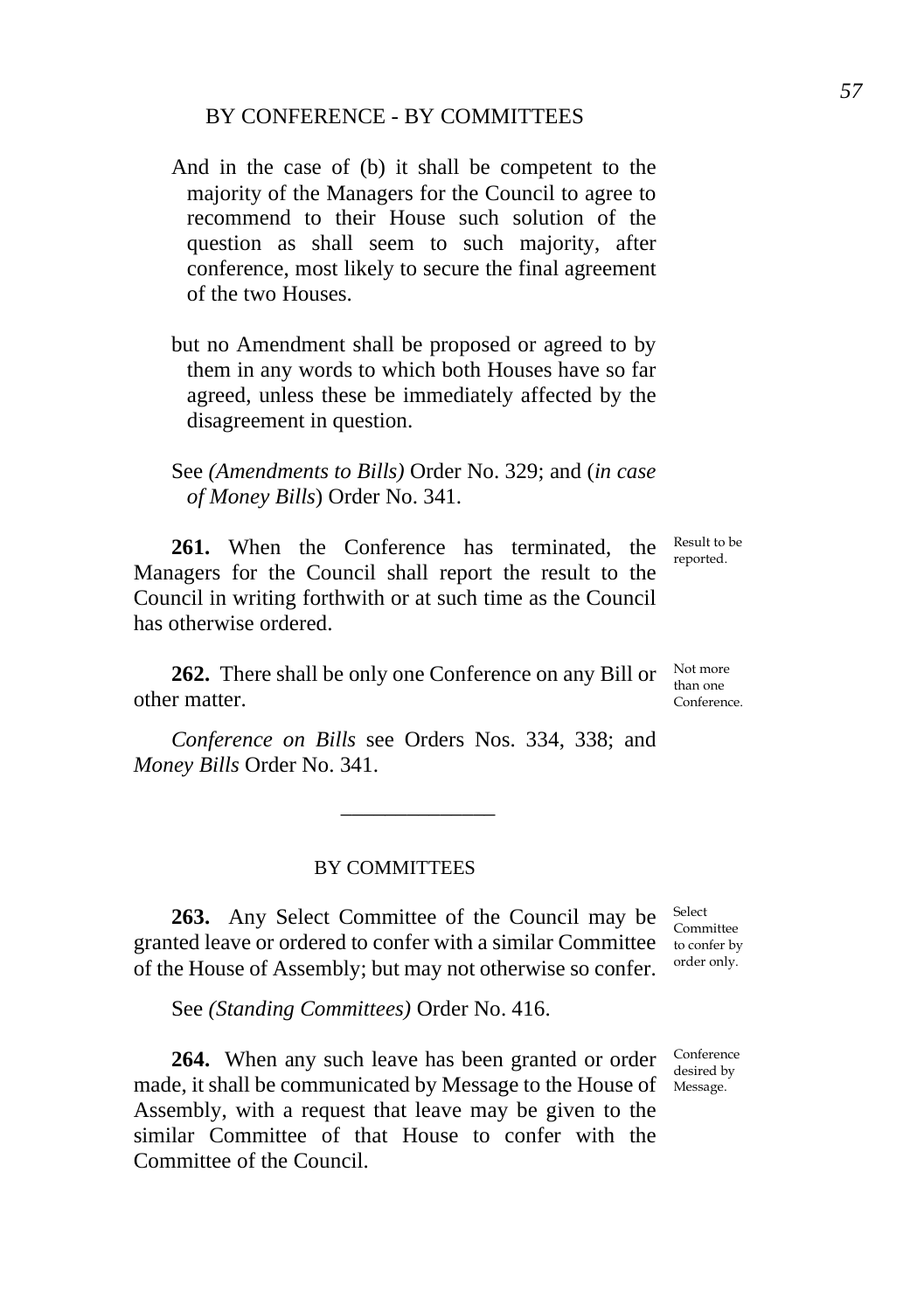## BY COMMITTEES

Committees communicate by word of mouth.

Committees to report proceedings in writing.

**265.** Every Committee of the Council conferring with any Committee of the House of Assembly may confer freely by word of mouth, unless the Council shall otherwise order.

**266.** A Report of the proceedings of every Conference between a Committee of the Council and a Committee of the House of Assembly shall be made in writing to the Council, signed by the Chairperson of its own Committee.

See *(in Writing)* Order No. 3.

*The Conferring of Standing Committees* see Order No. 416.

*Joint Committees* see Joint Standing Orders Nos. 1-9.

\_\_\_\_\_\_\_\_\_\_\_\_\_\_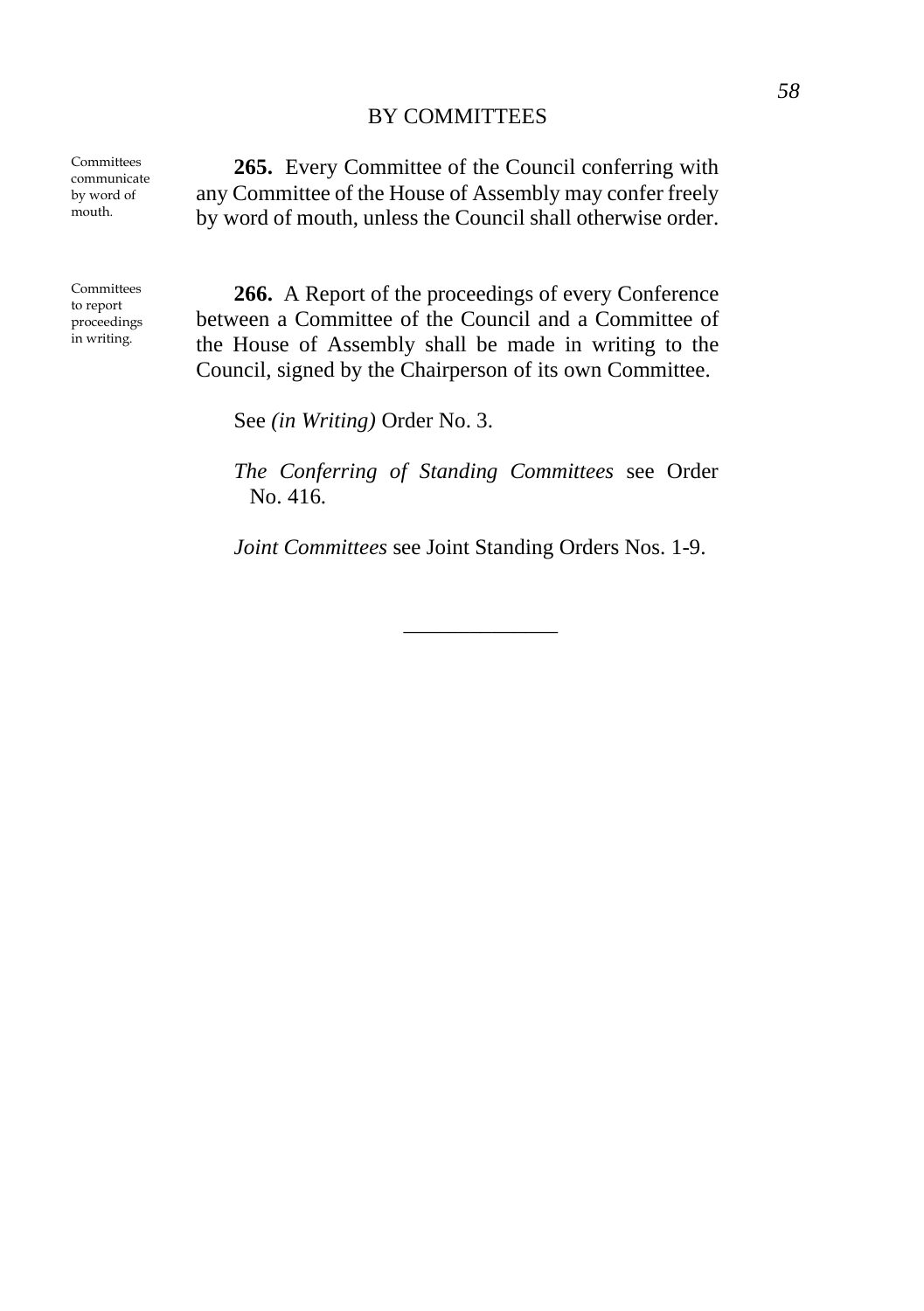# PUBLIC BILLS

# CHAPTER XXIV

# PUBLIC BILLS

## DEFINITION, INITIATION, CONTENTS, ETC.

**267.** Every Bill not initiated under the Private Bill  $\frac{\text{Definition of}}{\text{p}_\text{oblic Bell}}$ Orders or ruled to be a Private Bill shall be deemed to be a Public Bill.

**268.** Bills of a hybrid nature introduced to the Council by the Government, which -

- *(a)* have for their primary and chief object to promote the interests of one or more Municipal Corporations, District Councils, or public local bodies, rather than those of Municipal Corporations, District Councils, or public local bodies generally;
- *(b)* authorise the granting of Crown or waste lands to an individual person, a company, a corporation, or local body,

shall be proceeded with as Public Bills, but shall each be referred to a Select Committee after the second reading.

See *(Select Committees)* Orders Nos. 305, 310, 377, *sqq.*

**269.** Every Public Bill, except such as may be brought from the House of Assembly, shall be initiated, either by a Motion asking for leave to bring in the Bill and specifying its Title; or by a Motion to nominate a Committee, of not less than two Members, to prepare and bring it in.

See *(Priority of Motion on Notice Paper)* Order No. 64.

**270.** The Member having leave, or one of the Committee appointed, to bring in a Bill, shall present a fair copy thereof, signed by the Member, to the Council, at the Bar, and may so present it at any time when other business is not before the Council.

Presentation at the Bar.

Initiation.

Hybrid Bills.

Public Bill.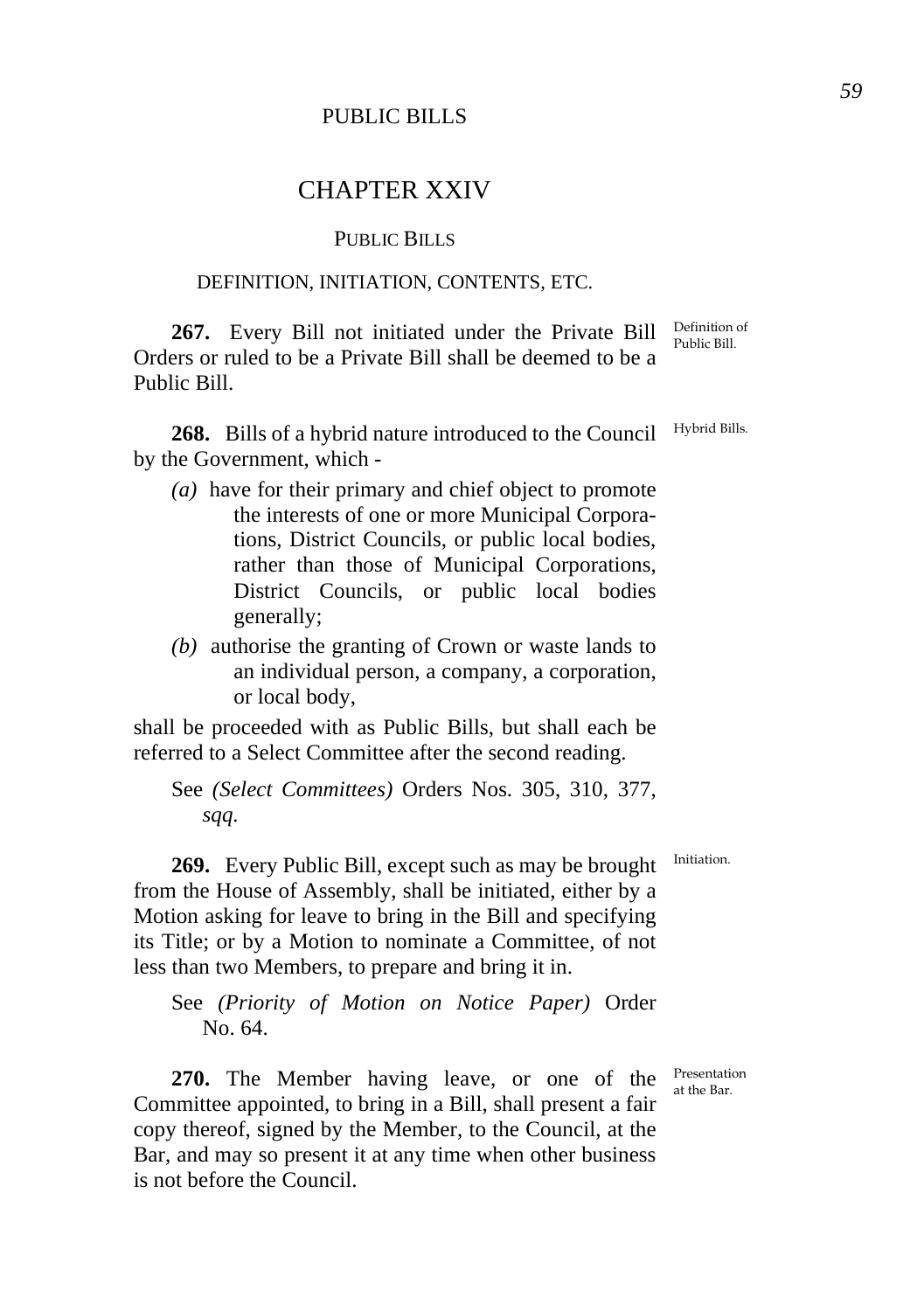### PUBLIC BILLS

Contents to be mutually relevant.

Title and<br>clauses.

Duration of temporary Act to be specified.

Amending Act of same Session.

Two or more Bills dealing with same subject.

**271.** Such matters as have no proper relation to each other shall not be included in one and the same Bill.

272. In every Bill, as presented to the Council, the Title shall coincide with the Order of Leave, and there shall be no clause that is not within the Title.

See *(Amendment of Title)* Orders Nos. 293, 315.

**273.** The duration of any Bill, the provisions of which are intended to be temporary, shall be inserted in a distinct clause at the end thereof.

**274.** A Bill may amend or repeal an Act of the same Session.

**275.** If more than one Bill dealing with the same subject appears on the Notice Paper, such of them as the Council may decide shall be withdrawn or deferred, or the Bills may be consolidated.

See *(Instructions)* Order No. 424.

If irregular, to be withdrawn.

Bill presented in lieu of one withdrawn.

**276.** Every Bill not prepared pursuant to the Order of Leave, or according to the Standing Orders of the Council, shall be withdrawn, unless at the time of the irregularity being noticed the Bill is before a Committee; and if withdrawn, a new Bill may be forthwith presented in lieu thereof under the same Order of Leave.

\_\_\_\_\_\_\_\_\_\_\_\_\_\_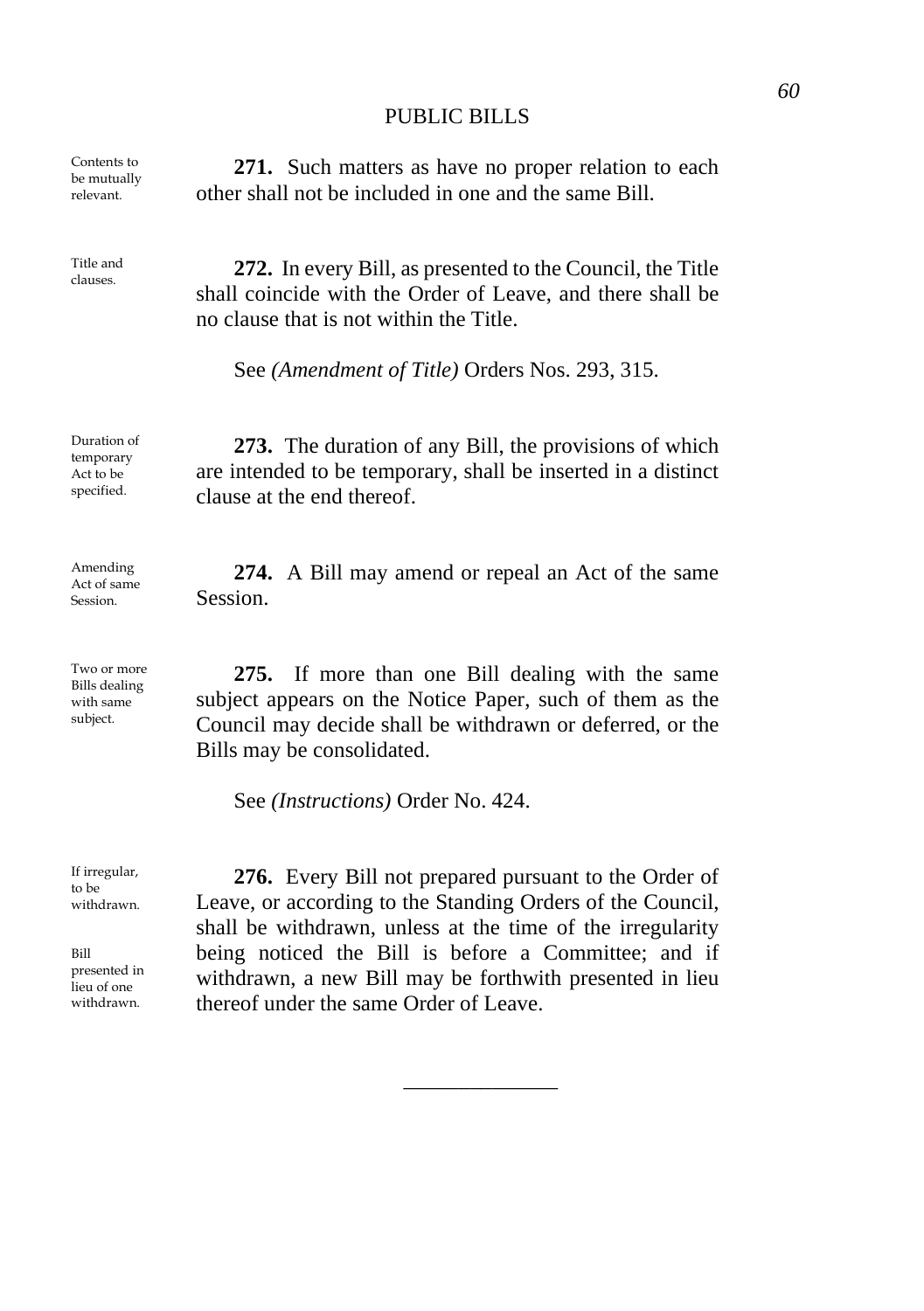# BILLS APPROPRIATING REVENUE

## BILLS APPROPRIATING REVENUE OR CLAUSES DEALING WITH TAXATION, ETC.

**277.** If any Bill or Amendment received from the House of Assembly be a Bill or Amendment for the with Appropriation of any part of the Revenue, or of any tax, rate,  $\frac{\text{Appropriate}}{\text{Bill unless}}$ duty, or impost, the Council will not proceed with such Bill certified. or Amendment unless the Clerk of the House of Assembly shall have certified upon the Bill that the purpose of such appropriation has been recommended to the House of Assembly by the Governor during the current Session.*[\\*](#page-64-0)*

**278.** If any Bill, introduced in the Council by the Government, contains a clause - or if a new clause or amendment is inserted therein in Committee - by which, in order to the better carrying out of the main objects of the to be in measure, Revenue or other public money is appropriated, or if such clause or amendment deals with taxation or the raising, guaranteeing, or repaying, of any loan, the said clause or amendment shall be printed in erased type and shall not be deemed to form any part of the Bill.

The Message transmitting the Bill to the House of Assembly for its concurrence shall also draw attention to the suggestion indicated by the clause or amendment printed in erased type, stating that such a clause or amendment cannot originate in the Council, but is deemed necessary to the Bill.

*Procedure in Committee* see Order No. 298.

\_\_\_\_\_\_\_\_\_\_\_\_\_\_

Council will not proceed Appropriation

Clause appropriating Public Money dealing with taxation, etc., erased type.

<span id="page-64-0"></span>*<sup>\*</sup>* See *Constitution Act*, Sec. 59.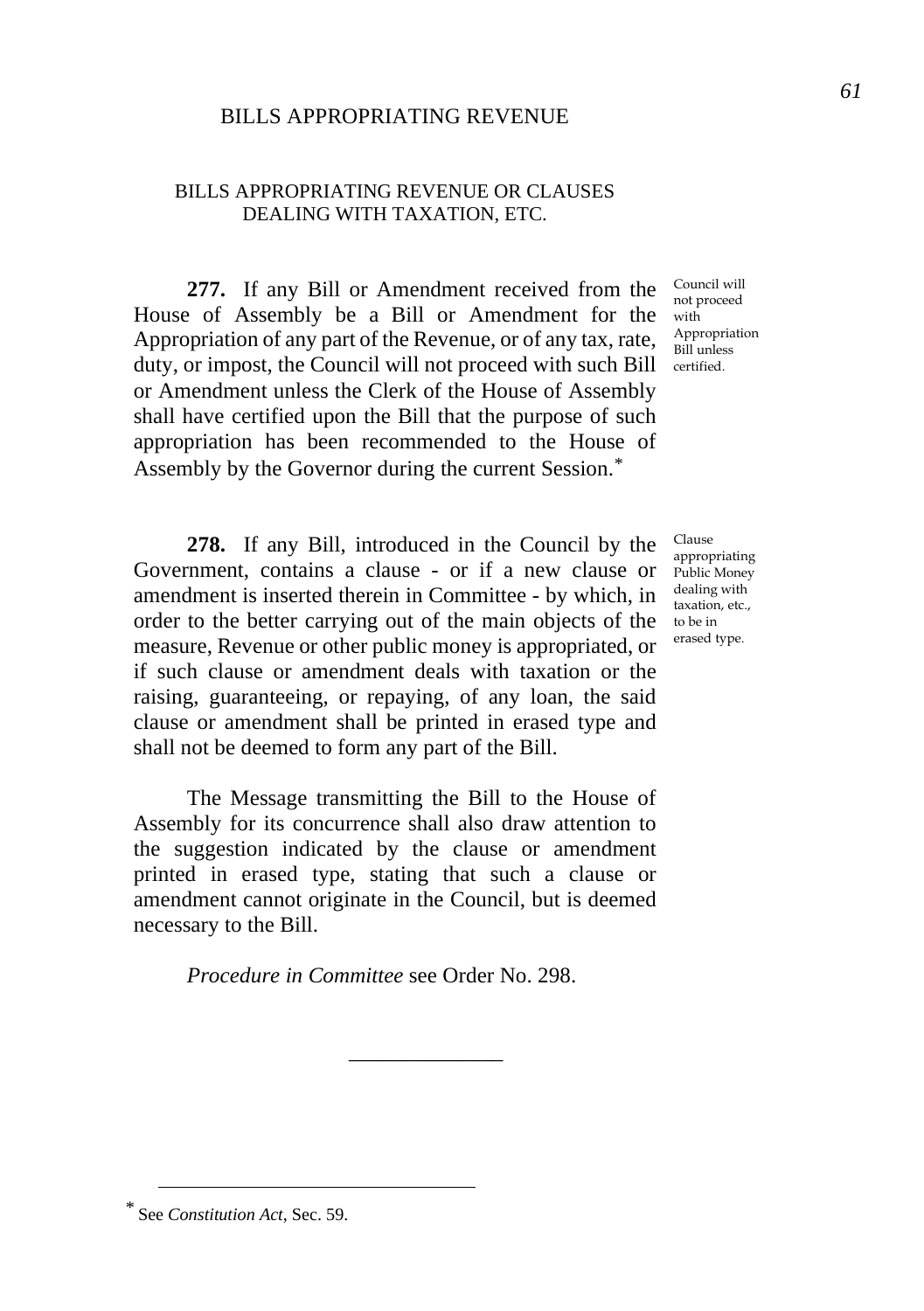# BILLS AMENDING THE CONSTITUTION - READINGS

#### BILLS AMENDING THE CONSTITUTION

Council will not proceed with Bill for alteration of Constitution unless certified.

**279.** If any Bill received from the House of Assembly be a Bill by which an alteration in the Constitution of the Council or House of Assembly is made, the Council will not proceed with such Bill unless the Clerk of the House of Assembly shall have certified upon the Bill that its second and third readings have been passed with the concurrence of an absolute majority of the whole number of the Members of the House of Assembly.*[\\*](#page-65-0)*

*Certificate in Council* see Order No. 321.

*Procedure on second and third readings* see Order No. 282.

#### READINGS

\_\_\_\_\_\_\_\_\_\_\_\_\_\_

**280.** On every order for the reading of a Bill, the Title only shall be read.

**281.** If the question that a Bill be now read a second or a third time be negatived, the Bill may be revived, on Motion after Notice or as provided in Order No. 68, but if the Bill be ordered to be read a second or a third time "this day six months", it shall be withdrawn from the Notice Paper, and shall not be revived during the same Session. This Standing Order shall not be suspended.

**282.** Before the question for the second or third reading of a Bill to alter the Constitution of either House of the Legislature is put from the Chair, the President shall count the Council; and, if the question be carried by a majority less than an absolute majority of the whole

Title only

Effect of negative vote and of six months' postponement.

Order not to be suspended.

Constitution  $B<sub>311c</sub>$ . procedure when majority less than absolute majority.

<span id="page-65-0"></span>*<sup>\*</sup>* See *Constitution Act*, Sec. 8.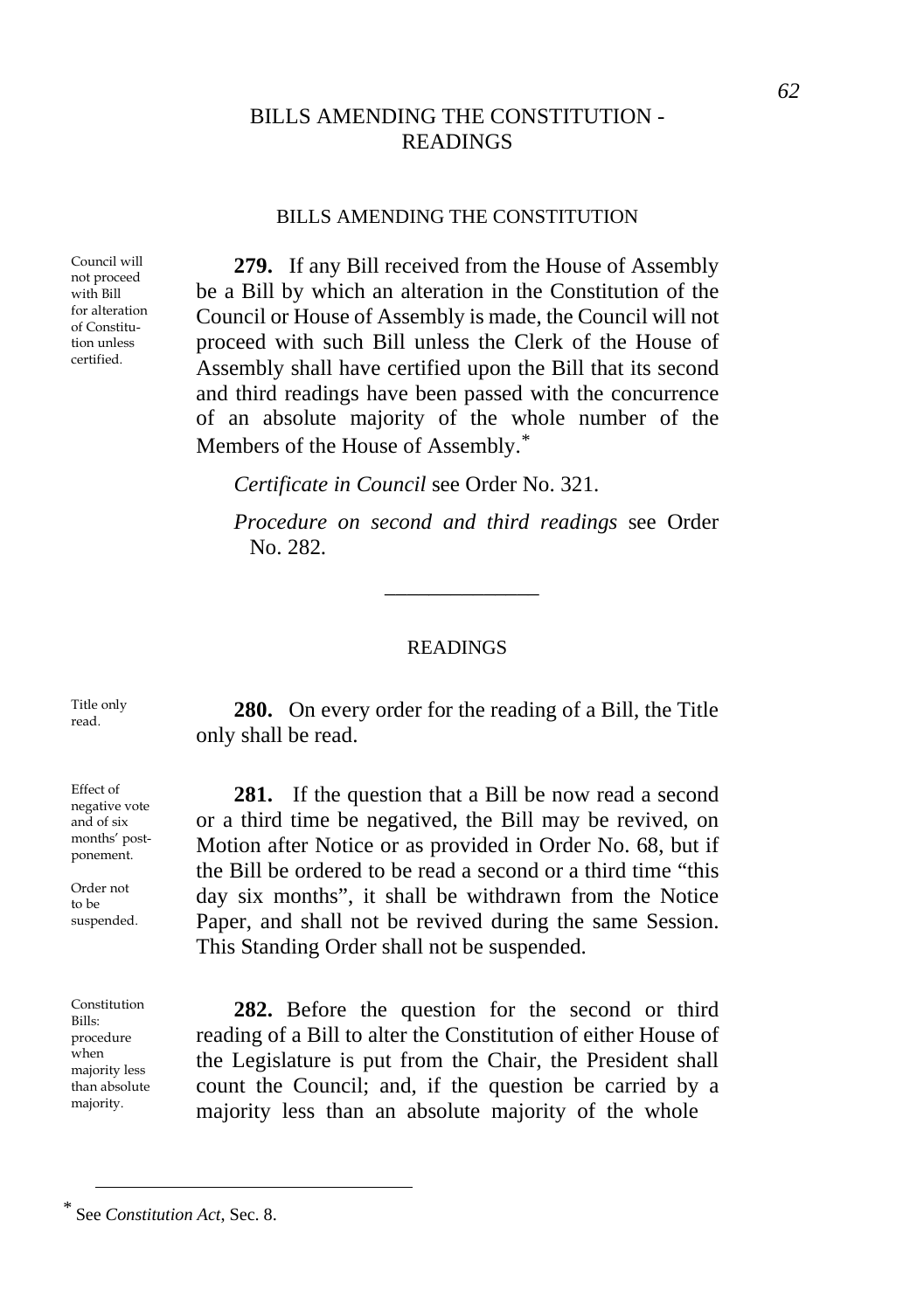## **READINGS**

number of the Members of the Council, the Bill shall be read a second or third time, as the case may be, but shall not be further proceeded with, nor shall it be revived during the same Session. This Standing Order shall not be suspended.

### *First Reading*

**283.** Upon a Bill being presented by a Member or received in due order from the House of Assembly for the concurrence of the Legislative Council, the Bill shall be read a first time without any question being put.

**284.** After the First Reading, the Bill shall be printed and the Second Reading of the Bill may be moved forthwith or on motion at a later hour of the same day or made an Order of the Day for a future day. If the Second Reading of the Bill is moved forthwith after its First Reading, the debate thereon shall be immediately adjourned until a future day.

*Alterations of text* see Order No. 324.

**285.** *Standing Order repealed.*

# *Second Reading*

**286.** On the Order of the Day being read for the Second  $\frac{\text{Question for}}{\text{Concat}}$ Reading of a Bill, the Question shall be proposed "That this Reading. Bill be now read a second time".

**287.** To such Question the only Amendments which Amendments may be moved shall be -

 (i) To leave out "now", and to add "this day six months";

or

(ii) In the form of a Resolution strictly relevant to the objects of the Bill,

but the Previous Question may be proposed.

Order not to be suspended.

First Reading.

Second Reading.

Second

to Question.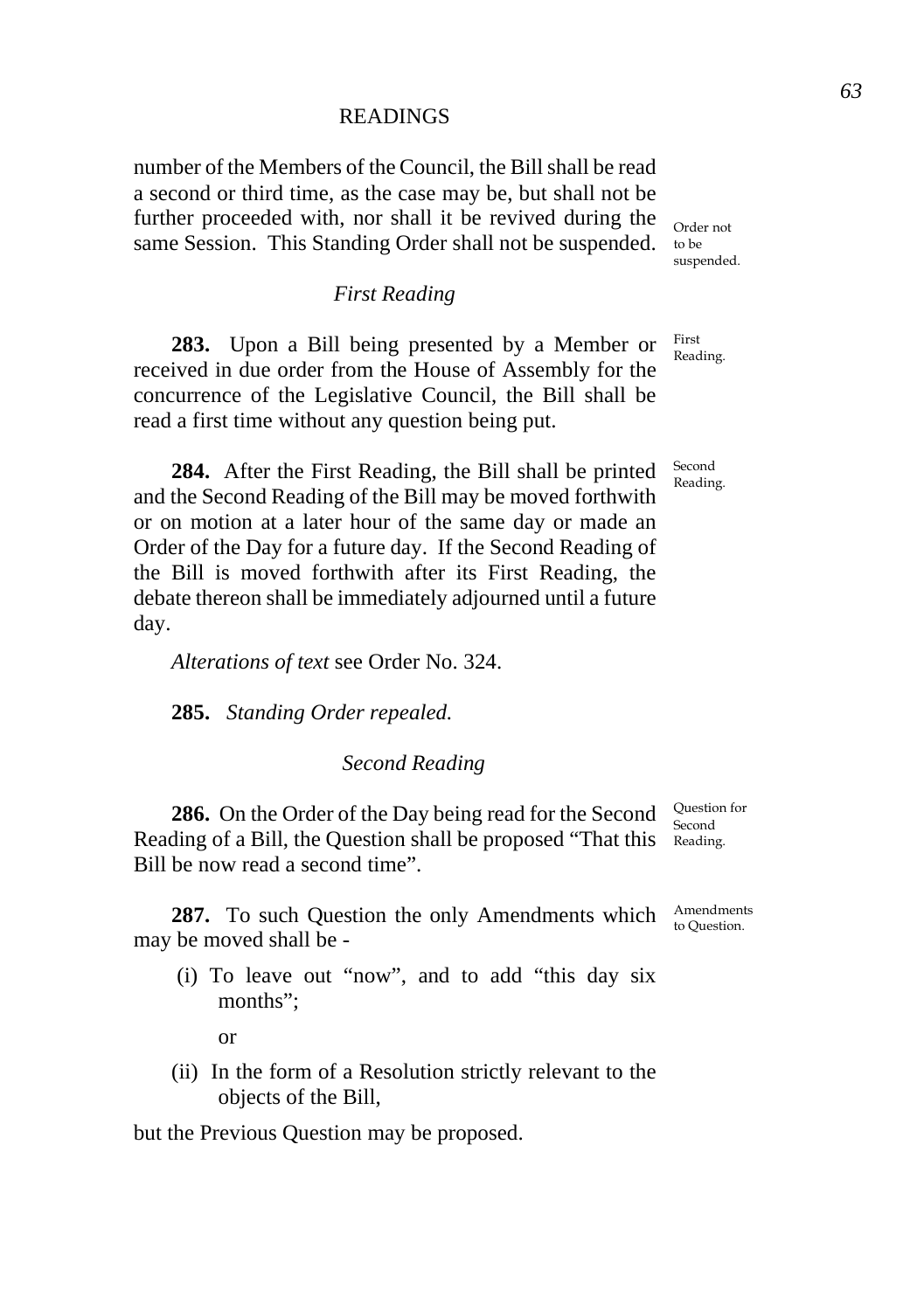## READINGS - COMMITTAL

How How The Amendments stated in paragraph (i.) are not themselves open to amendment, and whenever they are moved, the decision of the Council as to whether or not the word "now" shall stand shall be held to be conclusive upon the whole question, and the President shall forthwith declare the Second Reading to be carried or to be deferred for six months, as the case may be.

See *(Previous Question)* Orders Nos. 144-152.

See also *(as to revival)* Order No. 281; and *(Constitution Bills)* Order No. 282.

\_\_\_\_\_\_\_\_\_\_\_\_\_\_

#### COMMITTAL

**288.** Every Bill, on being read a second time, shall, except as provided in Order No. 282, stand committed, and unless it be on motion or by these Orders, referred to a Select Committee, or a Motion be made for the Committee stages to be taken on motion at a later hour of the same day or made an Order of the Day for a future day, the President shall leave the Chair and the Council shall resolve itself into a Committee of the Whole for the consideration of the Bill: Provided that where Notice of an Instruction has been given such Instruction may be first disposed of.

See *(Instructions)* Orders Nos. 421-428; *(Hybrid Bills)* Order No. 268; and *(Consolidation Bills)* Joint Standing Order No. 18.

**289.** No Motion for referring a Bill to a Select Committee shall be entertained after the Chairperson of Committees shall have reported the Bill.

*Recommittal* see Orders Nos. 307, 313.

How

*64* 

Instruction.

Committal.

Restriction on reference to a Select Committee.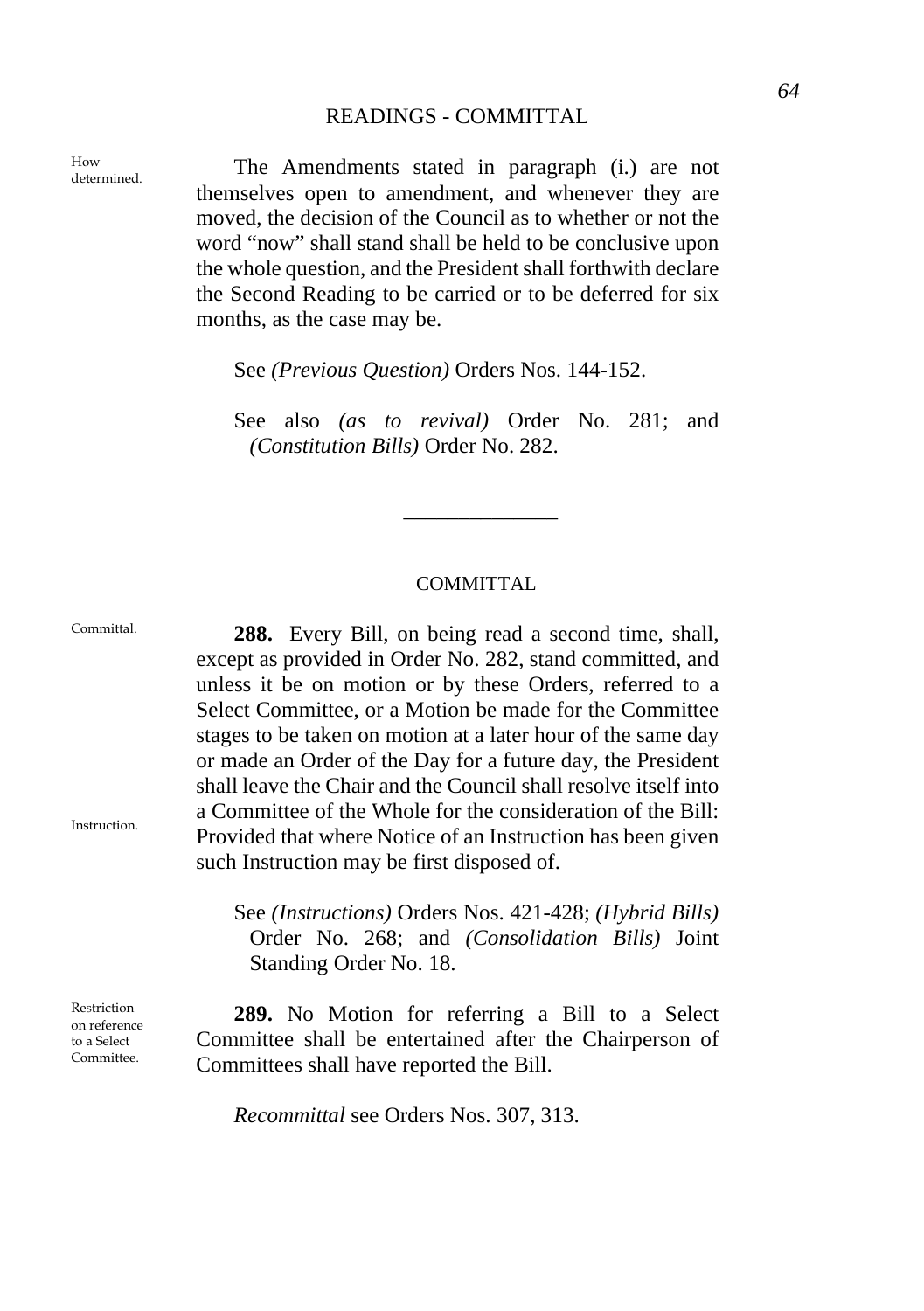# COMMITTEES ON BILLS

#### COMMITTEES OF THE WHOLE ON BILLS

**290.** The following order shall be observed in <sup>Order of</sup> considering a Bill and its title, viz.:-

- (I.) The Clauses *seriatim* and any proposed new Clauses;
- (II.) Postponed Clauses (not having been specially postponed to certain other Clauses);
- (III.) The Schedules and any proposed new Schedules;
- (IV.) The Preamble;
- (V.) The Title,

and the same order shall be observed when a Bill is reconsidered or recommitted.

See *(in Select Committee)* Order No. 305.

**291.** The Chairperson shall read each Clause and Schedule separately to the Committee, and shall put upon read and put. each Clause and Schedule the question "That this Clause (*or* Schedule) stand as printed."

In reading the Clauses and Schedules it shall be sufficient to read the numbers and marginal notes only.

**292.** The words of Enactment at the beginning of a Bill are not to be put to the Committee unless under an Instruction from the Council.

See *(Instructions)* Orders Nos. 421-426.

**293.** Any Amendment may be made to any part of a  $\frac{\text{Amendments}}{\text{mucleon}}$ Bill, provided the same be relevant to the subject matter of relevant, etc. the Bill, or pursuant to any Instruction, and be otherwise in conformity with the Standing Orders of the Council; but if any Amendment shall not be within the Title, the Title. Committee shall amend the Title accordingly and report the same specially to the Council.

See *(Instructions)* Orders Nos. 421-426 and *(Amending Title at Third Reading)* Order No. 315.

Clauses and Schedules

In what manner read.

Words of Enactment.

must be

consideration.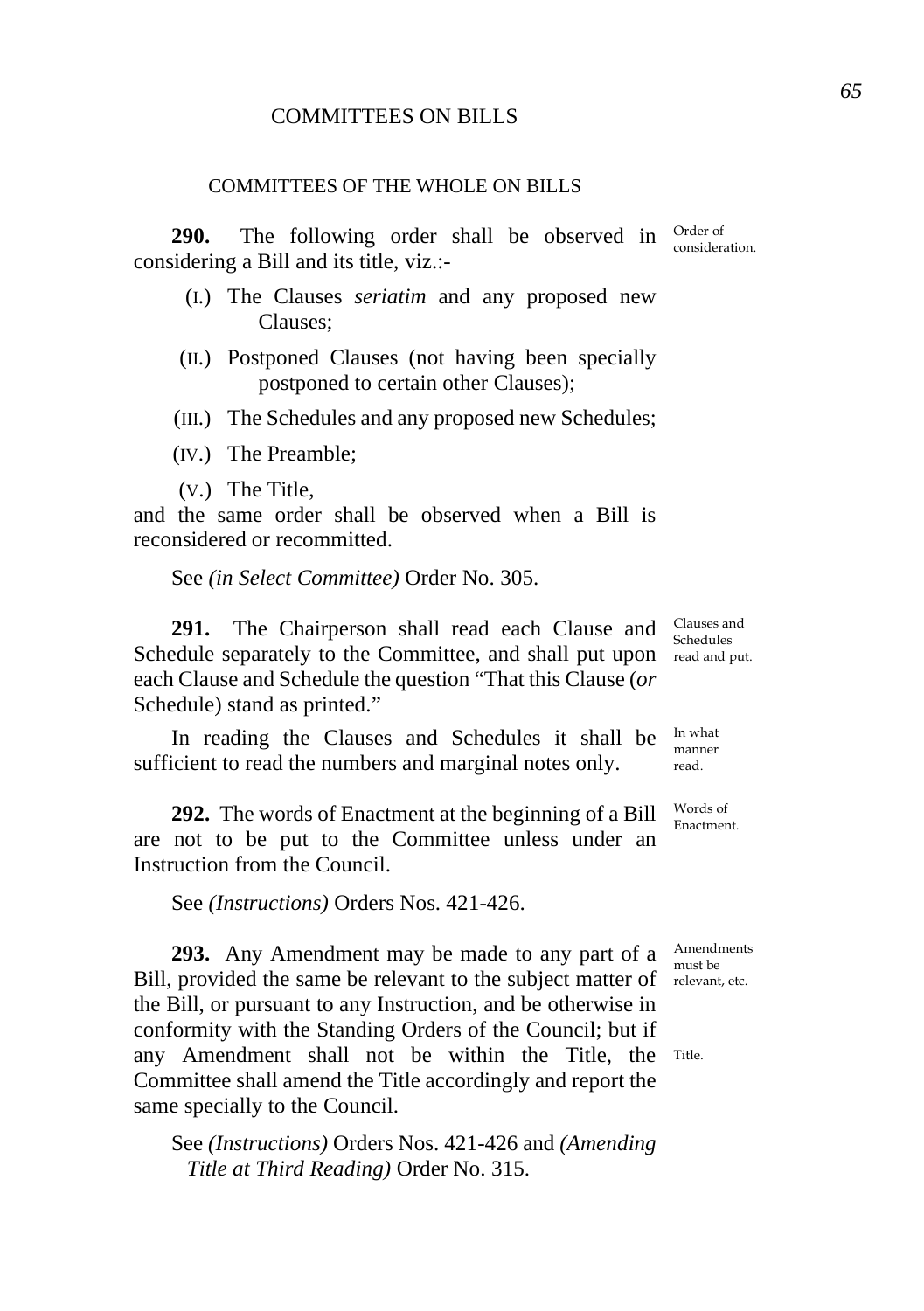### COMMITTEE ON BILLS

**294.** No Amendment shall be made by which the principle of a Bill, as affirmed by its Second Reading, is

Principle of Bill not to be reversed.

reversed.

as amended".

Decisions not to be reviewed till Bill recommitted.

**295.** No new Clause or Amendment shall at any time be proposed which is substantially the same as one already negatived by the Committee, or which is inconsistent with one that has been already agreed to by the Committee,

unless a recommittal of the Bill shall have intervened.

See also Order No. 364; *(on Reconsideration)* Order No. 300; and *(Same Question)* Order No. 124.

question shall be put, "That the Clause (*or* Schedule) stand

Clauses put Clauses put **296.** If a Clause or Schedule be amended, a further

Clauses postponed. **297.** Any Clause may be postponed, unless it has

Clauses in

**298.** No question shall be put upon any Clause printed in erased type.

See Order No. 278.

already been amended.

**299.** Debate shall be confined to the Clause, Schedule, or Amendment immediately before the Committee.

See also Orders Nos. 185, 366.

Reconsideration. **300.** When a Bill has been gone through, its Reconsideration, in whole or in part, may be moved for the purpose of making Amendment or further Amendment thereto; but upon such Reconsideration no Amendment, not being a merely consequent Amendment, shall be entertained in respect of words which have been the subject either of a previous Amendment or of a proposed Amendment unless the latter was withdrawn.

Debate confined to single question.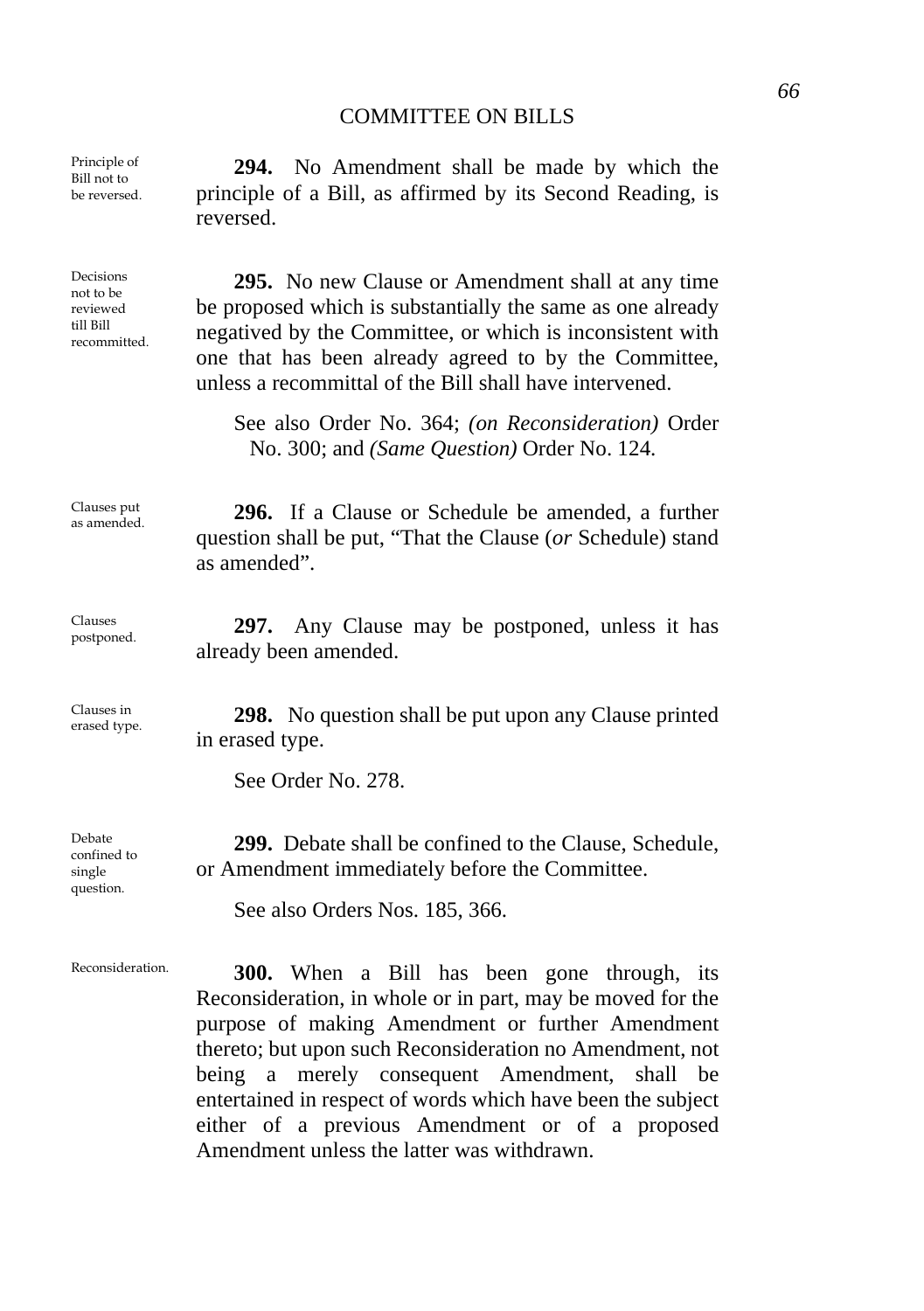# COMMITTEES ON BILLS

The Bill may also be Reconsidered under this Order for the purpose of adding specified new Clauses or Schedules.

See also Orders Nos. 290, 295.

**301.** A Bill shall not be reprinted during its passage through Committee except by Order of the Council.

**302.** When the proceedings upon a Bill have not been concluded at the end of any day's sitting of the Committee, the Chairperson shall be directed to report progress and ask leave to sit again.

**303.** When the proceedings upon a Bill have been concluded, the Chairperson shall leave the Chair and report the Bill to the Council, with or without Amendments as the case may be.

**304.** The Chairperson shall sign a printed copy of every Bill to be reported, with all amendments fairly written thereon; and the Bill so signed shall be handed by the Chairperson to the Clerk when reporting to the Council.

*Further procedure in Committee* see Orders Nos. 351, *sqq.* 

*Amendments Generally, and Between the Houses see Orders Nos. 324, sqq.* 

*Money Bills* see Order No. 341.

*Consolidation Bills* see Joint Standing Order No. 18.

*Procedure before Select Committee* 

**305.** The foregoing procedure shall be followed by a Select Committee in considering a Bill, except that a Committee. Preamble shall have precedence of the Clauses, and if the allegations contained therein be not found to be true, the Committee, without further considering the Bill, shall so report to the Council. The Committee may also make a Special Report upon the Bill.

New Clauses on Reconsideration.

Not reprinted before Report.

Reporting Progress.

Bill reported by Chairperson.

Chairperson to sign copy of Bill and Amendments: And hand copy to Clerk.

Consideration by Select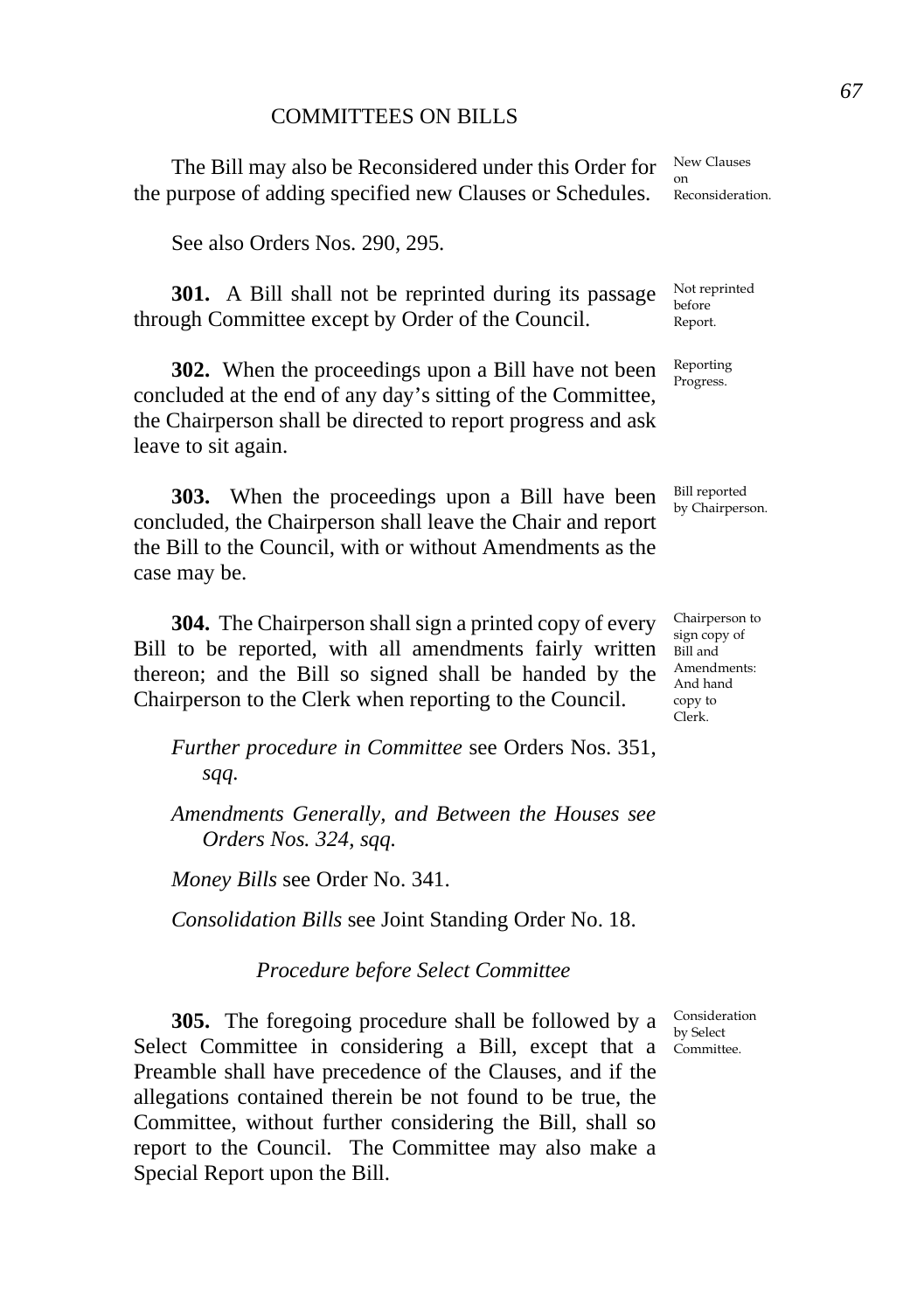# REPORT

*Other Procedure in Select Committees* see Orders Nos. 377-413.

*Preamble* see Order No. 290.

*Exception as to Consolidation Bills* see Joint Standing Order No. 18. \_\_\_\_\_\_\_\_\_\_\_\_\_\_

## REPORT

| Adoption of<br>Report.                         | 306. Upon a Bill being reported from a Committee of<br>the Whole Council, with or without amendment, the<br>adoption of the Report may be immediately moved, or a<br>future time may be fixed for that purpose, and the Bill, if<br>amended, shall be printed as reported.                                                                                                       |
|------------------------------------------------|----------------------------------------------------------------------------------------------------------------------------------------------------------------------------------------------------------------------------------------------------------------------------------------------------------------------------------------------------------------------------------|
| Recommittal.                                   | <b>307.</b> On the Motion for the adoption of the Report, the<br>Bill, either in whole or in part, may, on Motion, be<br>recommitted.                                                                                                                                                                                                                                            |
| Proposed<br>new Clauses<br>to be<br>indicated. | <b>308.</b> In moving for the Recommittal of a Bill, for the<br>purpose of adding new Clauses or Schedules, Members<br>must indicate to the Council the number and nature of such<br>Clauses and Schedules.<br>See also Orders Nos. 300, 313.                                                                                                                                    |
| Third<br>Reading<br>fixed.                     | 309. Upon the Report being adopted, the Third Reading<br>shall be made an Order of the Day for a future day.<br>See (Exception) Order No. 313.                                                                                                                                                                                                                                   |
| When<br>reported by<br>Select<br>Committee.    | 310. Except where otherwise ordered, every Bill<br>reported from a Select Committee shall, if not Recommitted<br>to the same or another Select Committee, or if Notice be not<br>given of a Motion for its withdrawal, be forthwith<br>Recommitted to a Committee of the Whole Council for a<br>future day, and the Report of the Committee shall in the<br>meantime be printed. |

See *(Exception)* Joint Standing Order No. 18.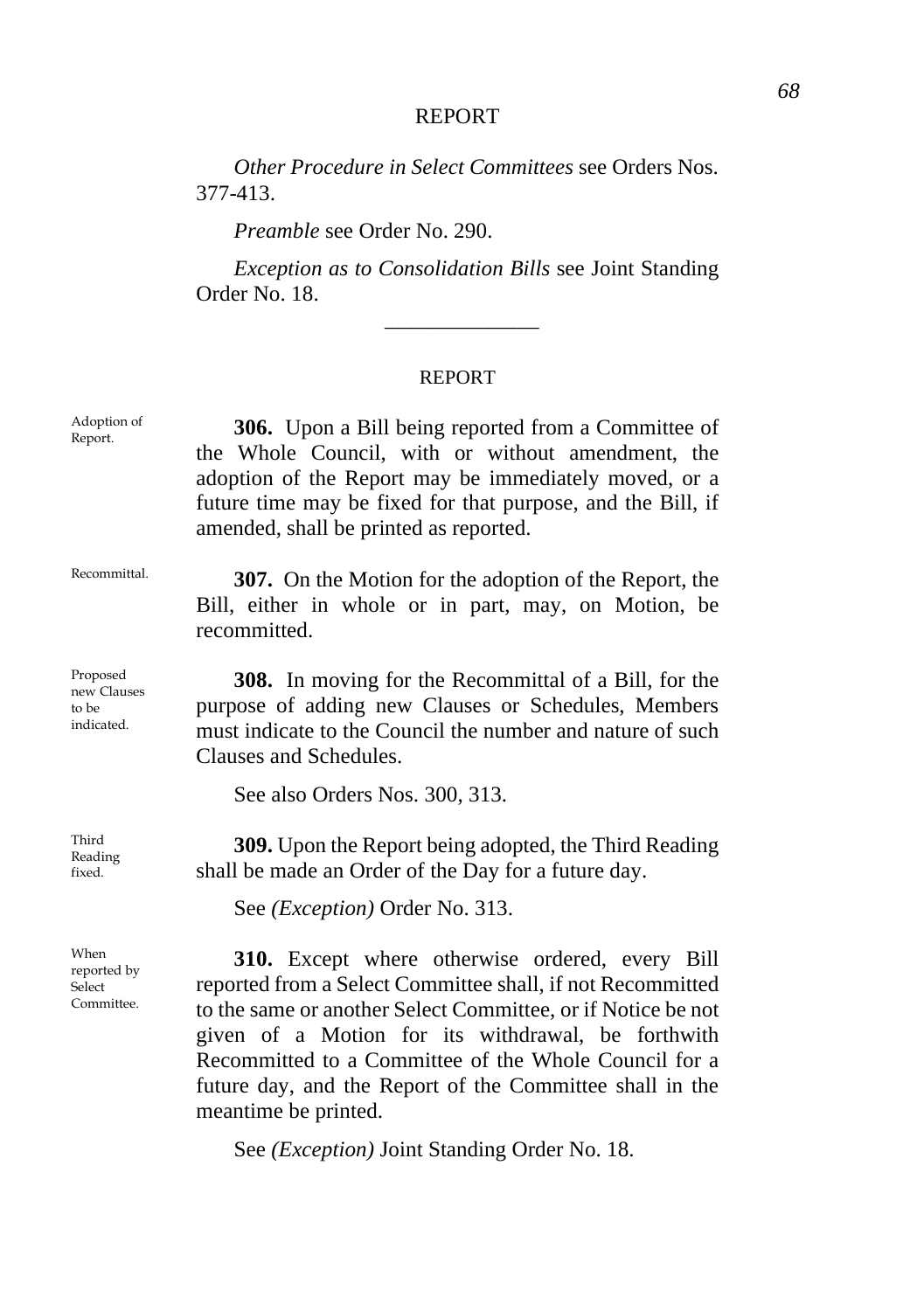## REPORT - THIRD READING AND PASSING

**311.** Bills amended by a Select Committee shall, unless otherwise ordered, be reprinted as amended, with every addition or substitution in italic type, and the omissions therefrom included in brackets and underlined.

### THIRD READING AND PASSING

\_\_\_\_\_\_\_\_\_\_\_\_\_\_

**312.** On the Order of the Day being read for the Third Reading of a Bill, the question shall be proposed "That this Bill be now read a Third Time"; to which the only Amendment which may be moved shall be, to leave out "now" and to add "this day six months", which Amendment shall be determined in the manner provided at the Second Reading; but the Previous Question may be proposed.

See *(as to Revival)* Orders Nos. 281, 282; *(Second Reading)* Order No. 287; and *(Previous Question)* Orders Nos. 144-152.

**313.** Before the question for the Third Reading is put the Bill, either in whole or in part, may, on Motion, be Reading. Recommitted, but in the latter event the number and nature of any proposed new Clauses and Schedules must be first indicated; and if the Bill be reported with Amendment or further Amendment, the Report may be adopted and a future day appointed for the Third Reading, and the Bill shall be again printed as amended; but if no such Amendment has been made, the Bill may be read a Third Time without delay.

**314.** Before any Bill which has been referred to a Committee of the Whole Council shall be read the third of Committees. time, the Chairperson of Committees shall certify in writing that the fair print is in accordance with the Bill as agreed to in Committee and reported, and the President shall announce that the Chairperson has so certified.

Question for Third Reading.

Amendments admissible.

Recommittal on Third

Certificate of Chairperson

If amended by Select Committee, how printed.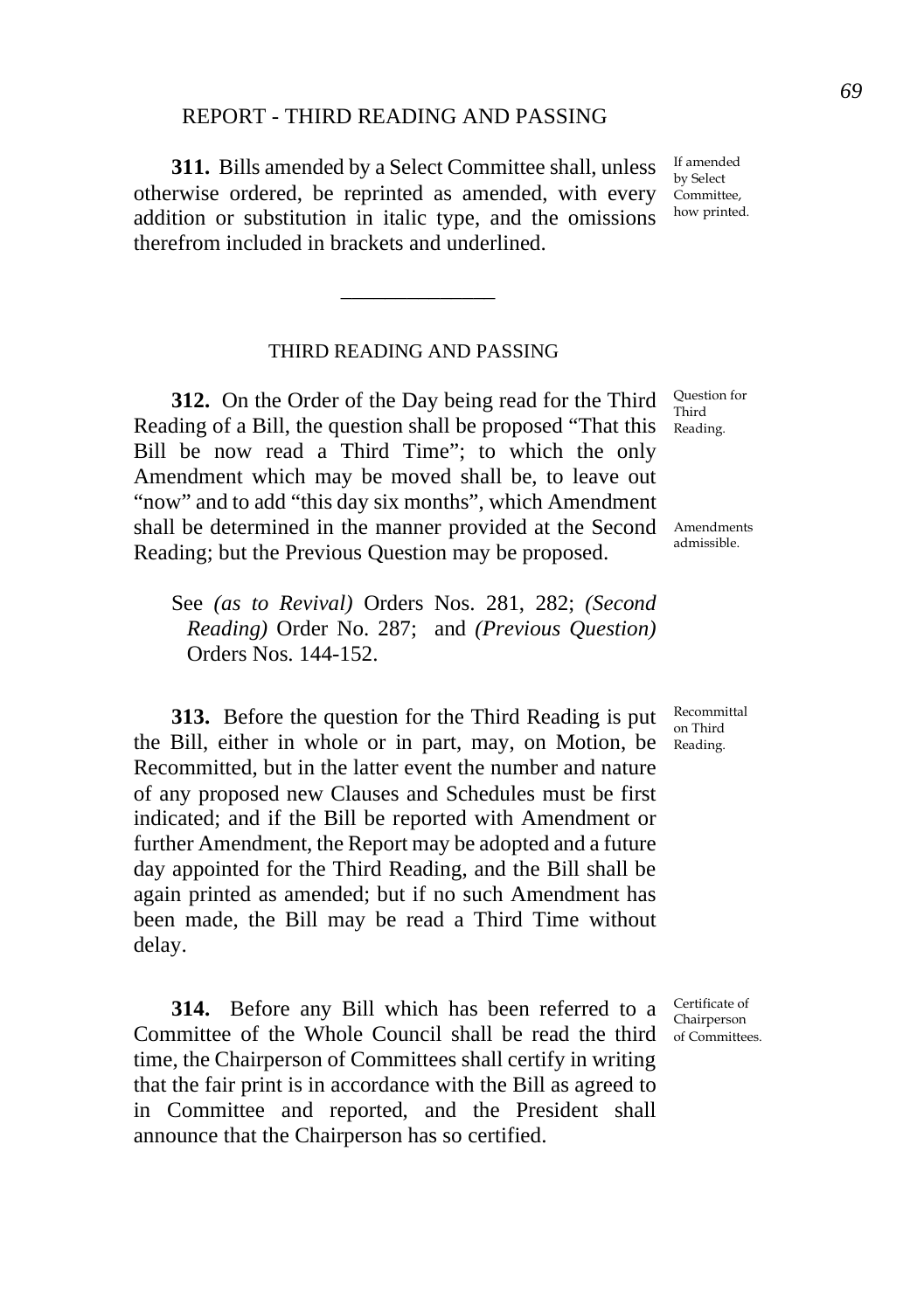# THIRD READING AND PASSING - TRANSMISSION - CERTIFICATES

Question for passing put without debate.

Title amended.

Council Bill sent to Assembly for concurrence.

Assembly Bill when passed returned.

**315.** So soon as a Bill shall have been read a third time, the President shall, except as provided in Order No. 282, without permitting discussion, amendment, or adjournment, put a question "That this Bill do now pass": Provided that, if the Title does not conform to the contents of the Bill, the same may be first amended.

See *(Title)* Orders Nos. 272, 293.

## TRANSMISSION AND RETURN TO THE HOUSE OF ASSEMBLY

\_\_\_\_\_\_\_\_\_\_\_\_\_\_

**316.** When a Bill originated in the Legislative Council shall have passed, it shall be sent to the House of Assembly with a Message desiring its concurrence thereto.

**317.** When a Bill originated in the House of Assembly has passed in the Council with or without amendment it shall be returned, with a Message informing that House that the Council has agreed to the same "without amendment", or "with the amendments indicated by the annexed Schedule, to which amendments the Legislative Council desires the concurrence of the House of Assembly".

See *(Schedules)* Order No. 339; and *(Suggested Amendments)* Order No. 341.

*Consolidation Bills* see Joint Standing Order No. 18.

### **CERTIFICATES**

\_\_\_\_\_\_\_\_\_\_\_\_\_\_

**318.** When a Bill originated in the Council shall have passed, the Clerk shall certify it as follows: "This Public Bill originated in the Legislative Council, and having this day passed, is now ready for presentation to the House of Assembly for its concurrence".

On Council Bill when passed.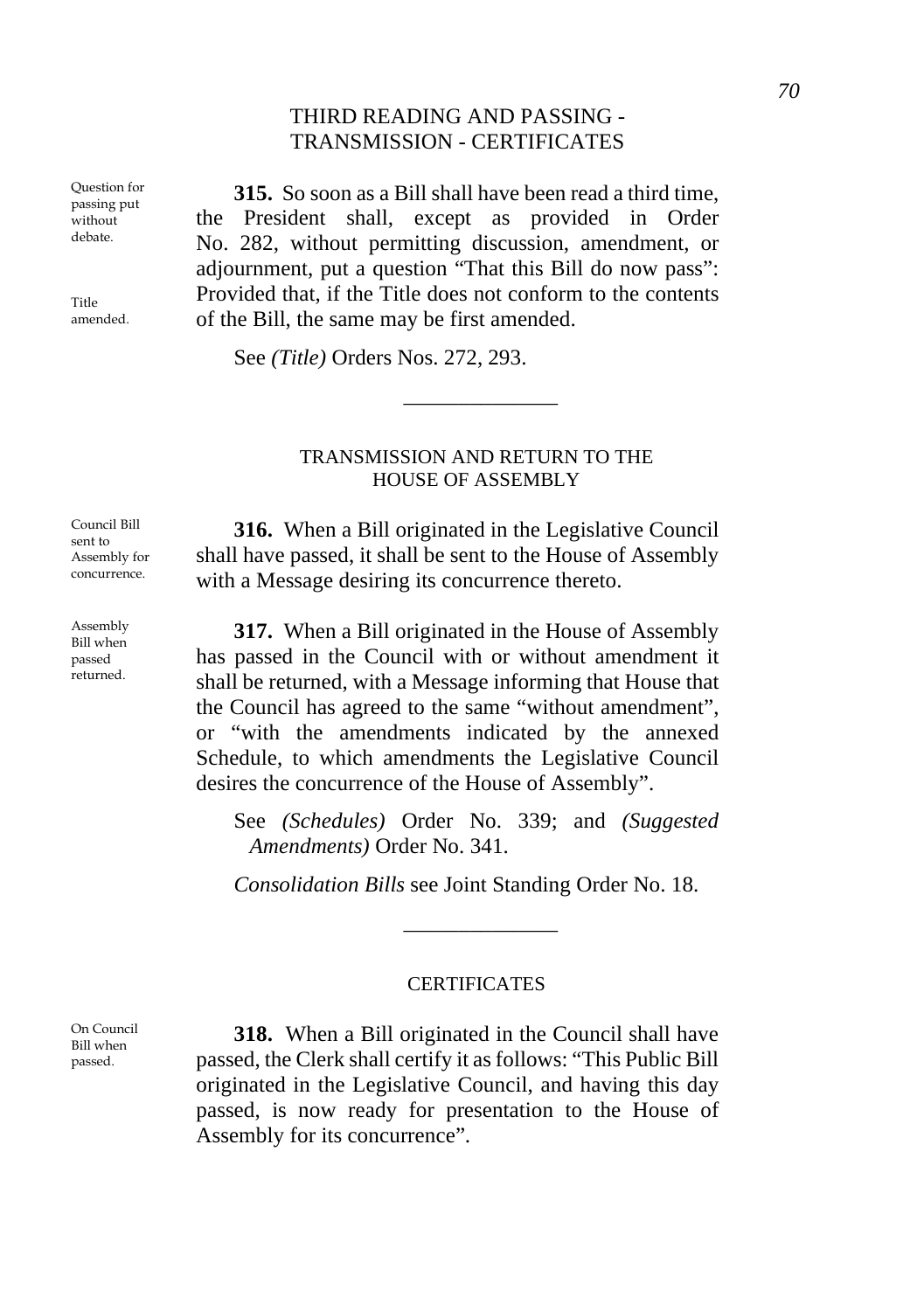**319.** When a Bill originated in the House of Assembly shall have passed in the Council without amendment, it amended. shall be certified by the Clerk as follows: "This Bill has been agreed to by the Legislative Council without amendment".

**320.** When a Bill originated in the House of Assembly shall have passed in the Council with amendment, the Clerk amended. shall certify it as follows: "This Bill, with the amendment (*or* amendments) annexed, has been agreed to by the Legislative Council".

**321.** Whenever any Bill, by which an alteration in the Constitution of the Legislative Council or House of Bill. Assembly is made, shall have passed its Second and Third Readings in the Council with the concurrence of an Absolute Majority of the whole number of the Members, the Clerk shall certify the Bill accordingly.

See *(Assembly Certificate)* Order No. 279.

**322.** In whatever other way the Council shall  $_{\text{out}}^{\text{At}}$ subsequently deal with a Bill, the Clerk shall at every stage stages. certify it accordingly. subsequent

**323.** All Certificates by the Clerk shall be written on  $\frac{W \text{here to be}}{W \text{ritten.}}}$ the first page of the Bill.

*Before Presentation to Governor* see Orders Nos. 349, 345.

\_\_\_\_\_\_\_\_\_\_\_\_\_\_

*By Chairperson of Committees* see Order No. 314.

On Assembly Bill not

On Assembly Bill

On Constitution Amendment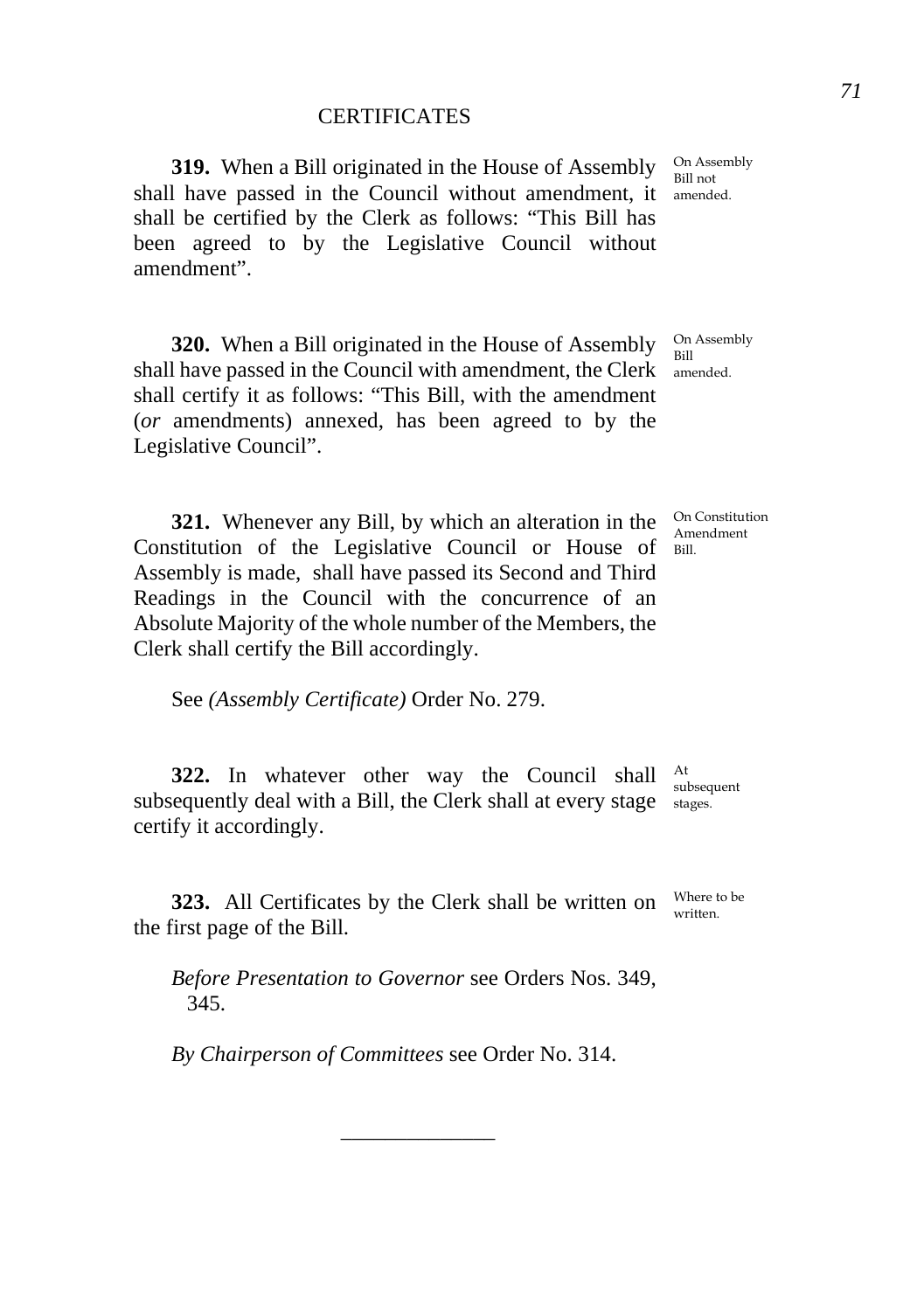### *Generally*

Alterations after First Reading.

Amendment to be made in Committee.

Verbal Amendments and Clerical Errors.

**324.** After the First Reading and before the Bill is issued to Members, no alteration shall be allowed to be made in the text thereof, except by permission of the President at the request of the Member having the Bill in charge; and only such alterations shall be so permitted as are necessary for the correction of errors of printing or drafting or for the omission of words included by mistake.

**325.** No Amendment, not being of a merely verbal or formal nature or such as can be made after the Third Reading, shall be made to any Bill after it has been printed and issued to Members otherwise than by a Select Committee or in a Committee of the Whole Council.

**326.** Amendments of a merely verbal or formal nature may be made, and clerical and typographical errors may be corrected, in any part of a Bill by the President at any time during its progress through the Council.

*After Third Reading (Title)* see Order No. 315.

*Suggested Amendments* see Order No. 341.

*Governor's Amendments* see Orders Nos. 342-345.

*General Procedure* see Orders Nos. 130, *sqq.* and 290 *sqq.* 

*Amendments between the Houses* 

All Messages considered in Committee.

**327.** Messages coming from the House of Assembly transmitting or dealing with Amendments shall be considered in Committee of the Whole Council, either forthwith or at such future time as the Council shall appoint.

If not considered forthwith, the Message or the Amendments shall be printed as Members may require.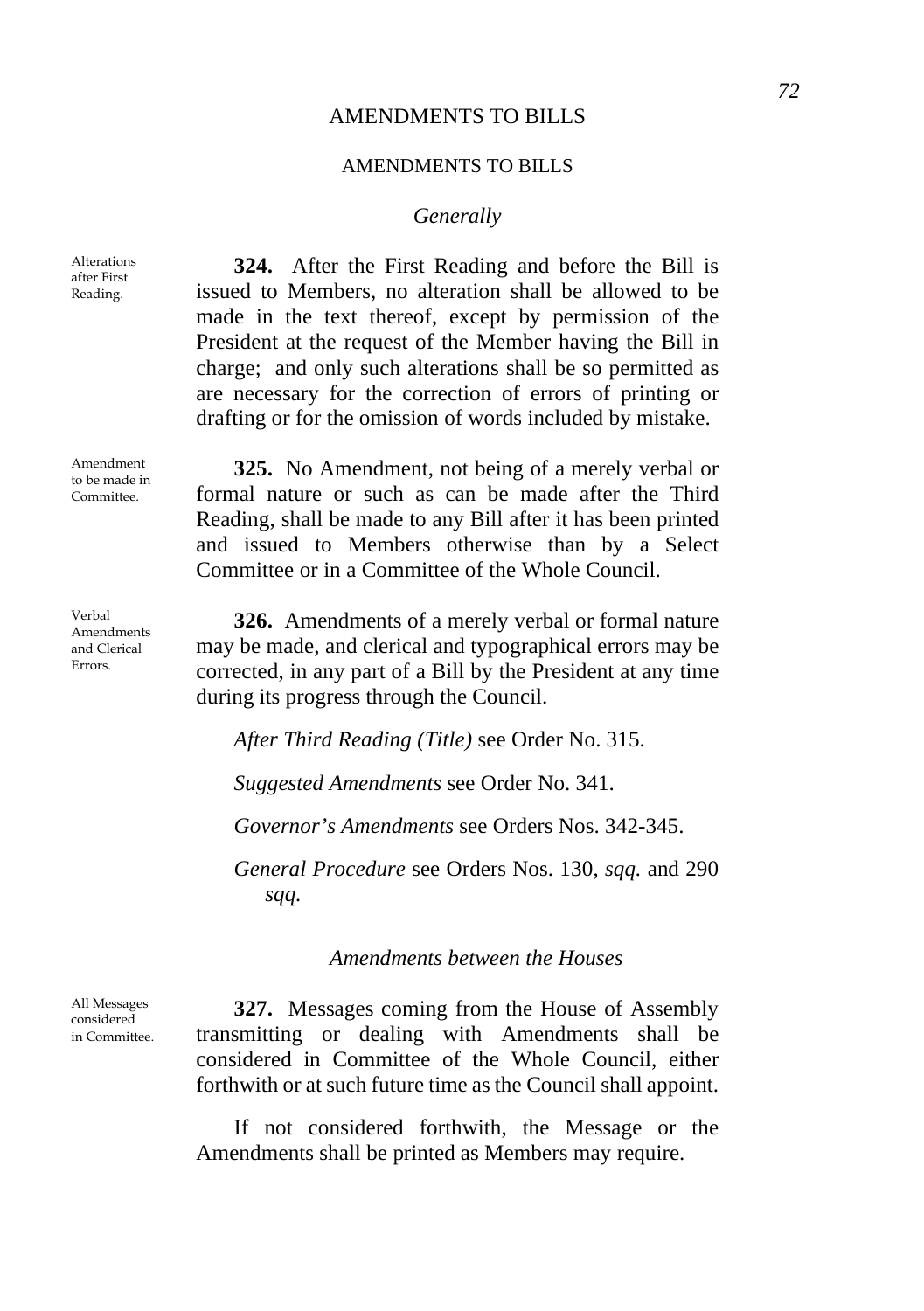**328.** No Amendment shall be proposed to an  $\frac{\text{Amendment}}{\text{must be}}$ Assembly's Amendment that is not strictly relevant thereto. relevant.

**329.** No Amendment shall be proposed to any words  $\frac{\text{Amendment}}{\text{to Bill}}$ of a Bill which have been agreed to by both Houses, unless restricted. it be strictly relevant to or consequent upon the acceptance, amendment, or rejection of a previous Amendment as hereinafter provided.

See Orders Nos. 333, 334, 336; and *(at Conference)* Order No. 260.

**330.** Whenever the Council agrees to an Amendment made by the House of Assembly, a Message shall be sent agreed to. informing that House thereof and returning the Bill if the same be an Assembly Bill.

**331.** Whenever the Council disagrees to an Amendment made by the House of Assembly, the Bill shall be returned disagreed to. with a Message informing that House thereof and desiring the reconsideration of the Bill.

**332.** Whenever the Council agrees to an Assembly's Amendment with amendment, or makes any further amended. Amendment to the Bill, the Bill shall be returned with a Message, transmitting a Schedule of such Amendment, and desiring the concurrence of the House of Assembly thereto.

See *(Schedules)* Order No. 339.

*In Bills Originated in the Council* 

**333.** When the House of Assembly returns a Bill with Assembly's Amendments, such Amendments may be -

I. Agreed to, with or without amendment, and with any necessary consequent Amendment to the Bill;

must be

When Amendment

When Amendment

When Amendment

Amendments, how dealt with.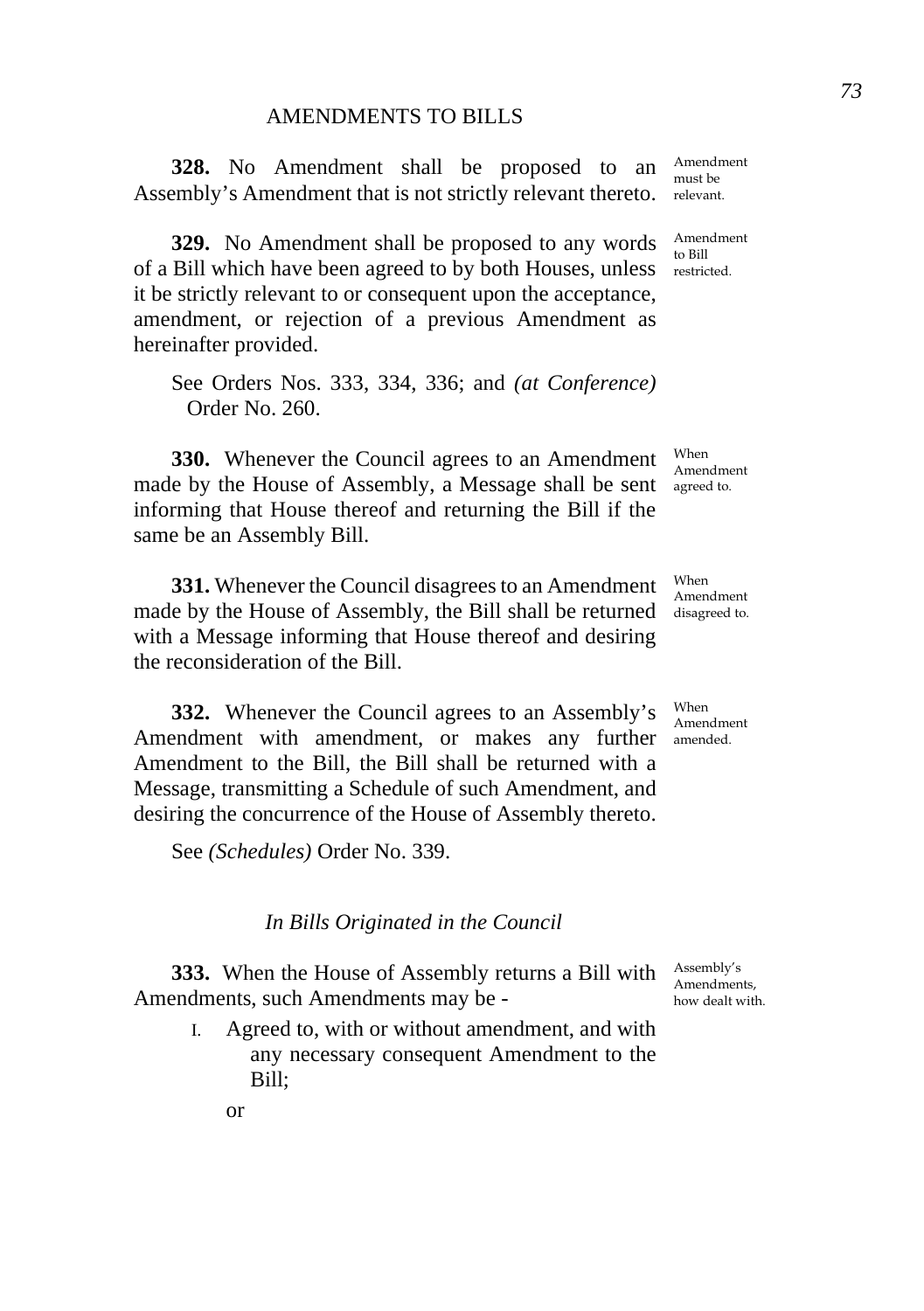II. Disagreed to; and, if desired, further amendments made to the Bill in words reinstated by disagreement;

or

III. Postponed as to their consideration for six months,

or the Bill may be ordered to be laid aside.

**334.** If the House of Assembly again returns the Bill with a Message informing the Council that it -

> I. Insists on its original Amendments to which the Council has disagreed;

or

- II. Disagrees to Amendments made by the Council; or
- III. Agrees to Amendments made by the Council with further amendments;

or

IV. Proposes further Amendments in lieu of and relevant to the Amendments disagreed to by the Council,

the Council may -

As to I. - Agree, with or without amendment, to the Amendments to which it had previously disagreed, and make, if necessary, consequent Amendments to the Bill; or may insist on its disagreement to such Amendments,

and may -

As to II. - Insist, or not insist, on its Amendments,

and may -

As to III. and IV. - Agree, with or without amendment, to such further Amendments of the Assembly, making consequent amendments to the Bill, if necessary; or may disagree thereto,

Further proceedings on Council

 $B<sub>311c</sub>$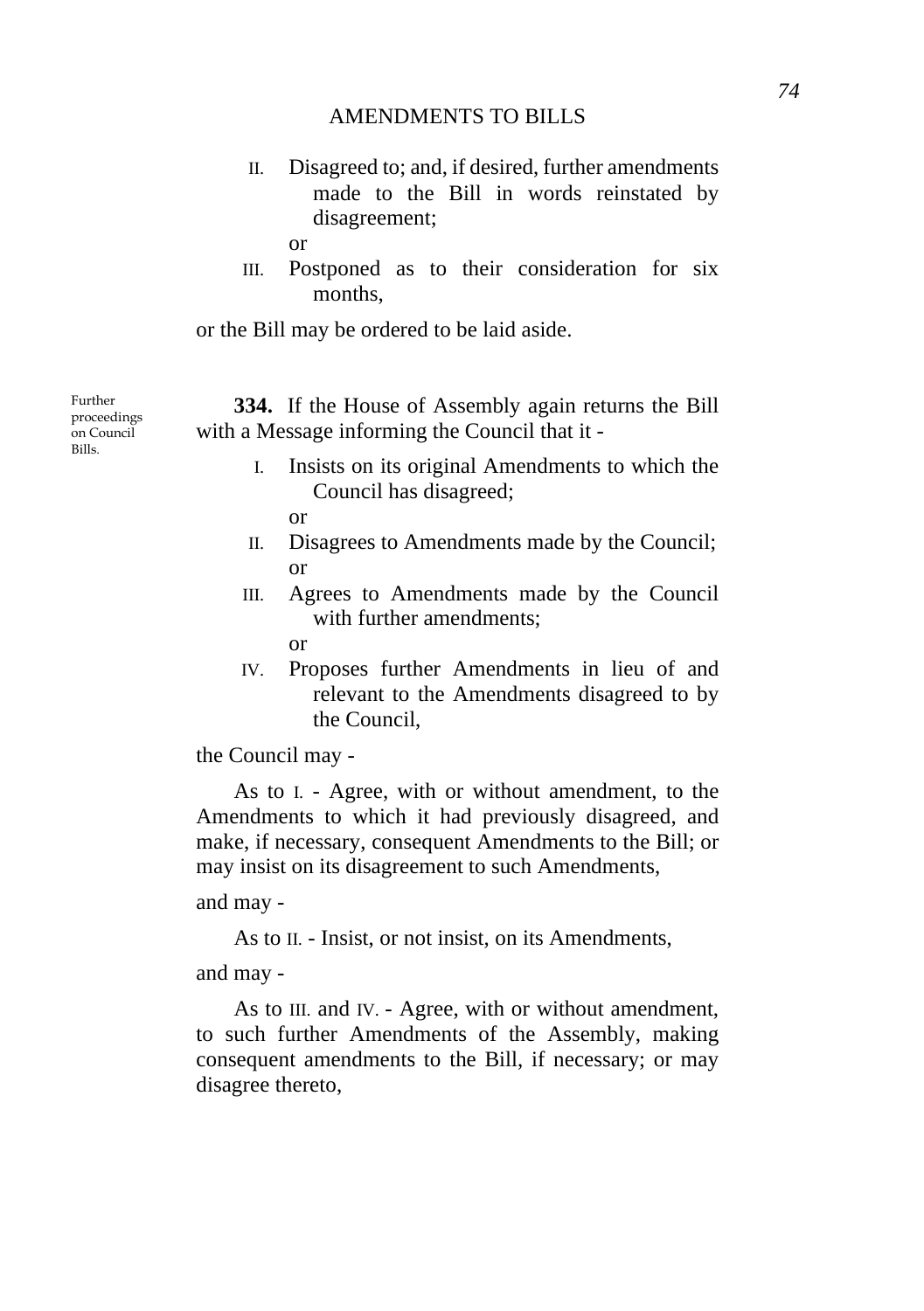and, if the Council shall so insist or disagree or if the Bill in cases of further Amendment be again returned by the House of Assembly with any of the requirements of the Council still disagreed to, or with further Amendments upon such Amendments to which the Council will not agree, the Council shall either request a Conference or order the Bill to be laid aside.

See *(Conferences)* Orders Nos. 251-262.

**335.** If the Council resolves not to insist on any of its Final requirements, a Message shall be sent to the House of communicated. Assembly informing that House thereof.

agreement

*In Bills Originated in the House of Assembly* 

**336.** When the House of Assembly -

- I. Disagrees to Amendments made by the Council;  $\frac{\text{on As}}{\text{Bills}}$ . or
- II. Agrees to Amendments made by the Council with amendments:
	- or
- III. Proposes Amendments in respect of words reinstated by disagreement,

the Council may -

As to I. - Insist, or not insist, on its Amendments; and may make amendments in lieu of and relevant to those to which the House of Assembly has disagreed; or may order the Bill to be laid aside,

and may -

As to II. and III. - Agree to the Assembly's Amendments, with or without amendment, making consequent amendments to the Bill if necessary; or may disagree thereto and insist on its own Amendments; or may order the Bill to be laid aside.

Further proceedings on Assembly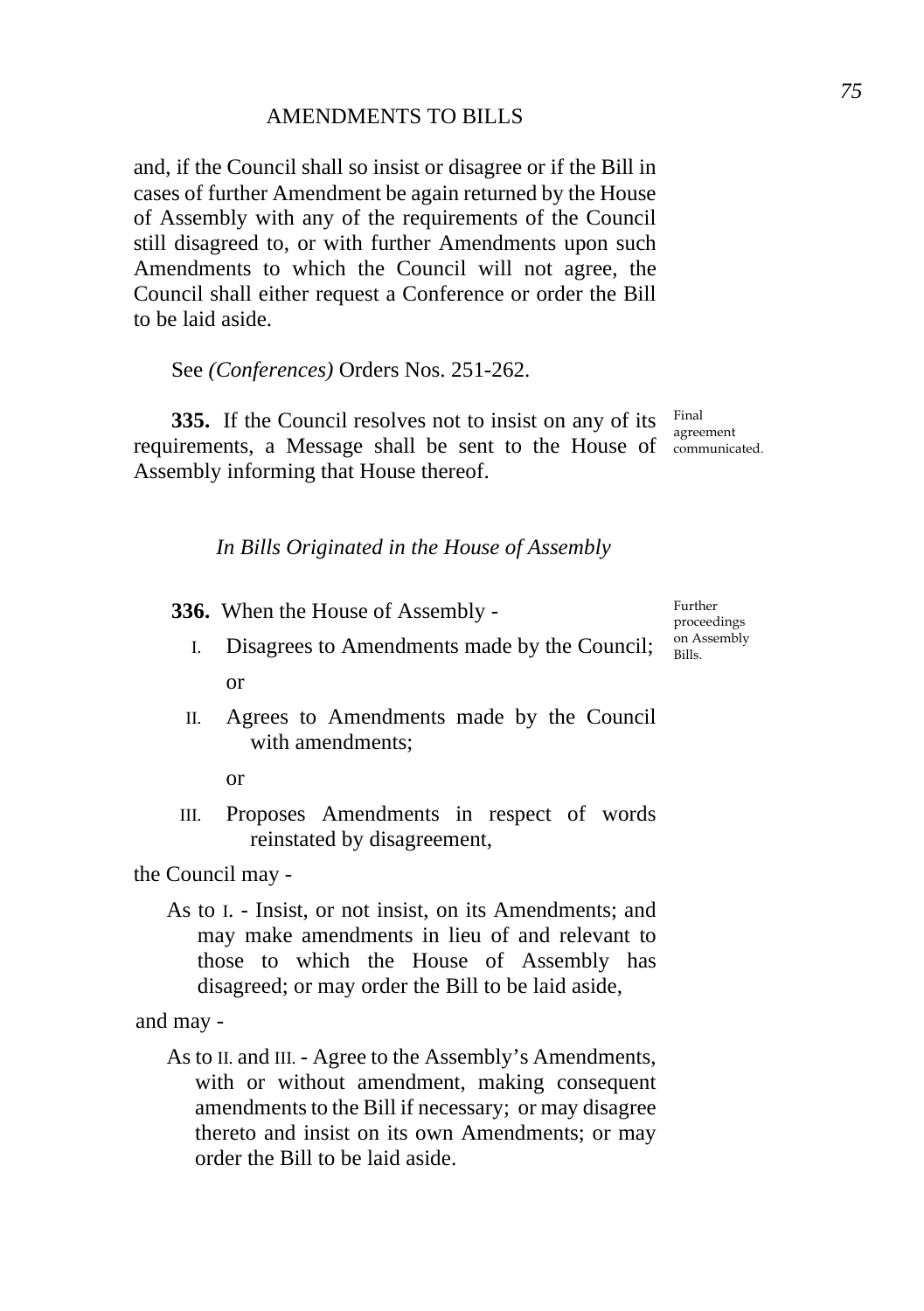Final decision communicated.

Procedure after Conference. **337.** If the Council insists, or does not insist, on its Amendments, a Message shall be sent to the House of Assembly informing that House thereof and returning the Bill.

**338.** If a Conference be held with the House of Assembly, the Bill shall be brought back by the Managers, and if the Recommendations from the Conference be not adopted by the Council, or if no Recommendation be reported by the Managers, the Council shall either resolve not to further insist on its requirements, or shall order the Bill to be laid aside.

If such Recommendations be adopted, or if the Council does not further insist, a Message shall be sent to the House of Assembly accordingly.

See *(Conferences)* Orders Nos. 251-262.

## *Schedules and Reasons*

Schedules of

Schedules of **339.** Every Schedule of Amendments, required to be transmitted to the House of Assembly, shall contain specific reference to the page and line of the Bill where words are to be inserted, added, or left out - or to the Amendment of the House of Assembly which is proposed to be amended - and shall describe each proposed Amendment. The Schedule shall be signed by the Clerk and annexed to the Bill.

See *(Schedule)* Orders Nos. 332, 341.

**340.** *Standing Order repealed.*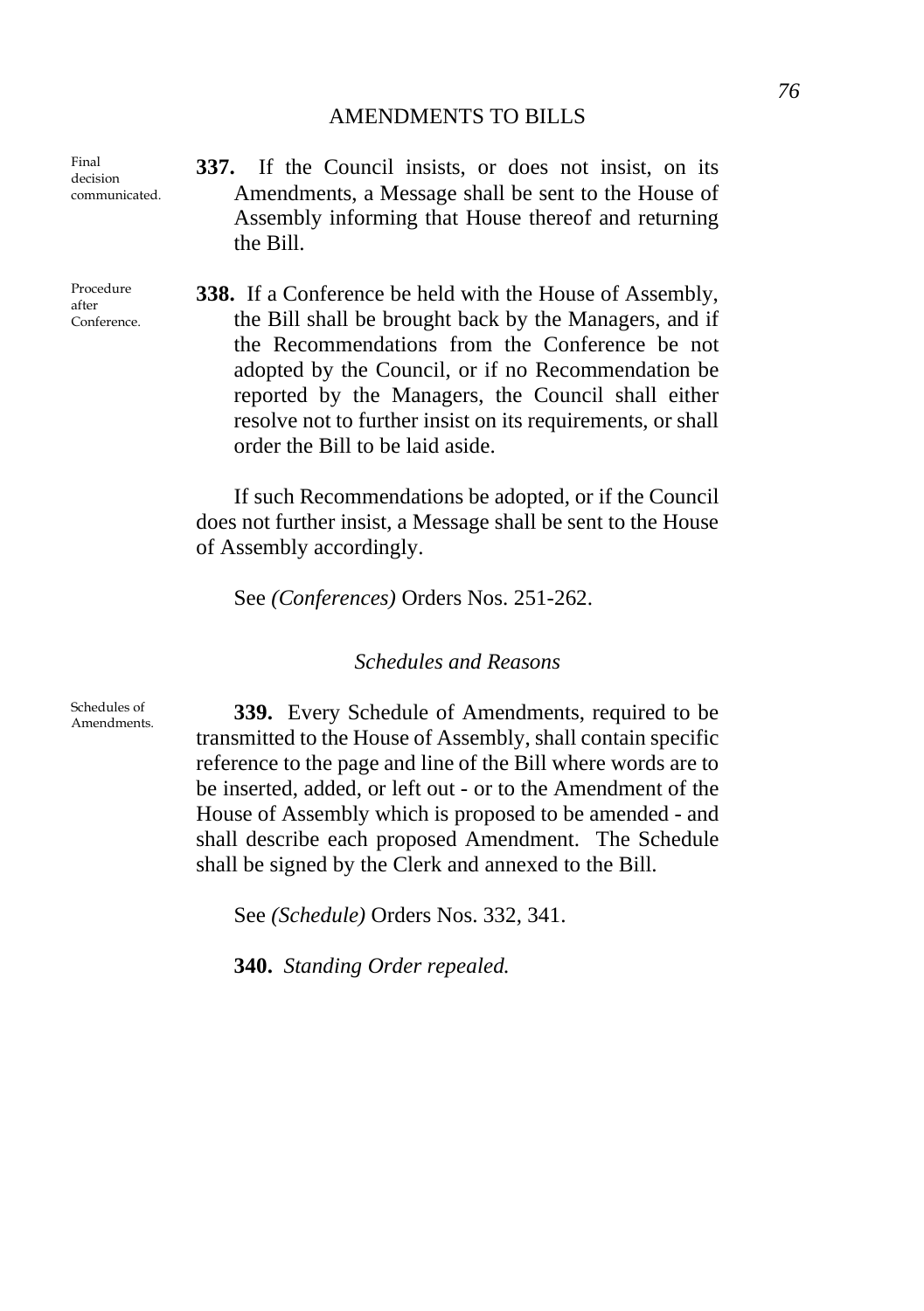### BILLS - SUGGESTIONS

### *Suggestions in Money Clauses*

**341.** Whenever the Council shall, in an Assembly Bill, Procedure on desire the amendment of any "Money Clause", as is Amendments. provided in Part 2 of the *Constitution Act 1934*, as amended from time to time, or the insertion of any such additional "Money Clause", the foregoing procedure relating to Bills shall be varied in respect of the following particulars, viz:-

## *In Committee*

When a Motion - "That it be a suggestion to the House of Assembly to amend any Clause" - has been carried, the Chairperson shall put a question - that the Clause, as suggested to be amended, be agreed to.

### *Report*

The Chairperson shall report that the Committee has gone through the Bill and agreed to the same with certain Suggested Amendments.

The reported Bill when reprinted shall show -

*(a)* all Suggested Amendments involving insertion of words in erased type;

and

*(b)* all Suggested Amendments involving deletion of words in erased type, underlined and enclosed in brackets.

### *Third Reading and Passing*

The Question first proposed at the Third Reading shall be - "That the Bill, with the Suggested Amendments, be now read a Third Time and passed".

Suggested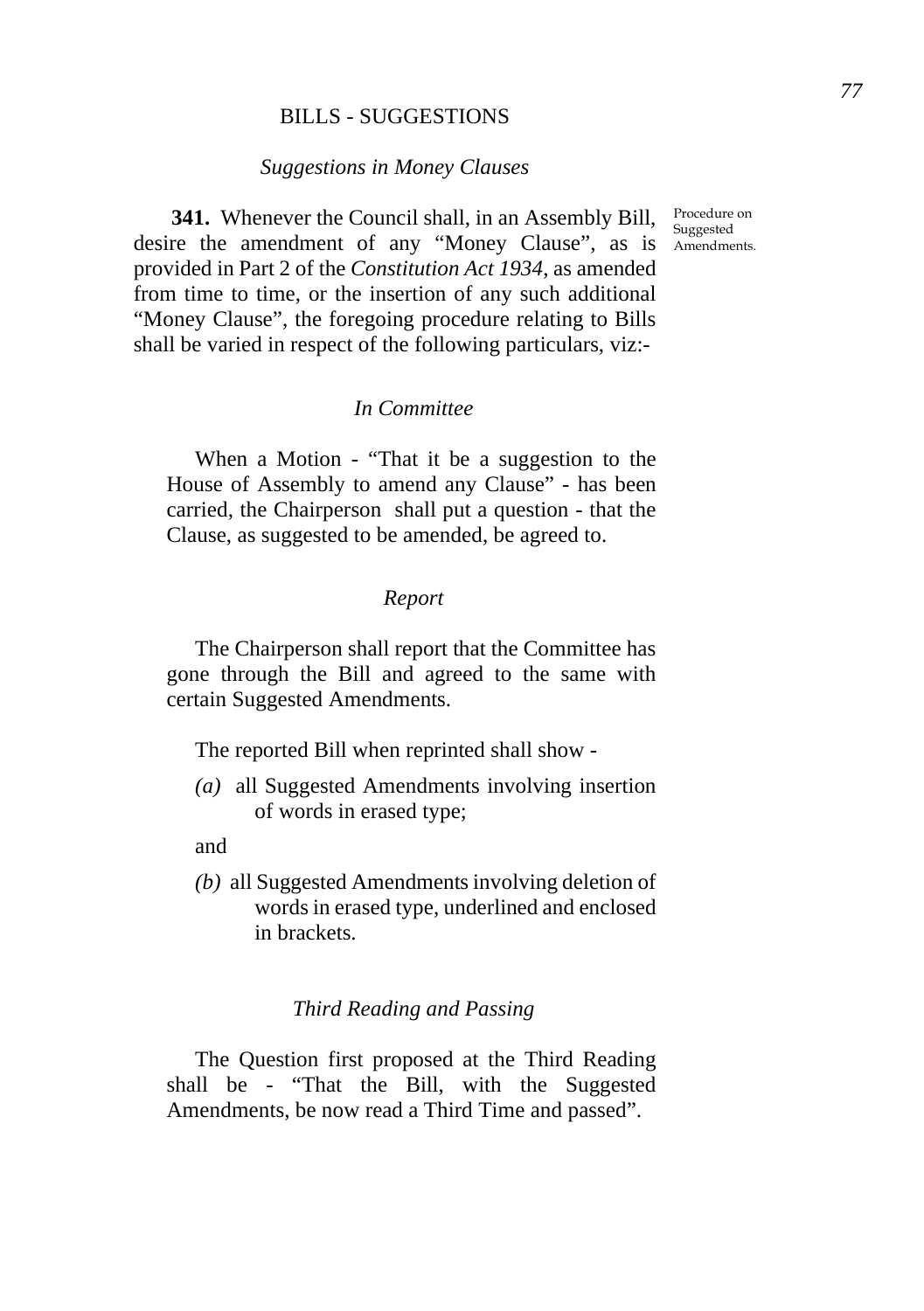### BILLS - SUGGESTIONS

### *Return to the House of Assembly*

The Bill shall be returned to the House of Assembly with a Schedule of the Suggested Amendments and the following Message:- The Legislative Council has agreed to the Bill returned herewith titled …… with the Suggested Amendments indicated by the annexed Schedule, which Amendments the Legislative Council requests the House of Assembly to make to the said Bill.

See *(Schedule)* Order No. 339.

*If Returned by House of Assembly* 

If the House of Assembly does not agree to make the Suggested Amendments, or agrees to make some and not others, or agrees to them with amendment, and returns the Bill to the Legislative Council with a Message to that effect, together with reasons for the action of that House, the Council shall insist or not insist on its Suggested Amendments, or agree or not agree to the Assembly's Amendment. But should the Council so insist or not agree, it shall either request a Conference or lay the Bill aside.

See *(Conferences)* Orders Nos. 251-262.

### *At Conferences*

At a Conference it shall be the endeavour of the Managers for the Council to obtain the agreement of the Managers for the House of Assembly to the Council's requirements, and failing this, to a modification of the same by way of further amendment.

See Order No. 260.

## *After Conference*

If after Conference held there be not agreement with the House of Assembly, the Bill shall be laid aside, and shall not be revived during the same Session.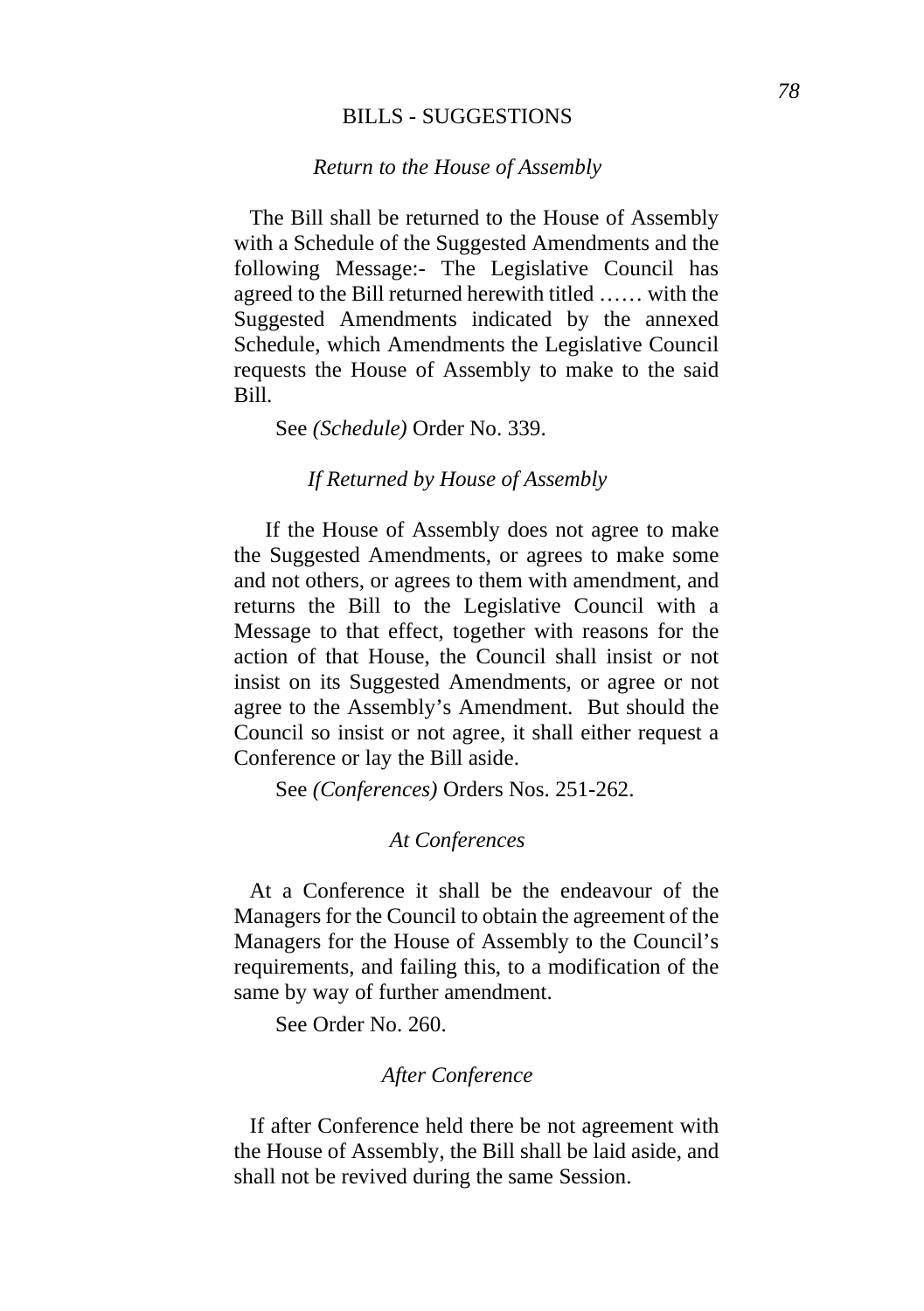### BILLS - GOVERNOR'S AMENDMENTS

## *Governor's Amendments*

**342.** Whenever the Governor shall return by Message to the Council any Bill presented to the Governor by the President for the Royal Assent, together with any Amendment which the Governor desires to be made thereto, such Amendment shall be treated and considered in the same manner as Amendments made by the House of Assembly to Bills originated in the Council.

See Order No. 333; and *(Messages* from the *Governor)* Orders Nos. 242-246.

**343.** When the Council shall have agreed to any Amendment recommended by the Governor, with or without amendment, such Amendment, together with any alterations rendered necessary to be made in the Bill in consequence of such Amendment, shall be forwarded by Message to the House of Assembly for its concurrence; and any Amendment made by the House of Assembly thereto shall be dealt with in the same manner as Amendments made by that House to Bills originated in the Council.

See Orders Nos. 333-335.

**344.** Amendments recommended by the Governor to Bills originated in the House of Assembly which shall have Assembly. been agreed to by that House and forwarded for the concurrence of the Council, shall be proceeded with in the same manner as Amendments made by the House of Assembly upon the Council's Amendments to Bills first received from the Assembly.

See Orders Nos. 336-338.

**345.** When any Amendment recommended by the Governor in any Bill originated in the Council has been agreed to by both Houses, with or without Amendment, the Bill shall be fair printed as amended and presented by the presented to President to the Governor for the Royal Assent, having been certified as in manner hereinafter provided;

Governor's Amendments treated like those of Assembly.

If agreed to, to be forwarded to Assembly.

Assembly's Amendments.

If received through the

When Amendment finally agreed to, Bill again Governor.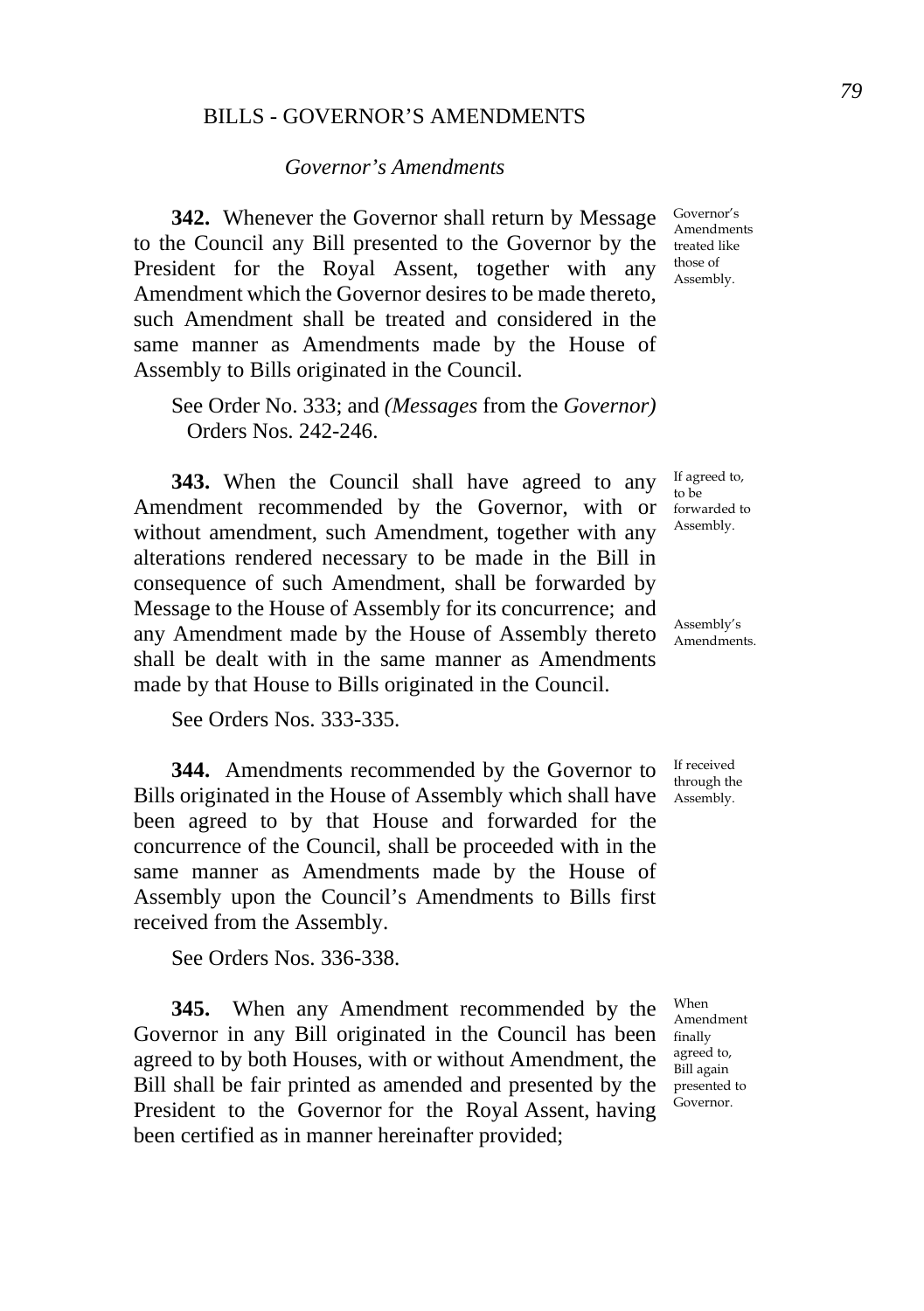# LAPSED BILLS - REVIVAL

When disagreed to. but if such Amendment be disagreed to by the Council, or if no agreement between the two Houses be arrived at thereon, the President shall again present to the Governor for the Royal Assent the Bill in the form as first presented by the President for that purpose.

See *(Certificate)* Order No. 349.

### REVIVAL IN NEXT SESSION*[\\*](#page-83-0)*

\_\_\_\_\_\_\_\_\_\_\_\_\_\_

Bill revived in next Session at same stage.

**346.** A Bill which has passed its Second Reading in either House, but shall not have been finally disposed of at the close of the Session, may, in the next Session of the same Parliament, be restored to the stage reached in the previous Session by the carrying of a Motion, after Notice, that the Bill be restored to the Notice Paper.

Such Motion shall be put to the Council without any debate.

See also Order No. 174.

Definition of "Parliament" and "stage".

**347.** For the purposes of the next preceding Order, and until otherwise defined by law, the word "Parliament" shall comprise the period elapsing between a general election for the House of Assembly and the next ensuing dissolution or expiry of that House; and the word "stage" shall mean the commencement of whatever stage such Bill had reached.

### PRESENTATION FOR ASSENT

\_\_\_\_\_\_\_\_\_\_\_\_\_\_

**348.** Every Bill originated in the Council, which shall have been finally agreed to by both Houses, shall be fair printed and presented by the President to the Governor for the Royal Assent.

<span id="page-83-0"></span>*\** See *Constitution Act*, Sec. 57.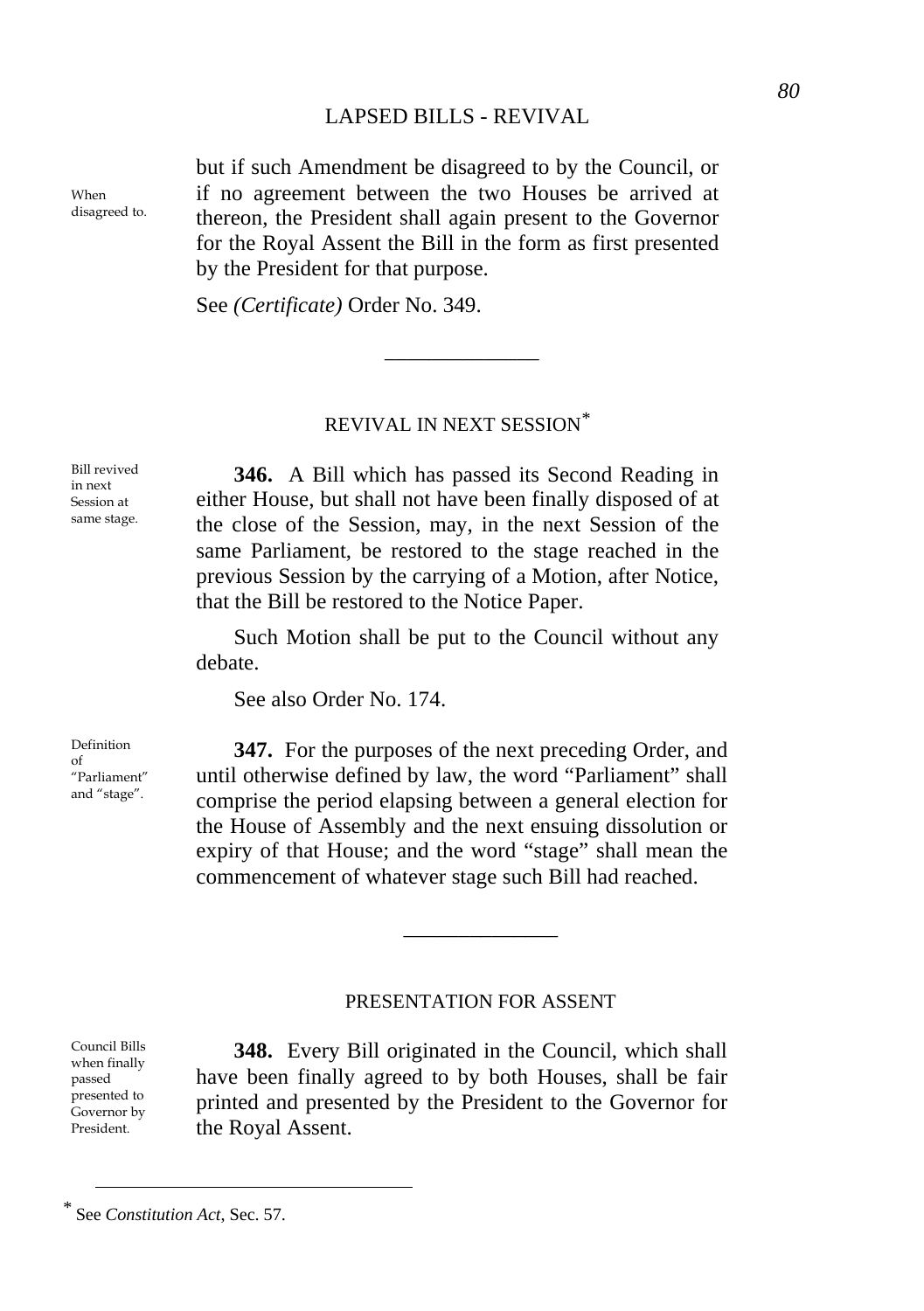# PRESENTATION FOR ASSENT

**349.** No Bill shall be so presented until certified by the  $\frac{\text{Bills not to}}{\text{be presented}}$ signatures of the President and the Clerk as having originated unless in the Council and finally passed both Houses. certified.

See also Order No. 345.

*Bill not Assented to prior to Prorogation* see Joint Standing Order No. 17.

\_\_\_\_\_\_\_\_\_\_\_\_\_\_

# DEPOSIT OF ACTS

\_\_\_\_\_\_\_\_\_\_\_\_\_\_

**350.** One copy of every Act of the Parliament, bearing  $\frac{\text{Copy of all}}{\text{Acts to be}}$ the signature of the Governor, shall be delivered to the Clerk, deposited for deposit amongst the records of the Council. with Clerk.

*Custody of Records* see Order No. 31.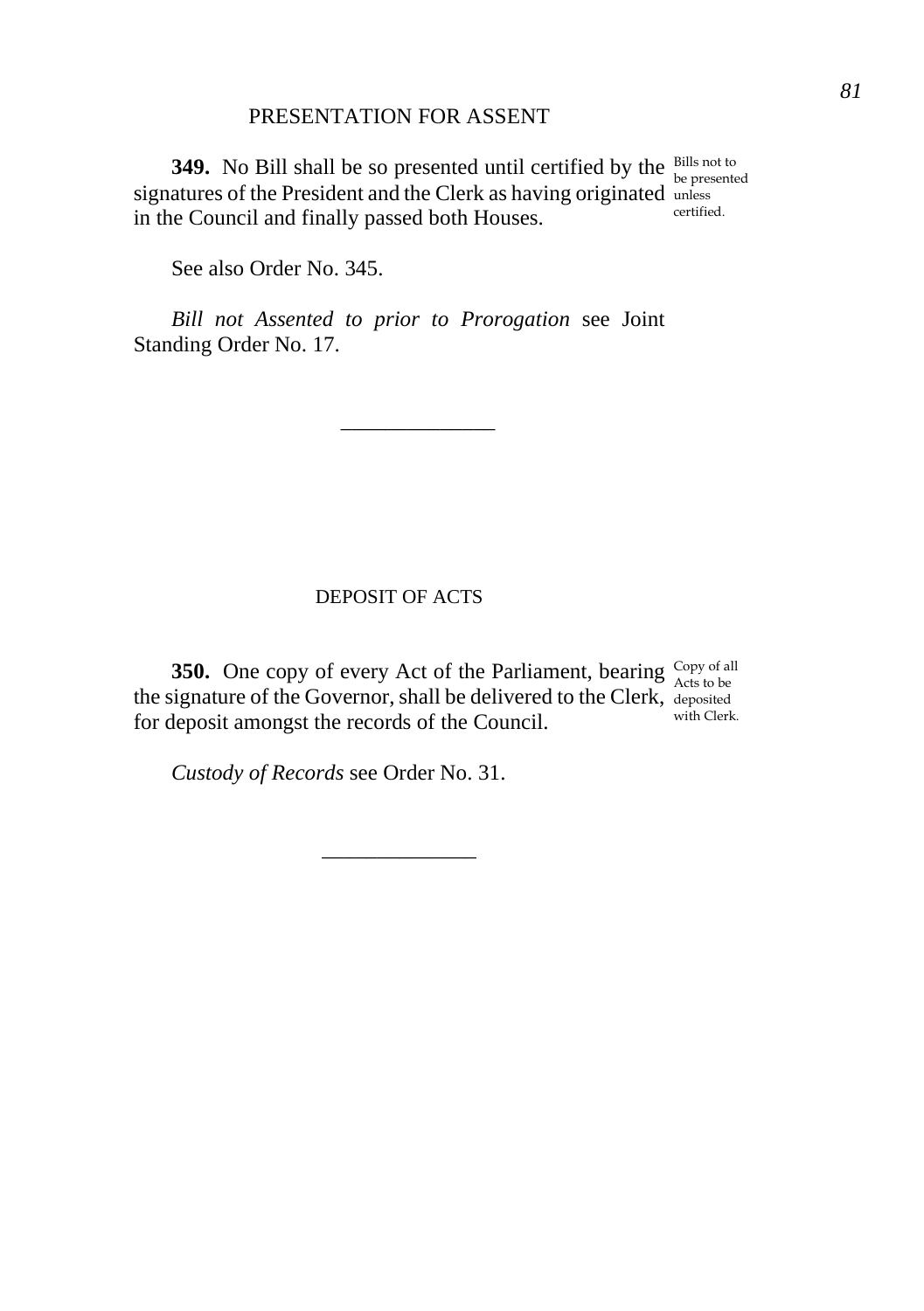## COMMITTEES OF THE WHOLE

# CHAPTER XXV

#### COMMITTEES OF THE WHOLE COUNCIL

**351.** A Committee of the Whole Council shall, where not appointed by these Orders, be appointed by a Resolution that the Council resolve itself into a Committee of the Whole either "now" or at some future time.

See *(Exceptions)* Orders Nos. 288, 310.

**352.** Whenever an Order is made for the Council to resolve itself into Committee forthwith, and whenever an Order of the Day is read for a Committee of the Whole Council, the President shall leave the Chair without Question put, and the Council shall thereupon resolve itself into such Committee: Provided that, where Notice of an Instruction has been given, such Instruction may be first disposed of.

See Order No. 288; and *(Instructions)* Orders Nos. 421- 426.

**353.** The President shall, unless it be otherwise ordered, take the Chair of Committees of the Whole Council.

Quorum. **354.** A Quorum shall consist of ten Members, including the Chairperson.

See *(Quorum of Council)* Note to Order No. 50.

**355.** A Committee shall consider such matters only as shall have been referred to it by the Council.

See (in Select Committees) Order No. 397.

Rules of procedure. **356.** Except as provided by the Orders contained in this chapter, the same rules for regulating debate, divisions, order, and general procedure shall be observed in Committee as in the Council itself.

> See Orders Nos. 161, sqq., 219, sqq., 199, sqq., etc.; and (Exceptions) Orders Nos. 363, 365, 366.

Committees of the Whole, how appointed.

leaves Chair without Question put.

President

Instruction.

President to act as Chairperson.

To consider only matters referred.

Rules of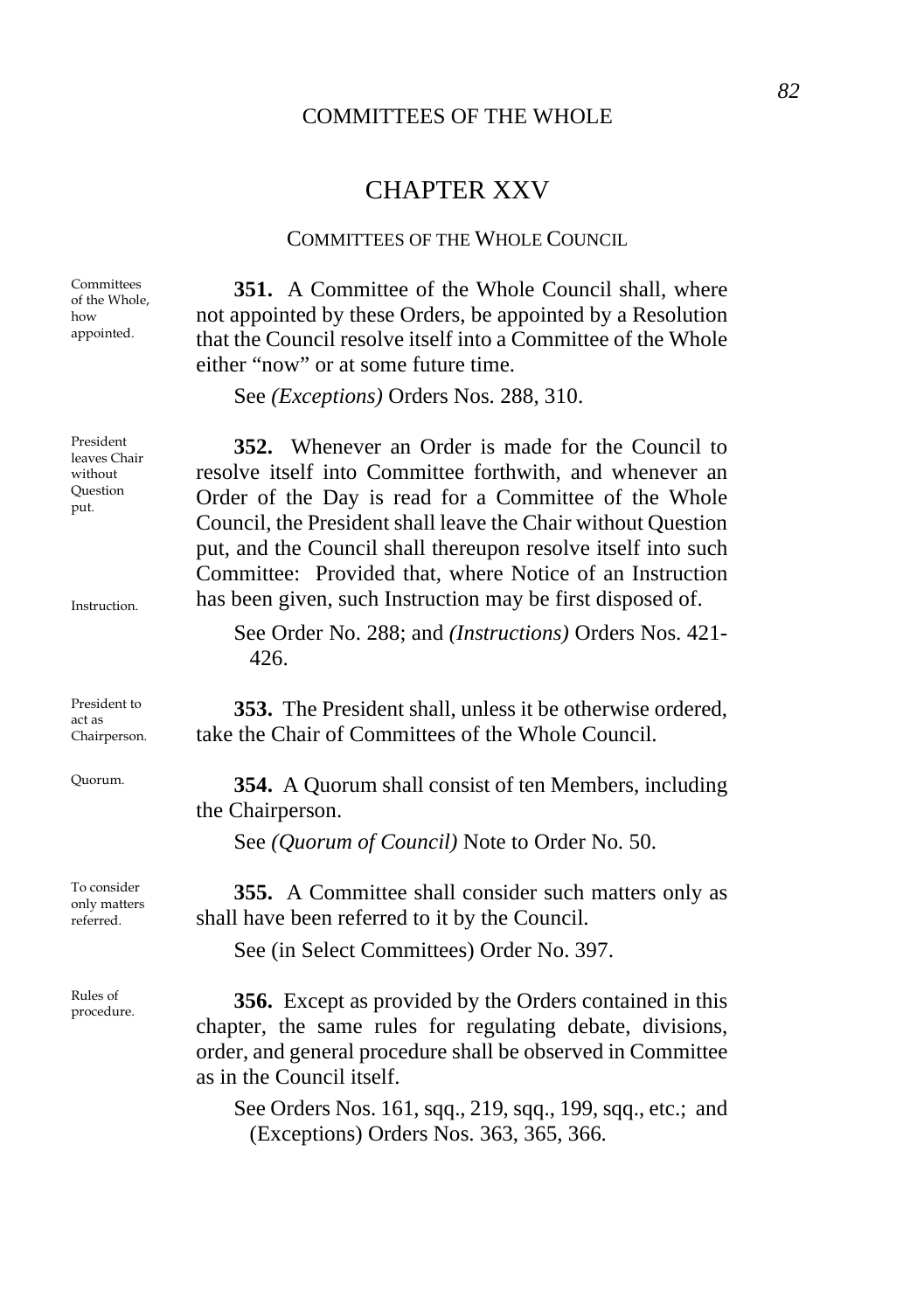## COMMITTEES OF WHOLE COUNCIL

**357.** Order shall be maintained in Committee by the Chairperson Chairperson; but disorder therein can only be censured or order, but punished by the Council, and on receiving a Report from the  $\frac{\text{Count}}{\text{number}}$ Chairperson.

See *(Disorder, etc.)* Orders Nos. 208-218.

**358.** If any grave disorder arises, the Chairperson shall Grave disorder. leave the Chair and the Council having resumed, make Report to the President.

**359.** When a Member, having used objectionable <sup>Objectionable</sup> words, refuses either to explain them to the satisfaction of the Chairperson or to withdraw them, and whenever objectionable words have been taken down, the Chairperson shall forthwith report the occurrence to the President in the Chair.

See Orders Nos. 207, 193 and 208, *sqq.* 

**360.** If any objection be taken to a Ruling or decision  $\frac{\text{Objection to}}{\text{Ruling of}}$ of the Chairperson, such objection shall be taken at once and Chairperson. not otherwise; and, having been stated in writing, the Chairperson shall leave the Chair and the Council shall resume, and the matter be laid before the President.

See *(President)* Order No. 205.

**361.** The Chairperson shall have a Casting Voice only, Chairperson and any reason for the vote stated by the Chairperson shall voice only. be entered in the Minutes. has casting

See *(President)* Order No. 231.

**362.** Any Question of Personal Interest as affecting a Personal how interest, how Member's vote, arising in the Committee, shall be determined. determined by the Committee.

See *(Definition of Interest)* Orders Nos. 225, 379.

**363.** A Motion made in Committee need not be Motions not seconded.

punishes disorder.

words.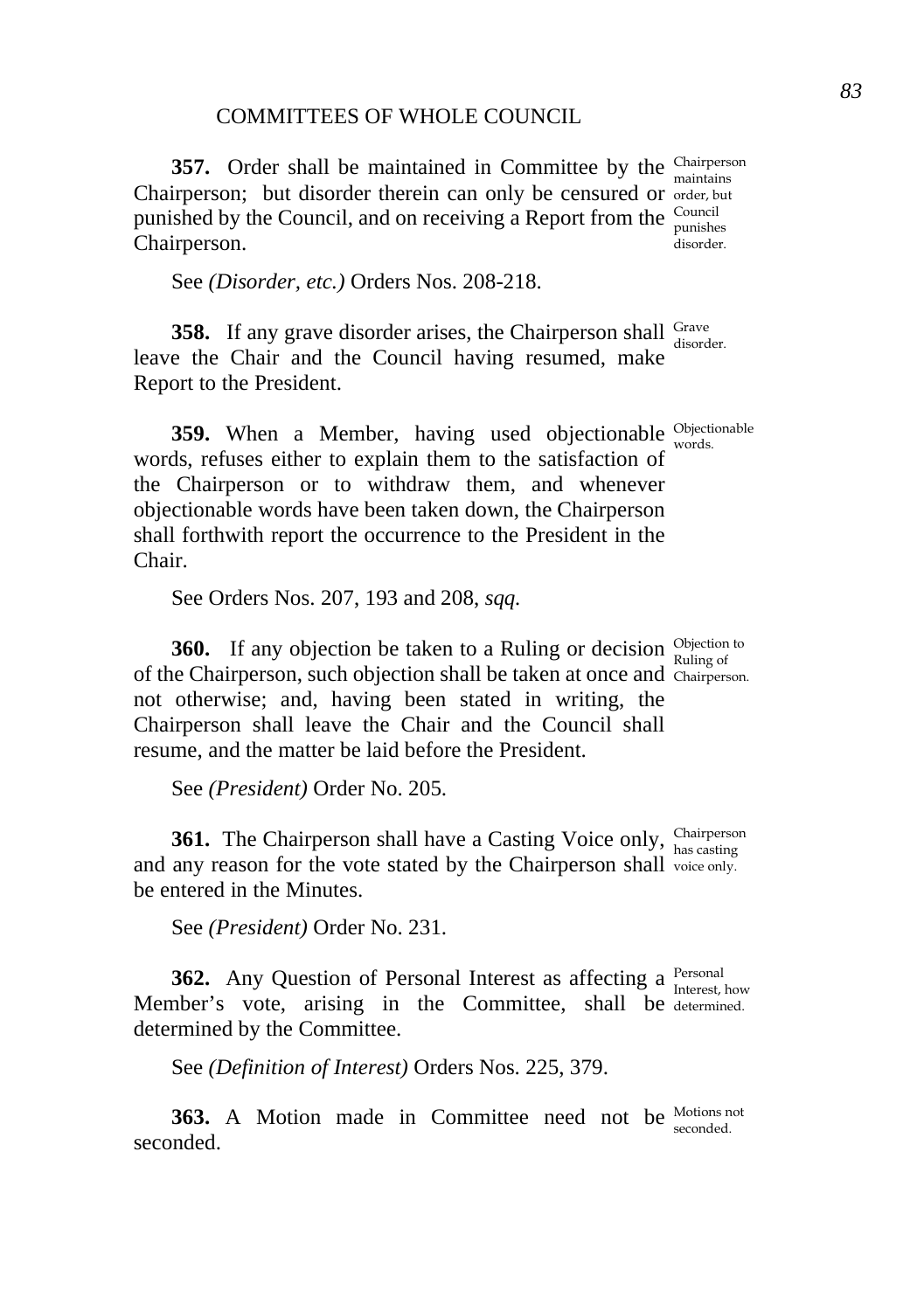## COMMITTEES OF WHOLE COUNCIL

Decisions not to be reviewed till after recommittal.

No Previous

Members may speak more than once, and to confine debate to question.

Irrelevance, prolixity, or tedious repetition.

Want of Quorum noticed.

Members not to leave Chamber.

Want of Quorum in Division.

No decision.

**364.** A Motion contradictory of, or inconsistent with, a previous decision of the Committee shall not be entertained unless a recommittal shall have intervened.

See also *(Bill in Committee)* Orders Nos. 295, 300.

No Previous 365. No Motion for the Previous Question can be made in Committee.

> **366.** Members may speak more than once to the same question, and debate shall be confined to the Motion or Amendment immediately before the Committee.

See Orders Nos. 185, 299.

**367.** When the Chairperson shall have directed a Member who persists in continued irrelevance, prolixity, or tedious repetition to discontinue speaking, the Member named shall not be again heard during the discussion of the question then before the Chair.

See *(Order in Debate)* Order No. 186.

**368.** If notice be taken that a Quorum of Members is not present, the bells shall be rung as for a Division, and, if a Quorum be not made up before the expiration of two minutes, the Chairperson shall leave the Chair, and report to the President accordingly.

No Member shall leave the Chamber while the bells are ringing.

See *(Further Procedure)* Order No. 53.

**369.** If it appears from a Division that a Quorum is not present, the Chairperson shall leave the Chair and report to the President accordingly, and no decision shall be considered to have been arrived at by such Division.

See also Order No. 53.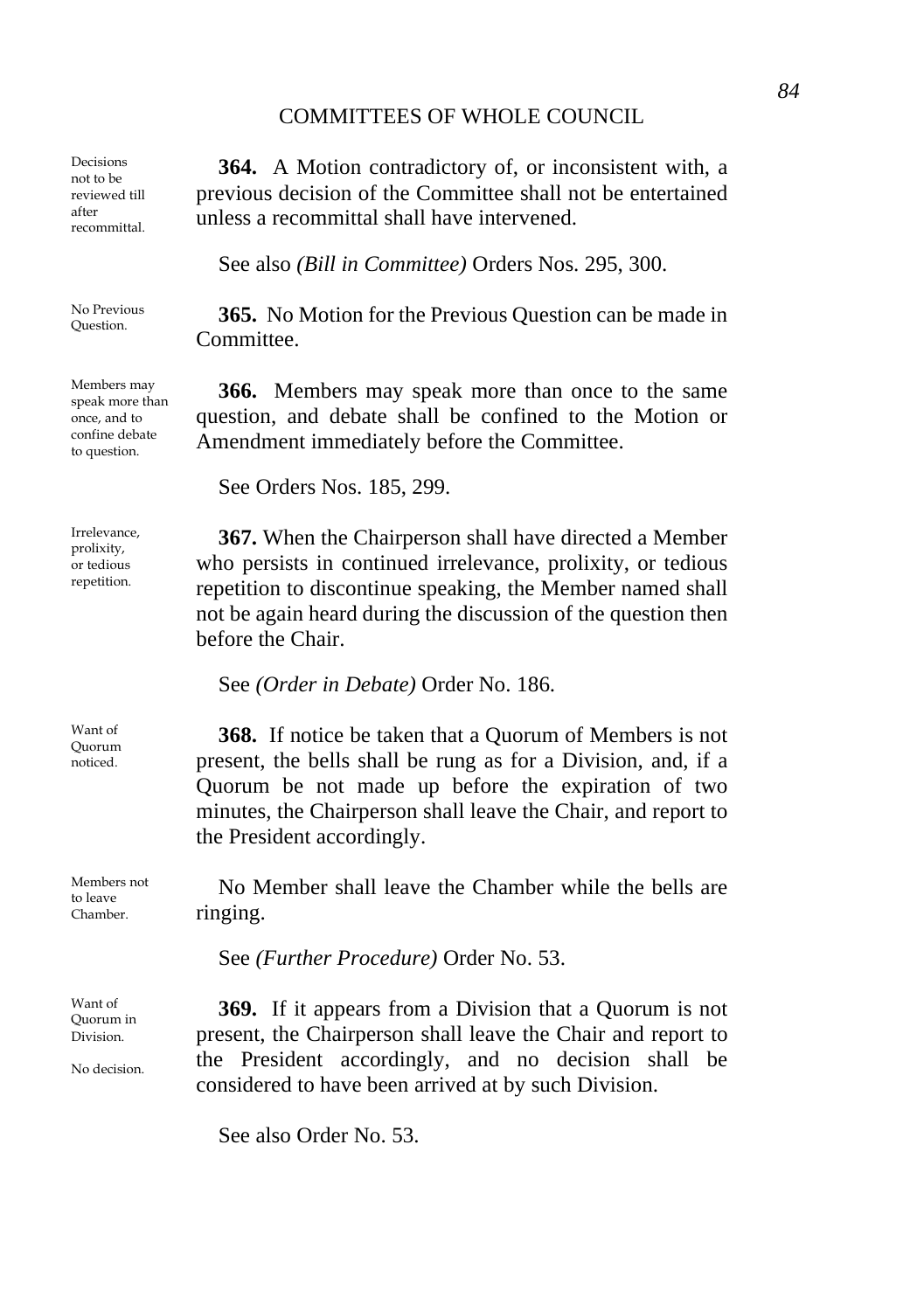### COMMITTEES OF WHOLE COUNCIL

**370.** When the consideration of all matters referred to Report. a Committee has been concluded, the Chairperson shall leave the Chair and report the Resolutions of the Committee to the Council; and when the consideration of such matters has not been concluded, the Chairperson shall be directed to report reported. progress and ask leave to sit again.

See *(Bills)* Orders Nos. 302, 303.

**371.** A Motion -

- I. That the Question be now put;
- II. That the Chairperson report progress and ask leave to sit again;
- III. That the Chairperson do now leave the Chair,

shall always be in order, if made so as not to interrupt a Member speaking, and shall be moved without discussion and be immediately determined; but none of these motions shall be again entertained within the next fifteen minutes unless it be moved by the Member in charge of the Bill or other matter before the Committee; nor shall any Member, not being such Member in charge, move more than one of such Motions during the same sitting.

See *(Corresponding Motions in Council)* Orders Nos. 127, 195, 59.

**372.** A Motion "That the Chairperson do now leave the Motion: That Chair" will, if carried, supersede the proceedings of a leave the Committee, but the Committee may, on Motion after Notice Chair. or as provided in Order No. 68, be revived for a future day. the Chairperson

**373.** The Chairperson shall leave the Chair without When Chairperson Question put -

leaves Chair without Question put.

Whenever a Message is brought from the Governor;

Certain motions to be immediately determined, and repetition limited.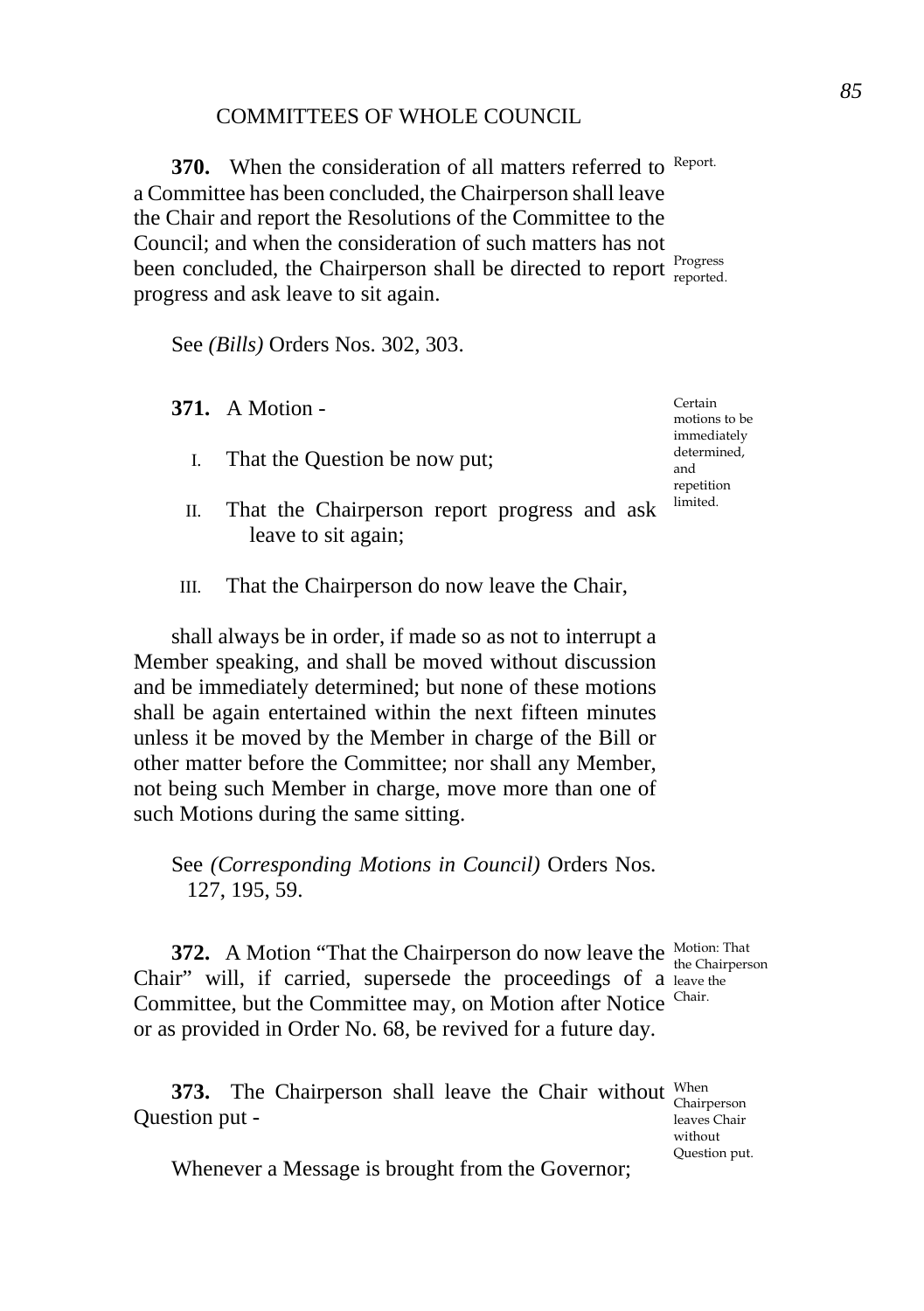# COMMITTEES OF THE WHOLE - REPORT TO COUNCIL.

- When the time is come for holding a Conference, or for doing anything which the Council has ordered to be done at a stated time;
- For the purpose of reporting Resolutions, Bills, matters of Order, or want of Quorum,

and, on the cause of the interruption, other than a want of Quorum, being disposed of, if any business of the Committee remain unfinished, the same shall be resumed in Committee at the point where it was so interrupted.

See Orders Nos. 242, 254, 69, 370, etc.; and *(Half Past Six O'Clock Rule)* Order No. 60.

**374.** If the proceedings of a Committee be interrupted by a Count-out followed by an adjournment of the Council, the Council may order the resumption of such Committee on a future day, on Motion after Notice or as provided in Order No. 68 and the proceedings shall then be resumed at the point where they were so interrupted.

See *(Similar Interruption in Council)* Order No. 77. *Instructions* see Orders Nos. 421-426. *Procedure on Bills* see Orders Nos. 288-304. *Strangers* see Orders Nos. 445-447. *Speeches and Proceedings* see Orders Nos. 187, 190.

### REPORT TO COUNCIL

\_\_\_\_\_\_\_\_\_\_\_\_\_\_

**375.** Every Report from a Committee of the Whole shall be brought up and received by the Council, without Question put.

**376.** The Resolutions so reported may then be agreed to or disagreed to; or agreed to with amendments, or recommitted; or the further consideration thereof may be postponed.

*Bills on Report* see Orders Nos. 306-309.

Interrupted business resumed.

Business interrupted by Count-out.

Report received without Question.

Resolutions, how dealt with.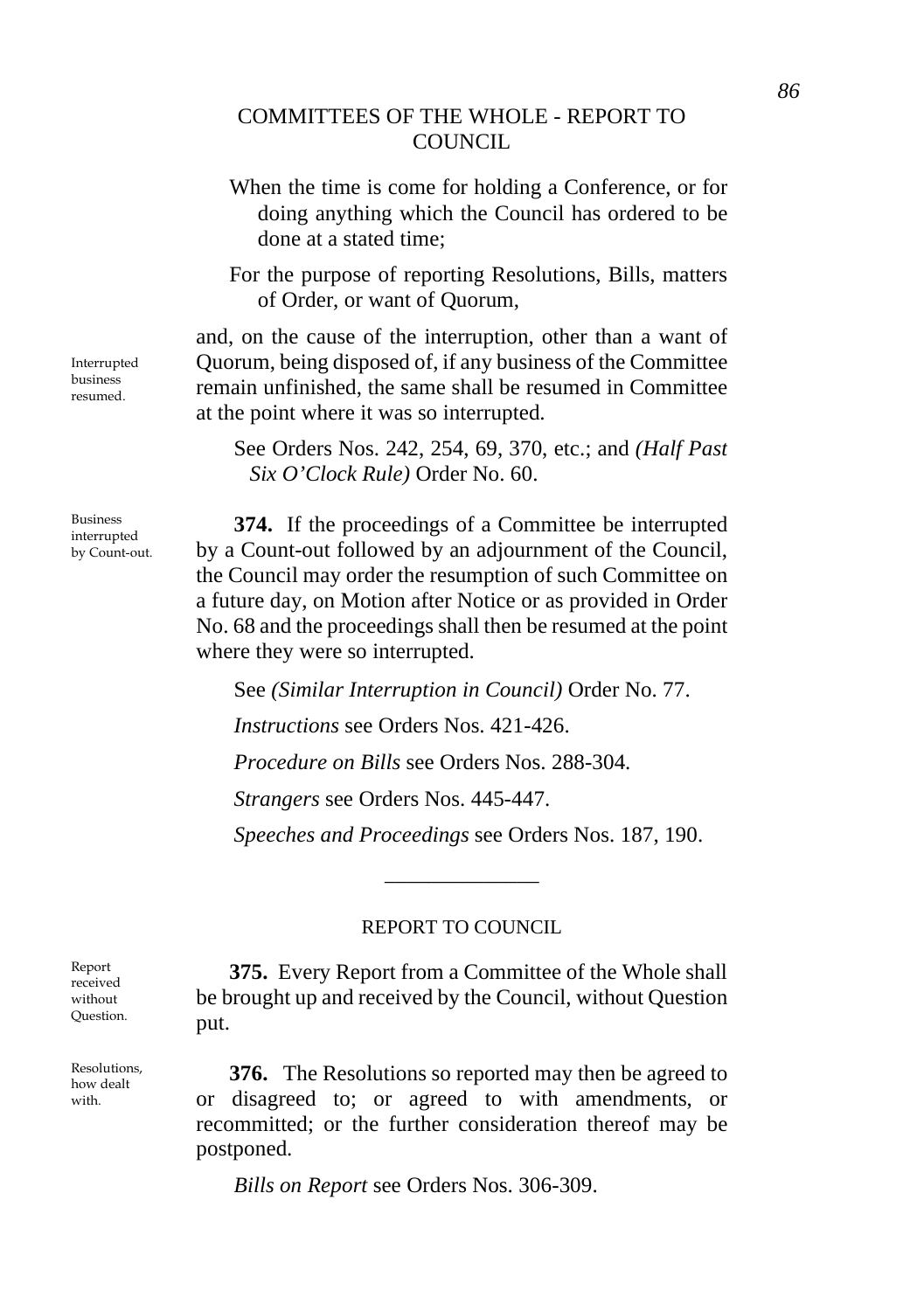# CHAPTER XXVI

## SELECT COMMITTEES - STANDING COMMITTEES

### SELECT COMMITTEES

# *Constitution and General Procedure*

**377.** Every Select Committee shall, unless it be <sup>To consist</sup> otherwise ordered, consist of five Members to be nominated Members. by the mover; but if any one Member so demands, they shall be elected by ballot.

**378.** The President shall be *ex officio* a Member and *President* and *Chairperson* Chairperson of the Library and Standing Orders Committees, of Committees. and a Member (and alternating Chairperson) of the Joint Parliamentary Service Committee, but shall not be liable to be elected to any other.

See Order No. 414.

**379.** No Member shall sit on a Committee who has a <sup>Pecuniarily</sup> interested direct pecuniary interest in the inquiry before such Member not Committee, not held in common with the rest of the subjects to sit. of the Crown and any question of interest arising in Committee may be determined by the Committee.

See also Orders Nos. 225, 362.

**380.** Members may be discharged from attending a Members discharged and Committee and other Members substituted on Motion after substituted. Notice.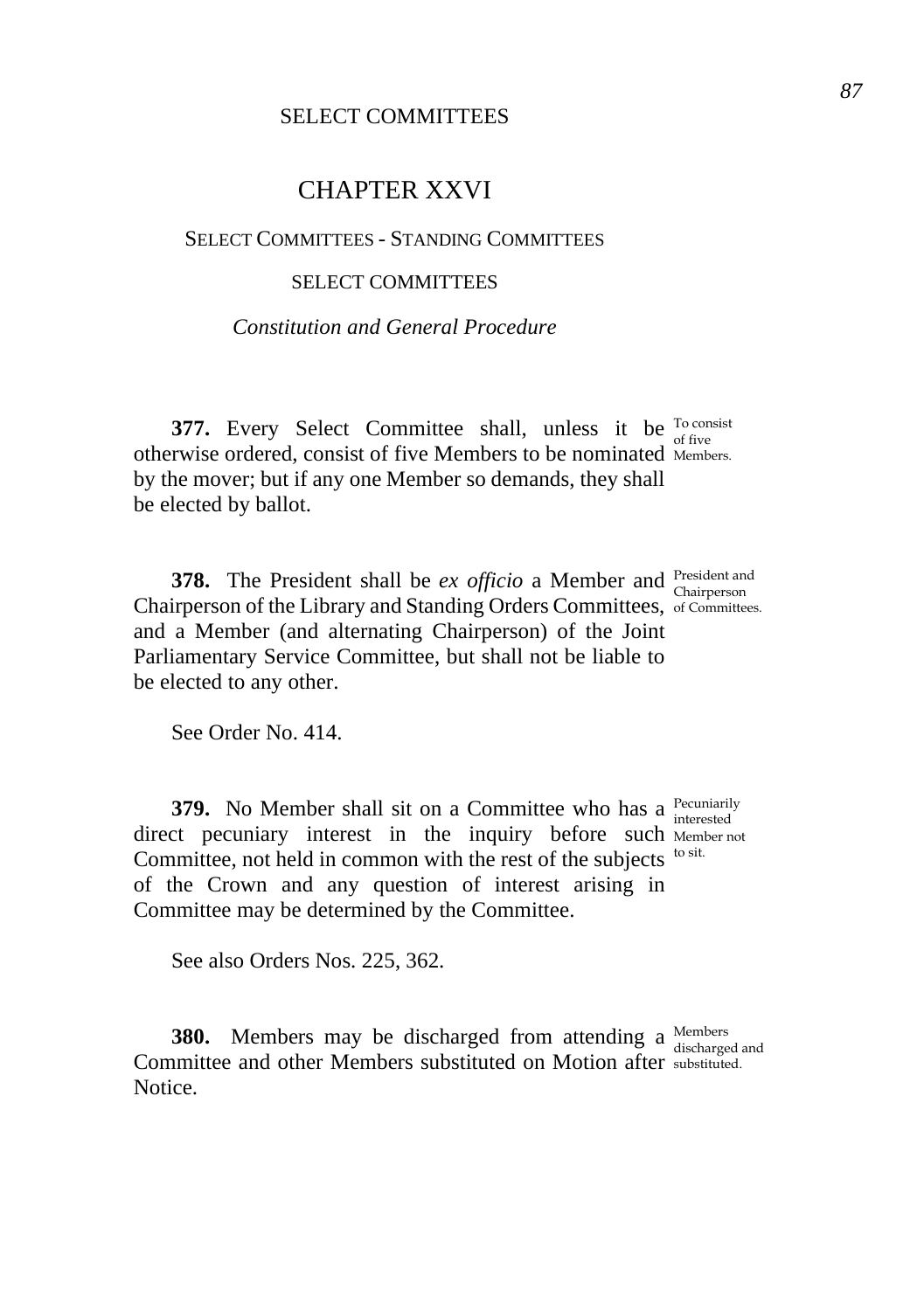**381.** Any Notice of Motion for discharging, substituting, or adding Members shall contain the names of the Members proposed to be discharged; but the Members to be added or substituted shall be elected by ballot.

See *(Ballot)* Orders Nos. 233, 234.

**382.** On the appointment of every Committee, a day shall be fixed for the reporting of their proceedings to the Council.

Progress **383.** Leave may be granted to a Committee, on the application of the Chairperson, on Motion without Notice, to report, from time to time, its opinions or observations, or the Minutes of Evidence only, or its Proceedings.

> **384.** Whenever it may be necessary, the Council may give a Committee power to send for persons, papers, and records, and to adjourn from place to place.

**385.** The mover for the Committee, if a Member thereof, shall fix the time for its first meeting: otherwise the Clerk shall summon the Members for some convenient time.

Quorum. **386.** In Committees consisting of five Members, three shall, unless otherwise ordered, form a Quorum, and in other cases the Quorum shall be appointed by the Council when the Order for the Committee is made.

> See also Order No. 417, and Joint Standing Order  $N_0$  4.

Election of Chairperson. **387.** The Committee, prior to the commencement of business, shall, except where otherwise ordered, elect one of its Members to be Chairperson.

See *(Exception)* Order No. 378.

Members discharged, named.

New Members elected.

Day fixed for bringing up Report.

Progress

Power to send for persons, etc., and to adjourn from place to place.

First<br>meeting.

Election of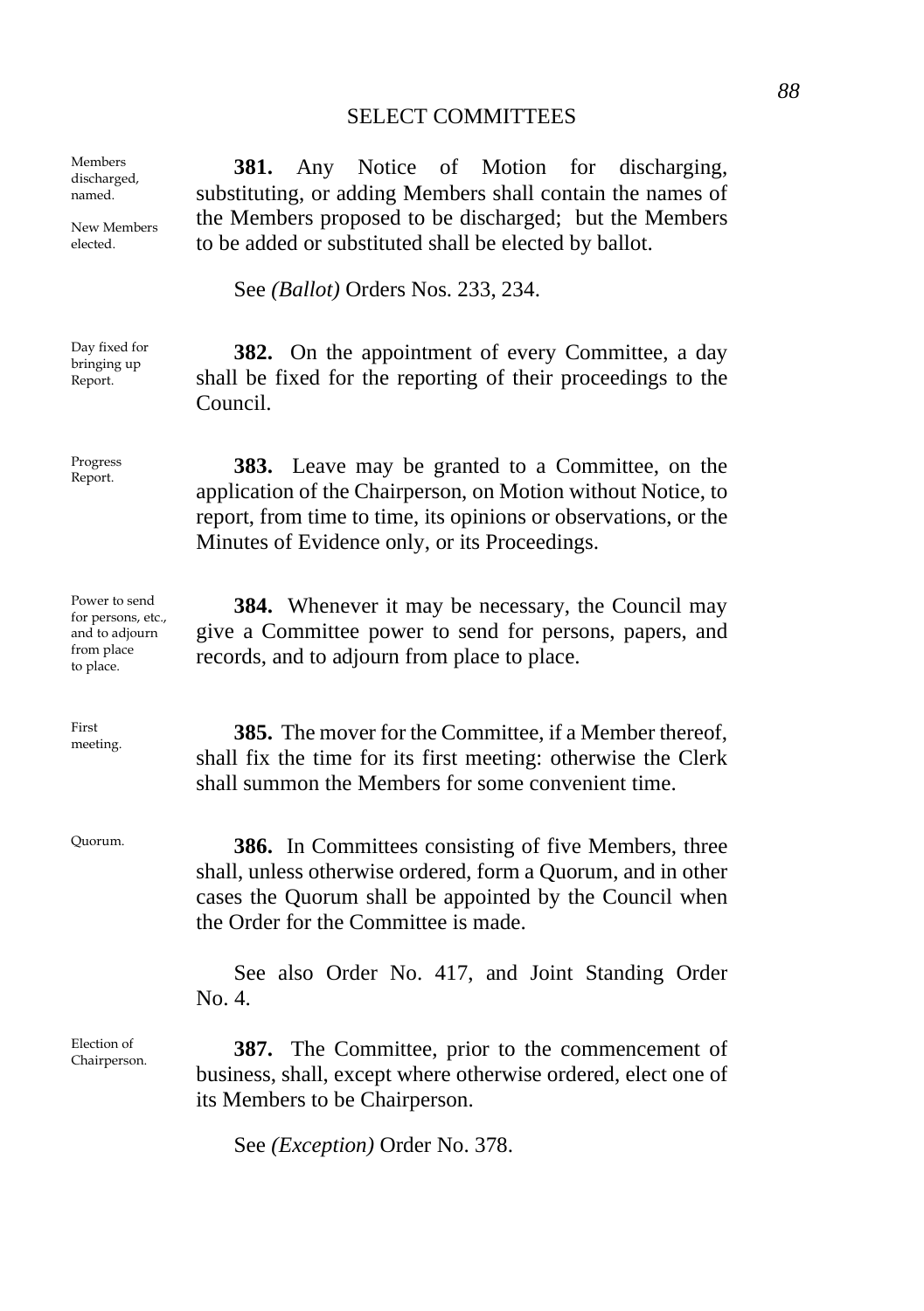**388.** In the absence of the Chairperson, the Committee shall appoint another of its Members to act for the time being.

**389.** The Chairperson shall have a deliberative vote only.

See *(in the case of Joint Committees)* Joint Standing Order No. 6.

**390.** If after the lapse of ten minutes from the time appointed for the meeting of a Committee, there shall not be a Quorum, the Members present may retire after entering their names on the Minutes of Proceedings of the Committee; and the Clerk shall convene the next meeting.

If at any other time a Quorum is not present, the Chairperson shall suspend the proceedings until a Quorum is made up, or adjourn the Committee to some future time.

**391.** A Committee may adjourn from time to time, and may sit on those days over which the Council is adjourned; but may not sit during the sitting of the Council without permission of the Council.

**392.** All Committees sitting at the time the President is about to take the Chair shall be informed by Black Rod that business on the President is about to take the Chair; and all proceedings after such notice shall be null and void.

**393.** The names of the Members attending each meeting shall be entered in the Minutes of Proceedings of the Committee, as also every Motion or Amendment proposed in the Committee, together with the name of the Mover thereof; and if any Division take place, the Chairperson shall take down the names of the Members voting in any such Division, distinguishing on which side of the question they respectively vote.

Absence of Chairperson.

Chairperson to have a deliberative vote only.

When no Quorum at time of meeting.

No Quorum at other times.

Adjournment and sitting.

**Committee** to suspend President taking the Chair.

Records of proceedings and divisions.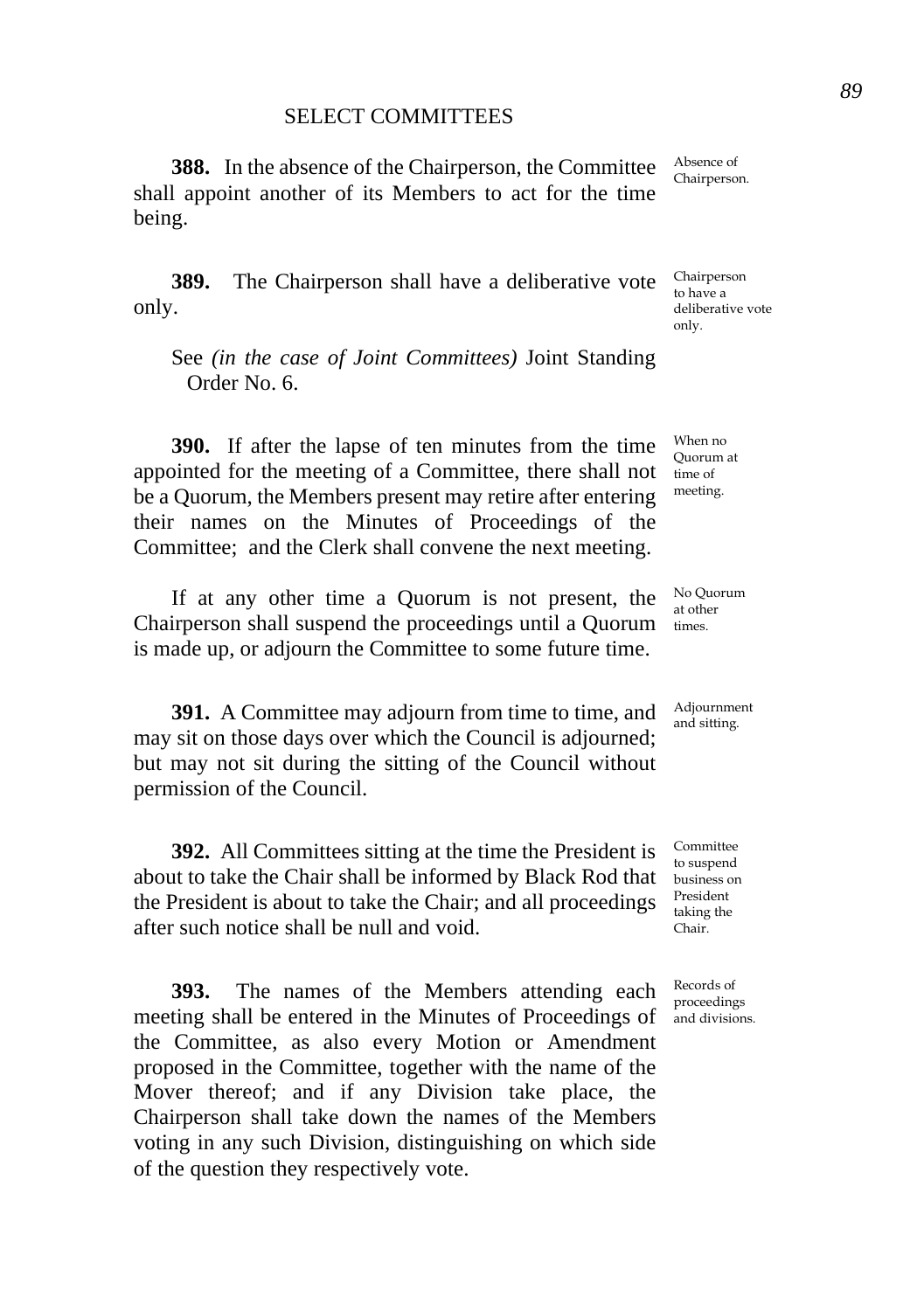Doors locked at division.

Obligation to vote.

Examination of Witnesses.

Minutes of Evidence.

Admission of<br>Strangers.

To consider only matters referred.

Evidence, etc., not to be disclosed.

**394.** The doors of the room are deemed to be locked while a division is being taken, and every Member of the Committee who was present when the question was put is required to vote.

See also *(Divisions)* Orders Nos. 223, 224.

**395.** The examination of witnesses shall be conducted as follows, viz.:- The Chairperson shall first put to the Witness, in an uninterrupted series, all such questions as the Chairperson may deem essential, with reference either to the subject referred to the Committee or to any branch of that subject, according to the mode of procedure agreed on by the Committee. The Chairperson shall then call on the other Members severally, in the order of their sitting, to put any other questions they may think fit; and the name of every Member so interrogating a Witness shall be noted and prefixed to the questions asked; and all such questions and the replies thereto, together with the name of the questioner prefixed, shall be duly noted by the reporter, unless the Committee otherwise directs, and shall form the Minutes of Evidence of the Committee.

396. When a Committee is examining Witnesses, Strangers may be admitted, unless the Committee otherwise resolves but shall always be excluded when the Committee is deliberating.

**397.** No matters shall be considered which are not within the Order of Reference.

See also *(Committees of the Whole)* Order No. 355.

**398.** The Evidence taken by any Committee and Documents presented to such Committee, which have not been reported to the Council, shall not be disclosed or published by any Member of such Committee or by any other person, without the permission of the Council.

See also *(Giving of Evidence)* Order No. 444; and *(after Report)* 453.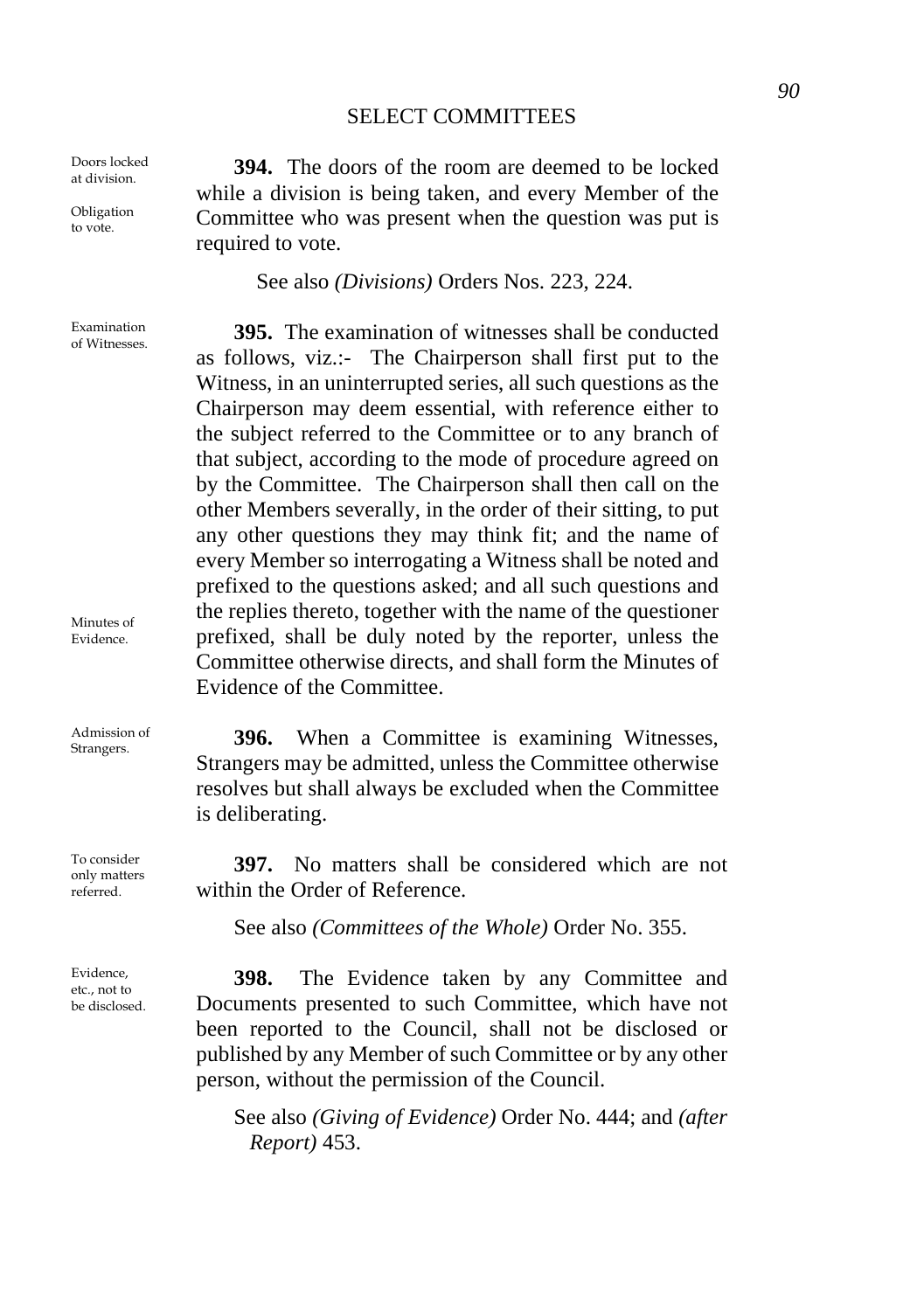**399.** If any information come before a Committee that  $\frac{\text{Commitite to}}{\text{report but}}$ charges any Member of the Council, the Committee shall not inquire only direct that the Council be acquainted with the matter of  $\frac{1}{n}$  acquainted such information, without proceeding further thereupon.

See *(Further Procedure)* Order No. 214.

**400.** Any documents laid before a Committee shall be <sup>Papers to be</sup> endorsed by endorsed by the Chairperson, and shall remain in the custody Chairperson, of the Clerk of the Council, unless released by Order of the and not released Council or President.

See *(Council Papers)* Order No. 31.

**401.** It shall be the duty of the Chairperson to prepare a  $\frac{\text{Chairperson}}{\text{to prepare}}$ draft Report; which shall be printed and circulated amongst Report. the Members of the Committee.

**402.** The Chairperson shall present to the Committee, **Draft Report** which shall be convened for the purpose of considering the Report, the whole of the draft Report; which may be at once considered; but, if any Member so desires, a subsequent day shall be fixed for its consideration.

**403.** At the time of considering the Report, it shall be considered paragraph by paragraph or page by page or section by section and on each occasion the Chairperson shall put the question to the Committee – "That this…..(whichever is relevant)…..stand part of the Report".

404. If any Member, other than the Chairperson, Draft Report submits a draft Report to the Committee, the Committee shall by other first decide upon which Report they will proceed.

**405.** Any amendment to be made by a Member objecting Report amended. to any portion of the Report shall be proposed by the Member at the time the paragraph to be amended is under  $_{\text{protest}}^{\text{Dissent or}}$ consideration, but any Protest or Dissent may be added to the Report.

against Members.

presented.

Report, how considered.

Members.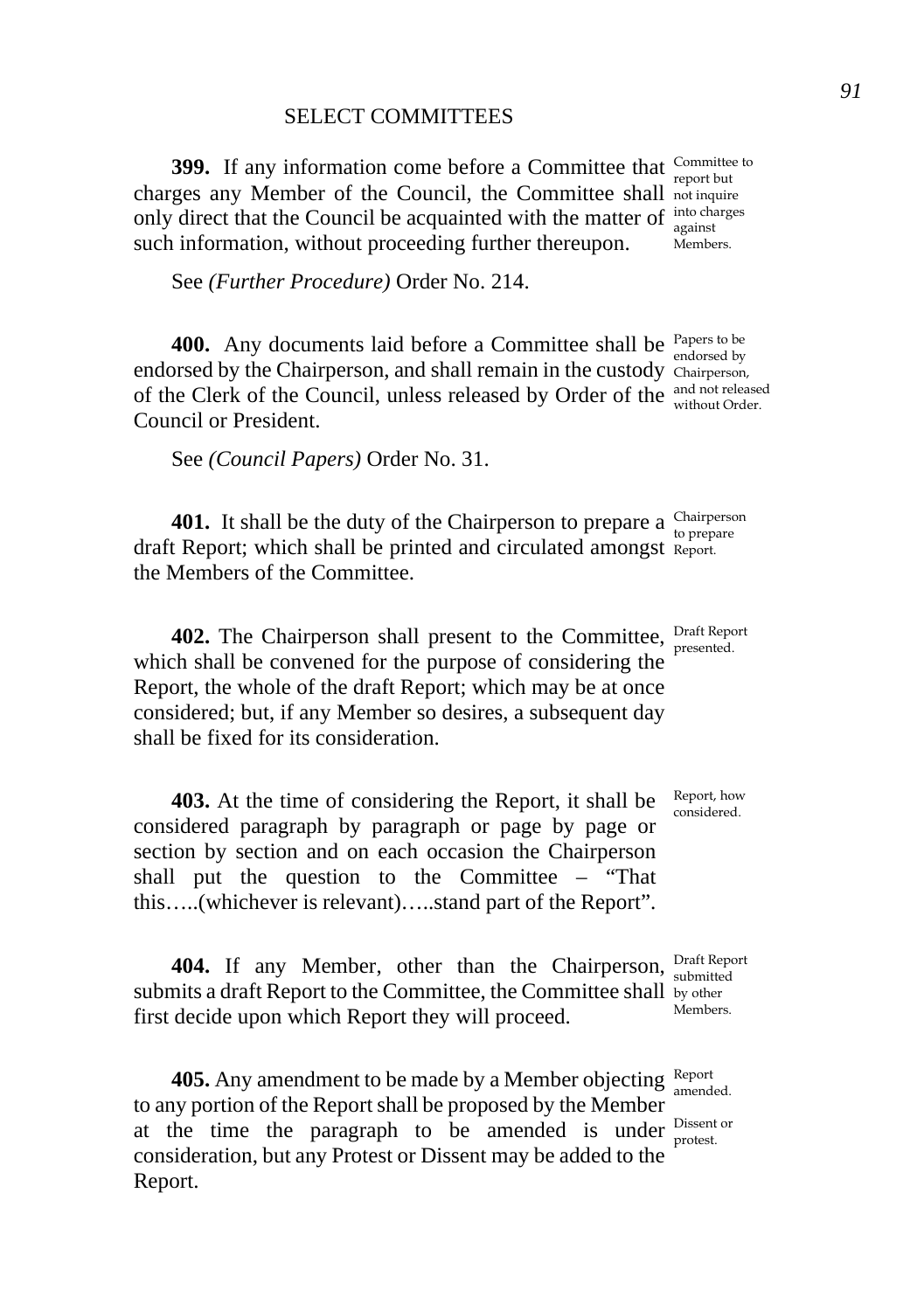**406.** After a draft Report has been considered, the amended.

Chairperson<br>to sign Report.

Reconsideration of Report.

Report, when to be brought up.

Report brought up by Chairperson.

Report may be read and printed, but not then discussed.

Subsequent proceedings to be after Notice.

Closed by Report.

Revival.

whole or any paragraph thereof may be reconsidered and

**407.** The Report when agreed to shall be signed by the Chairperson.

**408.** The final Report of the Committee shall be brought up on the appointed day unless further time be moved for and granted; but the Council will at any time prior to such day, when there is no other business before the Council, receive the Report.

**409.** The Report shall be brought up and presented to the Council by the Chairperson, and shall lie upon the Table.

**410.** Upon the presentation of a Report, no discussion thereon shall take place; but the Report may be ordered to be printed with the documents accompanying it.

See *(Exceptions)* Orders Nos. 13, 419.

**411.** If any measure or proceeding be necessary upon a Report of a Select Committee, not being a Committee on a Bill, such measure or proceeding shall be brought under the consideration of the Council by Motion after Notice, which Notice may be given at the time of the presentation of the Report.

See *(in cases of Bills)* Order No. 310, and Joint Standing Order No. 18.

**412.** A Committee is closed by the bringing up of the Report, not being a progress or interim Report, but may be revived on Motion after Notice.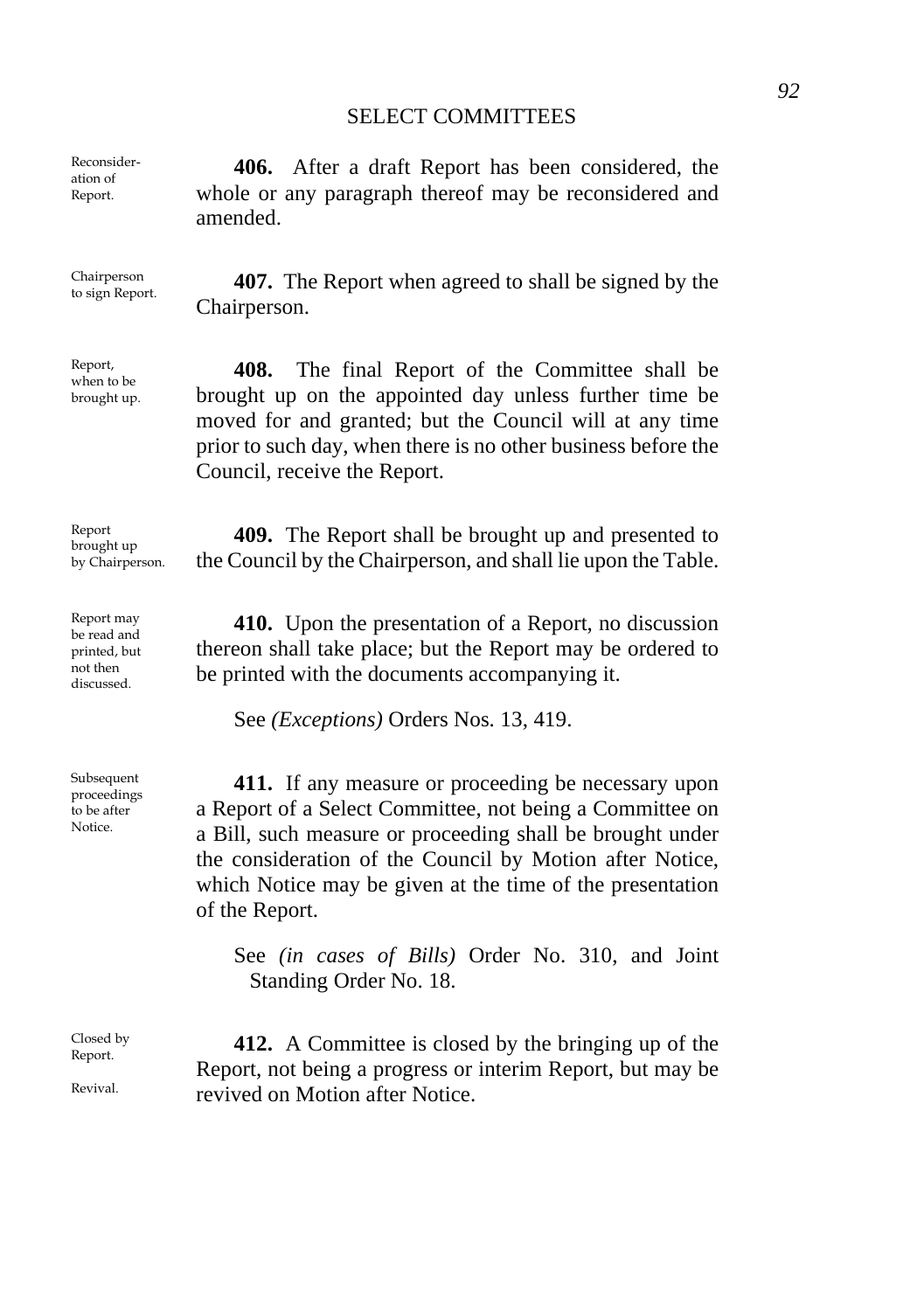# SELECT COMMITTEES - STANDING COMMITTEES

**413.** Every Committee shall, until otherwise ordered, *Payment of Witnesses* have power to award reasonable payment to any professional and others. or other Witnesses, or to any person whom they may deem it necessary to employ in furtherance of the inquiry with which the Committee is charged; and the Chairperson's certificate on the face of an account shall be sufficient authority for its payment by the Clerk of the Council.

*Witnesses* see Orders Nos. 429, *sqq.* 

*Committal and Report of Bills* see Orders Nos. 288, 305, 310; and Joint Standing Order No. 18.

*Instructions* see Orders Nos. 427, 428.

*Conference with Committees of House of Assembly* see Orders Nos. 263-266.

### STANDING COMMITTEES

\_\_\_\_\_\_\_\_\_\_\_\_\_

**414.** On the first day of every Session, until it be Standing Orders, otherwise ordered, the Council shall proceed to appoint the Frinting following Committees, viz:-

- *(a)* A Standing Orders Committee, consisting of the President and four Members;
- *(b)* A Printing Committee, consisting of five Members,

and their appointment shall be communicated by Message to the House of Assembly. Communicated to House of Assembly.

See *(Time for Appointment)* Order No. 11 and *(Chairperson)* Order No. 378.

**Committees** appointed.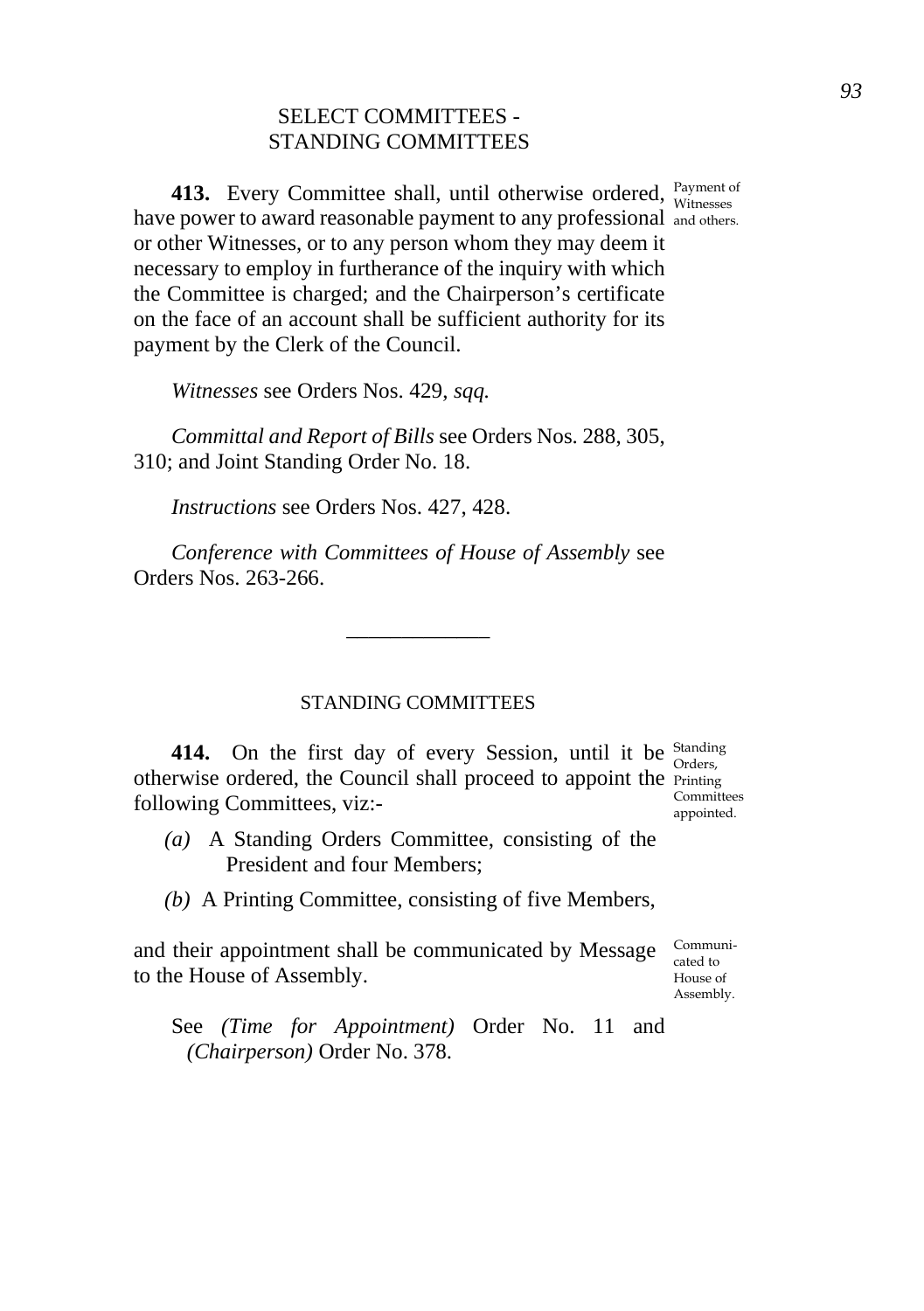# STANDING COMMITTEES

| How elected.                                           | 415. The Members of the said Committees, who are<br>not such ex officio, shall be nominated by the Mover, but, if<br>any one Member so demand, they shall be elected by ballot.                                                                                                                                                                                                                                                                                                                                                                                                                                                                                          |
|--------------------------------------------------------|--------------------------------------------------------------------------------------------------------------------------------------------------------------------------------------------------------------------------------------------------------------------------------------------------------------------------------------------------------------------------------------------------------------------------------------------------------------------------------------------------------------------------------------------------------------------------------------------------------------------------------------------------------------------------|
|                                                        | See (ex officio Member) Order No. 378; and (Ballot)<br>Order No. 234.                                                                                                                                                                                                                                                                                                                                                                                                                                                                                                                                                                                                    |
| Powers.                                                | 416. Such Committees shall have power to act during<br>the Recess, and, when necessary, to confer, or sit as Joint<br>Committees, with similar Committees of the House of                                                                                                                                                                                                                                                                                                                                                                                                                                                                                                |
| Report.                                                | Assembly; and may report to the Council from time to time.                                                                                                                                                                                                                                                                                                                                                                                                                                                                                                                                                                                                               |
|                                                        | See (Joint Committees) Joint Standing Orders Nos. 1-9.                                                                                                                                                                                                                                                                                                                                                                                                                                                                                                                                                                                                                   |
| Quorum.                                                | 417. The Quorum of such Committees shall, unless<br>otherwise ordered, be three Members.                                                                                                                                                                                                                                                                                                                                                                                                                                                                                                                                                                                 |
|                                                        | See also Order No. 386.                                                                                                                                                                                                                                                                                                                                                                                                                                                                                                                                                                                                                                                  |
| Duties of<br>Printing<br>Committee.                    | 418. All Petitions and Papers laid on the Table of the<br>Council which are not already printed by the Government<br>Printer, or the printing of which is not thereupon moved by<br>a Minister of the Crown, shall stand referred to the Printing<br>Committee, and it shall be the duty of such Committee to<br>report from time to time which of the Petitions and Papers<br>referred to them ought, in their opinion, to be printed, and<br>whether in full or in abstract; and it shall be in the power of<br>the Committee to order such Petitions or Papers, or abstracts<br>thereof, to be prepared for press by the Clerk in attendance<br>upon such Committees. |
|                                                        | See (Printing) Orders Nos. 96, 419, 451; and (Debate<br>on motion to print) Orders Nos. 180, 419.                                                                                                                                                                                                                                                                                                                                                                                                                                                                                                                                                                        |
| Procedure<br>after Report<br>of Printing<br>Committee. | 419. On the Report of the Printing Committee being<br>received, it shall be in order to move that it be adopted, but<br>the details of any individual Paper shall not be open to<br>discussion on such motion. A Member desiring that any<br>Petition or Paper should be printed, which the                                                                                                                                                                                                                                                                                                                                                                              |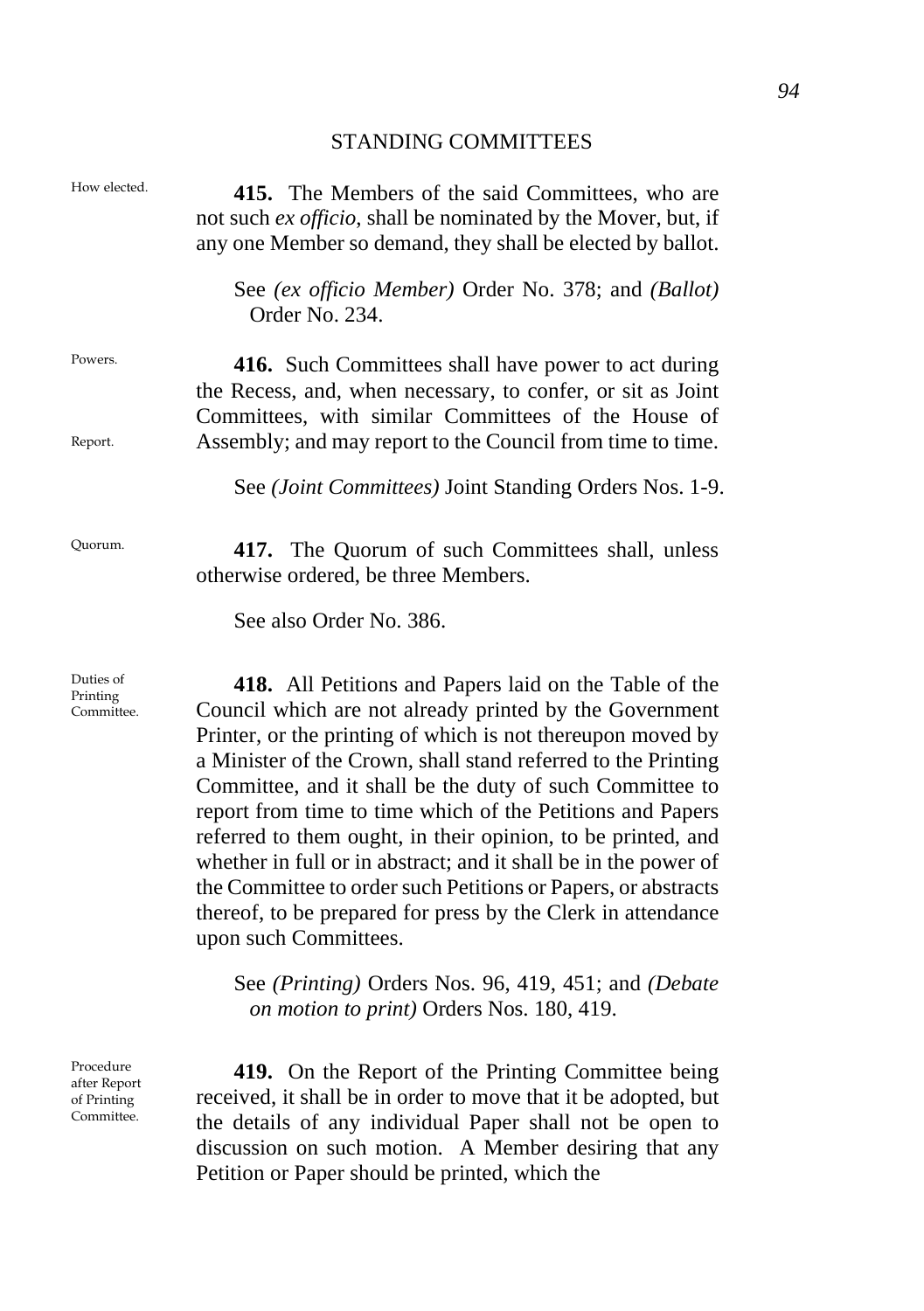# STANDING COMMITTEES

Committee has not recommended for printing, may give Notice when the Report has been dealt with, or subsequently, of the Member's intention to move therein.

\_\_\_\_\_\_\_\_\_\_\_\_\_

\_\_\_\_\_\_\_\_\_\_\_\_\_

See *(Priority on Notice Paper)* Order No. 64.

**420.** *Standing Order repealed.*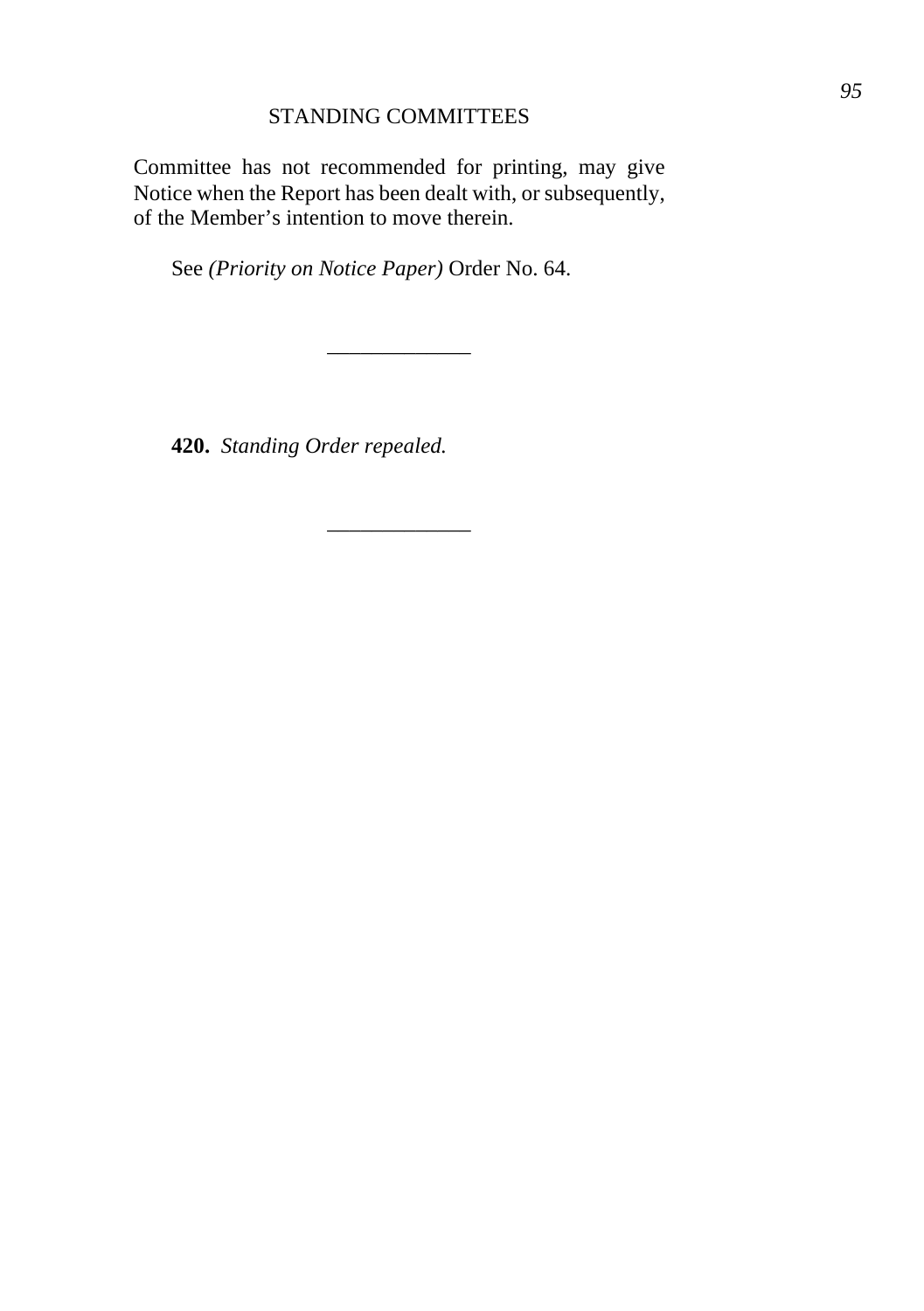## INSTRUCTIONS

# CHAPTER XXVII

### **INSTRUCTIONS**

421. Notice shall be required of an Instruction and of every material amendment thereto.

#### TO COMMITTEES OF THE WHOLE

Instruction. **422.** An Instruction empowers the Committee to consider matters which are relevant, and not contradictory, to the Order of Reference, but which had not been expressly referred; and to make Amendments to Bills which are relevant to the Title.

See also *(No reply)* Order No. 176; *(Amendments to Bills)* Orders Nos. 292, 293.

**423.** No Instruction shall be given to such Committee of a mandatory nature, nor to do that which the Committee is already empowered to do.

**424.** An Instruction may be given to divide a Bill into two or more Bills, or, where two or more Bills are referred to the same Committee, to consolidate them into one.

**425.** The rejection of an Instruction to a Committee on a Bill shall not prevent the introduction during the same Session of a separate Bill dealing with the object of such Instruction; but will prevent any Amendment being proposed in Committee on the Bill which would contravene the decision of the Council on such Instruction.

426. The time for moving an Instruction to a Committee of the Whole is whenever the Council is about to resolve itself into the Committee in question, before the President leaves the Chair.

See Orders Nos. 288, 352.

*Enacting Words* see Order No. 292.

Notice<br>required.

Scope of an<br>Instruction.

Not to be mandatory or supererogatory.

To divide or consolidate Bills.

Effect of rejection of Instruction.

Time for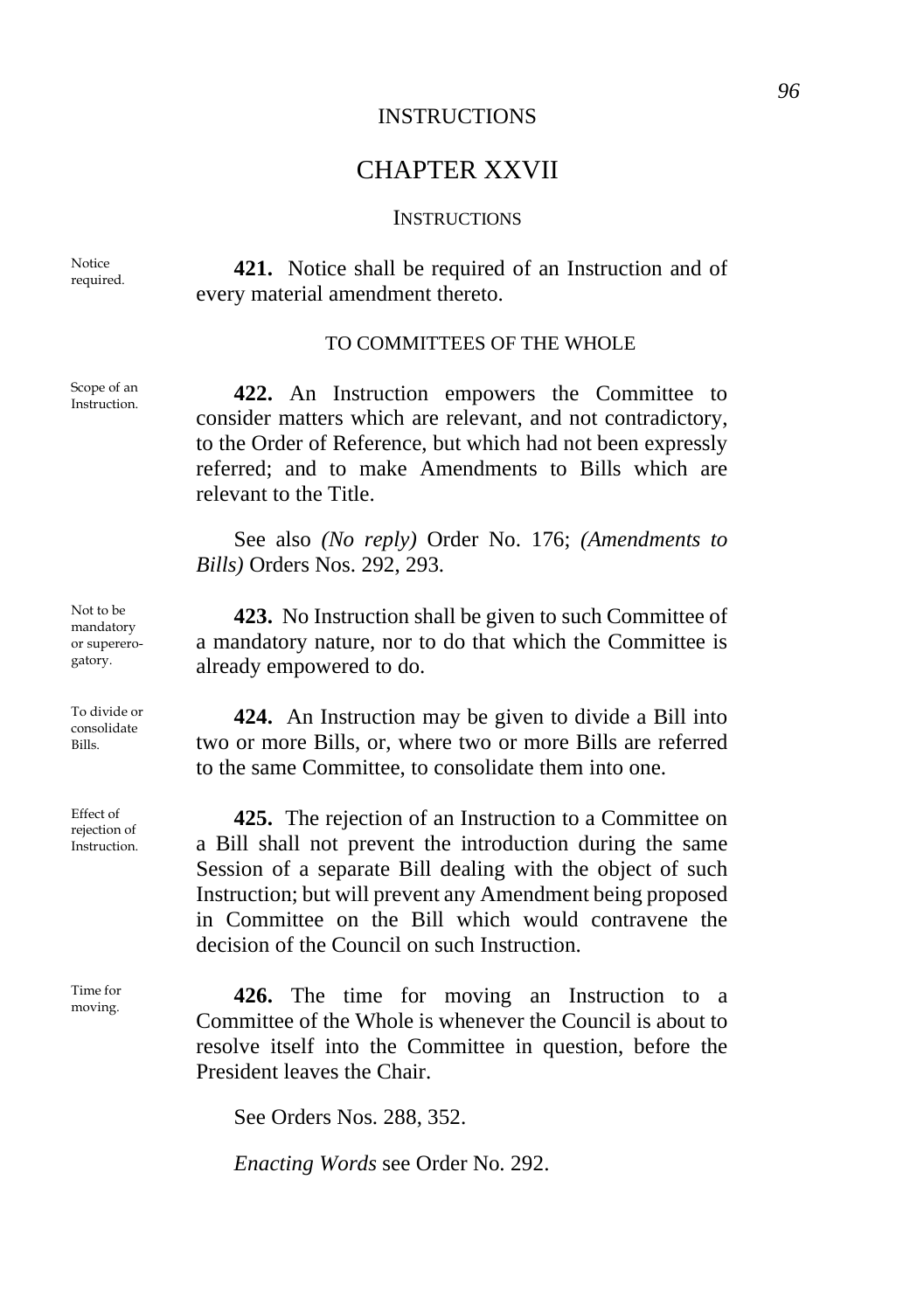# **INSTRUCTIONS**

## TO A SELECT COMMITTEE

**427.** An Instruction to a Select Committee directs the scope and order and course of the proceedings thereof, and extends or restricts the Order of Reference, in terms mandatory or otherwise.

**428.** An Instruction to a Select Committee may be <sup>Time for</sup> moved either at the time of the appointment of the Committee or subsequently. moving.

*To Joint Committees* see Joint Standing Order No. 7.

*To Managers at Conferences* see Orders Nos. 260, 341.

\_\_\_\_\_\_\_\_\_\_\_\_\_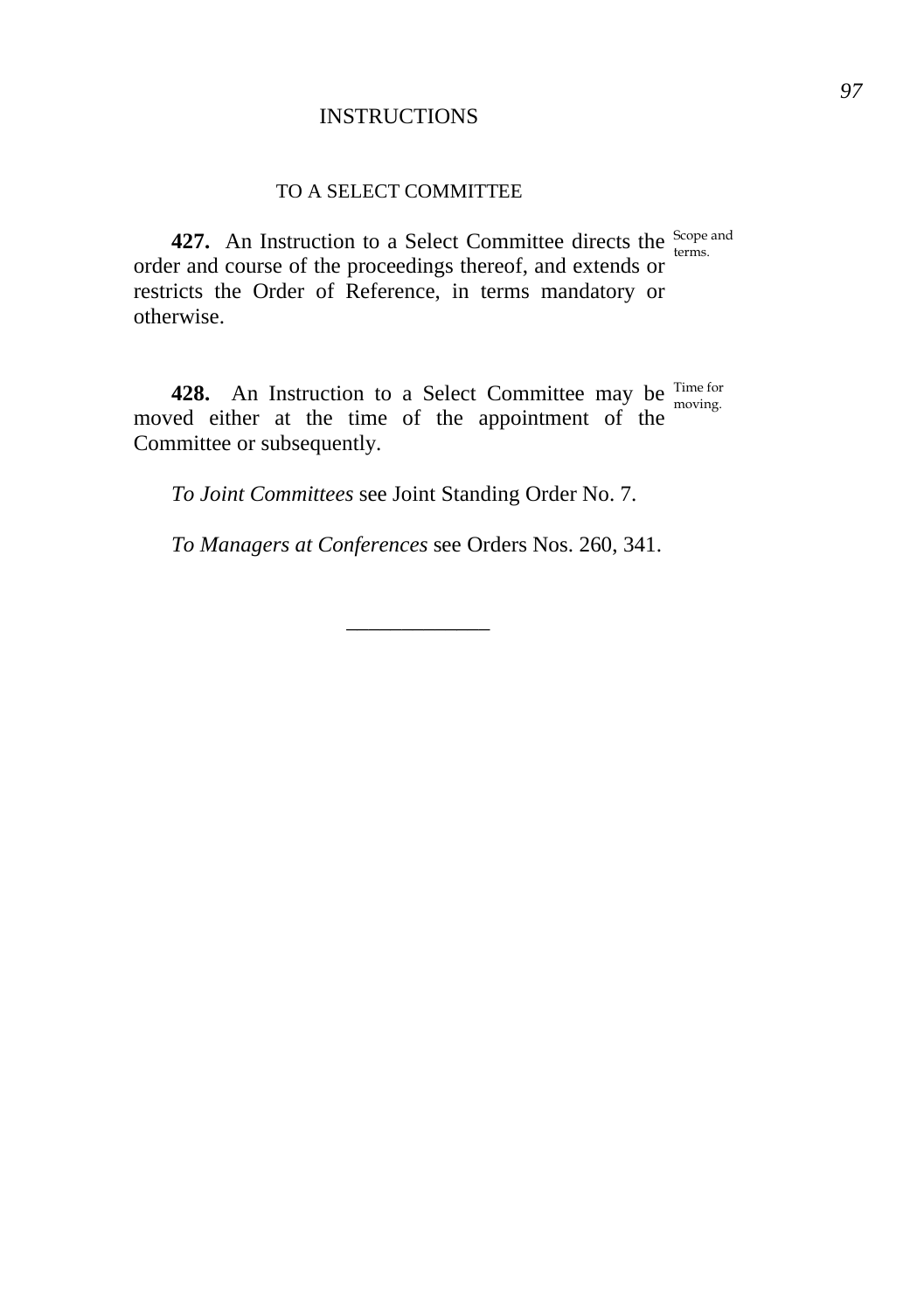### **WITNESSES**

# CHAPTER XXVIII

#### **WITNESSES**

**429.** Witnesses, not being Members, when ordered to attend before the Council or a Committee of the Whole at the Bar, shall be summoned under the hand of the President, and if desired by a Select Committee, by summons under the hand of the Clerk.

**430.** When the attendance of a Member of the Council is desired to be examined by the Council or a Committee of the Whole, the Member shall be ordered to attend in the Member's place, and the Order of the Council shall be communicated to the Member by the President.

**431.** If any Select Committee desires the attendance of a Member as a Witness, the Chairperson shall, in writing, request the Member to attend; but should the Member refuse, the Committee shall take no further action, except to report the matter to the Council.

**432.** The neglect or refusal of any Witness to attend in obedience to any such order or summons, or in obedience to a warrant of the President, shall be censured, or otherwise dealt with at the pleasure of the Council.

**433.** When the attendance of a Member of the House of Assembly, or of any Officer of that House, is desired in order to be examined by the Council or any Committee thereof (not being a Committee on a Private Bill), a Message shall be sent to the House of Assembly to request that the House will give leave to such Member or Officer to attend, in order for the Member or Officer to be examined accordingly upon the matters stated in such Message.

Witnesses not being Members summoned.

Member, how summoned.

Member desired by Select Committee.

Neglect or refusal to attend.

When attendance of Member or Officer of Assembly desired.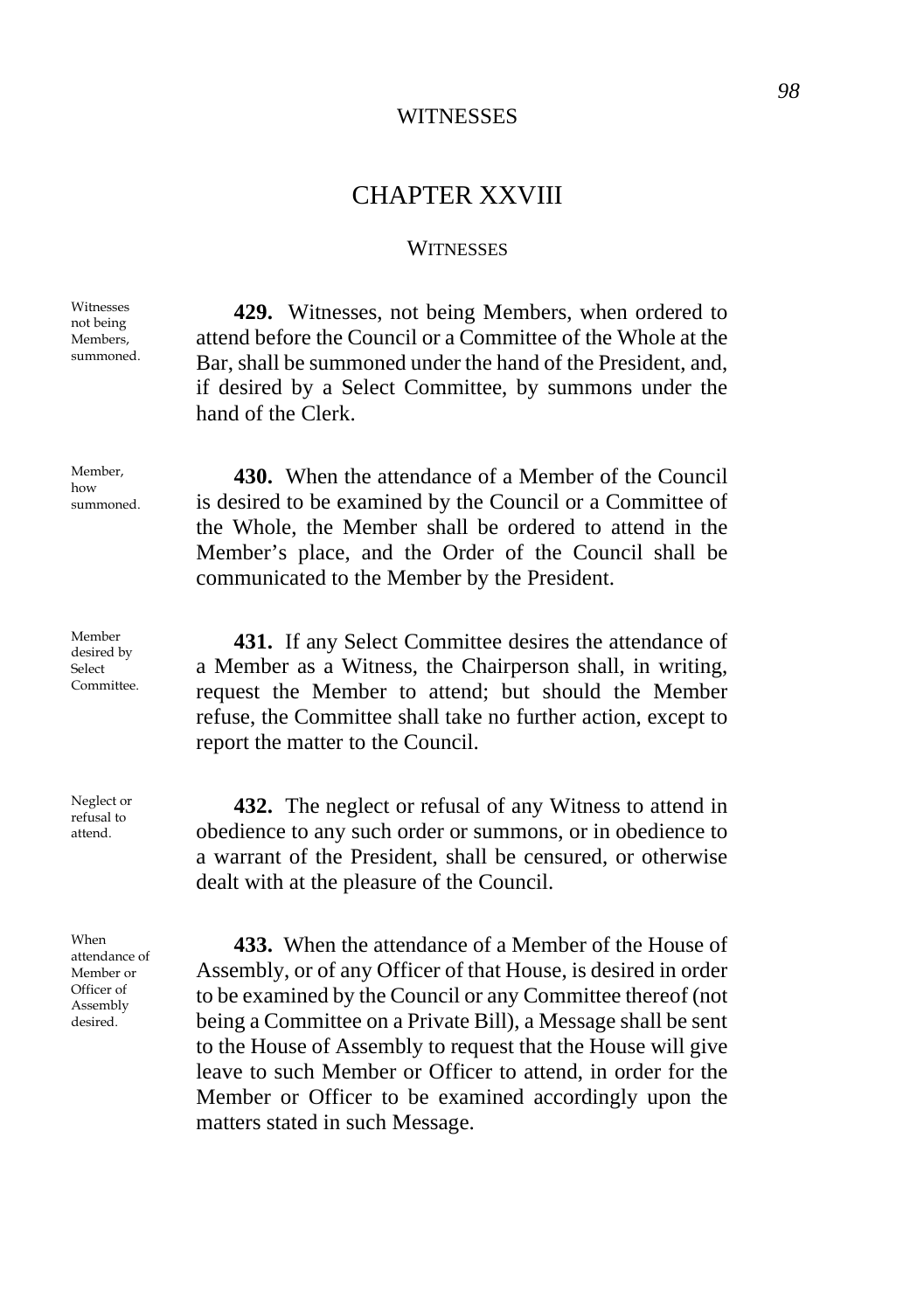**434.** Should the House of Assembly request by Message Attendance the attendance of a Member of the Council before that House or Officers or a Select Committee thereof, the Council may authorise  $\frac{\text{of Council}}{\text{desired by}}$ such Member to attend if the Member thinks fit. Council, if similarly requested by the House of Assembly, may also instruct its own Officers to attend as desired. The Assembly.

**435.** When a Witness, whose attendance is desired, shall When intended be in the custody of the keeper of any prison, such keeper Witness is in shall be ordered to bring the Witness in safe custody, in order prison. to the witness being examined, and from time to time, as often as the witness's attendance shall be thought necessary, and the President shall issue a warrant accordingly.

**436.** Witnesses cannot be examined upon Oath by the Witnesses Council, or any Committee thereof, unless it be so provided examined by law. on Oath.

**437.** All Witnesses examined before the Council, or any Entitled to Committee thereof, are entitled to the protection of the Council in respect of anything that may be said by them in their evidence.

**438.** When a Witness is being examined by the  $_{\text{kept drawn}}^{\text{Bar is to be}}$ Council, or a Committee of the Whole, the Bar is drawn.

**439.** When a Witness appears before the Council, the Witnesses President shall examine the Witness, and any questions Council addressed by Members shall be asked through the President. examined by

**440.** In Committee of the Whole Council, any Member Before may put questions directly to the Witness.

**441.** If any question be objected to, or other matter arise,  $\frac{\text{Witness}}{\text{withdraws}}}$ the Witness shall withdraw while the same is under if question discussion.

protection.

Committee by any Member.

objected to.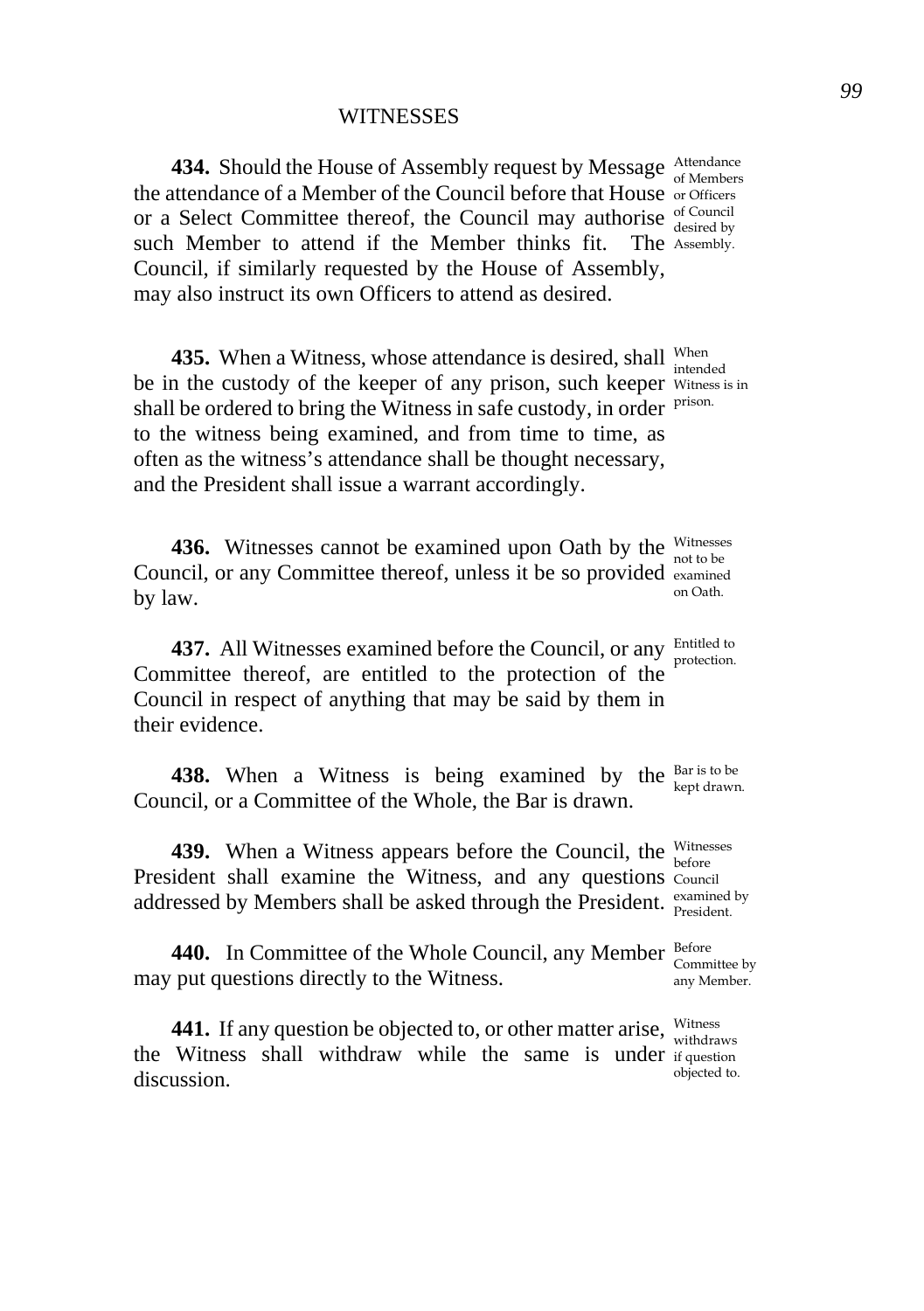### **WITNESSES**

Member examined in the Member's place.

Judges, how

Members and Officers not to give evidence without leave.

**442.** A Member of the Council shall be examined in the Member's place.

introduced. **443.** Judges are introduced by Black Rod and have chairs placed for them within the Bar.

> **444.** No Member, Clerk or Officer of the Council, or *Hansard* reporter employed to take Minutes of Evidence before the Council or any Committee thereof, may give evidence elsewhere in respect of any proceedings of the Council or its Committee, or of any examination had at the Bar or before any Committee, without the special permission of the Council.

*Before Select Committees*see Orders Nos. 395, 396, 413.

\_\_\_\_\_\_\_\_\_\_\_\_\_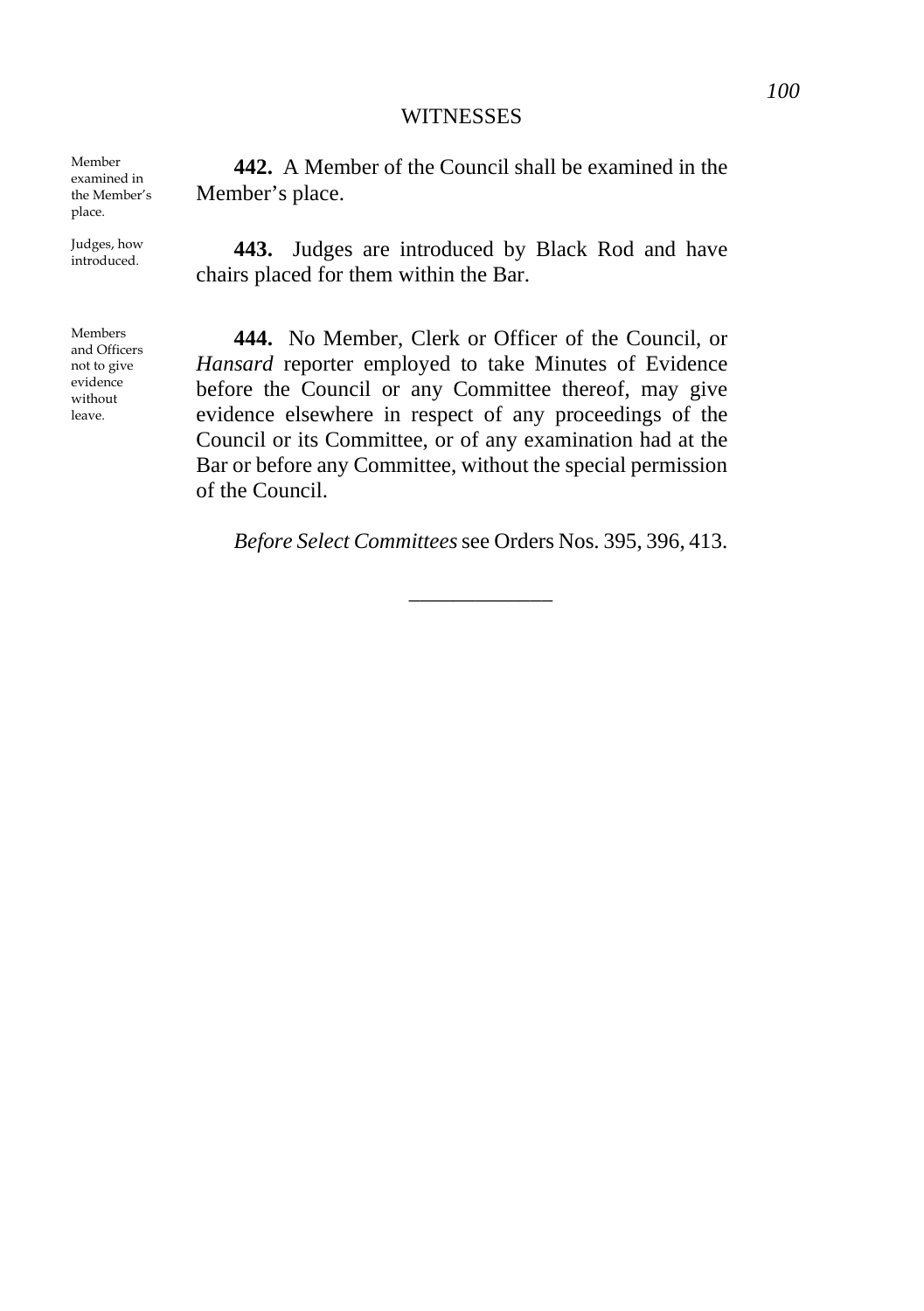# **STRANGERS**

# CHAPTER XXIX

### **STRANGERS**

**445.** The President alone shall have the privilege of admitting Strangers, not being Members of the House of Assembly or of the Commonwealth Parliament, to the body of the Council Chamber, either within or without the Bar, while the Council or a Committee of the Whole is sitting.

**446.** Members of the House of Assembly and of the Commonwealth Parliament shall have the privilege of admission, without order, to the body of the Council Chamber without the Bar.

**447.** If at any sitting of the Council, or in Committee, any Member shall take notice that Strangers are present, the withdraw. President, or the Chairperson (as the case may be), shall forthwith put the question "That Strangers be ordered to withdraw" without permitting any discussion or amendment: Provided that the President, or the Chairperson, may, whenever the President or Chairperson thinks fit, order the withdrawal of Strangers from any or every part of the Chamber.

*At Select Committees* see Order No. 396.

*Arrest for Misconduct* see Order No. 216.

**447a.** An infant being breast or bottle fed by a Member Infant being shall be permitted to the body of the Council Chamber, fed admitted. either within or without the Bar, while the Council or a Committee of the Whole is sitting.

\_\_\_\_\_\_\_\_\_\_\_\_\_

Strangers admitted only by President.

Admission of Members of Assembly and of Commonwealth Parliament without Bar.

Strangers ordered to

breast or bottle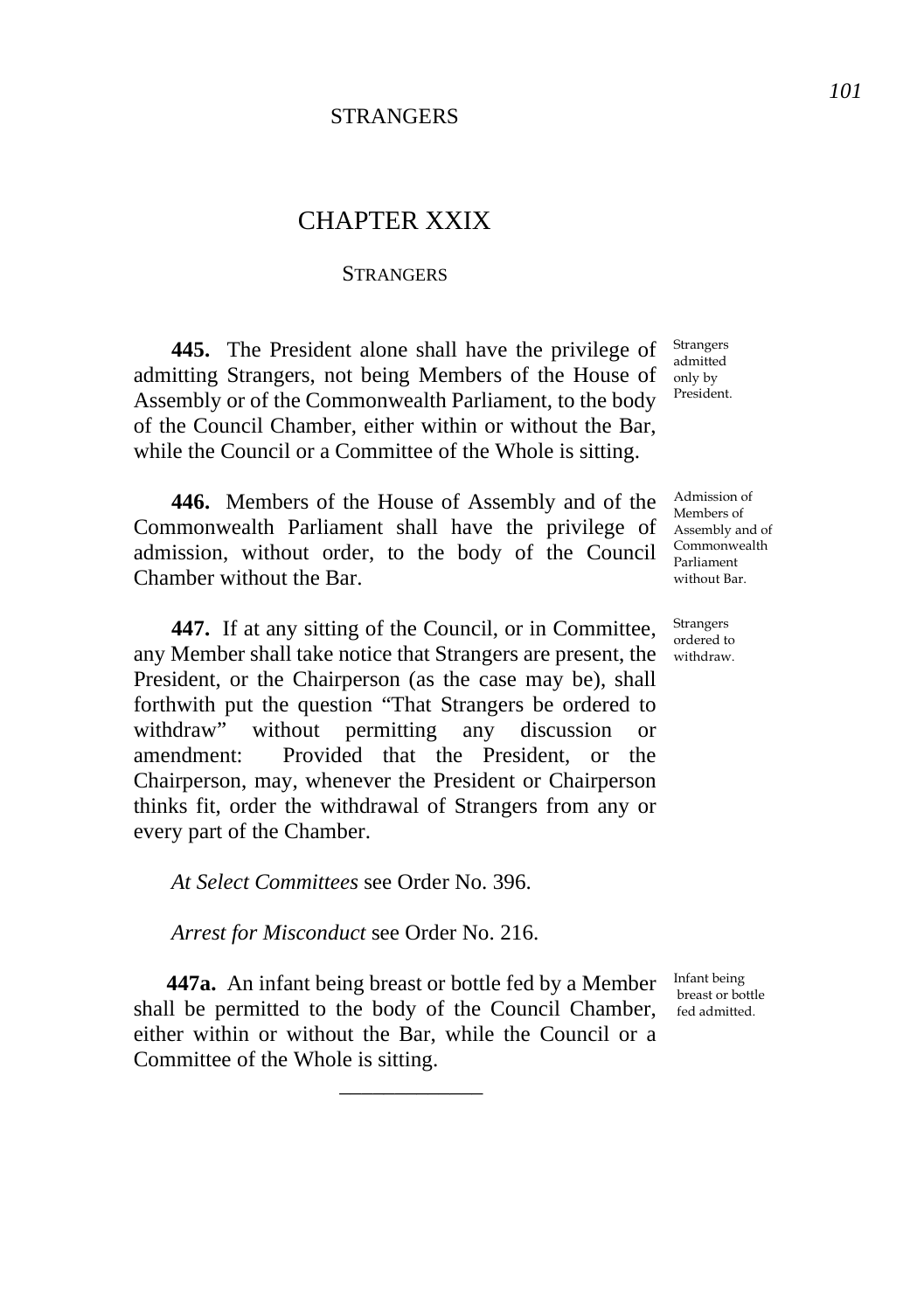## PAPERS AND DOCUMENTS

# CHAPTER XXX

### PAPERS AND DOCUMENTS

Papers, etc., **448.** Papers and Returns may be ordered to be laid before the Council, and the Clerk shall communicate all such orders of the Council.

See *(Priority to Motion)* Order No. 64.

**449.** When any Paper is required by the Council which concerns the Royal Prerogative, or which is a Despatch or other Correspondence addressed to or emanating from the Governor, or when any information is desired from the Governor, an Address shall be presented to the Governor praying that the same may be laid before the Council.

See *(Addresses)* Orders Nos. 235, *sqq.* 

**450.** Papers presented pursuant to Statute, or by Command of the Governor, or pursuant to an Order of the Council, may be laid on the Table without comment, at any time when other business is not before the Council.

**451.** On any Paper being laid before the Council, the printing thereof may be moved by a Minister of the Crown, and it shall be in order to move that it be read; and if necessary, a day may be appointed for its consideration.

*Printing of Papers and Debate on Motion* see Orders Nos. 418, 419, 180; and *Priority on Notice Paper* see Order No. 64.

**452.** A Document quoted from in debate, if not of a confidential nature or such as should more properly be obtained by Address, may be called for at any time during the debate, and on Motion thereupon without Notice may be ordered to be laid upon the Table.

Papers, etc.,

Addresses for Papers, etc.

When to be presented.

No comment allowed.

May be read and printed.

Consideration.

Papers quoted in debate.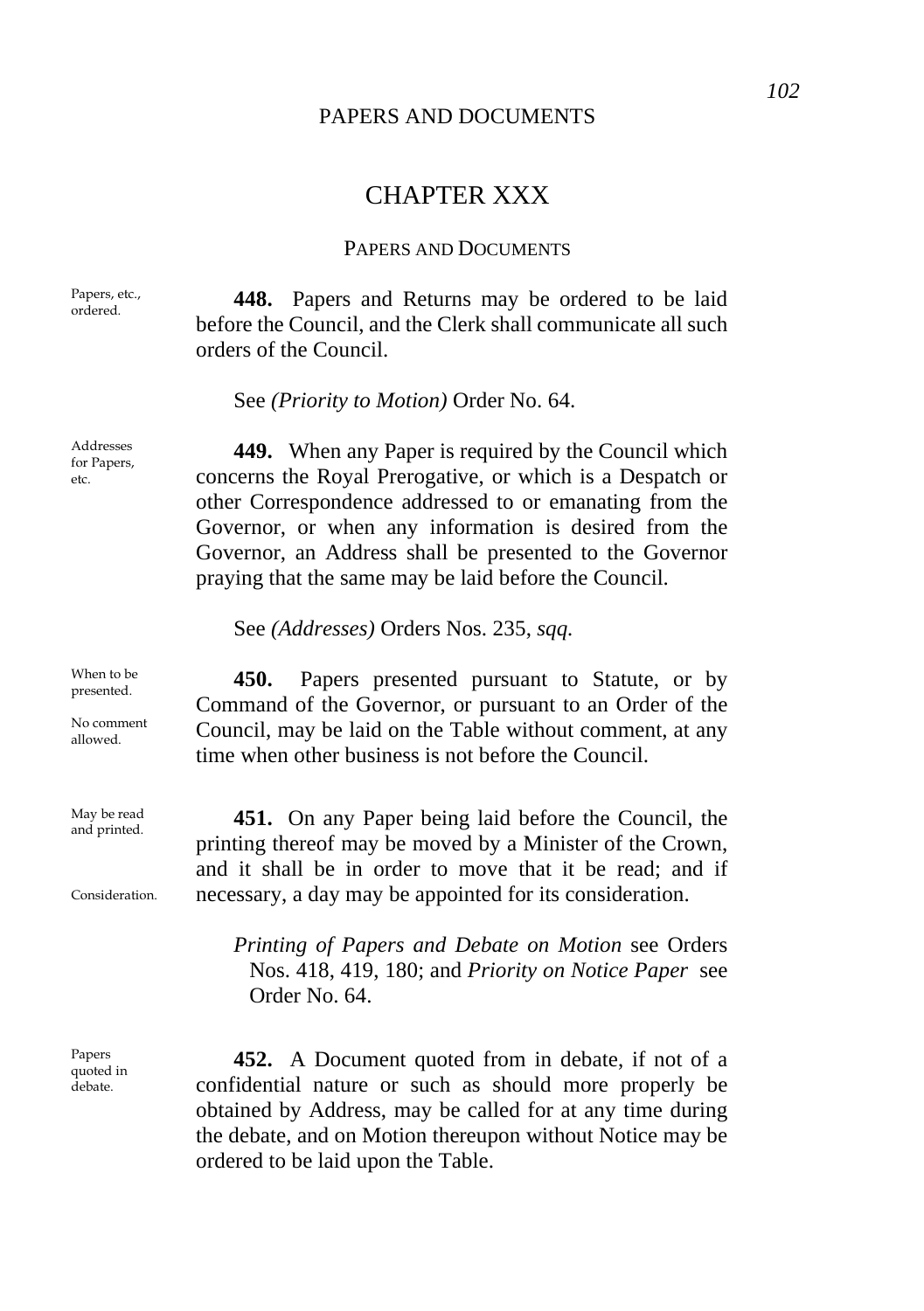**453.** All Papers and Documents laid upon the Table of Papers when the Council shall be considered public. Papers not ordered are public. to be printed may be inspected at the offices of the Council  $_{\text{May be}}$ at any time by Members, and, unless otherwise ordered by inspected the President, by other persons, and copies thereof or extracts and copied. therefrom may be made.

**454.** All Papers and other Documents ordered by the Returns Council during the Session and not returned prior to the Prorogation. Prorogation, and such other official reports and returns as are customarily laid before Parliament and printed, shall be forwarded to the President in print as soon as completed; and, if the same are received within two months after such Prorogation, the Clerk shall cause such Papers and Documents to be distributed among Members and bound with the Minutes of the Proceedings; and as regards those not received within such time, they shall be laid upon the Table on the first day of the following Session, together with a Return prepared by the Clerk showing the Resolutions of the Council which have or have not been complied with. If any Orders for Returns made in the previous Session have not been complied with, a Return of such Orders shall be prepared by the Clerk and laid on the Table on the same day.

**455.** Members of the House of Assembly shall be  $\frac{\text{Count}}{\text{Papers to be}}$ furnished with copies of all Papers printed by Order of the furnished to Council.

*Records, Custody of Papers, etc.,* see Orders Nos. 28-31.

*Laid before Select Committees* see Orders Nos. 398, 400.

\_\_\_\_\_\_\_\_\_\_\_\_\_

presented

Assembly.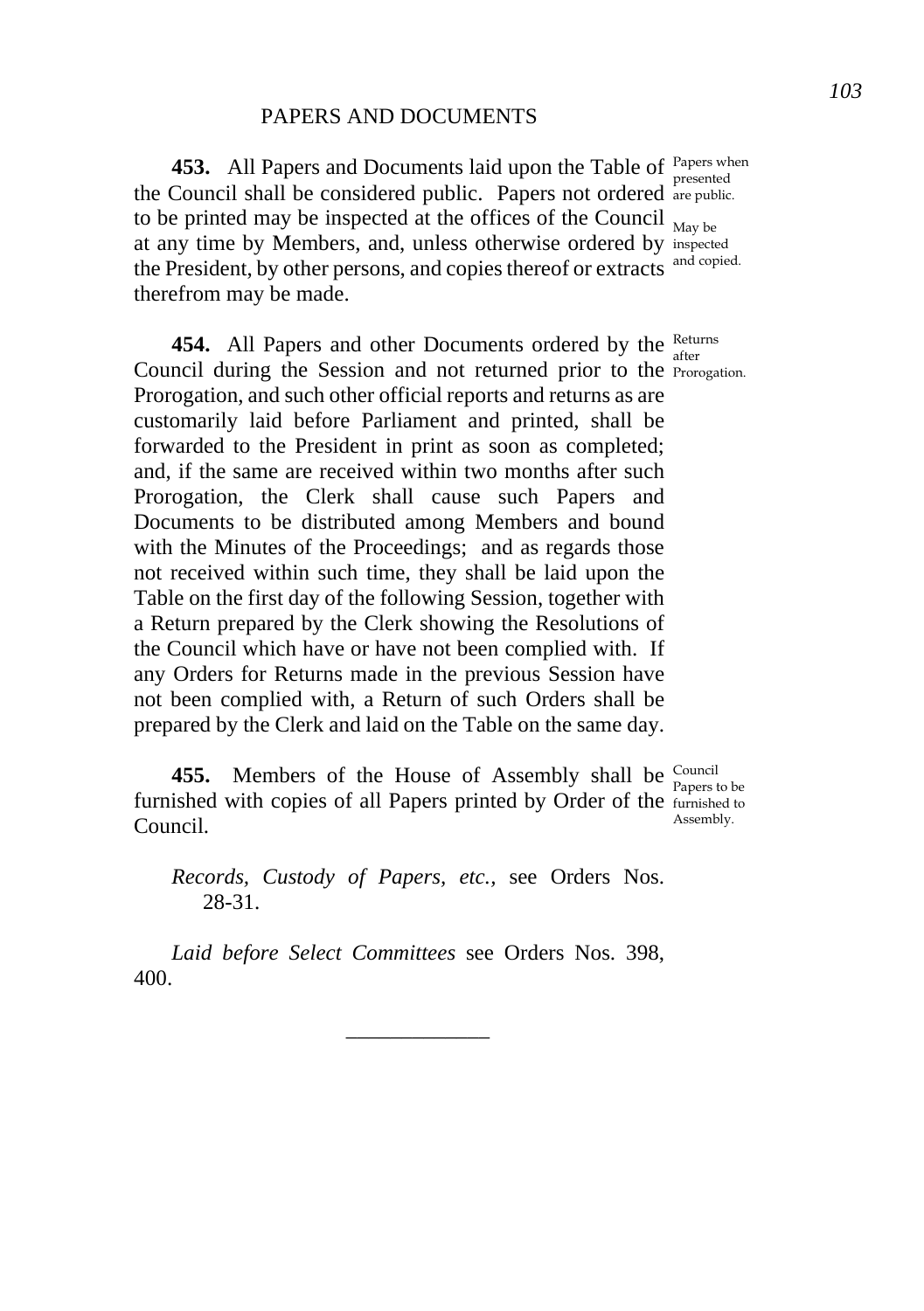## CITIZENS RIGHT OF REPLY

# CHAPTER XXXA

### CITIZENS RIGHT OF REPLY

Citizens Right of

Citizens Right of **455A.** The Council makes available to any person who believes that they have been adversely referred to during proceedings of the Legislative Council the following procedure for seeking to have a response incorporated into Hansard –

- I. Any person who has been referred to in the Legislative Council by name, or in another way so as to be readily identified, may make a submission in writing to the President -
	- (a) claiming that he or she has been adversely affected in reputation or in respect of dealings or associations with others, or injured in profession, occupation or trade or in the holding of an office, or in respect of any financial credit or other status or that his or her privacy has been unreasonably invaded; and
	- (b) requesting that his or her response be incorporated in to *Hansard.*
- II. The President shall consider the submission as soon as practicable.
- III. The President shall reject any submission that is not made within a reasonable time.
- IV. If the President has not rejected the submission under clause III, the President shall give notice of the submission to the Member who referred in the Council to the person who has made the submission.
- V. In considering the submission, the President
	- (a) may confer with the person who made the submission;
	- (b) may confer with any Member;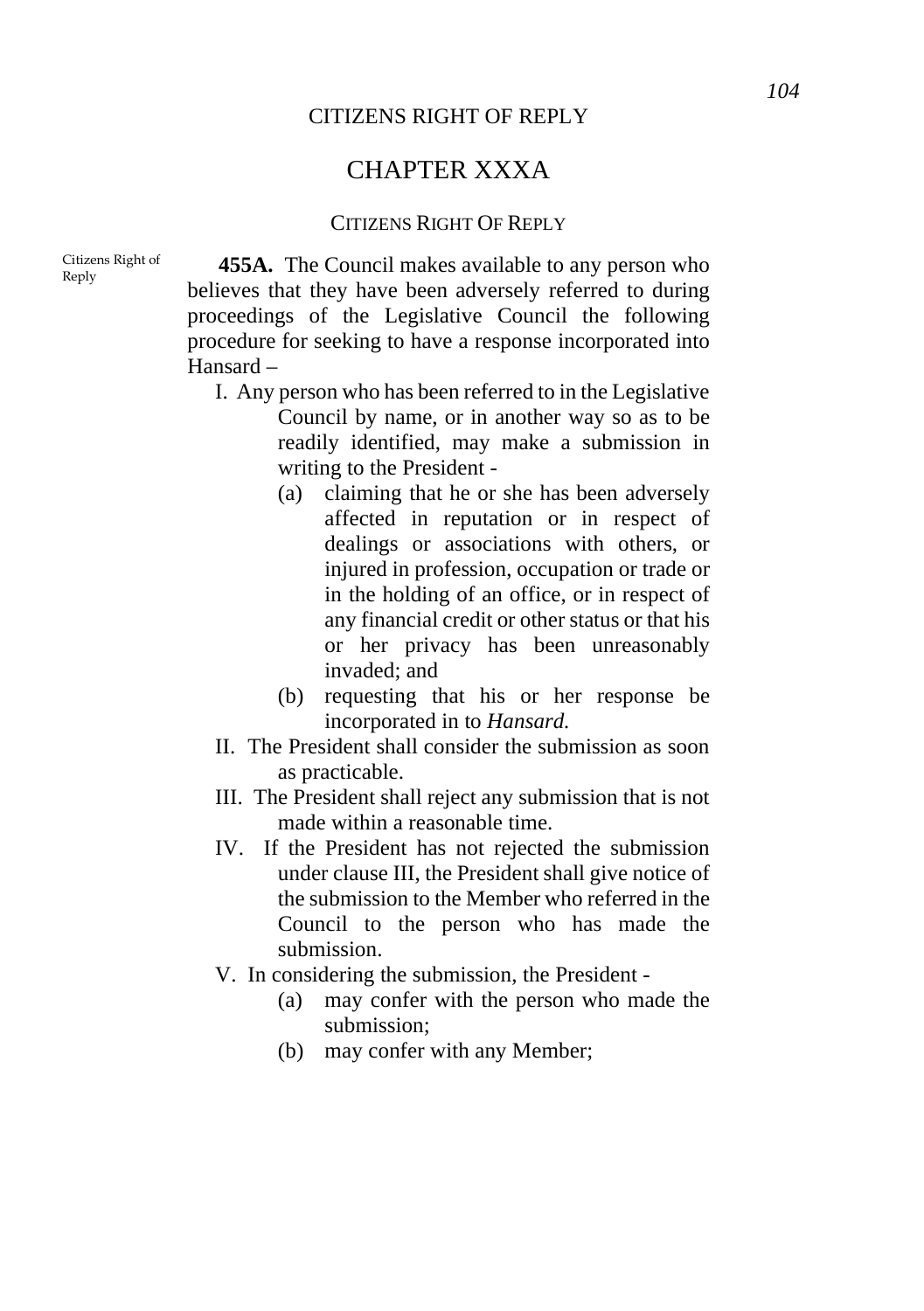# CITIZENS RIGHT OF REPLY

- (c) must confer with the Member who referred in the Council to the person who has made the submission and provide to that Member a copy of any proposed response at least one clear sitting day prior to the publication of the response;
	- but
- (d) may not take any evidence;
- (e) may not judge the truth of any statement made in the Council or the submission.
- VI. If the President is of the opinion that
	- (a) the submission is trivial, frivolous, vexatious or offensive in character; or
	- (b) the submission is not made in good faith; or
	- (c) the submission has not been made within a reasonable time; or
	- (d) the submission misrepresents the statements made by the Member; or
	- (e) there is some other good reason not to grant the request to incorporate a response into *Hansard*.

the President shall refuse the request and inform the person who made it of the President's decision.

- VII. The President shall not be obliged to inform the Council or any person of the reasons for any decision made pursuant to this resolution. The President's decision shall be final and no debate, reflection or vote shall be permitted in relation to the President's decision.
- VIII. Unless the President refuses the request on one or more of the grounds set out in paragraph V, the President shall report to the Council that in the President's opinion the response in terms agreed between him and the person making the request should be incorporated in to Hansard and the response shall thereupon be incorporated in to Hansard.

\_\_\_\_\_\_\_\_\_\_\_\_\_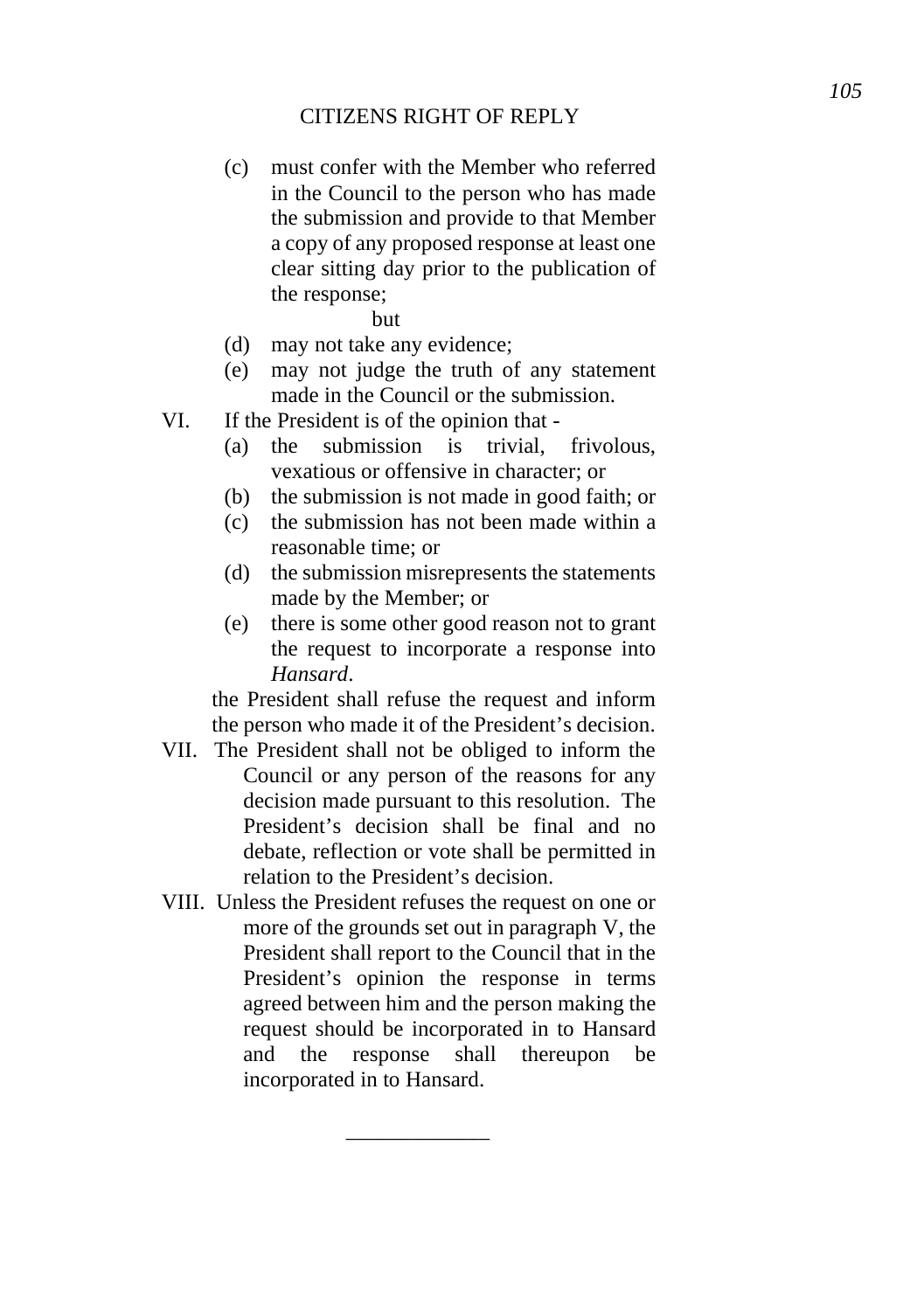# CHAPTER XXXB

# CODE OF CONDUCT FOR MEMBERS OF PARLIAMENT

Code of Conduct for Members of Parliament

**455B.** Members of the Council shall be subject to the following Code of Conduct:

## *Preamble*

Members of Parliament are in a unique position of being accountable to the electorate. The electorate is the final arbiter of the conduct of Members of Parliament and has the right to dismiss them from office at elections.

Members of Parliament have a responsibility to maintain the public trust placed in them by performing their duties with fairness, honesty and integrity, subject to the laws of the State and rules of the Parliament, and using their influence to advance the common good of the people of South Australia.

The objective of this Code is to ensure that the responsibilities and obligations of Members reflect community expectations and community standards.

Political parties and political activities are a part of the democratic process. Participation in political parties and political activities is within the legitimate activities of Members of Parliament. In performing these activities, and their public duties, Members of Parliament should demonstrate the following values:

- a) Serving the public interest;
- b) Exercise reasonable care and diligence in performing their public duties;
- c) Submit themselves to the lawful scrutiny appropriate to their office;
- d) Behave with respect and courtesy in their relationships with all parliamentary staff and public servants;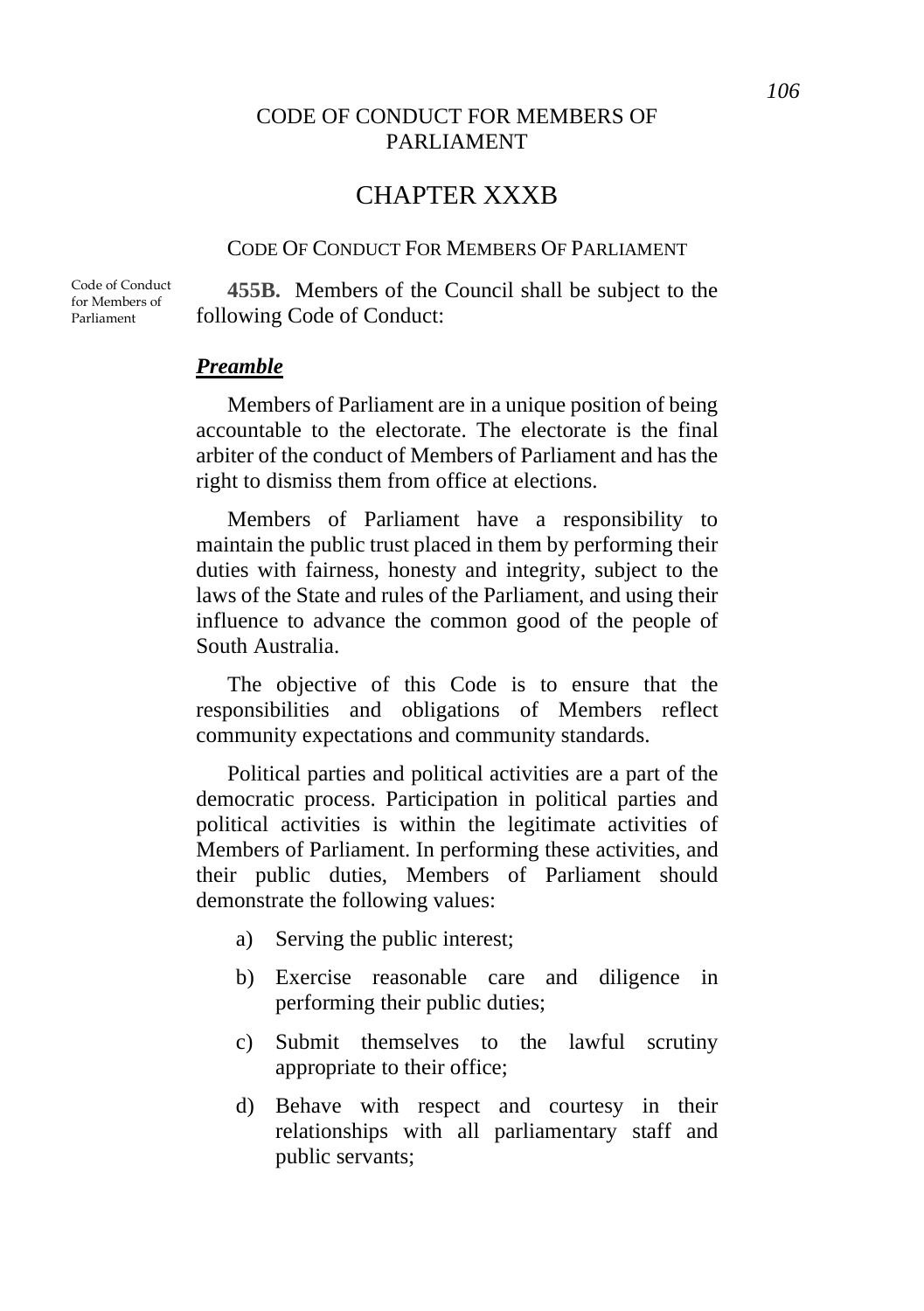- e) Treat all persons with respect and have due regard for their opinions, beliefs, rights and responsibilities.
- f) Act with civility in their dealings with the public, Ministers and other Members of Parliament and the Public Service.

Members of Parliament must always be mindful of their responsibility to accord due respect to their right of freedom of speech within Parliament and not to misuse this right, consciously avoiding undeserved harm to any individual.

The preamble does not form part of the Code of Conduct.

Nothing in this Code of Conduct affects the privileges, immunities or powers of the Legislative Council or House of Assembly or their committees or members.

This Code of Conduct is a 'code of conduct' for the purposes of section 4(1) of the *Ombudsman Act 1972*.

# **The Code of Conduct**

*Conflicts of Interest* 

1. Members must avoid conflicts, or apparent conflicts, between their private interests and their official functions.

Members of Parliament must take reasonable steps to declare any conflict of interest between their private financial interests and decisions in which they participate in the execution of their duties. Members must declare their interests as required by the *Members of Parliament (Register of Interests) Act* 1983, and declare their interests when speaking on a matter in the House or a Committee in accordance with the Standing Orders.

A conflict of interest does not exist where the Member, their spouse or domestic partner, relative or associate, is only affected as a member of the public or a member of a broad class.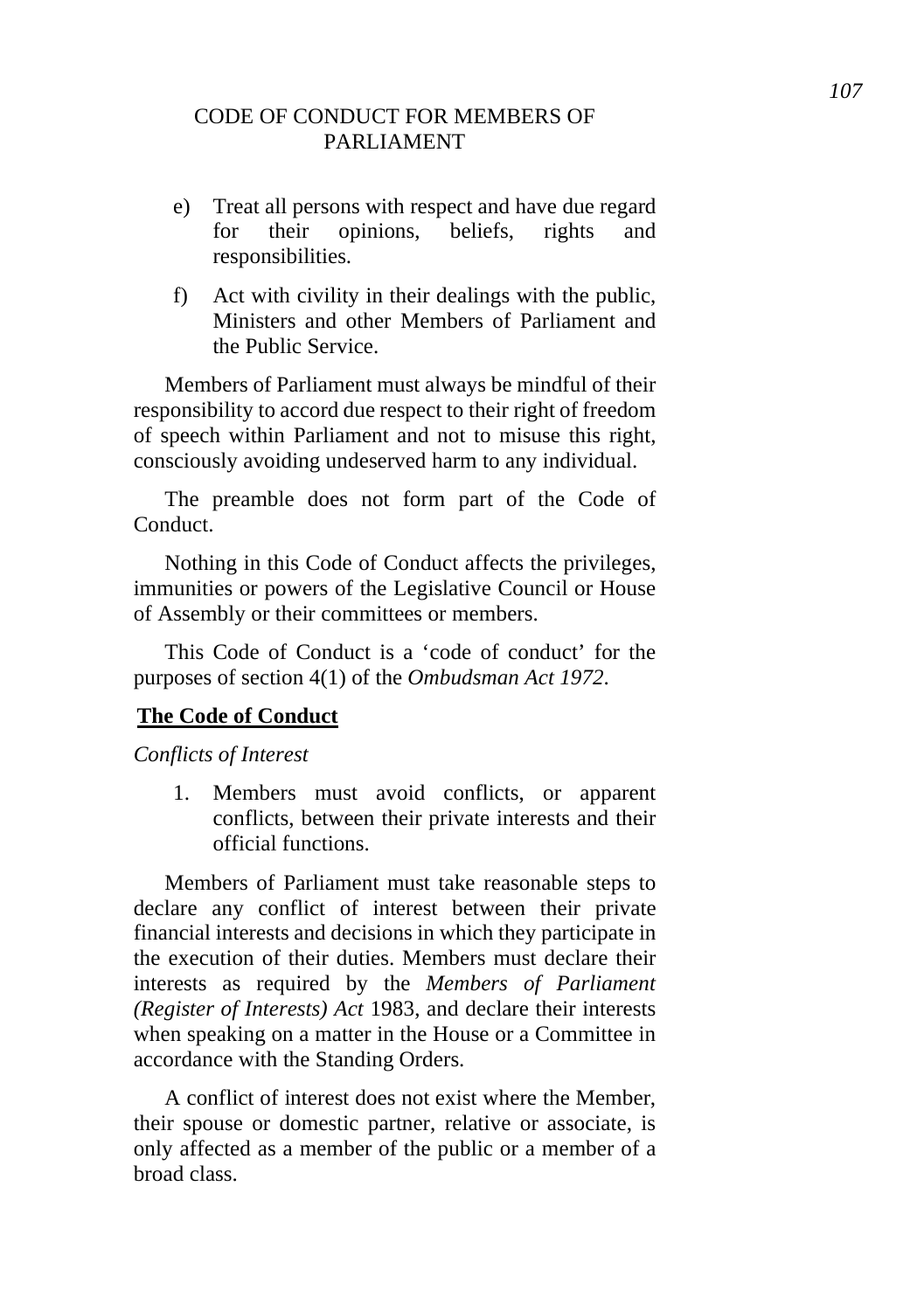Members of Parliament must not promote any matter, vote on any bill or resolution, or ask any question in the Parliament or its Committees, in return for any financial or pecuniary benefit.

*Gifts* 

2. In accordance with the requirements of the *Members of Parliament (Register of Interests) Act* 1983, Members of Parliament must declare all gifts and benefits received in connection with their official duties, including contributions made to any fund for a Member's benefit.

# *Public Resources*

3. Members of Parliament must apply the public resources with which they are provided for the purpose of carrying out their duties, in accordance with any guidelines or rules about the use of those resources.

# *Confidentiality*

4. Members of Parliament must not knowingly and improperly use official information, which is not in the public domain, or information obtained in confidence in the course of their Parliamentary duties, for private benefit of themselves or others.

# *Standards of Behaviour*

- 5. Members of Parliament must not harass, sexually harass, or discriminate against:
	- a. A member of their staff;
	- b. Another Member of Parliament;
	- c. A member of the staff of another Member of Parliament;
	- d. An officer or member of the staff of the Parliament;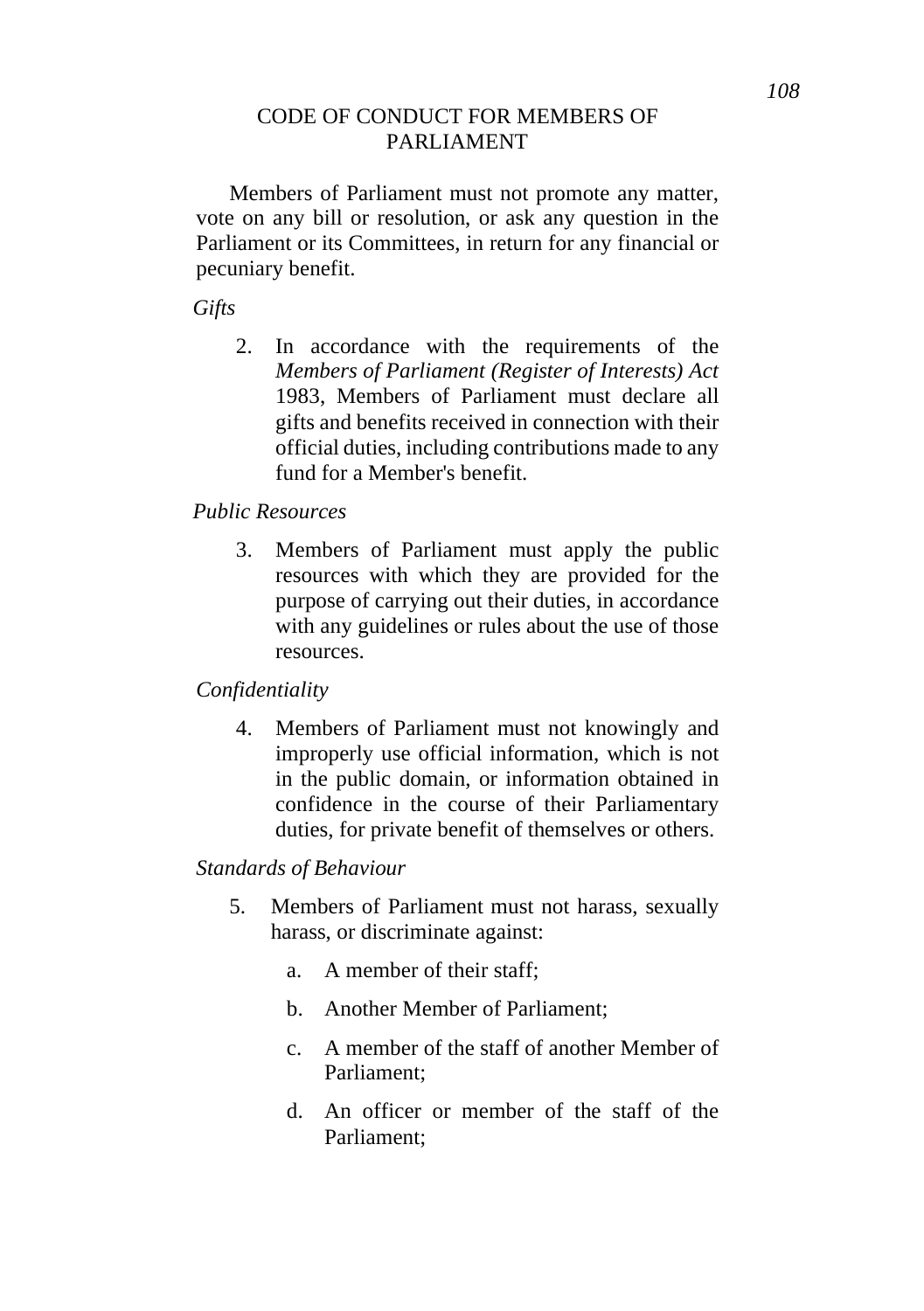e. Any other person who in the course of employment performs duties at Parliament House.

# *Definitions*

For the purposes of this Code —

- (a) a person *sexually harasses* another (the person harassed) if—
	- (i) the person makes an unwelcome sexual advance, or an unwelcome request for sexual favours, to the person harassed; or
	- (ii) engages in other unwelcome conduct of a sexual nature in relation to the person harassed,

in circumstances in which a reasonable person, having regard to all the circumstances, would have anticipated that the person harassed would be offended, humiliated or intimidated; and

- (b) conduct of a sexual nature includes making a statement of a sexual nature to a person, or in the presence of a person, whether the statement is made orally or in writing;
- (c) a person is harassed if, an individual or a group of individuals repeatedly behaves unreasonably towards the person, and the behaviour creates a risk to health and safety.
- (d) a person is discriminated against when they are treated less favourably than another person in the same or similar circumstances due to their attributes or characteristics, and includes unlawful discrimination under the Equal Opportunity Act 1984.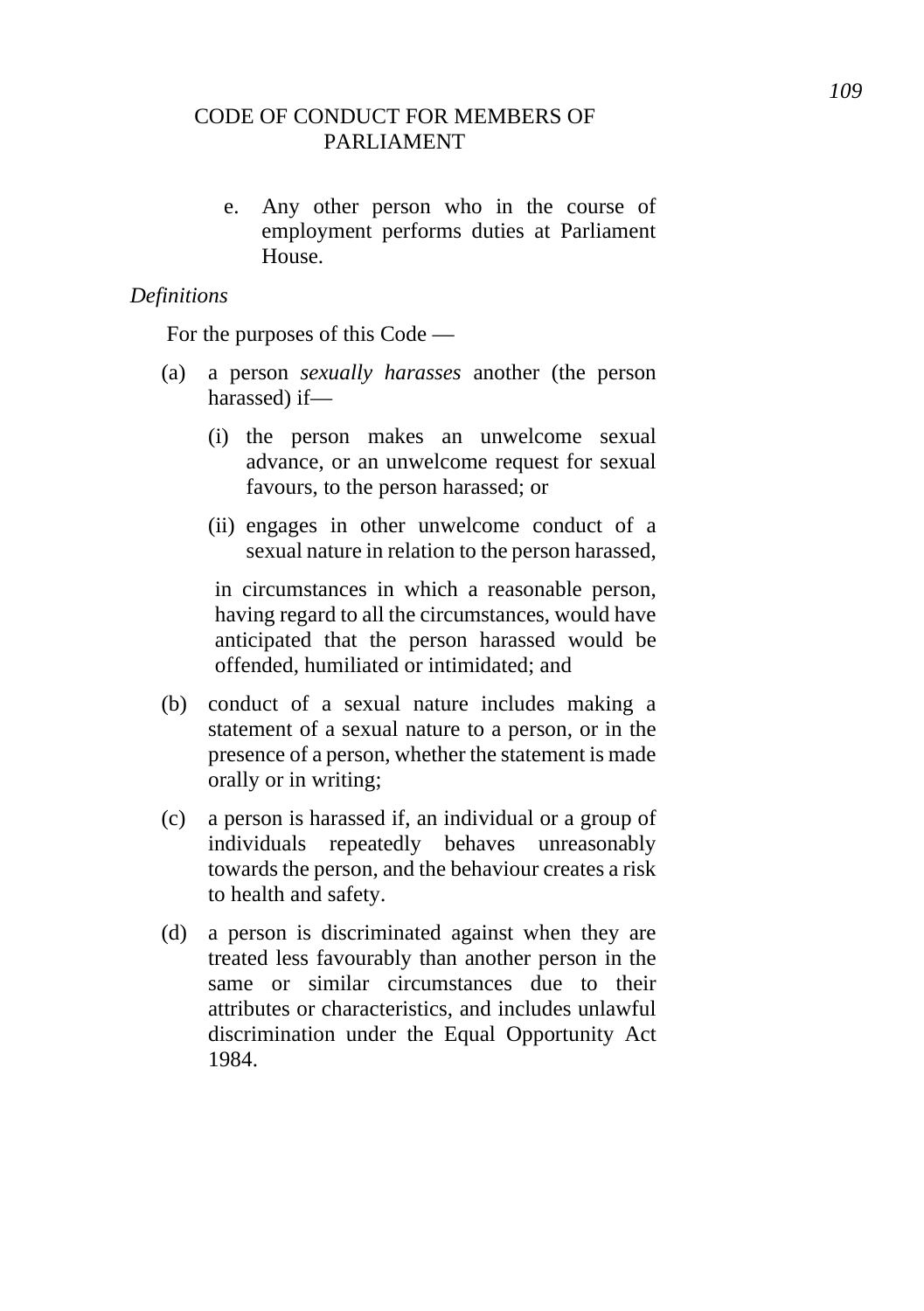# CHAPTER XXXI

## SUSPENSION AND DURATION OF STANDING ORDERS

**456.** Any Standing or Sessional Order (except those which it is specially provided shall not be suspended) may be suspended on Motion after Notice.

See *(Exceptions)* Orders Nos. 124, 281, 282.

**457.** In the case of urgent necessity, any Standing or Sessional Order (except those which it is specially provided shall not be suspended) may be suspended on Motion without Notice: Provided that such Motion has the concurrence of an absolute majority of the whole number of Members of the Council.

See *(Exceptions)* Orders Nos. 124, 281, 282.

Limit to **458.** The debate on a Motion for the Suspension of Standing Orders shall be limited to fifteen minutes and the Mover and subsequent speakers in the debate shall each be limited to five minutes in stating reasons for such Suspension.

 $S<sub>uspension.</sub>$  **459.** Such Suspension shall be limited in its operation to the particular purpose for which it has been sought and, unless it be otherwise ordered, to that day's sitting of the Council.

> **460.** After the Orders of the Day have been called on, no Motion for Suspension, without Notice, shall be entertained until the consideration of such Orders is concluded, except it be for the purpose of expediting the progress of a Bill or otherwise facilitating the business of the Council.

Duration. **461.** The whole of these Standing Orders shall continue in force until altered, amended, or repealed, by the Council with the approval of the Governor.

> JOHN S.L. DAWKINS *President of the Legislative Council*  CHRISTOPHER D. SCHWARZ *Clerk of the Legislative Council*

Suspension of Standing Orders on Notice.

Suspension, when urgent necessity, without Notice.

Limit to

Limit to

Limit to time for moving.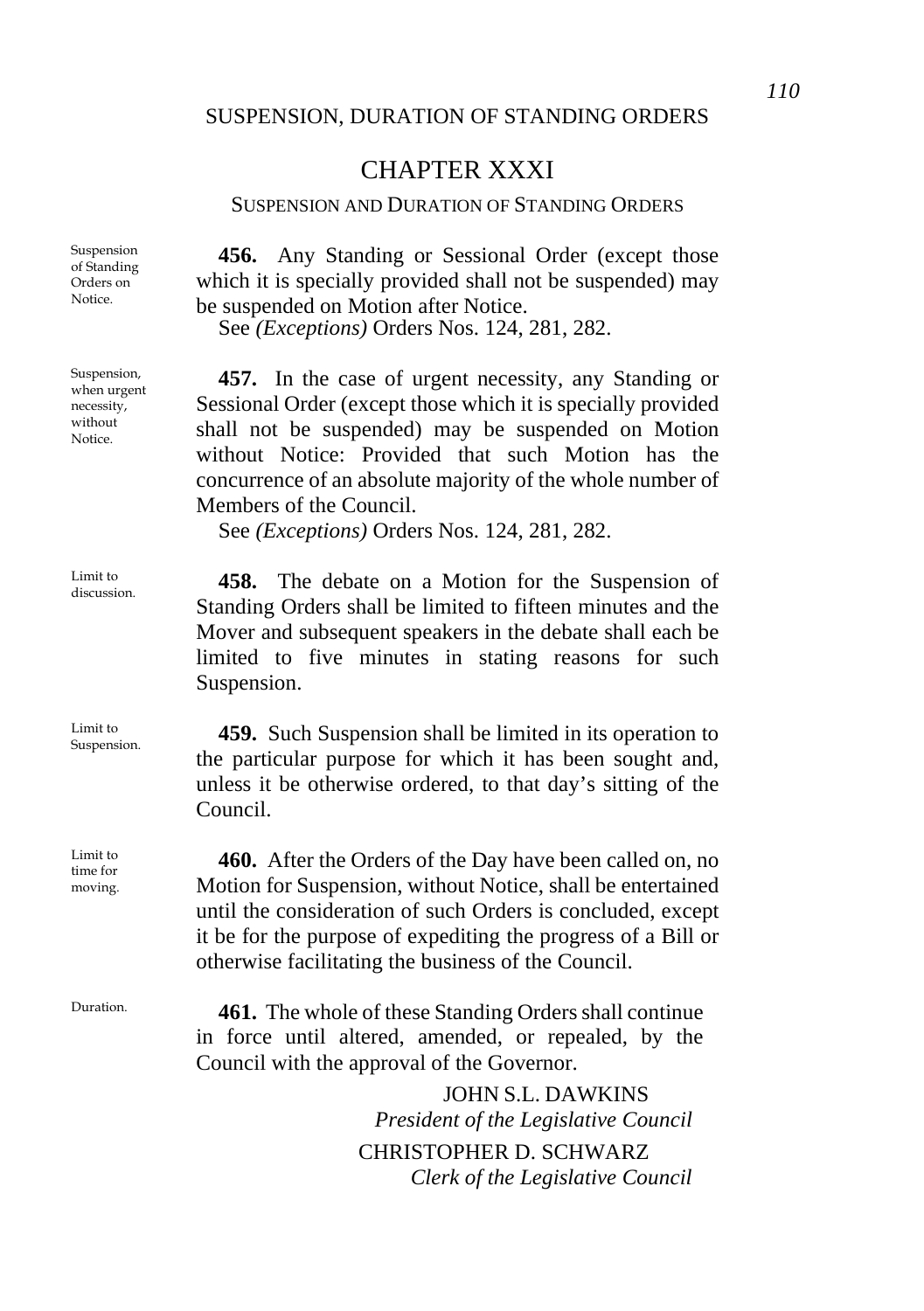# **Joint Standing Orders**

Agreed to by Legislative Council, 6th and 22nd October, 1903 and by House of Assembly, 21st October, 1903, and approved by Governor, 30th October, 1903.

Amended 4th and 20th August and 1st September, 1914, and approved by Governor, 17th September, 1914.

Further amended 2nd and 15th October, 1924, and approved by Governor, 23rd October, 1924.

Further amended, 19th and 28th July, 1938, and approved by Governor, 11th August, 1938.

Further amended, 21st and 28th November, 1951, and approved by Governor, 17th January, 1952.

JOINT COMMITTEES

\_\_\_\_\_\_\_\_\_\_\_\_\_

**1.** Whenever either House desires the appointment of  $\frac{Proceedure}{in those one}$ a Joint Committee, it shall inform the other House by House. Message of the object of such Committee; and of the number of Members and of the Quorum which it has appointed to serve thereon; and shall desire the concurrence of that House thereto.

**2.** The House whose concurrence is so desired shall, if it agrees to the appointment of the proposed Committee, notify its consent to the other House by Message, and name the number of the Quorum which it has appointed.

**3.** The number of Members appointed by each House shall be the same.

**4.** Each House shall fix the Quorum of its Members necessary to be present at all sittings of the Committee; but, subject hereto, a Joint Committee may fix its own Quorum.

in the one

And in the other House.

Members from each House to be equal in number.

Quorum.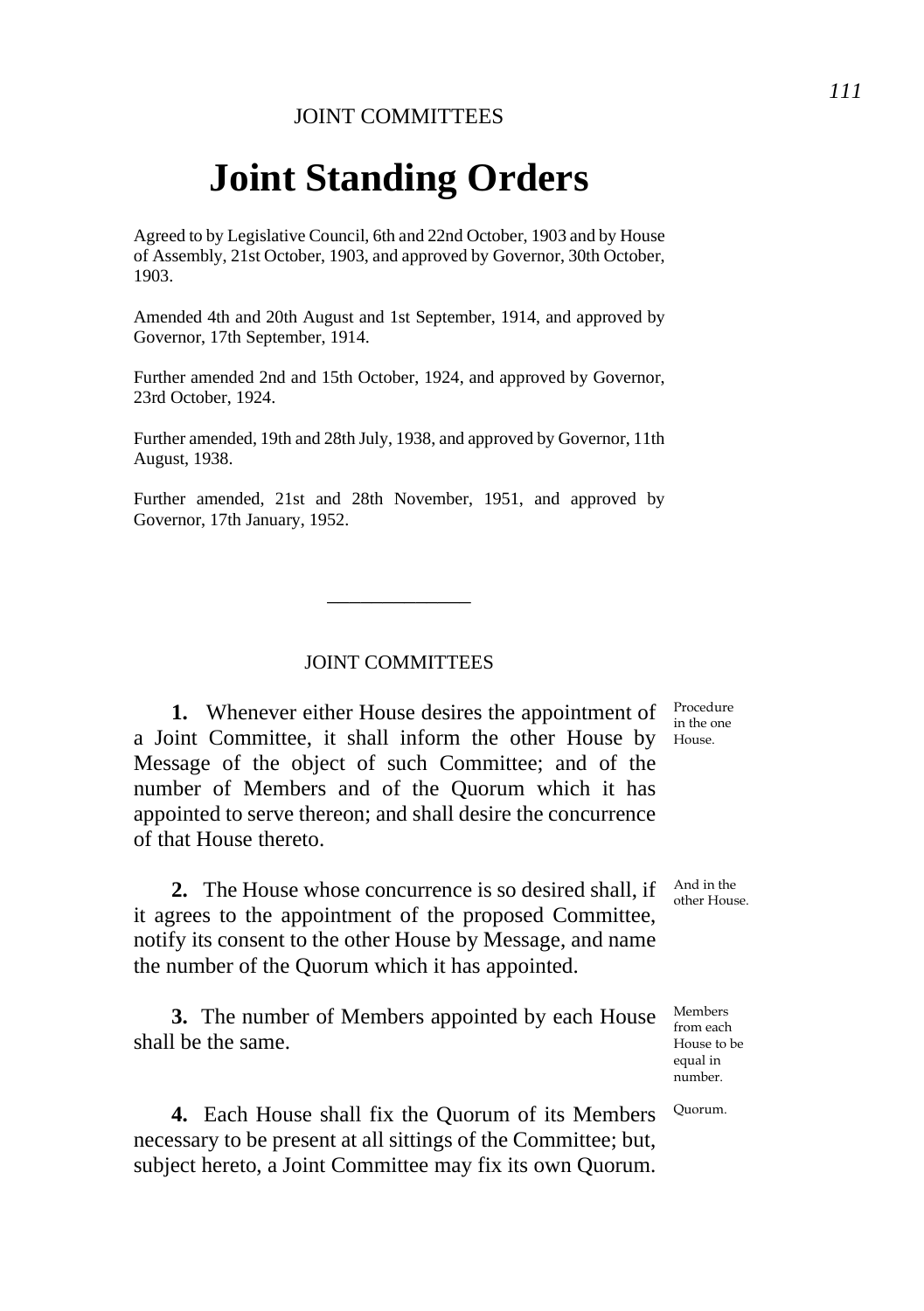# JOINT COMMITTEES - JOINT ADDRESSES

Power to send for persons, etc.

**5.** The Committee shall have power to send for persons, papers, and records, and shall report to the House with all due dispatch.

Chairperson to vote; but no decision in case of tie.

Instructions. **7.** Instructions to Joint Committees must have the

the question shall pass in the negative.

concurrence of both Houses.

**6.** The Chairperson of the Committee shall be entitled to vote upon every question, but when the votes are equal,

Report, how<br>presented.

**8.** The Report of the Committee shall be presented to each House in writing by Members nominated by the Committee for that purpose.

Legislative Council **Standing** Orders to apply.

**9.** The procedure of every Joint Committee shall, except where herein otherwise ordered, be regulated by the Standing Orders of the Legislative Council relating to Select **Committees** 

## JOINT ADDRESSES

\_\_\_\_\_\_\_\_\_\_\_\_\_

Procedure. **10.** Whenever either House desires that a Joint Address should be presented from both Houses, and a form of Address shall have been agreed to (a blank being left for the title of the other House), a Message shall be sent to the other House, transmitting the Address, and desiring its concurrence thereto.

How signed. **11.** The Address, when finally agreed upon by both Houses, shall be signed by the President of the Legislative Council and by the Speaker of the House of Assembly.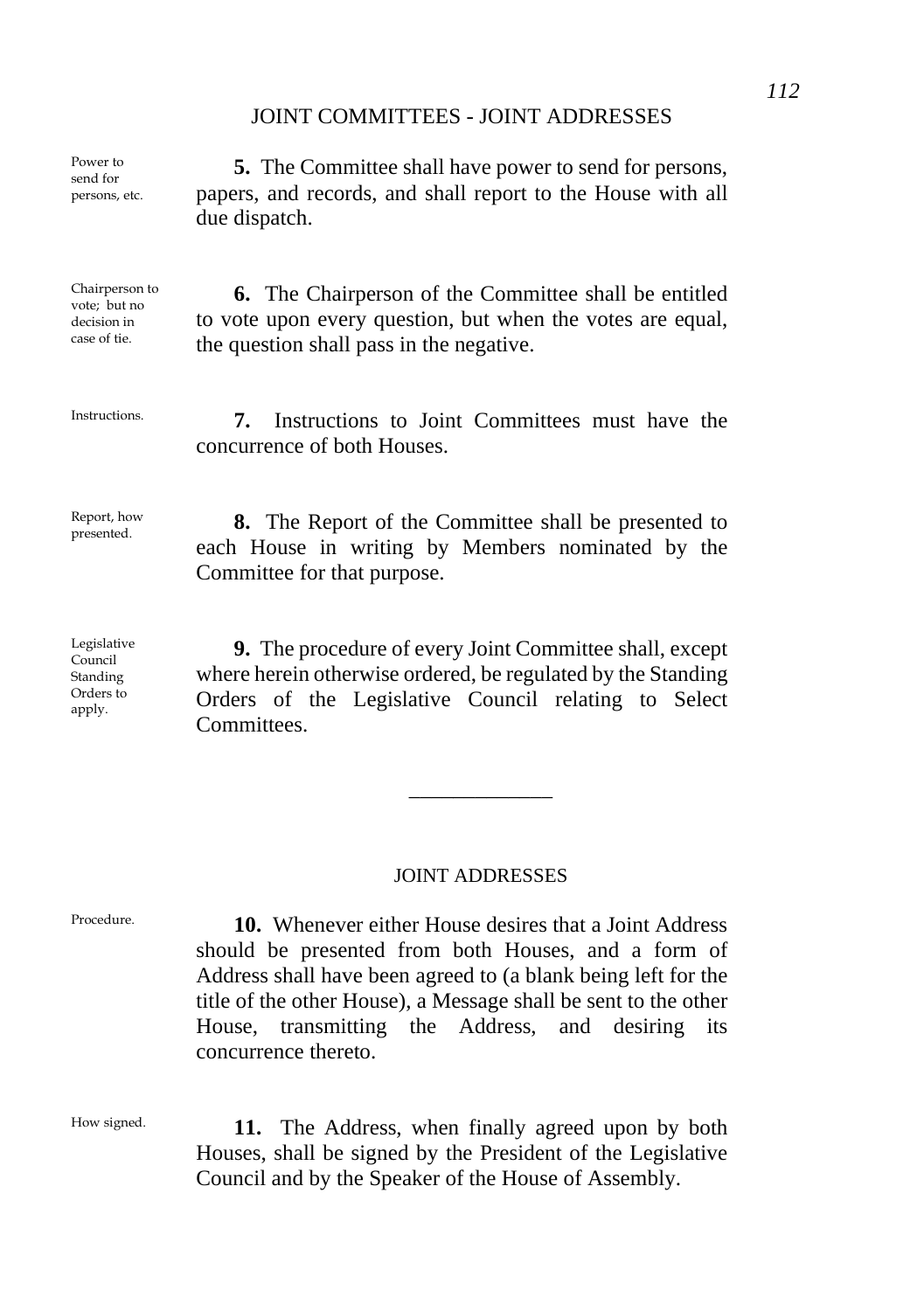# JOINT ADDRESSES - NUMBERING AND DATING OF ACTS

**12.** Joint Addresses to the Sovereign, to any Member of the Royal Family, and to either House of the Imperial or Commonwealth Parliament, presentation in such manner as shall be agreed upon between the President of the Legislative Council and the Speaker of the House of Assembly. shall be forwarded for etc.

**13.** Joint Addresses to the Governor, if presented in a  $\frac{How}{presented to}$ body by both Houses, shall be read by the President of the Governor. Legislative Council, with the Speaker on the President's left hand; but if by a deputation of Members from both Houses, then by such Member of the deputation as shall be named by the President if the proposal for the Address originated in the Legislative Council, or by the Speaker if it originated in the House of Assembly.

# NUMBERING AND DATING OF ACTS

\_\_\_\_\_\_\_\_\_\_\_\_\_

**14.** The Public Acts passed by the Legislature in each Acts to be year shall be numbered in Arabic figures and in regular consecutively arithmetical series, commencing from the number one in and dated. each year, in the order in which the Governor shall have assented, or shall have signified the Sovereign's Assent thereto. All such Acts assented to by the Governor shall have the date of such Assent and the number of the year printed within a parenthesis immediately following the title, and, in cases where the Bills for such Acts have been reserved, shall bear both the date of such reservation and of the proclamation of the Royal Assent.

Every Act shall bear as part of its Short Title the number of the year in which the Bill for that Act was introduced or, where the Bill for that Act was a lapsed Bill restored to the Notice Paper, then the year in which the Bill was so restored; and every Act shall be numbered as an Act of the year mentioned in its short title.

\_\_\_\_\_\_\_\_\_\_\_\_\_

How presented to the Sovereign,

numbered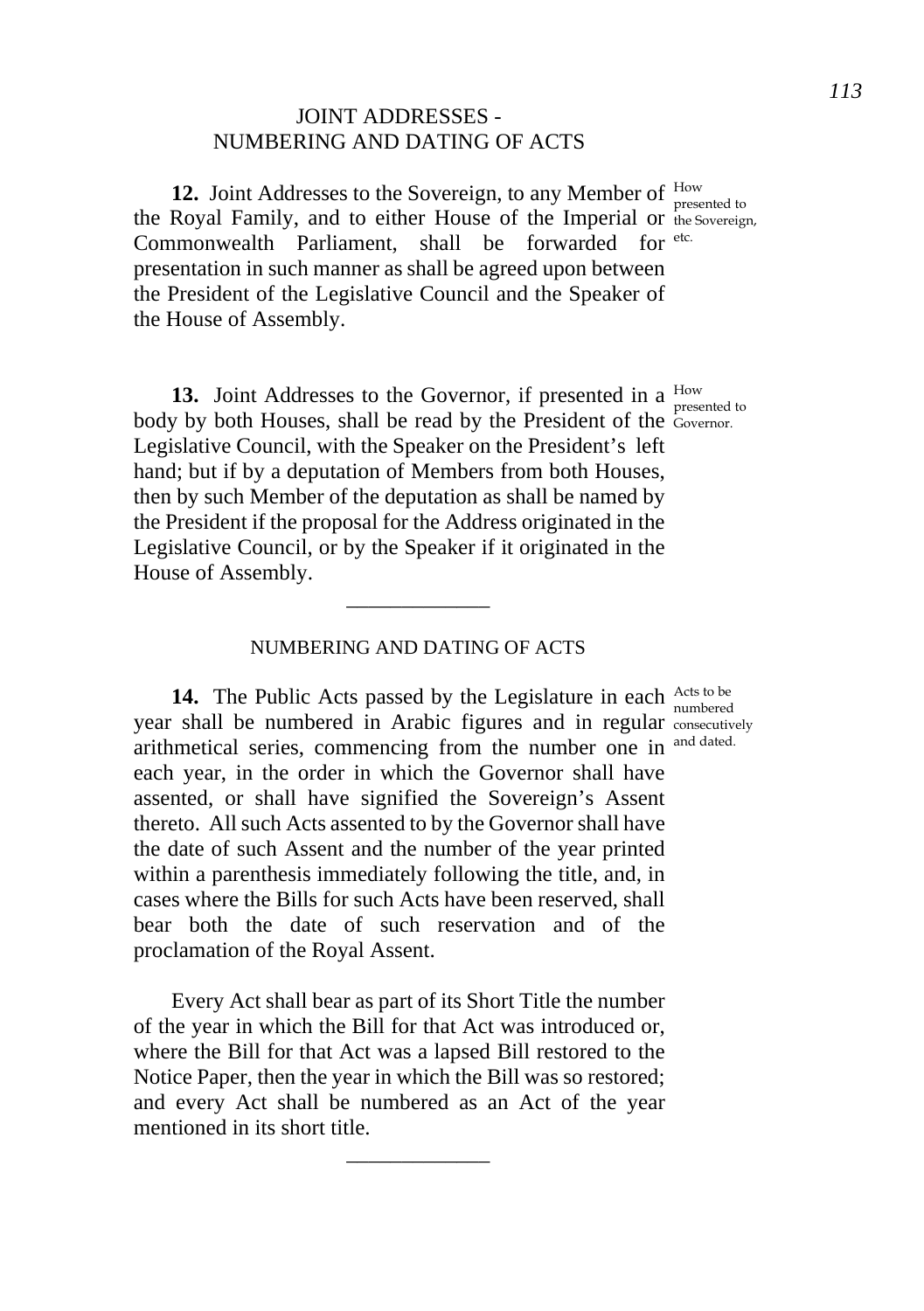# ELECTION OF SENATORS - BILLS NOT ASSENTED TO - CONSOLIDATION BILLS

**15.** The Joint Standing Order of 1875, relating to the numbering of Acts, is hereby repealed.

## ELECTION OF SENATORS

\_\_\_\_\_\_\_\_\_\_\_\_\_

**16.** All Joint Sittings of the Legislative Council and House of Assembly held, pursuant to section 15 of the Commonwealth of Australia Constitution Act, for the election of a Senator, shall be summoned by the President of the Legislative Council, or, in the President's absence, by the Speaker of the House of Assembly, by not less than seven days' notice to the Members of the Council and of the House of Assembly, and shall be presided over by the said President, or, in the President's absence, by the Speaker, or, in the absence of both President and Speaker, by some other Member chosen by the Members of both Houses present to preside. The procedure of such Joint Sittings shall be that of the Legislative Council so far as applicable to the circumstances.

# BILL NOT ASSENTED TO BEFORE PROROGATION

\_\_\_\_\_\_\_\_\_\_\_\_\_

**17.** If a Prorogation of Parliament takes place before the Governor shall have notified, to Parliament or by Proclamation, the Governor's assent to, or reservation of, any Bill which has been agreed to by both Houses during the Session then closed, such Bill having thereby lapsed, may, on being introduced in the next Session of the same Parliament in the originating House, be passed through all its stages in both Houses without delay.

## CONSOLIDATION BILLS

\_\_\_\_\_\_\_\_\_\_\_\_\_

**18.** Every Bill for the consolidation of law shall, after its Second Reading in the originating House, be referred to a Joint Committee.

Bill not assented to lapses, but may be passed in next Session without delay.

Procedure on Consolidation Bills.

Procedure in case of Joint Sittings of the two Houses.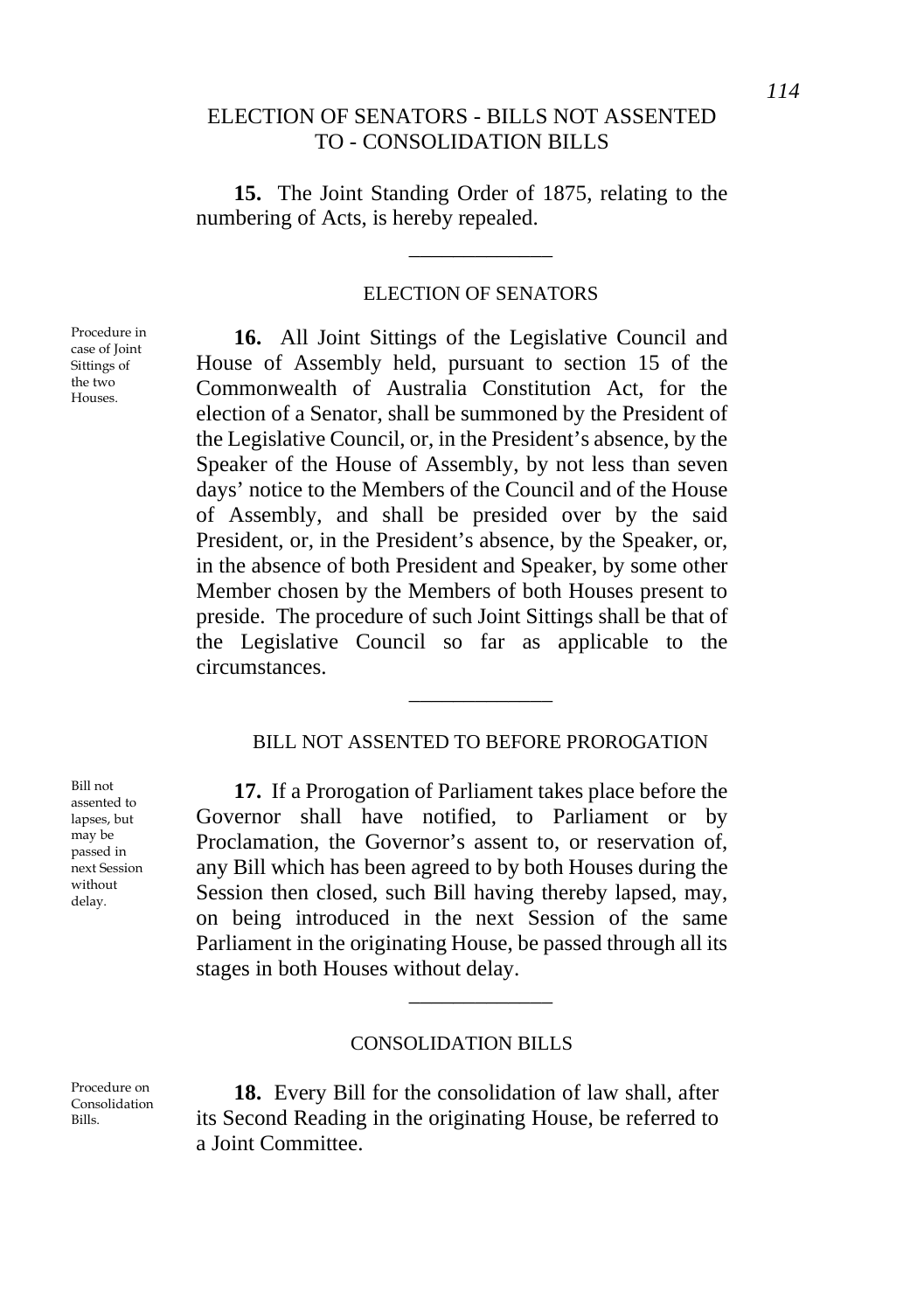# JOINT COMMITTEES ON CONSOLIDATION BILLS

The said Committee shall inquire whether the Bill makes any alteration in the law; and it shall be an Instruction Committee. to all such Committees that wherever it shall appear to them that any such alteration is made, they do amend the Bill in conformity with what they hold to be the law.

If the Bill be reported without Amendment, the Report may be at once adopted, and the Bill may be read a Third Time without delay; but, if with Amendment, a time shall be fixed for the consideration of the Report.

Whenever the Bill is referred to a Committee of the Whole, its consideration therein shall be limited to Amendments made by the Joint Committee, and to any further Amendments which may seem to the Committee of the Whole necessary to determine the true interpretation of the law.

The Bill, when transmitted by the originating House to  $\frac{\text{Transmission}}{\text{to other}}$ the other, shall show by italic and erased type whatever House. Amendments may have been made thereto.

\_\_\_\_\_\_\_\_\_\_\_\_

J. L. STIRLING, *President of the Legislative Council* 

JENKIN COLES, *Speaker of the House of Assembly* Duty of Select

Report.

Committee of the Whole.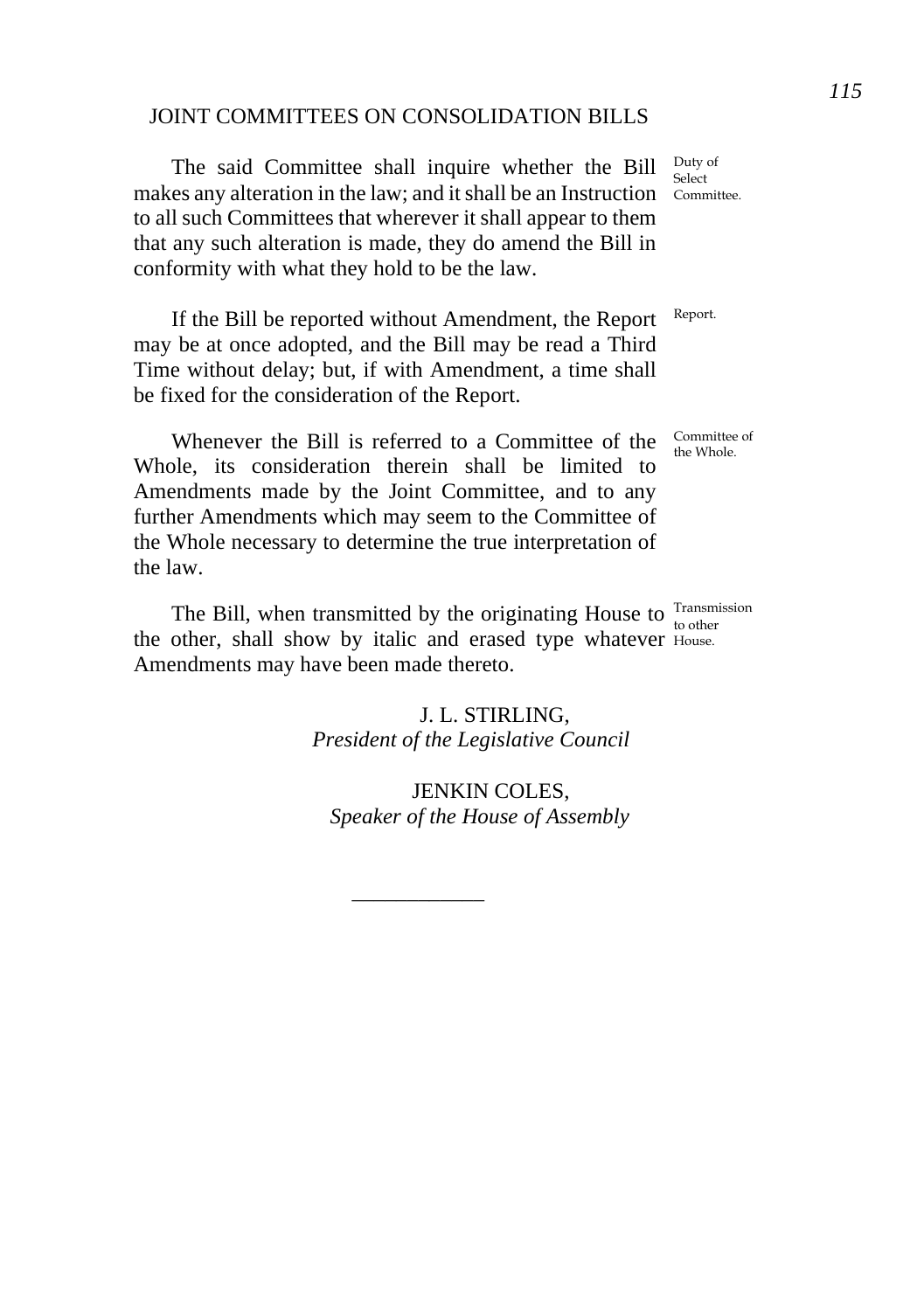# **Index to the Standing Orders and the Joint Standing Orders**

\_\_\_\_\_\_\_\_\_\_\_\_

NOTE - Figures denote the numbers of the Orders and prefix J.S.O. refers to Joint Standing Orders. \_\_\_\_\_\_\_\_\_\_\_\_

A ABSENCE AND ATTENDANCE OF MEMBERS, 32-36 when call of Council ordered, 37-43 ABSENCE OF -Clerk, 27 Members, 32-43 President, 24-25 Quorum, 50, 53, 54 ABSOLUTE MAJORITY - Constitution Bills, amending constitution of either House, 282 (Certificates required, 279, 321) Rescinding of Resolutions of same Session, 159 Suspension of Standing or Sessional Orders without Notice, 457 ACCESS TO GOVERNOR - Right claimed by President on election, 23 ACKNOWLEDGEMENT OF COUNTRY AND TRADITIONAL OWNERS, 51 *See also* PRAYERS, 51 ACTS - Act may be amended or repealed in same Session, 274 Copy signed by Governor deposited with Clerk, 350 Duration of temporary to be expressed in Bill, 273 Numbering and dating - J.S.O. 14 ADDRESSES - *To British Parliament -* proposed, 235; transmission of, 238 *To Commonwealth Parliament -* proposed, 235; transmission of, 238 *To Governor*  for papers, 449 Governor's reply to be reported, 241 in Reply to Opening Speech - Committee nominated, 12 Report, consideration and presentation, 13 Joint Addresses, J.S.O's. 10-13 presentation of, 239, 240 proposed, 235 *To Royal Family -* proposed, 236; transmission through Governor, 237 *To Sovereign*  proposed, 235; transmission through Governor, 237 when Parliament opened by, 15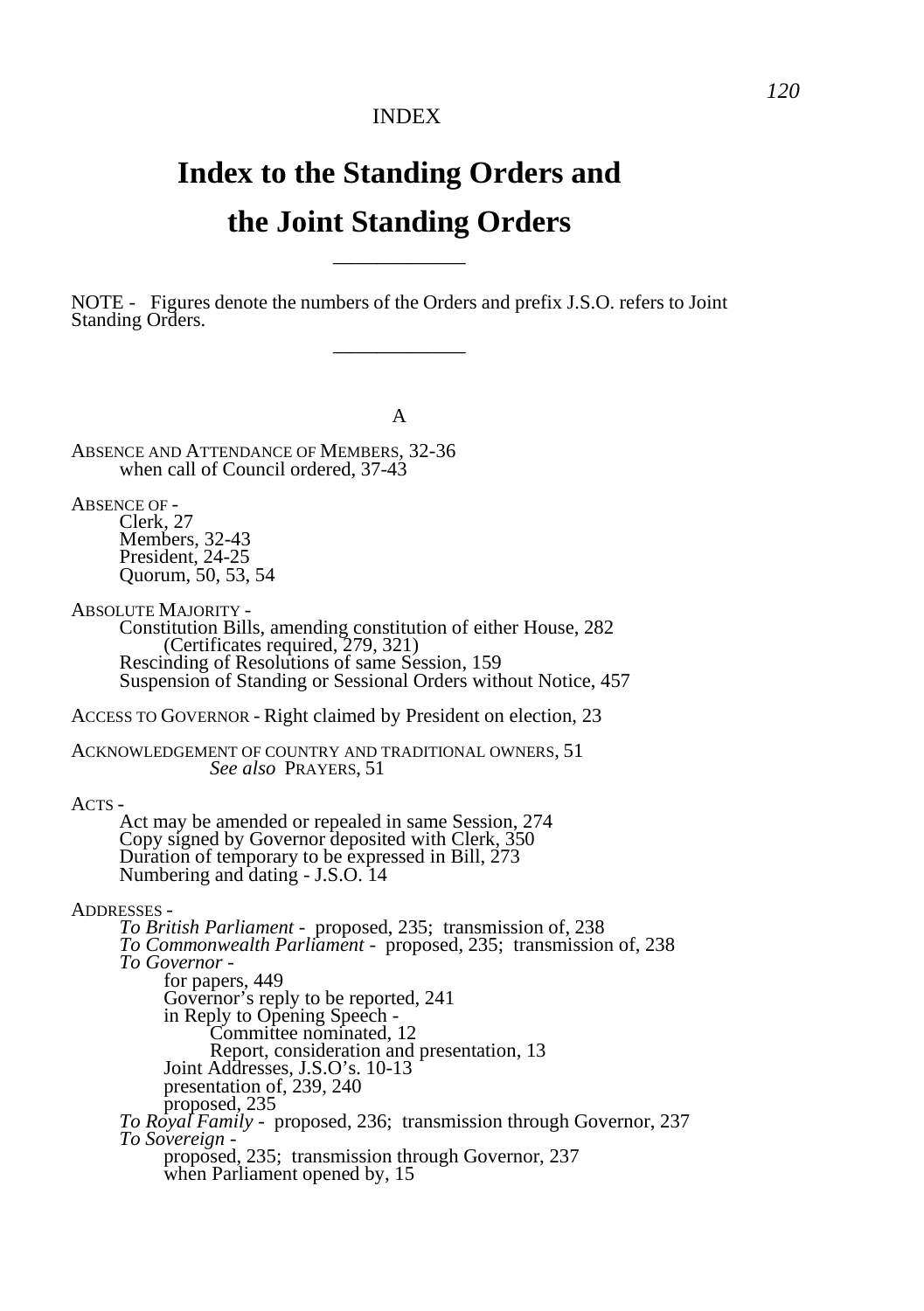ADDRESSES OF MEMBERS to be kept by Clerk, 39 ADJOURNMENT OF COUNCIL - *By President*  if no Quorum at time of meeting, 50 if no Quorum after commencement of Business, 53, 54 in cases of very grave disorder, 213 By resolution, 58; form of Motion, 59 *Business*  interrupted by - resumption of, 77, 374 lapsed, 73-75; revival of, 68 Names of Members present at, recorded, 56 Supersedes Questions, 122 To Irregular Time - Motion on Matters of urgent public importance, 116 When affected by public holiday, 57 *See also* SUSPENSION OF SITTINGS, ETC. ADJOURNMENT OF DEBATE, 194-198 on President's Ruling, 205 on questions of Order or Privilege, 201 ADJOURNMENT OF SELECT COMMITTEES, 390, 391 ADMISSION OF - Members of Assembly or of Commonwealth Parliament, 446 New Members within the Bar, 9 *Strangers to*  body of Chamber, 445 Select Committees, 396 AFFIDAVITS not to be attached to Petitions, 88 AFFIRMATION made by new Members in lieu of Oath, 9 AFTER-SESSION PAPERS, 454 ALLUSION TO - Committee speeches, etc., 190 Debates of same Session, 187 *See also* QUOTATION, 188, 189, 452 ALTERNATIVE AMENDMENTS TO BILLS - in lieu of, and relevant to others disagreed to, 334, 336 AMENDMENTS TO QUESTIONS, 130-143 Amendments to proposed Amendments, 141 Forms of, 130 Inserting or adding words, 136 Leaving out words, 134 Leaving out words, and inserting or adding others, 135 *Must be*  relevant, 132 seconded, 133 written and signed, 131 *Not permitted*  to prior part of question after later part amended, 137 to words already agreed to or inserted except by addition of words, 138 Proposed, may be withdrawn by mover, by leave, and may be again moved, 140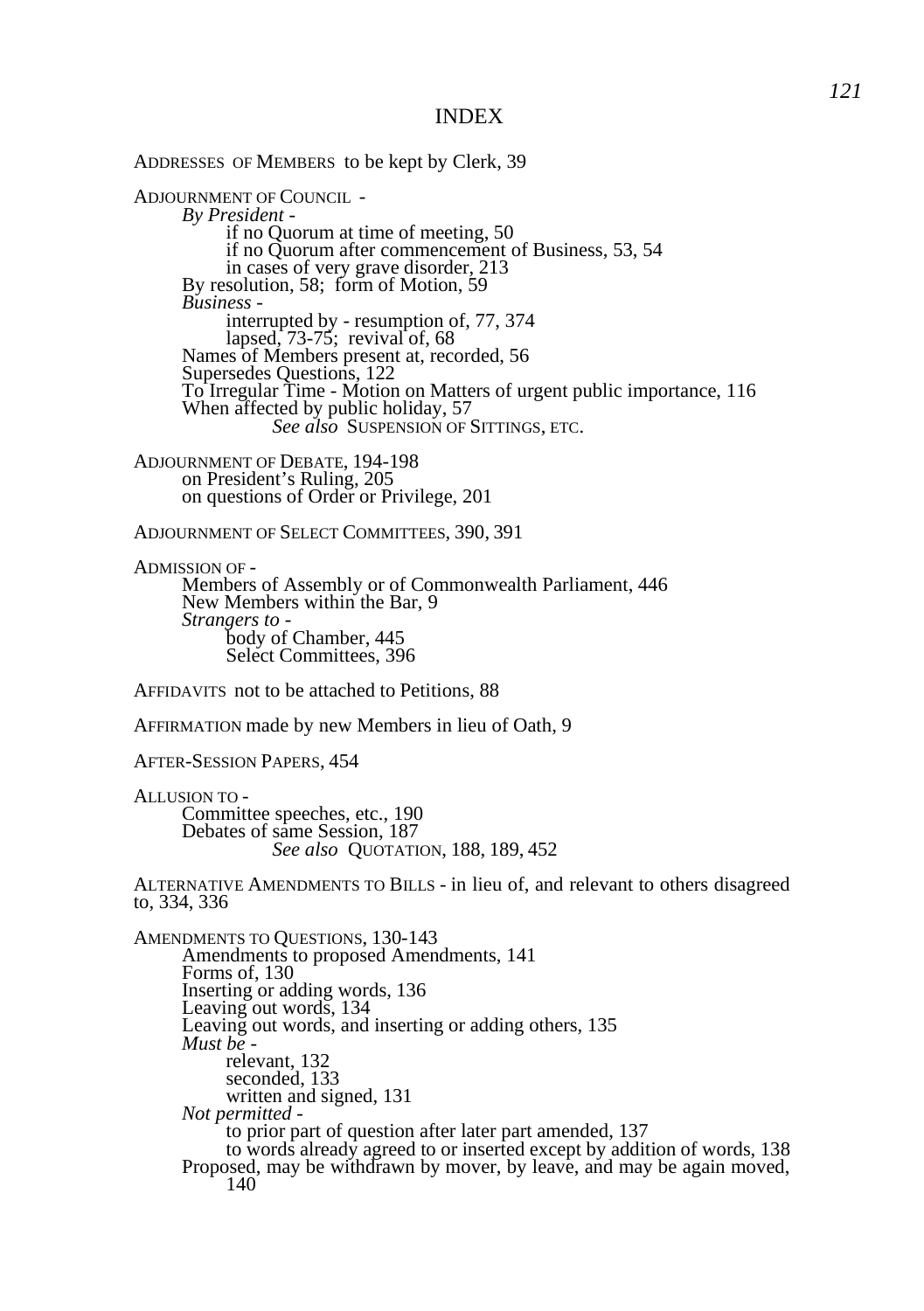*Question*  put as amended, 142 put if amendment not made, 143 superseded, 122 Reply not allowed to mover of, 176 Same Amendment in same Session, 139 *See also* PREVIOUS QUESTION, 144-152

AMENDMENTS TO BILLS - *See under* BILLS, *In Committee of Whole, and Amendments, Generally* 

ANTICIPATION OF DEBATE by motion or speech, prohibited, 117, 185

#### APPROPRIATION BILLS -

Certificate by Clerk of Assembly as having been recommended by Governor during current Session, 277

Clauses appropriating public money to be in erased type if originating in Council, 278

#### ARREST -

of Strangers for misconduct, 216 to be reported without delay, 217

ASSEMBLY, HOUSE OF. *See* HOUSE OF ASSEMBLY

ASSENT TO BILLS -

Bill agreed to by both Houses not assented to or reserved prior to prorogation lapses, but may be revived and expedited in next Session of same Parliament, J.S.O. 17 Bills presented to Governor by President, 345, 348 Date of Assent printed on Act, J.S.O. 14

ATTENTION CALLED TO WANT OF QUORUM, 54, 182, 368

#### B

BALLOT-Bells rung for two minutes before, 233 *Members may demand, for election of -*  Conference Managers, 253 Select Committees, 377, 381 Standing Committees, 415 Not to be interrupted by six-thirty p.m. adjournment, 60 President elected by - when more than one Member proposed, 18-20 Procedure for, 233, 234 BAR OF COUNCIL - *Admittance -*  Breast or bottle fed infants - within or without, 447a Commonwealth Members without, 446 House of Assembly Members within, at Opening of Parliament, 8 without, 446 Judges as witnesses to have chairs within, 443 New Council Members within, 9

Strangers - within or without - only by President, 445, Bills presented at by Members, 270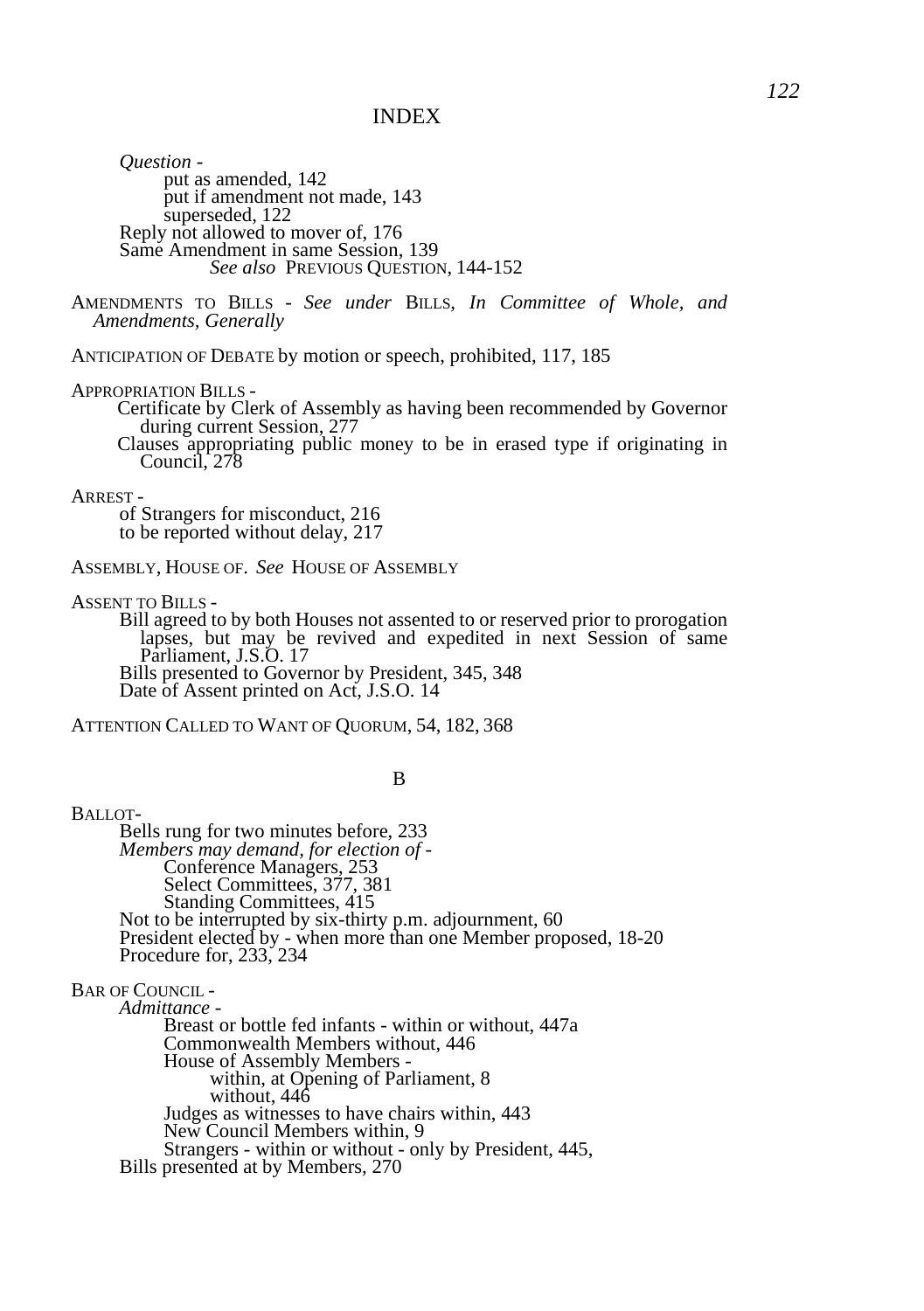*Drawn during -* Divisions, 223 Examination of witnesses, 433 Opening Speech of Governor, 8 Prayers and Acknowledgement of Country and Traditional Owners, 51 Member or person arrested brought to, 217 Member under suspension ordered to attend at, 215 Member within, when question put - compelled to vote in Divisions, 224 Member must be within to vote, 226 Messages from House of Assembly received at, 250 BELLS TO BE RUNG FOR - Ballot, 233 Council meeting, - prior to, 49 *Count*  of Council, 54 of Committee, 368 Divisions, 222 *Quorum*  in Council, 54 in Committee, 368 BILLS - *Definition, Initiation, Contents, Presentation to Council -* Definition - Hybrid, 268 Public, 267 Initiation - Motion for - Committee not less than two to prepare and bring in, 269 Leave, 269 Order of Leave - Title to coincide with and clauses to be within Title, 272 Restoration of Lapsed Bill, 346, 347, 174, J.S.O's. 14 and 17 Presentation to Council at Bar of fair signed copy, 270 Contents - Clauses to be within Title, 272 Duration of temporary Acts to be specified, 273 May amend or repeal Act of same Session, 274 To be mutually relevant, 271 Irregular Bills to be withdrawn (if not before Committee) and another may be forthwith substituted, 276 Same subject - if two Bills with, 275 *Appropriating Revenue -*  Bill or amendment appropriating Revenue must be certified by Clerk of Assembly as recommended by Governor during current Session, 277 Clauses in Council Bill containing appropriation, etc. to be in erased type and form no part of Bill, 278 *Amending Constitution of either House -*  Assembly Bill for alteration of Constitution not proceeded with unless certified by Clerk of Assembly, 279 Council Bill specially certified by Clerk, 321 Requires absolute majority at Second and Third Readings, 282 *Consolidation -* Procedure, J.S.O. 18 *Hybrid -* 268, see also J.S.O. 2 on Private Bills *Lapsed Bill* - restoration of, 346, 347, 174; J.S.O's 14 and 17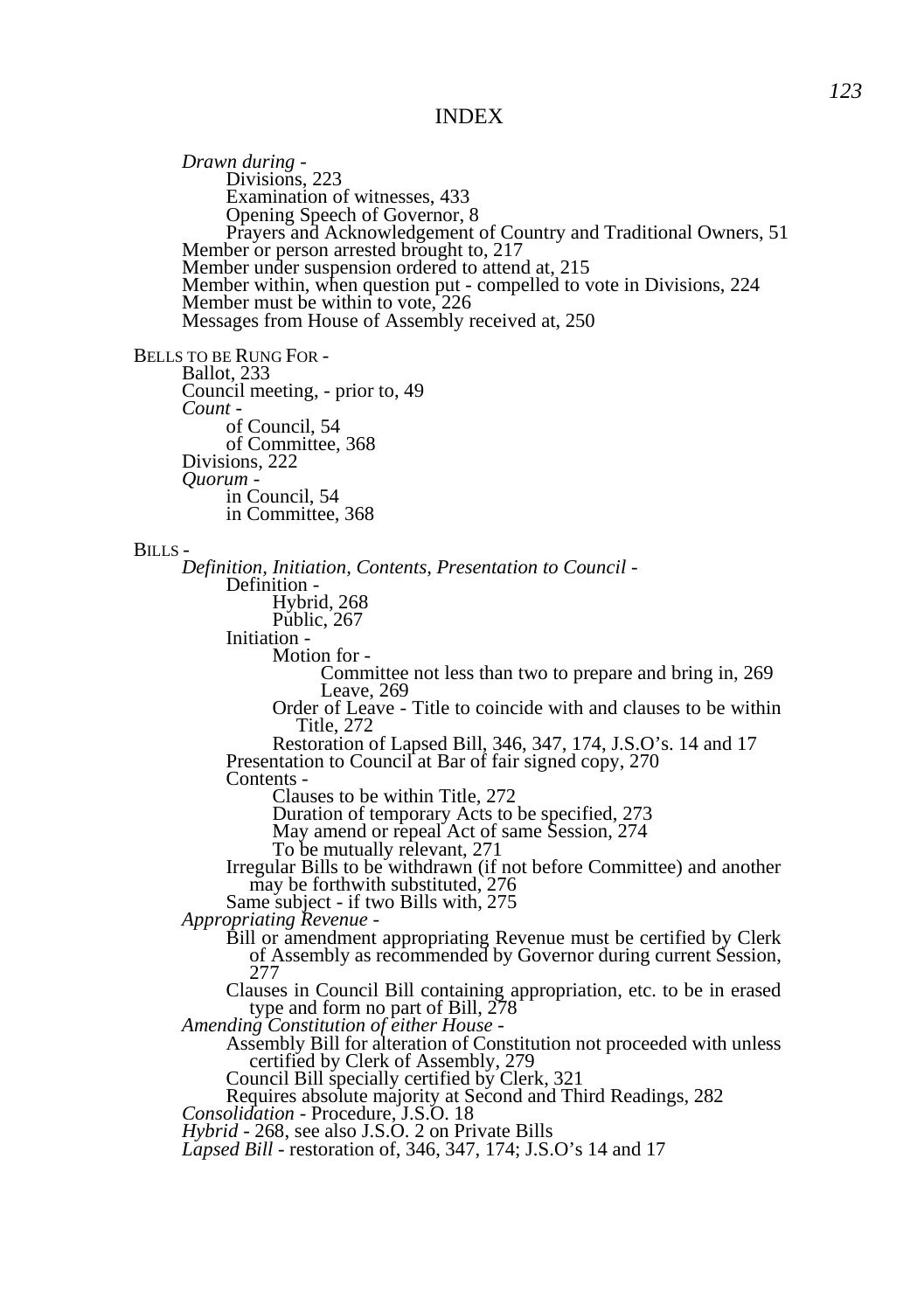*Readings -* Effect of negativing second or third reading and of the six months' postponement, 281. Title only to be read, 280 *First Reading -*  To be moved upon presentation by Member or on receipt from Assembly, 283 Bill to be printed without delay, 284 Date of second reading fixed, 285 *Second Reading -*  Concurrence or non-concurrence of President in may be indicated, 231 Date for fixed, 285 Question for, 286 Amendments to, 287 Six months' amendment - how determined, 287 Effect of negativing, 281 Constitution Bills, 282 *See also* Instructions *Committal -* All Bills stand referred to Committee of Whole after second reading, 288 *(Exceptions* 282, 268, J.S.O. 18) Instructions - time for moving, 288, 352, 426 Recommittal, 307, 313 After report by Chairperson, Bill may not be referred to Select Committee, 289 *In Committee of the Whole -* Amendments - Decisions on, not to be reviewed until after recommittal, 295 Drafting and printing errors, 324-326 Formal or verbal, 326 Must be relevant or pursuant to Instruction, 293 Must not be contradictory to or inconsistent with previous decisions until after recommittal, 295 reverse principle of Bill as affirmed on Second Reading, 294 (on reconsideration) be proposed to words previously amended or proposed to be amended (unless proposed amendment was withdrawn), 300 Printing and drafting errors, 324, 326 Title to be amended to agree with Amendments and to be specially reported, 293 Verbal or formal errors, 326 *See in Select Committees -* Committees, Select, on Bills. Bill not reprinted until after Report without Order, 301 Bill to be signed, 304 Chairperson to date and sign new clauses, 304 hand Bill to Clerk, 304 read clause numbers and marginals, 291 report, 303, 304 write in Amendments, 304 Clauses - Erased type - those in, not to be put, 298 Numbers and marginals read, 291 Order of consideration and reconsideration, 290 Postponement of (if unamended), 297 Put as amended, 290 Reconsideration of, 300, 290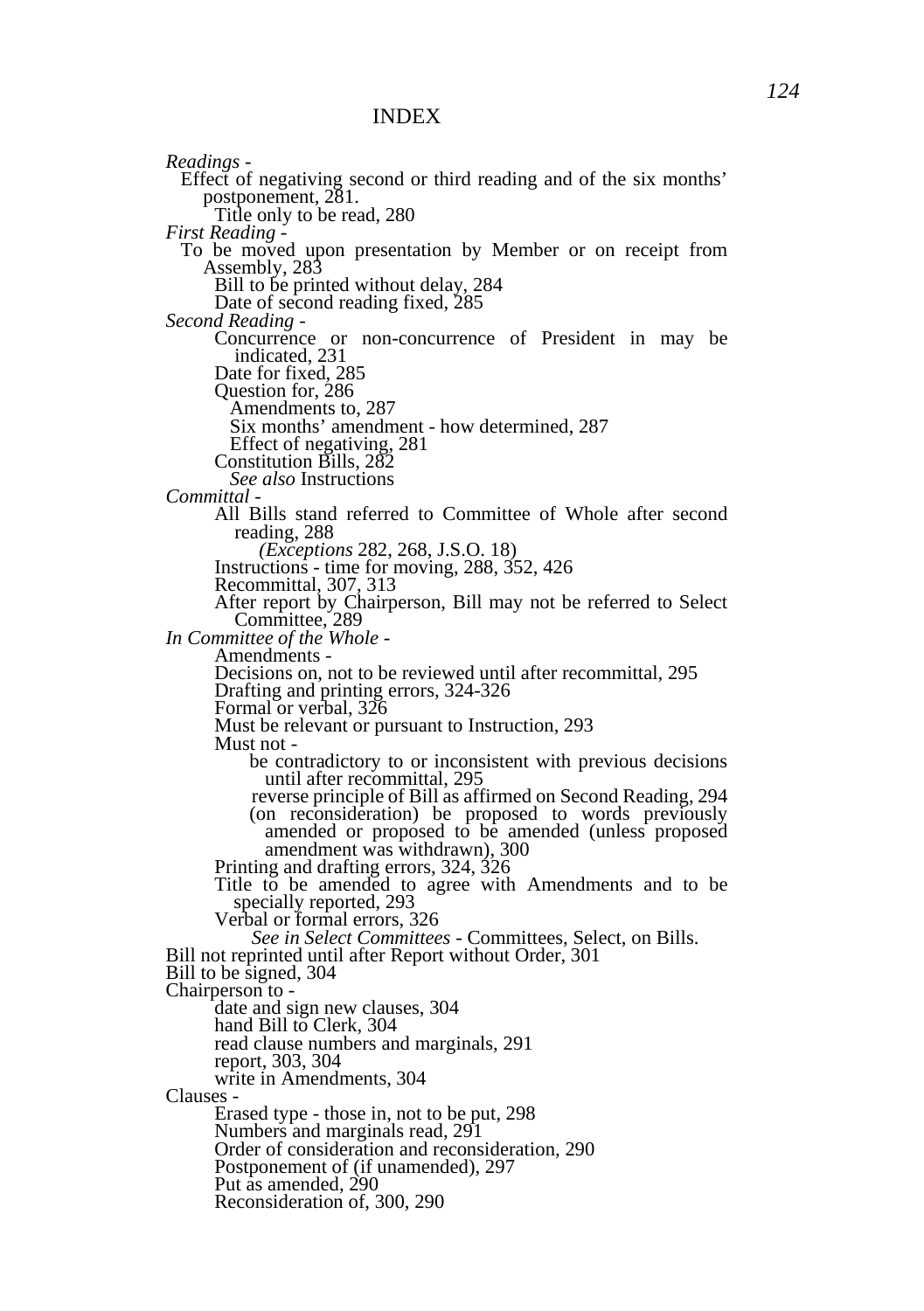Debate to be confined to question immediately before Committee, 299 Enacting words not to be put except under Instruction, 292 Leave to sit again, 302 Order of consideration and reconsideration, 290: exception in Select Committees, 305 Progress - Motion to Report moved without discussion and immediately determined, 371 Report of and leave to sit again, 302 Questions put - on each clause 291, and if amended, 296 Reconsideration - Amendments restricted on, 300 New Clauses to be specified, 300 Reports - Order, 373 Progress, 302 Quorum - want of, 373 When proceedings concluded, 303, 304, 373 Reconsideration, 300 *Report -*  Adoption of, 306: amended Bills to be reprinted, 306, 311 After adoption, Third Reading fixed for future day, 309 (exception J.S.O. 18) Recommittal on motion for adoption, 307 - number and nature of any proposed new clauses to be indicated, 308 Recommittal on motion for adoption of Bill from Select Committee, 310 Time for adoption of, 306 *Third Reading and Passing -*  Amendments to question for Third Reading, 312, 281 Assembly Bill with suggested amendments - questions for third reading and passing proposed as one, 341 Chairperson to certify fair print, 314 Concurrence or non-concurrence in may be indicated by President, 231 Consolidation Bills reported by Select Committee without amendment may be read third time without delay, J.S.O. 18 Passing - Question for, put without debate, 315; exception *re* Title, 315 President to announce certification before Third Reading, 314 Question for Third Reading, 312; effect of negativing, 281 Question for passing put without debate, 315 Recommittal before question for Third Reading put, 313 when Bill amended on, 313 when Bill not amended on, 313 motion for, to specify any new clauses, 313 Title may be amended after Third Reading and before Passing, 315

*Transmission* 

Assembly Bills when passed by Council to be returned, 317

Council Bills when passed transmitted with Message, 316 *Withdrawal -*

Bills on same subject, 275

Bills ordered to be read a second or third time this day six months, 281 Bills reported by Select Committee - notice of withdrawal, 310

*Laid Aside -* 333, 334, 336, 338, 341

*Certificates by Clerk,* 318-323, 345, 349 - Constitution Bill, 321

*See also* CLERK OF THE HOUSE OF ASSEMBLY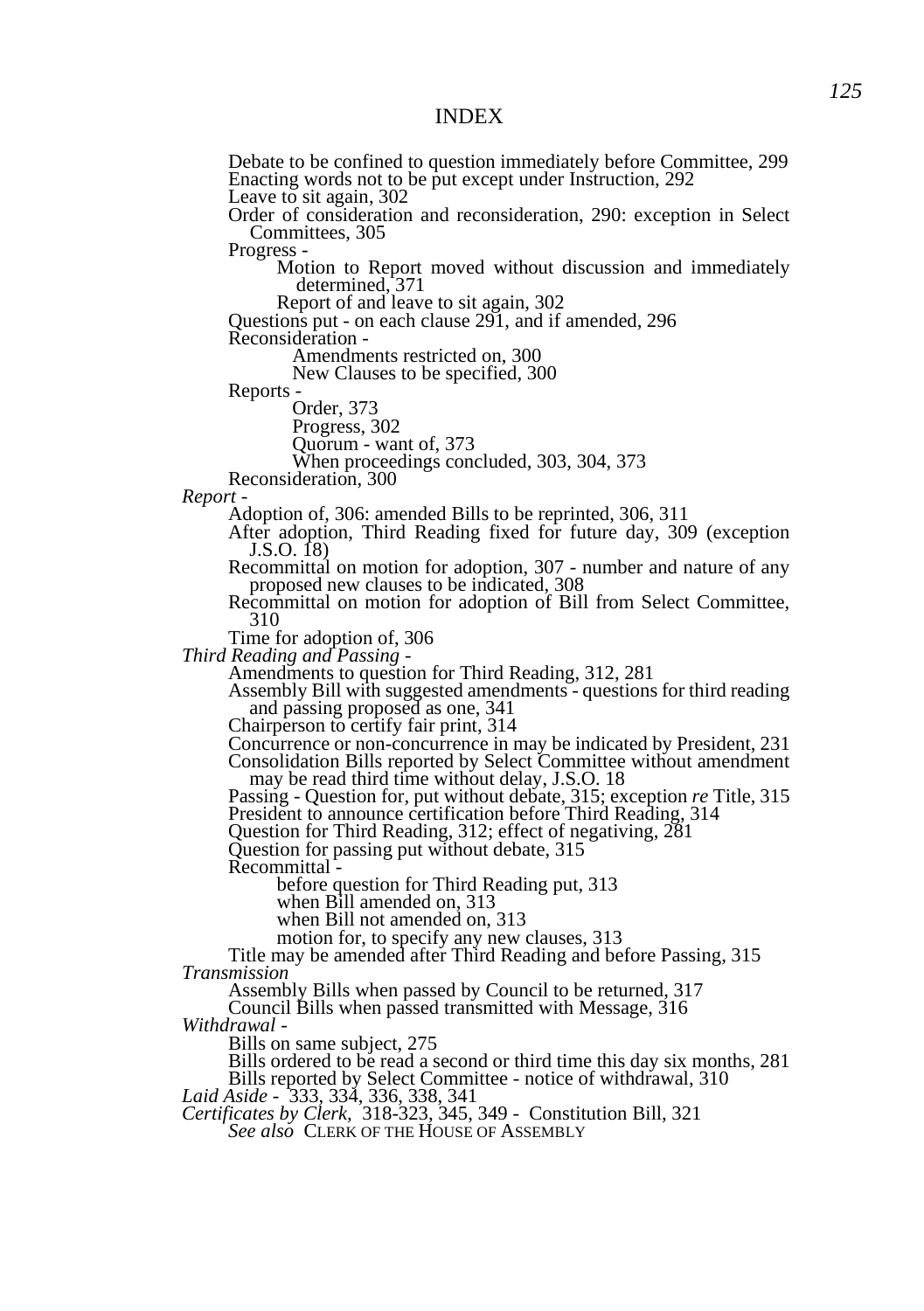*Amendments - Generally -* Drafting, 324 Formal, 325 Printing, 324 Verbal, 326 *See also above* IN COMMITTEE OF THE WHOLE Between the Houses - Agreement to be communicated by Message, 330 Clerk to certify, 322 Clerk to sign schedules of amendments, 339 Dealt with in Committee of Whole or postponed and printed, 327 Disagreement to be communicated by Message and Bill returned, 331 Further amendments to be scheduled and concurrence sought, 332 Further proceedings on Council Bills, 333-335 on Assembly Bills, 336-337 Must be relevant, 328 Not permissible to words already agreed to by both Houses with exceptions, 329 *see* CONFERENCES Suggested Amendments to Money Bills - procedure, 341 Governor's Amendments - Assembly amendments to - how dealt with, 343 If agreed to, to be forwarded to Assembly, 343 If received from Assembly - how to be treated, 344 To be treated and considered in same manner as amendments by Assembly, 342 When agreed to or disagreed to - procedure, 345 *Revival*  in next Session of same Parliament, 346, 347 - Bills passed but not assented to J.S.O. 17 in same Session admissible when Second or Third Reading negatived, 281 inadmissible if deferred for six months, 281 if Constitution Bill not carried by absolute majority, 282 or if Money Bill on which no agreement after Conference, 341 BILLS, PRIVATE - Petitions for may have documents attached, 88 *See also* JOINT STANDING ORDERS *(Private Bills)*  BLACK ROD - Acts under President's Orders in cases of non-withdrawal of suspended Members, 212 *Announces -*  Commissioners, 7 Governor, 6 Messenger from Governor, 242 Definition, 3 Delivers into custody Strangers by direction of President, 216 Delivers Messages of Governor or Commissioners to Assembly, 8 Informs Select Committees when President about to take Chair, 392

Introduces Judges, 443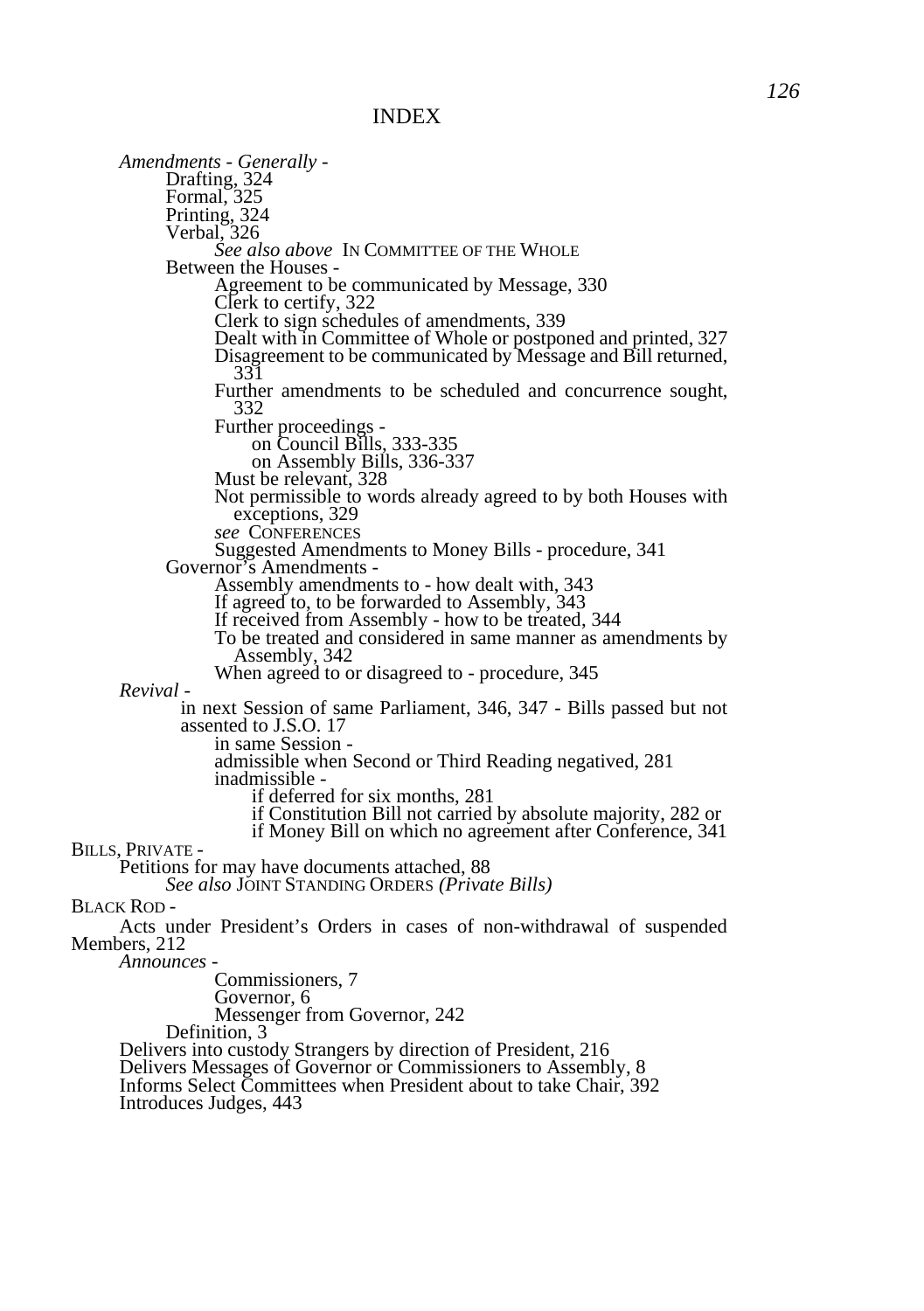BUSINESS OF THE COUNCIL - Business not called on to be set down for next sitting day, 74 Business not to be anticipated in motion of urgency, 117 Business not to be anticipated in Speech, 185 Business for day over which Council adjourns, 75 *Business suspended*  by Conferences, 254 by Messages from Governor, 242 by Questions of Order or Privilege, 201 Conference - business suspended by, 254; resumption of, 76 Debate on President's Ruling - first Order of Day for next day, 205 In Committee *-* same rules apply as in Council, 356 Member in charge when business called on to have possession of House, 166 Minister may move to alter order without notice, 78, 65 Notices of Motion called on and not moved, lapse, 72 Order and Privilege - Questions of - temporarily suspend consideration of every other question, 201 *Orders regulating -* Notice Paper, 14, 62-66 Precedence of, 14, 70 Routine, 67 *Orders of the Day -* Called on, 69 Definition, 153 Discharge of, 68 Disposed of in order of rotation, 70 Government on Wednesdays - postponed to Private Business, 70 Lapsed, 73 Postponement, discharge or revival of, 68 President's Ruling - adjourned debate on, to be first Order of Day for next day of sitting, 205 Read and not disposed of, lapse but may be revived, 73 Revival of, 68 Seconder not required, 154 Time for calling on, 69 Ordinary routine, 67 Possession of House, Member in charge of business to have, 166 Precedence of business, 64, 70 Privilege - Question of suspends consideration of every other Question, 201 *Resumption of -*  Notice of Motion interrupted by Orders of the Day, 71 Other interrupted business, 76 Suspension of, when Messenger from Governor announced, 242 Questions relating to, 107

#### $\mathcal{C}$

CALL OF THE COUNCIL - Orders regulating, 37-43

CANDIDATES FOR OFFICE OF PRESIDENT, Orders relating to, 18-20

CASTING VOICE - Chairperson of Committees has, 361 President has, 231 *(See also* Concurrence or Non-concurrence)

CENSURE OF DISORDER - 208-218 in Committee, disorder in can only be censured by Council, 357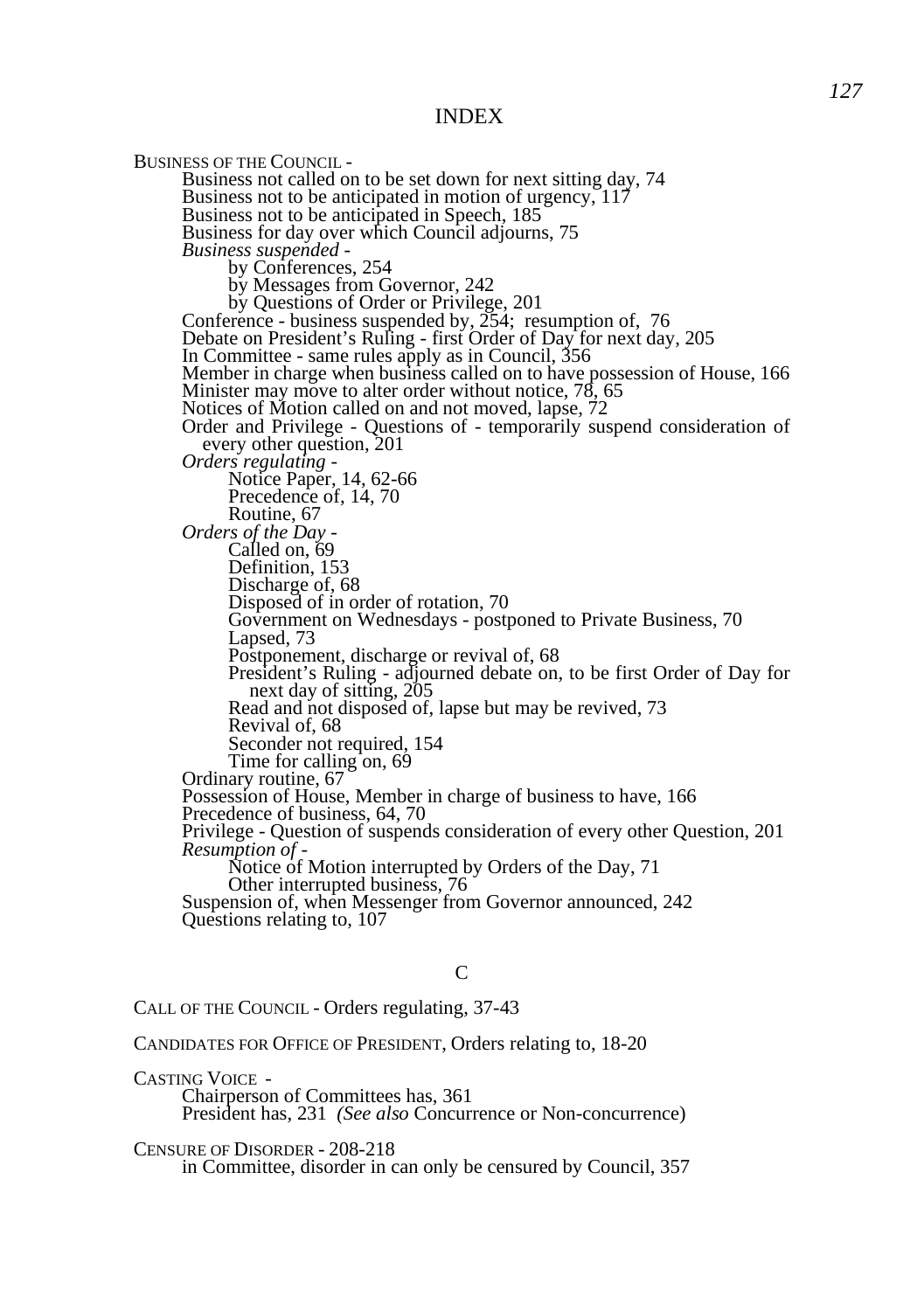CERTIFICATES OF - Chairperson on Bills, 314 *Clerk of the House of Assembly on Bills -*  Appropriating Revenue, 277 Constitution, 279 *Clerk of the Legislative Council*  on Bills for Assent, 345, 349 on Bills - Stages of, 318-323 on Petitions, 79 Constitution Bills, 321 President on Bills for Assent, 349, 345 Select Committee Chairperson on accounts, 413 CHAIR - Disregard of authority of, 208 Member not to pass between Member speaking and Chair, 164 Member to address President, 167 Obeisance to on entering and leaving Chamber, 163 President-elect conducted to, 17-19 *President*  leaves Chair when Council goes into Committee, 288, 352 resumes Chair at conclusion of Committee, 373 resumes Chair in cases of grave disorder, 358 takes Chair at time of meeting, 50 takes Chair on right of Governor, 6 CHAIRPERSON OF COMMITTEES - Casting vote only and any reasons for to be recorded, 361 Directs Member to discontinue irrelevant speech, etc., 367 Disorder in Committee punishable only by Council on report by, 357 *Duties Regarding Bills -*  After report on, Bill cannot be referred to Select Committee, 289 Certifies fair print before Third Reading, 314 Confines debate to Question immediately before Chair, 299 Hands Bill to Clerk on Report, 304 Not to put - clauses printed in erased type, 298 Not to put - enacting words except under Instruction, 292 Reads numbers and marginals and puts clauses and schedules, 291 Reports Bill when proceedings concluded without question put, 303, 373 Reports progress, etc., 302 Signs Bill and hands to Clerk on Report, 304 Writes in amendments, dates and initials new clauses, 304 Excused from sitting on Select Committees, 378 Grave Disorder to be reported to President by, 358 Leaves Chair without Question put in certain cases, 373 Maintains Order in Committee, 357 Moved out of Chair, 372 Objection to ruling of, to be taken at once, in writing and reported to President, 360 Orders withdrawal of Strangers, 447 President to act as, 353 Reasons for Casting Vote to be recorded, 361 *Reports*  disorder in Committee, 209, 357 objectionable words if not satisfied with explanation, 209, 359 progress and resolutions, 370 want of Quorum in Committee, 53, 368, 369 Rulings - objection to, 360 Quorum - want of in Committee reported by, 53, 368, 369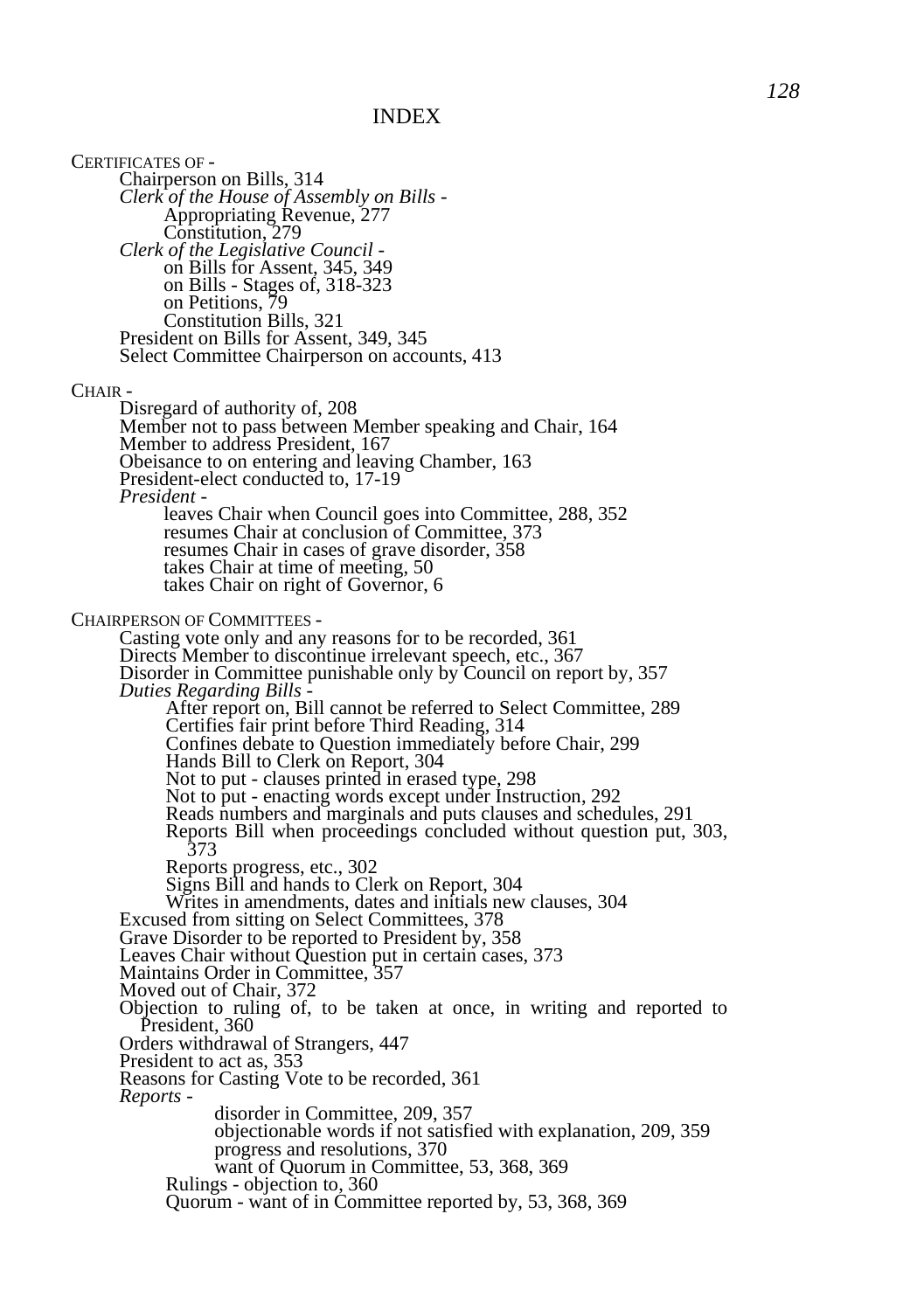CHAIRPERSON OF COUNCIL - Clerk acts as, before election of President, 21

CHAIRPERSON OF JOINT COMMITTEE - Has Deliberative Vote only, J.S.O. 6

CHAIRPERSON OF SELECT COMMITTEE - Absence of, 388 Brings up Report, 409 Calls on Members in order of sitting to continue examination of witnesses, 395 Certifies accounts for payment, 413 Deliberative vote only, 389 Election, 387, 388, 378 Endorses documents, 400 Examines witnesses, 395 Prepares draft Report, 401 Presents draft Report for consideration and puts question on each paragraph, page or section, 402, 403 Records divisions, 393 Signs Report, 407 Quorum - proceedings when lack of, 390

CHARGE AGAINST A MEMBER - Arising in Committee, to be reported to Council by Committee, 399 Member charged withdraws after explanation, 214 On substantive Motion after Notice, 193, 214 When Orders of Council disobeyed, 215

CHIEF SECRETARY, THE - Orders for Returns communicated to, 448.

CITIZEN'S RIGHT OF REPLY, 455a

CLERICAL ERRORS - *See* ERRORS

CLERK-ASSISTANT - Receives Messages from House of Assembly at Bar, 250

CLERK OF THE HOUSE OF ASSEMBLY - Certifies Bills altering Constitution, 279 Certifies Bills appropriating Revenue, etc., 277 CLERK OF THE LEGISLATIVE COUNCIL - Absence of, 27 Acts as Chairperson of Council before election of President, 21 Acts - keeps signed copies of, 350 Addresses of Members - keeps, 39 After-Session Papers distributed by and return prepared by, 454 Ballot Slips initialled by and assists in taking ballot, 234 Business of the Day - calls on, 68 Call of Council - duties in connection with, 38-42 *Certifies -*  Bills altering Constitution, 321 Bills for Assent, 349, 345 Bills at various stages, 318-323 Petitions, 79 Definition, 3 Delivers Messages to House of Assembly, 249 Deputy-President's election - puts question for, 24 Determines by lot election of President if votes twice equal, 20 Division lists entered in Minutes by, 232 Documents and Papers in custody of, 31, 400 Evidence not to be given by, without leave of Council, 444, 434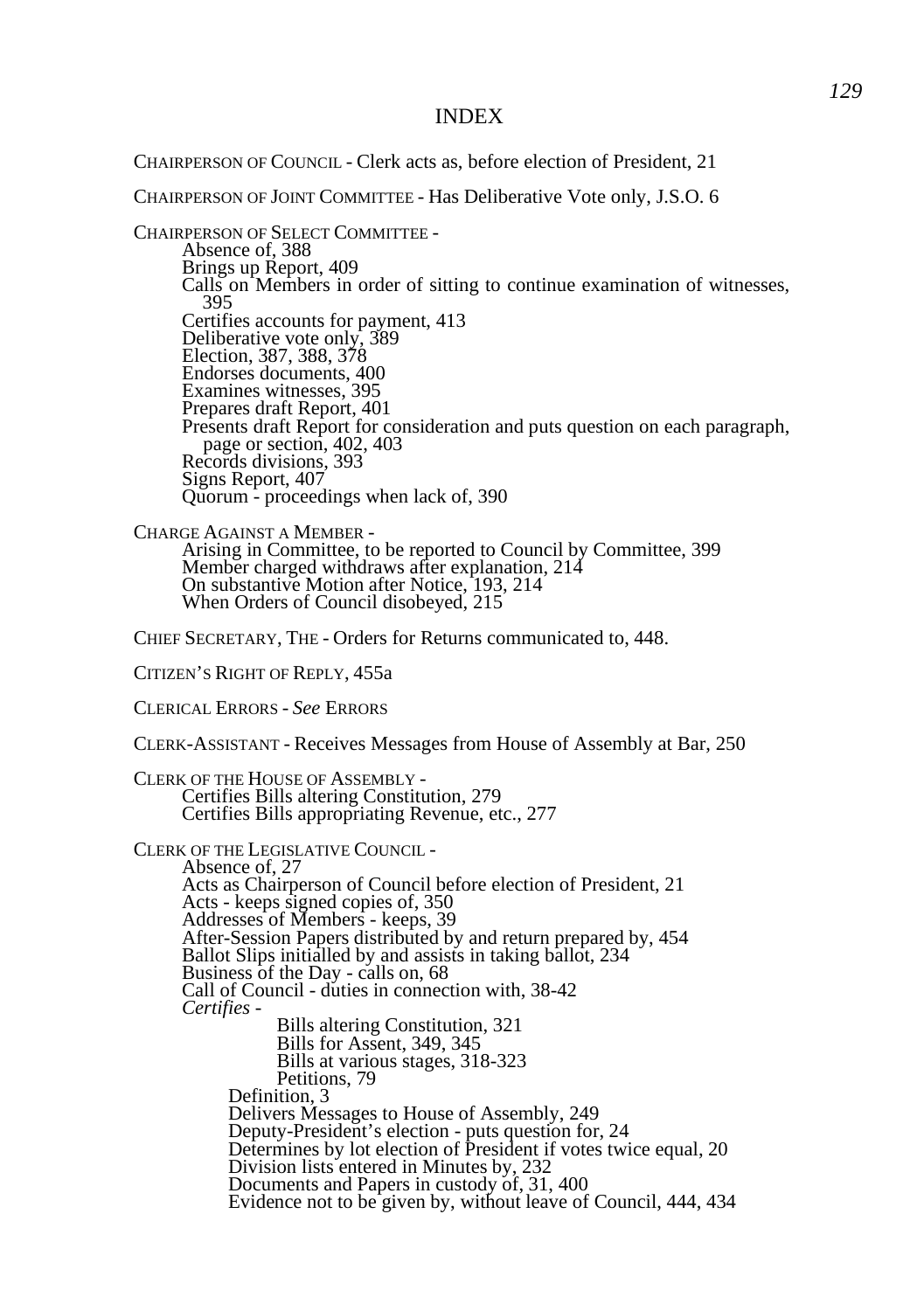Keeps Members' Roll, 28 Keeps Members' Attendances in Minutes, 30 Minutes - keeps and signs, 29 Notices, irrelevant, divided by order of President by, 105 Notice Paper prepared by, 62 Orders of Day called on and read by, 69, 70 Papers and Returns ordered to be communicated, 448 Prepares Notice Paper, 62 *Reads -*  Commission of Governor's Commissioners, 7 Petitions, 95 Proclamation convening Parliament, 5 Question during Debate, 184 *Receives -*  Committee Bill from Chairperson on Report, 304 Copy of every Act assented to and signed by Governor, 350 *Reports -*  Absence of President, 24 Vacancy in Office of President during Session, 26 Rings bells for Divisions, 222 *Select Committee duties -*  Convenes next meeting when no Quorum, 390 First meeting called by in certain circumstances, 385 Witnesses summoned by, 429 Signs Schedules of Amendments, 339, 340 *Summonses -*  First meeting of Select Committee in certain circumstances, 385 Witnesses before Select Committees, 429 Takes down words in debate when directed by President, 207 *Witnesses before Select Committees -*  Paid by, on Certificate of Chairperson, 413 Summoned by, 429 CLOSURE OF DEBATE Motion "That the Question be now put", 127 *(and in Committee, 371)*  If carried, Questions pending may also be put, 128 Restrictions, 127 CODE OF CONDUCT FOR MEMBERS OF PARLIAMENT - Confidentiality, 455b Conflicts of Interest, 455b Definitions, 455b Gifts, 455b Preamble, 455b *(not part of Code of Conduct)* Public Resources, 455b Standards of Behaviour, 455b COMMISSIONERS REPRESENTING THE GOVERNOR - Commission read by Clerk, 7 How introduced, 7 Require attendance of House of Assembly, 8 COMMITMENT - of Members or other persons, 217

COMMITTEE TO PREPARE BILLS - Nominated (not less than two), 269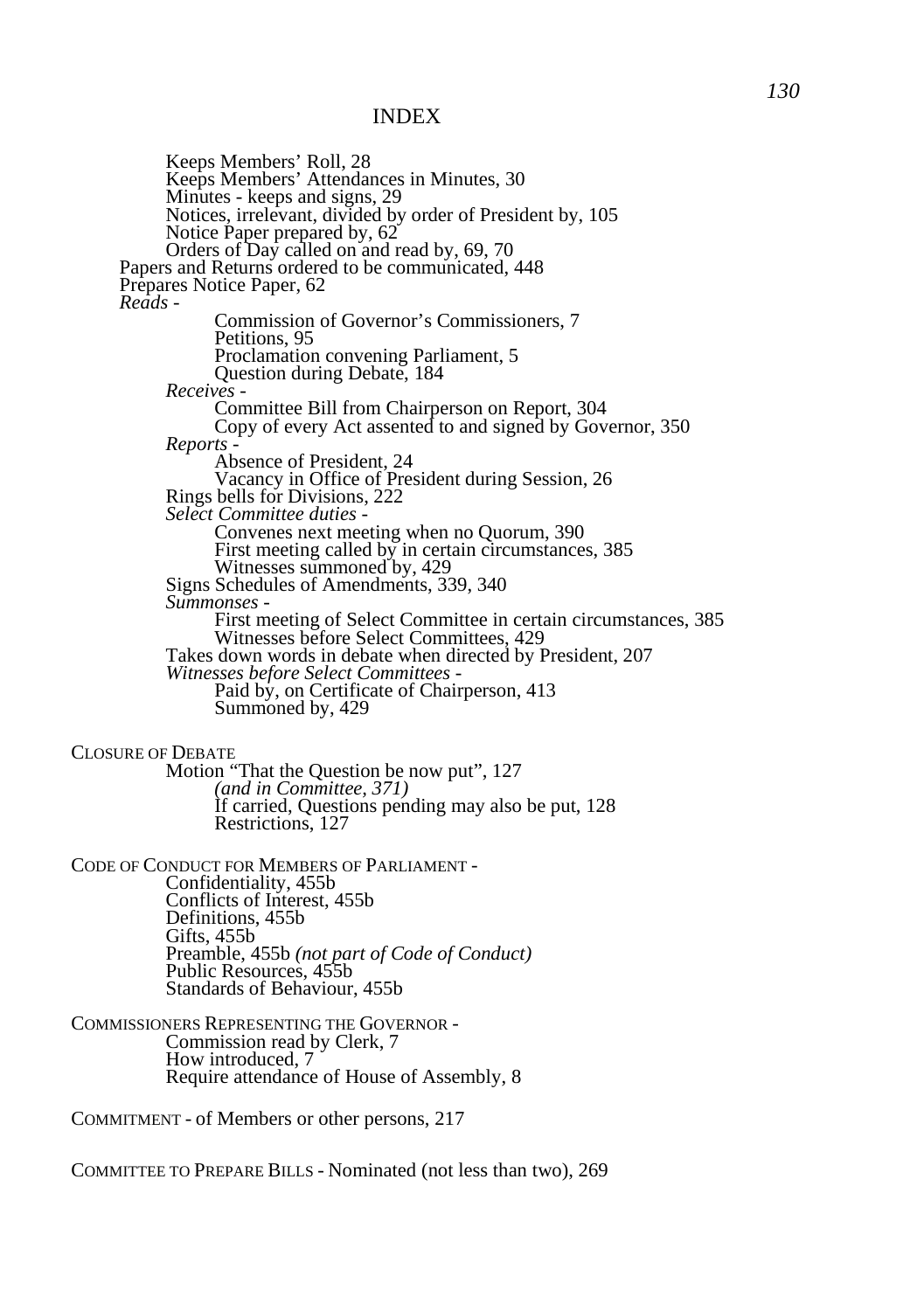COMMITTEE ON ADDRESS IN REPLY - Appointment of, by nomination, 12

COMMITTEE OF PRIVILEGE -

Questions of Privilege, not arising between Houses, to be referred to, if Minister so claims or Council so resolves, 202

COMMITTEES - Tabling of Reports, 67

COMMITTEES, JOINT, 416; J.S.O's. Nos. 1-9, 18.

COMMITTEES OF HOUSE OF ASSEMBLY - Attendance of Member or Officer of Legislative Council requested by Message, 434

COMMITTEE OF THE WHOLE COUNCIL -

Appointment of, 351

*Chairperson leaves the Chair -* 

and reports Progress and asks leave to sit again, 370, 371 and reports Resolutions when business concluded, 370 and reports want of Quorum, 368, 369 when Message from Governor arrives, 373 when time for Conference arrives, 373

Chairperson's duties - *see* CHAIRPERSON OF COMMITTEES

Chairperson's Ruling - objection to, 360

Consideration permitted only on such matters as are referred, 355

Debate, divisions, Order and General Procedure as in Council, with exceptions, 356

Debate to be confined to question immediately before Committee, 366 Debate - continued irrelevance and prolixity in, punished, 367 Decisions not to be reviewed until after recommittal, 364

*Disorder* - *see also* DISORDER

grave - in case of, Council resumes and report made, 358

reported by Chairperson and punished only by Council, 357

Division - no decision on if quorum not present, 369

Interrupted business - resumption of, 372-374

Irrelevance - continued - punished, 367

Members may speak more than once in, 366 *Motions -*

That Question be now put, 371

That Chairperson report progress, 371

That Chairperson do now leave Chair, 371 - supersedes question, 372 Objectionable words not withdrawn or explained reported to Council, 359 Objection to Chairperson's Ruling, 360

Order maintained by Chairperson, 357

Personal Interest - question of determined by Committee, 362

Personal Explanation - by indulgence, 187

President leaves Chair without question put when Order made or read, except where notice of Instruction given, 352

Previous Question not admissible, 365

Proceedings of, not to be referred to in House until reported or published, 190 Quorum - ten Members including Chairperson, 354

Quorum - want of - to be reported, 368, 369

Report brought up and received without question put, 375

Report - how dealt with, 376

Review of decisions not permitted until after recommittal, 364

Seconding of Motions not necessary, 363

Speeches in Committee not to be alluded to in House except by indulgence for personal explanation, 187

*See also* INSTRUCTIONS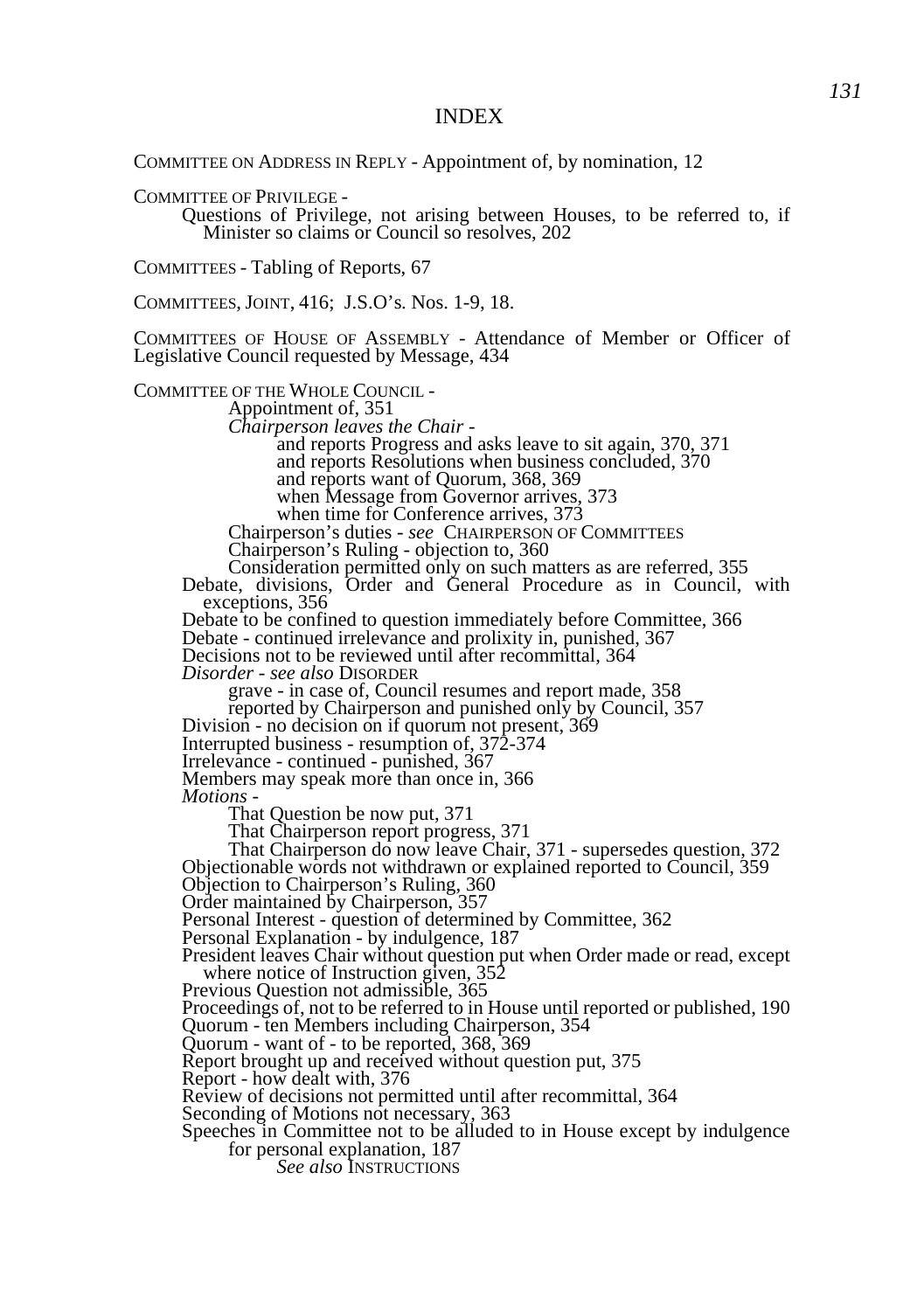COMMITTEES ON BILLS -

*See* BILLS - *In Committee of the Whole and Committees, Select - On Bills* 

COMMITTEES, SELECT -

*Appointment -*  Committee to consist of five nominated Members unless ballot demanded, 377 Lists of, posted in Lobby and Clerk's Office, 420 Members may be discharged and others appointed, 380 question of Pecuniary Interest determined by Committee, 379 to be discharged, to be named on Notice of Motion, and substitute, to be balloted for, 381; with Pecuniary Interest, may not sit, 379 *Meetings -*  Adjournment of, 391 Black Rod to advise when President about to take Chair, 392 Chairperson - Divisions recorded by, 393 Election of, 387, and of Acting Chairperson, 388 Divisions, 394; obligation to vote, 394 Documents to be endorsed and in custody of Clerk, 400 During Council sittings - require special permission, 391 First meeting, 385 Order of Reference - only matters within to be considered, 397 Proceedings, null and void after Black Rod's announcement, 392 Quorum - absence of, 390 Quorum to consist of three Members or as specially ordered, 386 Suspension of business when President about to take Chair, 392 *Witnesses -*  Chairperson to certify accounts for expenses, 413 Charges against Member, 399 Clerk to summon, 429 Documents not to be disclosed, 398 Documents to be endorsed and in custody of Clerk, 400 Evidence not to be disclosed, 398 Examination of, 395 Members as,  $431$ Payment of, 413 Power to send for persons, papers and records, 384 Strangers - Admission to examination, 396 Exclusion of, 396 *Report -*  Amendment of, 405, 406 Chairperson to sign, 407 Committee brought to close by final Report, 412; revival, 412 Consideration of draft Report, 401-403 Date for bringing up, 382, 408 Drafted by Chairperson, printed and circulated to Committee, 401 Drafted by another Member, 404 Dissent in Report, 405 Meeting specially called to consider, 402 No debate on presentation to Council, 410 Notice not to be taken of proceedings until reported, 190 Order of Reference - only matters to be considered, 397 Presented to Council, 409 - subsequent proceedings on Notice, 411

Protest in Report, 405

Reconsideration of draft Report, 406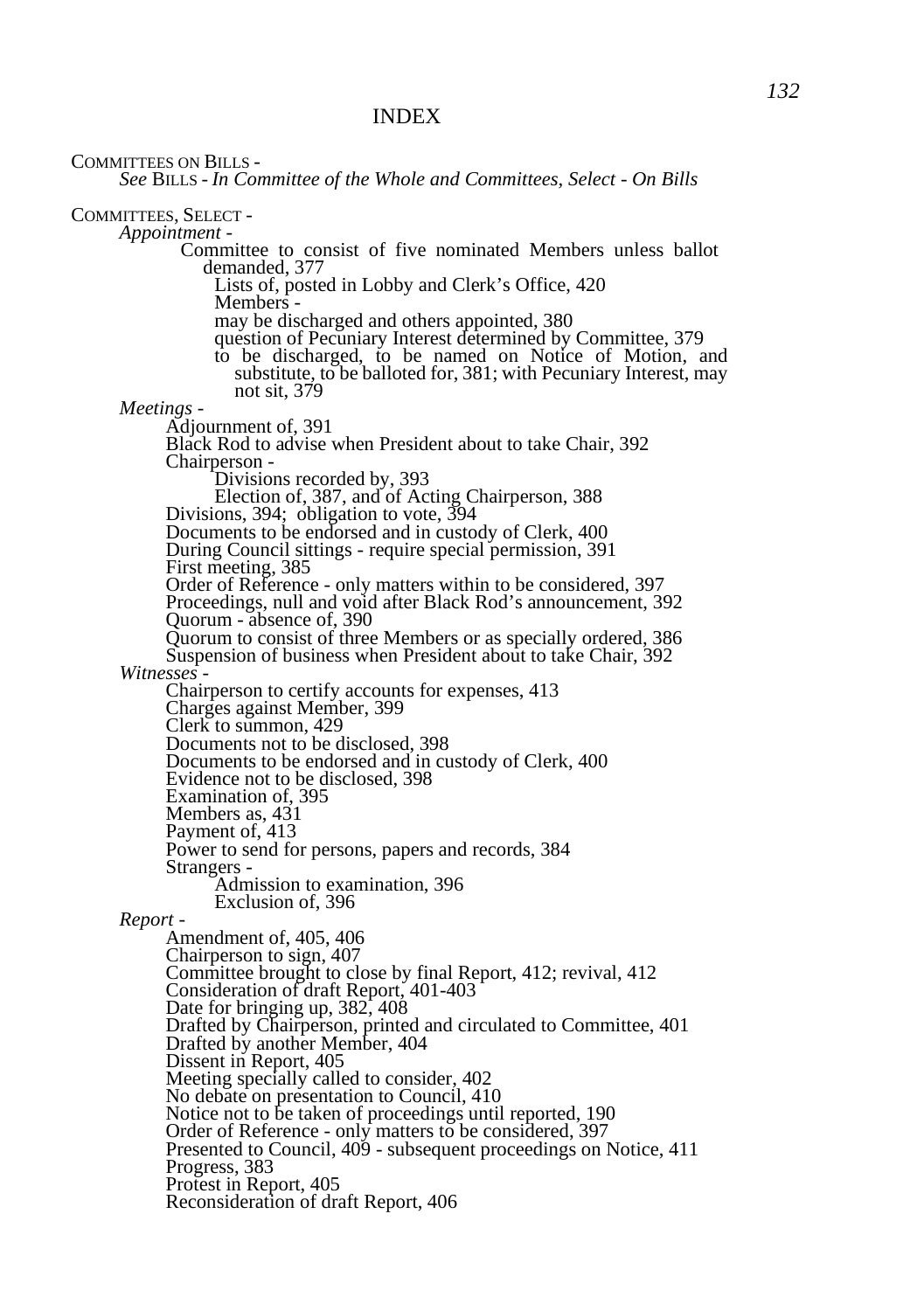Revival of Committee after final Report, 412 Time for bringing up Report, 408 *Conference with similar Committee of House of Assembly -* By Leave or Order of Council, 263 - *see also* 416 Communicated by Message to Assembly, 264 Communications at, may be verbal, 265 Report of, 266, 416 *Instructions to,* 427-428 *Provisions relating to Bills referred to -*  Consolidation, J.S.O. 18 Hybrid, 268 Procedure on, in Committee, 305; J.S.O. 18 Recommittal to same or other Committee or Committee of Whole, 310 Reported Bills not to be referred to, 289 Reprinted if amended, 311 Withdrawal of Bill on Report - Notice of Motion for, 310 COMMITTEES, STANDING - including STANDING ORDERS and PRINTING *Appointment of -*  Time for, 11, 414 Method, 415 Powers, 416 Quorum, 417

Message advising appointment to be sent to Assembly, 414 *Printing Committee -*  Reports on all Petitions and Papers not printed or so ordered, 418

Report may be at once adopted but details not to be then discussed, 419

COMMONS, HOUSE OF - Observance of rules of, where not otherwise provided, 1

COMMONWEALTH PARLIAMENT - Addresses to, 235, 238 Members of admitted to Chamber without the Bar, 446 Not to be injuriously reflected upon, 193 *See also under* JOINT ADDRESSES, J.S.O'S. Nos. 10-12, ELECTION OF SENATORS, J.S.O. 16

COMMUNICATION WITH THE GOVERNOR - Right of free, claimed, 23

COMMUNICATION WITH THE HOUSE OF ASSEMBLY - Shall be by Message, Conference of Committee conferring, 247

*See also* Messages, 248-250; Conferences, 251, 257, 259; Committees, 263-266, 416

COMPANIES - Bill affecting interests of, 268

COMPLICATED QUESTIONS - May be divided by President, 125.

CONCURRENCE OR NON-CONCURRENCE OF PRESIDENT - May be indicated on Second and Third Readings of Bills, 231

CONCURRENCE OF ASSEMBLY - Council Bills and amendments sent to House of Assembly with Message desiring, 316, 317, 332

CONDUCT OF MEMBERS IN CHAMBER - Orders regulating, 161-165; and in Debate, 166-207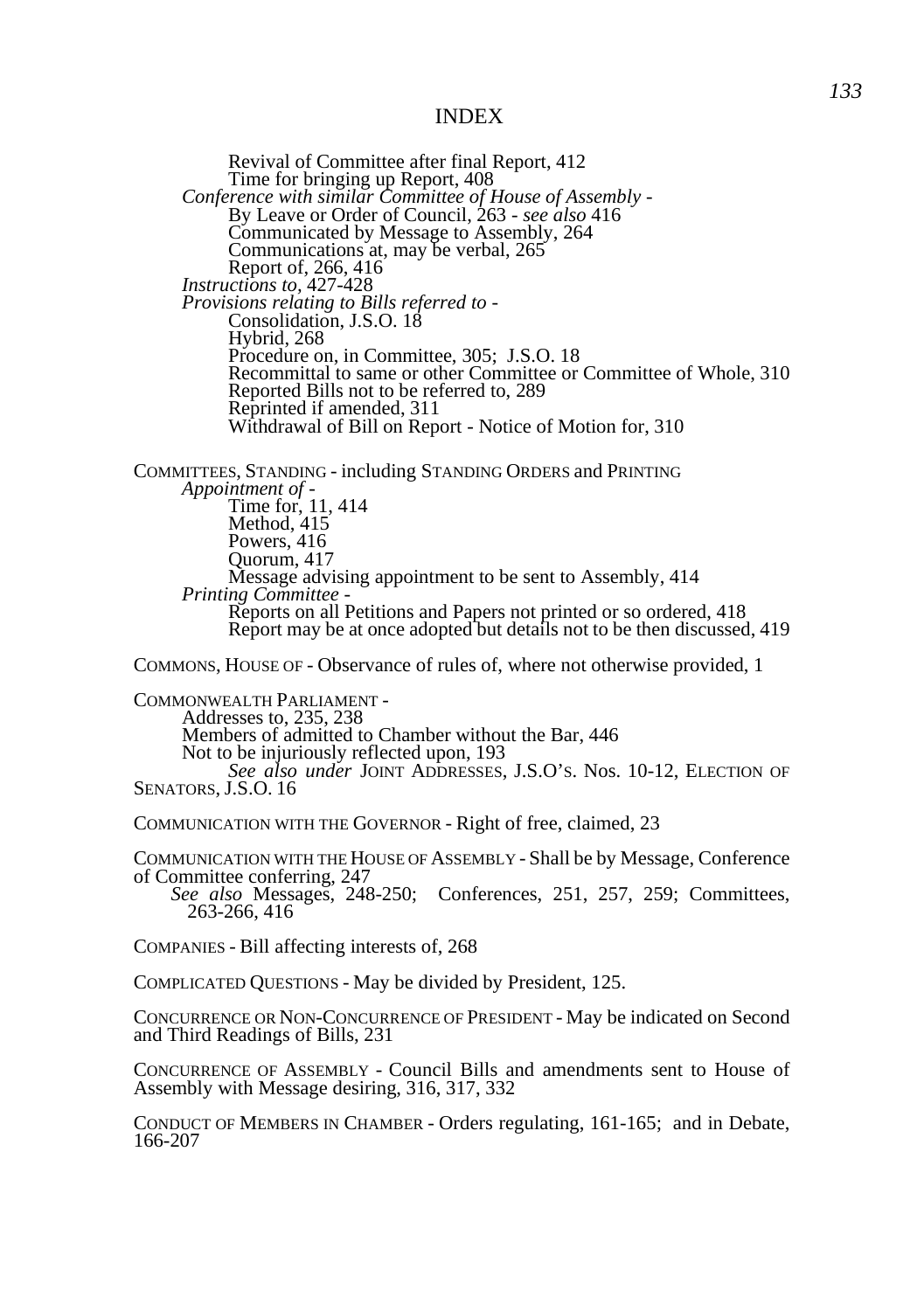CONFERENCE BY SELECT COMMITTEE - Orders regulating, 263-266 Standing Committees may confer with similar Assembly Committees, 416 *See also* JOINT COMMITTEES, J.S.O'S. Nos. 1-9. CONFERENCES BETWEEN THE HOUSES - All Conferences to be free, 260 Business of House and Committee shall be suspended during, 254, 373 By whom requested, 255 Communication of Resolutions by Managers to be in writing, 259 May be held during adjournment of Council, 254 *Managers*  duties of, 258, 260, 341 nominated, but may be elected by ballot if demanded, 253 number of, to be same as for Assembly but, unless otherwise ordered, not less than five, 252, 256 Object to be stated, 252 *On Amendments to Bills -*  Managers' duties at, 260, 261, 338, 341 When to be requested, 334; on Money Bills, 341 One only permitted on any one matter, 262 Orders regulating, 251-262 Proceedings at, 260 Requested by Message, 251 Result to be reported in writing forthwith or as ordered, 261 Time and place of, 257 CONSOLIDATION OF TWO OR MORE BILLS, 275, 424 CONSOLIDATION BILLS - How dealt with, J.S.O. 18 CONSTITUTION BILLS - Assembly Bill to be certified by Clerk of Assembly as to absolute majority, 279 Clerk's Certificate on Bills, 321 Proceedings on Second and Third Readings of, 282 CONVERSING ALOUD - Not permitted during debate, 181 CORPORATIONS - Bills affecting interests of one or more Municipalities, 268 Petitions from, to be under Seal, 87 COUNCIL, LEGISLATIVE - *Adjournment of*  by President, 50, 53, 213 by Resolution, 58, 59 to irregular time (Urgency Motion), 116 Call of, 37-43 Days of meeting, 48 Definition of Council, 3 *Members*  absence and attendance, 32-36 conduct, 161-165, 167, 243 not to be reflected on, 193 places of, 44-47 roll of, 28 Powers not restricted by Standing Orders, 2 Prevents quarrels between, 218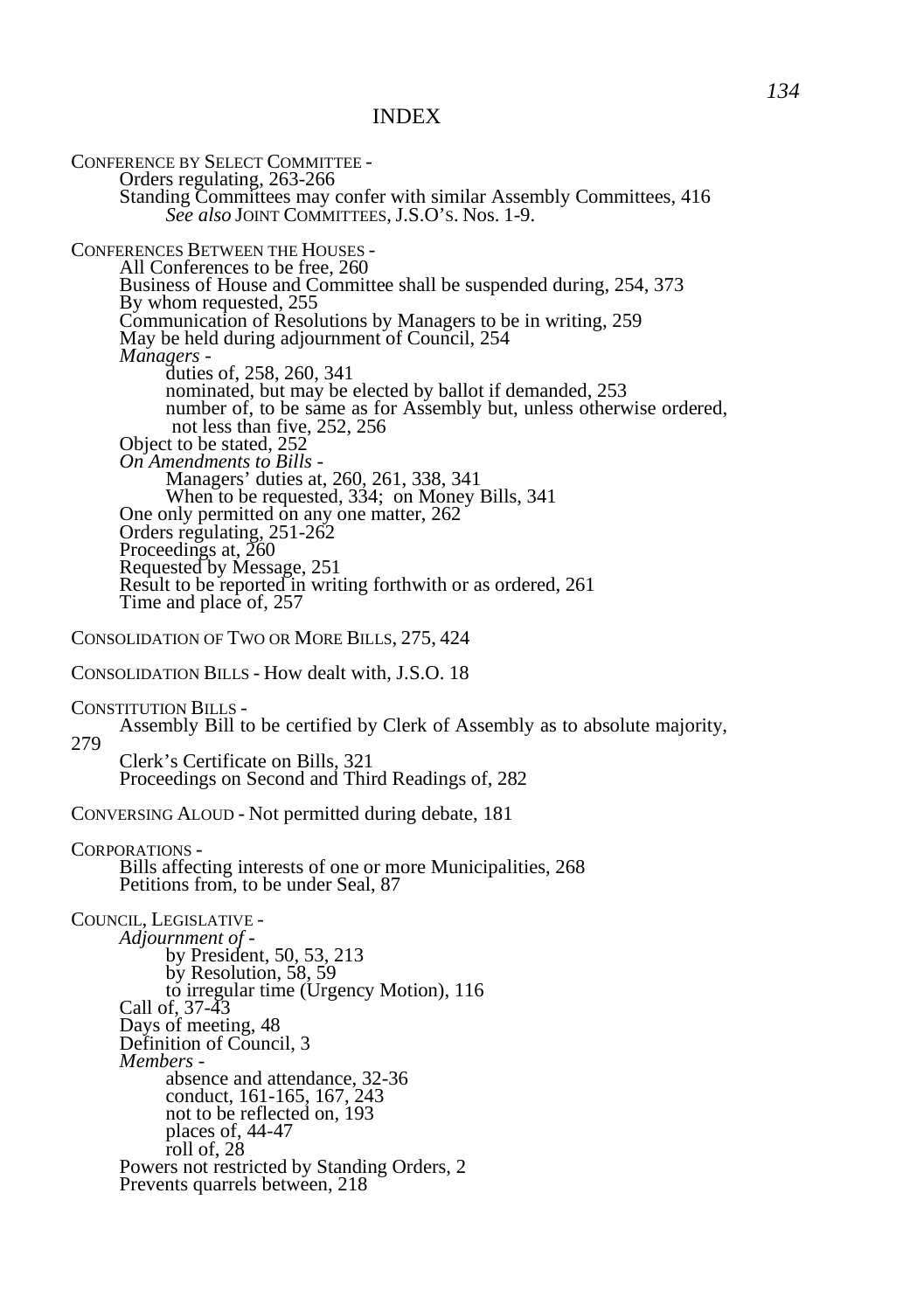Rights claimed by President after election, 23 *Suspension of sittings of*  at half past six o'clock, 60 during Conference, 254 Minister may move at any time for, 61 President may suspend when grave disorder, 213 Votes of not to be reflected upon, 192

COUNT OUT - *See* QUORUM

COUNTING OF COUNCIL, 54, 282

COURT OF DISPUTED RETURNS - *See* Electoral Act s.103

COURTS OF LAW - *See* EVIDENCE AND REFLECTIONS, INJURIOUS

CROWN, MINISTER OF THE - *See* MINISTER OF THE CROWN

CROWN OR WASTE LANDS - Bills granting, to persons or bodies, 268

CROWN SOLICITOR - Certificate of J.S.O. 29

CUSTODY -

Persons may only be discharged from, by Order, payment of fine, or Prorogation, 217

Strangers in Chamber and disorderly persons may be delivered into, 216 Witness in custody, 435

CUSTODY OF DOCUMENTS - *See* DOCUMENTS

D

DAYS OF MEETING - Appointed, 48

DEBATE -

 Rules, forms and practice of House of Commons adopted in cases not otherwise provided for, 1

*Adjournment of -*

Member speaking to Question not to move, but by leave may conclude speech at future time, 197

 Member in charge of Bill or other matter may move motion again within 15 minutes of previous motion, 195

Motion for, 195

if carried, preaudience for Member moving, 198

if negatived, mover and seconder may speak, 195

On Question of Order or Privilege not entitled to precedence, 201

On President's Ruling to be first Order of Day for next sitting day, 205

Resumption date to be fixed, but not beyond Session except after Notice, 196

Restriction on further Motions for, 195

To later hour or future day, 194

*In Committee -* 

Debate confined to question immediately before Chair, 299, 366 Irrelevance, etc., 367

Practice, same as in Council observed except as to number of speeches, seconding of Motions and Previous Question, 356

Interrupted Debate - How resumed, 71, 76, 77, 128

*See also* RESUMPTION OF INTERRUPTED BUSINESS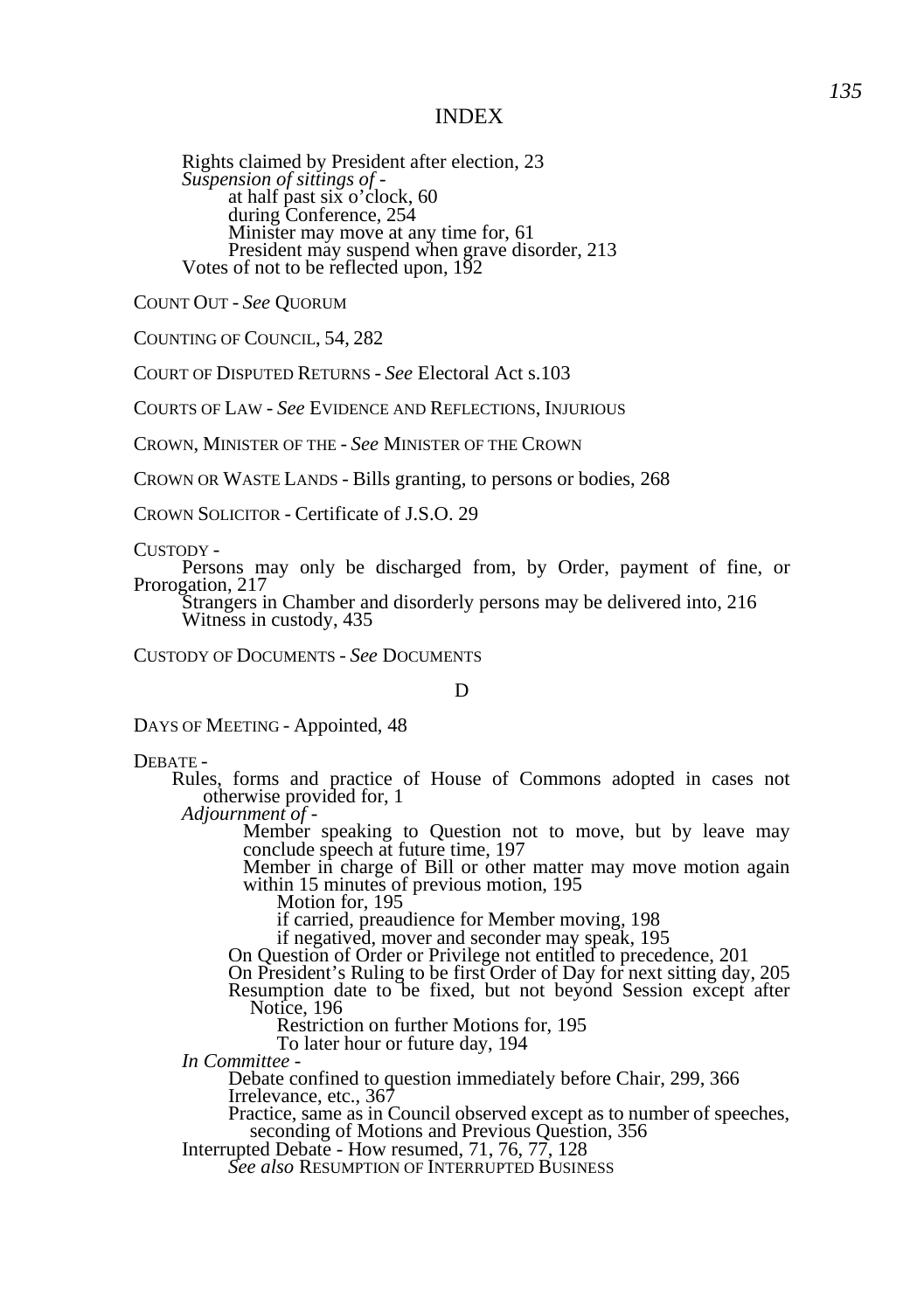Limit to Debate - On Suspension of Standing Orders, 458 *See also* fixing day for an adjourned Debate, 196 *No Debate on certain matters -* Adjournment of Council, 59 Adjournment of Debate, 195 Arranging business at 6.30 p.m., 60 Bills - First Reading of, 283 passing of, 315 revival of Lapsed Bills, 346 Closure, 127 In Committee closure, 371 reporting Progress, 371 that Chairperson leave Chair, 371 Personal explanation, 173 Postponement, discharge and revival of Orders of Day, 68 Printing Paper (at time of presentation) except Ministerial Statement, 180 Privilege - reference of questions of, to Committee, 202 Strangers - withdrawal of, 447 Suspension of Member, 210 *See also* On presentation of Petitions, Reports and Papers, 95; 310, 410; 419; 450 *Right and Manner of Speech -* Debate allowed on Ministerial Statement, 180 Explanation, personal in debate, when misquoted or misunderstood, 175 right of second speech for, 174 when no Question before Chair, 173 Indulgence to infirm Members, 168 Interjections out of Order, 181 Interruptions not allowed, 175, 195, 127, 59; exceptions, 182 Member not to speak after Question completely put, 183 rising but not speaking, 172 to resume seat when President rises, 161 to rise and address President, 167 Members - two or more rising - President to name one, 169 Order - right of second speech upon Question of, 174 Place of speaking, 167 Possession of Chair - Member in - not to be interrupted, 175; exceptions, 182 Paper - Motion without Notice by Minister for printing, 180 Reply allowed, 176 (exceptions: amendments, Previous Question, Instructions) Reply - right of when motion moved by Member other than one giving notice, 177 Reply closes debate, 178 Right of Member, in charge of business, to speak, 166 Second speech not allowed, except in explanation or reply or on Question of Order or Privilege, 174 Second speech allowed on Restored Bill, 174 Seconder may reserve speech, 179 Speech not to be read, 170 Questions on which Member may speak, 171 *See also* CONDUCT OF MEMBERS, 161-165. ORDER AND PRIVILEGE, 199-207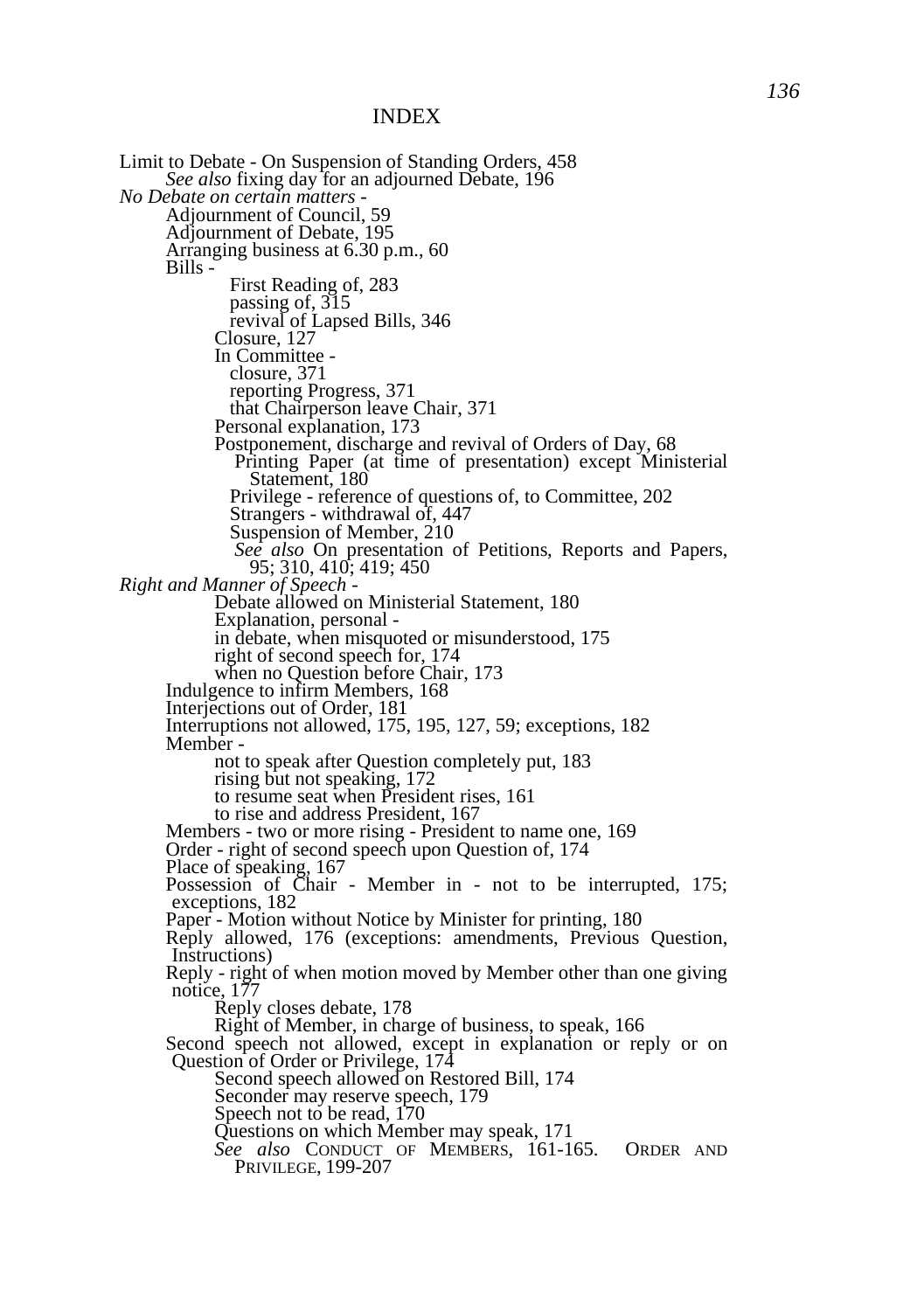*Subject Matter of Speech -*

Committee speeches not to be referred to, 187

Debates of same Session not to be alluded to, 187

Documents regarding debates of same Session in Council not to be read, 189

Governor's name not to be used irreverently or to influence debate, 191 Hansard may be read concerning Council debates of same Session, 189 Injurious reflections not permitted, with exceptions, 192, 193

Irrelevance, prolixity or tedious repetition, 186, 367

Member not to digress, 185, 299, 366

Member not to anticipate debate, 185

Newspaper extracts relating to Council debates during same Session not to be read, 189

Other debates of same Session or speeches in Committee - reference to not permitted except by indulgence for explanation, 187

Other House -

quotation from debates of, in current Session, 188

measure pending in - comment not permitted, 188

Personal Explanation - references permitted, 187

Persistent irrelevance and prolixity, 186, 367

Question read by Clerk, 184

Quotations from debates of current Session in other House must be relevant, 188

Reference to proceedings in Committee before Report not permitted, 190

Reflections -

on Government, Commonwealth, Members, Judges, Courts, 193 on vote of Council or Statute, 192

Same Session debates -

in Assembly permitted to be quoted if relevant, 188

in Council - only Hansard to be read, 189

in Council allusions limited to Bill or Question under discussion, 187

Sovereign's name not to be used irreverently or to influence debate, 191

DEFINITIONS -

Bills, Hybrid, 268 Bills, Public, 267 Interest, Personal, 225, 379 Parliament, and stage, 347 Terms used in Standing Orders, 3

DEPUTATION OF MEMBERS - for Presentation of Addresses to Governor - Addresses generally, 239, 241 Address in Reply, 22, 23 Joint Addresses, J.S.O. 13

DEPUTY CLERK - Acts as Clerk in case of absence or illness of latter, 27

DEPUTY PRESIDENT - Appointment of, 24, 25 Authority limited as to time, 24

DESPATCHES - Address for production of, 449

DILATORY MOTIONS - Adjournment of Council, 59 Chairperson to leave Chair, 371 Debate, 195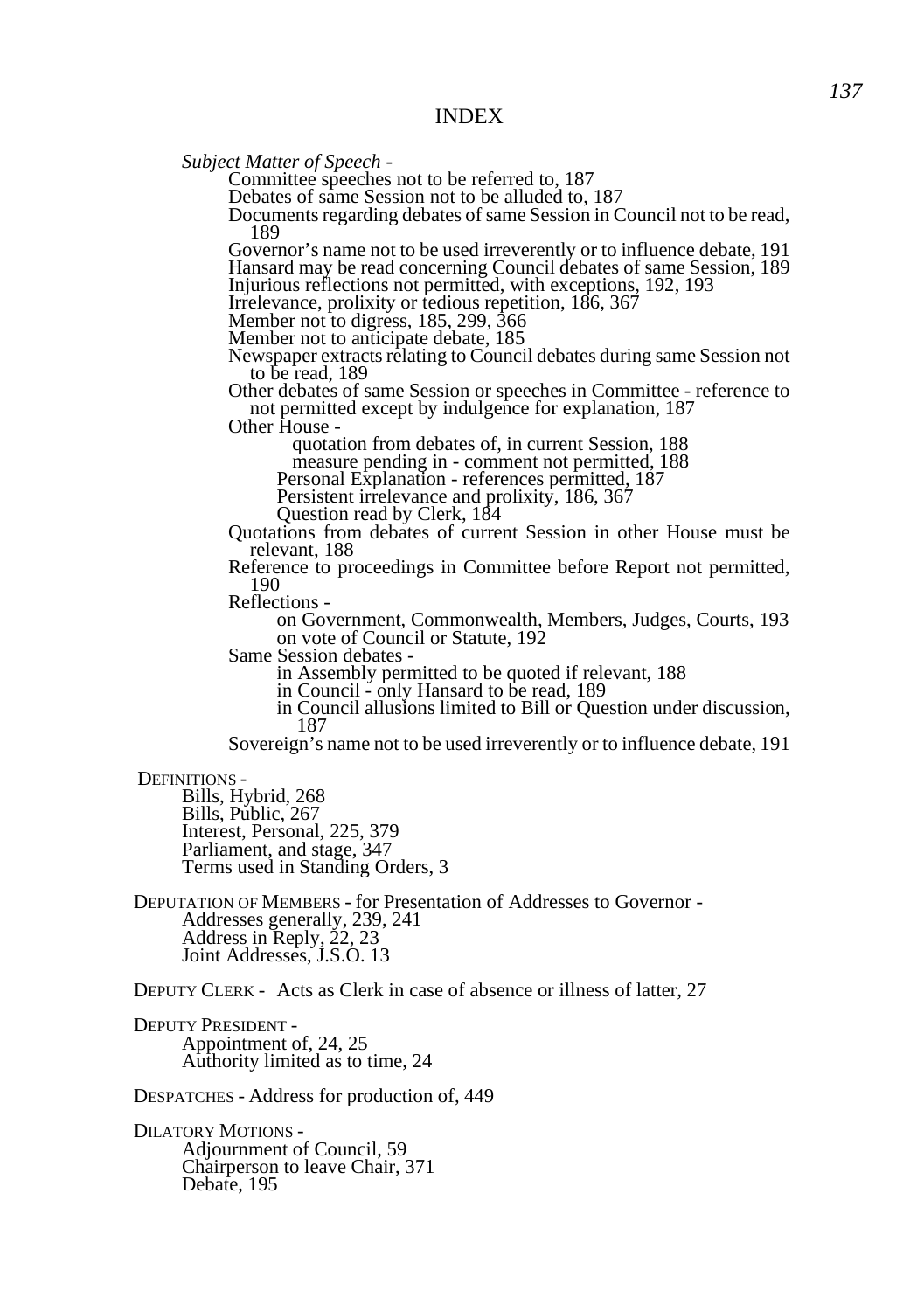DISCHARGED -

Orders of the Day and Orders of the Council may be read and be, 68, 155, 156, 160 Prisoners discharged, 217

DISORDER -

Arrests to be reported without delay and time fixed for further proceedings, 217

Charge against Member only made on substantive motion after notice procedure, 214

Commitment quashed by Prorogation, 217

Disorderly conduct stated, 208

Grave - in cases of, President may adjourn Council or suspend sitting, 213 *In Committee -* 

in cases of grave disorder Chairperson leaves Chair and reports, 358 only punishable by Council on Report, 357

Member wilfully disobeying Order of Council, 215

President names Member and reports offence to Council, 208 and similarly on Report of Chairperson of Committees, 209

Quarrels between Members prevented by Council, 218

Suspended Member to withdraw from precincts, 212

Suspension moved without debate, 210

Suspension, periods of, 211

Strangers, when disorderly, delivered into custody by Black Rod by direction of President, 216

DISSENTS - May be added to Select Committee Reports, 405

DISSENTIENT VOICE - "Leave of Council" must be without, 3 *See also* UNANIMOUS

DISTRICT COUNCILS - Bill affecting interests of, 268

DISTURBANCE - In debate not allowed, 181

DIVISIONS, 219-232 - All present qualified to vote must vote, 224 Call for may be withdrawn, by leave, 221 Casting Vote of President - and Reasons for, 231 Concurrence or Non-concurrence of President on second or third readings of bills, 231 Confusion in or errors, 229 Division bells rung, doors locked, and Bar drawn for, 222 Errors in, 229, 230 If only one voice given on either side, 219, 228 Interested Member's vote disallowed, 225 Interruption of not permitted, 60 Lists recorded, 232; mistakes corrected on order of President, 230 Member calling for shall not leave Chamber and to vote with declared minority, 220 Member not to vote unless within Bar when question put, 226 Mistakes corrected in Journals by order of President, 230 No decision if want of Quorum disclosed, 53 Point of Order during, may be raised only by member seated and covered and by permission of President, 200; objection to ruling, 206 Procedure for, 222 Question put and Members divide, 223 Vote of Interested Member disallowed - definition, 225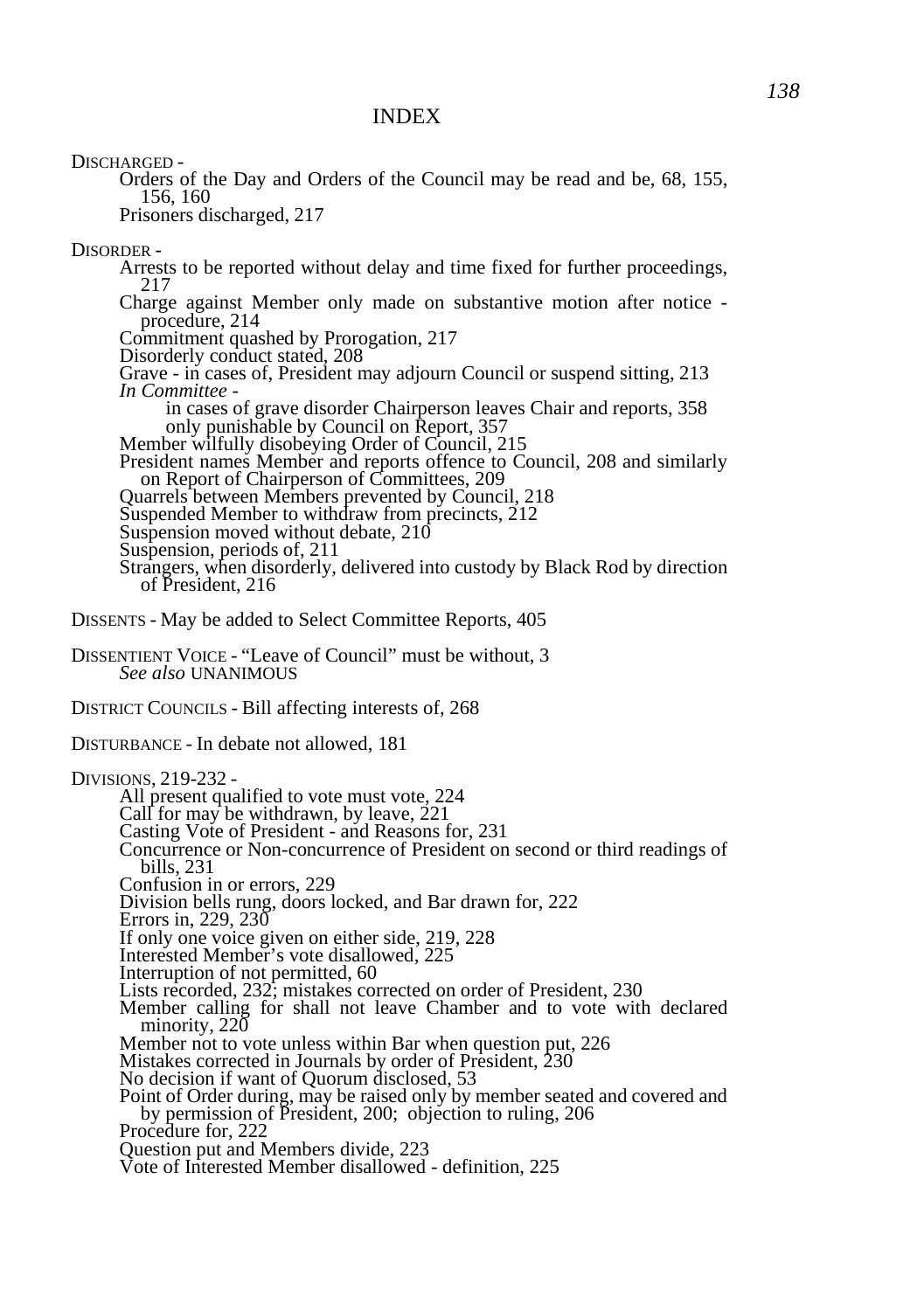*In Committee of the Whole -* Chairperson has casting voice only, 361 conducted as in Council, 356 doors locked, 394 *In Select Committees -* Chairperson to have deliberative vote only, 389 to record, 393 *See also* JOINT COMMITTEES, J.S.O. 6

#### DOCUMENTS -

After Session, 454 Custody of, to be with Clerk, 31, 400 Not to be attached to Petitions except in case of Private Bills, 88 Presented to Select Committees not to be published without leave, before Report, 398 Quoted from in debate, 452

DOORS - Locked during Divisions, 222, 394

DURATION of Standing Orders, 461 of Temporary Acts, 273

DUTY - *See* TAX, etc., 277

E

ELECTION OF - Chairperson of Select Committees, 387, 388 *Committees -*  Select, 377 Standing, 414, 415 Managers at Conferences, 253 President, 16-23 Senators, J.S.O. 16 *See also* BALLOT; COMMITTEES, SELECT.

ENACTING WORDS - Of Bills, not put to Committee except under Instruction, 292

ENGLISH LANGUAGE - All Petitions to be in, or accompanied by English translation, 82

EQUALITY OF VOICES AND VOTES - *See* VOICES: TIE

ERASED TYPE -

*Used for*  amendments to Consolidation Bills, J.S.O. 18 clause of Council Bill appropriating Revenue, etc., 278 suggested amendments in Assembly Bills, 341

#### ERRORS -

*In Bills -* 

clerical and typographical may be corrected by President at any time, 326 drafting, before issue to Members, 324 printing, before issue to Members, 324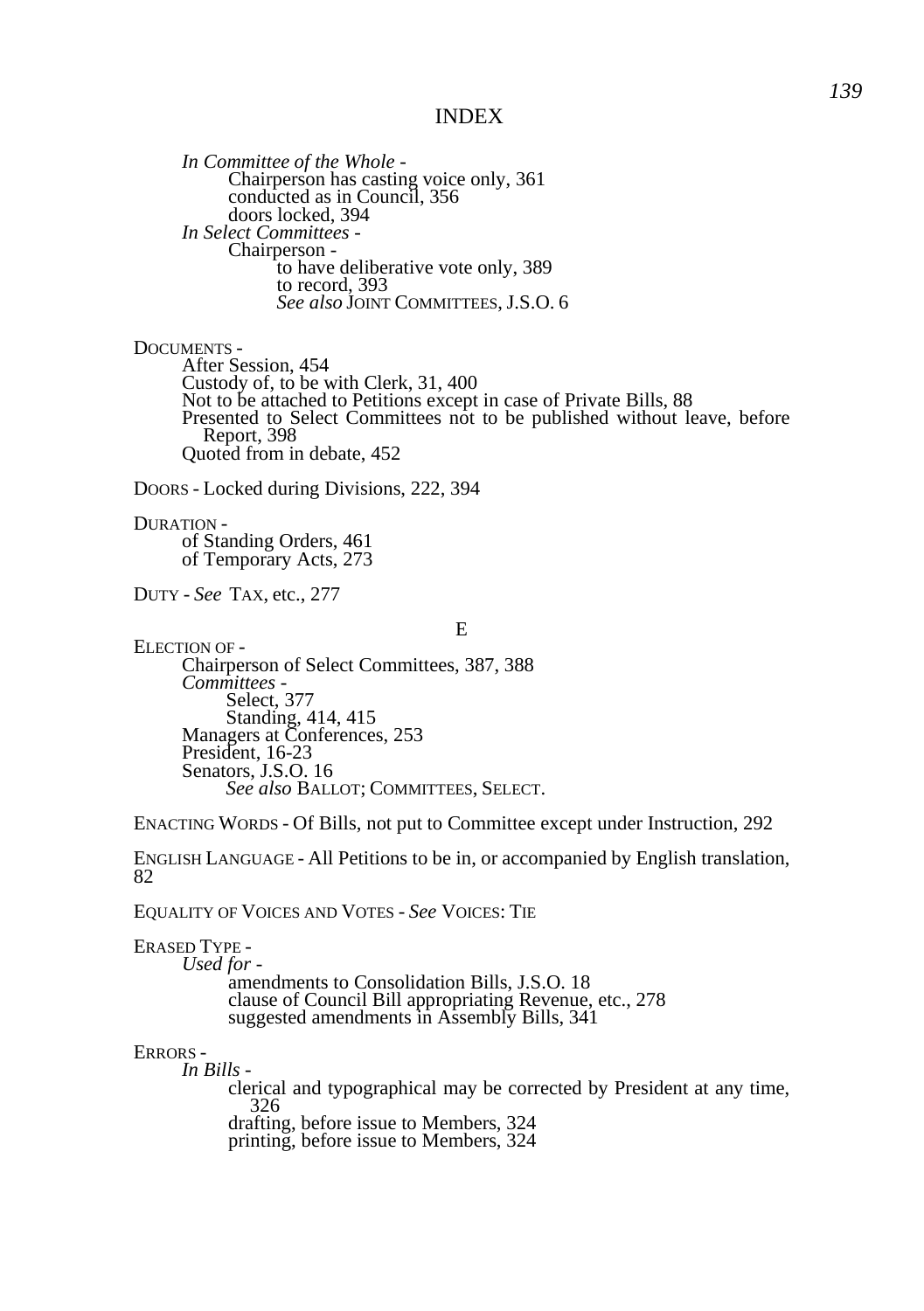EVIDENCE -

Clerk, officer or reporter forbidden to give, without leave of Council, 444 Disclosure of, prior to Report, 398

Documents not to be produced in evidence without leave of President or Council, 31

Leave required before evidence given or documents produced elsewhere, 444, 31

Member not to give elsewhere without leave of Council, 444

EXAMINATION OF WITNESSES - *See* WITNESSES.

EX OFFICIO MEMBER AND CHAIRPERSON - President to be, of Standing Orders and Library Committees, 378

EXPLANATIONS -

Charge may be explained, 214 Committee speeches may be referred to by indulgence, 187 Debates of same Session may be referred to by indulgence, 187 Member may explain words, 175 Personal matters may be explained by indulgence, 173 Unbecoming words require, 208

EXPUNGEMENT - Of unbecoming Notices, 104

EXTRACTS - Referring to debates of same Session, excepting *Hansard,* not to be read, 189

F

FAIR PRINT - *Bills -*

after agreement to Governor's Amendment, 345 before presentation for Assent, 348 Chairperson of Committees to certify before Third Reading, 314

FIFTEEN MINUTES RULE -

Adjournment of Council, 59 Adjournment of Debate, 195 *Closure of Debate*  in Committee, 371 in Council, 127 That the Chairperson do now leave the Chair, 371 That the Chairperson report progress and ask leave to sit again, 371

FINED - Member or other person arrested may be fined, 217 FREE CONFERENCES, 260, 265

GALLERY -

#### G

Disorder in, 216 Members of House of Assembly or Commonwealth Parliament, 445, 446 *Strangers*  if Member shall take notice, President or Chairperson shall forthwith put question "That Strangers be ordered to withdraw", 447 President or Chairperson may order withdrawal of Strangers from any part of Chamber, 447

GANGWAYS AND PASSAGES of Chamber to be kept clear, 165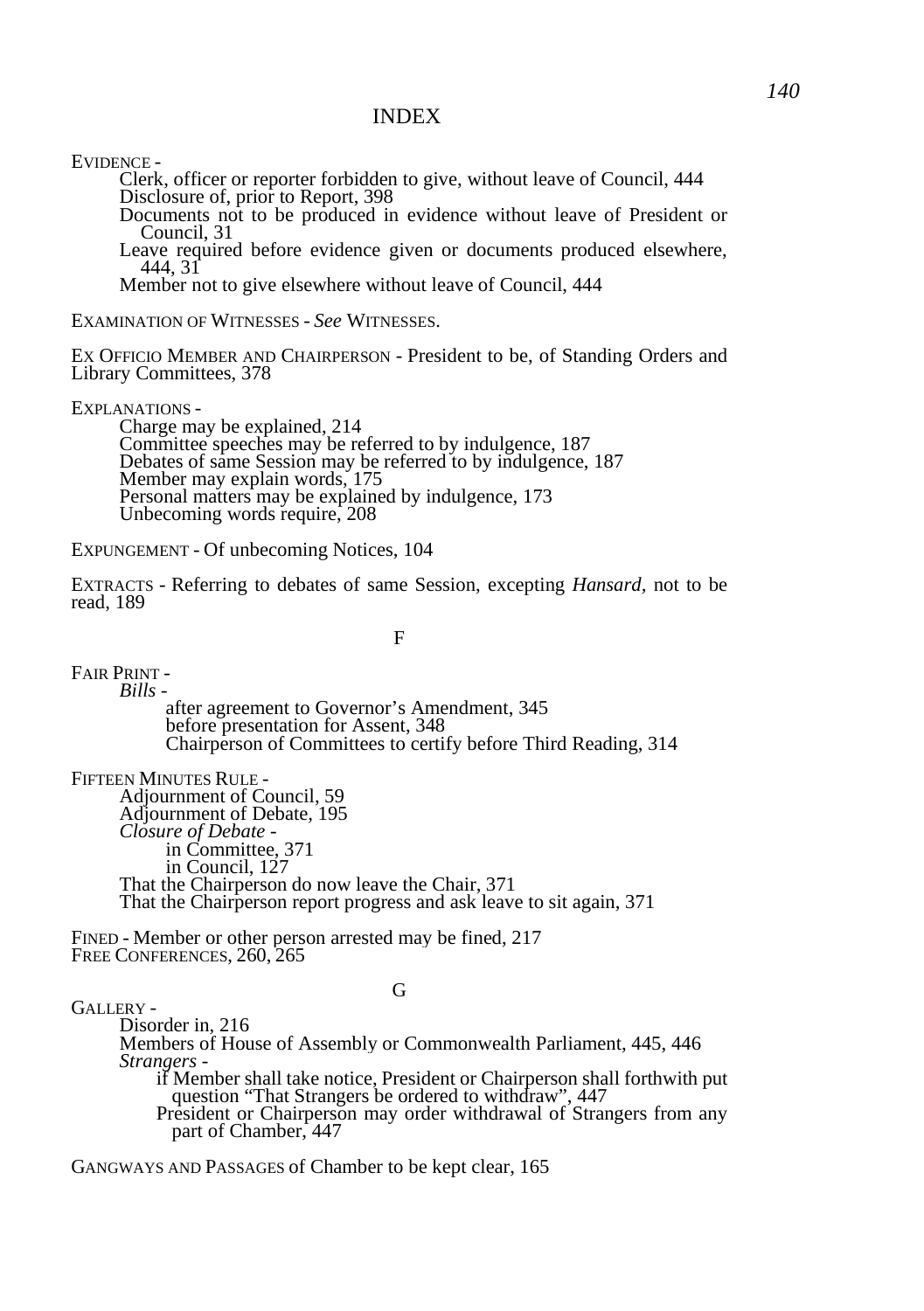GIVING OF NOTICES - *See* NOTICE GOVERNMENT BUSINESS - Government Business of the Day postponed to Private Business on Wednesdays, 70 *Minister*  arranges as thinks fit, 65 may move for change of Order without Notice, 78 Precedence of, on Tuesdays and Thursdays, 64 GOVERNMENT PRINTER - Papers printed by, 418 To print all Bills after First Reading, 284 GOVERNOR, THE - Access to, claimed by President, 23 Addresses to, 235-241; for Papers, 449 Approval of, necessary, for amendment or repeal of Standing Orders, 461 Assent to, or Reservation of Bills, 345, 348: *See* J.S.O's. Nos. 14, 17 Bills originated in Council to be presented to, by President, 345, 348 Injurious reflections on, not allowed, 193 *Introduced to Council Chamber*  announced by Black Rod, 6 conducted to Chair by President, 6 Joint Addresses, J.S.O's. Nos. 10-13 Messages from, 242-246 Name not to be used irreverently or to influence debate, 191 President's election to be notified to, 22, 23 *Recommends*  amendments in Bills, 342-345 Appropriation Bills in current Session, 277 *Speech of -*  Address in Reply to - Committee to prepare, 12 President to present, 13 laid on Table by President, 12 Summonses House of Assembly at Opening, 8

GRANT OF MONEY - No petition to be received for, 97

H

HALF-PAST SIX O'CLOCK RULE, 60

HANSARD -

Assembly debates, 188 Council debates, 189

*HANSARD* REPORTER -

Not to disclose evidence, 398 Not to give evidence without leave of Council, 444 To note questions, replies and names of questioners at Select Committees, unless otherwise ordered, 395

HOLIDAY, PUBLIC - Provision if Council is adjourned to, through want of Quorum, 57

HOUSE OF COMMONS - Practice of, used as guide, 1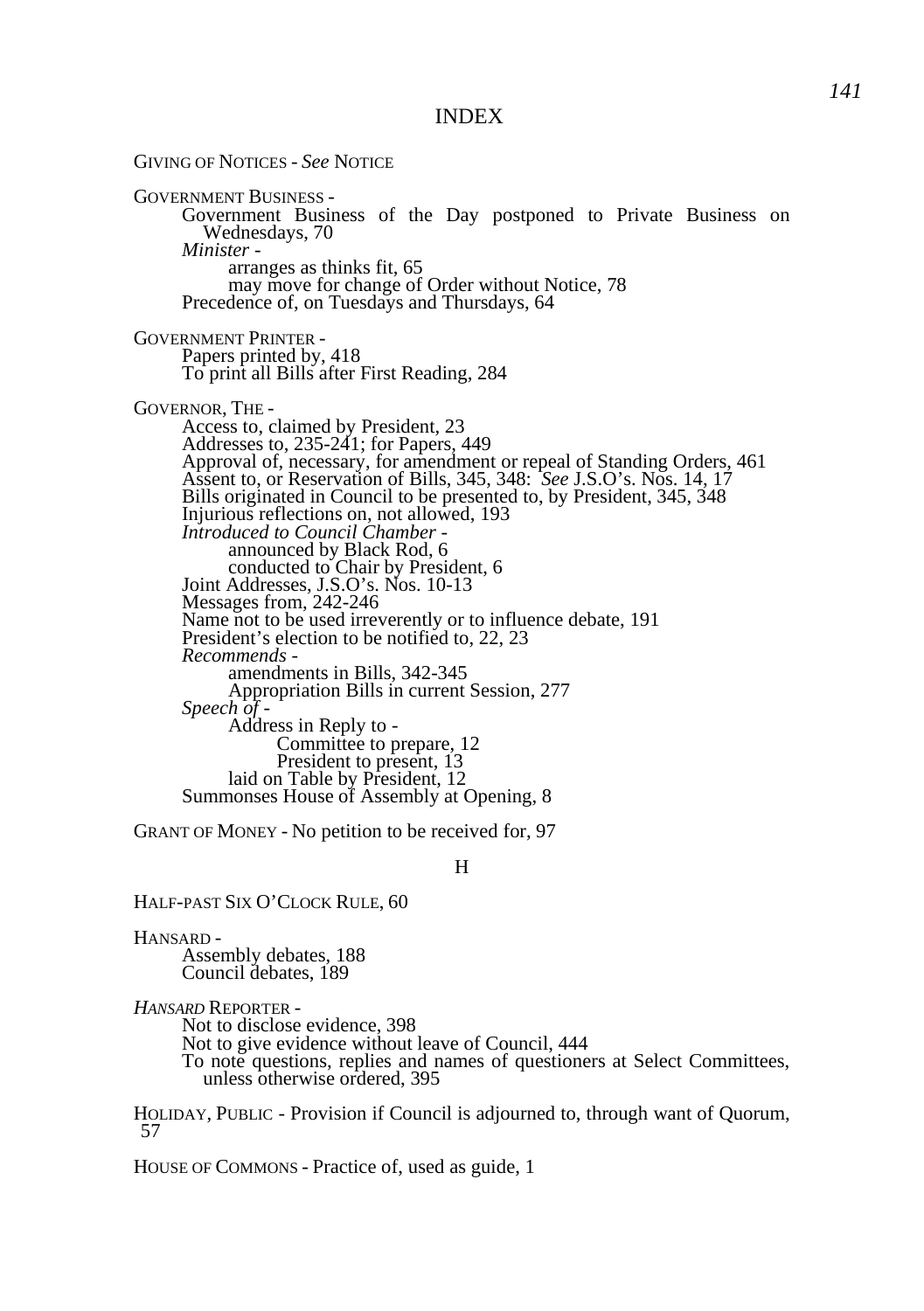HOUSE OF ASSEMBLY -Attendance of Council Members and Officers before Committee of, 434 Black Rod to deliver Message from Governor to, 8 *Clerk of, Certifies Bills -* Appropriating Revenue, etc., 277 Constitution Bills, 279 Comment on measure pending in, 188 Communication with to be by Message, Conference or Committees conferring, 247 Debates in - quotations from in current Session, 188 Joint Addresses, J.S.O's. Nos. 10-13 Joint Committees with similar Committees of Council, 416; J.S.O's. 1-9 Members may be admitted to Council Chamber without the Bar, 446 Members to be furnished with Council Papers, 455 Message from, 250

HYBRID BILLS - Definition and Procedure, 268; J.S.O. on Private Bills No. 2

I

IMPERIAL PARLIAMENT - Address to either House of the, 235, 238 Joint Addresses to the, J.S.O's. 10-12 Usages of House of Commons to be used as guide in certain cases, 1

IMPOST - Bills for appropriating any, to be specially certified, 277

IMPUTATION OR INFERENCE - Not to be made in putting Questions to Members, 109

INDULGENCE - To Members unable to stand, 168 In explanation, 173, 187

INJURIOUS REFLECTIONS not permitted, except on substantive Motion after Notice and on specific charge, 193

```
INSTRUCTIONS -
Members moving motion for, not to have reply, 176 
Notice required, 421 
Time for moving - 
      to Committee of the Whole, 288, 352, 426 (see also 292) 
            to Select Committee, 428 
            to Joint Committees, J.S.O's. 7 and 18 
      to Committees of the Whole - 
            as to amendments in Bills, must be relevant to Title, 422 
            effect of rejection of, 425 
            enacting words of Bills not to be considered except under, 292 
            not to be mandatory or to give power already possessed, 423 
            rejection of, effect, 425 
            scope of, 422 
            time for moving, 288, 352, 426 
            to divide or consolidate Bills, 424 
      to Joint Committees -
            Consolidation Bills - special, J.S.O. 18 
            require concurrence of both Houses, J.S.O. 7
      to Select Committees -
            scope and terms of, 427 
            time for moving, 428
```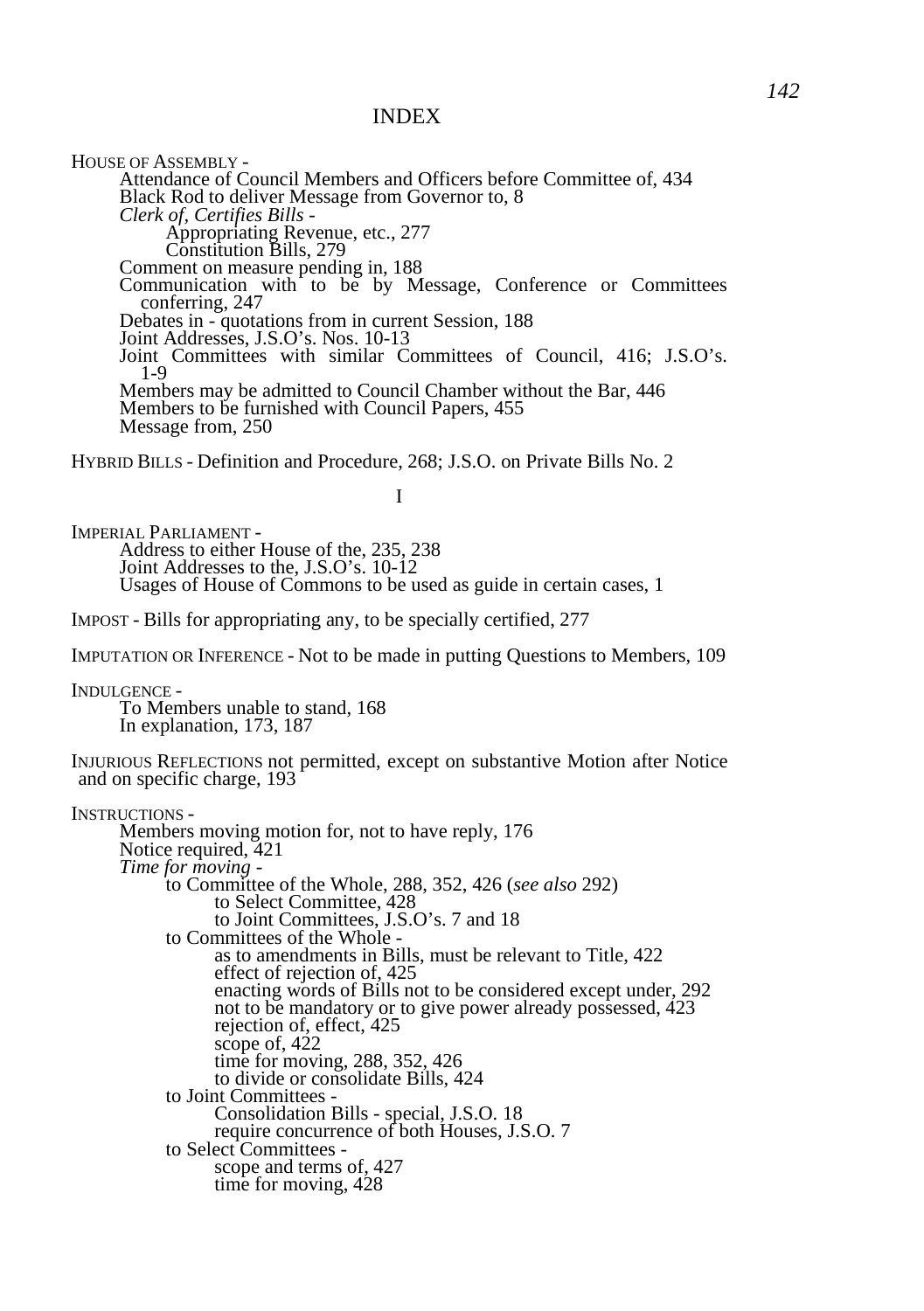INTEREST, PERSONAL OR PECUNIARY - Definition, 225 Determination of in Committees, 362 Select Committee Members not to have direct Pecuniary Interest, 379 Vote of interested Member disallowed on Motion, 225 INTERJECTIONS out of Order, if repeated, 181 INTERRUPTED BUSINESS - *Resumption of - when caused*  by adjournment of Council, 77 by calling on Orders of the Day, 71 by negativing the Closure, 128 in Committee, 372-374 in Council, 76 INTERRUPTION - Members to be heard without, 182, 127, 175, 184, 195; *exceptions,* 182 *Permitted to*  call attention to Point of Order or Privilege, 182, 200 call attention to want of Quorum, 182, 54 request words to be taken down, 182, 207 President to be heard without, 161 Repeated interjections not allowed, 181 Talking aloud not permitted, 181 IRREGULAR TIME - Motion (covering debate on urgent matter) to adjourn to, 116 IRREGULARITIES - In Bills, 276 Rescission of Resolution of Council to correct - requires one day's Notice, 159 IRRELEVANCE IN DEBATE - In Committee, 367 In Council, 186 ITALICS used for - *Amendments made by -* Joint Committees, J.S.O. 18 Select Committees on Bills, 311 J JOINT ADDRESSES - Orders regulating, J.S.O's. Nos. 10-13 JOINT COMMITTEES - Appointment, number of Members and Quorum, J.S.O's. Nos. 1-3 Chairperson to have deliberative but no Casting Vote, J.S.O. 6 Instructions to, must have concurrence of both Houses, J.S.O. 7 Power to Standing Committees to join with similar Committees of House of Assembly, 416 Powers, J.S.O. 5 Procedure, J.S.O. 9 Quorum, J.S.O. 4 Report, J.S.O. 8 JOINT COMMITTEE ON CONSOLIDATION BILLS, J.S.O. 18 JOINT SITTINGS OF BOTH HOUSES when electing Senators, J.S.O. 16 JUDGES - How introduced as Witnesses, 443

Injurious reflections on, not permitted except on specific charge and substantive Motion after Notice, 193 L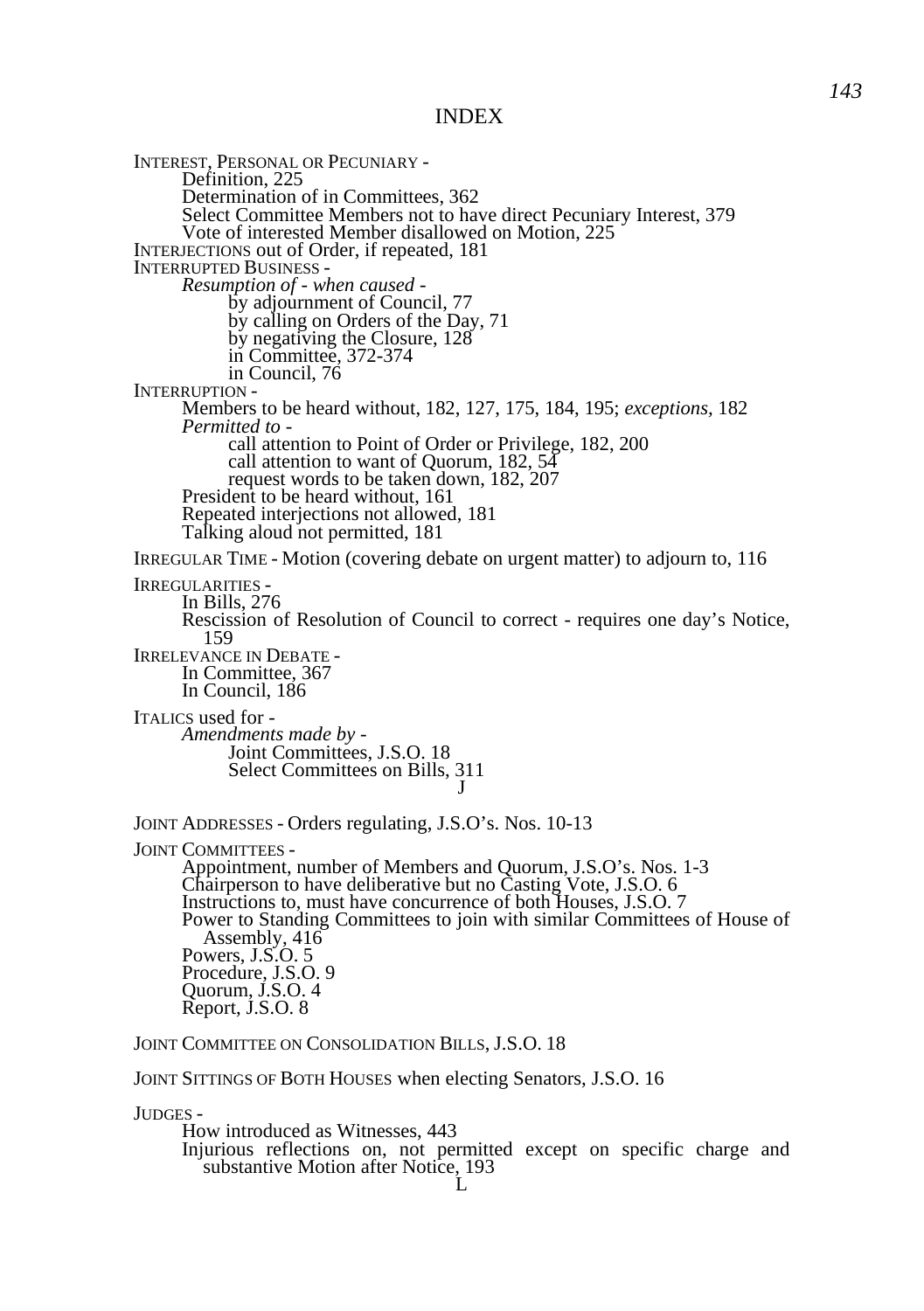LAID ASIDE - Assembly Bills, 336, 338 (Money Bills, 341), Council Bills, 333, 334 LAPSED BILLS - Bill passed by both Houses lapses if assent or reservation not notified or proclaimed before Prorogation but may be revived next Session of same Parliament and expedited, J.S.O. 17 Member's right to speak on, 174 Numbering of, J.S.O. 14 Parliament - definition of, 347 Revival, 346, 347. (*See also* Constitution Act, section 57) Stage - definition of, 347 LAPSED MOTIONS - How revived, 120 Notices of Motion, if not moved, lapse, 72 Notices of Motion, interrupted by Orders of the Day and not resumed, lapse, 71 LAPSED QUESTIONS - Questions not asked or answered, lapse, 112 LAPSED ORDERS OF THE DAY - How revived, 68, 73 Orders read and not disposed of, lapse, 73  $LAW -$ Bills for Consolidation of, J.S.O. 18 Courts of, 193 Evidence not to be given elsewhere by Member, Clerk, etc., without leave, 444 LEAVE OF ABSENCE - To Member, 32-36 To President, 25 LEAVE OF THE COUNCIL - Definition, 3 *Matters requiring*  to conclude Speech, 197 to explain Question, 109 to move Motion without Notice, 114 to withdraw call for Division before tellers appointed, 221 to withdraw Motion, 123 to withdraw Previous Question, 152 to withdraw proposed amendment, 140 LEAVE TO SELECT COMMITTEES - As to sittings, 391 To confer with corresponding Committees of House of Assembly, 263, 416 To report, 382, 383 LEAVE TO ATTEND AS WITNESS - To Member, Officer, *Hansard* Reporter, in Courts of Law, 444 To Member before Committee of House of Assembly, 434 To Officer of Council, 434 LEAVE TO BRING IN BILL - Motion for - must specify title, 269 When presented Bill must coincide with, 272 Withdrawal necessary if Bill not prepared in pursuance to Order of, 276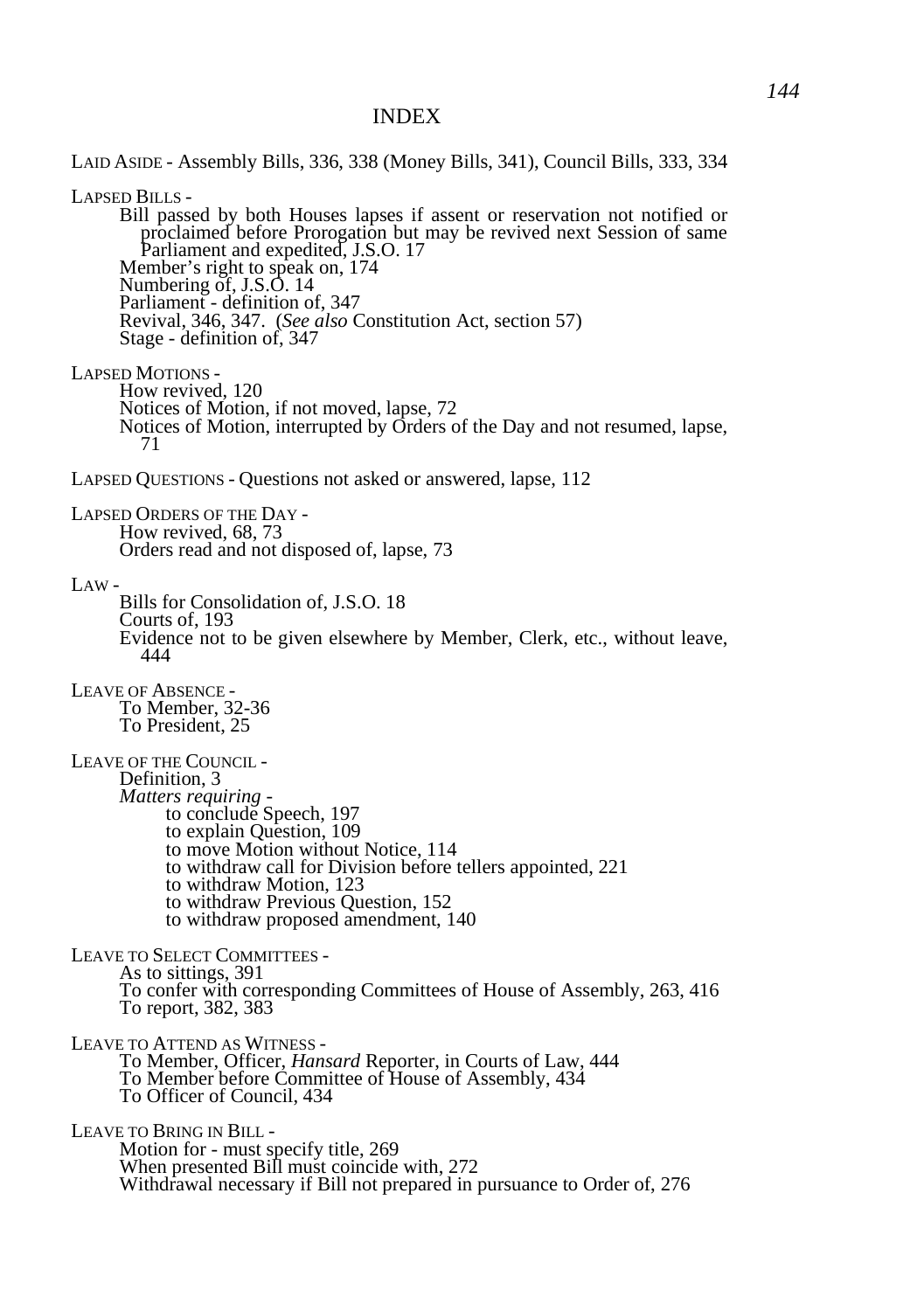LEGISLATIVE COUNCIL - *Adjournment of*  by President, 50, 53, 213 by Resolution, 58, 59 to irregular time (Urgency Motion), 116 Call of, 37-43 Days of meeting, 48 Definition of Council, 3 *Members*  absence and attendance, 32-36 conduct, 161-165, 167, 243 not to be reflected on, 193 places of, 44-47 roll of, 28 Powers not restricted by Standing Orders, 2 Prevents quarrels between, 218 Rights claimed by President after election, 23 *Suspension of sittings of*  at half past six o'clock, 60 Minister may move at any time for, 61 President may suspend when grave disorder, 213 Votes of not to be reflected on, 192 LEGISLATURE, THE - Injurious reflections on not allowed, 193 Petitions not to contain disrespectful language against any branch of, 89 LISTS OF MEMBERS - *(See also* Constitution Act, section 15) Addresses to be kept, 39 Ballot slips to be initialled by Clerk, 234 Of Committees to be posted in Lobby and Clerk's Office, 420 LOANS - Clause in Council Bill dealing with raising, guaranteeing or repaying of, to be printed in erased type, 278 LOCAL BODIES - Bill affecting interests of one or more, 268

LOT IN CASE OF TIE - Clerk determines election of President by, 20 President determines other elections by, 234

#### M

MAJORITY, ABSOLUTE - Constitution Bills, 282 (Certificates 279, 321) Rescinding Resolutions, 159 Suspension of Standing or Sessional Orders without Notice, 457

MAJORITY OF VOICES - Questions determined by, 129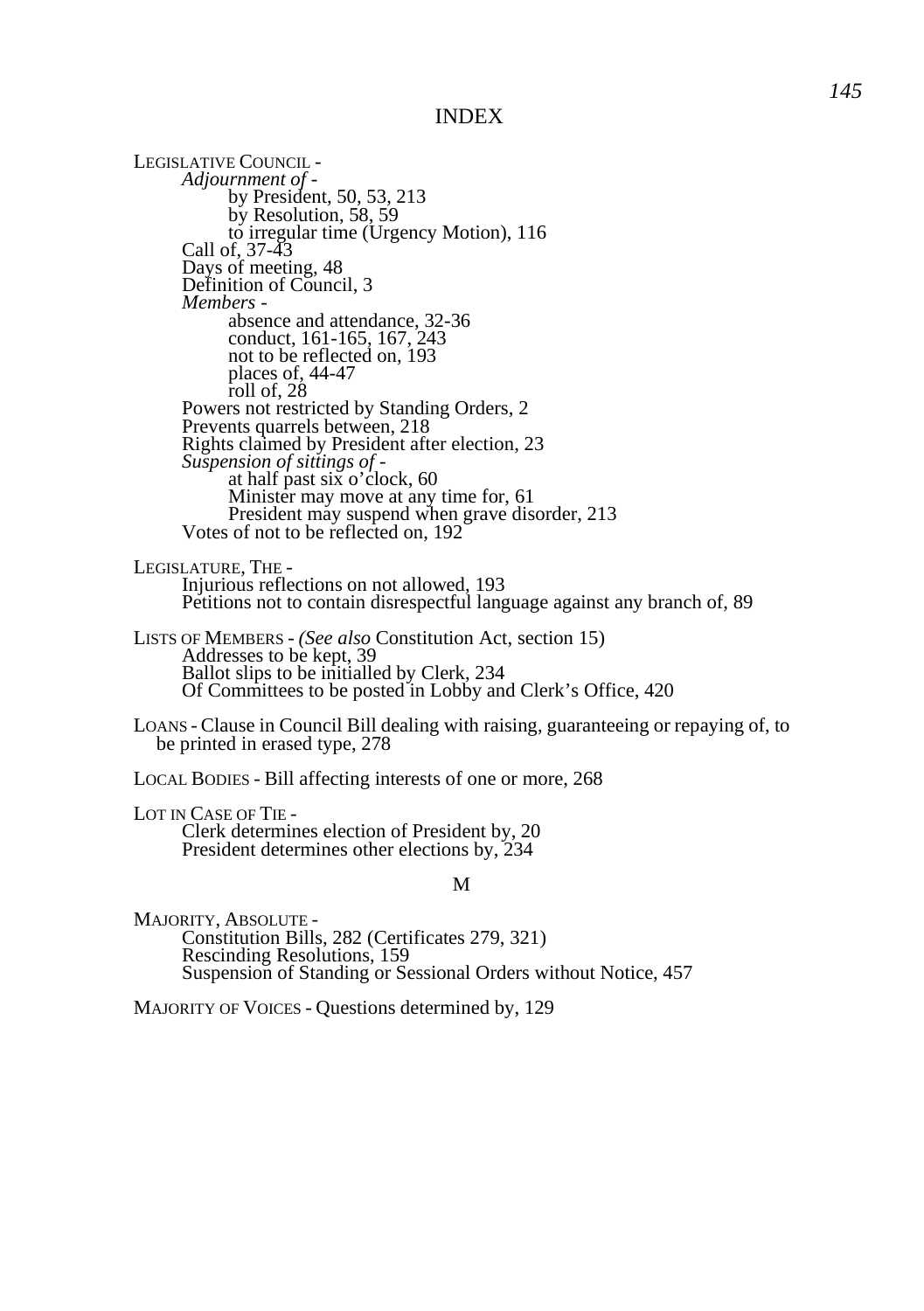MANAGERS AT CONFERENCES - Duties, 260; Money Bills, 341 May confer by word of mouth, 260 *Members*  to be nominated unless ballot required, 253 to be ordinarily not less than five, 252 to be same in number as for House of Assembly, 256 When Council receives Managers for House of Assembly, 258 *In case of Bills*  instructed as to duties, 258, 260, 341 to report result in writing, 261 when Conference sought by other House, to bring back Bill, 338 MARGINAL NOTES - Read in passing clauses of Bill in Committee, 291 MATTERS OF INTEREST, STATEMENTS OF, 67b MATERNITY LEAVE, 33, 34, 36 MEDIA - Complaints against, as breach of Privilege, 203 MEETING OF THE COUNCIL - At Opening of Parliament, pursuant to Proclamation, 5 On other occasions, pursuant to Order, 48 MEMBERS OF THE HOUSE OF ASSEMBLY - Admitted to Chamber without the Bar, 446 Attendance of, in Council Chamber desired by Governor, 8 Attendance of, as witnesses, 433 To be furnished with Council Papers, 455 Presentation of Joint Address to Governor in certain circumstances by, J.S.O. 13 MEMBERS OF THE LEGISLATIVE COUNCIL - *Absence and Attendance*  at call of Council, 37-43 attendance required unless leave granted, 32 presence to be recorded in Minutes, 30 orders concerning, 32-36 *Absent when -*  Notice of Motion called on - another may move at request of absent Member, by leave, 115 Notice of Question - another may ask at request of absent Member, 113 Order of the Day called on - another may move or postpone, but not discharge except after Notice, 156 Arrest of, 217 Bills - Committee of not less than two, instructed to prepare and bring in, 269 Charges against, 193, 214 Conduct in Chamber - Disorderly, 208-212, 217 not to pass between President and Member speaking, 164 not to stand in gangways, 165 not to move about while President puts question, 162 to address President, 167 to be silent and seated when President rises, 161 to make obeisance to Chair when entering or leaving Chamber, 163 to speak from place, or another's if no objection taken, 167 to take their places and not stand in gangways, 165 to be seated when speaking to Order during Division, 200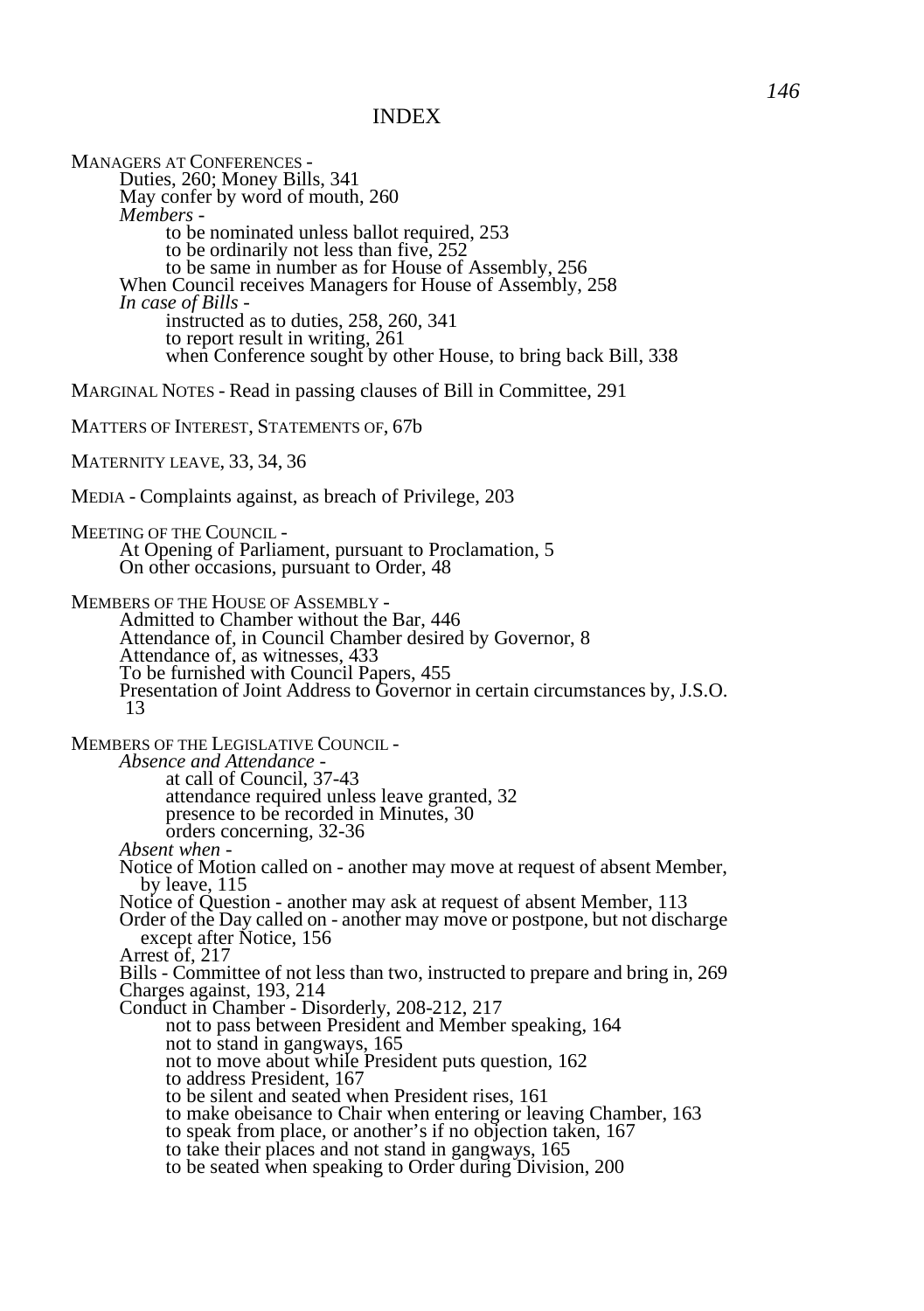In Debate - Rules relating to, 166-207 Places - Orders regulating, 44-47 Quarrels between, prevented by Council, 218 Questions may be put to, 107 Roll - How to be kept, 28 Swearing-in, 9 Withdrawal - In cases of suspension and charge, 212, 214 *Witness*  before Select Committee of Council, 431 before House of Assembly or Select Committee thereof, 434 examined in place in Council, 442 MESSAGES - *From the Governor*  may be communicated by Minister from Minister's place, 246 Orders regulating the reception of, 242-246 recommending amendments to Bill, 342 suspend Business in Council or Committee, 242, 373 *From the House of Assembly*  received by a Clerk-Assistant at the Bar, 250 reported by the President as early as convenient, 250 transmitting - Appropriation Bills, 277 Constitution Bills, 279 amendments in Council Bills, 333-335 amendments recommended by Governor, 344 amendments suggested by Council, 341 *To the House of Assembly*  may be moved for, without Notice, 248 notifying adoption of Conference recommendations, 338 agreement with amendments, 330; with amendment or further amendment, 332 disagreement with amendments, 331 insistence (or otherwise) on amendments, 337, 338 returning Assembly Bills passed, 317 to be in writing, signed by President and delivered by a Clerk during sitting, 249 to be delivered to Speaker by Clerk if Assembly not sitting, 249 transmitting amendments, 339-340; and suggested amendments, 341 Council Bills, 316 Council Bills with suggested amendments, 278 Council Bills with Governor's Amendments, 343 MESSENGER FROM GOVERNOR - Announced by Black Rod, 242 Chairperson of Committees leaves Chair of Committee and President resumes Chair to receive, 373 Message delivered to President in the Chair, 242 Withdraws after Message has been read, 244 MINISTER OF THE CROWN - Adjournment of Council - Not bound by fifteen minutes' rule, 59 *Business*  may arrange Government Business as Minister thinks fit, 65 may move for ordering of Business without Notice, 78 Message from Governor - May communicate from Minister's place, 246 Printing of Paper - May move for when laying Paper on the Table, 451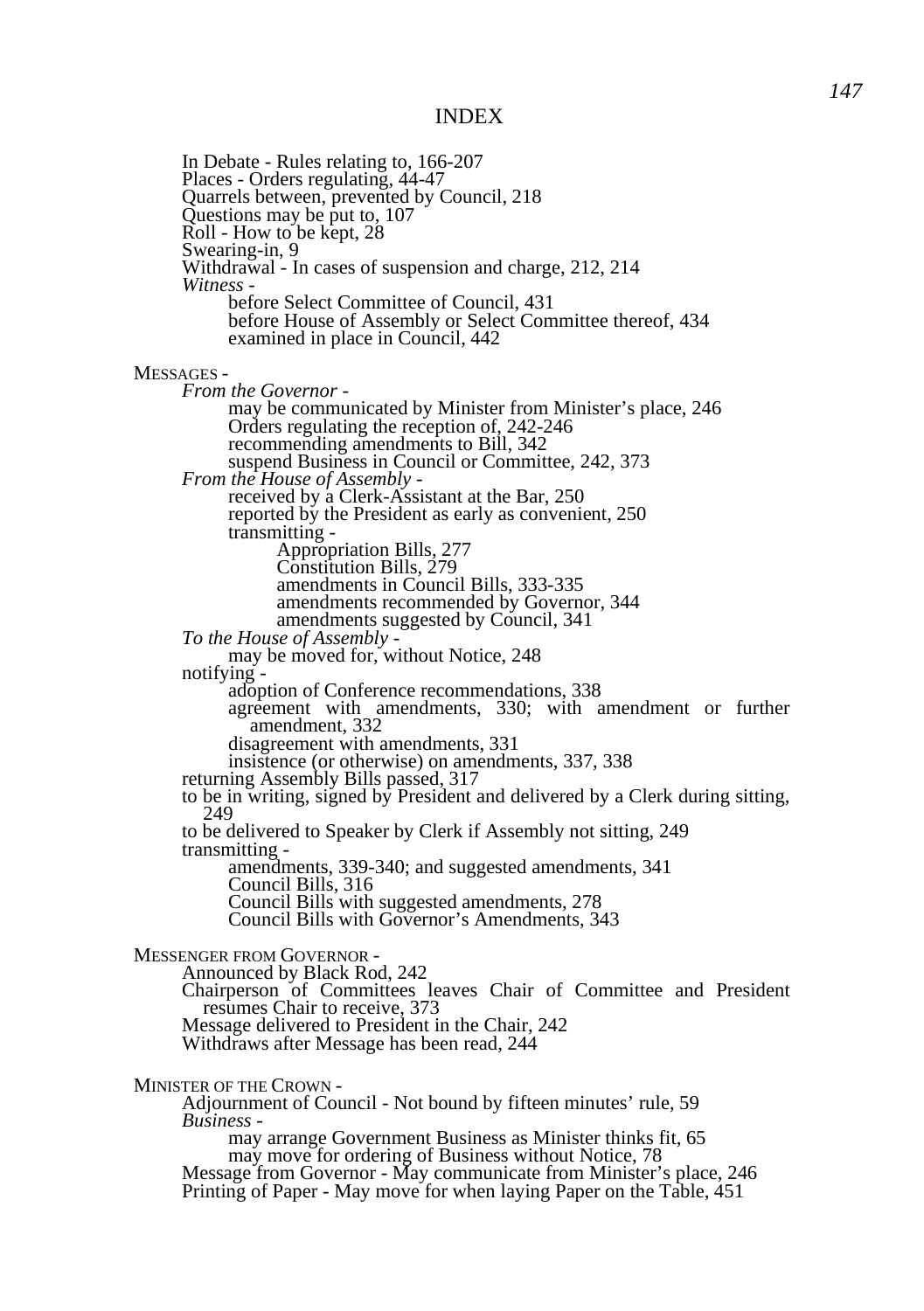*Questions*  may be put to, at time of giving Notices, 107 may decline to answer, and may answer question not asked, on ground of public interest, 111 Questions of Privilege *-* Referred to Committee of Privilege if Minister so claims (or if Council so resolves), 202 Seat *-* Entitled to reserved, 44, 45 Suspension of Sitting *-* May move at any time, 61 Vote of Thanks *-* May move, without Notice, 118 MINISTERIAL STATEMENT - Debate allowed on, when Minister moves to print Paper for purpose of making Ministerial statement, 180: but not allowed otherwise. Ordinary routine of business, time for giving, 67, and any other time, by leave, 67a MINORITY OF VOICES - One of the, may call for a Division, 129, and having so called, must vote in accordance with own voice, 220 MINUTES OF EVIDENCE of Select Committees, 395 MINUTES OF PROCEEDINGS - After Session Papers to be bound with, 454 Definition of "Minutes", 3, 29 Clerk to note, 29 *Division Lists*  to be recorded in, 232 to be corrected by President in case of mistakes, 230 Motion not seconded not to appear on, 119 Notice Paper appended to, 62 MISTAKES - Correction of Division Lists, 229, 230 Involving rescission of Resolution, requires one day's Notice, 159 MOTIONS - Amendment of, 130-143 Business not to be anticipated in Motions of Urgency, 117: or otherwise, 185 *Dilatory*  adjournment of Council, 59 adjournment of Debate, 195 Chairperson do now leave Chair, 371 Formal - matter of urgent public importance, 116, 117 Further proceedings on Questions from Chair, 121-129 Interrupted by Orders of the Day being called on - resumption, 71 Lapsed may be revived, 120 May, by leave and on request, be moved by other than Member giving Notice, 115 (*See* Reply, 177) Members to speak from own place - or another's if no objection, 167 Members to support Motion of Urgency (three to rise), 116 Notice required, except by leave or pursuant to Standing Orders, 114: *Exceptions, e.g.,* 59-61, 68, 78, 116, 118, 205, 210, 225, 248, 283, 307, 313, 383, 451, 452, 457 Notices of Motion, 98-106 Notices of Motion, called on and not moved, lapse, 72 Notices of Motion, if not called on, set down for next sitting day, 74 Notices of Motion, priority of, 64-66, 70 Petition - presentation of when Motion called on, 80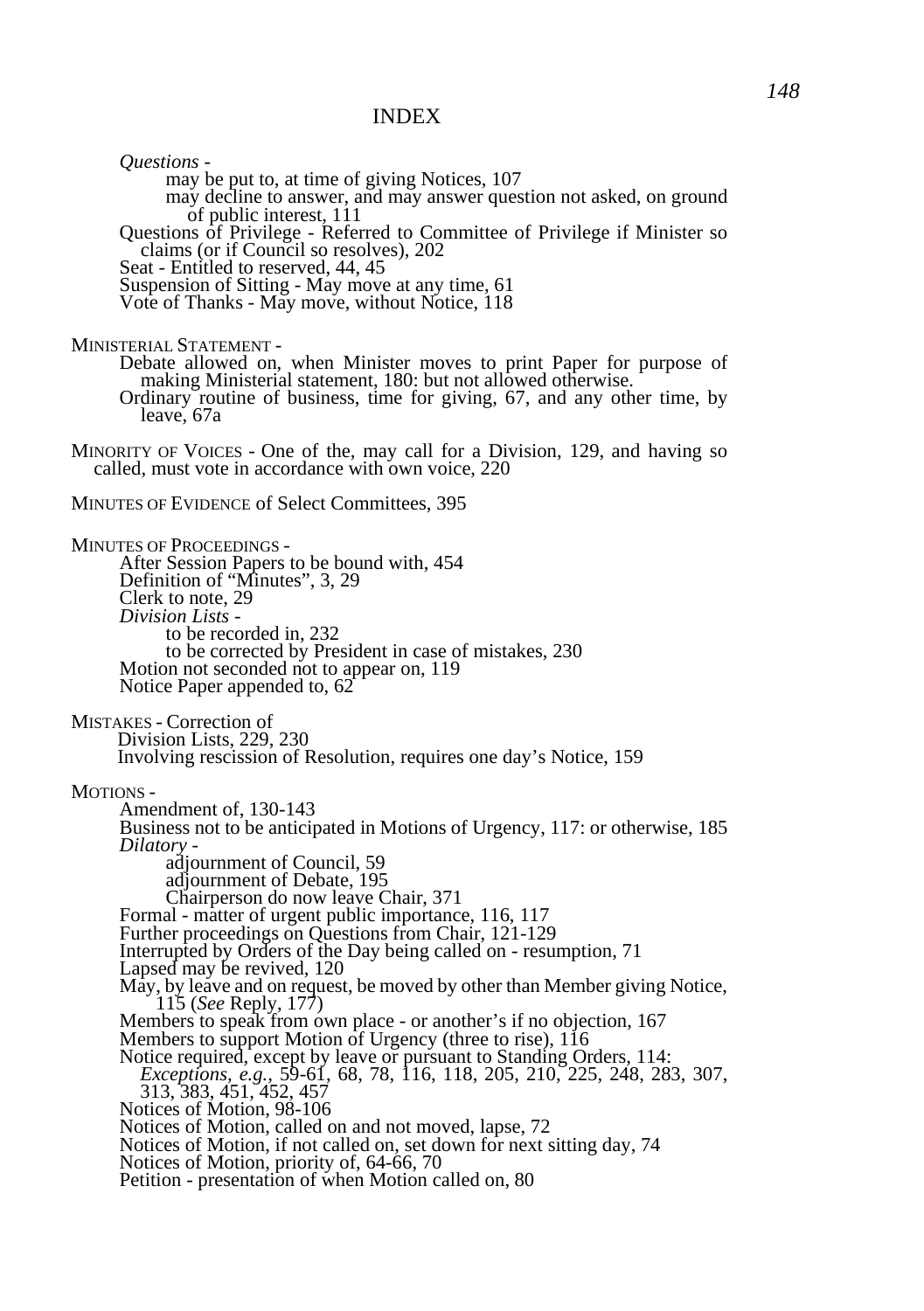Precedence of, 65 Precedence of, to Question of Privilege, 201, 202, but not to adjourned debate on, unless so ordered, 201 Precedence of, to Vote of Thanks, 118 Privilege, 201, 202 Question proposed on, 121; put when debate concluded, 126 Rescinding Resolution, 159 Reply allowed to mover of substantive, 176, but not to mover of amendments, Previous Question or Instruction to Committee, 176 Same Question not to be proposed again, 124 Seconder required for, 119 (not in Committee, 363) Superseded, 122 Thanks, 118 Urgency - matters of public importance, 116 Withdrawal of, 123 (may be revived, 120) *In Committee*  not seconded, 363 not to contradict or be inconsistent with previous decision until after recommittal, 364

MUNICIPAL CORPORATIONS -

Bill affecting interests of one or more Municipalities, 268 Petitions from to be under seal, 87

#### N

NAME OF SOVEREIGN OR GOVERNOR - Not to be used irreverently or to influence debate, 191

NAMES OF MEMBERS -

Called by President to speak, 169: if fails to speak, 172 Called over by Clerk at Call of Council, 41, 42 Discharged from Select Committee to be stated in Notice of Motion for, 381 Preaudience - President to name Member entitled to, 169 Proposed as Managers for Conference, 253 *Recorded*  by tellers in Division, 227, and entered in Minutes, 232 each day when present, 30 in proceedings and divisions of Select Committees, 393 when no Quorum, 56: at meeting of Select Committee, 390 Roll, 28

NEW MEMBERS -

Admitted within Bar and sworn, 9 Names of, entered on Members' Roll, 28

NEWSPAPERS - Extracts from, referring to debates of same Session, not to be read, 189

NOMINATION OF COMMITTEES - Address in Reply, 12 Conference Managers, 253 Select Committees, 377 Standing Committees, 415 To prepare Bills, 269 To prepare Reasons, 340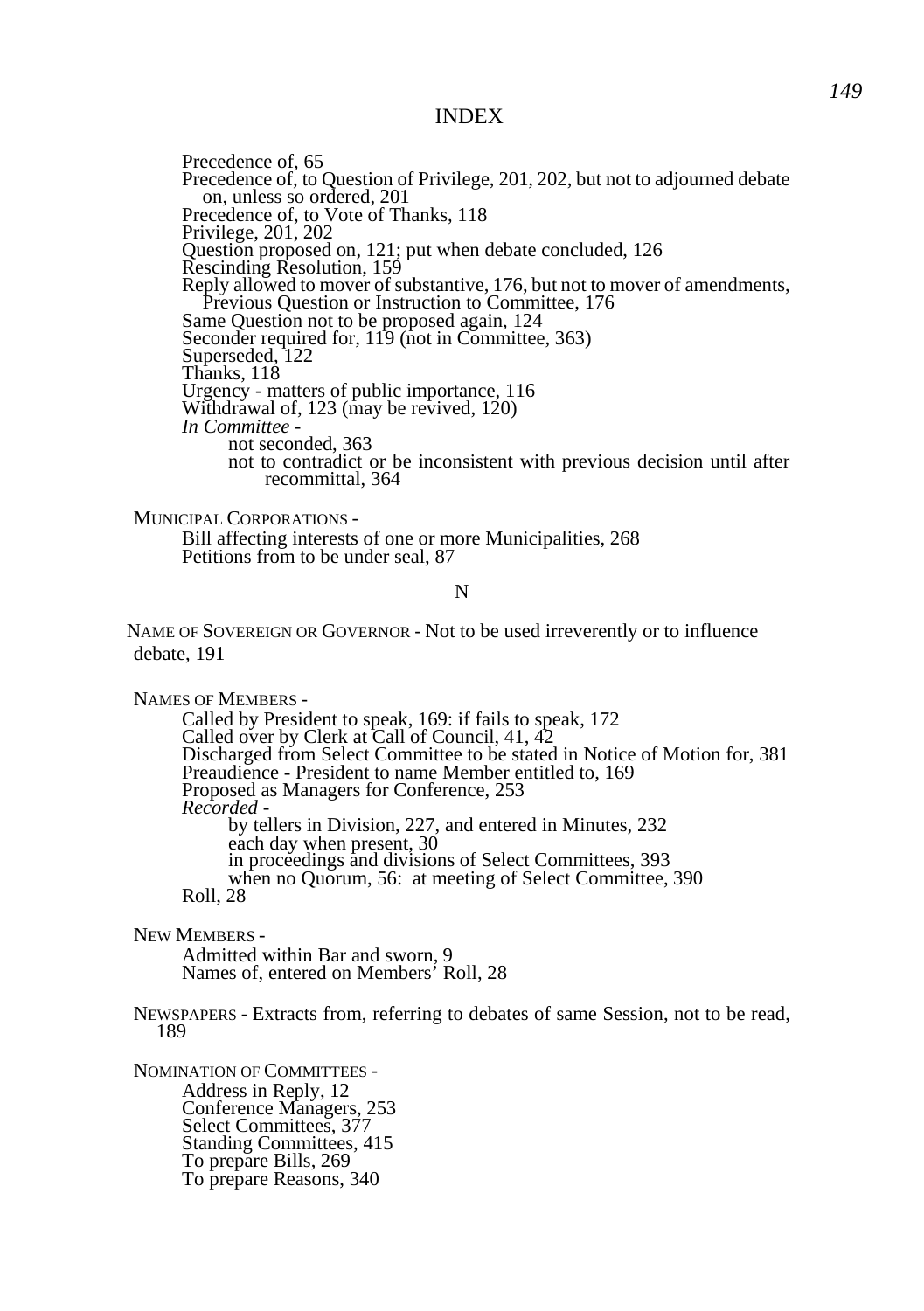NOTES -

Marginal, read by Chairperson, when reading clauses of Bills, 291 Member may refer to, when speaking, 170

NOTICE -

Absent Members - Notice given on behalf of, 100, 113, 115 Alteration of terms of, 102 Consecutive Notices, 106 *Containing unbecoming expressions or offending against Standing or other Orders -*  Council may expunge, 104 President shall amend or order not to be printed, 104 For discharging of or adding Members to Select Committees, 380, 381 Giving of - Orders regulating, 98-106 Of Motions containing irrelevant matters may be divided, 105 One day's Notice, at least, required for Motions, 114 *Permitted to be given at irregular times*  consideration of Select Committee Report, 411 printing Paper, 419 withdrawal of Bill, 310 Seven days' notice required for rescinding Resolutions, 159, but one day for correction of irregularities or mistakes, 159 Time for giving,  $98, 103$ 

NOTICE PAPER -

Appended to Minutes, 62 Business on, not to be anticipated, 117, 185 Clerk to prepare, 62 Government Business - precedence of, 64, 65 Lapsed Bills - restoration of, 346 Lapsed Business, 74, 75 Motion not moved, withdrawn from, 72 Postponement of Business, 101 Precedence of unopposed Business, 14, 64 Private Business, precedence, 64 Published, 62 Question directed to President not to be placed on, 99 Unbecoming Notices expunged from, 104

NOTICES OF MOTION -

Amendment of, 102 For Leave of Absence, 34, 64 How given, 98, 106 If called on and not moved, lapse, 72 If not called on, set down for next sitting day, 74 Length of Notice, 114; *exceptions:* rescinding Resolutions, 159 May be divided, 105 May be moved in absence and at request of Member giving notice, by leave, 115 Member called on to move deemed to be in possession of Council, 166 Notice given for absent Member, 100 Period for giving, 69 Postponement of, 101 Priority on Notice Paper, 64, 65 Private Business - precedence on Wednesdays, 70 Relative Order of entry on Notice Paper, 66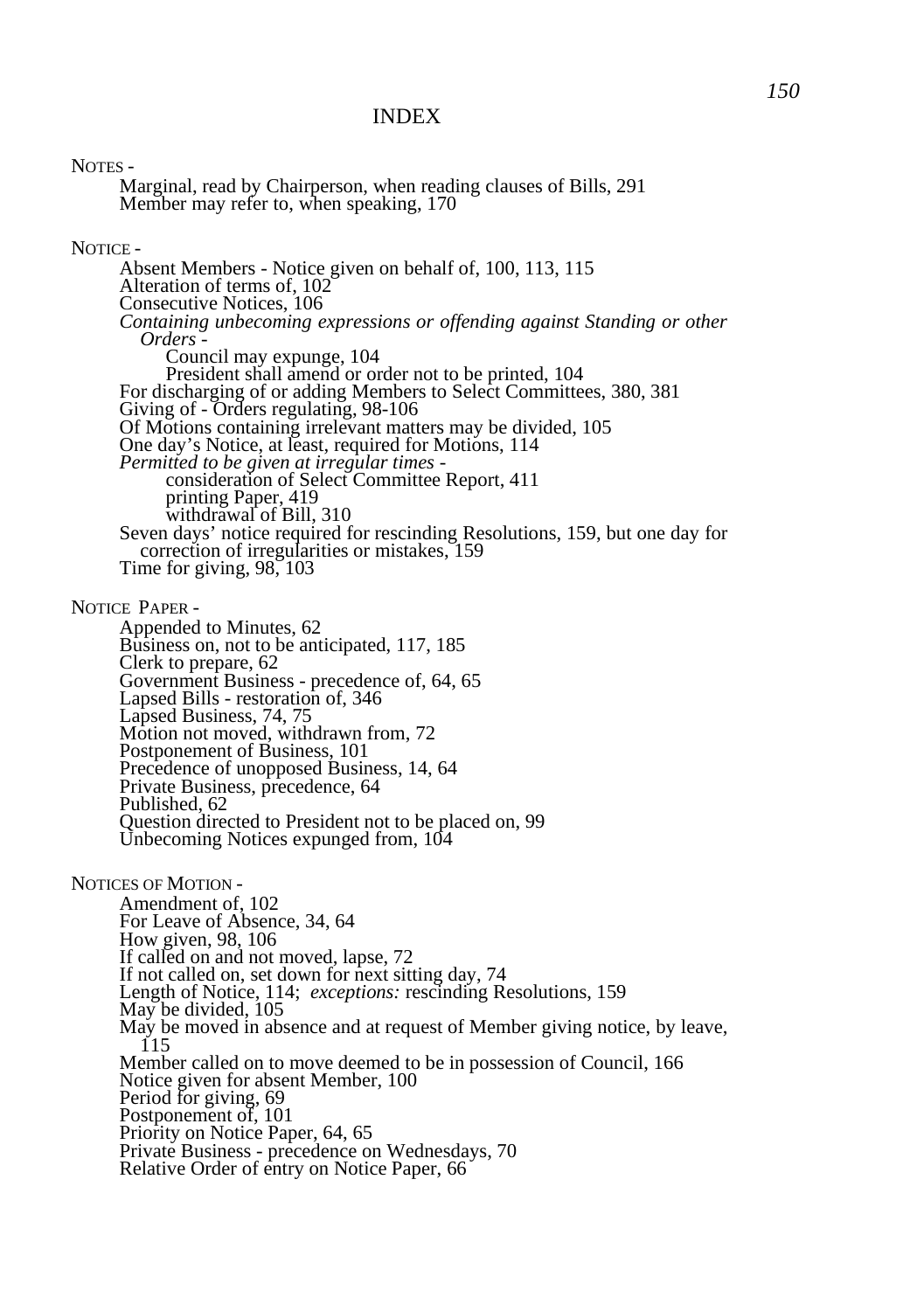Resumption of, when interrupted - by Orders of Day being called on, 71; if not resumed, lapse, 71 Time for giving, 98, 103; *exception:* Bill from Select Committee, 310 Unbecoming Notices expunged, 104 Withdrawal of Bill from Select Committee, 310

NOTICES OF QUESTION, 98-104, 106

Alteration of, 102 Argument, etc., not permitted in, 109 Changing day for bringing on, 101 Given for absent Member, 100; may be asked by another, 113 How given, 98, 106 If called on and not asked or answered, lapse, 112 If out of Order, 104, 109 Reply to, not to be debated, 110 Supplementary Questions without Notice, 108 Time for giving, 98; before Business of Day called on, 103 To President not entered on Notice Paper, 99 Two, not to be given consecutively if another Member has notice to give, 106

NIILL AND VOID -

Proceedings of Council declared, 160 Select Committee's Proceedings - after President has taken Chair, 392

NUMBERING OF ACTS, J.S.O. 14

 $\Omega$ 

 $OATH -$ 

Administered to new Members, 9 Witnesses cannot be examined on, except where provided by law, 436

OBEISANCE TO CHAIR - Members to make, on entering or leaving Chamber, 163

OBJECTION -

To Ruling of Chairperson to be taken at once and be stated in writing, 360 To Ruling of President to be taken at once and be stated in writing,  $\tilde{205}$ To words used in debate, 207, 359

OBJECTIONABLE OR OFFENSIVE WORDS -

If taken down, Member refusing to explain or withdraw and apologise named by President, 208 In Committee, 359 Taken down on request, 207 Use of, highly disorderly, 193

OFFICERS OF THE COUNCIL -

Attendance as witnesses before House of Assembly, 434 Not to give evidence without leave, 444 *See also* BLACK ROD, CLERK, DEPUTY CLERK, CLERK-ASSISTANT

OFFICERS OF THE HOUSE OF ASSEMBLY - Attendance as Witnesses, 433 *See also* CLERK OF THE HOUSE OF ASSEMBLY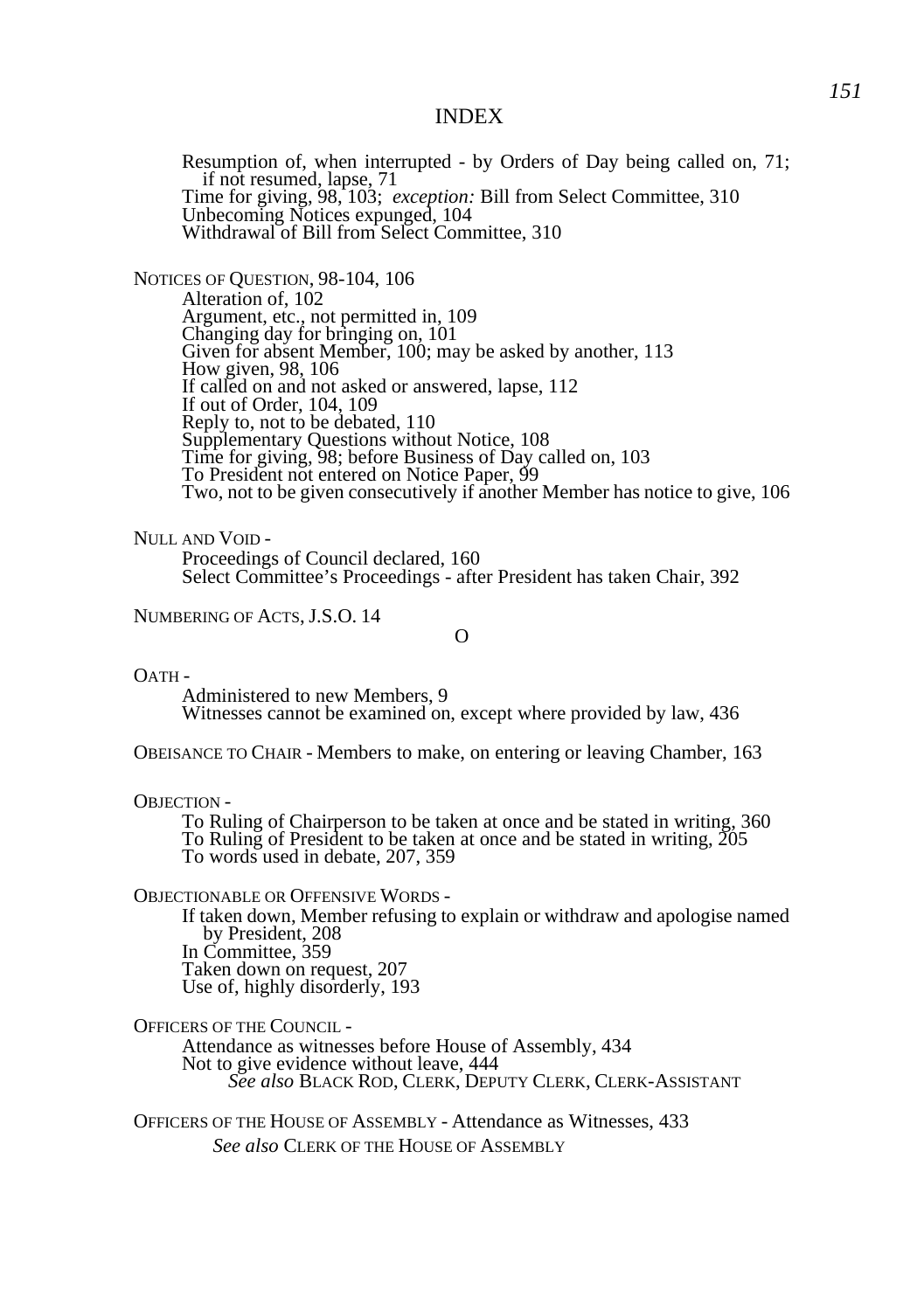OPENING OF PARLIAMENT, 5-15

OPENING SPEECH OF GOVERNOR, 12, 13

### OPENING SPEECH OF SOVEREIGN, 15

#### ORDER -

*During Division*  no objection may be taken to President's Ruling, 206 Point of, may be raised only by President's leave while seated and covered, 200 Member may rise at any time to speak on, 200; *exception:* division, 200 Objection to Chairperson's Ruling, 360 Objection to President's Ruling, 205 Precedence given to Question of, 201 Proceedings on Question of, 204 Same rules to be observed in Committee as in House, 356 *To be maintained*  by President, 199 in Committee by Chairperson, 357

ORDER IN BUSINESS - Orders regulating, 67-78

Business not called on, 74

Business set for day over which Council adjourns, 75 Minister may order Business of Council at any time without Notice, 78 Notices of Motion called on and not moved, lapse, 72 *Orders of the Day*  disposed of without interruption except on Wednesdays, 70 postponed, discharged and revived without Notice, 68 read and not disposed of, lapse, 73 Ordinary routine of Business, 67 Resumption of interrupted Business, 76 Resumption of Business interrupted by adjournment of Council, 77, 374

ORDER OF LEAVE -

New Bill presented under, in lieu of one withdrawn, 276 Title of Bill must be specified in Motion for, and when presented must coincide with, 272 Withdrawn Bill may be replaced with another under same Order of Leave, 276

ORDER OF REFERENCE -

*Committees confined to -*  Committee of the Whole, 355 Select Committees, 397 Extended and restricted by Instruction in case of Select Committees, 427 Instructions must be relevant and not contradictory to, 422

ORDERS FOR RETURNS -

Clerk to prepare return *re* compliance with, 454 To be communicated, 448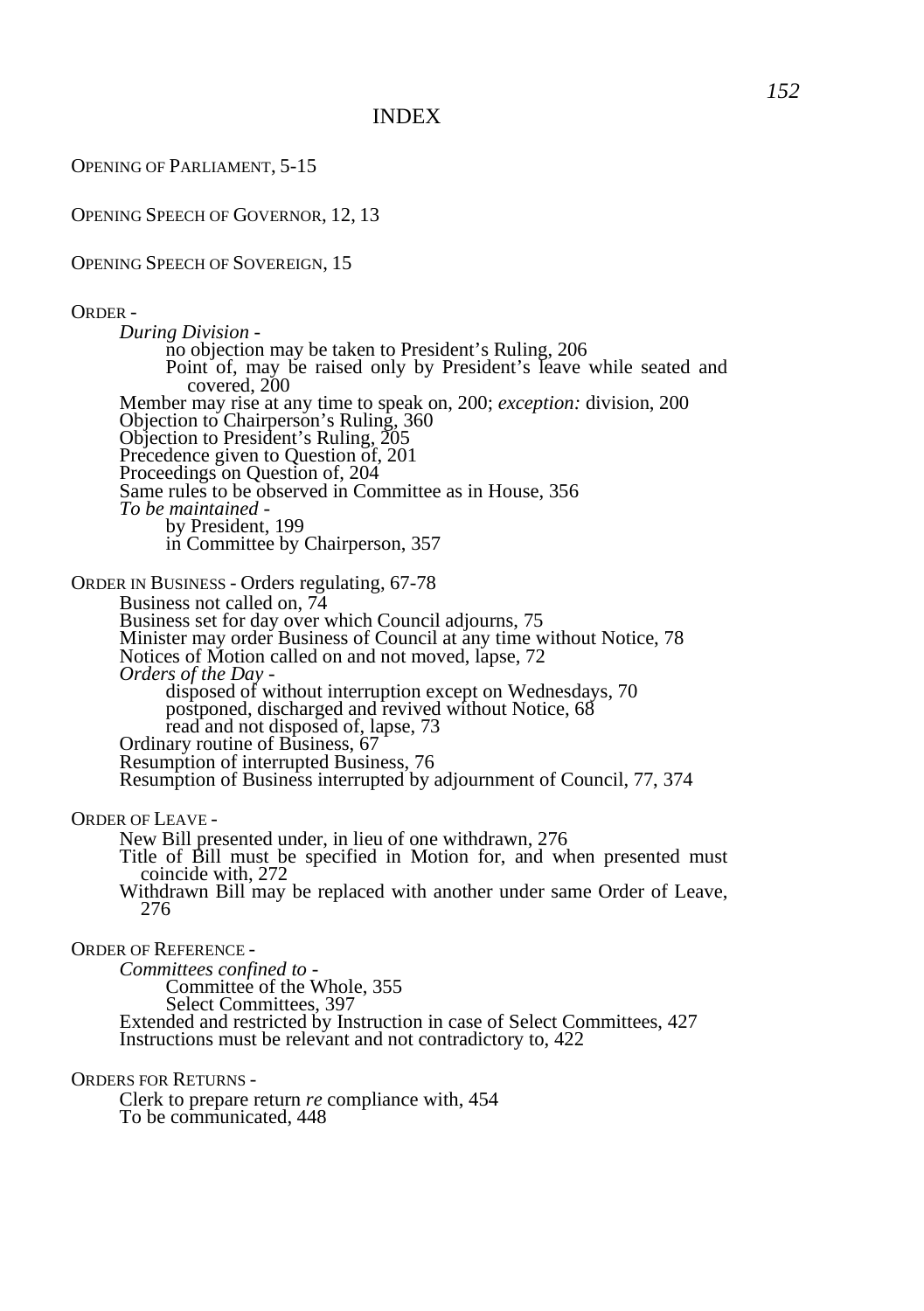ORDERS OF THE COUNCIL - Definition, 158 Discharged, 160 Disobedience to, 215 ORDERS OF THE DAY - Absence of Member in charge - how dealt with, 156 Defined, 153 Discharged, 68, 155, 156 If not read, set down for next sitting day, 74 Member in charge of, or entitled to preaudience on, deemed in possession of Council when called on, 166 *Notice Paper*  place on, 64 relative order on, 66 Postponed, discharged or revived at commencement of Business, 68 Postponement beyond probable duration of Session requires Notice, 157 Priority for Third Readings of Bills, 64 Procedure, 70, 71 Read and not disposed of, lapse and how revived, 73 Revived (at commencement of Business), 68 Seconder not required, 154 Suspension of Standing Orders limited until conclusion of consideration of, 460 (with exceptions) When called on, 69

P

PAPERS AND DOCUMENTS - Addresses for, 449 After-Session Papers, 454 Council Papers to be furnished to Assembly Members, 455 Custody of, in Clerk, 31, 400 Disclosure of, 31, 398, 400 Laid on Table, any time when no other Business before Council, 450 Leave of President or Council required before removal or production in evidence, 31 Orders for, to be sent, 448 Petitions, 79-97 Presentation of, 450 *Printing of*  on Motion of Member on Notice, 419 on Motion of Minister of Crown, 180 (no debate allowed except if made for Ministerial Statement), 451 on Report of Printing Committee, 418, 419 Production of, in evidence, 31 Prorogation - Returns of, after, 454 Public - after presentation, may be copied, etc., 453 Quotation from in debate, 452 Reading of, 451 Removal of, 31 Return not made before Prorogation, 454 *Select Committee*  custody of, 400 disclosure or publication of, only by leave of Council, 398 endorsement of, by Chairperson, 400 evidence, 398 printing of, 310, 410 Tabling of, 67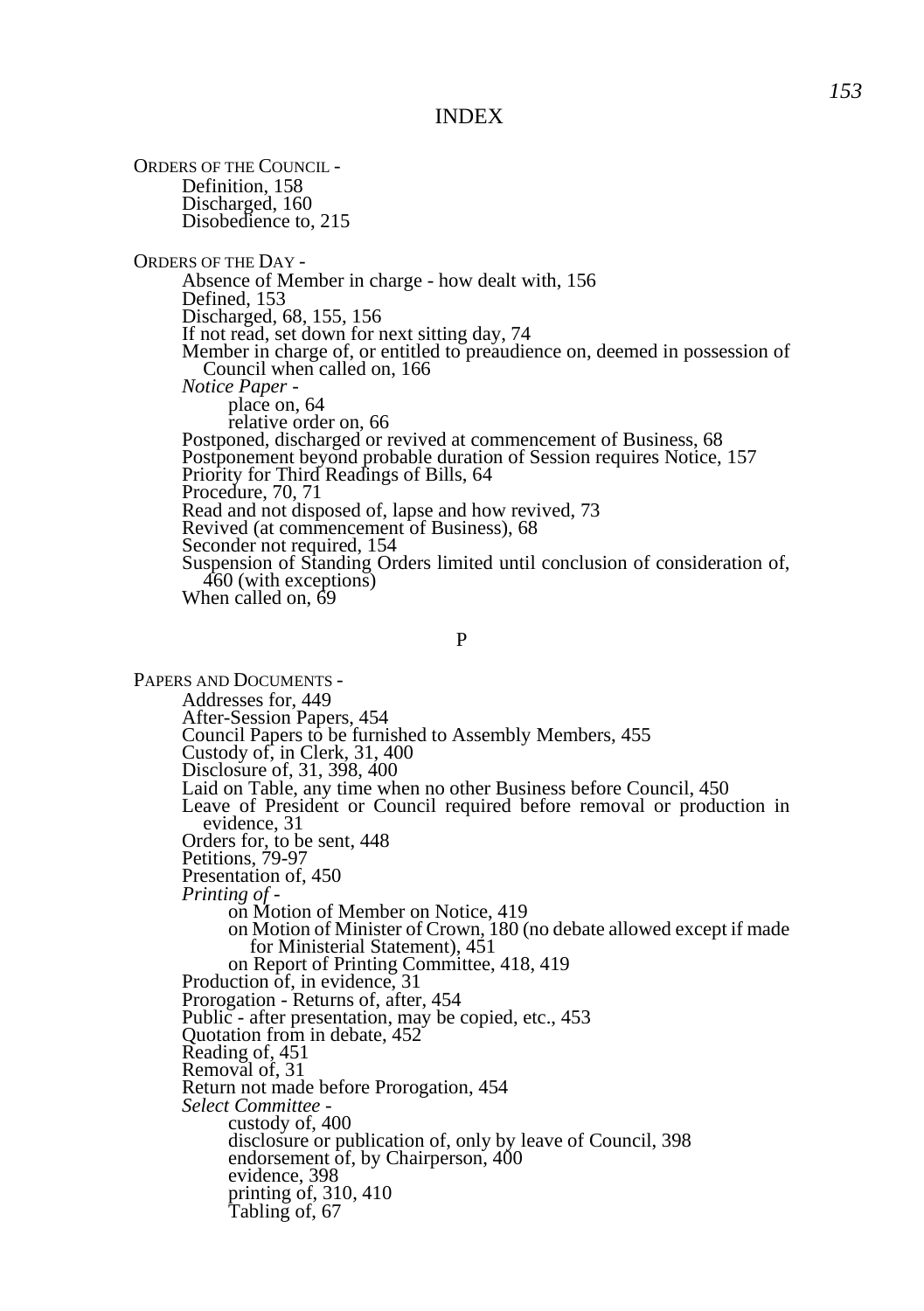PARLIAMENT - *Commonwealth -*  Members admitted without the Bar, 446 reflections on, not permitted, 193 Definition of, in respect of lapsed Bills, 347 Opening Proceedings, 5-12 Reflections, injurious, on State or Commonwealth not permitted, 193 Reflections, injurious, on Votes of Council or Statutes of, 192

PASSAGES AND GANGWAYS OF CHAMBER to be kept clear, 165

PAYMENTS TO SELECT COMMITTEE WITNESSES, 413

PECUNIARY INTEREST - Definition, 225 Determination of, in Committees, 362, 379 Select Committee Members not to have direct, 379 Vote of interested Member disallowed on Motion, 225

PERSONAL EXPLANATION, 173, 175

PERSONAL GRIEVANCES - Petitions complaining of, 95

PERSONAL INTEREST - *See* PECUNIARY INTEREST *above* 

PETITIONS -

Clerk to certify, 79; and read, 93 Contents, 81, 82 Corporations to affix Seal, 87 Documents not to be attached (except in case of Private Bills), 88 Discussion not allowed on presentation except on personal grievance, 93 For distinct grant of money shall not be received, 97 Lodgement of, with Clerk, two hours prior to meeting of Council, 79 Personal Grievance may be discussed on presentation of Petition, 93 *Presentation of,* 67, 80 by Member, 90 but not to be from Member presenting, 91 who shall bring to Table, 93 who shall affix name and number of signatures, 92 who shall read Clerk's certificate and state allegations and request, etc. 93 Printing of, 96, 418, 419 Received as from person signing, 86 Signatures, 83-85 Time for presentation, 67, 80 Wording of, to be respectful, decorous and temperate, 89

PLACES OF MEMBERS - Orders regulating 44-47

POSSESSION OF THE HOUSE OR CHAIR - *Member held to be in, when the Business of which he is in charge is called on, 166*  interruptions permitted, in certain cases, 182 interruptions not permitted, 59, 127, 175, 184, 195 pre-audience, 166, 169, 197, 198 POSTPONED CLAUSES - Clause may be postponed if not amended, 297

Consideration - Order of, 290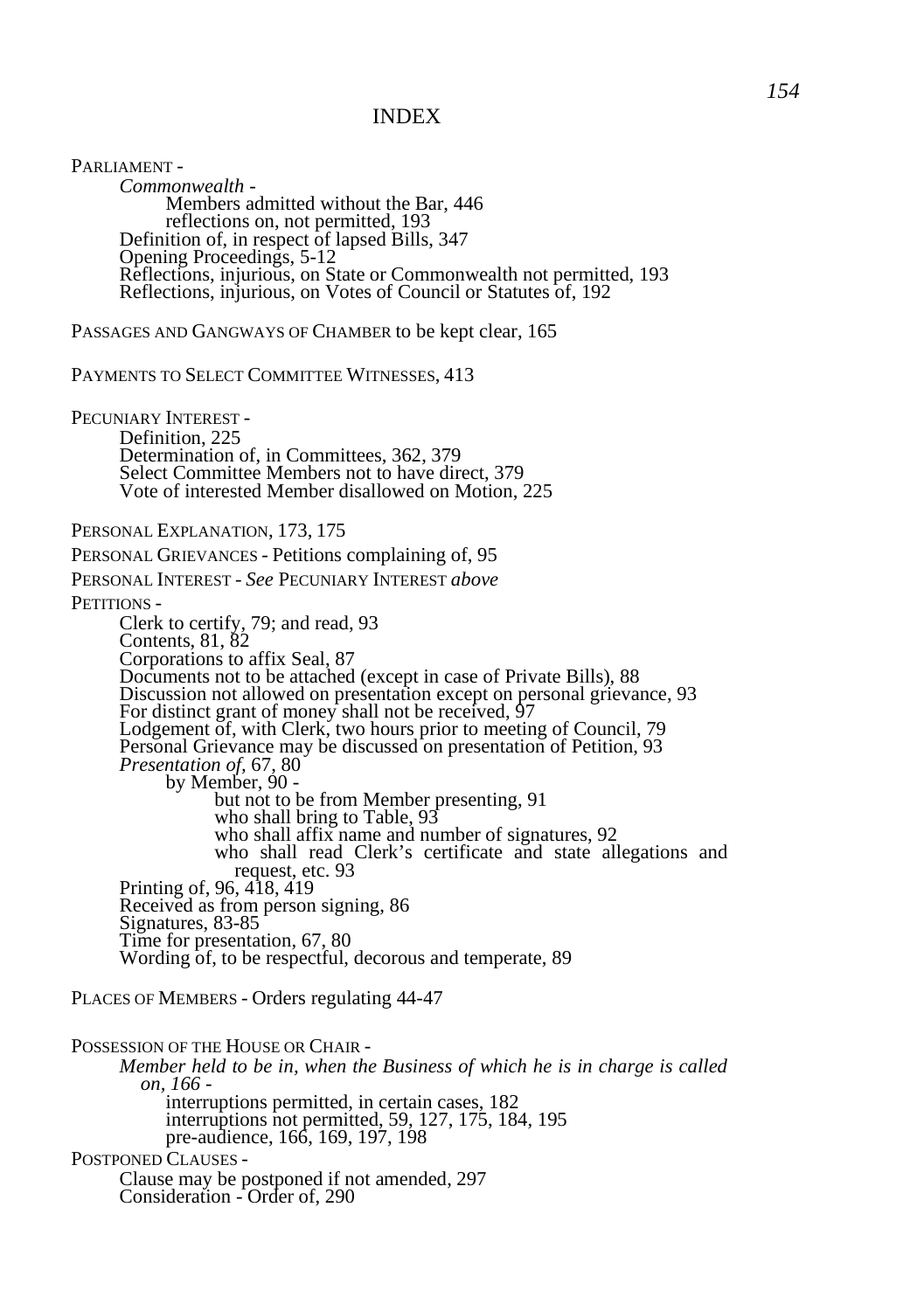PRAYERS, 51 PREAMBLE TO BILL -*Consideration*  after clauses and schedules and before title, 290 by Select Committee - if allegations not found to be true, report to Council to be made, 305 PRE-AUDIENCE, 166, 169, 197, 198 PRECEDENCE OF - *Certain unopposed business* - if so desired by Member in charge, 64 for production or printing of Papers, 64 for leave of absence to a Member, 64 for leave to introduce a Bill, 64 to Orders of the Day for Third Reading of Bills, 64 Debate on President's Ruling, 205 Government Business, 64, 70 Notices of Motion over Orders of the Day, 65 Private Business, 64, 70 Questions to Members, 63 Questions of Order and Privilege, 201 PRECINCTS OF HOUSE - Member suspended to withdraw from, 212 Strangers - Disturbance by within, 216 PREROGATIVE, ROYAL - Address to Governor necessary for Papers required involving Prerogative, 449 PRESENTATION OF - Addresses to Governor, 13, 237, 239, 240 Bills to the Council by Members, 270 Bills to the Governor by President, 345, 348 Joint Addresses - J.S.O's. 12-13 Papers to Council, 450 Petitions to Council, 80 President to Governor, 22, 23 *Reports*  from Committee of Whole, 375 on Conferences, 261 on Select Committees, 410 PRESIDENT, THE - Absence of - Election of Deputy, 24, 25 Addresses - Signs, presents or transmits, and reports replies, 13, 235, 241.

*See also* J.S.O's. 10-13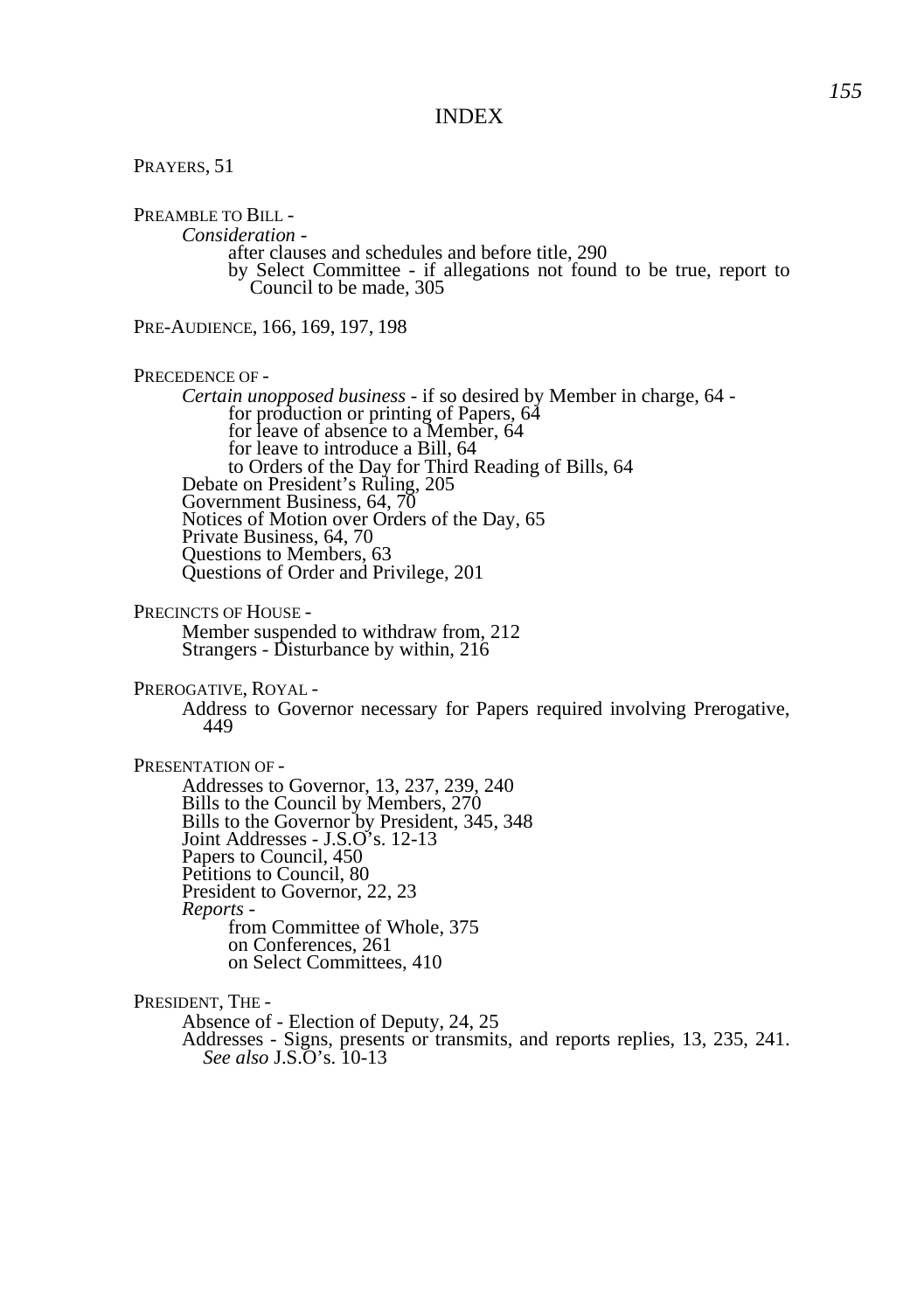*Adjournment of Council -*

adjourns for want of Quorum without Question put, 50, 53, 54 adjourns in cases of very grave disorder, 213 After-Session Papers to be forwarded to, 454

Ballots *-* Appoints scrutineers, and determines tie by lot, 234 *Bills -* 

announces Chairperson's Certificate before Third Reading, 314 Committees of Whole -

 leaves Chair of Council without Question put after Second Reading, 288 -

e*xceptions:*

when Bill referred to Select Committee, 268; when Constitution Bill carried by less than Absolute Majority, 282; when Notice of Instruction has been given, 426

takes Chair of Committee, 353

counts Council before putting question for second and third reading of certain Constitution Bills, 282

errors in, may be corrected after First Reading and before issue to Members, 324

errors of clerical or verbal nature may be corrected at any time, 326 passing - puts Question for, without debate, 315

presentation to Governor of, after certification, 348, 349, 345

Casting Voice, 231; and in Committee, 361

Concurrence or non-concurrence on Second or Third Reading of Bills, 231 *See also* Constitution Act, section 26(2), (3)

*Chair -*

Questions from, 121, 125, 126, 128, 129

resumes in cases of grave disorder in Committee, 358 takes Chair at appointed time, 50

when Governor present takes Chair on right of Governor, 6

*Committees of Whole -*

leaves Chair of Council without Question on Order being made or read, 352; *exception:* where Notice of Instruction given.

resumes Chair of Council -

in cases of grave disorder, 358

to hear reports of Members failing to explain or withdraw words, 359

to hear reports of objectionable words taken down, 359

to hear reports of want of quorum, 368, 369

takes Chair of Committee, 353

*Counts Council -* 

at Second and Third Readings of certain Constitutional Bills, 282 for Quorum, 54

*Debates -*

may direct -

Member to discontinue speech, 186

Member to resume seat, 172 (*See also* 161)

words objected to, to be taken down, 207

Member speaking to address, 167

names Member to speak in, 169

*Divisions -* 

Casting Voice (President), 231; (Chairperson), 361

corrects errors in Minutes concerning, 230

declares results, 227

directs doors to be locked during, 222

disallows vote of Member not within Bar when Question put, 226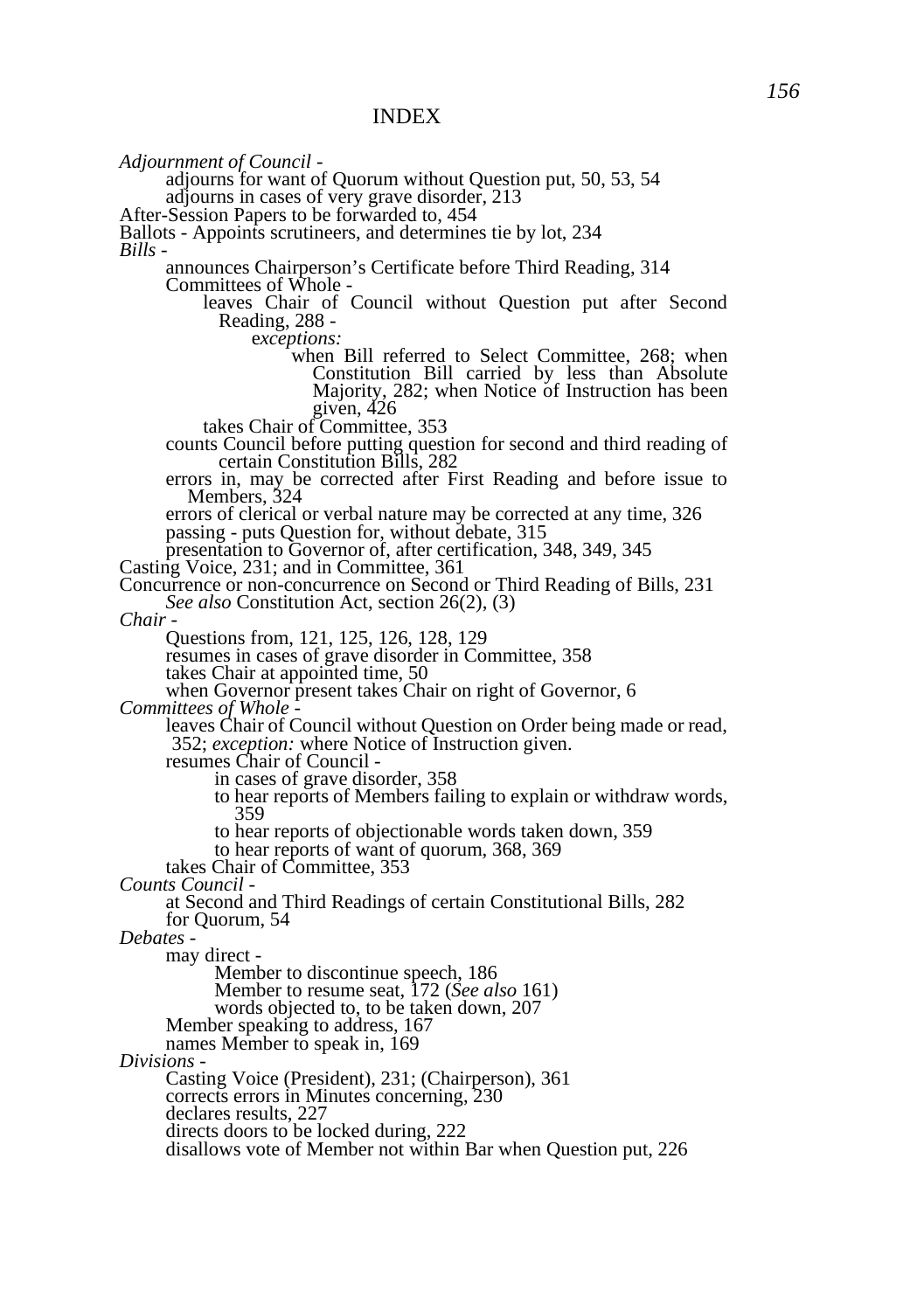Points of Order decision on, not to be questioned until after, 206 gives permission to Member to speak to, 200 puts question again, 223 reasons given for Casting Vote recorded, 231, 361 *Election -* Orders regulating, 10, 16-23 presentation to Governor, 22, 23 Guided by House of Commons practice, 1 Joint Sitting of Houses to Elect Senators - Summons Members and presides at J.S.O. 16 Members to address President when speaking, 167 *Messages*  from Governor - receives and reads, 242, 243 to and from House of Assembly - signs and reports, 249, 250 *Notices of Motion*  amends unbecoming, 104 divides irrelevant. 105 *Order*  decides objections to Rulings of Chairperson, 360 decides points of, 204, 206 directs Black Rod regarding disorderly strangers, 216 Members suspended, 212 disobedience to authority of, 208 guided by House of Commons procedure, 1 maintains, 199 may adjourn or suspend sitting when very grave disorder, 213 names and reports Member guilty of persistent and wilful disorder, 208 objections to Rulings debate on, adjourned and to be first Order of Day for next meeting unless otherwise ordered, 205 to be taken at once in writing, 205 reports arrests without delay, 217 disorder in Committee, 209 resumes Chair when grave disorder arises in Committee, 358 to be addressed by Members speaking, 167 to be heard without interruption, 161 Prayers *-* reads, 51 *Questions from the Chair*  divides complicated, 125 proposes, 121 puts, 126 puts "pending" questions in cases of closure, 128 states opinion whether "Ayes" or "Noes" have it, 129 Questions by Members directed to - No entry of, on Notice Paper, 99 Quorum - Adjourns Council for want of Quorum without Question put, 50, 53, 54 Rulings of, 204, 206 Seats of New Members *-* Determines, 46 *Select Committees*  documents presented to, may be ordered to be released by, 400 *ex officio* member and Chairperson of Standing Orders Committees and not eligible for appointment to other, 378, 414 Speech of Governor *-* Tables copy of, 12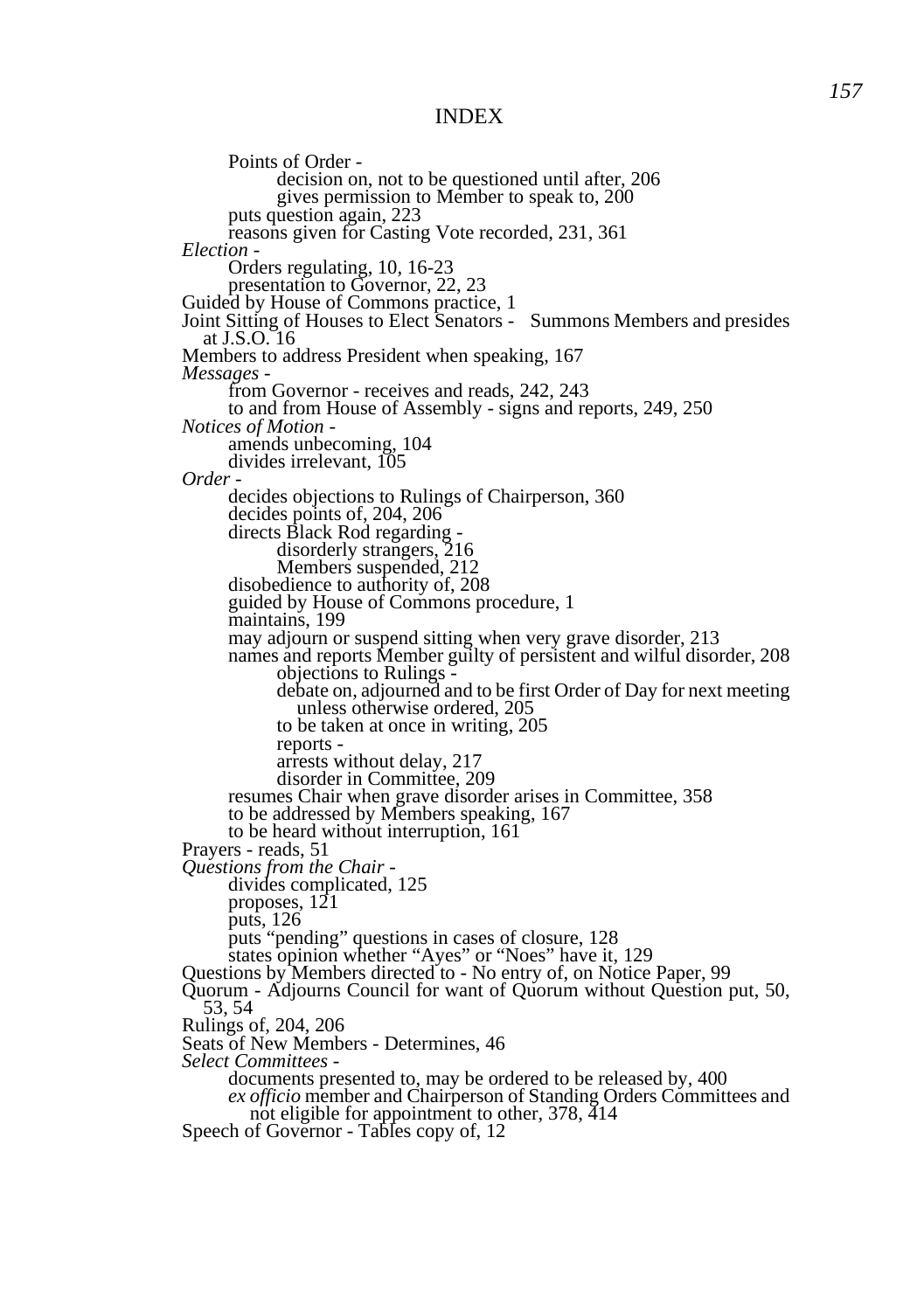*Strangers*  admits, 445 orders delivery into custody of, 216 withdrawal of, 447 Suspension of Sitting *-* May suspend sitting in cases of very grave disorder, 213 *Vacancy in Office*  during Recess, 10 during Session, 26 Vote - Casting, 231; on Second and Third Readings of Bills, 231 Warrants - To enforce attendance of witnesses, 432, 435 *Witnesses*  examines before Council, 439 summons Members of Council, 430 summons others to attend before Council or Committee of the Whole, 429 PREVIOUS QUESTION - Cannot be amended or moved on an amendment, 147 Cannot be moved or debated by a Member who has spoken, 149 Cannot be moved while an amendment is undisposed of and prevents amendments being moved until itself withdrawn, 148 Carries no reply, 176 Debate on, 151 Form of motion for, 144 If affirmed, next business proceeded with, 145 If negatived, original question put without further debate, 146 In case of a series of propositions, 150 May be moved on Second and Third Readings of Bills, 287, 312 May be withdrawn by leave and again moved, 152 No Motion for, allowed in Committee, 365 Questions superseded by, 122; revival, 145 Superseded by adjournment of Council, 122 PRINTING - *Bills*  after First Reading, 284 after Report, 306, 310, 311, 313, 314 amendments of House of Assembly, 327 Bill not to be reprinted before Report, 301 errors corrected, 324, 326 use of erased type in - Assembly Bills - procedure on suggested amendments, 341 Council Bills appropriating Revenue or other public money or dealing with taxation or raising, guaranteeing or repaying of any loan, 278; no question put on clauses in erased type, 298 Consolidation Bills - J.S.O. 18 use of italic type in - Bills amended by Select Committees, 311 Consolidation Bills - J.S.O. 18 when Bill finally agreed to by both Houses, 348 when Governor's Amendments agreed to, 345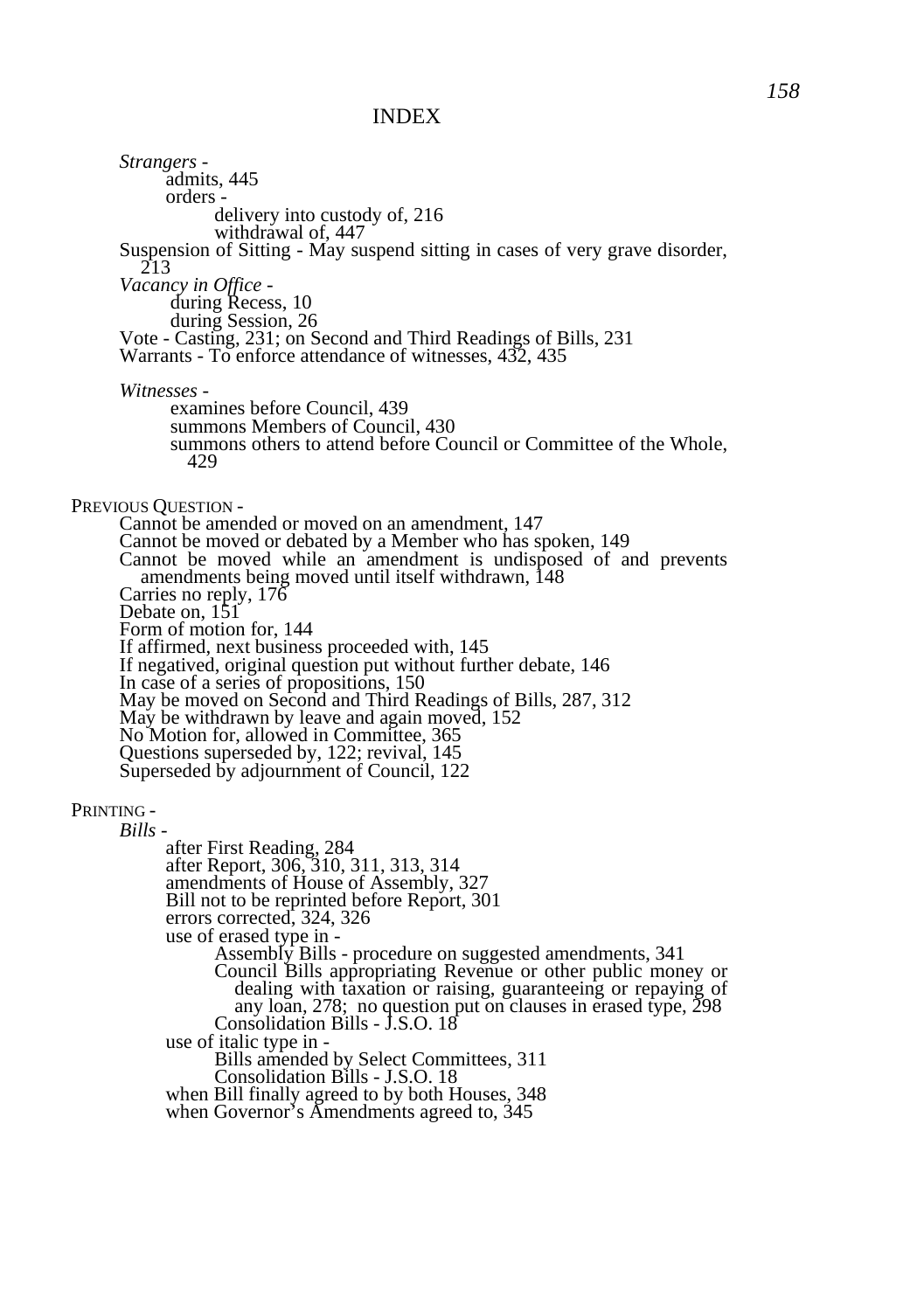*Papers, Petitions and Reports -*

- Motion for adoption of Printing Committee Reports details of Papers not open to discussion on, 419
- no debate on Motion to print without Notice unless covering Ministerial Statement, 180
- Petitions Member moving for printing of, to state intention of subsequent action, 96
- printing may be moved by Minister of Crown without Notice on presentation, 451
- printing of Select Committee Reports on presentation, 310, 410
- stand referred to Printing Committee for report where not already printed or ordered to be printed, 418

where not recommended by Printing Committee, Member may give Notice of Motion for, 419

PRINTING COMMITTEE -

- Appointment, 415 Duties, 418 Powers, 416 Procedure after report, 419 Quorum, 417 Reports, 416 Time for appointment, 11, 414 PRIORITY OF BUSINESS - *See* Precedence *Business*  formal, 14 Government, 64 Private, 64, 70 unopposed, 14, 64 Notices of Motion over Orders of the Day, 65 Notices of Questions, 63 President's Ruling - debate on, 205 Questions of Order and Privilege, 201
- PRISONER IN GAOL, 435
- PRIVATE BILLS *See also* Joint Standing Orders on Defined - Joint Standing Orders *(Private Bills)* No. 1 Petitions for, may have documents attached, 88 Witnesses - *See* 433
- PRIVATE BUSINESS Precedence to, on Wednesday, 64, 70

PRIVILEGE - 200-203 Breach of, by media, 203 *Committee of -* Council may resolve to refer question to, 202 Minister may move for reference to, 202 *Questions of*  between Houses, 202 may be raised at any time, 200 may be referred to Committee of Privilege, 202 suspend business, 201

PRIVILEGES OF COUNCIL - Not restricted by Standing Orders, 2 Rights claimed by President after election, 23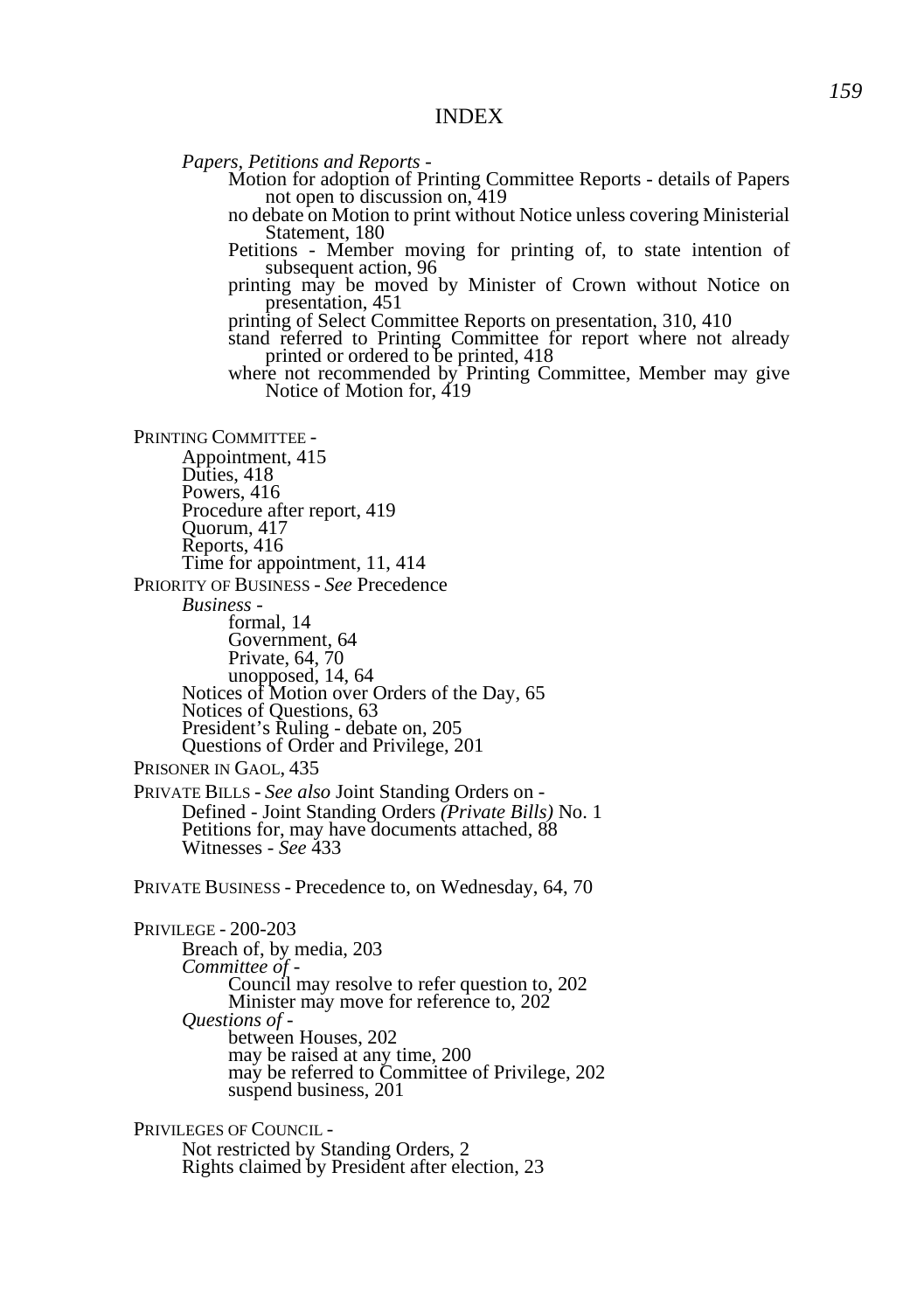PROCEEDINGS OF COUNCIL - *Minutes of -*  Casting Vote of President and Chairperson - any reasons given to be recorded in, 231, 361 Clerk to note, 29 definition of, 29 Divisions lists to be recorded in, 232 Division lists - mistakes in, to be corrected by President, 230 Members' attendances to be recorded in, 30 Motion not seconded not to appear in, 119

PROCLAMATION CONVENING PARLIAMENT - To be read by Clerk, 5

PROLIXITY IN DEBATE, 186, 367

PROROGATION OF PARLIAMENT - Commitments quashed by, 217 Bills not assented to or reserved at, lapse, J.S.O. 17

PROTECTION -

Witnesses before Select Committee entitled to, 437

PROTESTS AND DISSENTS may be added to Select Committee Report, 405

PUBLIC HOLIDAY - Provision if Council is adjourned to, through want of Quorum, 57

Q

QUARRELS - Council will interfere to prevent, between Members, 218

QUARTER OF AN HOUR RULE - Adjournment of Debate, 195 Adjournment of House, 59 Closure of Debate, 127

QUESTIONS FROM THE CHAIR - Amendments, 130-143 Clerk may be required to read, 184 Closure, 127, and questions pending put at discretion of President, 128 Definitions of Resolution and Order of Council, 158 Determined by majority of voices; *exceptions:* 129, President states his opinion of result, 129 How superseded, 122 How withdrawn, 123 Orders of the Day, 153-157 Previous Question, 144-152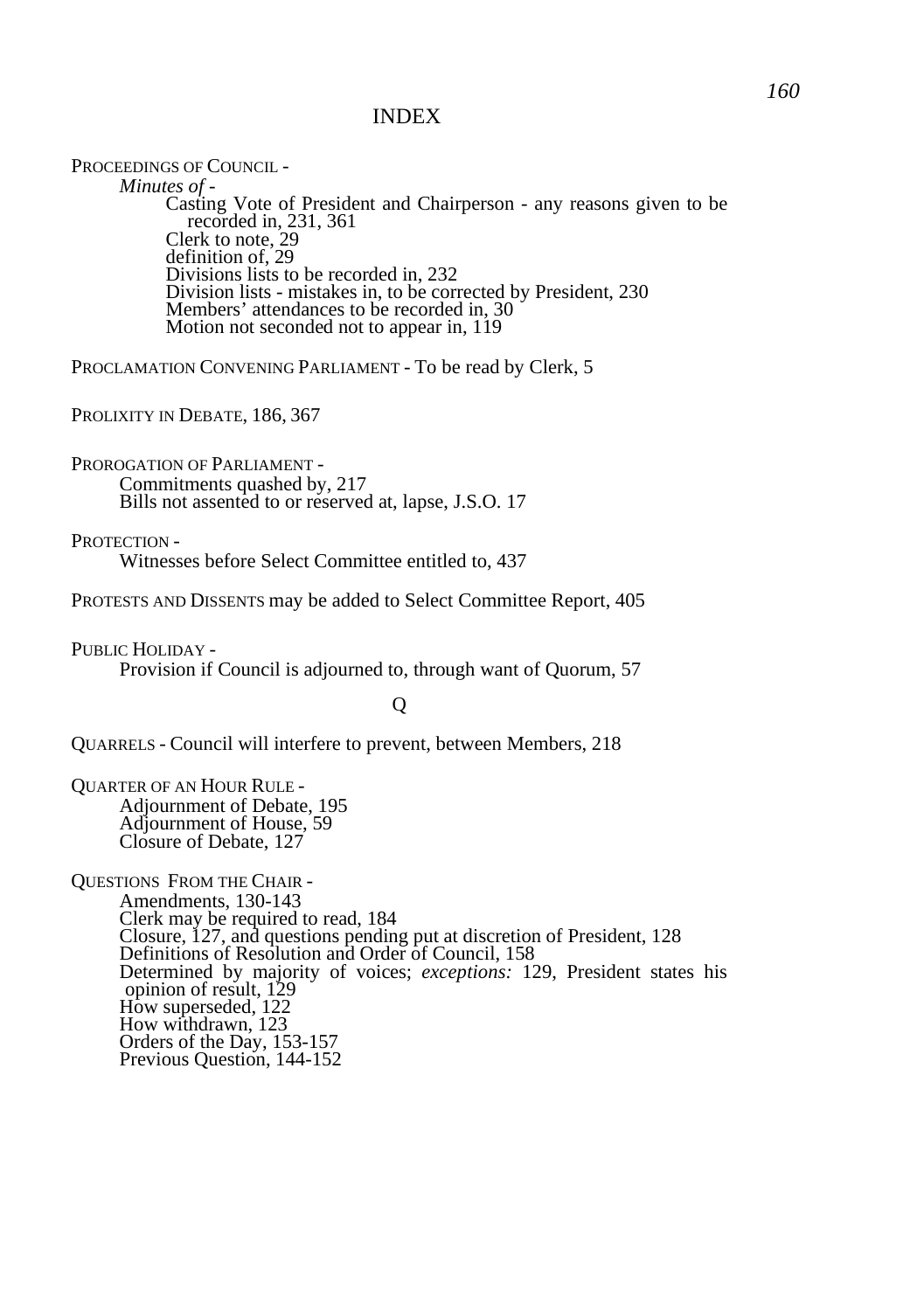Proposed by President, 121 Put by President when debate ended, 126; opinion on result stated, 129 Question again stated before Division, 223 Resolutions, rescission of, 159 Same Question not to be again proposed unless previous resolution rescinded, 124, 159 When complicated - may be divided by President, 125 QUESTIONS TO MEMBERS, 98-113 Absence of Member who has given Notice, 113 Answers not to be debated, 110 Explanation of question requires leave, 109 Minister may decline to reply, or may answer unasked question, 111 *Notice of*  alteration of terms of, 102 first business on Notice Paper, 63 given for absent Member, 100 how given, 98 irregular or unbecoming, may be amended by President or expunged from Notice Paper, 104 postponement of, 101 time for giving, 98, 103 Questions called on and not asked or answered, lapse, 112 Questions addressed to President not entered on Notice Paper, 99 Restrictions on putting questions and limitation of explanations concerning, 109 Subject matter of questions, 107 Supplementary questions may be asked arising out of answer to, 108 Time for asking, 67, 63 Without Notice, 67, 69, 107 *See also* Matters of urgent public importance, 116 QUESTIONS TO WITNESSES - Before Council or any Committee thereof, 436-442 Before Select Committees, 395, 396 QUORUM - *In Council*  adjournment for want of at time of meeting, 50 when reported by Tellers or Chairperson of Committees, 53 after notice taken, 54 - Council counted and bells rung, 54 consists of ten Members including President, 50 (*see* Constitution Act, section 26) Members not to leave Chamber at time of meeting until Quorum made up, 52 when President counting Council, 55 Members present at time of adjournment for want of quorum - names to be recorded, 56 resumption of Business interrupted by count out, 76, 374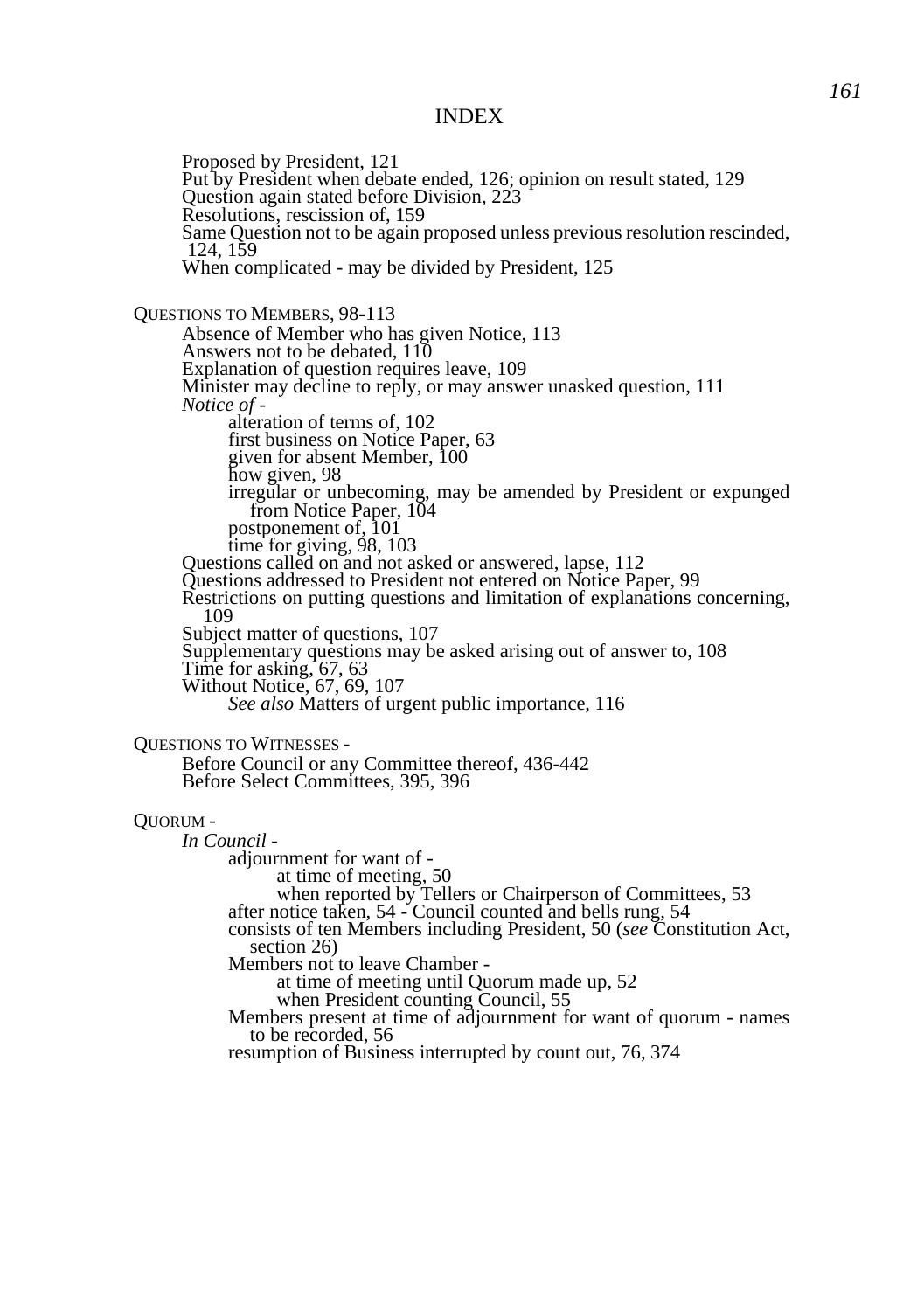*In Committee*  consists of ten Members including Chairperson, 354 Members not to leave Chamber while bells are ringing to make up Quorum, 368 resumption of Business interrupted by count out and adjournment of Council, 374 want of Quorum to be reported by Chairperson after Division, 369 after notice taken and count taken, 368 In Joint Committees *-* subject to minimum fixed by each House, may be fixed by Committee, J.S.O. 4 *In Select Committees*  absence of, at time of meeting or after, 390 consists of three in Committee of five, or as ordered at time of appointment, 386 In Standing Committees *-* three unless otherwise ordered, 417

QUOTATIONS FROM -

Assembly debates of current Session, 188 Documents during debate, 452 Council debates, 189 Newspapers, 189

R

- RATE Bills for appropriating any Rate, Tax, Duty or Impost to be specially certified, 277
- REASONS -

Assigned by Assembly in case of disagreement with suggested amendments in Money Bills, 341

- Assigned when casting vote given by President, 231; Chairperson of Committees, 361
- RECOMMENDATION OF GOVERNOR -

Assembly Bills and Amendments appropriating Revenue - to be certified by Clerk of Assembly, 277 Amendments in Bills, 342-345

RECOMMENDATIONS FROM CONFERENCES, 260, 338

RECOMMITTAL OF -

Bills, 307, 313, 290, 295 Resolutions, 376

RECORDS -

Clerk to have custody of, 31 keep Members' Roll, 28 keep Minutes of Proceedings, 29, and attendance of Members, 30 keep signed copies of Acts, 350

REFLECTIONS, INJURIOUS - Not permitted on Parliament of State or Commonwealth or Members thereof, the Governor, and the Judges or Courts of Law, except on substantive Motion after Notice and on specific charge, 193

REFLECTIONS ON VOTES OF COUNCIL AND STATUTES - NOT PERMITTED EXCEPT ON MOTION FOR RESCINDING OR REPEALING THE SAME, 192, 193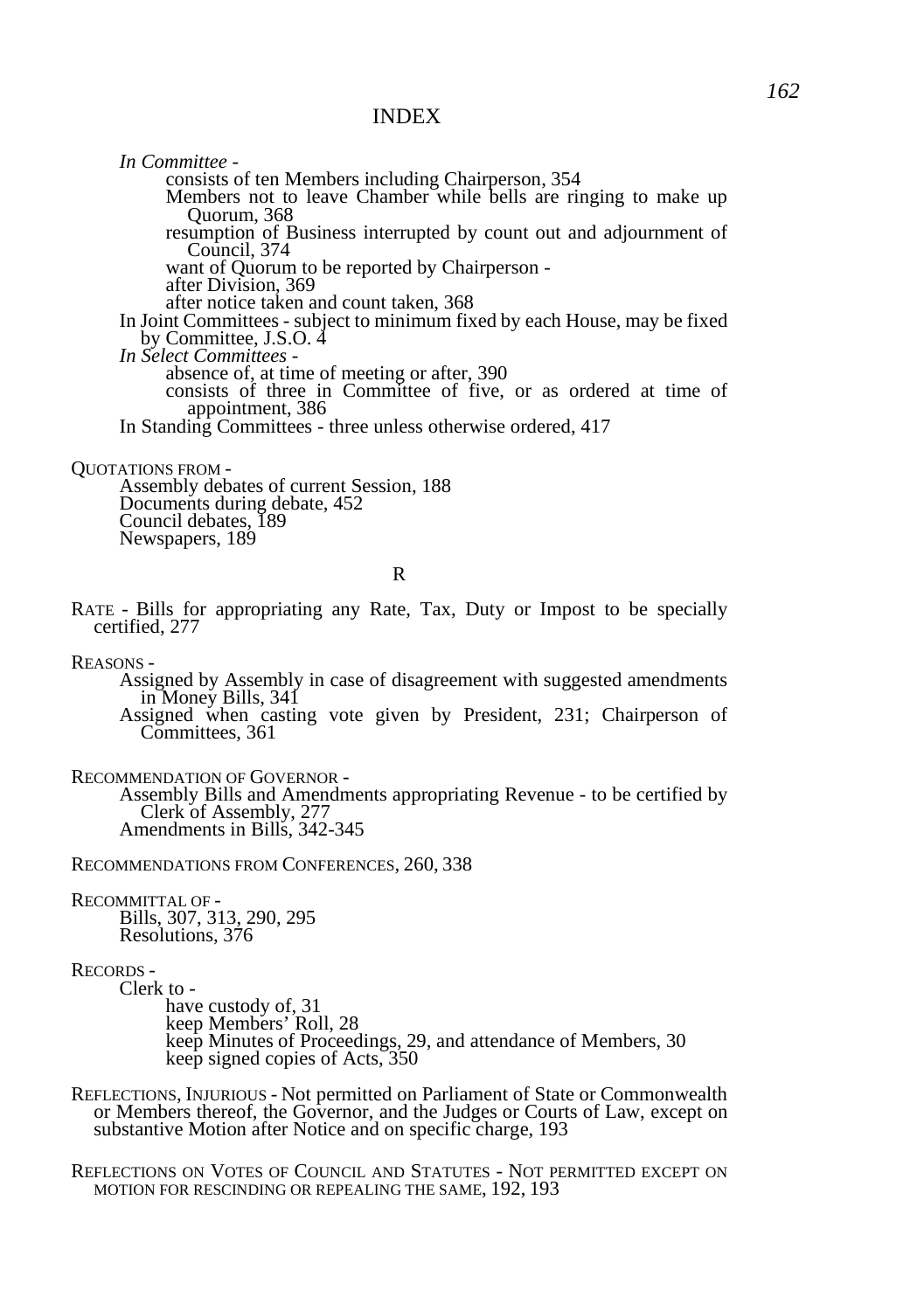REPEAL OF - Previous Standing Orders, 4 Statutes, 192, 274 REPETITION OF - C*ertain Summary Motions restricted*  adiournment of Council, 59 adjournment of Debate, 195 closure, 127 in Committee - Chairperson do now leave Chair, 371 Question be now put, 371 reporting progress, 371 Speech, 186 Speech, in Committee, 367 REPLY - Allowed to mover of substantive Motion, 176; but may be waived in favour of another, 177 Closes debate, 178 Governor's Opening Speech, 12 *Governor's Reply to presentation of -*  Addresses, 241 President, 23 Not allowed on amendment, Previous Question or Instruction 176 REPORTER TO THE COUNCIL - Not to give evidence elsewhere without leave of Council, 444 Not to disclose evidence, 398 To note questions, replies and names of questioners at Select Committees, unless otherwise ordered, 395 REPORTS - *Governor's reply to*  presentation of Addresses to be reported, 241 presentation of President to be reported, 23 Of Committees of the Whole Council to be brought up and received without question, 375, and dealt with, 376 Results of Conferences to be reported, 261 Of Select Committees *- see* 401-412 On Bills - *see* 306-311 RESCINDING A RESOLUTION - During same Session requires seven days' Notice and Absolute Majority, 159 Procedure, 159 - *see also* Reflection on Vote or Statute, 192 To correct irregularities or mistakes requires one day's Notice, 159 RESOLUTIONS - Definition, 158 May be communicated to Assembly on Motion without Notice, 248 Reflection on, not permitted with exception, 192 *Rescission of -* in same Session requires seven days' Notice and Absolute Majority except in cases of error, 159 in cases of error one day's Notice required, 159 *Reported from Committee by Chairperson,* 370 how treated, 376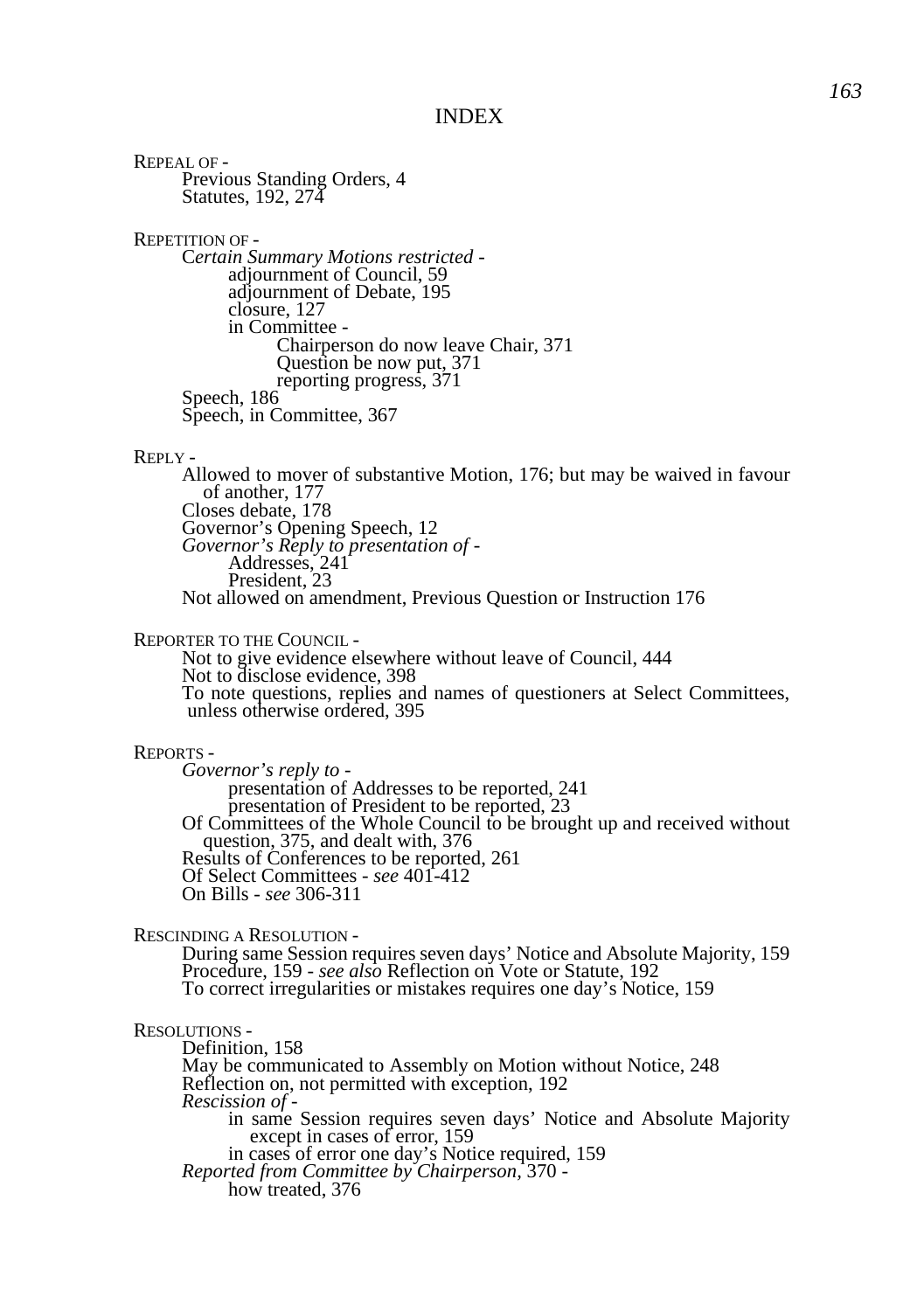RESTORED BILLS, 174, 346, 347; J.S.O'S. 14 AND 17 RESUMPTION OF INTERRUPTED BUSINESS - *Caused by*  adjournment of Council, 77 negativing the Closure, 128 Orders of the Day being called on, 70, 71 other proceedings, 76 In Committee, 372-374 RETURNS AND PAPERS - May be presented at any time when other business not before Council, without comment, 450 RETURNS BY RETURNING OFFICER - Petitions against, 90, 95 REVENUE, THE - Bills appropriating, 277, 278 REVIVAL OF - Bills, 281, 346, 282, 341, 174 Committees, 372, 374, 412 Motions, 120 Orders of the Day, 68, 73 ROLL - Members', how to be kept, 28 ROYAL ASSENT - Bills agreed to by both Houses not assented to or reserved prior to prorogation, J.S.O. 17 ROYAL FAMILY - *Addresses to members of*  how proposed and signed, 236 how transmitted, 237 Joint Addresses to - how presented, J.S.O. 12 ROYAL PREROGATIVE - Address to Governor necessary for Papers required, involving, 449 RULINGS OF - Chairperson of Committees - Objection to, 360 President, 204 - Objection to, 205 S SAME QUESTION - Not to be again proposed during Session unless previous resolution rescinded, 124, 139 *Re Bills see* Amending Act of same Session, 274 SCHEDULES TO BILLS - *In Committee*  consideration - Order of, 290 questions put on, 291, 296

Recommittal on Third Reading for consideration of, 313

Reconsideration, 300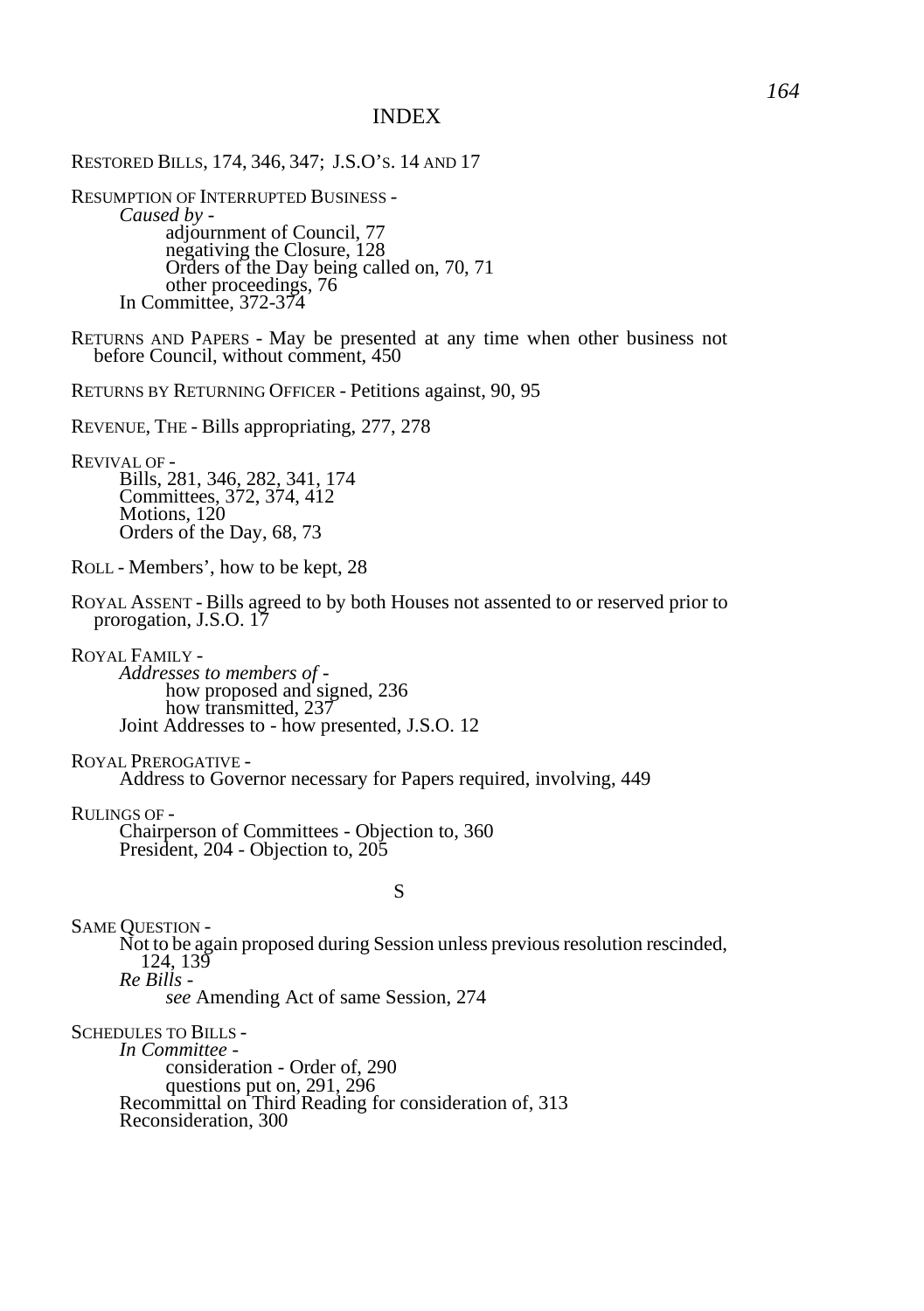SCHEDULES TO MESSAGES -*Of Amendments*  agreed to with amendment or further amendment, 332 disagreed to, 331 form of, 339 signed by Clerk, 339 *Of Reasons for Disagreement with Amendments*  assigned when amendments disagreed to, 331 drawn up by Committee of three nominated Members upon adoption of Report, 340 signed by Clerk, 340 Of Suggested Amendments, 341

SEATS OR PLACES OF MEMBERS - Orders regulating, 44-47

SECONDER OF MOTION - May reserve speech, 179 Not required on Orders of the Day, 154 Not required in Committee, 363 *Restrictions on those seconding Motions for -*  adjournment of Council, 59 adjournment of Debate, 195 closure, 127

SELECT COMMITTEES - *See* 377-413 *and* Committees, Select.

SENATORS OF COMMONWEALTH PARLIAMENT - Joint Sittings of House for election of, J.S.O. 16 Members admitted without Order to Chamber without Bar, 446 Not to be injuriously reflected upon, 193

SESSIONAL ORDERS - Suspension of, 456-460

SEVEN DAYS' NOTICE required for - Joint Sittings for election of Senators, J.S.O. 16 Motions to rescind Resolutions except in cases of errors, 159

SIGNATURES ON PETITIONS, 83-87

#### SIX MONTHS' AMENDMENT-

If carried, Bill cannot be revived, 281 To Second and Third Readings of Bills, not open to amendment, 287

SOVEREIGN -

Addresses to, 235; transmission to Governor, 237, 239, 240, 241 Irreverent use of name, or to influence debate, not permitted, 191 Opening Speech by, 15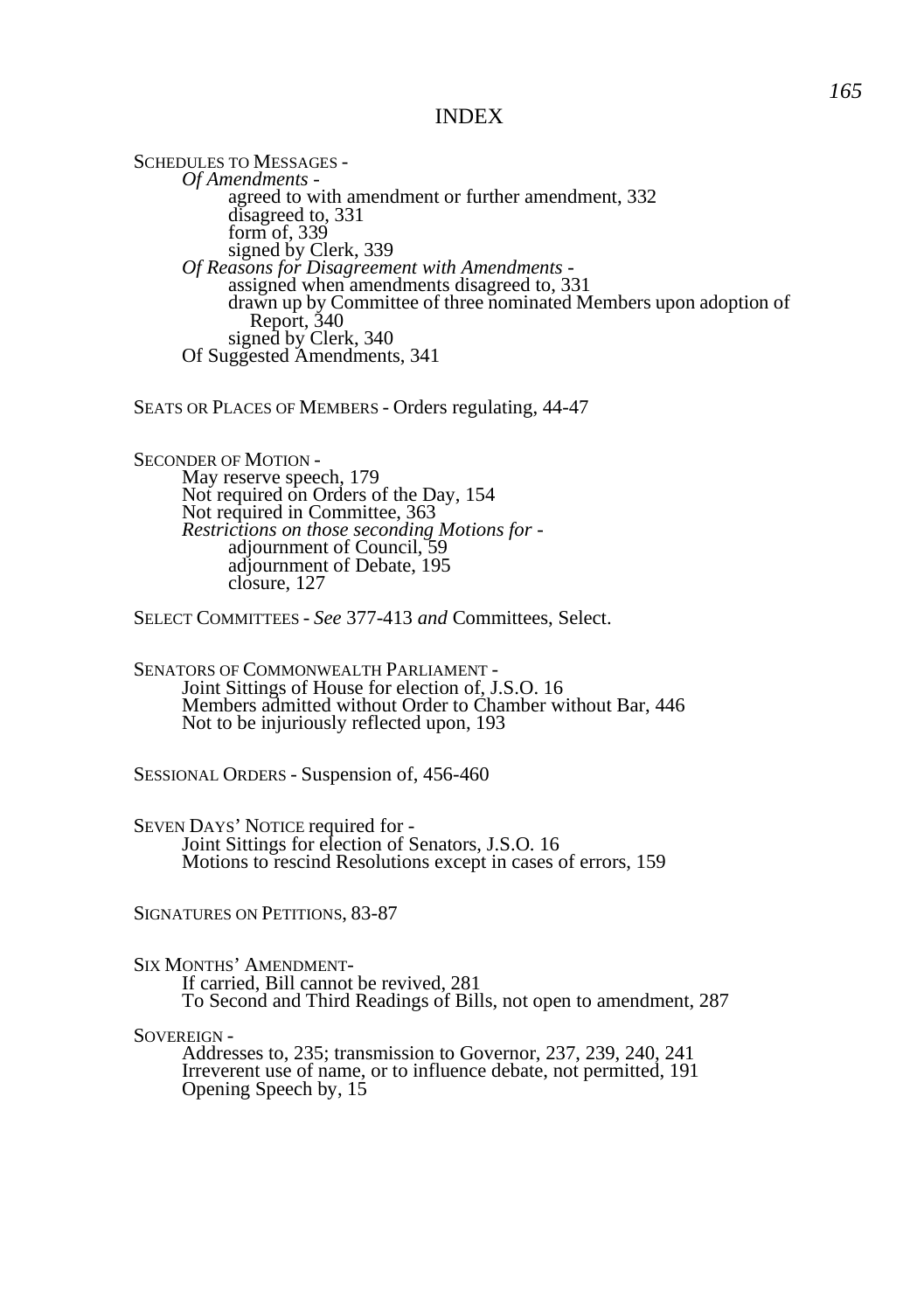SPEAKER OF HOUSE OF ASSEMBLY -*Joint Addresses*  signs and agrees as to mode of presentation, J.S.O's. 11, 12 originating in Assembly, presented by, J.S.O. 13 Joint Sittings for election of Senator summoned by, in absence of President, J.S.O. 16 SPEECHES - In Committee not to be referred to in Council except in explanation, 187 Right and manner of, 166-181, 183-184 Subject matter of 185-193; in Committee, 299, 366-367 Time limit on (suspension of Standing Orders), 458 SPEECH OF GOVERNOR, 12, 13 STAGE OF BILL - Definition of term "stage" *re* lapsed Bills, 347 STANDING COMMITTEES - Appointment of, 11, 414 Orders regulating appointment, powers, and quorum, 414-417 *Printing Committee*  instruction to, 418 report of, 419 STANDING ORDERS - Applicable to procedures of Joint Committees and to Joint Sittings to elect Senators, J.S.O's. 9, 16, 31 Committee, 414-417. *See also* Committees, Standing Disobedience of, 208 Duration of, 461 Private Bills - *See* Joint Standing Orders on Private Bills Repeal of previous, 4 *Suspension of Standing and Sessional Orders*  by Motion after Notice by ordinary majority, 456 by Motion without Notice by Absolute Majority in cases of urgent necessity, 457 discussion on Motion for, limited, 458 mover of Motion for suspension limited to five minutes, 458 not to be moved after Orders of the Day called on except to expedite business, 460 operation of suspension limited to special object and to day's sitting, 459 *Suspension not permitted in respect of Standing Orders concerning -*  Constitution Bills requiring Absolute Majority on Second and Third Readings, 282 Same Question, 124 six months' postponement of Second or Third Readings of Bills, 281 STATE POLICY - overrules question of Member's personal interest, 225

STATUTES not to be reflected upon: *exception;* 192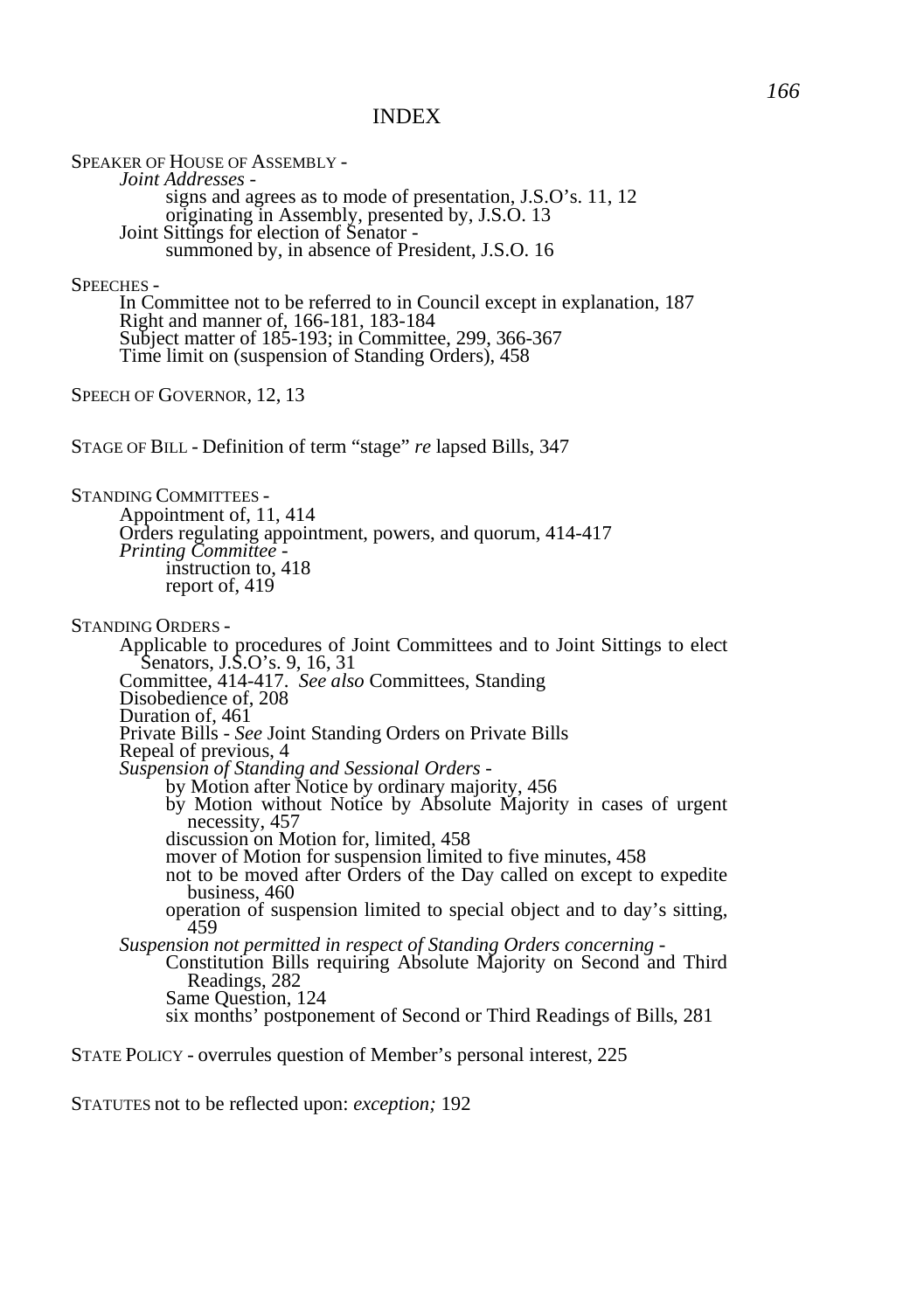STRANGERS - Admitted only by President within or without the Bar, 445 If disorderly may be arrested and punished, 216, 217 If Member takes notice, question "That strangers be ordered to withdraw" must be put, 447 Members of House of Assembly or of Commonwealth Parliament may enter without the Bar without an order, 446 President or Chairperson may order strangers to withdraw, 447 Withdrawal of, may be ordered by President or Chairperson, 447 Select Committees may admit or exclude, 396 SUGGESTIONS IN MONEY BILLS - Originating in Assembly, procedure, 341 Originating in Council, 278; no question to be put in Committee, 298 SUMMARY MOTIONS - Adjournment of Council, 59 Adjournment of Debate, 195 Closure, 127, 128 *In Committee*  that Chairperson do now leave the Chair, 371 that Chairperson report progress, 371 that Question be now put, 371 SUPERSEDING OF QUESTIONS - By adjournment of Council, Previous Question and by amendment, 122 Of Proceedings of Committee of the Whole, 372 SUSPENSION OF BUSINESS - During Conference, 254

On questions of Order and Privilege, 201 When Message received from Governor, 242 *See* resumption, 76

SUSPENSION OF MEMBER - For disobedience of Order of Council, 215 For disorderly conduct in Council, 210-212

SUSPENSION OF QUESTIONS - By Points of Order or Privilege, 201

SUSPENSION OF SITTINGS - Half-past Six O'Clock Rule, 60 Minister may move at any time, 61 President may suspend sitting in cases of very grave disorder, 213

SUSPENSION OF STANDING ORDERS AND SESSIONAL ORDERS, 456-460 Standing Orders 124, 281, 282 may not be suspended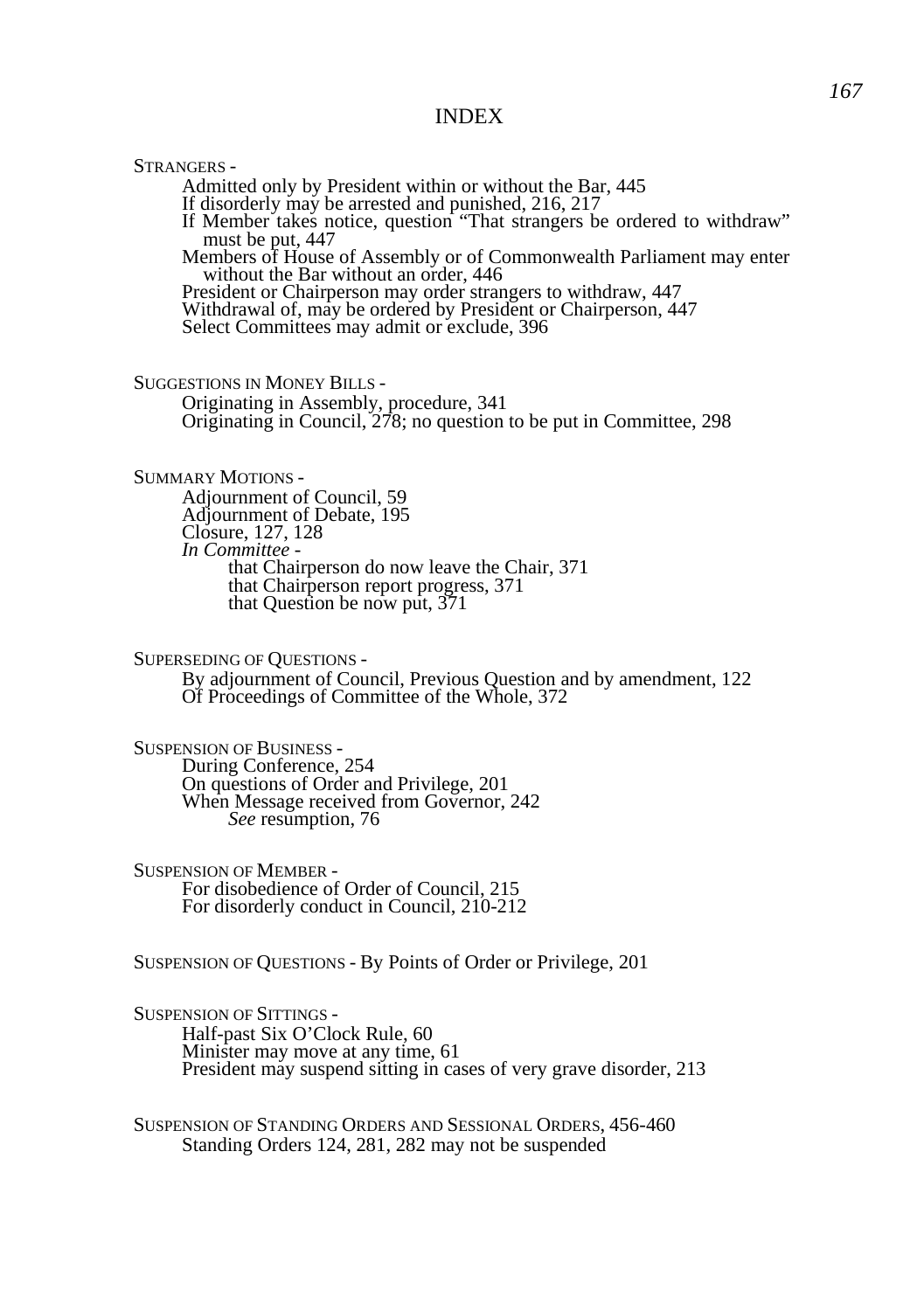SWORN - New members to be, 9

T

TABLE, THE - Documents quoted in debate ordered to be laid upon, 452 Governor's Speech laid on by President, 12 Members may speak from, 167 Papers may be laid on, without comment, 450 Reports of Select Committees to lie upon, 409 Writs to be laid on, 9

TABLING DOCUMENTS QUOTED IN DEBATE, 452

TAXATION - Clauses in Council Bills dealing with, 278

TAX, RATE, DUTY OR IMPOST - Bills for appropriating to be specially certified by Clerk of the Assembly, 277

TEDIOUS REPETITION OF SPEECH, 186, 367

TELLERS -

Appointed by President on Division, 223 Make out and sign Division Lists, 227

TEN MINUTES - Allowed to form Quorum, 50

THANKS - Vote of, may be moved without Notice by Minister, 118

TIE -

Chairperson gives Casting Voice, 361 In election of President, Clerk determined by lot, 20 In other elections by ballot, President determines by lot, 234 President gives Casting Voice, 231 Select Committee Chairperson has deliberative but no casting voice, 389

TIME LIMIT TO SPEECHES - Five minutes on Suspension of Standing or Sessional Orders, 458

TITLE OF BILL -

Any amendment to (in Committee) to be specially reported, 293 Clauses to come within, 272 Instructions must be relevant to, 422 May be amended after Third Reading, 315 Reading of, when Bill ordered to be read, 280 To be amended to accord with amendments in Bill, 293, 315 To be specified in Motion for leave to introduce Bill, 269 To coincide with Order of Leave when Bill presented, 272

TRANSLATION - Petitions to be in English or have English translation, 82

TUESDAY AND THURSDAY SITTINGS - Appointed, 48 Precedence to Government Business at: qualification, 64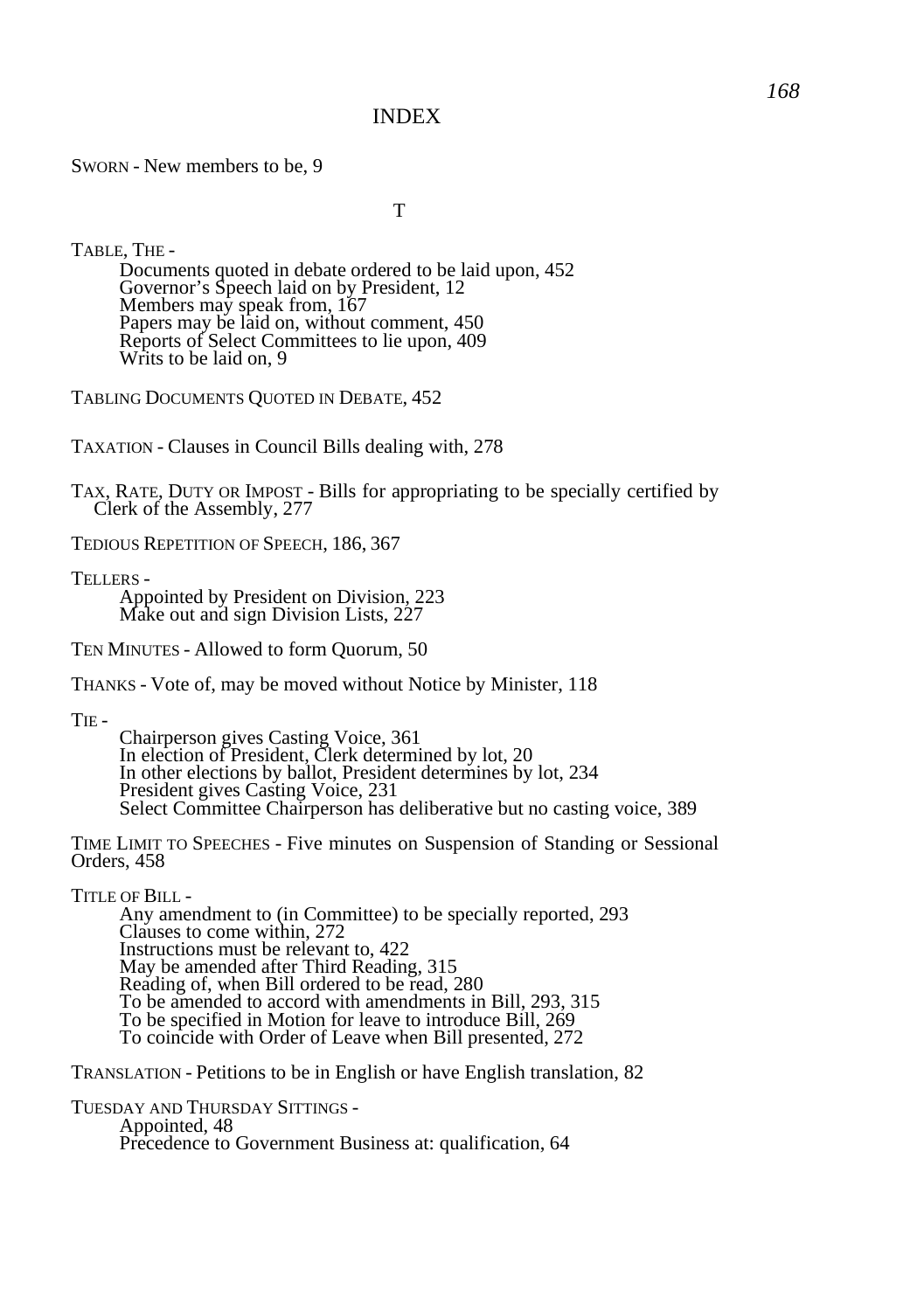TWICE -

No Member to speak twice, with certain exceptions, 174 Same Member not to move certain Motions twice, 59, 127

TWO NOTICES - Not to be given consecutively by same Member if another Member has one to give, 106

 $U$ 

UNANIMOUS - Leave of Council, 3 Member may obtain leave to conclude speech with unanimous pleasure of Council, 197

UNBECOMING NOTICES amended or expunged, 104

UNOPPOSED BUSINESS - Entertained before Adoption of Address in Reply, 14 Priority of, on Notice Paper, 64

URGENCY -

Addresses, 235 *Debates without Notice*  evidenced by three Members rising in places, 116 in lieu of Questions without Notice, 116 limited to one hour's duration unless otherwise ordered, 116 Petitions, 95 Suspension of Standing Orders, 457

URGENT MATTER OF PUBLIC IMPORTANCE - Order regulating Motion concerning, 116

V

VACANCY IN OFFICE OF PRESIDENT - During Recess, 10 During Session, 26

VOICES -

To be given, "Aye" or "No", 129 *When equal -* Casting Voice to be given by - Chairperson of Committees, 361 President, 231 in Joint Committee, Chairperson has Deliberative but no Casting Voice, J.S.O. 6 *See also* Leave of Council, 3; unanimous pleasure, 197

VOTES DISALLOWED BY - Committees, 362, 379 (personal interest) Council, 225 (personal interest) President, 226 (if not present within Bar when Question put)

VOTE OF COUNCIL - Reflections on, not permitted with an exception, 192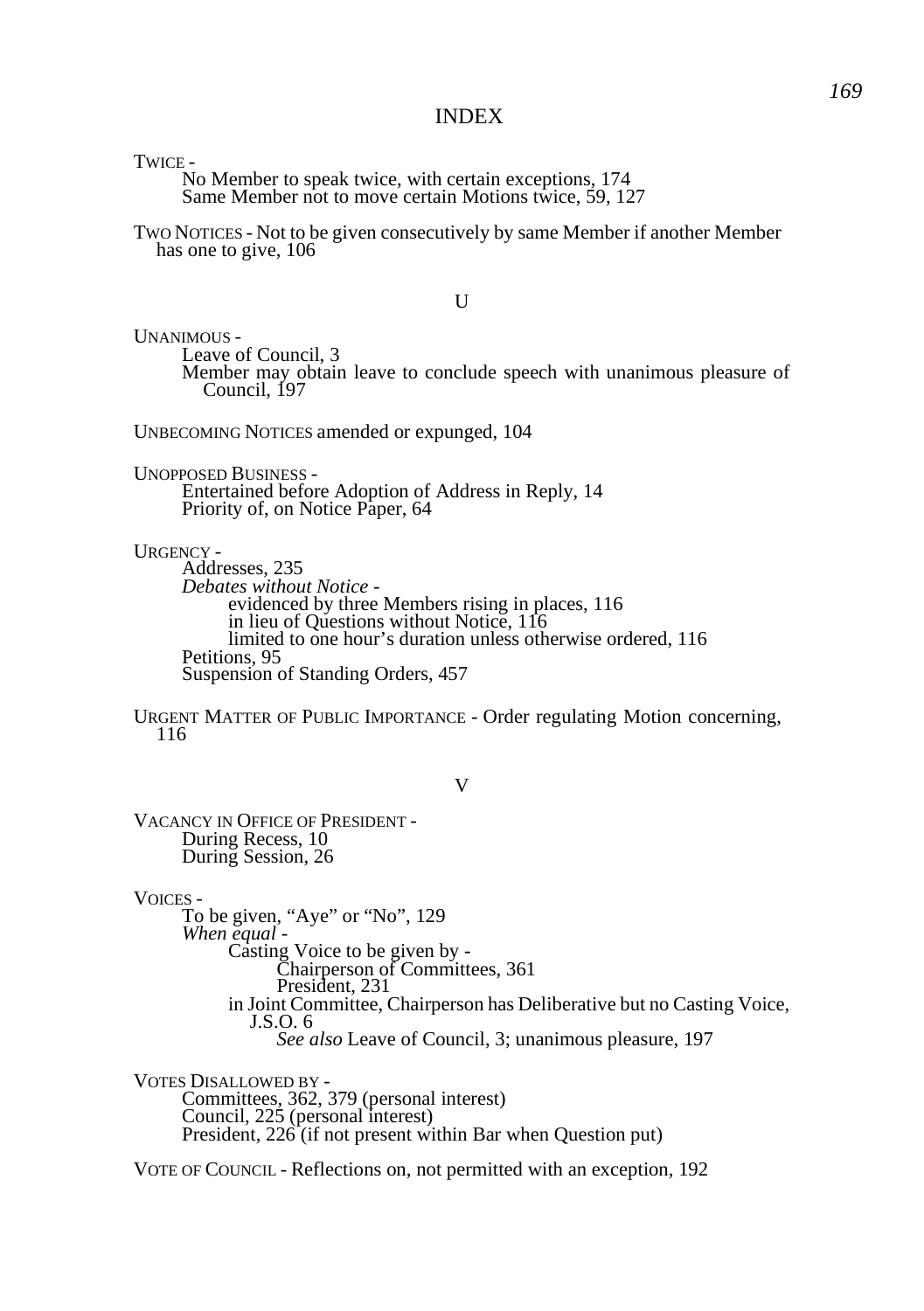VOTE OF THANKS may be moved by Minister without Notice, 118

VOTING - *Ballot*  election of President, 18-20 for Conference Managers, if demanded, 253 for Select Committees, if demanded, 377, 381 for Standing Committees, if demanded, 415 not to be interrupted, 60, 69 Divisions, 219-232 *Tie in*  on election of President, determined by lot by Clerk, 20 other elections, determined by lot by President, 234 Voices to be given Aye or No, 129 *When equal*  in Committee of Whole, Chairperson has Casting Voice, 361 in Council, President has Casting Voice, 231 in Joint Committees, Question passes in negative, J.S.O's. 6 and 24 W WARRANT OF PRESIDENT-Witnesses failing to obey, 432 Witnesses in custody, 435 WASTE LANDS - Bills granting to persons or bodies, 268 WEDNESDAY SITTINGS - Appointed, 48 Precedence to Private Business at, 64, 70 WITHDRAWAL OF - Amendments, by leave, 140 Bills, irregular, 276 Divisions, calls for, 221 Members of Council - in cases of suspension and charge, 212, 214 Motions, 123, 120 Objectionable and Offensive Words, 208 Previous Question, 152 Strangers, 216, 447 Witnesses, 441 Words, 208 WITNESSES - Before Committee of Whole, any Member may put questions directly to, 440 Before Council, examined by President, 439 Examination on Oath not permitted except when provided by law, 436 How summoned, 429-432 Judges examined within the Bar, 443 *Members*  examined in place, 442 not to give evidence without special permission of Council, 444 required as, by other House by Message, 433, 434 Neglect to obey summons, 432 *Officers*  not to give evidence without special permission of Council, 444 required as, by other House, 433, 434